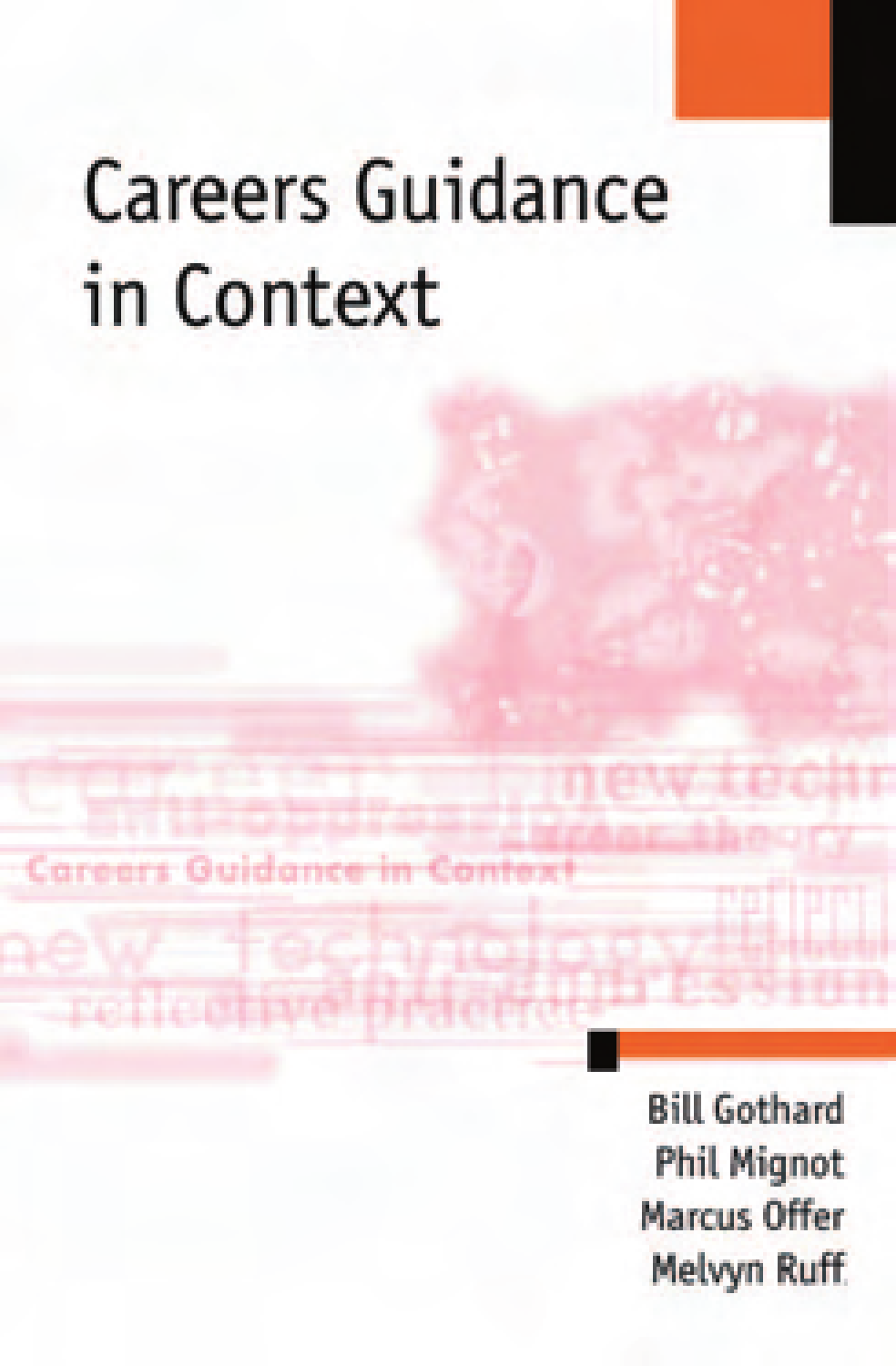# Careers Guidance in Context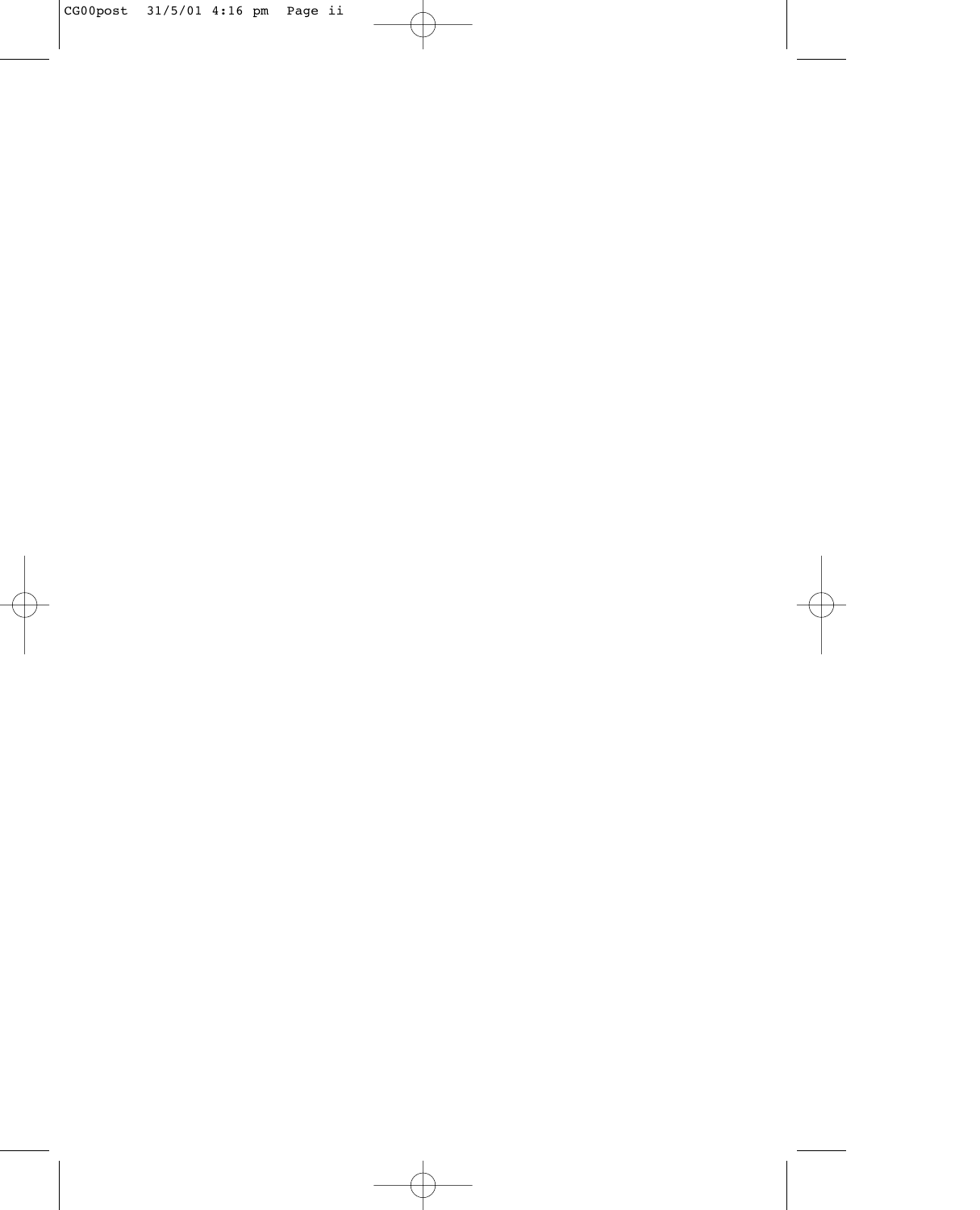# Careers Guidance in Context

Bill Gothard, Phil Mignot, Marcus Offer and Melvyn Ruff



SAGE Publications London • Thousand Oaks • New Delhi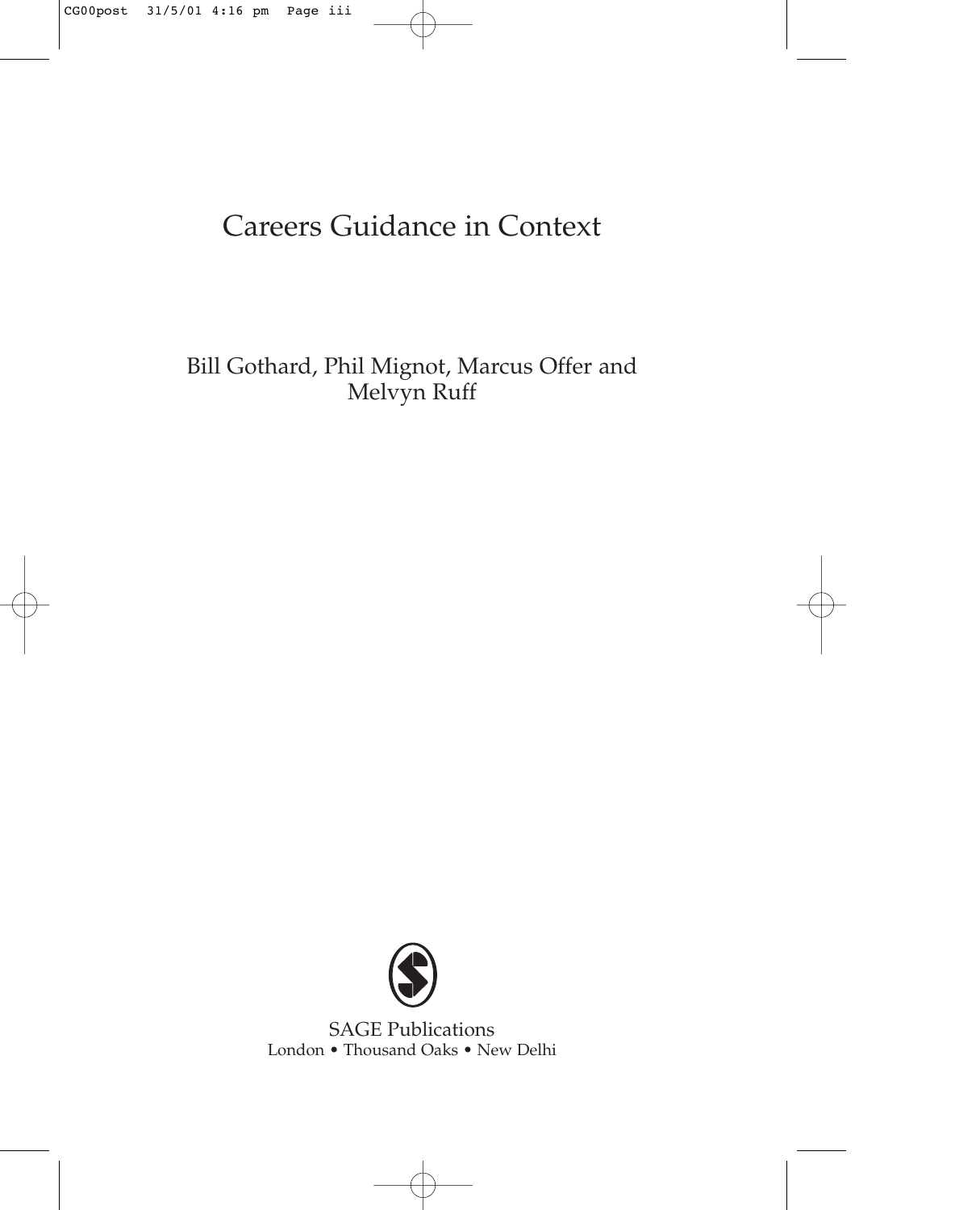© Bill Gothard, Phil Mignot, Marcus Offer, Melvyn Ruff 2001

First published 2001

Apart from any fair dealing for the purposes of research or private study, or criticism or review, as permitted under the Copyright, Designs and Patents Act, 1988, this publication may be reproduced, stored or transmitted in any form, or by any means, only with the prior permission in writing of the publishers, or in the case of reprographic reproduction, in accordance with the terms of licences issued by the Copyright Licensing Agency. Inquiries concerning reproduction outside those terms should be sent to the publishers.



SAGE Publications Ltd 6 Bohhill Street London EC2A 4PU

SAGE Publications Inc 2455 Teller Road Thousand Oaks, California 91320

SAGE Publications India Pvt Ltd 32, M-Block Market Greater Kailash – I New Delhi 110 048

#### **British Library Cataloguing in Publication data**

A catalogue record for this book is available from the British Library

ISBN 0 7619 6905 5 ISBN 0 7619 6906 3 (pbk)

#### **Library of Congress Control Nmber: available**

Typeset by Keystroke, Jacaranda Lodge, Wolverhampton Printed in Great Britain by Biddles Ltd, Guildford, Surrey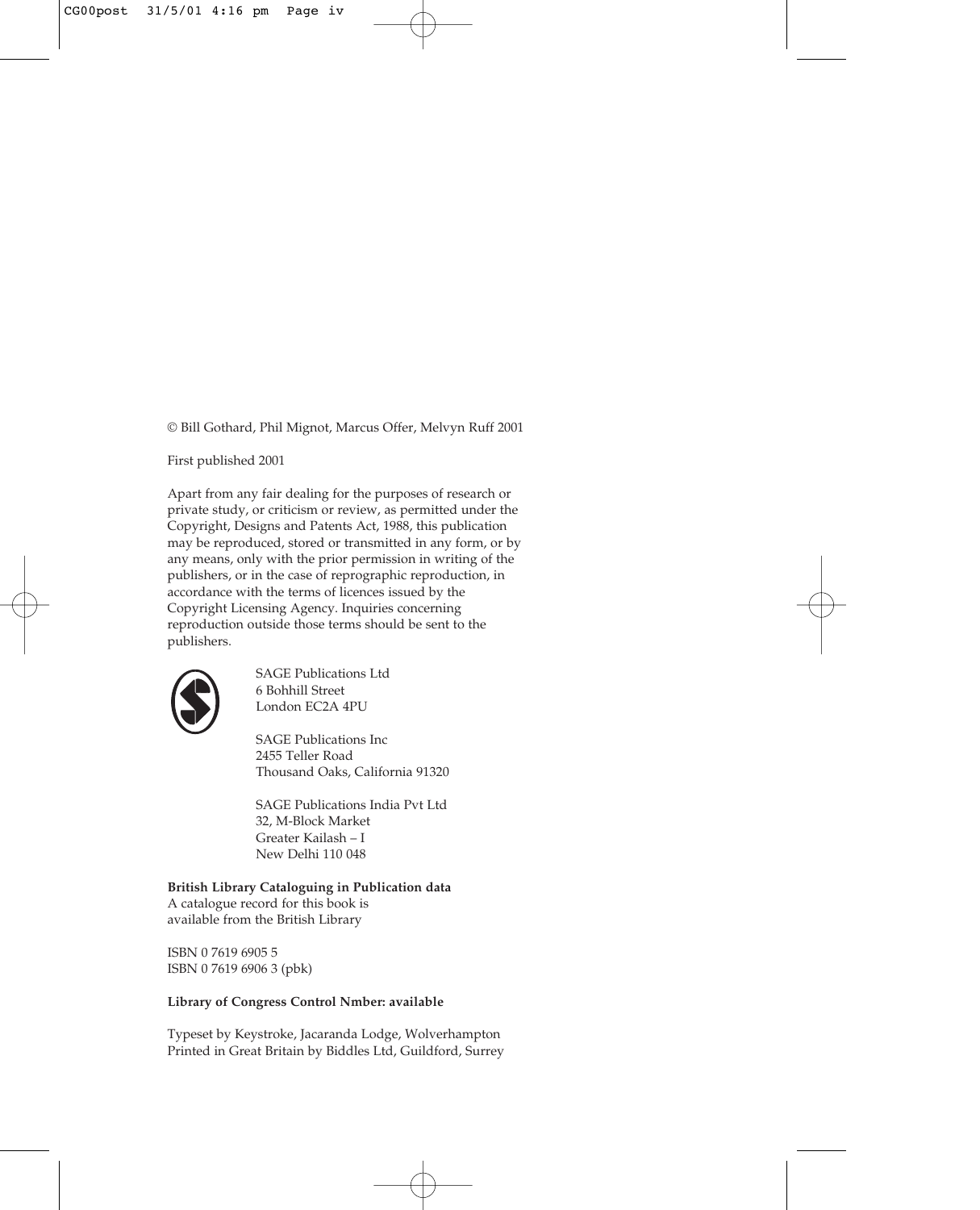# **CONTENTS**

|            | 1 Careers Guidance in a New Era<br><b>Bill Gothard</b>    | $\mathbf{1}$ |
|------------|-----------------------------------------------------------|--------------|
|            | 2 Career Development Theory<br><b>Bill Gothard</b>        | 10           |
|            | 3 Working with Individuals<br>Phil Mignot                 | 38           |
|            | 4 Group Work: Guidance in a Group Setting<br>Marcus Offer | 59           |
|            | 5 The Discourse of the Labour Market<br>Marcus Offer      | 76           |
|            | 6 Careers Education<br>Mel Ruff                           | 93           |
|            | 7 Anti-oppressive Practice<br>Phil Mignot                 | 117          |
|            | 8 The Future of Careers Guidance<br><b>Bill Gothard</b>   | 133          |
| References |                                                           | 139          |
| Index      |                                                           | 151          |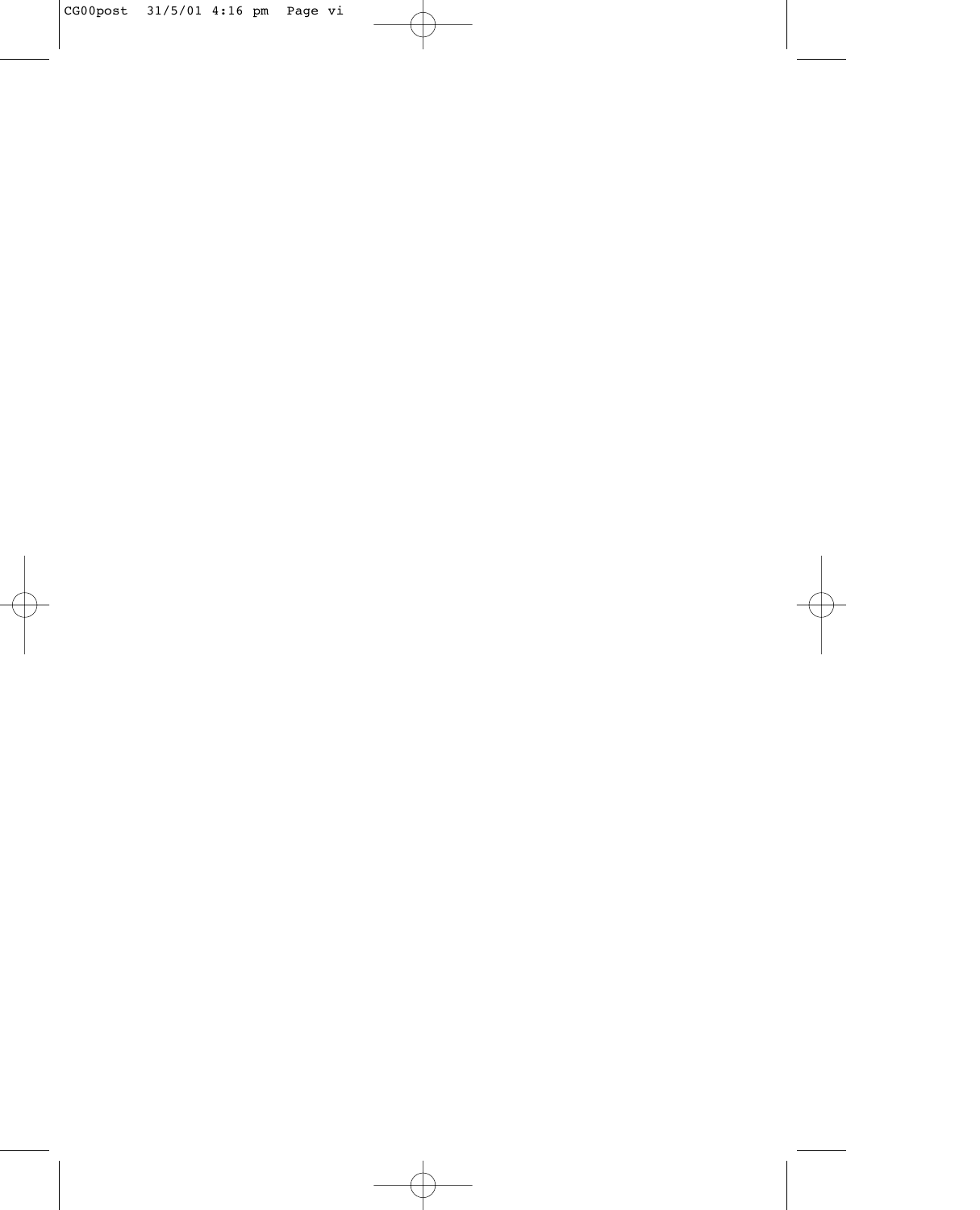# CAREERS GUIDANCE IN A NEW ERA

There is considerable consensus that at the start of a new century we are living in a new era, although how it is described varies. Castells (1999a) calls it the 'information age', Wijers and Meijers (1996) the 'knowledge society', Mulgan (1997) a 'connected world', and Beck (1999) 'risk society'. Although the titles vary, there is a great deal of agreement as to what characterises this new era, and the consequences of the rapid change witnessed in the last 20 years. The impact of this change is being increasingly explored by those writing about careers guidance (Collin and Watts, 1996; Roberts, 1997; Savickas, 1993) and it is the purpose of this chapter to explore the nature of the new era in order to consider the consequences for career guidance services and for its impact on the role of careers workers.

#### **The nature of the new era**

In his recent important study, Castells (1999a) discusses the rise of the network society which he describes as based on a new mode of development, informationalism, historically shaped by the restructuring of the capitalist mode of production. What is new about informationalism is that the action of knowledge upon knowledge itself is the main source of productivity, and thus the development of technology is directed towards ever increasing levels of complexity and information processing. Castells claims that this new technology is so pervasive that it penetrates society in such a way that new forms of social interaction, social control and social change are emerging. Indeed, these changes can be identified on a global scale with all societies being influenced by informationalism, to some extent.

Mulgan (1997) calls this 'connexity' and discusses how we live in a connected world. He uses this term rather than information or knowledge because connexity is the capacity to store, to spread, to disseminate and connect that makes sense of information processing and gives value to it. The pervasiveness of the new technology springs from the fact that information is an essential part of all human activity. This leads to networks at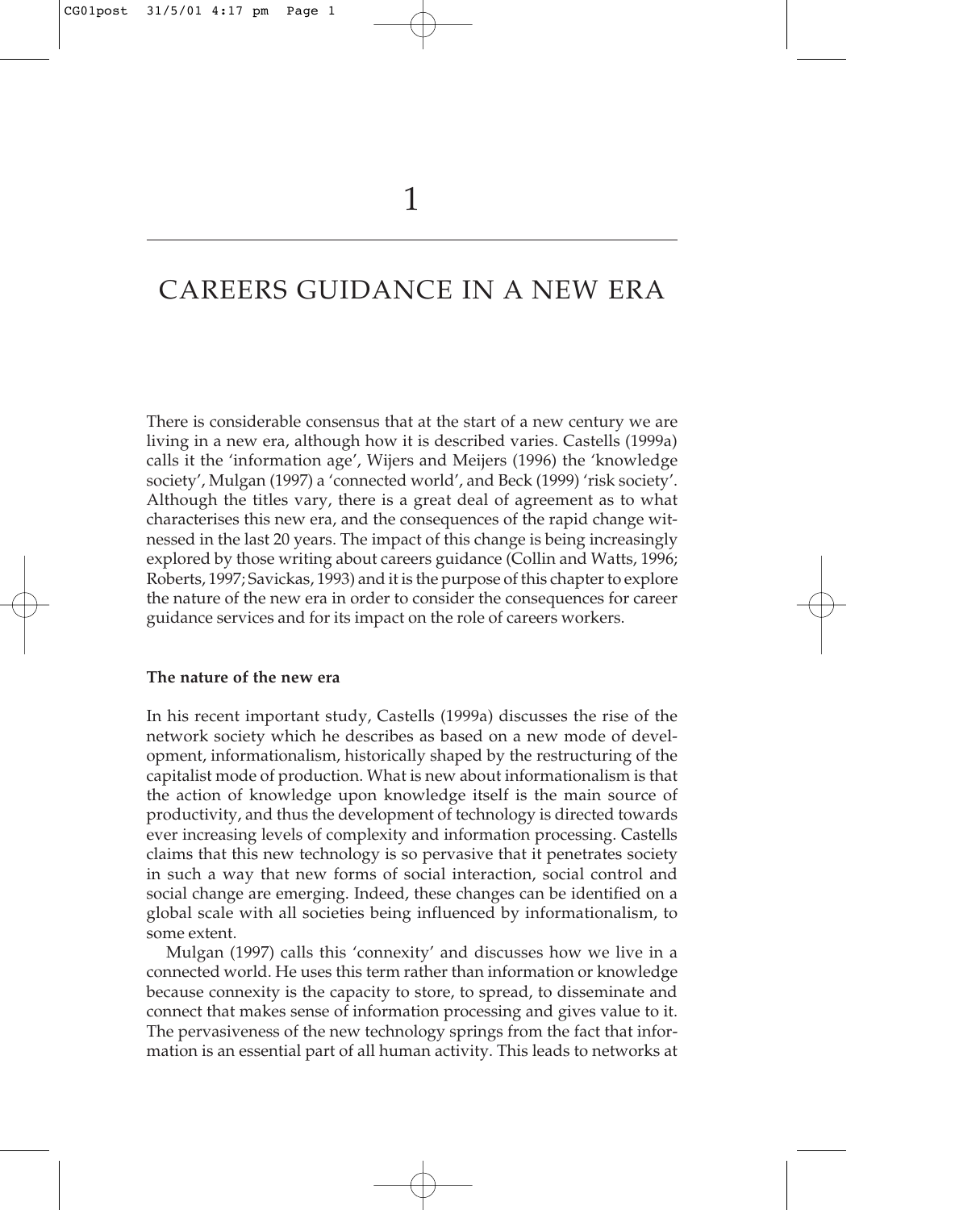many different levels, providing great flexibility and potential for change. Another vital feature of this technological revolution is the highly integrated nature of the technology, leading to powerful connections between telecommunications, computing and electronics. These characteristics have led to the establishment of a truly global economy which is new; it is the capacity to work as a unit in real time on a planetary scale (Castells, 1999a). Thus there are globally integrated financial markets facilitating the rapid flow of capital, whilst science, technology and information are organised on a global scale and markets are increasingly globalised.

The term 'globalisation' is increasingly used as a way of defining this new era, and there has been much debate as to the meaning of the term. Giddens (2000) emphasises four aspects to globalisation: first and most important, the world-wide communications revolution; second, the 'weightless economy' with financial markets leading the way; third, the demise of the Soviet Union; and finally, growing equality between women and men. Davis (1998) describes globalisation as capitalism in the age of electronics, making clear the crucial link between the new technology and the economic system. Hobsbawm (2000) puts a different emphasis on globalisation, describing it as the elimination of technical obstacles rather than economic ones, with an abolition of distance and time. Kundnani (1998) sees the globalised market as based on the use of informational and symbolic goods which are themselves the most dynamic and profitable areas, resulting in manufacturing relying for its competitiveness on information processing and leading to a state of perpetual technical innovation in order to remain competitive. Globalisation has also meant an increasing interdependence of international trade and global competition with information technology as the 'indispensable medium for technologies between different segments of the labour force across national boundaries' (Castells, 1999a). Collin and Watts (1996) describe these dramatic changes as a move to a 'post-industrial stage' or 'post-Fordism', with mass production controlled by a centralised bureaucracy now being replaced by small-batch production using computer technology and a flexible workforce. In addition, there has been a 'crisis' of the large corporation and a growth of small and medium employers. These changes in the economy have led to the growth of the network enterprise (Castells, 1999a) which makes material the culture of the informational/global economy; it transforms signals into commodities by processing knowledge.

The consequence of these developments is that work and employment is being radically changed. Post-industrialism is characterised first by an emphasis on information generation as the main source of productivity, second by a shift from goods production to the delivery of services, and finally by the rapid growth of managerial, professional and technical occupations, with increasing polarisation within the occupational structure. Castells (1999a) defines the UK as a service economy model, where manufacturing employment has rapidly diminished. He sees a new division of labour emerging with occupations clustering around three types of activity: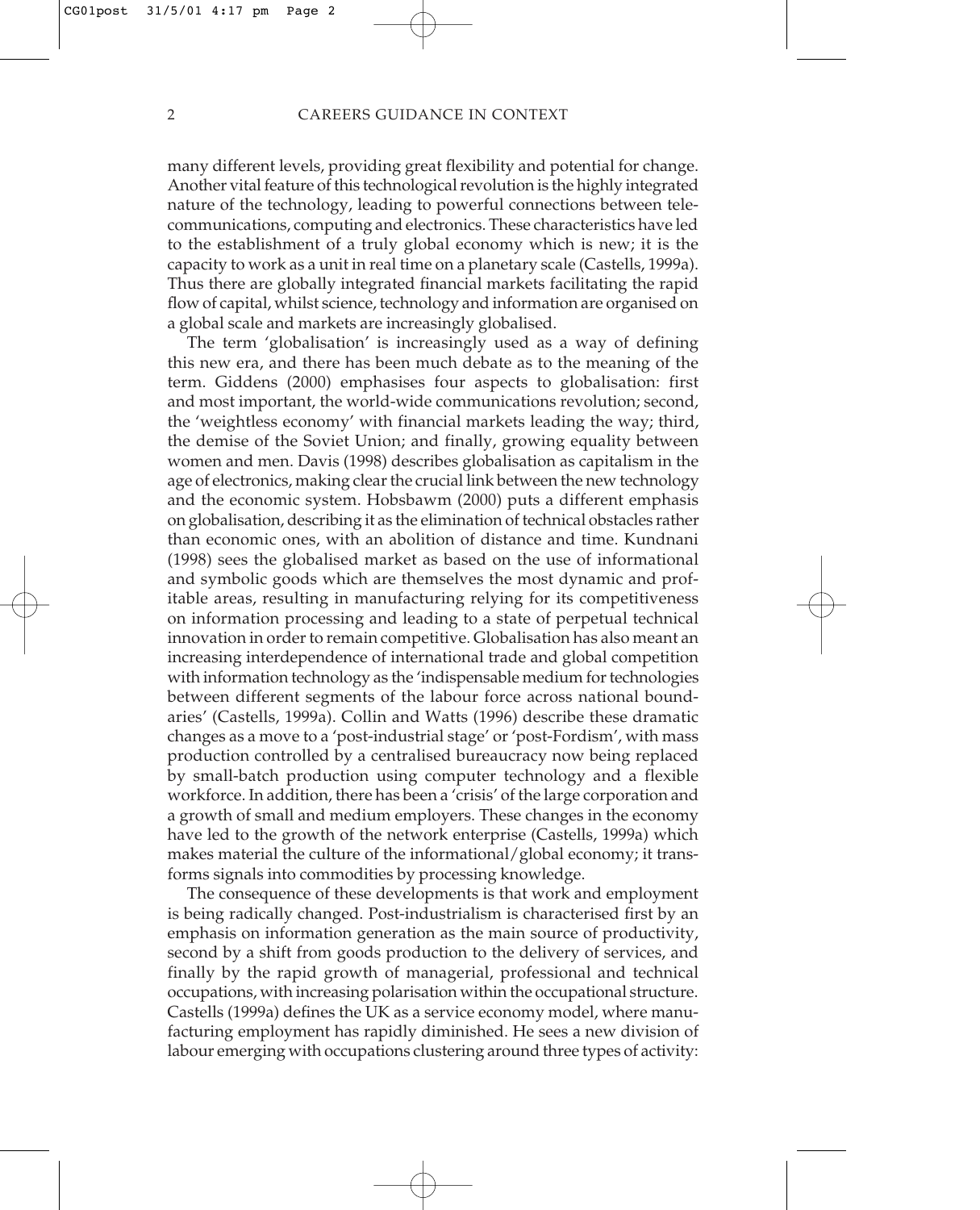first, value making, which includes research, design, integration and execution of tasks; second, relation making, which involves networking; and finally, decision making. New terms such as outsourcing, downsizing and customising indicate the trend for a greater degree of individualisation of labour. More people are in temporary and part-time employment; increasing numbers are self-employed so that the traditional form of work, based on full-time employment, clear-cut occupational assignments and a career pattern over the life cycle, is being eroded away (Castells, 1999a).

Mulgan (1997) points out that the new economy lays greater and greater emphasis on exchange and transformation as opposed to direct engagement with materials. He states that it has shifted the centre of gravity of societies away from those occupations which favour continuity on to occupations which favour change, unpredictability, spontaneity, innovation and creativity. The demand is for people with interpersonal and intrapersonal skills to become intermediaries and interpreters dealing with a myriad of human relationships. Increasingly, these skills allow workers to become mobile in the global market. Conversely, those who were in unskilled manufacturing jobs find themselves redundant; this is especially true of men, with women proving to be more adaptable to shifts in the labour market.

This assessment is supported by a number of other writers (Arthur et al., 1999; Collin and Watts, 1996; Killeen, 1996; Roberts, 1997; Savickas, 1993). For example, Arthur et al. (1999) discuss the implications of moving from the 'industrial state' to the 'new economy' for individual workers, claiming that these profound economic changes have led to radical changes in the nature of career. They point to a move from a 'strong' situation that prevailed when large bureaucracies and companies were dominant to a 'weak' situation where work is much more flexible, with, for example, a more feminized workforce balancing home and employment. Killeen (1996) identified a number sources of change that were determining the social context of guidance. These were technological change as exemplified by information technology; globalisation with an internationalisation of careers and products; industrial restructuring and, in particular, the rise of the service sector; unemployment, especially among the young; the rapid increase of women in the labour force; and finally, an ageing labour force. He points to new career realities which imply 'uncertainty, unpredictability, insecurity, reduced likelihood of promotion, increased likelihood of mobility out of one's initial occupation, non-standard contracts and parttime work and self-employment' (1996: 15).

Roberts (1997) talks of prolonged transitions to uncertain destinations facing young people. Prolonged transitions reflect the extent to which young people are either remaining in full-time education post-16 or participating in some training scheme, and the uncertain destinations refer to the rapid economic changes which have transformed the economy, making employment much less predictable. This theme has been further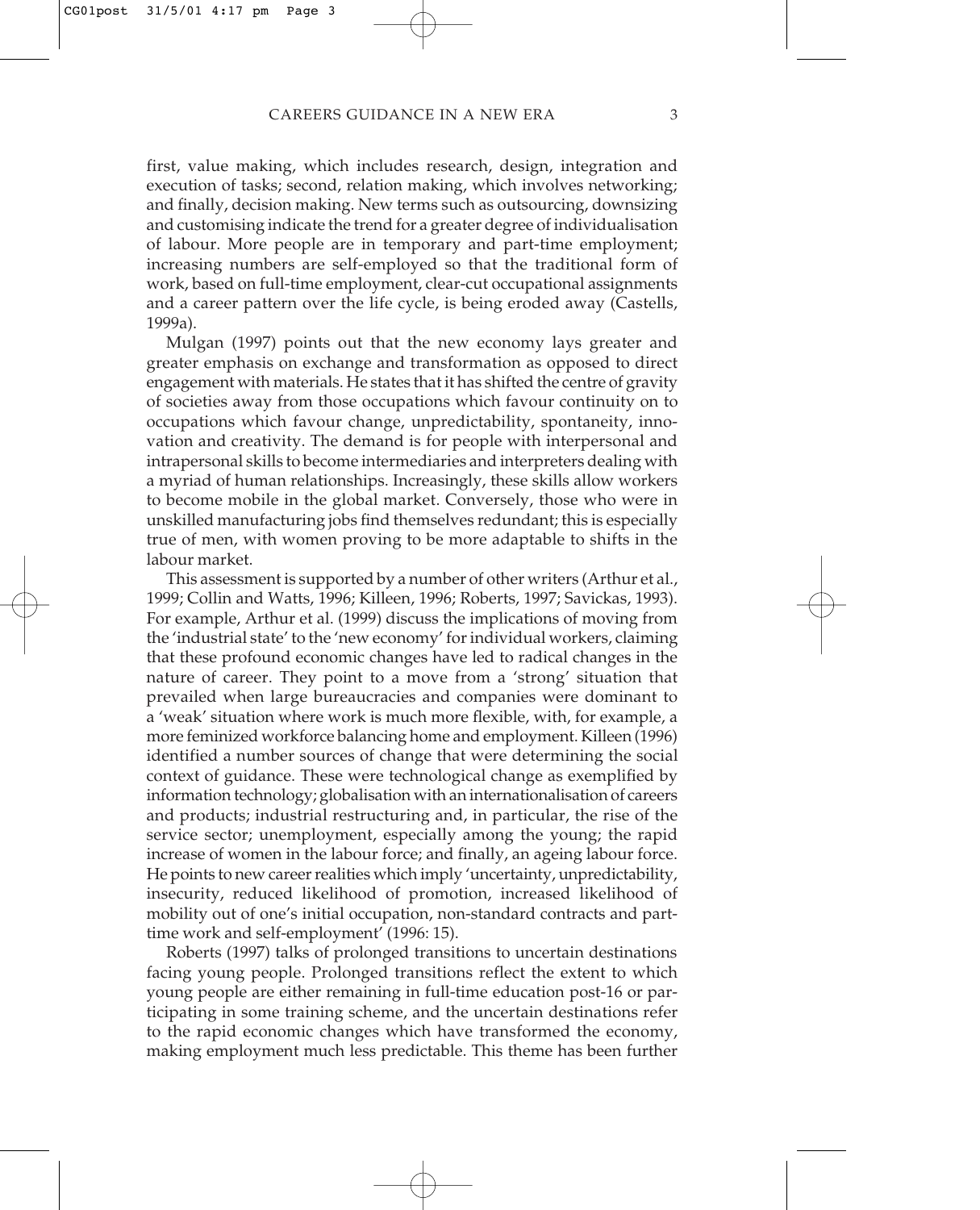developed by Bentley and Gurumurthy (1999), who discuss changing routes to adulthood brought about by changes in the economic structure and employment and education. They also point to profound differences in family life, in some cases leading to young people becoming homeless; social exclusion, which is concentrated in certain geographical areas, with crime as a particular problem; and increasing mental health problems for young people. Savickas (1993) describes a move from a twentieth-century 'career ethic' based on large bureaucratic organisations, where typically the white middle-class male found success by moving up someone else's ladder, to a twenty-first century 'development ethic', where success comes through cooperation and contribution in a postmodern society in which individuals are more able to shape their lives and meaning is more open to interpretation. Hawkins (1997) suggests a new vocabulary is needed to describe new careers, with terms like portfolio, personal growth, maintaining employability and lifelong learning replacing career, progression, rising income and security and education and training. However, there is also evidence of increasing job insecurity and work intensification (Burchell et al., 1999) especially among professionals, leading to poorer health and greater stress in family relationships.

#### **Social change and identity**

Having examined the main economic and technological changes currently taking place, it is appropriate to see how these developments relate to social change and, in particular, to the identities of particular groups such as young people. Gender has been at the heart of social change for the last three decades. Castells (1999b) proclaims the end of patriarchalism – a revolution that goes to the roots of society and to the heart of who we are. This revolution is the result of a number of factors. The new technology which has transformed advanced economies has led to the creation of new jobs, many of which have been filled by women, who have the necessary flexibility and the relational skills demanded. Levinson (1996) divides this paid employment into three categories: unskilled/semi-skilled work offering limited pay and prospects that women often combine with their family responsibilities; traditional 'female occupations' such as teaching and nursing that offer better career prospects but where the most senior posts are often occupied by men; and finally, higher-status occupations in business and the professions where women are increasingly challenging men, but their advancement is sometimes limited. These advances made by women in paid employment are mirrored by higher participation in post-16 education and increasing academic attainment, to the extent that boys are now seen as having problems in attainment.

The change in gender relations is marked in the way in which the concept of the family has altered. The increase in divorce has led to the creation of many one-parent families, mostly headed by women. The 'traditional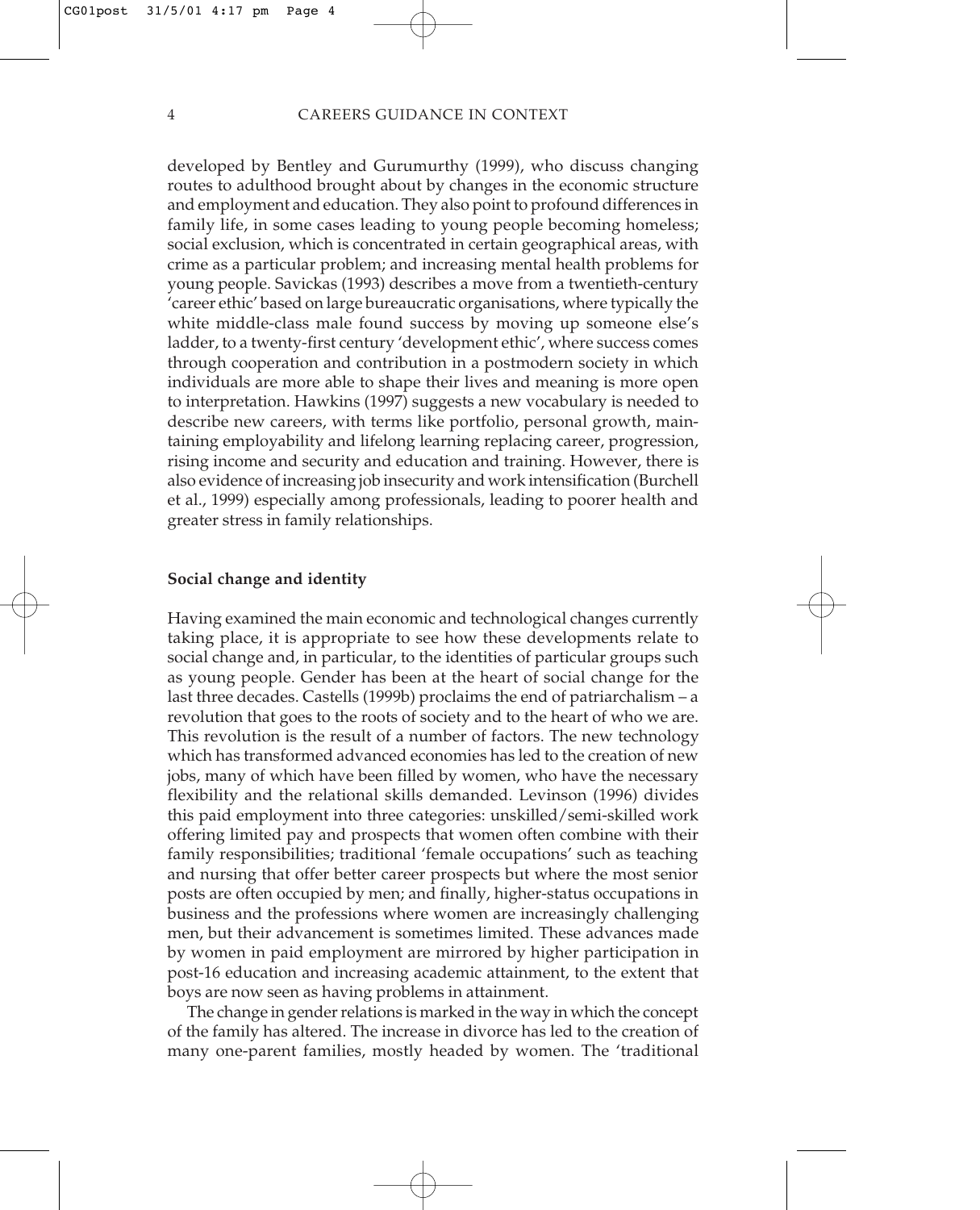marriage enterprise' (Kaltreider, 1997; Levinson, 1996) is no longer the norm, with most women having to seek a difficult balance between paid employment, child-rearing and a domestic role. In addition, the concept of the family has been extended to take in gay and lesbian relationships which has further challenged the status quo. Similarly, women's ability to control their fertility has radically increased the choices open to them, leading to later, smaller families or childlessness.

Women's consciousness has been raised by feminist thinking and women's action arising from this new consciousness. Feminism has taken many different forms (Castells, 1999b) that have proved to be pervasive and challenged patriarchal attitudes and institutions. Discrimination and abuse against women still exist but it seems that we are in the middle of a massive experiment to see how much advantage women will take of the egalitarian opportunities now opening up for them. Recent evidence (Bynner et al., 1997) suggests that the benefits for women are seen at the upper end of the educational and occupational scales. With the challenge to the 'patriarchal family' Hage and Powers (1992) propose that new personalities emerge, more complex, less secure, yet more capable of adapting to changing roles in new social contexts.

In regard to young people, Bentley and Gurumurthy (1999) describe the 'new adolescence' as arising earlier than it did a generation ago, but also that the transition to adulthood has become more protracted. They suggest that many of the structures and norms that acted as props and prompts – marriage, childbirth, community structure, employment – have been weakened by wider and more general forms of change. They point to a world where there are opportunities for young people to progress and thrive through individual initiative, but for the disadvantaged minority, the 'new landscape' is threatening and insecure. There is a stark contrast between those young people 'getting on' and those 'getting nowhere' (Bynner et al., 1997).

Increasing attention is being given to this marginalised group of young people. They are at risk for a host of reasons. For instance, many young people live in poor housing in economically run-down areas in which families are workless, possibly with a lone parent. They may have a criminal record or be in care as well as suffering from low esteem, psychosocial disorders and drug abuse. Their educational attainment will be low, based on poor attendance or exclusion, and lacking in work-related skills. This leads to low-paid work or unemployment. Black young people are twice as likely as their white counterparts to belong to this marginalised group (Bentley and Gurumurthy, 1999). Roberts (1997) identifies winners and losers among the young. Winners include girls, some ethnic minority groups and those coming from households with two adults working fulltime in good jobs. In their study of young people, Bynner et al. (1997) found a more polarised generation with family background, as expressed by the father's social class, still exercising strong influence on school achievements and occupational positions in adulthood.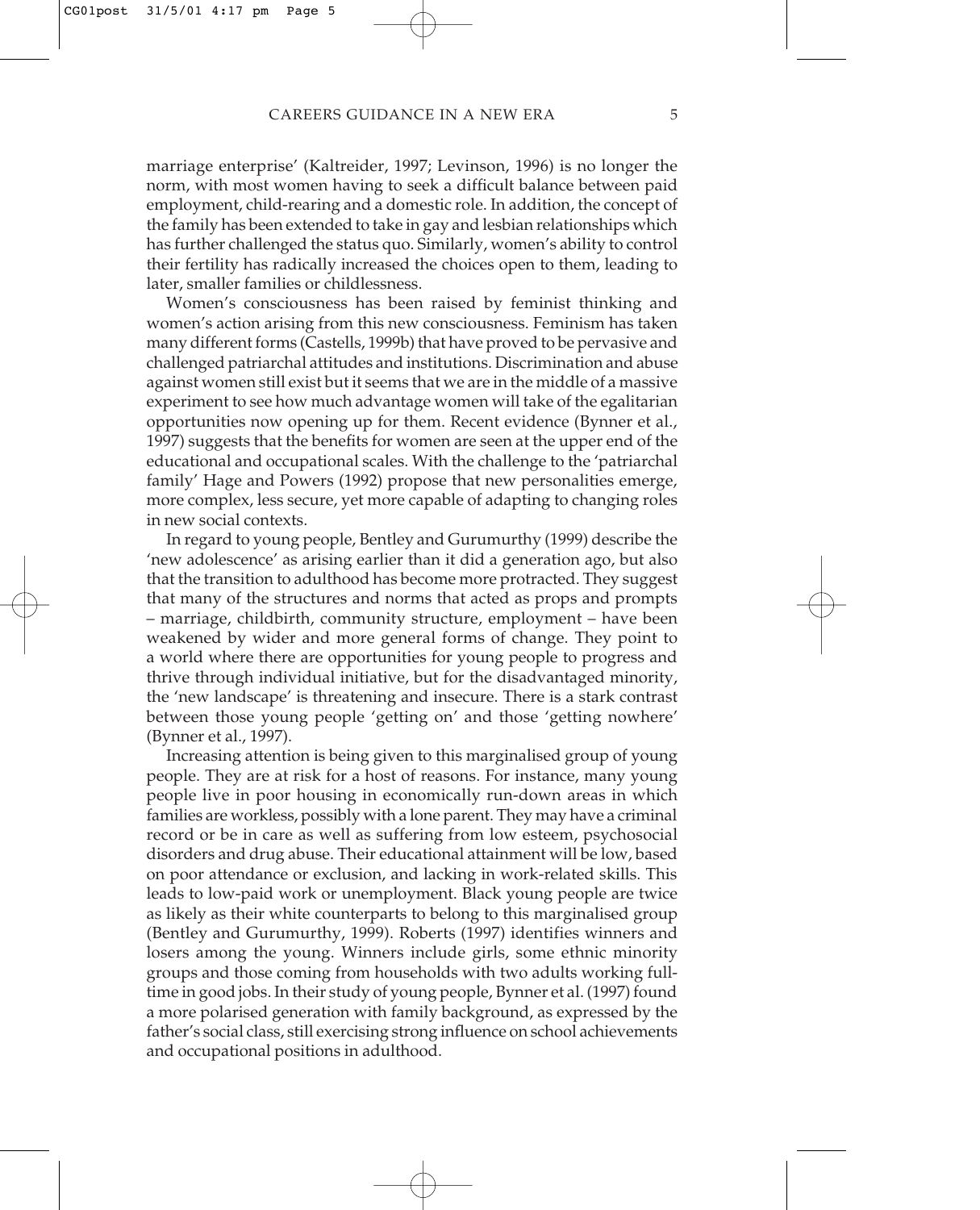The construction of identity has long been of concern to social scientists (Castells, 1999b; Erikson, 1968; Giddens, 1994). Indeed, the issue of 'who we are' and 'who we might become' lies at the heart of careers guidance: thus it is crucial to examine changes brought about by the network society in relation to identity formation. Giddens (1994) maintains that self-identity is not a distinctive trait possessed by the individual. The self emerges as reflexively understood by the person in term of her/his biography. He goes on to draw attention to the diversity of choices offered by 'late modern life' and to the lack of help as to which options should be selected. Choices made help determine lifestyle, which determines not only how to act but who to be.

Lifestyles are determined by pattern of consumption but also by life chances which are strongly conditioned by work, or lack of it. Arthur et al. (1999) describe how in the 'new economy' individuals are able to enact their careers. In this process of enactment, people create their own career narratives as a means of personal sensemaking in a changing environment. The authors maintain that the process creates but also constantly modifies the structures of institutions and of individual lives.

Potentially, a bewildering range of options and choices is available in the network society and so is a great deal of information and expert opinion. Giddens (1994) states that, in this situation, strategic life planning is necessary – life planning being a preparation for future actions mobilised in terms of the self's biography. Actual place become less important with the wide range of options made possible by globalisation and the virtual reality of the net. With each phase of an individual's transition, there tends to be an identity crisis.

There is a debate as to the role played by information technology in this process (Barglow, 1994; Castells, 1999b; Turkle, 1996). Castells (1999b), for example, maintains that because new technology is based on knowledge and information, there is a specially close linkage between culture and productive forces, between spirit and matter, in the informational mode of development. Turkle (1996) explores the relationship people have with computers and the implications of this for their identity. She describes how a culture of simulation substitutes representations of reality for the real, with computer screens the new location for our fantasies. Information technology can lead to a multiplicity of selves, in keeping with the diverse and fluid postmodern world. Whilst recognising the potential benefits of this multiplicity, Barglow (1994) points out the consequence can be insecurity, with less for us to do, perhaps less for us to be – less that establishes us as uniquely human.

#### **The politics of careers guidance**

Watts describes careers education and guidance as a profoundly political process, because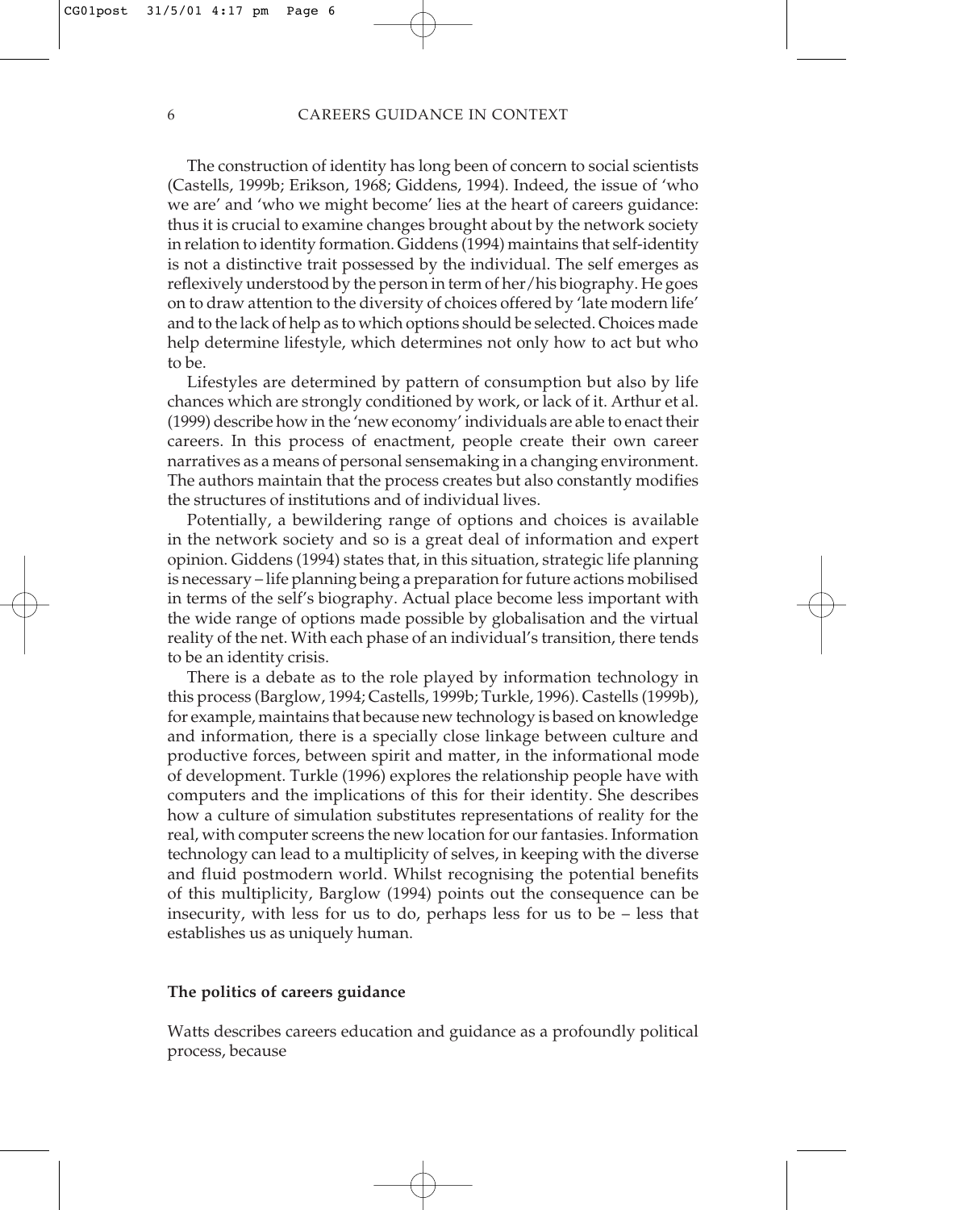It operates at the interface between the individual and society, between self and opportunity, between aspiration and realism. It facilitates the allocation of life chances. Within a society in which such life chances are unequally distributed, it faces the issue of whether it serves to reinforce such inequalities or to reduce them. (1996a: 351)

Thus there is always a political and ideological agenda in relation to careers guidance and this has become increasingly explicit in the 'new economy'.

The growing threat of unemployment, especially amongst young people, that developed during the 1980s thrust careers guidance services into the political arena. The decline in traditional manufacturing industries had led to a sharp reduction in manual occupations, filled mostly by young men. With this radical and painful reshaping of work came a political need to respond to the first large-scale youth unemployment since the 1930s. The 'new right' government of Mrs Thatcher sought to influence careers guidance services in three ways (Watts, 1991). First, from a social control perspective, the government sought to recruit young people onto youth training schemes and report those who turned down places. Second, guidance services were encouraged to attend to the needs of the market by ensuring that market intelligence was excellent and that young people should respond to this accordingly. Finally, it was believed that there should be a market in guidance itself, making it more efficient and more responsive to its client groups.

Governments have had broad aims for guidance services: economic efficiency via their role in the allocation of young people to work, and social equity through access to educational and occupational opportunities (Watts, 1996a). Originally, guidance services in Britain conformed to a social welfare model, being fully funded and controlled by government. With the advent of 'new right' thinking which dominated British political life for nearly two decades, this model has been successfully challenged by a quasimarket model where there are varied sources of funding and control. Thus in 1993, careers guidance services were removed from local government control and put out to tender, resulting in a form of 'privatised' guidance.

With the election of 'New Labour' in 1997, a new emphasis in policy has emerged and this has had a direct impact on the way in which the Careers Service operates. The focus is now upon socially excluded young people, culminating in the publication of '*Bridging the Gap: New Opportunities for 16–18 Year Olds Not in Education, Employment or Training*' (SEU, 1999). The Careers Service is now identified as a 'key player in delivering the Department's agenda' (DfEE, 2000a) and will play a major role in the formation of the new youth support service, Connexions, in 2001. Hence, public policy is redefining the Careers Service, this time in conjunction with other agencies such as social work, and creating a new professional role, the personal adviser.

Careers work in higher education has not been immune from the impact of public policy. With the publication of the Dearing Report (National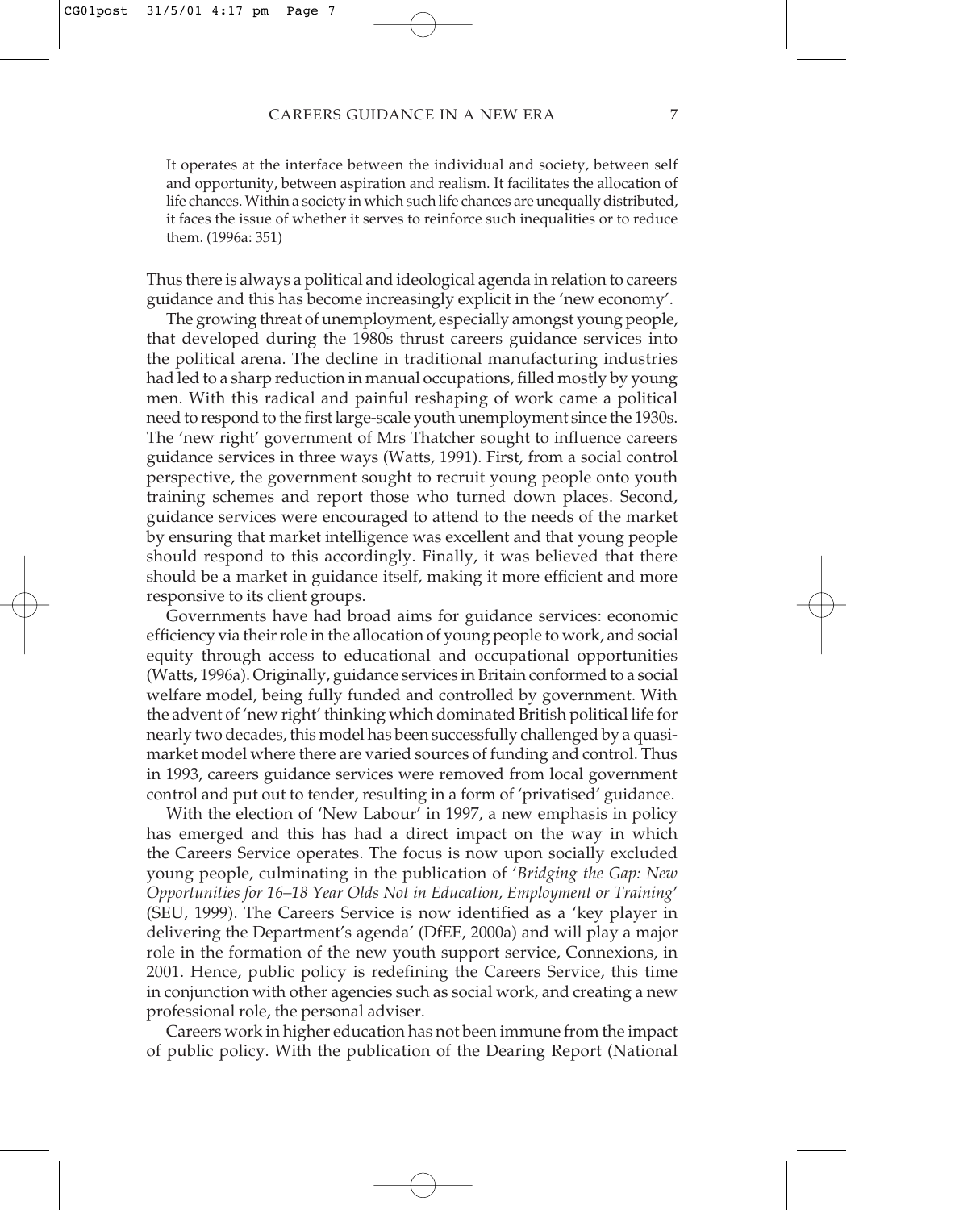Commission of Inquiry into Higher Education, 1997), impetus was given to changes that had been taking place during the previous years. Higher education careers services were identified as having a central role in ensuring the employability of their graduates through the introduction of career management skills and transferable skills into the curriculum.

It is clear that careers guidance at all levels will remain central to future governments' policy agendas, because of the emphasis on employability, social inclusion and national targets for education. As a result, the roles occupied by careers staff are changing and the services are being restructured accordingly.

#### **Professional identity and change**

As we have seen, those working in careers guidance are also subject to the same forces of change as their clients. Reflecting on this process and becoming more aware of the nature of this change is an essential part of maintaining and developing a credible professional identity. In order to become an effective practitioner, it is important to explore how professional identities are formed. First, training to work in this field involves an element of theory (Kidd et al., 1994) which Brammer (1985) says acts as a rationale for what one does in the name of helping and which involves basic assumptions of how people learn and change their behaviour. Consequently, there are a number of dimensions to this which include values, a cognitive 'map', notions of development, and learning styles.

Second, the practitioner's world view needs to be taken into account (Ivey et al., 1987). By this is meant that we all have a perception of how the world works, how we decide to act, what motivates us and other people, and what are our important values and beliefs. This frame of reference will always influence how practitioners work with clients and thus has to be acknowledged.

Schon (1991), in promoting his notion of the 'reflective practitioner', made a number of points that relate directly to careers staff today. He describes the professional–client relationship as central and contrasts the traditional relationship with that of a new, more reflective relationship. For example, in this new relationship the practitioner has an obligation to make his own understandings accessible to his client and to be ready to explore the client's meanings. It is also significant that the practitioner is more directly accountable to the client.

Schon characterised the reflective practitioner as recognising that s/he is not the only one in the situation to have relevant and important knowledge, that uncertainties may be a source of learning to both parties. By not maintaining a professional façade, a real connection can be made to the client. The relationship can lead to a sense of increased involvement and action. This approach means that a reflective contract allows for mutual respect, a greater sense of partnership, and a shared sense of purpose.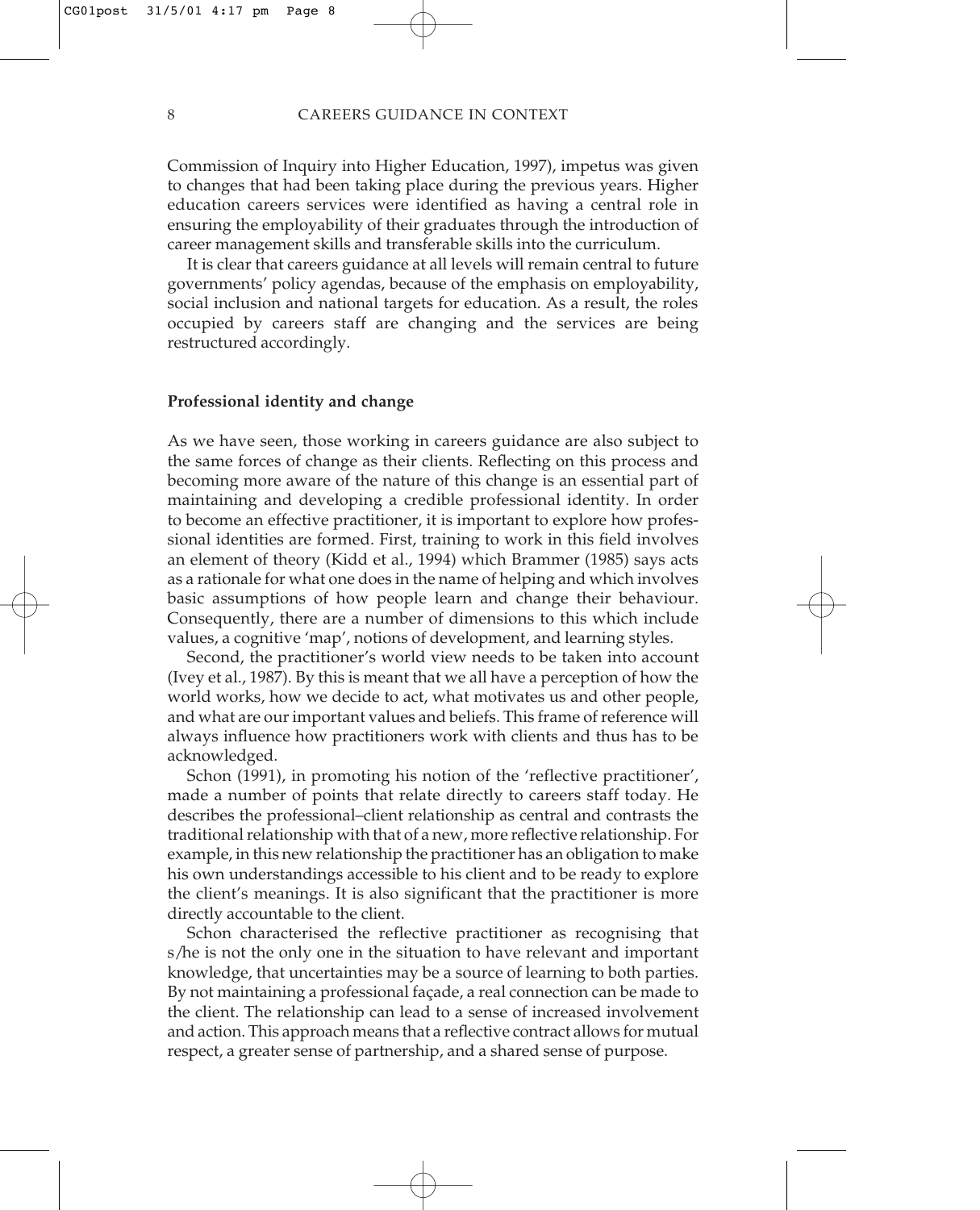There is a clear recognition of the sorts of issues raised by Schon (1991) and Ivey et al., (1987) in the new learning outcomes for capability in careers guidance (DfEE, 1999). The learning outcomes are set out in seven units and three of them make direct reference to these issues. Unit two, 'Self Evaluation', sets out the need to critically reflect upon and evaluate own practice, and demonstrate commitment to own training, improvement and continuing professional development. Unit five, 'Core Values', focuses on professionalism. Statements are made about students examining and evaluating their own beliefs and values and their effect on the conduct of guidance practice, demonstrating an impartial client-centred approach and developing a critical awareness of potential conflict between agency and professional values. Finally, unit six, 'Equal Opportunities', emphasises the need to develop strategies to identify and manage the effects of own values and beliefs in guidance practice. These new learning outcomes are much more explicit than earlier ones in emphasising the necessity for careers professionals to be reflective practitioners.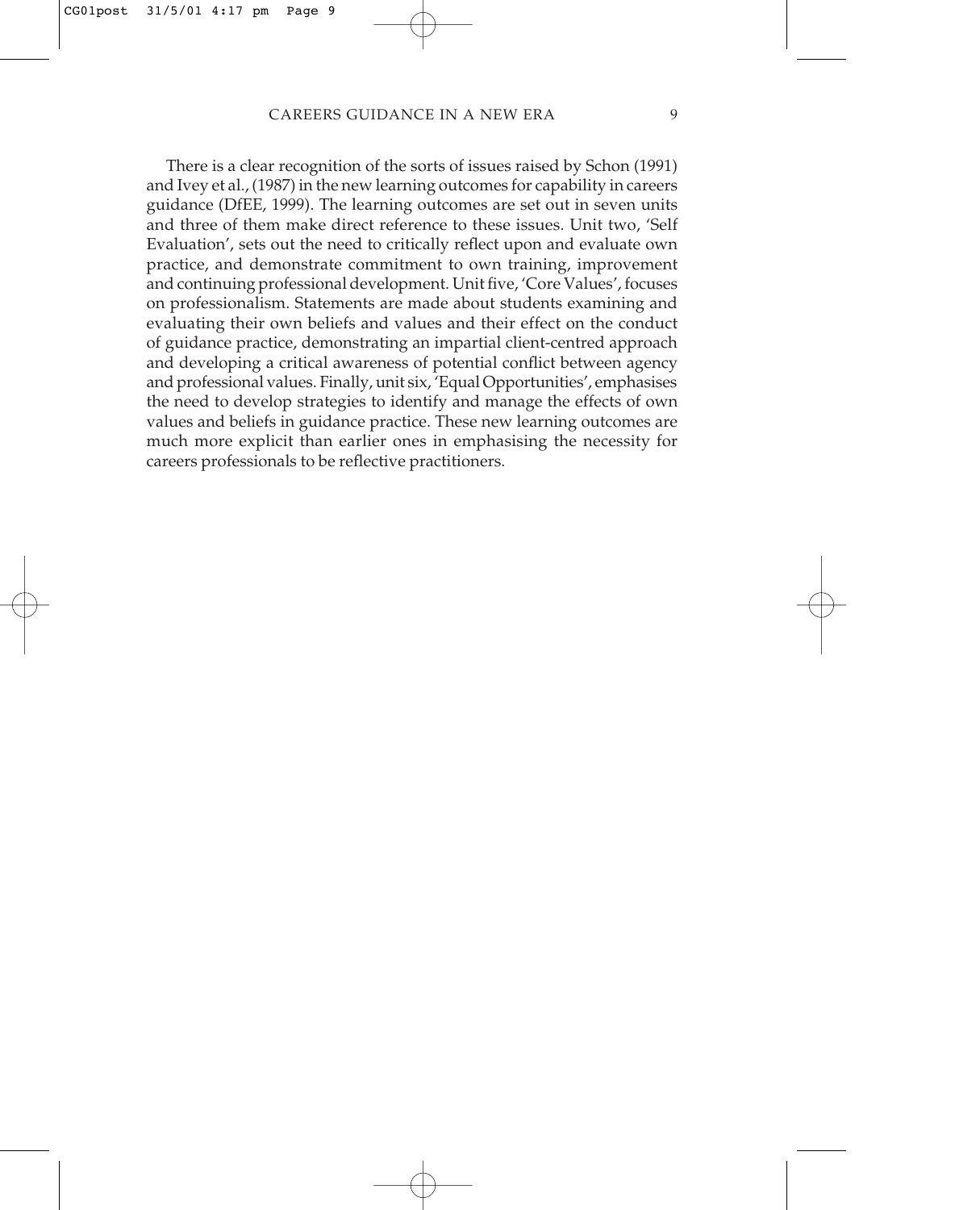# CAREER DEVELOPMENT THEORY

The way in which our careers develop is a complex process involving many different and changing factors. In order to understand it more clearly, a body of theory is required and this has become increasingly available over the last 100 years. These theories have to be seen within the context of the time they were developed, for as Law (1996a) observed, they have 'responded to the social concerns prevalent' at a particular time. It is necessary to view career development theories as 'growing out of their times' but also influencing the way in which careers guidance has been practised.

Careers guidance formally began with Frank Parsons, who established the Vocation Bureau in Boston (USA) in 1908. The following year he put his ideas into words. First, he stressed, a clear understanding of the individual's aptitudes, interests and limitations was necessary. Second, a knowledge of the requirements and conditions of different kinds of employment was essential. Finally, an ability to match these two would result in successful guidance.

Thus Parsons laid the basis for the notion of talent matching. He went on to suggest some techniques, beginning with the collection of personal data by means of a private interview at some length. Various tests of sight and hearing might well be used, as well as an assessment of memory and general intelligence. He was also concerned with character analysis during the interview. Parsons saw it as part of his work to advise interviewees on the value of voice culture and the economic value of the smile, and he held that if a boy's manners were in any way objectionable or underdeveloped, he should be frankly told and urged to correct his errors.

Occupational information was the basis of his second area of interest and he collected this for use with clients. He advised that a boy who was underdeveloped and inexperienced and showed no special aptitudes should read about occupations and visit places of work and, if feasible, try his hand at different kinds of work.

Frank Parsons does not seem to have been much influenced by the psychological thinking of the time. However, industrial psychologists were becoming increasingly interested in this field, an interest that was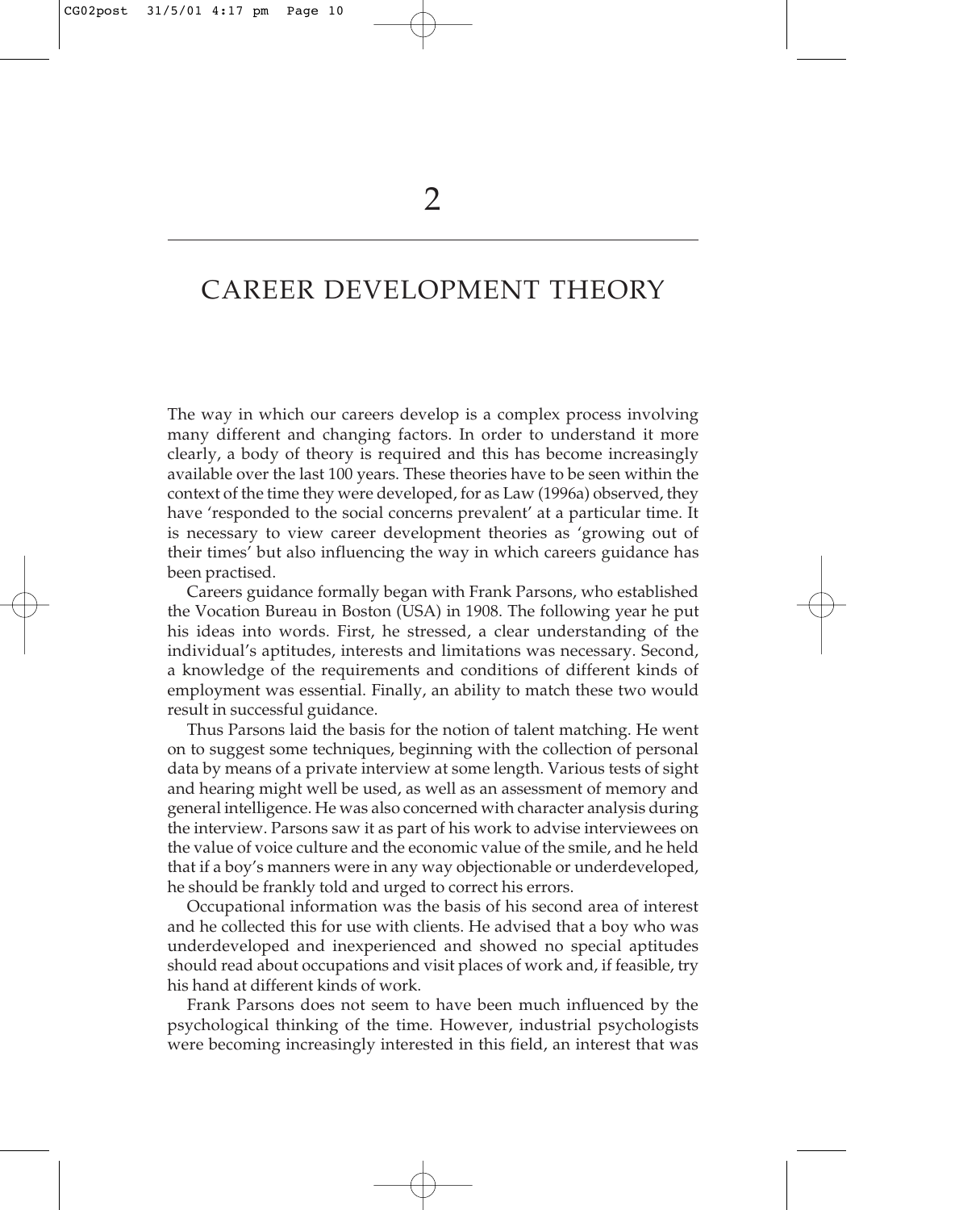stimulated by the First World War. In a sense, this is where the earliest British interest in vocational guidance arises. Cyril Burt joined C.S. Myers at the newly founded National Institute of Industrial Psychology (NIIP) in 1921 and initiated a programme of research which later involved Alec Rodger and carried on until the Second World War. This research focused on the usefulness of psychometric information in guidance and on the need for clearer and more extensive knowledge of occupations. Despite the work of the NIIP, the Juvenile Employment Service did not readily take to psychological testing. Indeed, Birmingham was the only education authority that became extensively involved, and in 1944 it published a report stating that the adoption of scientific methods in vocational guidance improved considerably the advice that can be given to children leaving school.

#### **Person–environment fit theories**

#### *Trait and factor*

Differential psychology is concerned with the examination of individual differences in terms of traits and factors. In the United States, the leading proponents of this approach were D.G. Patterson and E.G. Williamson, both of the University of Minnesota. Whilst Patterson worked in the Employment Stabilization Research Institute, developing various aptitude tests for use in vocational guidance, it was Williamson (1939) who promoted the trait and factor theory and helped to establish its widespread practice.

The theory is based on the following premises:

- 1 Individuals are organised in terms of a unique pattern of capabilities and potentialities (traits).
- 2 These traits are correlated with the requirements of different jobs.
- 3 Testing is the best means of predicting future job success.
- 4 Each individual attempts to identify their own traits in order to find a way of working and living which will enable them to use their capabilities effectively.

Williamson laid great emphasis on the individual as a rational being who, once possessing adequate information about themselves, is then capable of making a wise choice. The counsellor uses a selection of tests and other devices to help the client to put aptitudes, interests and personality into some sort of occupational context. Alec Rodger (1952) developed a trait and factor working framework, the seven-point plan, which became widely adopted in the UK. The plan stated that those engaged in vocational guidance need to assemble a profile of information for each individual based on the following seven areas: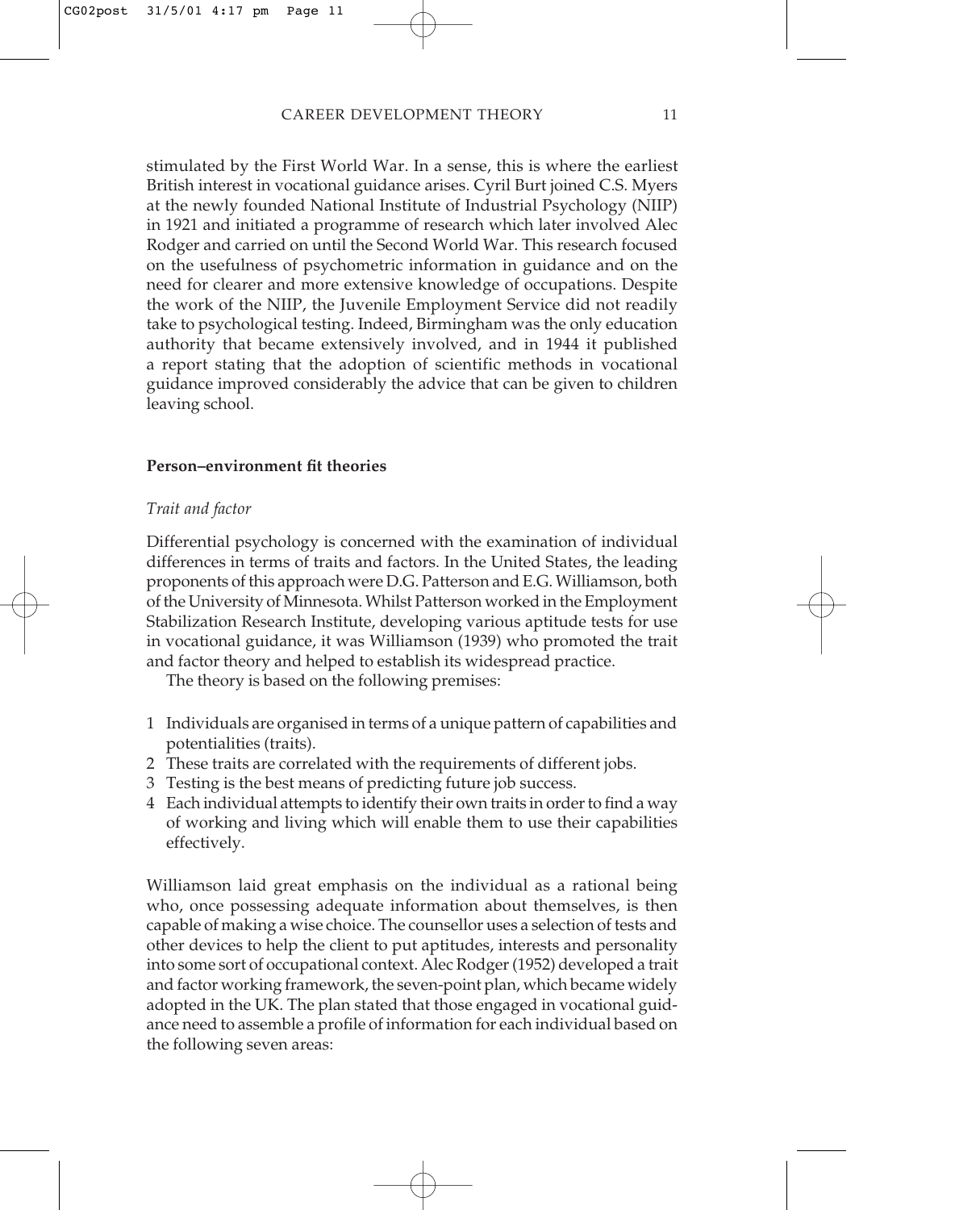- 1 physical makeup
- 2 attainments
- 3 general intelligence
- 4 special aptitudes
- 5 interests
- 6 disposition
- 7 circumstances.

The seven-point plan bears closer examination as it enshrines much of the trait and factor theory and has played an important part in vocational guidance practice in this country. Rodger posed two questions about physical makeup. First, has the interviewee any defects of health or physique that may be of occupational importance? Second, how agreeable is his appearance, his bearing and his speech?

Attainments relate to educational achievements and those outside the narrow classroom sense. This information can be obtained from the interviewee. Rodger also includes occupational training and experience for those already at work. General intelligence means general intellectual capacity and Rodger advocates the use of tests to establish this, whilst using the interview to explore how far this intelligence is normally used. Special aptitudes cover mechanical/manual dexterity, facility in the use of words or figures, talent for drawing or music. Tests can be used to measure some of these aptitudes, although Rodger warns against too much occupational significance being attached to these special aptitudes. General intelligence is more important.

To what extent are the client's interests intellectual, practical/ constructional, physically active, social or artistic? Rodger says that interests have to be treated cautiously as they may be short-lived and unsoundly based, and may not relate to actual accomplishments. Indeed, he asks whether drives such as doing good or making money are more relevant but concludes that there is a fivefold classification of occupations:

- 1 those with intellectual processes, e.g. clerical work
- 2 those of mainly practical/constructional type, e.g. engineering
- 3 those of mainly physically active type, e.g. farming
- 4 those essentially involving some relationship with other people, e.g. sales
- 5 those of a mainly artistic kind.

Disposition has to do with personality, temperament and character, whilst circumstances refers to situations where the individual has a particular opportunity like a family business.

### *The theory of work adjustment and person–environment confidence*

Lloyd Lofquist originally developed the theory arising from a work adjustment project (at the University of Minnesota in 1959) to study the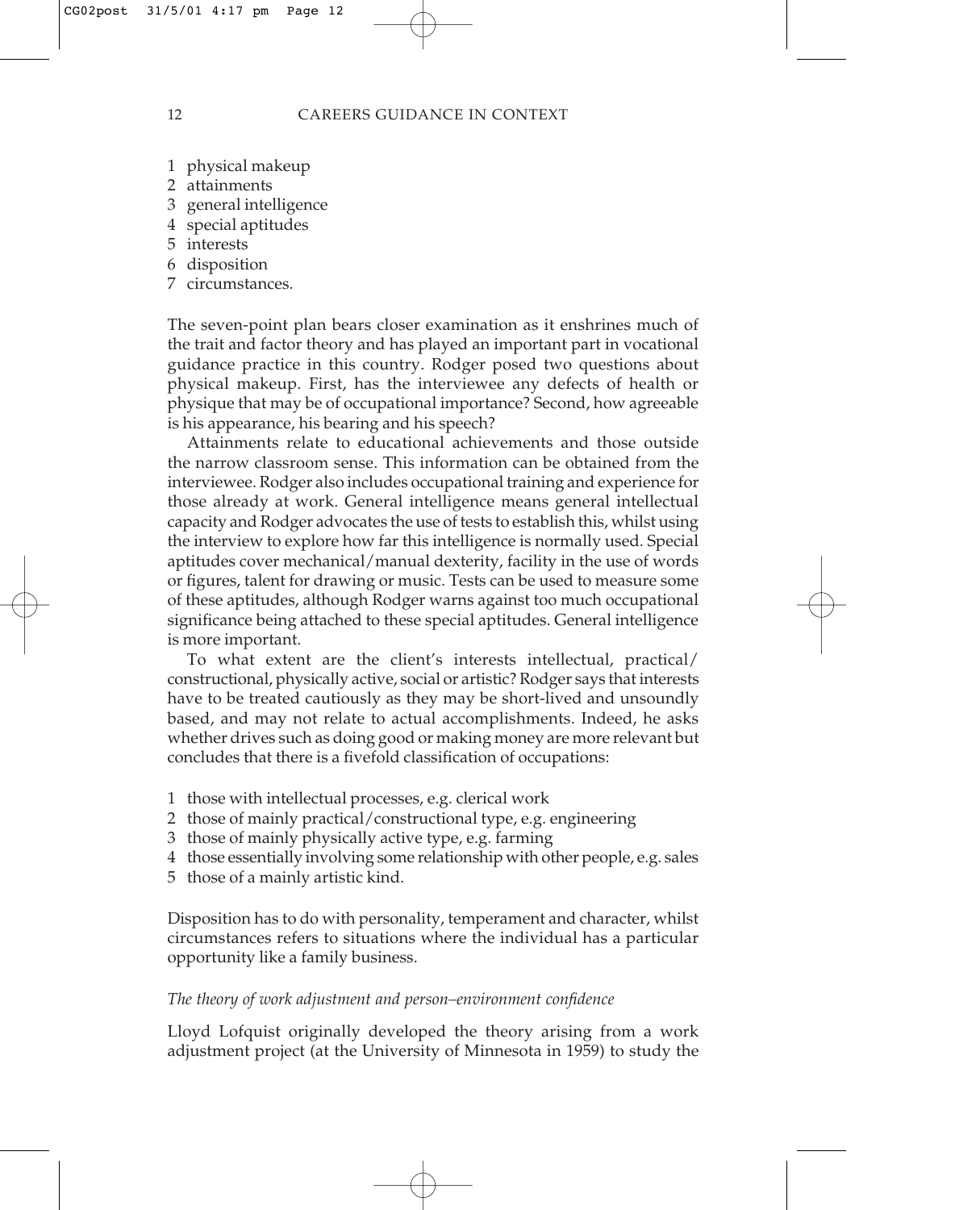work adjustment of vocational rehabilitation clients. Since then, in conjunction with Renée Dawis, the theory has been refined to include person–environment correspondence. Dawis (1996) traces the theory's development. It began by emphasising the individual's needs and how these were satisfied by reinforcers, e.g. pay, which are extracted from the environment by use of his/her capabilities. At the heart of the theory of work adjustment (TWA) is the contention that person and environment attempt to achieve and maintain correspondence with each other, which should lead to satisfaction.

Integral to the TWA is a matching model, although the emphasis is on the worker. Here aptitude is crucial, and is measured by ability or aptitude tests. Emphasis is also given to values as an expression of the individual's needs. Values and abilities combine to form personality structure. The environment structure is based on the characteristic abilities and values of the people working in a set place. The TWA is concerned with issues of change within the individual and the workplace leading to discorrespondence, and as such the theory can be seen as a system type process model. It does take into account stages of development. It suggests that the first two decades of life be called differentiation, where capabilities, requirements and style unfold. This is followed by stability, with abilities and values stable but change likely to occur in skills and needs. Finally, decline occurs with physiological changes taking place due to ageing.

Dawis (1996) claims that TWA can be used for career assessment, i.e. matching, and for career counselling. Brown (1996) describes TWA as well constructed and comprehensive although he does add that it is rooted in learning theories which seem too simplistic to much of modern psychology.

#### *Holland's theory*

John Holland's work on vocational choice dates back to 1959 and has continued unabated since that time. Osipow (1983) describes his theory as based on career choices representing an extension of personality and holds that there is an attempt to implement personal behavioural styles in the context of work.

Holland's (1973) assumptions underlying his theory are:

- 1 In our culture, most persons can be categorised as one of six types: realistic, investigative, artistic, social, enterprising or conventional.
- 2 There are six types of environment: realistic, investigative, artistic, social, enterprising or conventional. As people of the same type congregate, they help create an environment typical of their particular type.
- 3 People search for environments that will let them exercise their skills and abilities, express their attitudes and values, and take on agreeable problems and roles.
- 4 A person's behaviour is determined by an interaction between his personality and the characteristics of his environment.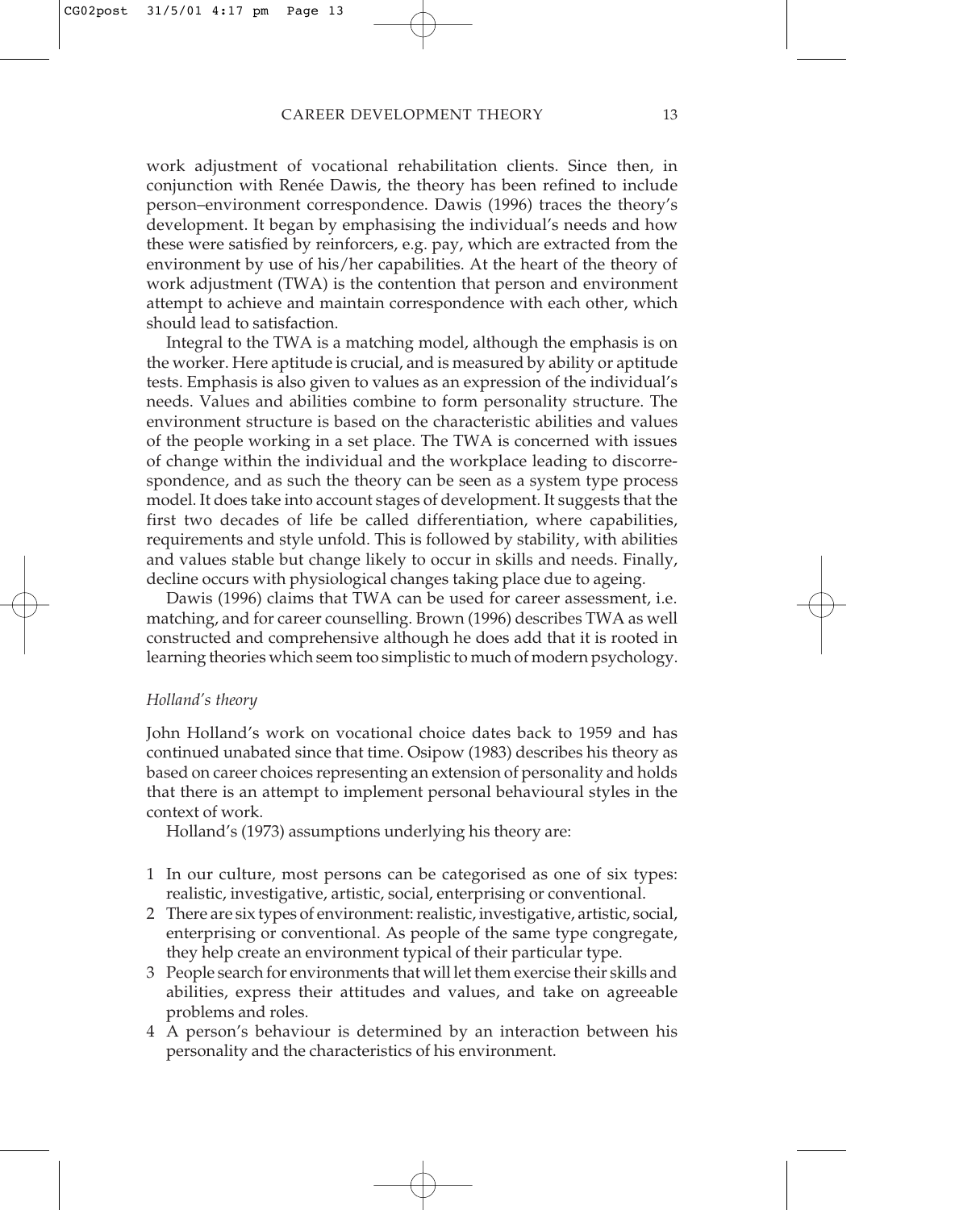In addition, Holland refers to some other key concepts:

- *Consistency* Some types have more in common with other types. Figure 2.1 demonstrates the relationship between types. Correlations between the types are indicated.
- *Differentiation* Some people and some environments are much closer to one type, whilst other people and environments are much more a mixture of types.
- *Congruence* There are degrees of fit between people and environments, e.g. a realistic type fits best into a realistic environment and next best into an investigative environment.

Holland describes his six personality types in some detail. He says that each is a model orientation based on coping mechanisms, psychological needs and motives, self-concepts, life history, vocational and educational goals, preferred occupational roles, aptitudes and intelligence.

- *Realistic* Physically strong, unsociable, aggressive, lacks verbal skills but has good motor coordination. Has conventional political and economic values. Examples of occupations: surveyor, car mechanic, plumbing, radio operator.
- *Investigative* Needs to understand, likes thinking through problems, task oriented, has unconventional values and attitudes. Examples of occupations: geologist, editor of scientific journal, design engineer.
- *Artistic* Tends to be introverted, rejects conventional values but has high ideals. Avoids problems that are highly structured or require gross physical skills, has a need for individualistic expression. Examples of occupations: author, composer, stage director, commercial artist.
- *Social* Sociable, responsible, religious, has verbal and interpersonal skills, prefers to solve problems through feelings. Examples of occupations: counsellor, social worker, speech therapist, teacher.
- *Enterprising* Uses verbal skills for selling, leading, likes ambiguous social tasks, great concern for power and status. Examples of occupations: TV producer, estate agent, buyer, hotel manager.
- *Conventional* Conforming, likes well-structured tasks, values material possessions and status, prefers structured verbal and numerical activities



Figure 2.1 *Relationships among types*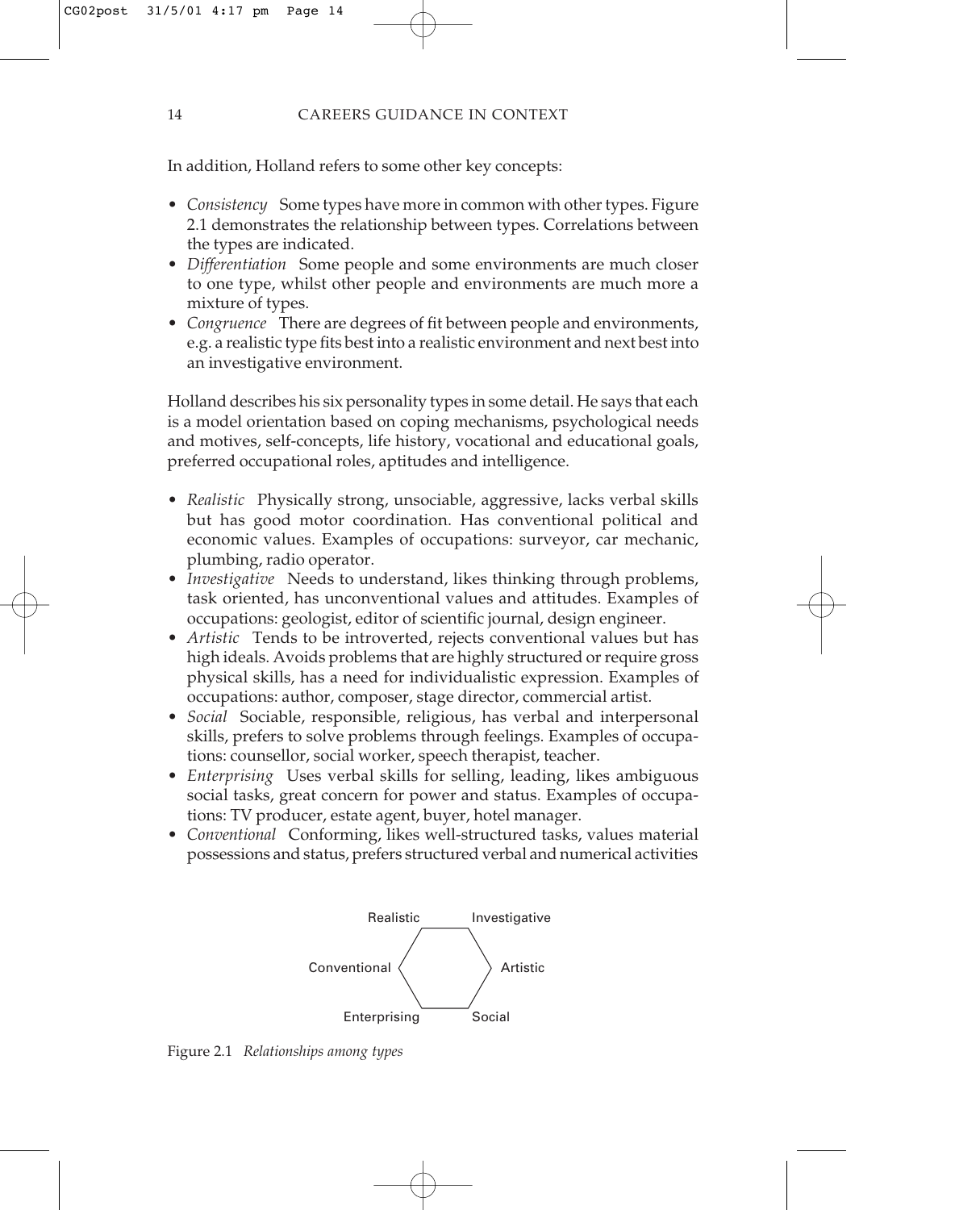and subordinate roles. Examples of occupations: bank clerk, statistician, quality controller.

Holland states that a person's primary direction of choice is determined by the model type he most resembles, e.g. an investigative/social combination might be represented in a science teacher. This determines the choice of role within the environment. Holland also perceives the realistic and investigative types as more stable in their choices, whilst enterprising, social and artistic types have higher aspirations. He also associates high educational aspirations with investigative, social and artistic types as opposed to realistic. Creativity is most associated with investigative and artistic.

Working environments are largely created by the typical characteristics of those working within them. There is a mutual attraction operating which can be seen when employers recruit in their own image and choose the sort of people who will fit in. Likewise, applicants try and sense whether they can relate to fellow workers when deciding whether to accept a job or not. Holland does point out that tasks and situations, and not just people, are important when it comes to choice.

There is more subtlety in Holland's types and environments than may appear at first sight. He perceives individuals in terms of a first, second and third type and also states that work environments are made up of a combination of environmental models. Thus a realistic environment, for instance, may have elements of an investigative environment as well.

Holland emphasises early childhood development. He stated that parents' personality patterns were likely to determine the stability of the individual's personality pattern. Change does take place during people's lives and the types most likely to change are social, enterprising, conventional, artistic, investigative and realistic, in that order.

Holland has always been interested in developing instruments for use in vocational guidance, arising from his research work. The Self Directed Search (1973), the Occupations Finder (1973) and the Vocational Preference Inventory (1973) are the fruit of this interest. Spokane (1996) draws attention to the many studies of Holland's work, which have for the most part been supportive. He maintains that theory is 'unique in employing a comprehensive and integrated assessment system based on empirical research' (1996: 62). Brown (1996) describes Holland's theory as well constructed, although he is critical that Holland does not examine the developmental forces that results in personality types.

#### **Developmental theories**

#### *Super*

Donald Super is probably the major figure in occupational choice theory. His work is extensive, spread over a long period and based on research on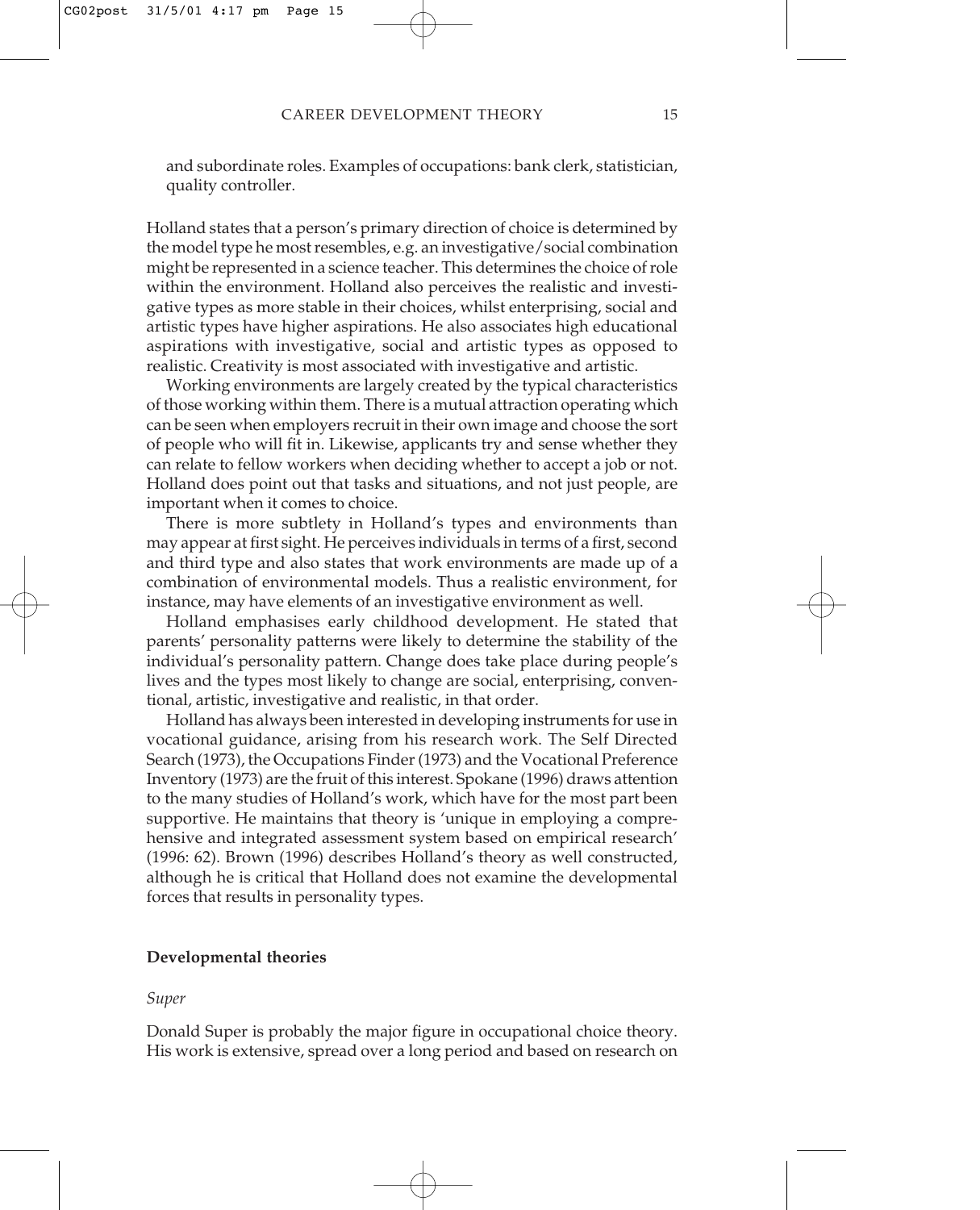both sides of the Atlantic. His original 10 propositions were amended to 12 (Super and Bachrach, 1957), and subsequently to 14 (Super, 1990), and are still valid in Super's estimation. It is not necessary to list all these propositions in order to understand Super's ideas, although it is worth considering the most significant (Super et al., 1996: 123–6):

*Proposition 4* Vocational preferences and competencies, the situations in which people live and work, and hence their self-concepts, change with time and experience (although self-concepts are generally fairly stable from late adolescence until late maturity), making choice and adjustment a continuous process.

*Proposition 6* The nature of the career pattern (that is, the occupational level attained and the sequence, frequency and duration of trial and stable jobs), is determined by the individual's parental socio-economic level, mental ability and personality characteristics, and by the opportunities to which he is exposed.

*Proposition 7* Success in coping with the demands of the environment and of the organism in the context of any given life-career stage depends on the readiness of the individual to cope with these demands (that is, on his or her career maturity). Career maturity is a constellation of physical, psychological and social characteristics; psychologically, it is both cognitive and affective. It includes the degree of success in coping with the demands of earlier stages and substages of career development and especially with the most recent.

*Proposition 9* Development through the life stages can be guided, partly by facilitating the process of maturation of abilities and interests, and partly by aiding in reality testing and in the development of self-concept.

*Proposition 10* The process of vocational development is essentially that of developing and implementing a self-concept: it is a compromise process in which the self-concept is a product of the interaction of inherited aptitudes, neural and endocrine makeup, opportunity to play various roles, and evaluations of the extent to which the results of role playing meet with the approval of superiors and fellows.

*Proposition 12* Work satisfactions and life satisfactions depend upon the extent to which the individual finds adequate outlets for his abilities, interests, personality traits and values; they depend upon his establishment in a type of work, a work situation, and a way of life in which he can play the kind of role which his growth and exploratory experiences have led him to consider congenial and appropriate.

*Proposition 14* Work and occupation provide a focus for personality organisation for most men and women, although for some people this focus is peripheral, incidental or even non-existent and other foci such as social activities and the home are central.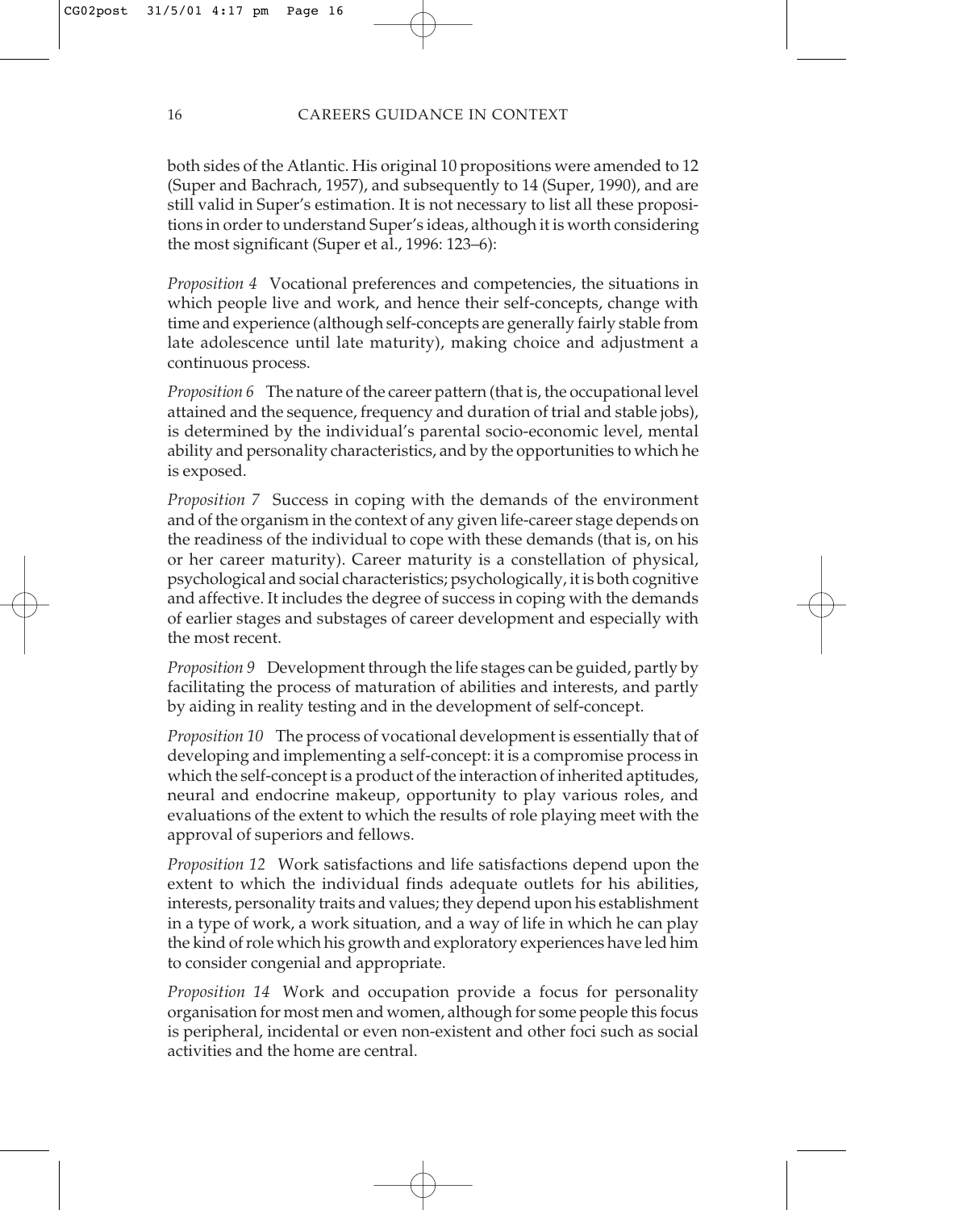Super's developmental approach is founded on five life stages, and these are described below.

- 1 *Growth* (birth to 14) Fantasy (4–10): needs are dominant. Interest (11–12). Capacity (13–14): abilities are considered as well as job requirements.
- 2 *Exploration* (15–24) Tentative (15–17): tentative choices are made and tried out in fantasy, discussions and work. Transition (18–21): reality factors are given more attention as the individual enters work, training or further education. Trial (21–24): an apparently suitable choice is tried out.
- 3 *Establishment*(24–44) Trial (24–30): job (or jobs) are likely to be tested for suitability. Stabilisation (31–44): a pattern emerges and the individual attempts to secure his position in work.
- 4 *Maintenance* (44–64) Work position is consolidated.
- 5 *Decline* (65+) Retirement or reduction in work role.

Subsequently, Super (1981) has used the concept of role to illustrate the variety of ways in which the individual conducts his life. In his life-career rainbow (Figure 2.2) there are nine potential roles which can be occupied at some stage. These roles are conducted within four principal theatres: home, community, education and work. This is a very helpful way of conceptualising the different areas of life experience and how they interact. It puts work into perspective by showing that it is one of many roles that we might adopt. Many people have been deprived of this role by unemployment, but this does not leave them without an identity or a role. It also illustrates how roles can conflict and create problems, e.g. work role and parent role.



Figure 2.2 *Life-career rainbow (Super): the dark portions of each role indicate the time involved*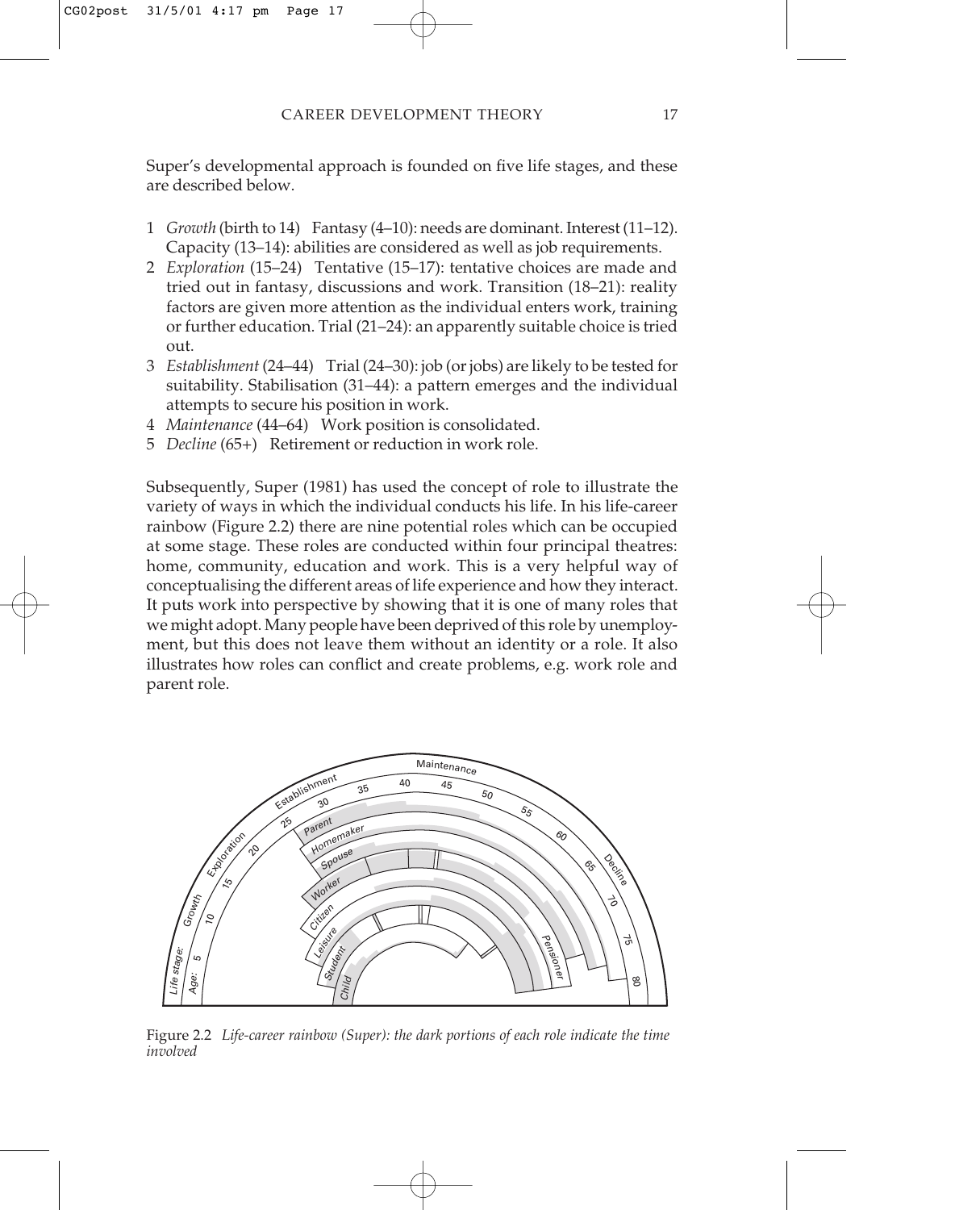By conceptualising life as a series of roles, the rainbow does enable both women and men to see their lives as one of reconciling the demands of family, employment, parents, the community, one's interests, domestic life etc. However, it does not take into account the challenges of mid-life, for example. The life stages assume a smooth progression through establishment to maintenance before decline in later years. This does not accord with much that has happened in recent years with mass redundancy, unemployment, retraining and the growing number of mature students in higher education, whilst increased levels of divorce and single parenthood have also had a great impact on adult life.

More recently, Super (1990) developed another model of career development which he called a segmental model reflecting its mix of different theories. He termed it the archway model (Figure 2.3), emphasising its synthetic nature. The left-hand side represents psychological factors and the right-hand side the societal factors. Super stresses that the two columns interact and that lines should be drawn representing the dynamic interaction of individual and society.



Figure 2.3 *The archway model*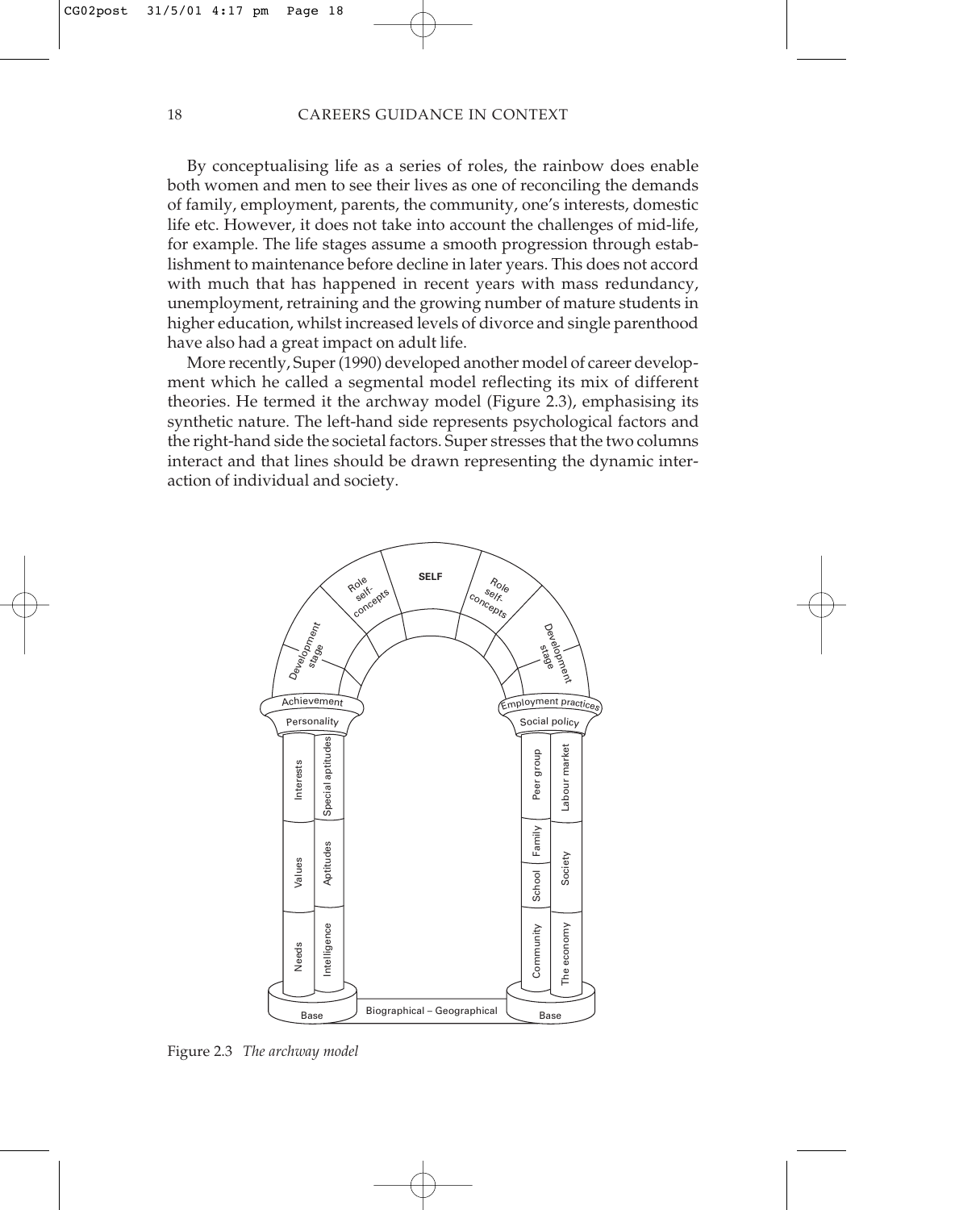The capitals of the columns represent the integration of each aspect of the individual and of society, whilst the arch is the career. The development stage on the left is childhood and adolescence and that on the right is young adulthood and maturity. During these stages, the self-concept is developing and forms the keystone of the arch, the self. It is interesting to note that Super describes the cement for the arch as learning theory and in particular social learning theory (Mitchell et al., 1979). Thus interactive experiential learning, self-concept and occupations concept formation take place through the interaction of the individual and the environment.

Osipow (1983) regards Super's theory as a well-ordered, highly systematic representation of the processes of vocational motivation, although he felt that he had given insufficient attention to social and economic factors that influence career decisions. Since then, Super (1981) has produced a model that does give weight to situational determinants, i.e. social structure and economic conditions, as well as personal determinants, i.e. interests, values, etc.

Super's work, as we saw earlier, has stimulated the practice of careers programmes. By stressing the developmental nature of occupational choice and the possibility of positive interventions in this process, Super has laid a theoretical basis for careers education.

Salomone (1996) reviews Super's theory and describes it as elusive, because of the changes Super made over time. Most of his original propositions were retained, but three were dropped and others were added later. Super's life stages are open to criticism, mainly based on evidence of mid-life career changes which differ from his description of the maintenance stage. Salomone is also critical of Super's later definition of career which 'has limited usefulness' because it was so broad and all-inclusive. Acknowledgement is made of Super's major contribution to vocational psychology, whilst also recognising that there are inconsistencies in his work. Brown (1996) is also mixed in his assessment of Super's contribution which he describes as the segmental legacy of a thinker who is brilliant but whose theory is not well constructed and whose constructs are not carefully defined.

#### *Gottfredson*

A more recent developmental theory has been formulated by Lynda Gottfredson (1981; 1996). She describes her theory as 'Circumscription and compromise: a developmental theory of occupational aspirations'. Figure 2.4 demonstrates the relationship between the theoretical constructs she uses and represents a summary of her developmental theory. The constructs are as follows:

1 *Self-concept* This includes both present and future perceptions of self. Our self-concept is not always fully articulated as it represents the totality of different ways of seeing ourselves.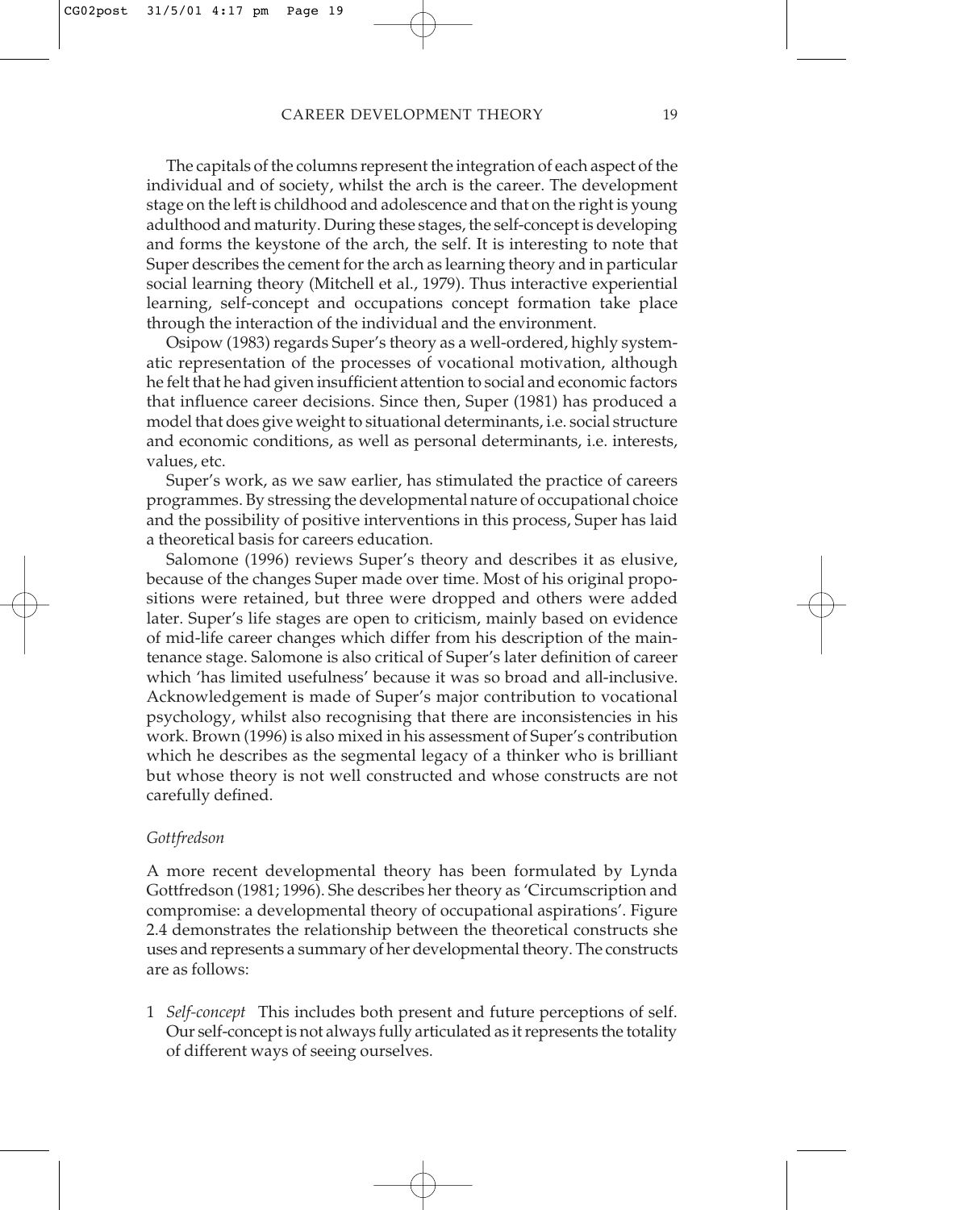

Figure 2.4 *Gottfredson's developmental theory*

- 2 *Occupational images or stereotypes* Based on generalisations we have about jobs. These images are linked together to give a cognitive map of occupations, based on a few simple dimensions.
- 3 *Occupational preferences* We assess the compatibility of occupations with the images of who we would like to be and how much effort we are willing to exert to enter those occupations.
- 4 *Perceived accessibility of occupations* Refers to the chances we see of entering occupations and thus realism.
- 5 *Occupational alternatives* The product of job compatibility and accessibility, and can be seen to be in social space, i.e. the sort of person we would like to be or are willing to be in the eyes of family, peers and wider society.

Gottfredson maintains that most people seem to share a cognitive map of occupations, based upon research conducted by Holland (1973), along dimensions of prestige and sex type (this map, of course, applies to American society and may not be true for other cultures).

The formation of self-concept and occupational preferences begins early in life, and represents a general developmental process, but with some difference in rates depending on intelligence. Gottfredson applies five principles to this development:

• *Concreteness/abstractness progression* Children progress from intuitive thinking to more abstract thinking. Thus, vocational development can be seen as growth in the capacity to apprehend and organise relevant information about self and jobs.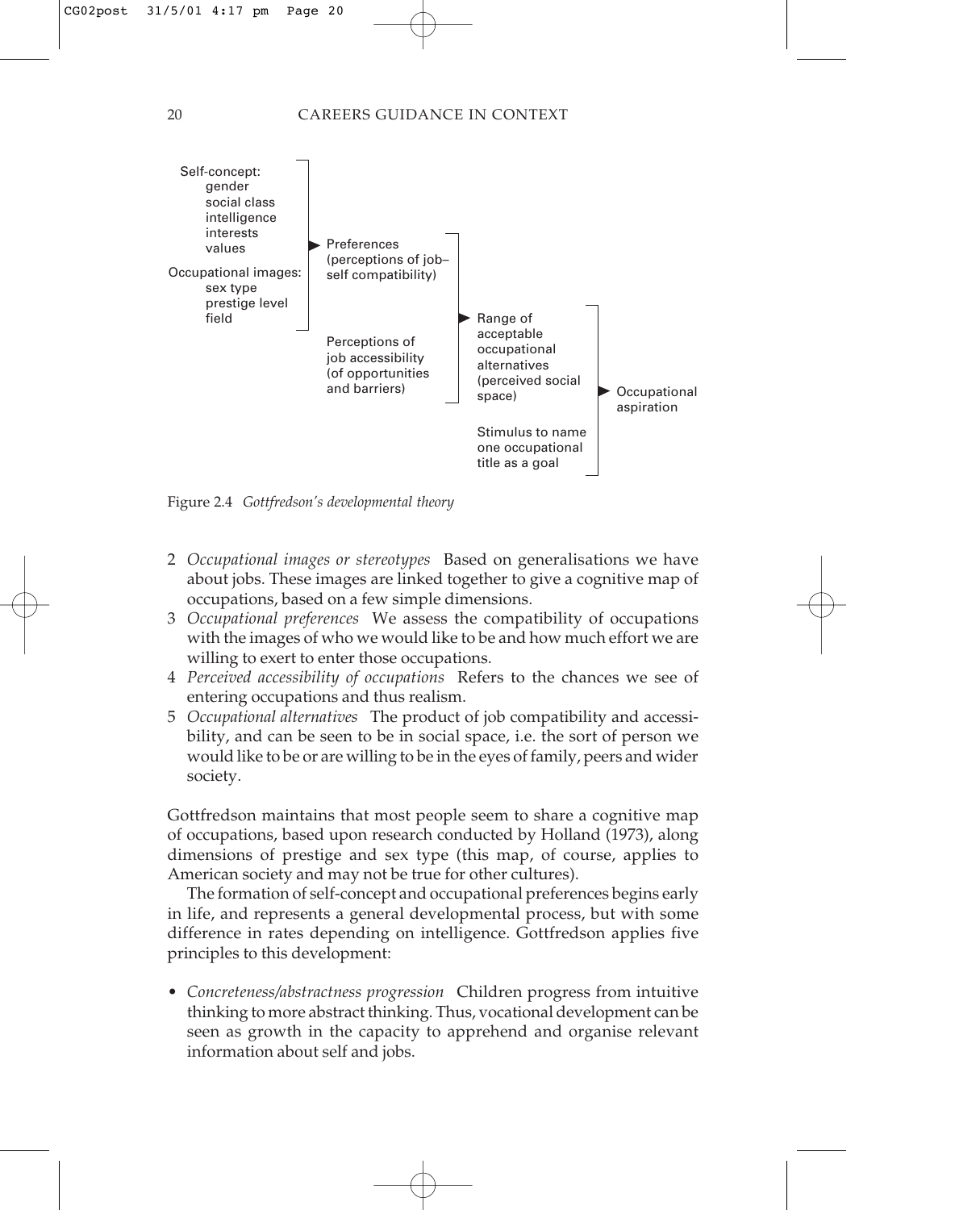- *Interactive development of self-concept and vocational preferences* The development of self-concept and vocational preferences are intimately linked.
- *Overlapping differentiation–incorporation sequences* Each new stage gives people the opportunity to incorporate more abstract concepts of self arising from the previous stage.
- *Irreversible progressive circumscription (elimination) of alternatives* To a large extent, vocational choice is the elimination of alternatives from further consideration.
- *Ability to display but not to verbalise spontaneously the bases of preference* People have difficulty verbalising why they rate occupations as better or worse.

Gottfredson's life stages are as follows:

- 1 *Orientation to size and power*(3–5) Children begin to associate power with adulthood rather than magic and with occupational roles, i.e. becoming a big person. This is usually linked to the same-sex parent.
- 2 *Orientation to sex roles* (6–8) At this stage, children begin to grasp the concept of sex roles and stereotypes emerge. Children's occupational preferences reflect a concern with doing what is appropriate for one's sex. This is likely to be linked with a consolidation of a sense of identity.
- 3 *Orientation to social valuation* (9–13) Youngsters are very sensitive to peer group evaluations. They begin to recognise prestige differences among jobs as well as social class and ability differences among people. There is a growing concern with the level of occupation and this is intimately connected with social class, and in most cases youngsters will take the group of which they are a member as their reference group. Gottfredson concludes that youngest children's preferences are indeed very childish but they are already sex typed. Older children's preferences may be unstable as far as particular occupational titles are concerned, but they reject preferences for level of work.
- 4 *Orientation to the internal unique self* (14+) By adolescence, a zone of acceptable occupational alternatives has been established. The next stage of development is to carve out a personal identity and to arrive at more specific occupational choices. This involves more independence from external influences such as parents. It is a period of instability and uncertainty, and one of greater complexity and integration.

Compromise is an issue because the jobs people want may sometimes be very different from the jobs available to them. Gottfredson maintains that people focus their attention on occupations in their social space, until these have been exhausted. She also states that information gathering about jobs tends to be confined to the time when decisions have to be made. Finally, she says that readily available sources of information are surveyed first, i.e. parents.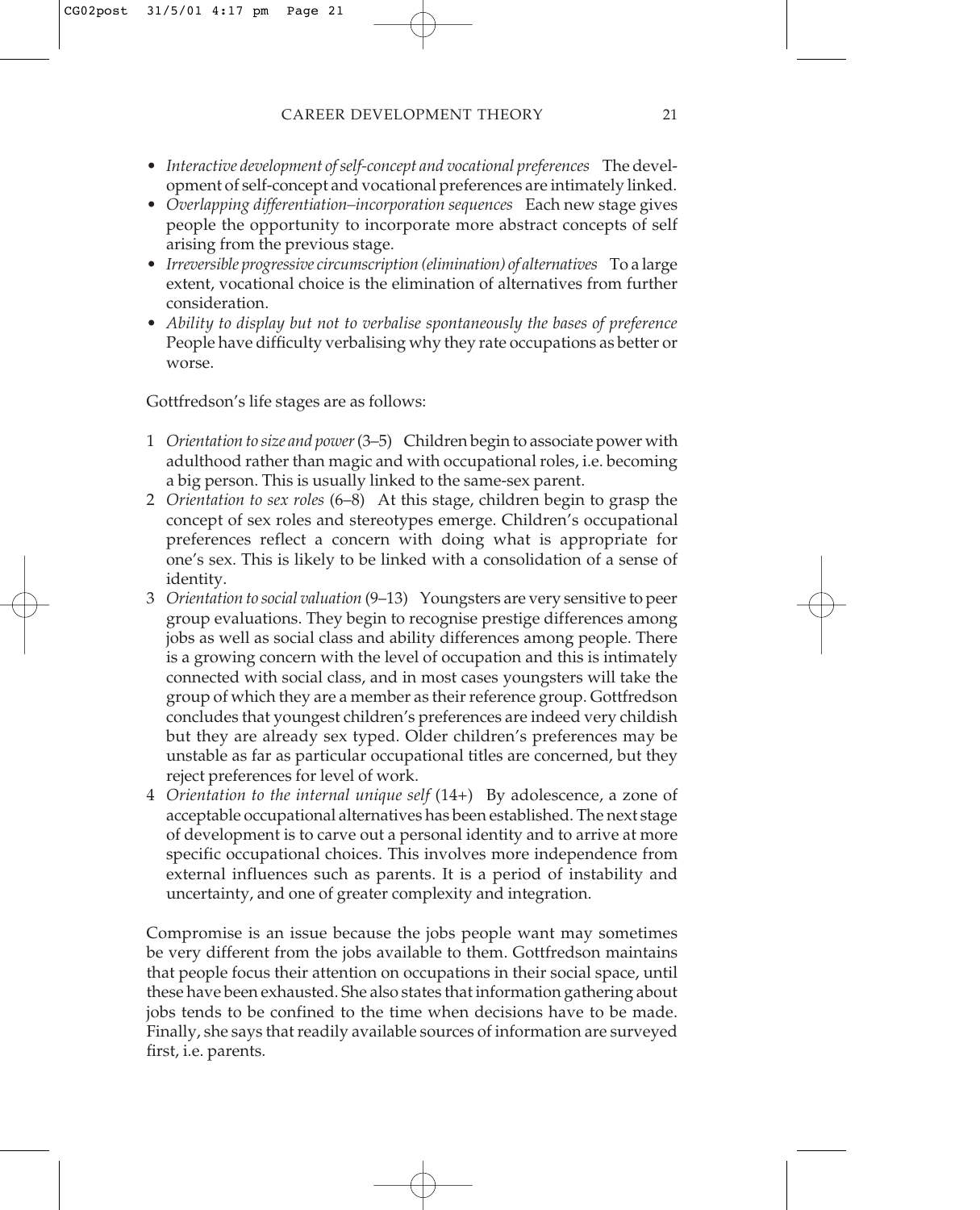The compromise process is made easier by most people's realistic view of the labour market. Gottfredson suggests three principles operating:

- 1 Some aspects of self-concept are more central than others and will take priority when compromising occupational goals. Gender is the most strongly protected aspect of self, if delivered by the maintenance of one's social standing or worth; that is, one's social class and ability self-concepts. One's identity, as portrayed through one's personality and specific interests and abilities on the job, is the most flexible.
- 2 Exploration of job options ends with the implementation of a satisfactory choice, not necessarily the optimal potential choice. So we have a range of occupations potentially acceptable.
- 3 People accommodate psychologically to the compromises they make. It means that by their late twenties, the workforce seem relatively content.

As regards practice, Gottfredson advocates:

- 1 The use of interest inventories, ability tests and other experiences to help youngsters discover and verify their interests, ability and personality traits when unsure of themselves.
- 2 Take into account the cognitive development of clients when assessing the best procedure to follow.
- 3 Many cases of indecision can be attributed to a number of reasons, i.e. aspirations incompatible to interests and abilities; women who have not questioned traditional ways of combining family and work; middle/ upper-class youngsters having to aspire to jobs beyond their ability etc.
- 4 Greater help with how to get occupational information and how to be interviewed.
- 5 Finally, because by age 13 most youngsters circumscribe their aspirations by sex type and prestige, she asks where that leaves the careers counsellor. Should one accept the status quo or attempt to reshape aspirations?

Gottfredson (1996) suggests that her theory highlights the need for career counsellors to encourage both exploration and realism, and she emphasises the importance of information. Gottfredson describes a tension for careers counsellors, who on the one hand may be committed to helping their clients move away from the earlier circumscription of their lives, and yet on the other hand need to accept the reality of necessary compromise.

## **Learning theories**

## *Social learning theory of career decision making*

In the late 1970s, social learning theory was applied to occupational choice by a group of American researchers. Their work was published by Mitchell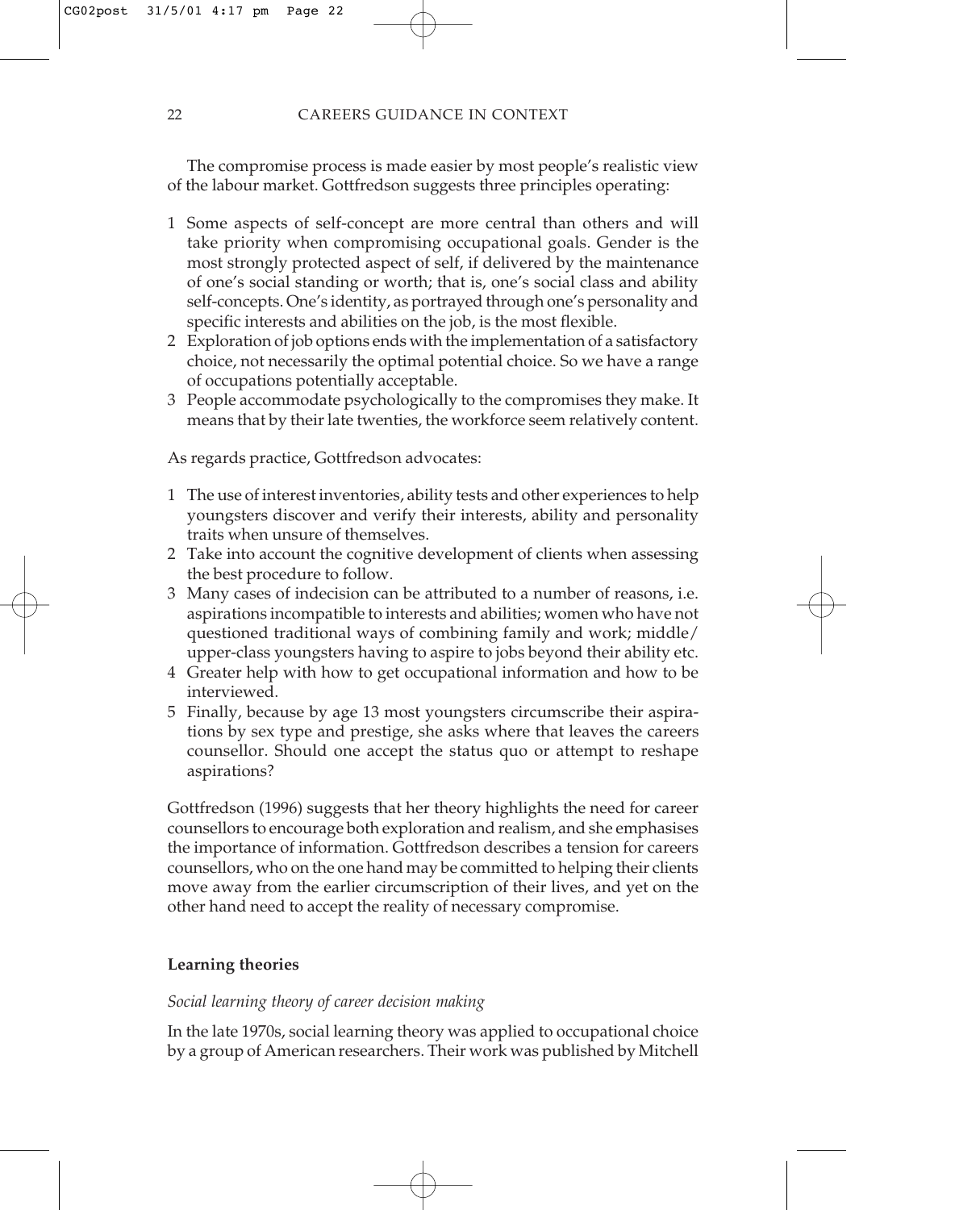et al. (1979) and they claim that their theory tries to encompass a complete process and not some phase of it. The theory is said to explain the development of career aspirations and clarifies the role of decision making. It also takes into account economic and sociological variables as well as personality theory. This approach grew out of the work of behavioural psychology; thus it is claimed that people learn not just from the consequences of their own responses but also from the observation of other people's behaviour and its consequences for them. Mitchell et al. (1979) state that four factors influence career decision making:

- 1 genetic endowment, i.e. race, sex, intelligence and special abilities
- 2 environmental conditions and events, e.g. family experience and training opportunities
- 3 learning experiences, e.g. instrumental and associative learning
- 4 task approach skills, e.g. learning skills.

Three types of consequences arise from these four influences:

- self-observation generalisations, e.g. I'm good at English
- task approach skills, e.g. seeking information about work
- actions, e.g. applying for a course of study.

Genetic endowment and environmental conditions are clearly beyond the control of the client or counsellor, but this is not the case with learning experiences and task approach skills. Instrumental learning experiences are those where the individual acts on the environment so as to produce certain outcomes. On the other hand, associative learning experiences occur when the individual pairs two events so that he or she associates a previously neutral situation with some positive or negative reaction. Task approach skills cover a wide range, for instance thought processes and performance standards. Clearly, there are many ways of improving these skills through individual or group means.

Self-observation generalisations result from learning experiences and, of course, are not always accurate. Values are a type of self-observation generalisation. Using interests and profiling them by means of questionnaires is a usual and valid way of establishing a pattern of these generalisations.

Social learning theory has a number of implications for counsellors:

- 1 Occupational placement is the result of a complex interaction of genetic components, environmental events and conditions and learning experiences which result in the development of various task approach skills.
- 2 Career selection is a mutual process influenced not only by decisions made by each individual involved but also by social forces which affect occupational availability and requirements. People select, and are selected by, occupations.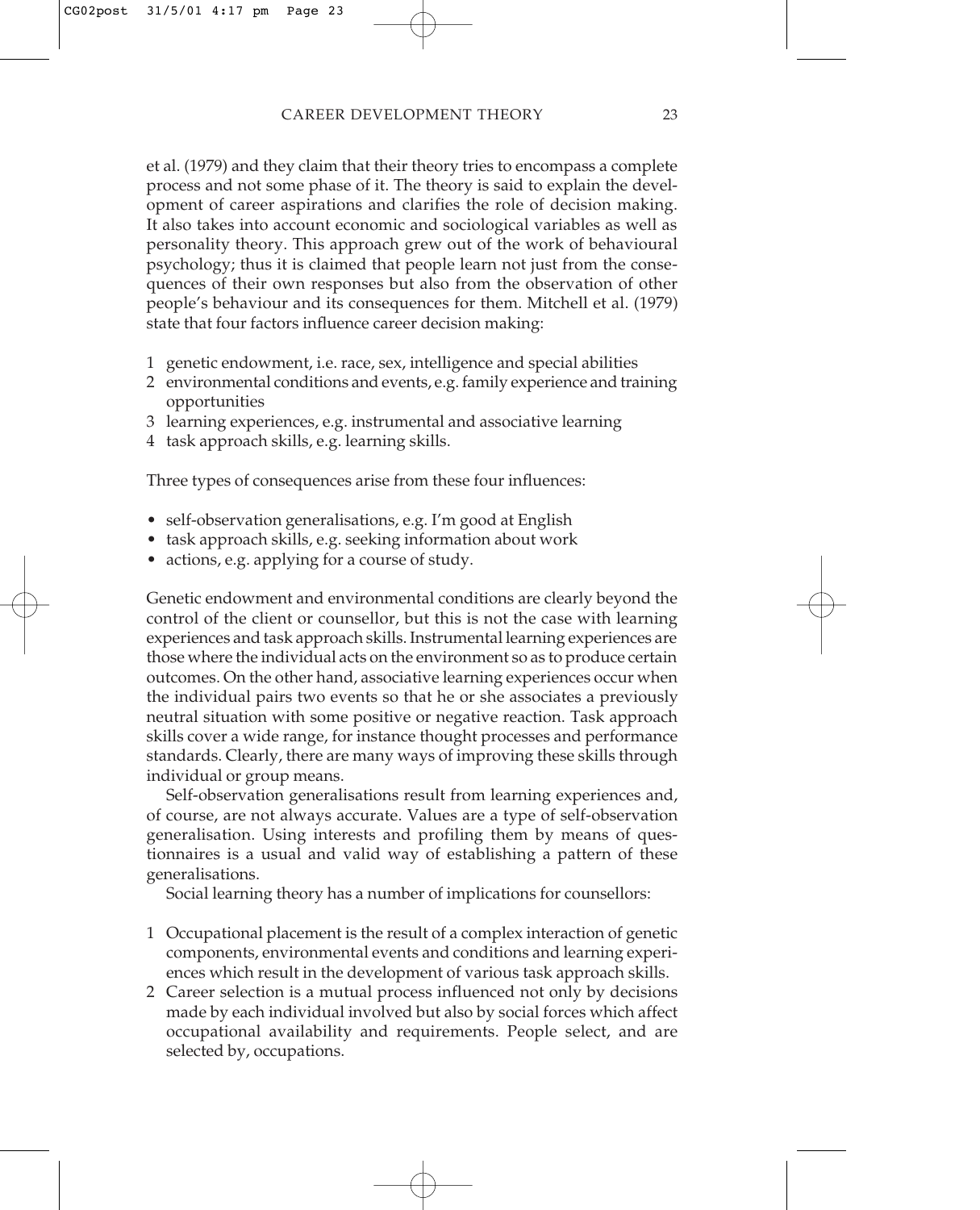- 3 Career selection is a lifelong process. It does not take place at one point in time, but is shaped by events and decisions that occur from infancy through to the retirement years. As with Super, the development aspects are stressed from the early years to later adulthood.
- 4 Career selection is caused, not accidental, but the interaction of causal events is so complex that the prediction of occupational selection for any one individual is virtually impossible with any degree of certainty. If Krumboltz is correct, this makes traditional vocational guidance, which was largely based on prediction and forecast, an invalid exercise.
- 5 Career indecision is due to the unsatisfactory nature or insufficient number of career learning experiences, or to the fact that the person has not yet learned and applied a systematic way of making career decisions. Indecision is a natural result of not having had certain learning experiences. An undecided person has no reason to feel guilty or inadequate. The ability to make career decisions is directly related to relevant learning experiences. The implication from this is clear: that the school or counsellor can help provide some of these experiences through offering work experience.
- 6 Career counselling is not merely a process of matching personal characteristics with existing job characteristics, but instead is a process of opening up new learning experiences and motivating a client to initiate career-relevant exploratory activities. This statement expands the role of vocational guidance from diagnosis and assessment to a broader developmental role.
- 7 The responsibilities of a career counsellor, then, are as follows: to help the client learn a rational sequence of career decision-making skills; to help the client arrange an appropriate sequence of career-relevant exploratory learning experiences; and to teach the client how to evaluate the personal consequences of these learning experiences.

Mitchell and Krumboltz (1996) redefined the theory as learning theory of career choice and counselling in order to provide a guide for practice. They proposed that:

- 1 People need to expand their capabilities and interests, not make decisions on existing characteristics only.
- 2 People need to prepare for changing work tasks, not assume that occupations will remain stable.
- 3 People need to be empowered to take action, not merely to be given a diagnosis.
- 4 Career counsellors need to play a major role in dealing with all career problems, not just occupational selection. As such, they should promote client learning.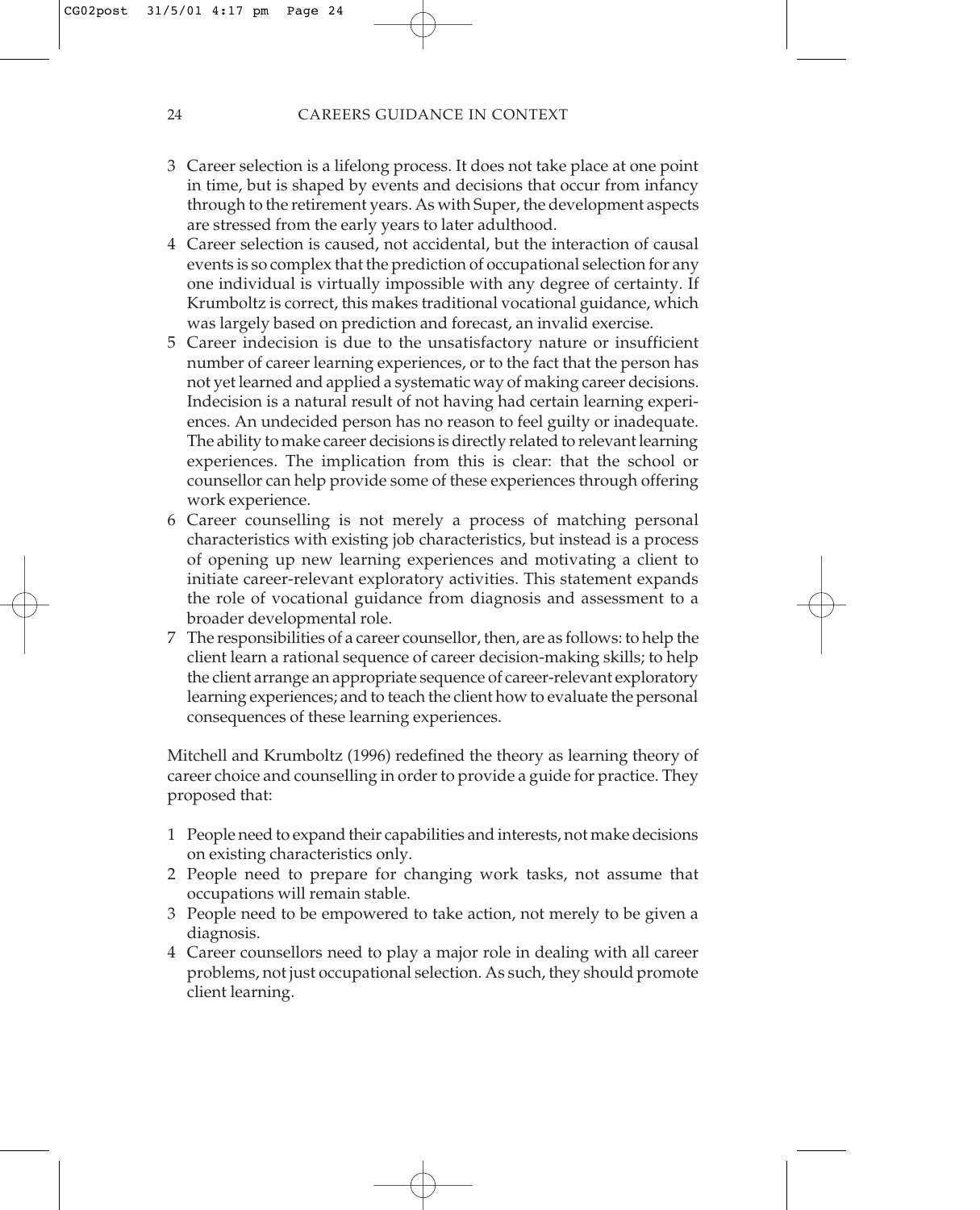### *Career learning theory*

Law (1996a) has produced a new theory which he claims is appropriate to the present day. Like Super, he sets out a number of propositions:

- 1 Some career development activities depend upon relatively basic capacities, in the sense that these capacities are innate, or are easier to acquire, or can be acquired without the benefit of much prior learning.
- 2 Other activities depend on more developed capacities, in the sense that they are needed to deal with more complex, dynamic, abstract or emotionally laden experiences.
- 3 Whether basic or developed, these capacities include both intellectual and behavioural elements, but they also include capacities to acknowledge and manage one's own and others' feelings.
- 4 The more basic activities require that a person is able to sense careerrelated information and impressions, and to sift that material into recognisable patterns that can become the basis for action.
- 5 The more developed activities require a person to focus the material more tightly (for example, by differentiating elements in terms of point of view or ascribed value) and to understand it (for example, by being able to identify causes and probable effects in specific scenarios).
- 6 Some career development activities require no more than the basic capacities: such activities can be characterised as a 'sense, sift and act' process used by everyone in more or less routine situations.
- 7 But everyone will, from time to time, need to engage more developed capacities, where the action is critical or its ramifications are extensive. Here sensing and sifting need to be extended into a 'focus, understand and act' process.
- 8 The more developed capacities cannot be engaged unless some basic capacities have been successfully developed to support them. In simple terms, a person cannot concentrate upon and properly grasp information she or he has not first sensed and sifted. In more complex terms, the capacity to focus and understand requires a foundation of prior learning.
- 9 Where prior learning has not been accomplished, or has been accomplished in a form which distorts rather than represents the information, further development may be hindered. Put specifically: a person is likely to misunderstand on the basis of flimsy or misperceived evidence. Put generally: the sifting of knowledge into stereotyped or other habitually biased frames will distort further development.
- 10 Like other learning, career development can be educated. A programme which builds a cycle or cycles of learning, developing from sensing through sifting and focusing to understanding, will equip a person with an educated repertoire of capacities to support career development actions.

The developing repertoire of career development capacities is set out in Figure 2.5.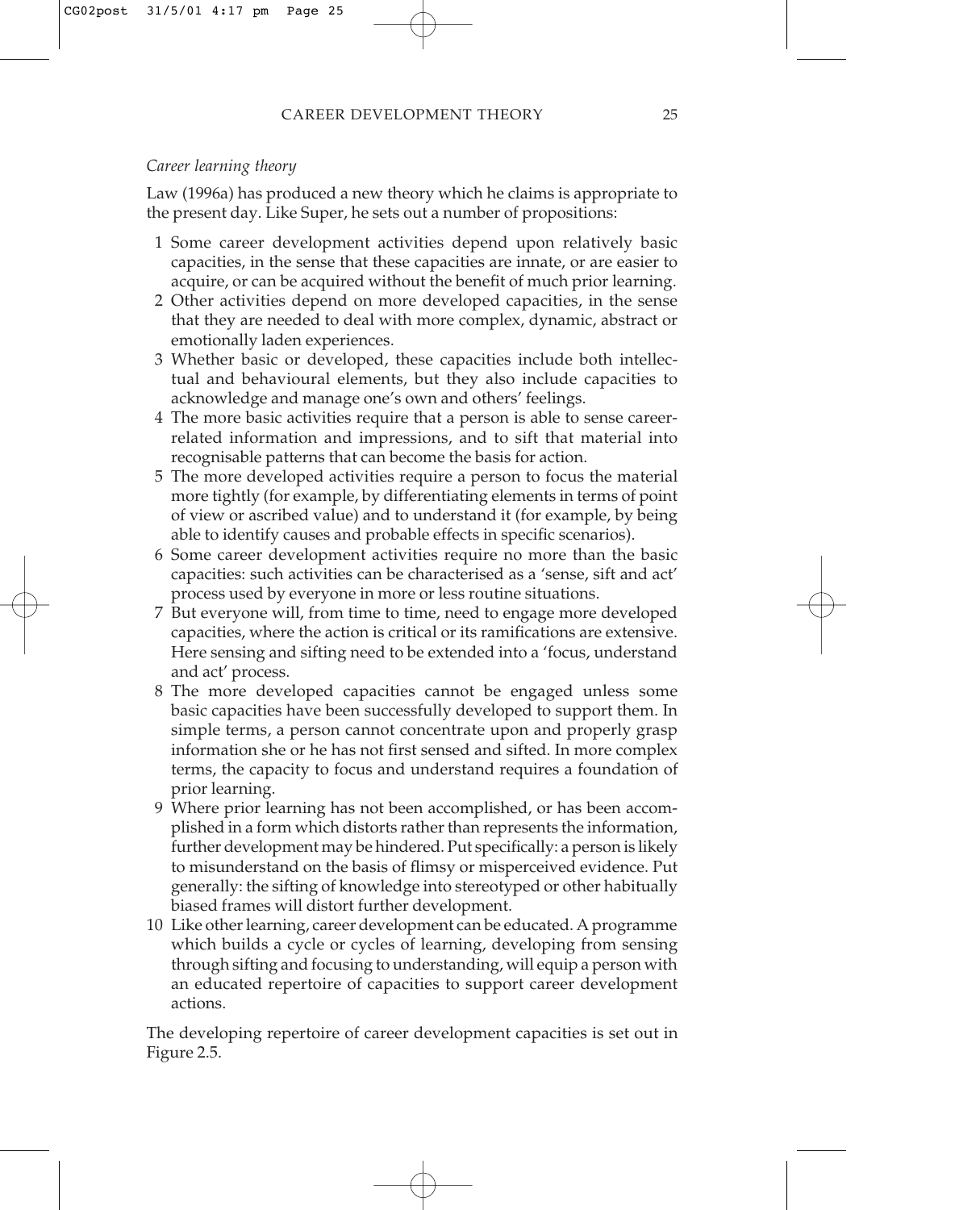| Understanding | Anticipating consequences<br>8<br>Developing explanations      |
|---------------|----------------------------------------------------------------|
| Focusing      | Taking one's own view<br>6<br>Dealing with points of view<br>5 |
| Sifting       | Using concepts<br>4<br>Making comparisons<br>3                 |
| Sensing       | Assembling sequences<br>2<br>Gathering information             |

Figure 2.5 *Repertoire of career development capacities*

Sensing is based on the assumption that we work from information about work, role and self. Gathering information begins early in life and forms maps which guide us in later life. With assembling sequences, narrative becomes important, i.e. career is then a narratable story, moving across a mappable terrain from episode to episode, each with its own decisions and transitions.

Sifting includes making comparisons which form constructs, for example stereotypes. Constructs move career thinking towards the issue of causality. Using career-related concepts raises a series of questions about where one might work, what one might do, how one might do it etc.

Focusing recognises that career learning cannot occur in a social vacuum: it involves dealing with points of view. It requires the individual to be exposed to facts and opinion about work and role. This then is related to self by means of taking one's own view. Law asks why a view is formed and answers that it must be salient, i.e. in tune, valued and credible (it makes sense).

Understanding is necessary in order to proceed to sensible action. This requires developing explanations by asking 'Why do I want to do job A?' etc., which constitutes personal narrative, rather than by observing 'To succeed in job A, people need to be highly numerate' etc., which constitutes meta-narrative. Finally, career learning requires a progression from attempting explanation of the past to anticipating future consequences.

Law describes a number of practical implications of his theory:

- 1 Foundation learning should begin in the primary school, with an emphasis on sensing and sifting.
- 2 Connecting learning: there are many openings within the curriculum to provide opportunities for mapping narrative etc.
- 3 Pivotal learning: which requires systematically revisiting all levels of sensing, sifting, focusing and understanding, in increasing detail and depth.
- 4 Recovery learning: rebuilding because of lost opportunities.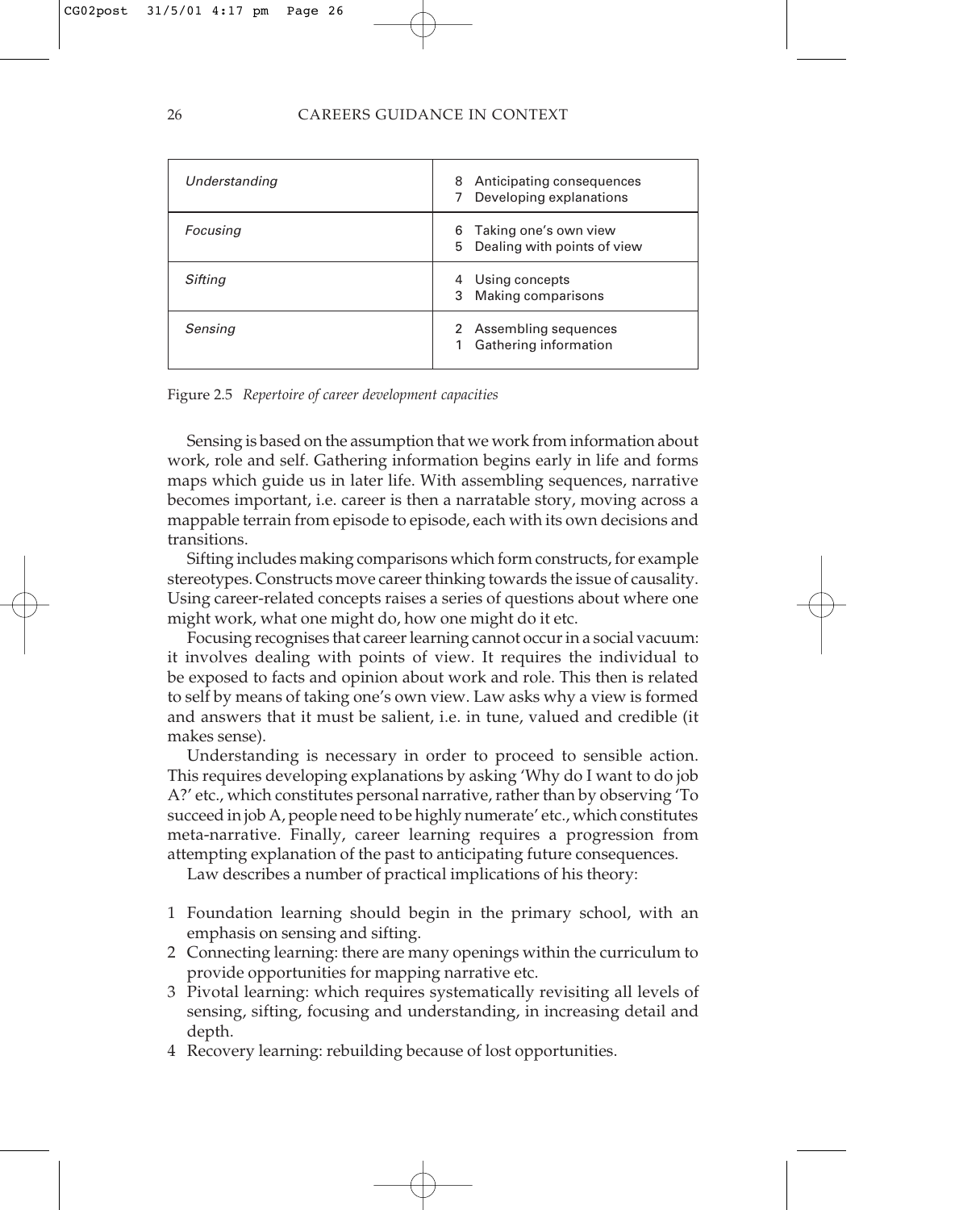Law concludes that if we do not help people with their career learning earlier, we should not be surprised if, later, help needs more time than we can readily give.

It is very interesting to see that Law (1999) revisits the DOTS analysis (see Chapter 6) in the light of the development of career learning theory. Post-DOTS thinking also needs to take into account contemporary policy concerns that Law identifies. These include changing global conditions, flexible career management, social exclusion and lifelong learning. New theories such as career learning theory and community interaction theory have implications for the curriculum and 'suggest the reassembly of DOTS coverage into a manageable but valid learning process which can sustain action' (Law 1999).

### **Opportunity structure theory**

Ken Roberts (1977; 1997) has made a notable contribution to a sociological understanding of career development. He has focused attention away from the individual choice towards the social structures significant to the individual's entry to employment. Hence, he describes his theory in terms of opportunity structure. The theory is based on the following assertions:

- 1 Neither school leavers nor adults typically choose their jobs in any meaningful sense; they simply take what is available. Job preferences are not mere matters of individual taste but are determined by a system of stratification.
- 2 The occupational opportunities open to any school leaver are structured by a number of factors, the most important of which is that the individual's educational attainments and his/her freedom of occupational choice are really strictly limited.
- 3 School leavers stand in varying degrees of social proximity to different types of occupations. These varying degrees of social proximity have nothing to do with the ambitions of the individuals concerned. They are inherent in the structure of the educational institutions that the young people are leaving and the occupational institutions they are entering.

Thus, Roberts maintains that for all individuals, whatever their qualifications, the social structure determines their eventual occupation. He points to socialisation creating a climate of expectation which is associated with particular educational careers and internalised by each individual. Their aspirations are the result of anticipatory socialisation which takes place first in the family, with most children learning traditional sex roles and values related to work.

Roberts is, in fact, following the sociological tradition of conceptualising occupational entry in terms of selection, allocation and placement. However, he does pose some crucial questions concerning the belief that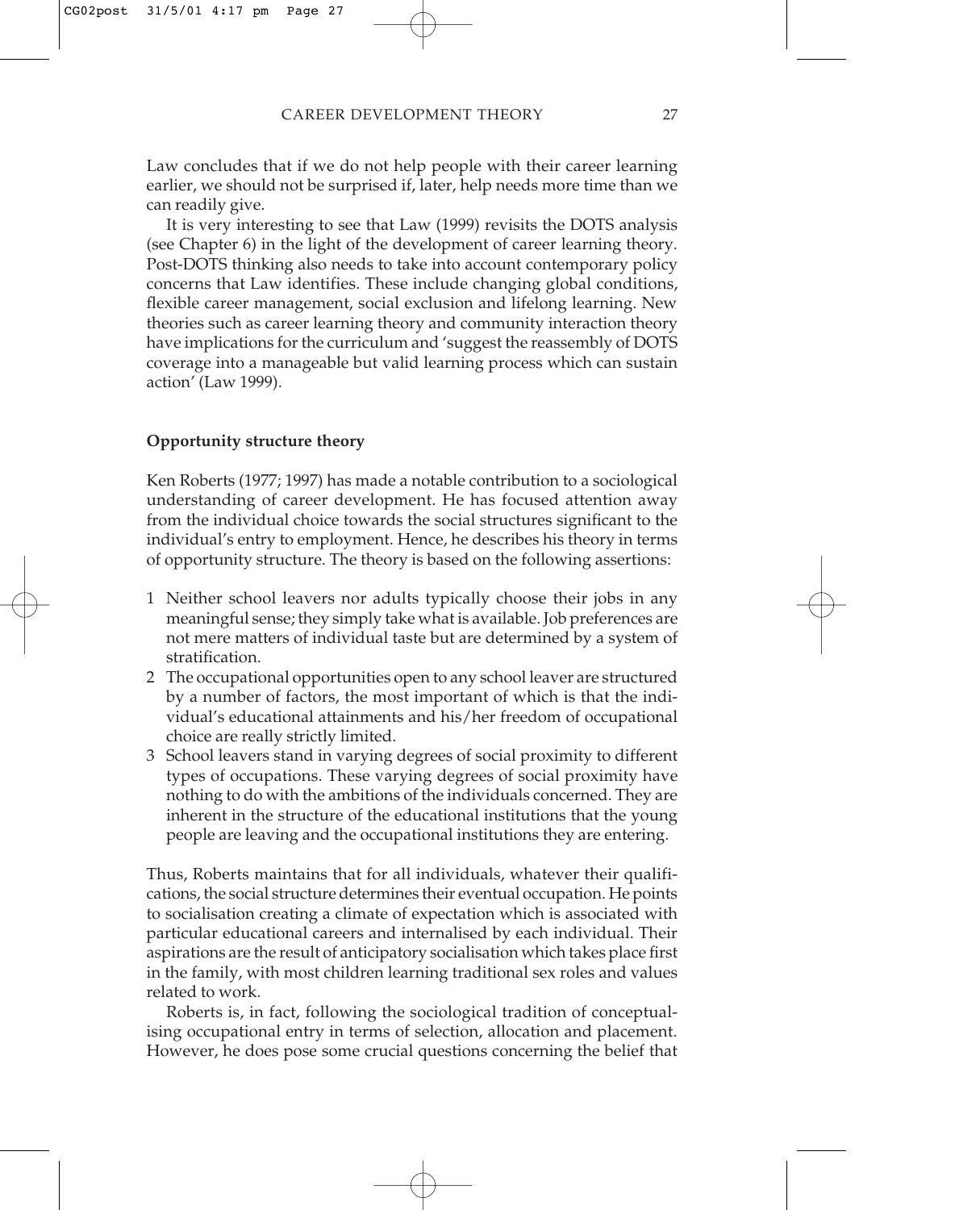individuals choose their occupations and the apparent acquiescence of so many individuals who enter poorly paid and boring jobs (or have no jobs at all). Inevitably, the answer lies in the process of socialisation which adjusts the expectations and aspirations of individuals by means of gender roles, ethnic stereotyping and social class images within the family, the education system and the media.

Roberts's work is of particular interest because he discusses the role of the Careers Service at some length. For instance, he says that, irrespective of their sincerity, careers workers cannot simply help young people towards self-understanding and jobs in which they will optimise their own values. Career workers either direct young people towards jobs they are structurally obliged to enter, in which case they are objectively acting as part of the social control apparatus, or encourage young people to develop aims that discord with opportunities they eventually encounter. In the latter event, this radical cultural work may one day help to precipitate structural change. Alternatively, it might simply leave young people maladjusted to the occupations they are pragmatically obliged to enter. Careers work cannot be neutral.

There is an element of determinism in Roberts's work on occupational choice that can be disconcerting to those working in vocational guidance. He seems to be saying that the structural constraints are such that individuals have no real choice, and hence vocational guidance is largely an illusion. Certainly, he advocates careers officers moving away from a developmental role based on careers education and adopting the role of placement officer (Roberts, 1977). This has been strongly contested by Daws (1977), with some success.

Daws (1977) does provide a powerful critique of Roberts's opportunity structure theory. First, he questions whether it can be described as a theory, as Roberts himself has suggested that it will not fit all situations, thus weakening its comprehensiveness. Second, Daws maintains that Roberts does not take into account the rapidity of contemporary social and economic change, and with it the degree of social mobility. Third, Daws feels that Roberts denies the value of psychological theories of occupational choice without sufficient evidence. Daws sees a place for both disciplines in providing a comprehensive explanation of occupational choice.

Roberts makes an eloquent and persuasive case for his opportunity structure perspective. However, if his own empirical evidence is examined, this is found to be lacking. His original study (1968) was based on a survey of 196 men aged 14 to 23 in a London borough in 1965. There is information lacking on this sample – for instance, ethnic background, educational qualifications, social class. It is also notable that women were not included. In order to present a theory as positively as Roberts does, a much sounder empirical base is required.

Since his controversial article in 1977, Roberts has written extensively on issues to do with young people and work. His most recent article is worth examining in detail (Roberts, 1997). The title, 'Prolonged transitions to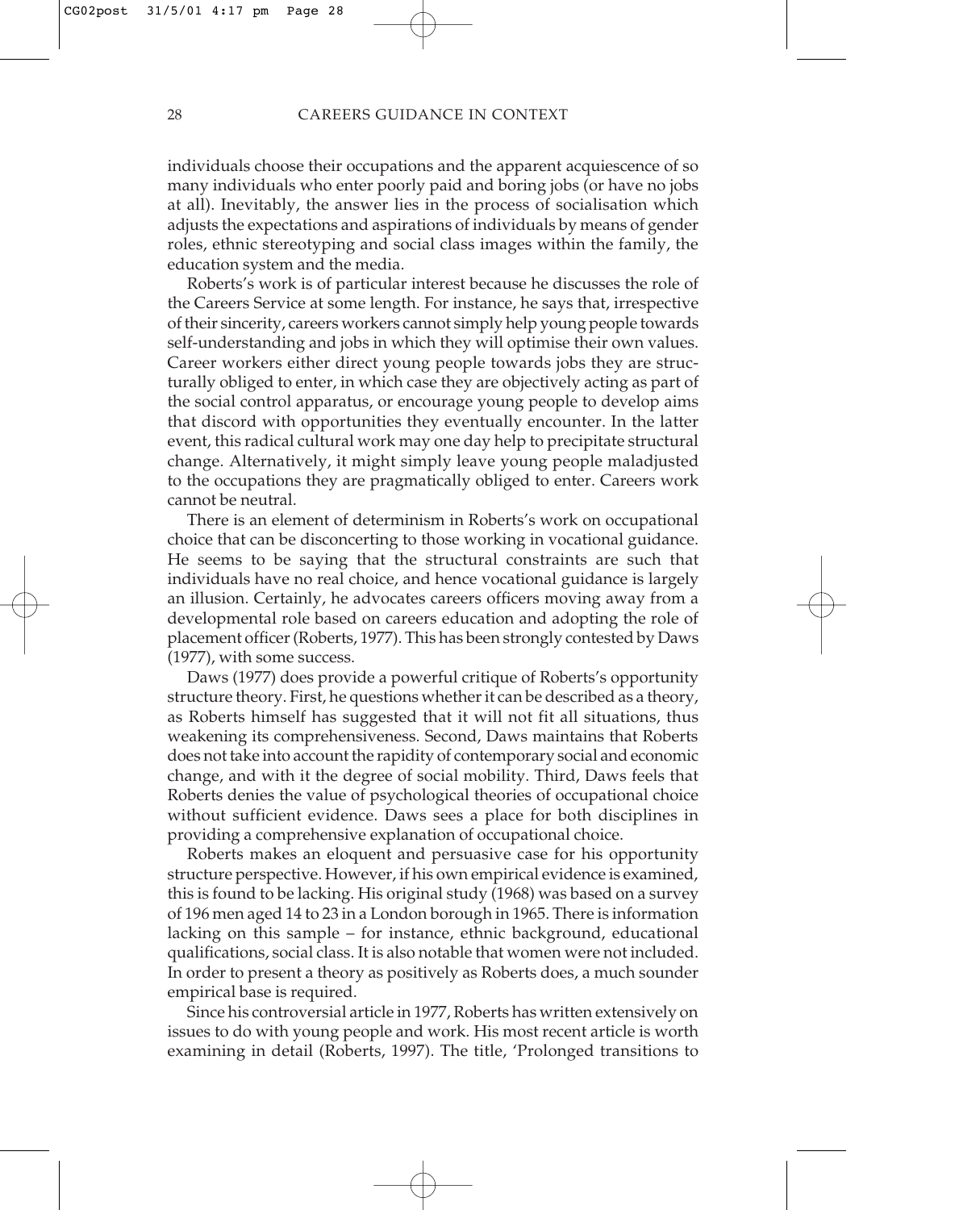uncertain destinations', sums up the themes he considers. Prolonged transitions have largely been the result of the appetite of young people and their parents for qualifications, something that is true of virtually all social backgrounds. This appetite has been influenced by the demands of a changing occupational structure.

With prolonged transitions, young people's biographies have been individualised, largely as a result of greater geographical mobility and less predictability of employment opportunities. However, life chances remain as dependent as ever on social class backgrounds and attainments in compulsory education, in Roberts's words. Finally, Roberts highlights how uncertain young people's career prospects have become, and how there is more risk involved. However, this situation has become normal, and Roberts maintains that young people accept this, and indeed welcome the scope this can offer. Careers guidance needs to respond with customised assistance, which can be delivered via a combination of computerised systems and personalised help. Young people can be encouraged to consider all the alternative futures to which they might proceed, rather than be required to make a choice earlier in their lives.

Problems that he identifies are:

- 1 Jobs deficit, which is likely to remain a general feature of our economy.
- 2 Pressure on families, with young people being financially dependent on their parents for longer periods owing to delayed entry into paid employment. With increasing numbers of single parents and reconstituted families, this can lead to severe problems.
- 3 Dead ends, whereby low achievers find it difficult to get anything that offers a real future.

The winners Roberts identifies are girls, who seem better able than boys to cope with the new transition processes; some ethnic minorities of Asian origin; and the children of parents who are both working full-time in good jobs. Roberts identifies this last group as skilled consumers most likely to seek careers advice for their children.

In the last 20 years there has been a great change in the opportunity structure, and Roberts has recognised this and adjusted his interpretation of the occupational choice process accordingly. How far he has moved from his original deterministic position and from his perception of the role of careers guidance is an interesting question.

#### **Community interaction theory**

In 1981, Bill Law published an article setting out 'a mid-range focus for theories of career development in young adults'. This was an attempt to bridge differences in thinking between talent matching, humanistic and structural theories of occupational choice which had dominated thinking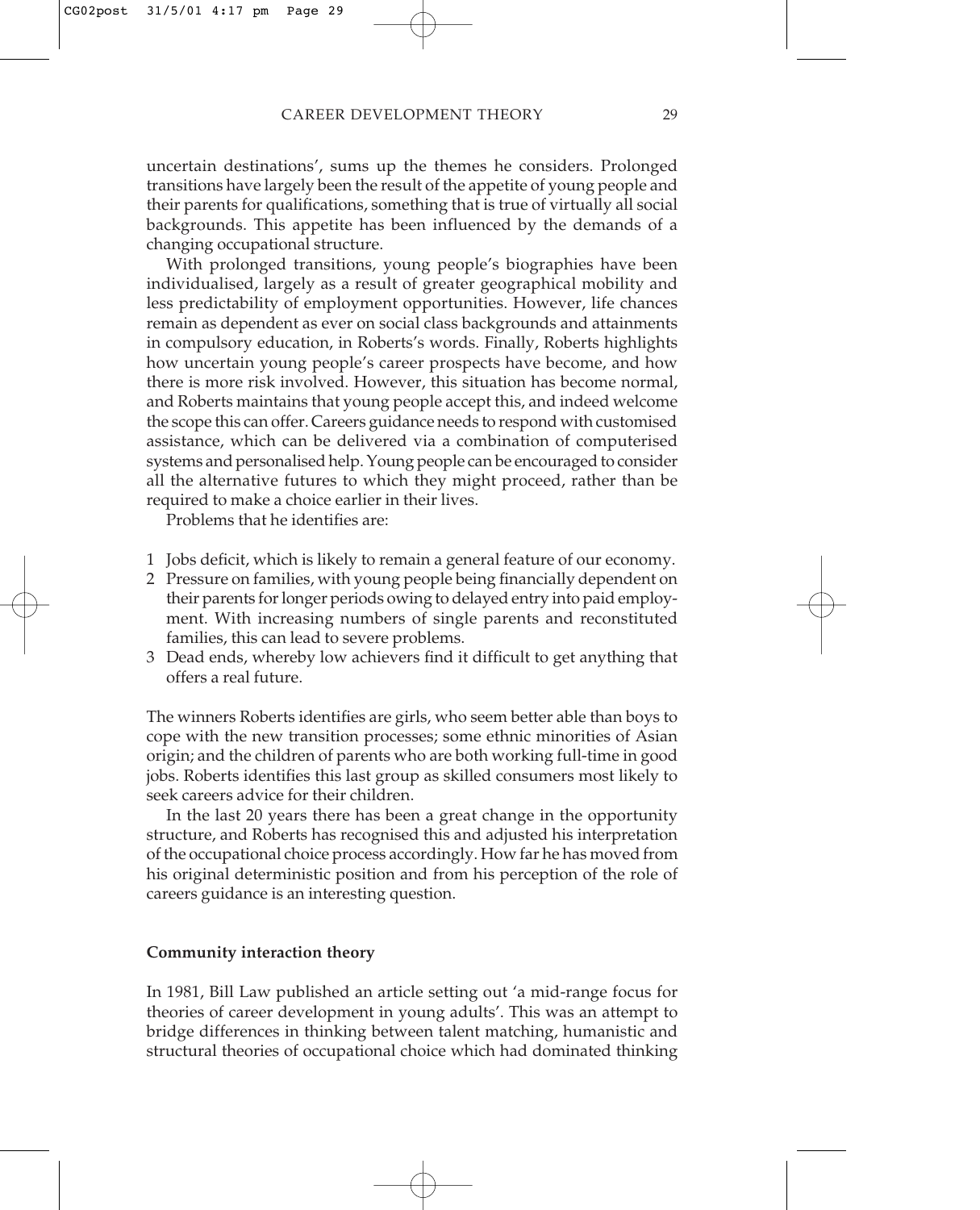and practice in the previous 50 years. He rightly pointed to the need for theory to adapt to changes in society and he subsequently explored such trends in a later article (Law, 1984).

Law attempts to bring together what has seemed to be the irreconcilable differences between theories that focus on the individual and those that focus on structural factors. He maintains that the way in which 'who does what' in society is decided is the product of a plurality of interpersonal transactions conducted in local settings and on the basis of interaction within and between groups of which the individual is a member – the community. He accepts that the term 'community' is problematic but stresses that this is the scale at which we conduct our lives. His case is supported by reference to a number of sociological studies of peer groups, schools and communities.

Community acts as a transmitter of motivation and as a modifier of social functioning. In the first instance, Law states that a great deal of the process of identifying motivation for career development occurs in mid-range transactions involving the participation of parents, family, neighbourhood, peer groups and ethnic groups – the ragtag of community. As regards social functioning, he maintains that a particular community can modify the impact of structural factors such as social class and ethnic origin.

Law goes on to state that the community influences individuals in five specific ways:

- 1 expectations via the family or peer group by means of cues, pressures or enhancements
- 2 feedback concerning their suitability for different sorts of social roles by means of the images they receive of themselves by being members of certain groups
- 3 support, reinforcements and encouragements that group membership can entail
- 4 modelling, the opportunity to meet and understand ways of life outside those of the person's origins, the chance to identify with particular role models
- 5 information, communication of impressions, images and data which arises from being a member of a particular community, some of which is relevant to employment and training.

Law asserts that his theory adopts a phenomenological perspective in examining careers education. This position suggests that it is necessary to examine individuals' biographies by constructing an ever changing set of representations of self and situation. These constructions are built from the process of interaction with members of the social groups to which the individual belongs. There is, accordingly, no absolutely agreed self or society to arbitrate upon career development. There is only what each individual continuously negotiates from the process of interaction.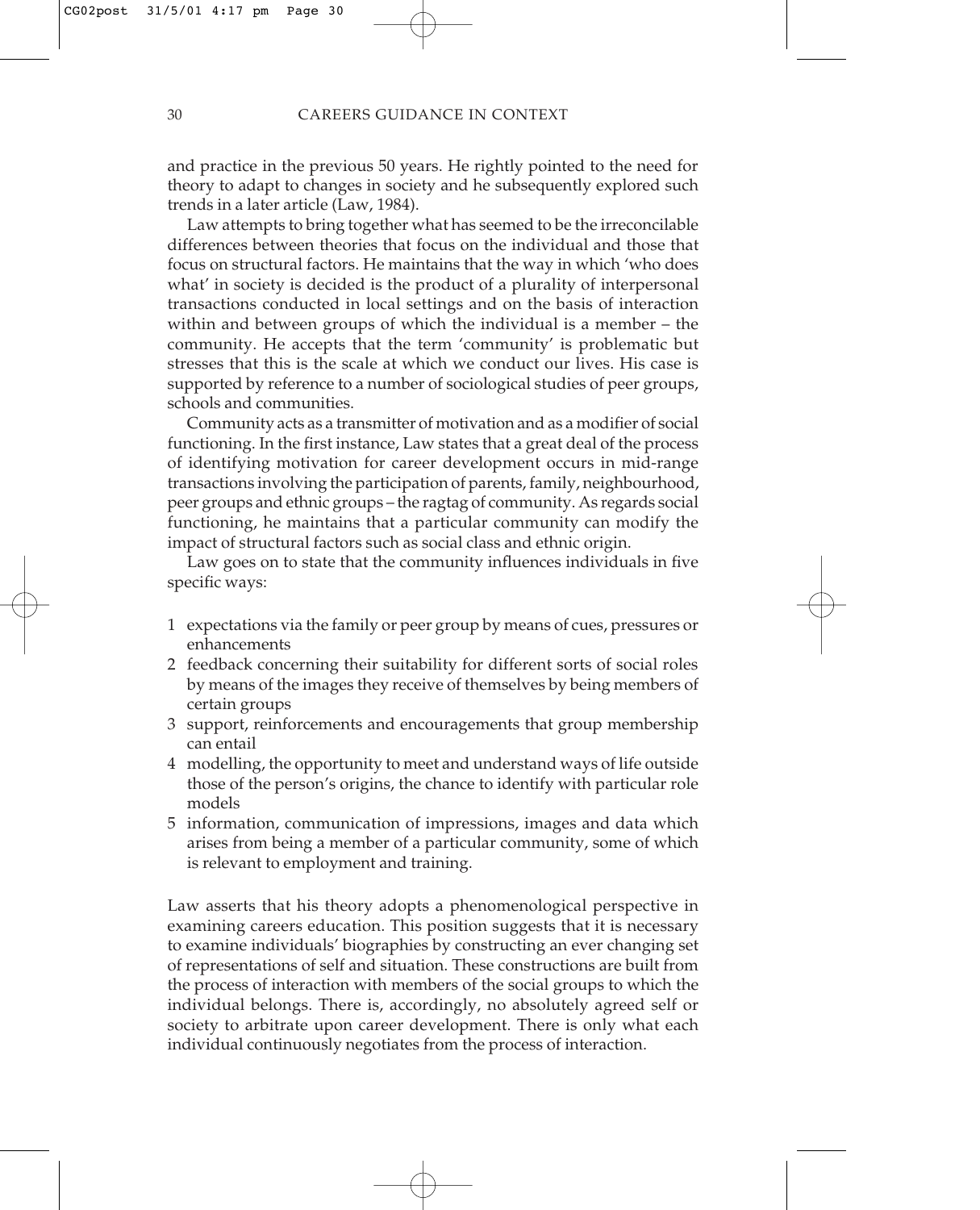Law is arguing for a much less static and fixed state of affairs than previous theorists have maintained. This approach maintains that in order to predict and explain what is important in people's lives, we have to look at their day-to-day encounters with other people. It posits that we are forever changing, in some sense, and that being a member of one particular group, e.g. peer or ethnic group, does not in itself predict aspirations or occupation.

The logical consequence of Law's theory is pluralistic guidance in what he terms an unpredictable society. First, he sees coordination of resources as being of central importance. This means bringing community resources to bear upon the guidance objectives of students and to fill major gaps in the student's experience. Second, the guidance specialist should be an innovator, which means intervening more directly in the system of which they are a part. Finally, Law stresses the need for counselling – in other words, the one-to-one relationship.

In conclusion, the emphasis of this theory is upon networking an awareness of the need to draw upon a multiplicity of sources, and an acceptance that the guidance specialist does not have all the resources or all the answers to meet the client's needs.

Law's bridging theory has a number of attractive features. It seems to relate to people's experiences and includes a wide range of influences. It has practical implications and appears to respond to the complexities and realities of life today. Criticisms could be made that it fails to recognise other groups that are important in some people's lives, e.g. women's groups and the gay community.

# **A socio-psychological model of career choice and work behaviour**

Helen Astin (1984) has produced a model examining the particular experience of women and work. The model has the following characteristics:

- 1 It attends to both psychological variables (personal characteristics) and the contextual sociological variables (social forces).
- 2 It draws upon earlier theories.
- 3 It uses the construct Structure of opportunity as a way of depicting how social forces shape and reshape occupational decisions.
- 4 It proposes that the occupational behaviour of both genders can be considered in the same way.
- 5 Finally, it can explain generational changes in the behaviour of groups such as women.

Astin begins by considering the salience of work and quotes Freud in saying that the healthy adult is the one who has the ability to love and to work. She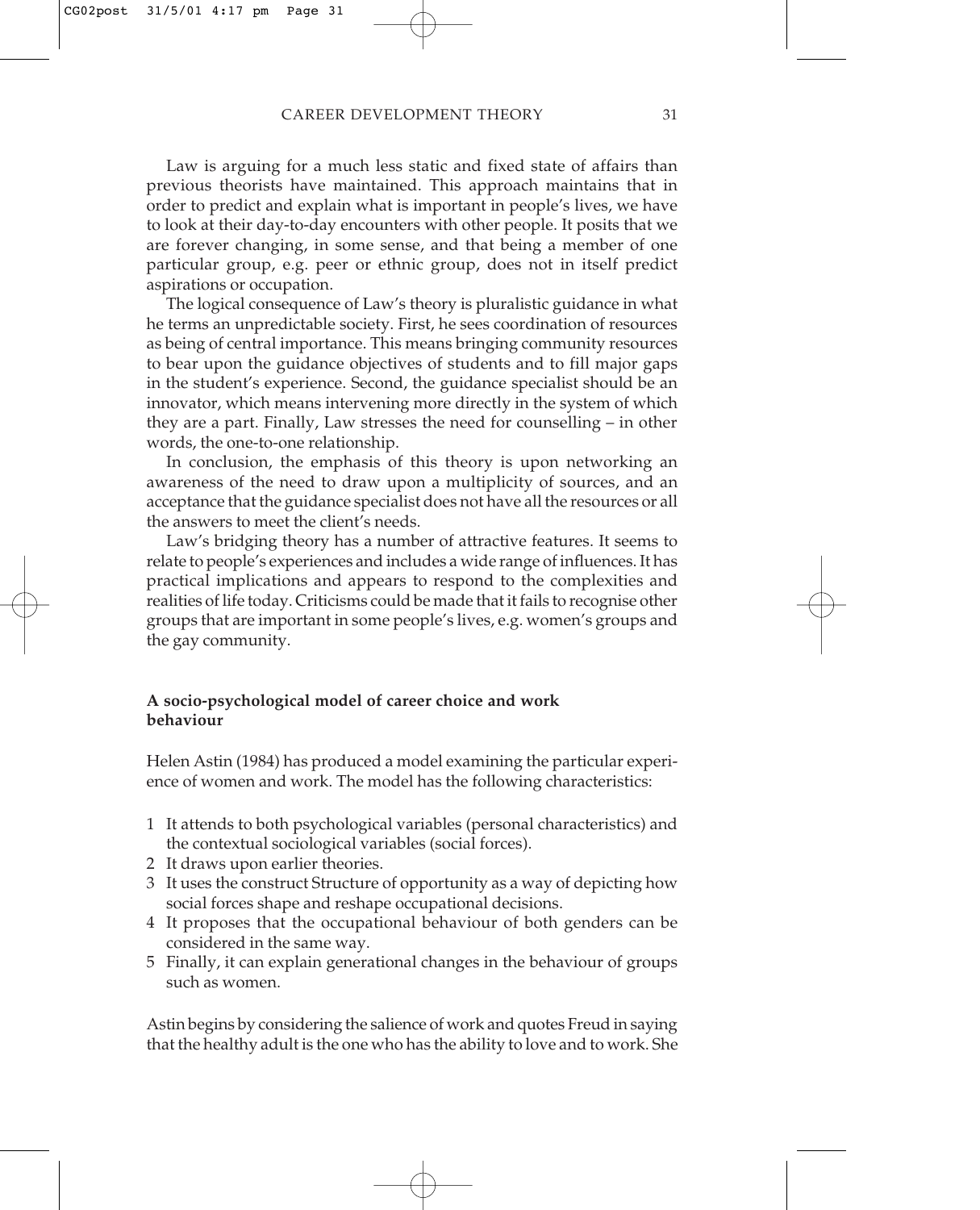states that it is possible to conceptualise a common set of work motivations for women and men. This supplies the first of four basic constructs to the model (Figure 2.6). The model is developmental, explaining changes in career choice. Two of the constructs are psychological (work motivation and expectations) and the other two are cultural/environmental (sex-role socialisation and the structure of opportunity).

The model is based on four principles:

- 1 Work behaviour is motivated activity intended to satisfy three basic needs: survival, pleasure and contribution.
- 2 Career choices are based on expectations concerning the accessibility of alternative forms of work and their relative capacity to satisfy the three basic needs.
- 3 Expectations are shaped in part by early socialisation through family, childhood play, school experiences and early work experiences, and in part by the perceived structure of opportunity.
- 4 Expectations developed through socialisation and through early perceptions of the structure of opportunity can be modified by changes in the structure of opportunity, and this modification in expectations can lead to changes in career choice and in work behaviour.

Expectations are important in occupational choice because men and women differ in their work expectations: that is, in their perceptions of what types of work are available or accessible to them and of what types of work can best satisfy their needs.



Career choice and work behaviour

Figure 2.6 *Need-based socio-psychological model of career choice and work behaviour*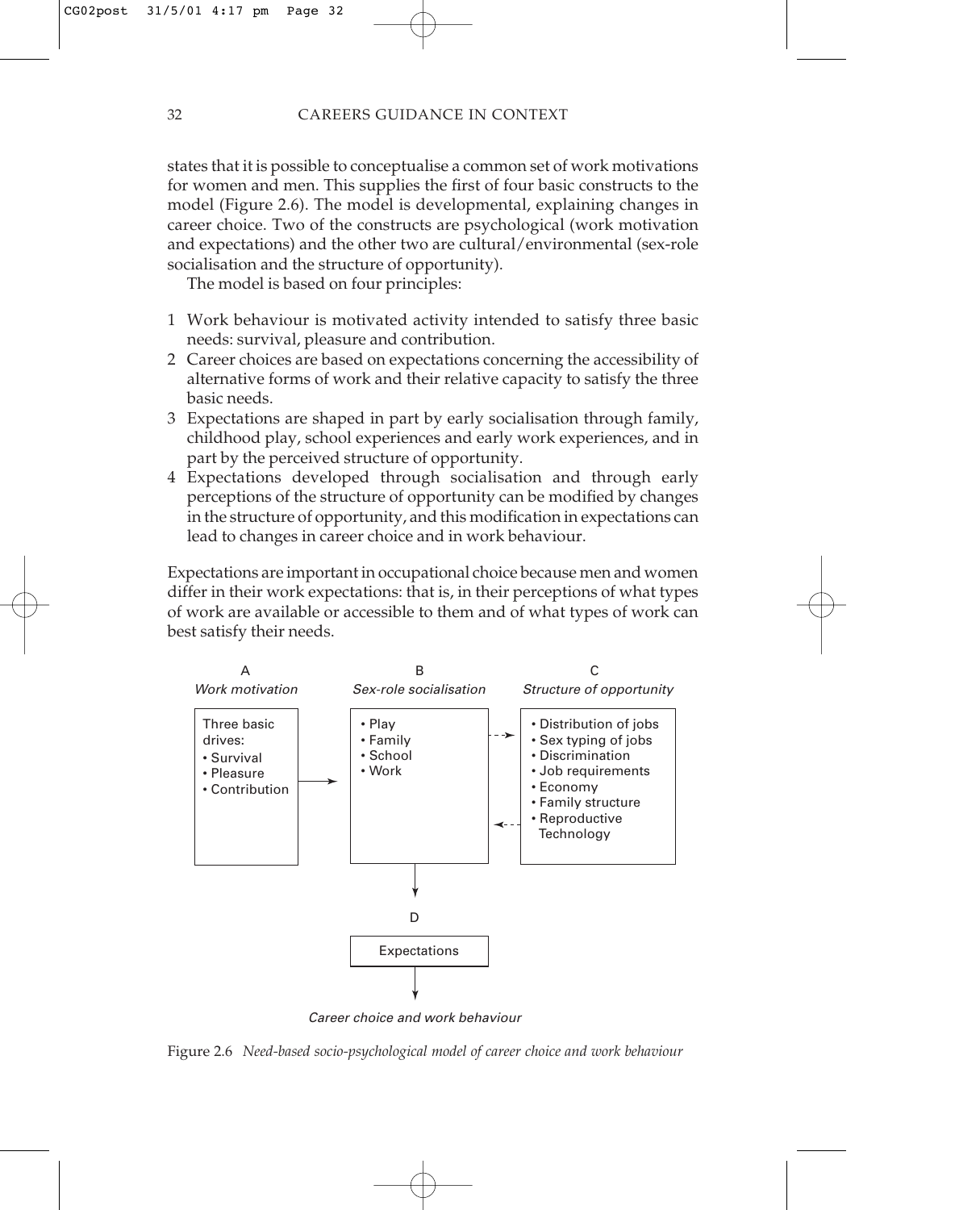Socialisation occurs in play, within the family, at school and at work, and it is here that we see the different experiences of boys and girls. Play, household chores and early paid employment have traditionally been defined and distributed along gender lines. Astin concludes that in the competitive games that boys play is the notion of winning, which translates into the notion of acquiring resources (power, prestige, income) through gainful employment. In contrast, girls' play involves nurturing and caring for others rather than competing with them. Girls learn to satisfy both their pleasure needs and their contribution needs by direct service to others.

The structure of opportunity in the world of work changes and this accounts for the drastic changes in careers that we can observe. It is important to observe the interaction that takes place between this structure and socialisation. The socialisation process probably sets limits to changes in the structure of opportunity, whereas the structure of opportunity influences the values that are transmitted through the socialisation process. This could account for the changes that have taken place in the occupational choices of many women in the last decade.

Astin draws attention to the notion that early socialisation practices have not changed as dramatically as the occupational behaviour of women. Here we must examine changes in the structure of opportunity. The trends she identifies are:

- increased longevity
- declining birthrate
- increasing divorce rate
- proliferation of non-traditional lifestyles
- medical advances and reproductive technology
- codification of women's rights
- changes in the nation's economy.

In summary, Astin returns to needs. She states that the rising divorce rate, the proliferation of non-traditional lifestyles, and changes in the nation's economy, have all had an impact on work behaviour aimed at satisfying the need for survival. As regards pleasure needs, women, because of increased longevity and reduced time spent on child bearing and rearing, now look to paid employment increasingly to satisfy these needs. Looking at contribution needs, Astin states that because our society has tended to undervalue the kinds of occupations traditionally chosen by women, it is not surprising that, as lifestyles have become more diversified and as women's rights have been codified, more women are choosing nontraditional careers that are more highly valued and recognised.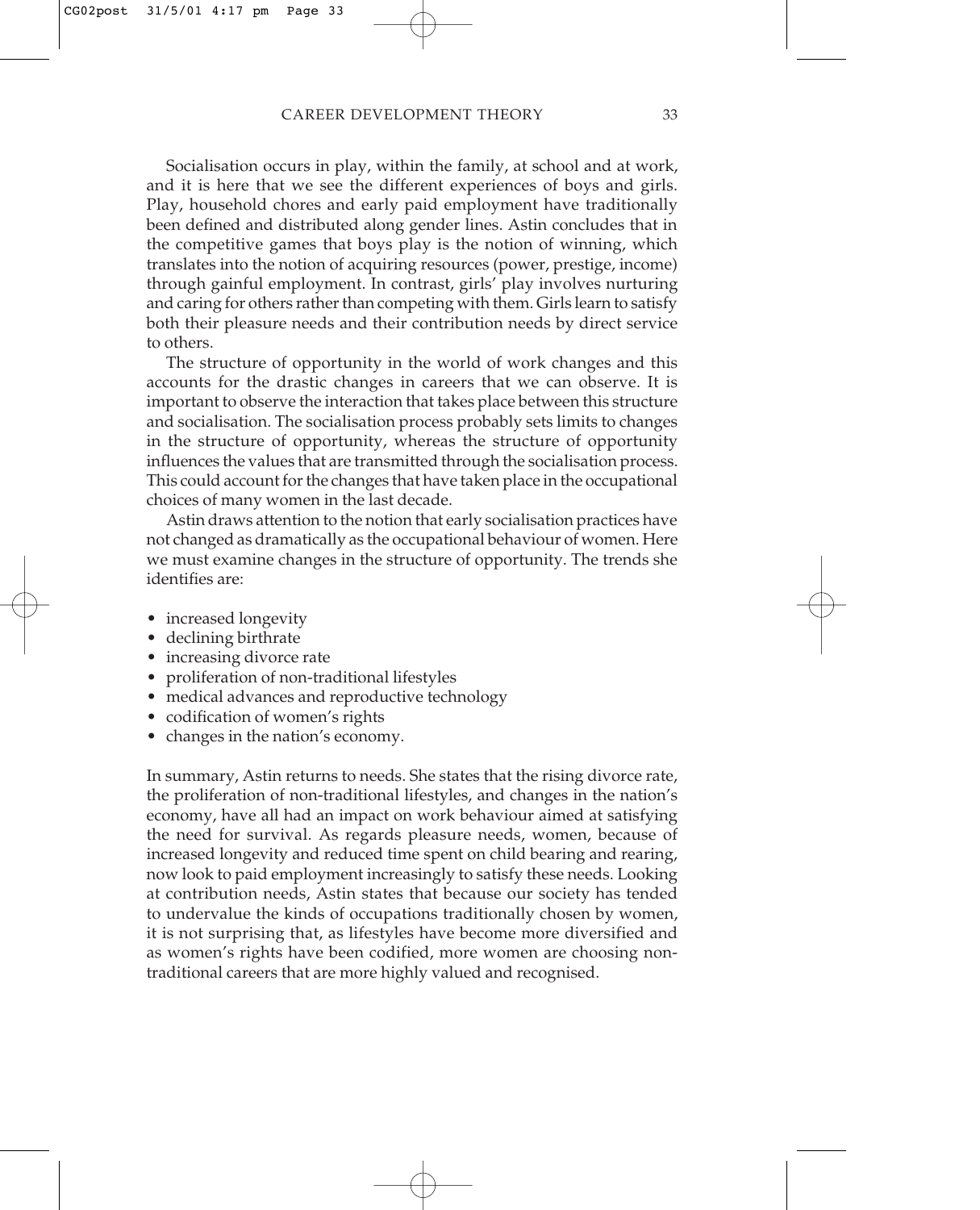## **A contextual explanation of career**

In recent years careers theory has moved in a new direction (Collin and Young, 1986; 1988) based on the assertion that 'mainstream career theory has taken a limited view of the environment of careers' (Collin, 1997). Collin maintains that traditional career theory, with a few exceptions, has conceptualised the environment too narrowly and not taken into account broader elements such as globalisation and the information technology revolution. Crucially, these mainsteam theories have interpreted the environment as being outside and separate from the individual and the individual is assumed to be a natural entity to be studied detached from its background – in other words, decontextualised.

Collin draws on the 'contextualist world hypothesis' and the work of Pepper (1942). She emphasises the dynamic nature of events and the fact that they are not finished or complete but in process. For this reason,

discrete units within it cannot be isolated for examination, but the multiplicity of possible connections and interrelationships between events must be recognised. This makes interpretation open-ended, fluid and tentative. Attention must, therefore, be given to the process of meaning making: the continuous generation of new meanings. It also makes the relationship between objectivity and subjectivity problematic. Observer and observed co-exist within the same context or web and hence affect both one another and the wider web. Moreover, their individual perspectives influence what they perceive and how they interpret it: they can identify relationships but not cause and effect. (1997: 439)

Collin uses the metaphors of library and Internet to show the difference between orthodox and contextualist thinking. Thus the library, which is structured by experts and is static and linear, represents the orthodox scientific approach; whilst the Internet, which is an open-ended network, constantly changing, non-linear and organic, represents the contextualist approach.

In explaining career, contextualist theory lays great emphasis on the concept of action (Young et al., 1996). In particular, the notion of joint action can be related to the careers-counsellor/client relationship. Joint action moves beyond the mere interaction to consider how, through language, career identity, values, interests and behaviours are shaped. Collin (1997) talks of a joint construction of meaning with traditional distinctions between subjectivity and objectivity disappearing. With a range of meaning being available, interpretation becomes central to the construction of career. In order to interpret a meaning, it is necessary to know the individual's story: thus a narrative needs to be developed. Young et al. (1996) identify narrative as creating coherence and continuity out of separate actions. They also suggest that the role of emotion in career theories has been undervalued. Emotion energises, regulates and controls actions and provides the key to narratives of career.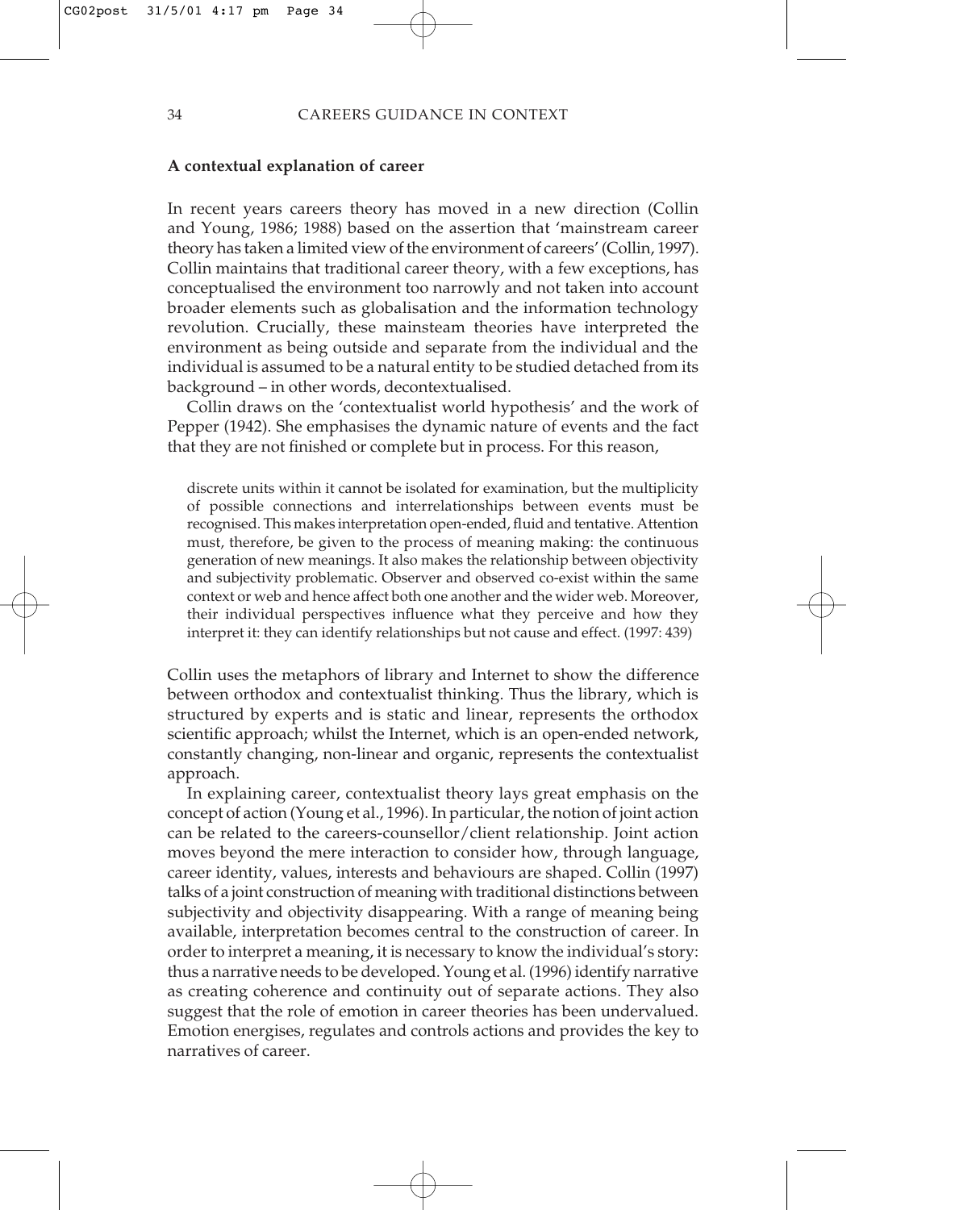There are significant implications arising from contextualism, because it suggests that researchers, theorists, practitioners and clients jointly construct meaning. As such, the client cannot be assumed to be a passive recipient with the professional as the detached 'orchestrator'. Contextualism draws attention to the 'usually asymmetrical power in these relationships, which is often not recognised or addressed in traditional approaches' (1997: 443).

#### **Narrative, dream and myth**

Contextualism lays emphasis on the importance of narrative as a way of accessing meaning for the client (Young et al., 1996). It is possible to understand individual narratives as part of a wider socio-psychological perspective. Gothard (1999) draws attention to the work of Campbell (1998), Levinson et al. (1978) and May (1993) who have demonstrated the important role that myth still plays in our lives and linked this to the notion of the dream. The dream constitutes a personal myth, an imagined drama with the individual as the central character in a complex world. Inevitably, the early youthful dream becomes challenged by reality and in mid-life it needs to be re-examined and conformed – a task that may be painful. Career counselling can play a role at this life stage (Gothard, 1996), but there are significant factors that a counsellor needs to bear in mind when working with such clients. Levinson et al. (1978) showed that Jung's work on individuation helps understand the often deep-seated crisis that may be occurring within the client.

Cochran (1997) advocates a narrative approach to career counselling and this is supported by Savickas (1993) in discussing careers work in the postmodern era. Helping the client to identify themes in their life, with the overarching theme being the search for identity, arises from the approach. By identifying the client's dream, the counsellor is tapping into the metanarrative of myths which locate us in the present and future. It is more appropriate to work with older clients in this way.

Gothard (1996; 1999) draws on psychodynamic concepts in exploring career development. This follows the work of Watkins and Savickas (1990) who have argued the case for psychodynamic career counselling. However, they are critical of the failure of this type of theory to significantly influence research and practice in careers guidance.

# **Conclusion: career development theory and practice**

As Watts et al. (1981) point out, practitioners in most fields tend to be impatient with theory and to resent attempts to intrude theoretical considerations into their work. Yet, as we have seen, theory has helped to mould the way in which careers advisers have worked. In one sense, it does not appear to help the practitioner that there are so many different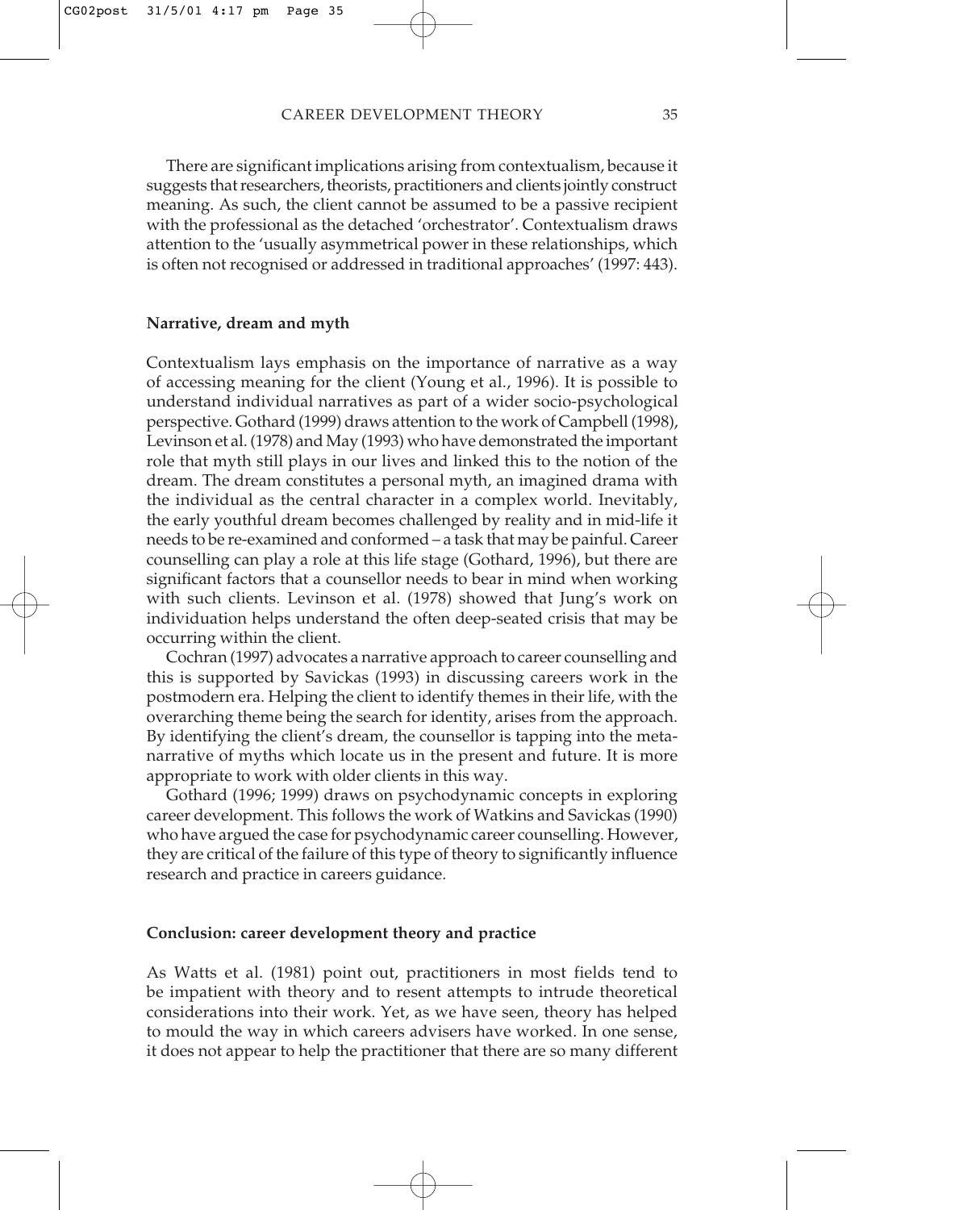theories, especially when they can present very different explanations for occupational choice. However, in another sense, this variety of theories does reflect the complexity of the process that is being examined. It also illustrates the fact that we can only understand occupational choice, in a dynamic context, in terms of change – economic, political, social and psychological.

Law (1984) illustrates the need to see careers theory and practice within a wider context by linking what careers advisers do to the theoretical assumptions used to justify doing it, to changes in society surrounding the introduction of that approach, and finally to the values or ideologies relating to each approach. He postulates that there have been four different modes of helping with regard to careers education and counselling. These four models have grown out of the prevailing ideology and the nature of that particular society. Each mode has been underpinned by a particular theory of occupational choice which has led to a particular form of practice. The original mode of helping was via matching techniques, underpinned by differential theories which were responding to a scientific, rationalist ideology operating within a technological and expanding economy. In Britain, this applied to the first 60 years of the twentieth century.

The second mode arose from societies becoming more problematic and therefore more questioning. Thus, in the 1960s, we see humanistic ideologies becoming more dominant, with an emphasis on open exploration and a respect for the individual's freedom to choose. Law describes the dominant theories as being phenomenological and holistic, with Super and Carl Rogers being especially influential. A move from matching techniques to a client-centred approach took place, linked to a greater emphasis on experiential learning.

The mid 1970s saw the beginnings of the first large-scale unemployment since the war, and with it a move towards a functionalist ideology and a recognition of the restricted nature of many people's lives. Sociology led the way with regard to providing an appropriate theory, one which stemmed from the notion of a prescriptive social structure which labelled individuals with little account of their actual worth.

The mode of helping suggested by Law as appropriate to the 1980s is based upon using the community as a resource on which to build up a series of networks in order to assist individuals in choosing an appropriate occupation. He sees the prevailing ideology as pluralist, based on a recognition that society is very diverse and that there are many groups, institutions and individuals who can contribute to job choosing and finding. Rapid social change leads to unpredictable societies: for instance, parents find it difficult to help their children because their experience is so different a generation later.

Subsequently, Law (1996a) has suggested the need for a career learning theory to complement the earlier groups of career development theories. He acknowledges the growth of an increasingly problematic career structure and states that this new theory adds to the terms in which thinking may be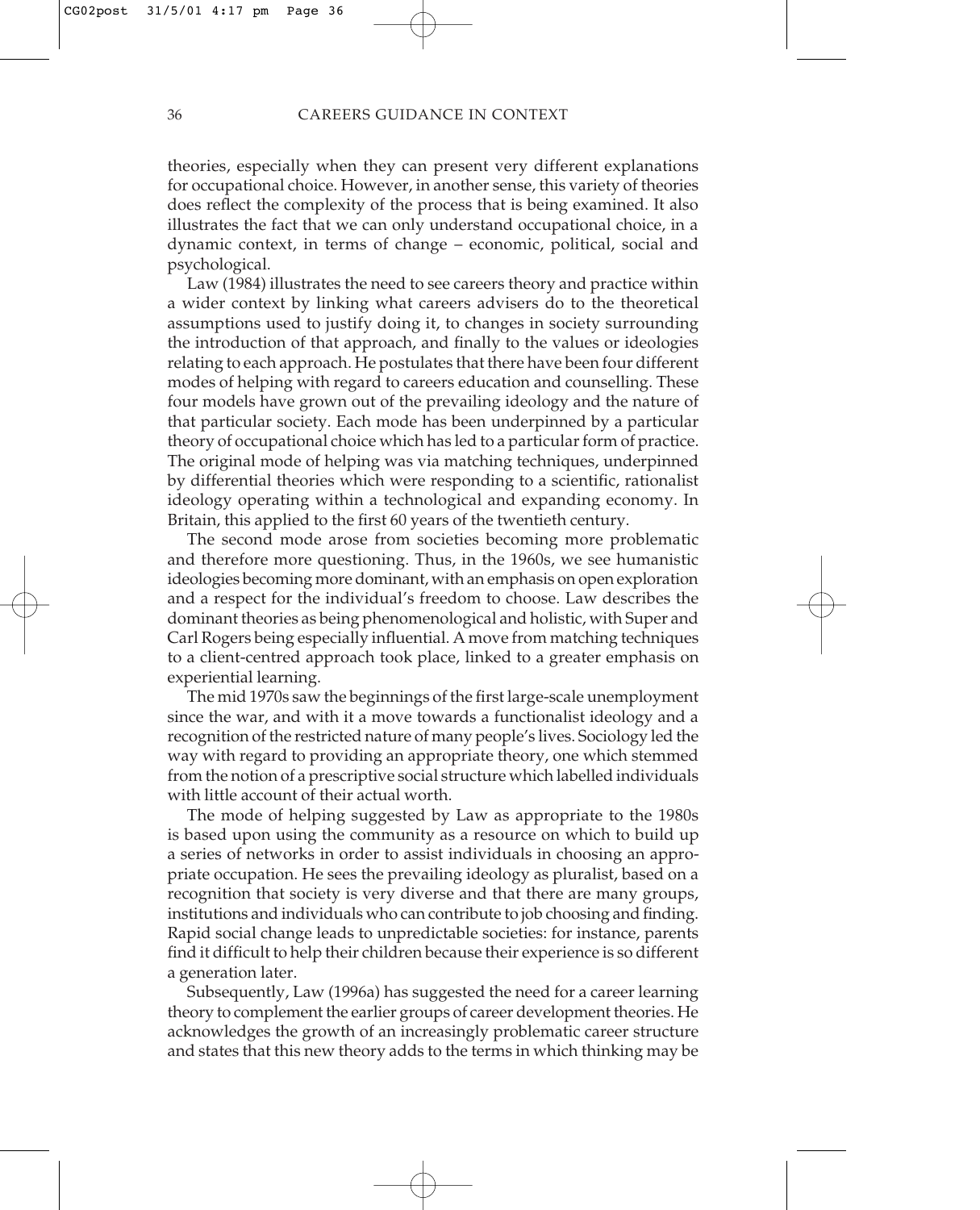framed. Gothard and Mignot (1999) have linked career learning theory to the FIRST framework, a model of guidance introduced by Bedford (1982). This demonstrates the congruence between the theory of career development and a model of guidance, making it possible for practitioners to relate theory more easily to practice. Putting career learning theory into a wider context, Law (1999) demonstrates the increasing trend for career work to be based in a curriculum setting, whilst maintaining its traditional place in a guidance setting. The development of career management modules by university careers services is an example of this trend.

There are many theories relevant to careers guidance; they have developed over time in response to changing contexts and can be seen as having varying relevance to today's clients. What is certain is that no single theory is adequate to explain fully the complex processes of occupational choice and career development that take place in our rapidly changing world. The search continues!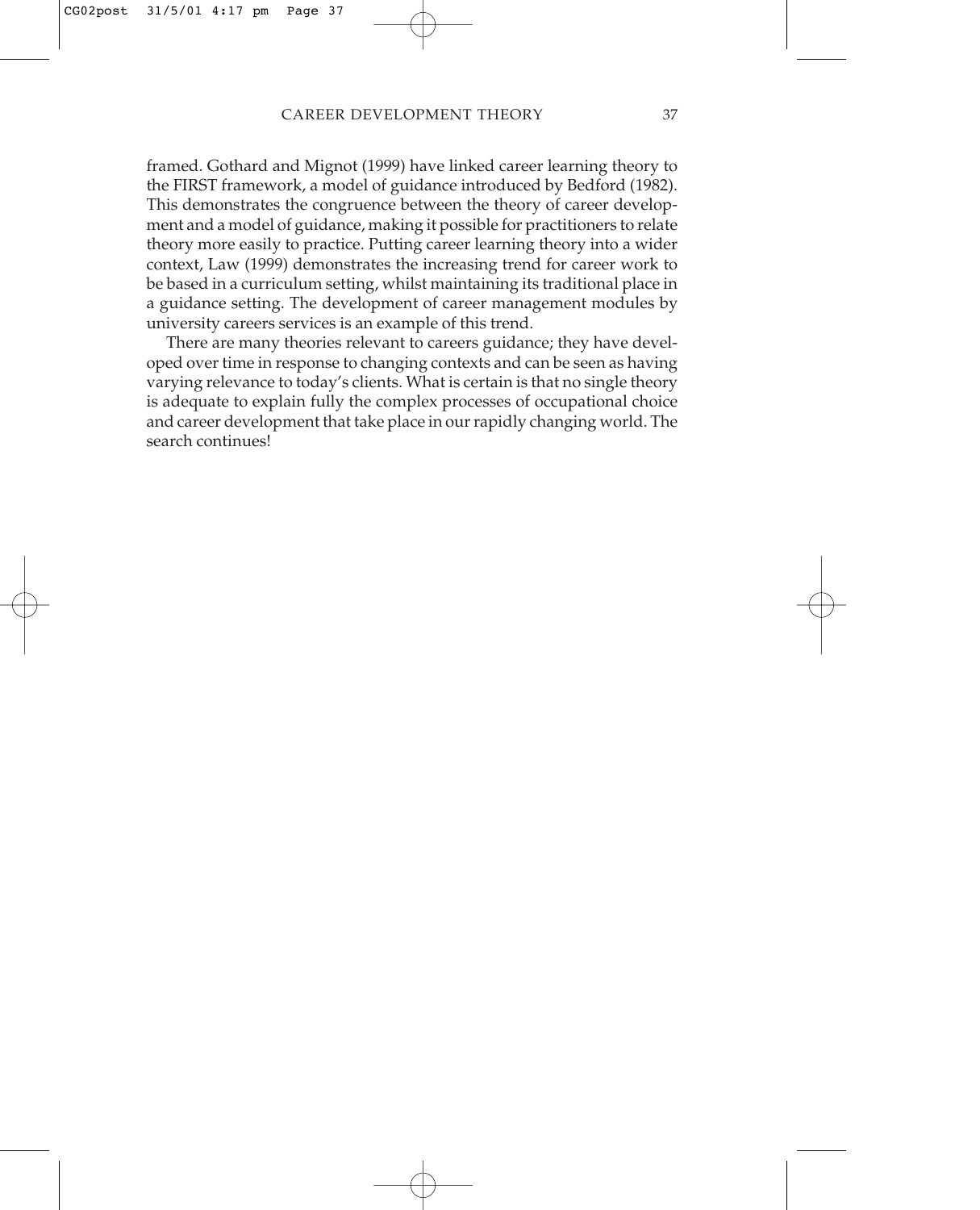# WORKING WITH INDIVIDUALS

#### **Setting the context**

This chapter begins by exploring the wider context for working with individuals who seek help with 'career'. The chapter moves on to identify the frameworks for career helping that are most commonly used by UK-based practitioners. Consideration is then given to how we define career helping, together with the competing 'world views' that inform our definitions. Specific career helping strategies are described, and the chapter concludes by discussing the role and function of supervision for career helpers. Throughout this chapter the generic term 'career helping' is used as an alternative to more common descriptors such as 'careers guidance'. The reasons for this will become evident in what follows.

## *The socio-economic context of career helping*

As Chapter 1 has indicated, our notion of what constitutes 'career' is changing. Theorists influenced by postmodernism (Payne and Edwards, 1996; Savickas, 1993) and constructivism (Chen, 1997; Collin, 1996; Peavy, 1993) are increasingly defining 'career' in provisional and localised terms. The notions of 'the subjective career' and 'the fragmented career' have become popular precisely because they serve to reflect the uncertainties that many individuals experience in the post-bureaucratic age (Arnold and Jackson, 1997). As part of this new thinking there is evidence of a growing concern with theories of 'self' (Chen, 1997; Edwards and Payne, 1997; Meijers, 1997). This is not surprising because if 'career' is fragmenting then this presents a fundamental challenge to traditional conceptions of 'self' that assume stability and continuity of career choice and development. On this basis, working with individuals and their 'career' is highly problematic: if 'career' is no longer stable and tangible, then the rationale for helping and assisting individuals becomes uncertain.

Furthermore, there are many ways of working with individuals in the context of 'career' and there are many expectations held by individuals seeking 'career' help. A simple classification includes the following activities: careers counselling; careers guidance; careers advice; careers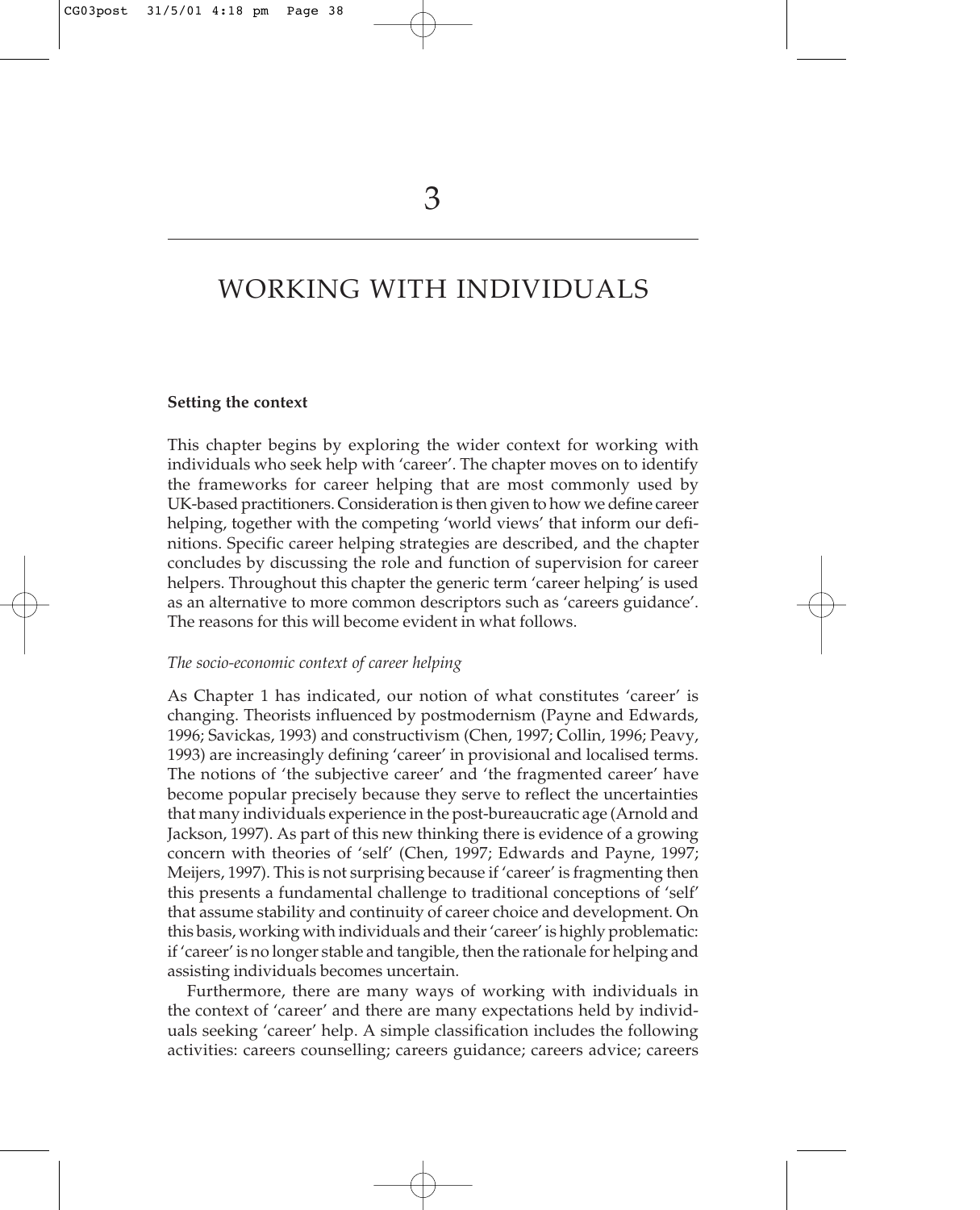information. However, there is evidence to suggest that these activities remain ill-defined and often undifferentiated in the minds of both clients and practitioners (Bates, 1998; DfEE, 1998a). For example, if I seek careers guidance, do I expect to receive specific advice and information? Does my career helper have the same set of expectations? Indeed, what sort of help would I expect other than advice and information about 'career'? There is an immediate irony here. Although many clients seeking help with 'career' expect advice and information, in retrospect they often express a sense of regret and frustration: 'If only my careers *adviser* had *counselled* me!'; 'I didn't really know what I wanted to do at the time!' Stories such as these, apocryphal or otherwise, continue to beset career helping. These stories also relate to other stories associated with 'career': Yosser Hughes's mantra 'giz a job' in the television series 'Boys from the Blackstuff' has become part of everyday discourse; Billy's interview with his youth employment officer in the film *Kes* presents a powerful, albeit negative metaphor for 'career helping'. Indeed, Yosser's and Billy's stories exemplify Roberts's (1977; 1997) view that 'career' is a middle-class construct and that career helping can be divided into two broad categories: job advice and careers guidance, the former being the necessary pragmatic response to the needs of those who find themselves in the secondary labour market.

The foregoing demonstrates that the expectations of all parties involved in the career helping process are myriad. Thus, not only is 'career' problematic in terms of its fragmentation as a socio-economic activity, it is also problematic in terms of how it is defined and perceived by individuals as a context for helping.

#### *The socio-political context of career helping*

Career helping is not an isolated activity. It relates to and is influenced by socio-political developments and trends. Indeed, as Chapter 6 demonstrates, career helping has increasingly been incorporated within government economic and educational policy initiatives (see also Harris, 1999; Stacey and Mignot, 2000). According to Watts (1996b), career helping is inevitably political as it is implicated in the dual processes of social control and social change. For example, in the statutory sector (i.e. the Careers Service) the career helping interaction has progressively been targeted at specific age groups and backgrounds of client. As a result the required outcomes of the career helping interaction have become more specific over the past decade. Thus, there is a 'managerial' dimension to the career helping process which, according to Payne and Edwards (1996), presents the individual with a particular and limiting set of expectations and rules of conduct.

The career helping process also has a 'professional' dimension, whereby the individual is presented with particular expectations and rules which are determined by the espoused theories of the helper. Karasu (1984) have identified over 480 theoretical frameworks for helping individuals.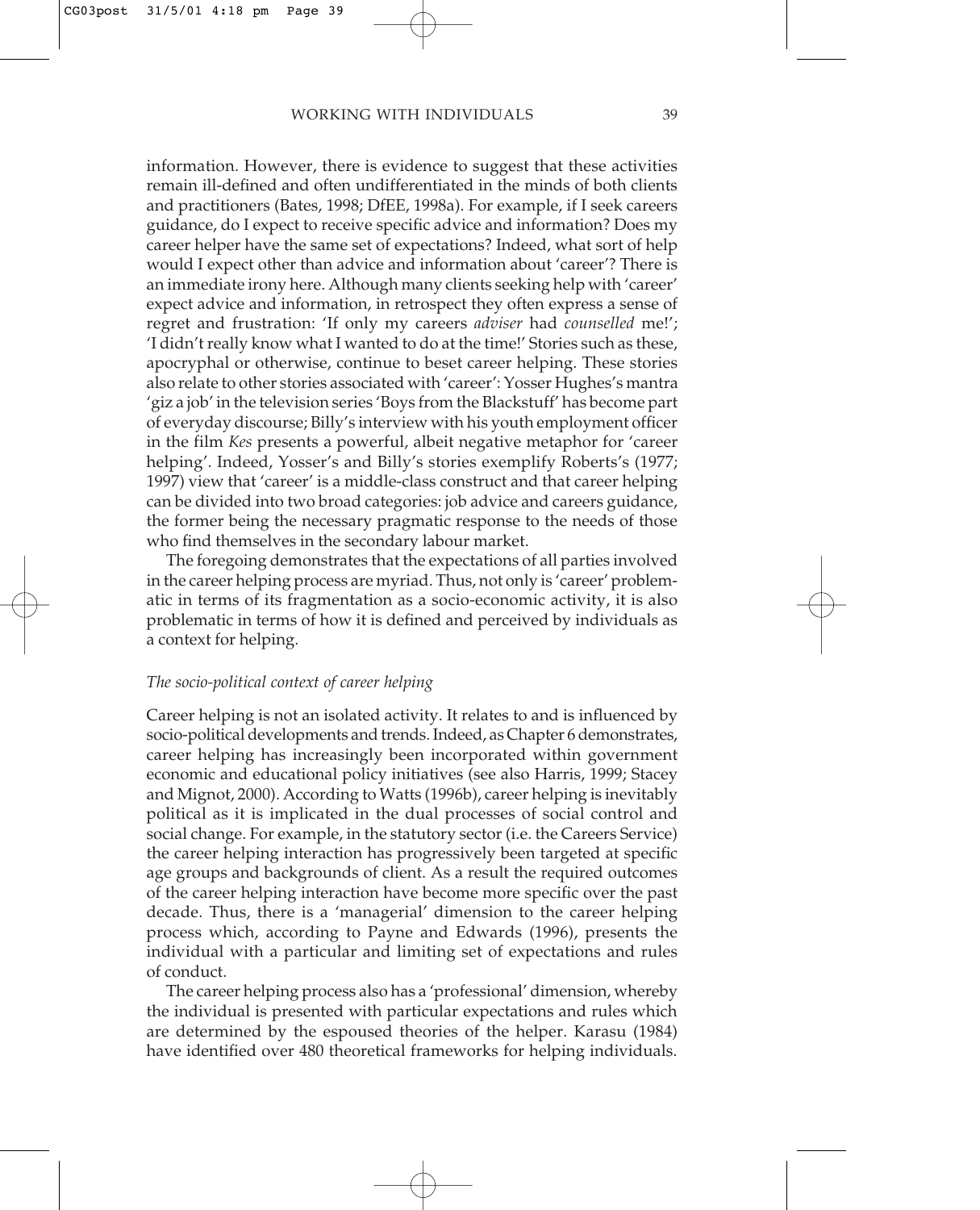These can be placed into the following broad categories: psychodynamic; social-psychological; humanistic; cognitive-behavioural; trait–factor; and integrative (Cormier and Cormier, 1991). Although career helping frameworks can be found in each of these categories, there is evidence to suggest that a narrow range is used in practice, certainly in the UK (Kidd et al., 1994; 1996).

However, despite the plethora of theoretical orientations, there is also evidence to suggest that there is a lack of integration between theory and the practice of career helping (Kidd et al., 1994; 1996). More specifically, evidence has been found to indicate that the activities of advice and information giving predominate in career helping interactions (Stacey and Mignot, 2000). The reasons for this are numerous and complex and relate to both the 'managerial' and the 'professional' dimensions of the 'career' helping process.

For example, the notion of a 'managerial' discourse certainly resonates with the increasingly ambitious targets set initially by the 'focusing' of the careers service (DfEE, 1998b; 1999b), and subsequently by the Connexions initiative (DfEE, 2000a; 2000c). The following is an example:

The nature and length of [the interview] must depend upon the level of Careers Service input required. Those who are well-informed and clear in their thinking need only short interviews. Those who are ill-informed, unclear or at risk need more help. This can include low achievers, those unlikely to do well at GCSE yet considering 'A' levels, and some of the academically able who have not thought through the implications of their post-16 choices. Teachers should be asked to refer those they are concerned about for early interview. Some may need two or more interviews. (DfEE, 1998b: 10)

As an example of 'managerial' discourse, this specification clearly relies on a rational notion of 'self': the individual viewed as a rational decision maker and processor of information. It also makes particular demands of the practitioner: the specification clearly implies that the career helping interaction will be concerned with diagnosing the 'realism' of the client's thinking. The notion of diagnosis, in turn, implies a medical model of intervention which has been seen as problematic in the context of career helping (Gothard and Mignot, 1999). This is because career helping is not a scientific enterprise, as evidenced by the continuing concern surrounding the validity and reliability of psychometric testing (CRE, 1992). Furthermore, as the DfEE specification given above clearly indicates, the diagnosis of realism is a relative rather than an objective exercise. In other words the practitioner is required to engage in a complex balancing act: the distribution of limited resources requires a judgement of how realistic one individual is in relation to other individuals. On this basis, the medical model of intervention provides a pragmatic response to managerial imperatives. It is also highly sympathetic to a 'professional' discourse founded upon the accumulation and application of knowledge (Payne and Edwards, 1996).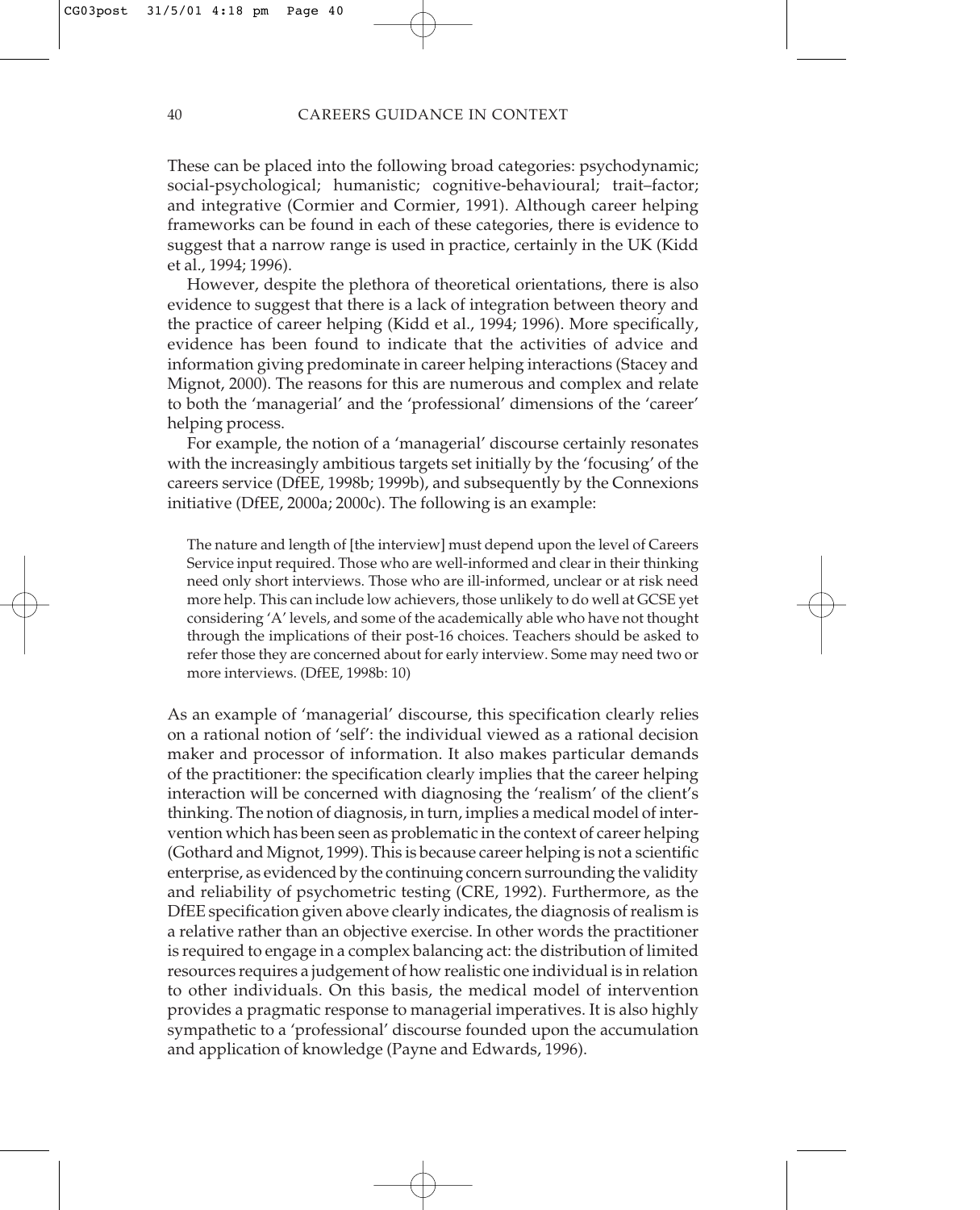In the context of career helping, practitioners accumulate and apply professional knowledge of the 'opportunity structure'. This includes knowledge of national and local education, training and labour markets. Clarke (1994) has suggested that career helpers develop increasingly sophisticated cognitive maps of the opportunity structure and that this process is mediated by their professional socialisation. In other words the practitioner's cognitive map of opportunities is not value-free. Rather it is influenced by the expectations of opportunity providers – employers, schools, training organisations, etc. Clarke (1994) has also suggested that career helpers use their cognitive maps as a diagnostic framework, allowing the practitioner to make 'shortcuts' and to process the interaction more efficiently. On this basis, the practitioner's cognitive map of opportunities provides the means to construct various outcomes for the client. More specifically, the application of professional knowledge within a medical model of career helping serves three key purposes. First, it provides a set of criteria by which to measure the realism of the client's career ideas. Second, should circumstances require an unproblematic outcome, professional knowledge provides the means to construct a 'realistic', 'low-risk' client. Third, the application of professional knowledge allows the practitioner to conform to the unspoken expectations of a client that has anticipated the rules of the medical model. These key purposes are augmented and reinforced by mechanisms such as the career action plan. In 1998 it was a DfEE requirement that career action plans recorded the following information:

- the client's current situation
- their decisions about clear educational/training/occupational goals
- the rationale behind those decisions
- the next steps to reach their goals and timing. (DfEE, 1998b)

Given the prescriptive nature of the career action plan, the practitioner may be bound still further to the medical model of intervention which, by placing professional knowledge and diagnosis centre stage, shifts the emphasis of the career helping interaction towards the provision of advice and information. This in turn de-emphasises the counselling dimension of career helping which features strongly in the initial training of practitioners (Ali and Graham, 1996; Gothard and Mignot, 1999). One possible implication of this is that the client ultimately has limited access to support in the formulation and development of career ideas and in the reconciliation of career decisions. Many career helpers will not lose the irony of this position, given that a considerable amount of their professional training is dedicated to the application of counselling skills in career helping contexts.

It is the author's view that the 'managerial' discourse identified in the foregoing analysis can be regarded as immutable; the 'ambitious' targets set for the Connexions service is evidence for this claim. In addition, the medical model of intervention is a concomitant of the managerial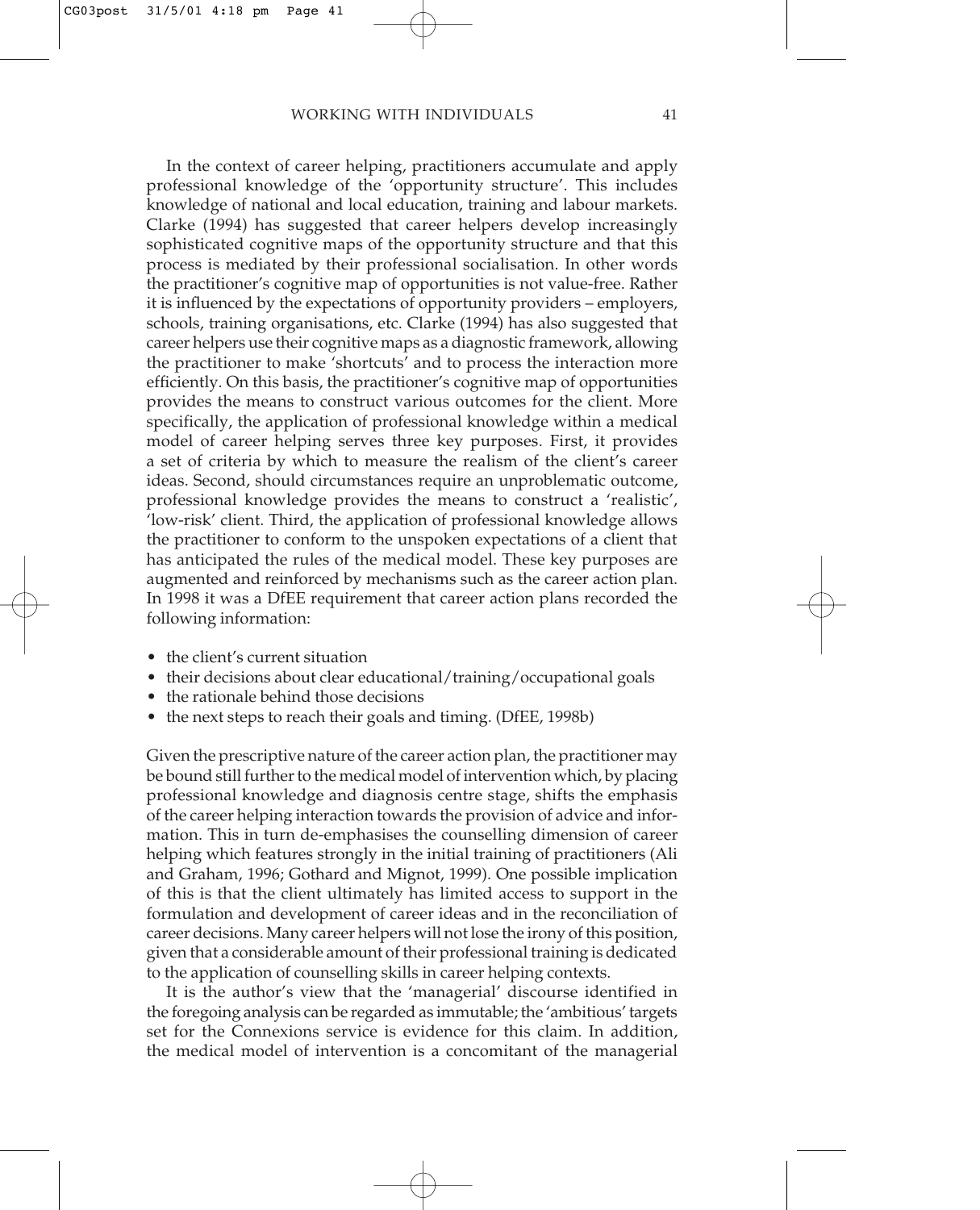view of the 'rational' client; indeed, medical metaphors such as 'general practitioner' and 'triage' have already been associated with the role of the Connexions personal adviser (DfEE, 2000d). However, the 'professional' discourse identified in the foregoing analysis can, in contrast, be regarded as mutable. For example, at the time of writing there is considerable uncertainty about the professional identity of the Connexions personal adviser. This in turn reflects the lack of clarity on what will constitute the professional knowledge of this new role. The author suggests that this uncertainty provides a discursive space within which to redress the balance of support offered to young people at the point of intervention. In other words, there is currently an opportunity to reconstruct a 'professional' discourse that provides clients with access to the range of career helping activities as defined by UDACE (1986) and SCAGES (1993). The next section will therefore return to the fundamental question: 'What do we mean by career helping?'

## **What do we mean by career helping?**

In this section, the possibilities for what might constitute career helping will be explored. So far a simple classification has been used to define the nature of career helping; it is now necessary to provide a more sophisticated definition.

According to UDACE (1986) career helping encompasses the following activities: informing; advising; counselling; assessing; enabling; advocating; feeding back. In order to emphasise the educational dimension of career helping, SCAGES (1993) added the following to the UDACE definition: teaching; managing; innovating/systems change. 'Teaching' is defined by SCAGES as:

providing a planned and systematic progression of learner-centred experiences to enable learners to acquire knowledge, skills and competencies related to making personal, educational and career decisions and transitions. (1993: 37)

It is the author's view that the UDACE/SCAGES definition of career helping provides a useful framework for thinking about how individuals might be helped in the light of the new 'career'. More importantly, the definition provides the stimulus to think beyond the dichotomy of careers guidance versus job advice. This is necessary if any meaningful discussion is to take place around how all individuals, irrespective of where they are located within the labour market, might be helped in the context of 'career'. However, it is also the author's view that the reference to 'teaching' should be changed to 'teaching and learning' and 'enabling' changed to 'enabling inclusion'. These changes provide even greater congruence between the UDACE/SCAGES definition and contemporary issues related to 'lifelong learning' and 'social exclusion'. For example, the amended definition raises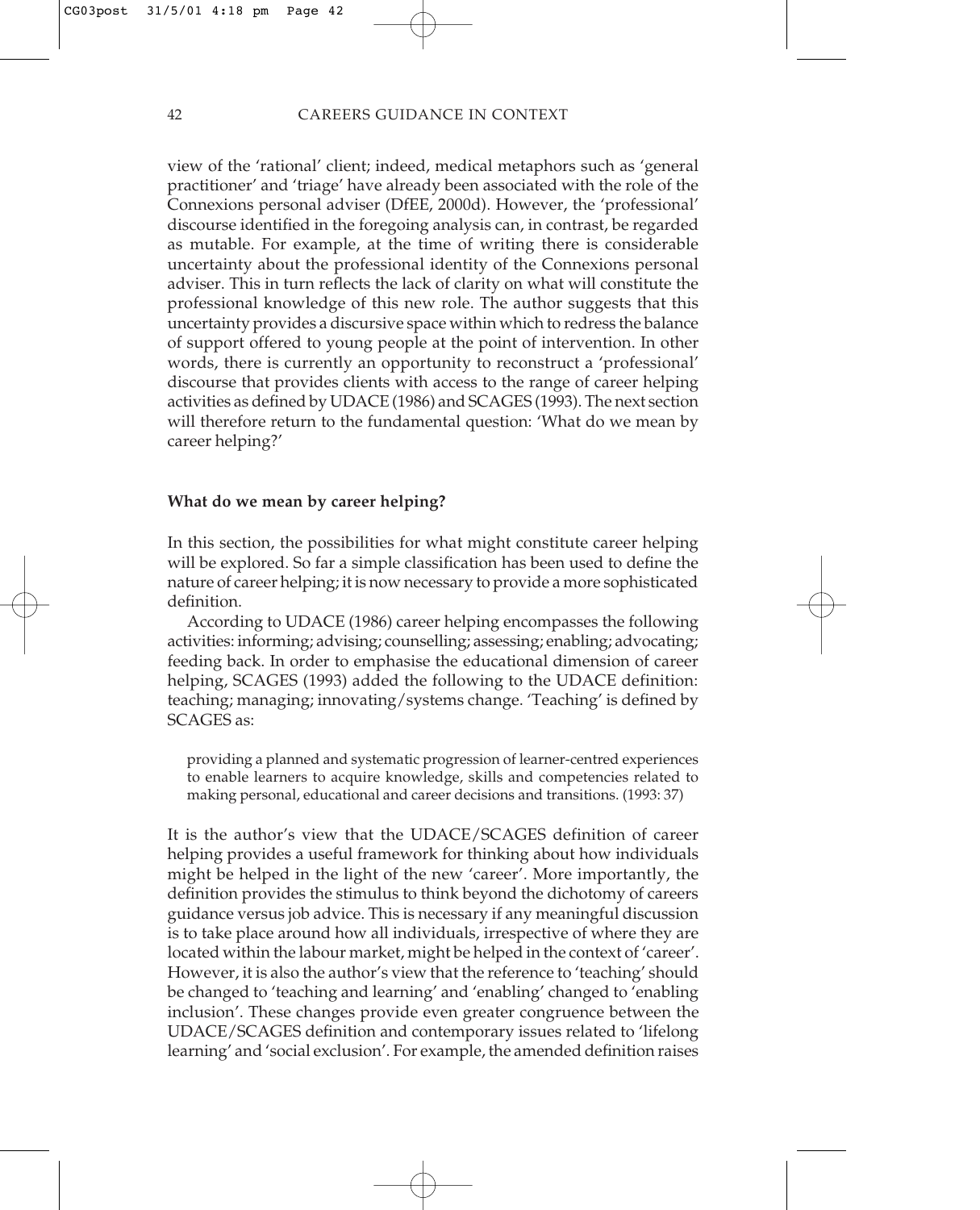immediate questions about: (1) the nature of learning and how career helping might support individual learning; (2) how career helping might enable individuals and groups to achieve a greater degree of social inclusion. It is important to acknowledge that both of these questions have been addressed in the past by theoreticians and practitioners. The former question has been addressed explicitly by both developmental and behavioural 'career' theorists (e.g. Mitchell and Krumboltz, 1996; Super, 1990) and most recently by Law (1996a). The latter question, which has been debated within a wide range of helping professions (Bimrose, 1993; Halmos, 1974; Lago and Thompson, 1996; Smail, 1991; Watts, 1996a), relates to the proposition that 'career' helpers need a means of working satisfactorily with both individuals and social structures. The positioning of 'career' at the interfaces between the citizen and the state, and between the individual and society, means that career helping is inevitably a political activity (Watts, 1996b). Thus, many 'career' helpers are presented with the recurrent dilemma not only of reconciling client-centred values with socio-economic interests, but also of finding ways of resisting oppression through antioppressive practice (Thompson, 1997; Wrench, 1992). In this regard, Bimrose has described three approaches to counselling in terms of how these relate and respond to social context: 'individualist', 'integrationist' and 'structuralist' (1993: 162). Bimrose contends that the structuralist approach has yet to be clearly conceptualised and articulated; indeed this approach suggests 'the requirement for the development of a different theoretical base on which practice might be based' (1993: 162). In similar vein, Fitzgerald and Betz have suggested that the theories of career development currently available 'lack a systematic explanation of the role of structural and cultural factors in shaping individual vocational behavior' (1994: 107). Lago and Thompson (1996) are clear about why this is the case. They assert that individual helping is inevitably grounded not only in the discipline of psychology, but also in the notion of pathology. As such, it is of critical importance that helpers develop 'a systematic structural understanding of society' (1996: 16).

So, given the wider definition of both 'career' and career helping, what sort of helping frameworks are available to practitioners? The next section will provide an overview of those most commonly used in the UK.

## **Career helping frameworks**

According to Kidd (1996b) there are four distinct frameworks for career helping to be found in the UK. These are as follows:

• *Trait–factor* approaches to career helping became popular in the postwar period. This approach assumes that both individuals (in terms of interests, attributes etc.) and occupations (in terms of skill requirements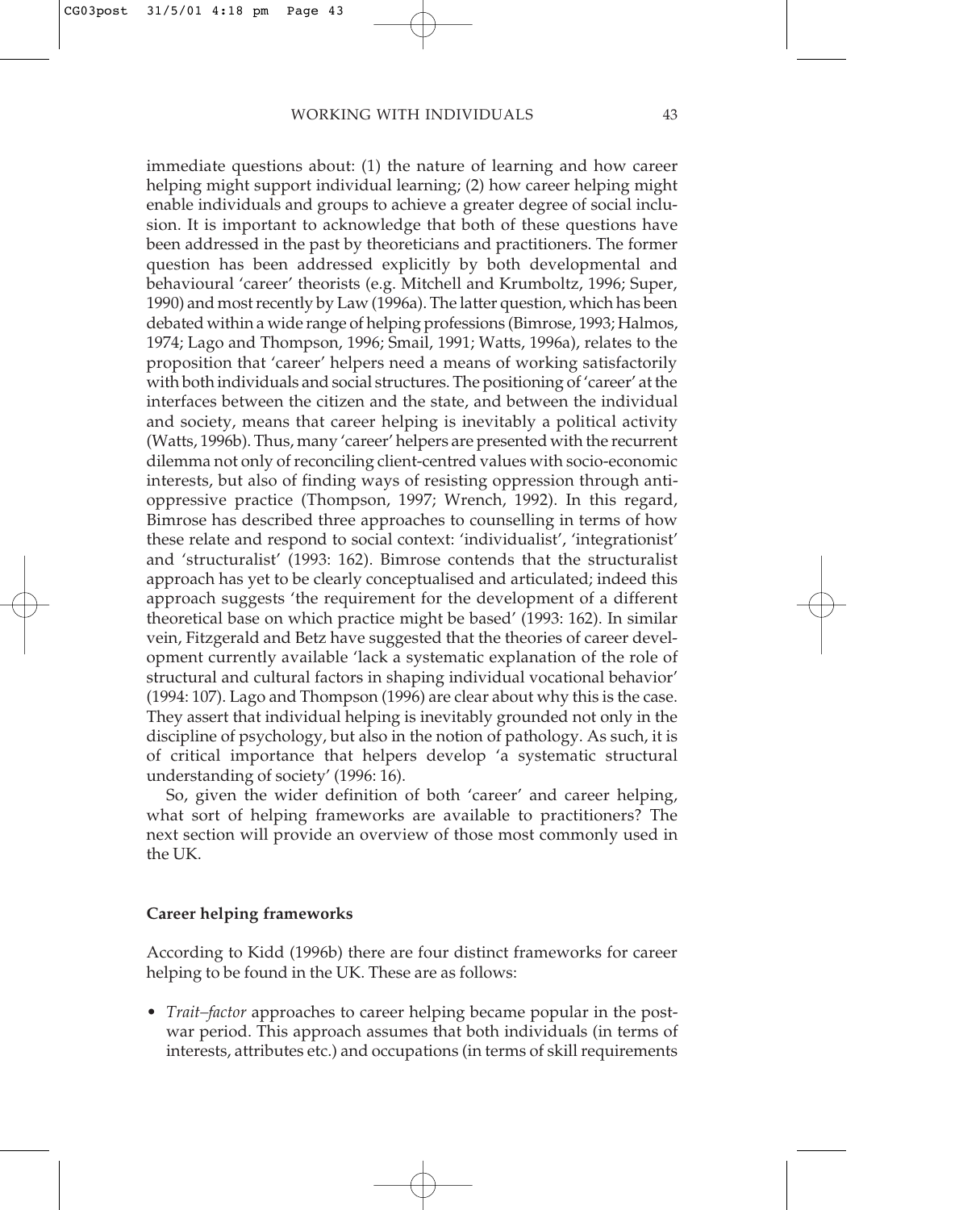etc.) can be assessed and therefore *matched*. These assumptions provide the basis for the design of psychometric instruments. In terms of interviewing strategies, the 'seven-point plan' devised by Rodger (1952) became particularly influential within the UK and remains to this day a feature of contemporary career helping practice.

- *Goal-directed* approaches to career helping include both Egan's (1994) 'skilled helper' model and those derived from behavioural psychology – Krumboltz's 'social learning theory of career decision making' being the most well known (see Mitchell and Krumboltz, 1996). Goal-directed approaches emphasise behavioural change and action: here the client is helped to identify 'blind spots' in their thinking and to formulate goals and courses of action based on new perspectives of what is possible and achievable.
- *Person-centred* approaches to career helping draw significantly from the work of Rogers (1951). This approach stresses the nature of the *relationship* between the helper and client, together with the *values* held by the helper. Central to the person-centred approach are the *core conditions* of 'respect', 'genuineness' and 'empathy'. These conditions are both necessary to achieving an understanding of the client's internal frame of reference, and *sufficient* in terms of promoting positive benefits for the client.
- *Developmental* approaches to career helping acknowledge that there are a number of developmental stages or tasks that the client engages with in the process of becoming 'vocationally mature' or aware. On this basis career helping practitioners (including career educators) need to tailor their helping interventions to the level of career development achieved by the client. The work of Super (1990) and more recently Law (1996a) have been particularly influential here.

Kidd (1996b) acknowledges that the four categories described above, whilst being fundamentally distinctive, do overlap. Furthermore, in their survey of career helpers, Kidd et al. (1994; 1996) found that person-centred and developmental approaches were most popular. Egan's (1994) 'skilled helper' model was also cited as a useful practical framework.

The research undertaken by Kidd et al. (1994) remains to this day the most recent and comprehensive survey of career helping practice. Their survey investigated the level of awareness amongst career helpers of a range of theoretical perspectives and the degree to which theory is integrated with career helping practice. However, the survey cannot be regarded as representative, either in terms of the sample population of career helpers surveyed, or in terms of the range of theoretical perspectives presented in the survey questionnaire. The latter is understandable, particularly given the considerable number of helping orientations quoted in the literature – over 480 being the most recent estimate (Lago and Thompson, 1996). To make sense of such a large number of helping orientations certainly requires a category system of some sort. This in turn inevitably gives primacy to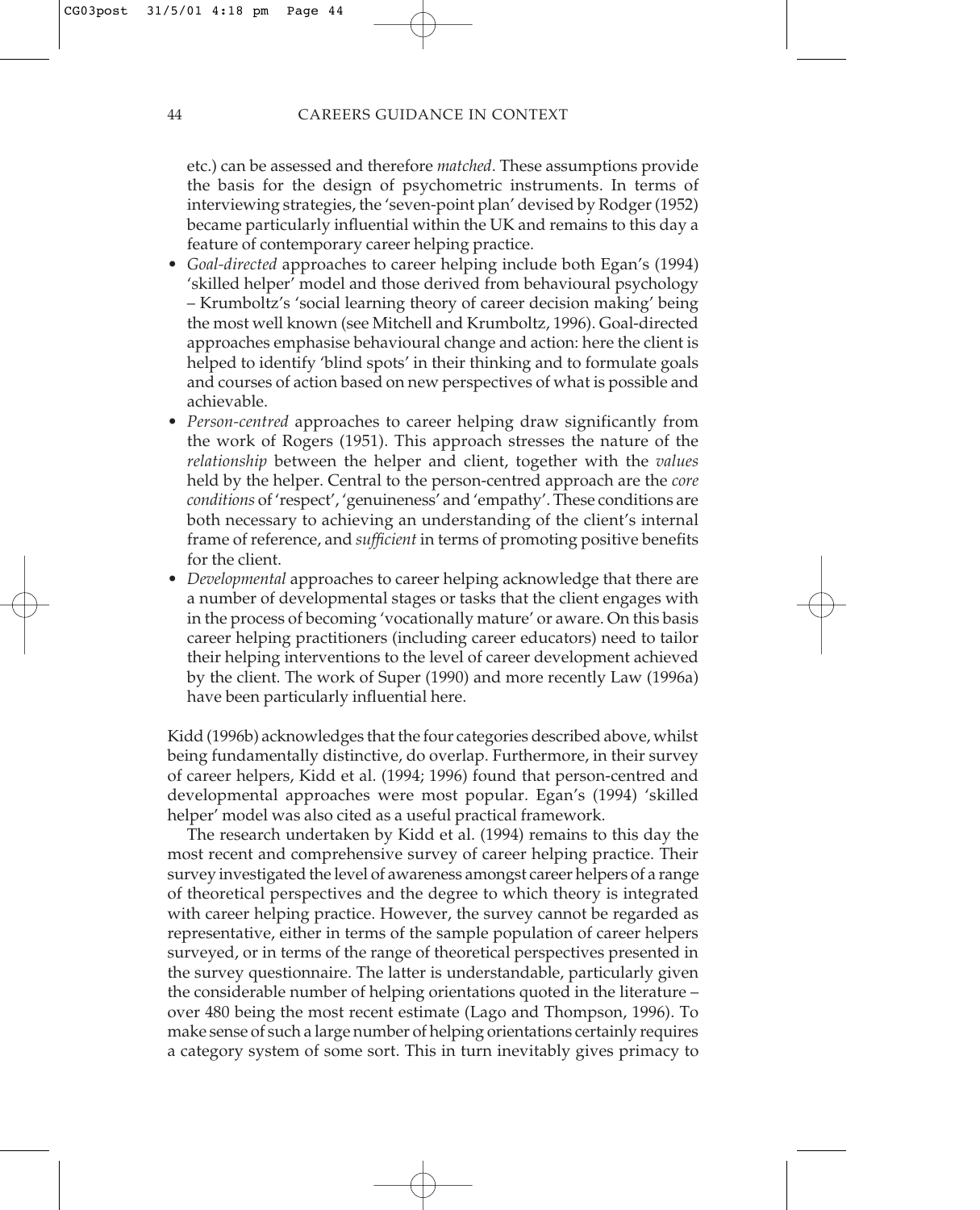particular orientations whilst de-emphasising others. It is the author's view that any procedure for categorising career helping orientations should begin with the question of *epistemology* rather than *ontology*, i.e. the *world view* that informs theory construction rather than the theory itself.

# **Competing world views of career helping**

How we go about providing career help is, like any other activity, inevitably dependent upon our world view, or 'epistemology'. In acknowledging the difficulty of the term, Griffiths has described epistemology as:

a set of questions and issues about knowledge: what it is, how we get it, how we recognise it, how it relates to truth, how it is entangled with power. (1998: 5)

Furthermore, at the centre of any question related to epistemology is a set of assumptions about the nature of 'self' (Popkewitz, 1991; Goncalves, 1995). The various epistemological perspectives that underpin career helping will now be considered.

# *Positivism*

There is evidence to suggest that career development theory and career helping practices continue to be strongly influenced by a positivist epistemology (Brown, 1996; Collin and Young, 1986; Fitzgerald and Betz, 1994). Indeed, with the exception of the person-centred approach, each of the career helping frameworks identified in the previous section can be located within the positivist tradition. Positivism utilises a *rational* sense of 'self' which assumes a relatively stable sense of identity. Hodkinson et al. (1996) have suggested that a 'rational' notion of self is attractive to policy makers because it assumes that all individuals are capable of processing information and making career decisions 'rationally' and autonomously. This in turn provides a justification for the use of trait–factor methods of practice which, in the short term, are highly expedient and 'measurable', particularly when resources are scarce. However, positivism is currently under challenge by theorists and researchers who view the rational 'self' as no longer tenable, given the nature of contemporary career development and the need for alternative approaches to career helping practice (Gelatt, 1989).

# *Constructivism*

As an alternative to positivism, constructivism is attracting considerable interest from those who wish to acknowledge the ambiguity, uncertainty and inconsistency of individual career development. Contextualist perspectives which adopt a hermeneutic approach to inquiry as a means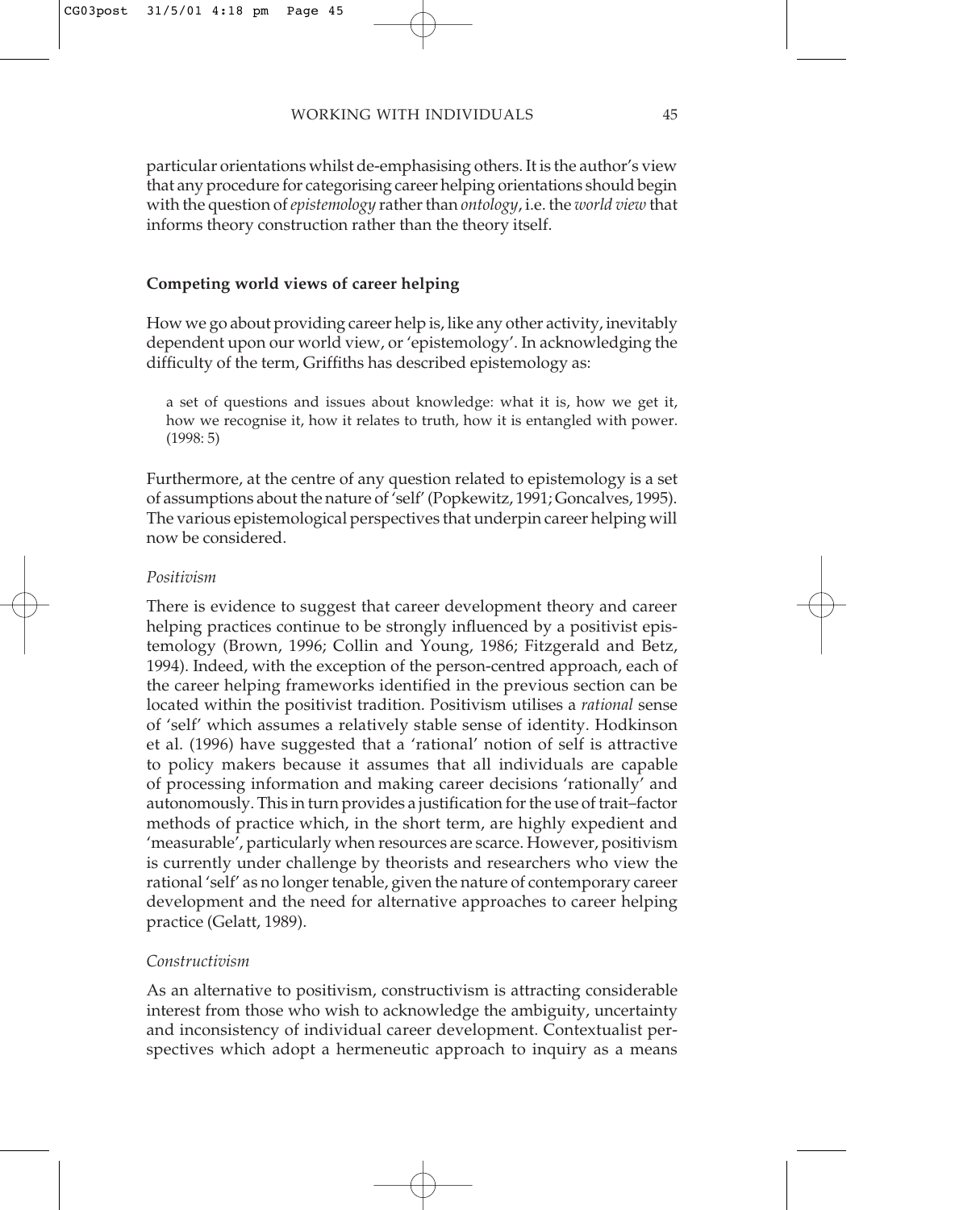of interpreting individual 'careers' in context (Young and Collin, 1992; Young et al. 1996) are also evident here. Contextualism places particular emphasis on socio-ecological systems in the process of interpreting and understanding the nature of career. Within this general trend can be found the work of Payne and Edwards (1996). In questioning the validity of impartial guidance Payne and Edwards suggest that a rational autonomous 'self' underpins the practice of impartiality which, they contend, maintains oppressive social systems through the act of 'omission' (Thompson, 1997). As an alternative, Payne and Edwards (1994) utilise a version of 'self' drawn loosely from constructivism to support their proposal for *partial* guidance. This proposal invites career helpers to work to counter the false consciousness of clients based on the acknowledgement that 'career' is a classed, racialised and gendered construct.

Goncalves (1995) has provided an important reappraisal of the constructivist world view on helping. Goncalves focuses on the use of narrative in psychotherapy in order to contrast the constructivist paradigm with two positivist helping orientations: behavioural and cognitive-behavioural. Goncalves (1995) contends that behavioural helping orientations are concerned solely with *objectivity*, and that cognitive-behavioural orientations are primarily concerned with *subjectivity*. Goncalves then provides a further alternative to helping that transcends the subject–object distinction – a *narrative* orientation that emphasises *projectivity*:

With human beings there is more than a narrative. There is a definite narrator, someone who moves between the position of the subject and object of the story construction. In the process of writing their tales, humans skilfully elude the distinction between themselves as objects and themselves as subjects; they turn into 'projects', that is, objects thrown forth into a process of continuous, endless, and somehow unpredictable movement. (1995: 197)

It is the author's view that Goncalves's notion of projectivity, that is 'the continuous construction and deconstruction of human projects' (1995: 202), provides the basis for new ways of conceptualising the career helping process. Following Goncalves, the next section will describe a framework for career helping which focuses on the narratives that individuals construct as they engage in their life projects.

## **A narrative approach to career helping**

Law (1996a) has recently elaborated a new theory on career development – 'career learning theory'. In so doing, Law's principal aim was to inform the development of the careers education curriculum. However, Law (1996a) has also acknowledged that the theory can be applied as a framework for career helping. Career learning theory suggests that effective career learning is dependent upon learners developing the following capacities: 'sensing',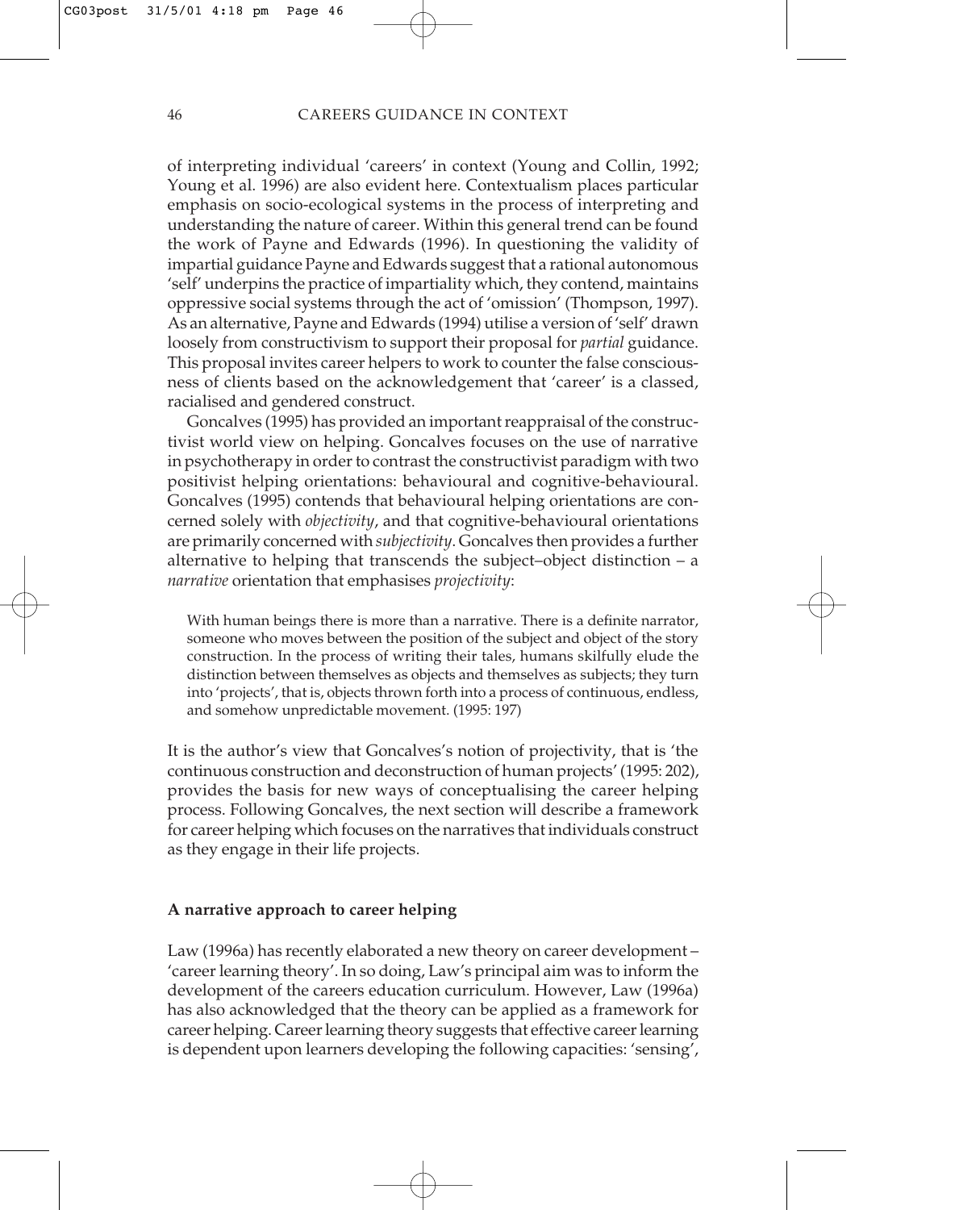'sifting', 'focusing' and 'understanding'. More specifically, this involves helping learners:

- 1 To gather and map out information on 'career'; this also includes helping learners to construct narratives that take account of time, place and space.
- 2 To compare and contrast elements of their 'career' narratives through identifying and applying personal *constructs* (e.g. 'high status, low status'); this also includes helping learners to share their personal constructs with others in order to make links with public 'career' *concepts* (e.g. 'arts', 'business' etc.).
- 3 To engage in encounters with other people's views on 'career' and to express their own views.
- 4 To understand how their developing 'career' narrative links with the wider socio-economic context; this also includes helping learners to *visualise* future events and to anticipate the consequences of different courses of action.

According to Law (1996a) these four learning stages are both progressive and cyclical: the description and organisation of 'career' material provides the foundation upon which to prioritise and visualise preferred 'career' scenarios. These stages are also highly congruent with what has been termed a *hermeneutic* approach to career helping (Collin and Young, 1986; Gothard and Mignot, 1999; Mignot, 2000a; Young and Collin, 1988; 1992). Career helping informed by hermeneutic principles can be differentiated from other models of practice in the following ways. First, the emphasis is on *interpretation* rather than assessment or diagnosis. In this sense the client becomes a *participant* rather than a passive recipient of another's expertise. Second, it is acknowledged that both participants bring differing points of view to the interaction, thereby ensuring the opportunity for 'critical feedback' (Sullivan, 1990: 117). This emphasises the iterative nature of the career helping process which relies upon both collaboration and negotiation between the participants involved. Third, the nature of the relationship between the participants is founded upon the Rogerian values of respect, genuineness and empathy. This emphasises that the participants should strive for an empathic understanding of the other's point of view, whilst having the freedom to express their own views; mutual and unconditional respect is a necessary condition for a helping relationship such as this. Gothard and Mignot (1999) have recently formalised the link between hermeneutics and guidance practice founded upon the personcentred tradition. Their hermeneutic model of guidance deploys career learning theory as an interpretive framework, whereby the four stages of 'sensing', 'sifting', 'focusing' and 'understanding' are used as a means of 'scaffolding' (Vygotsky, 1978) the career learning of participants. This framework, expressed as the mnemonic FIRST, will be described in detail in the following section.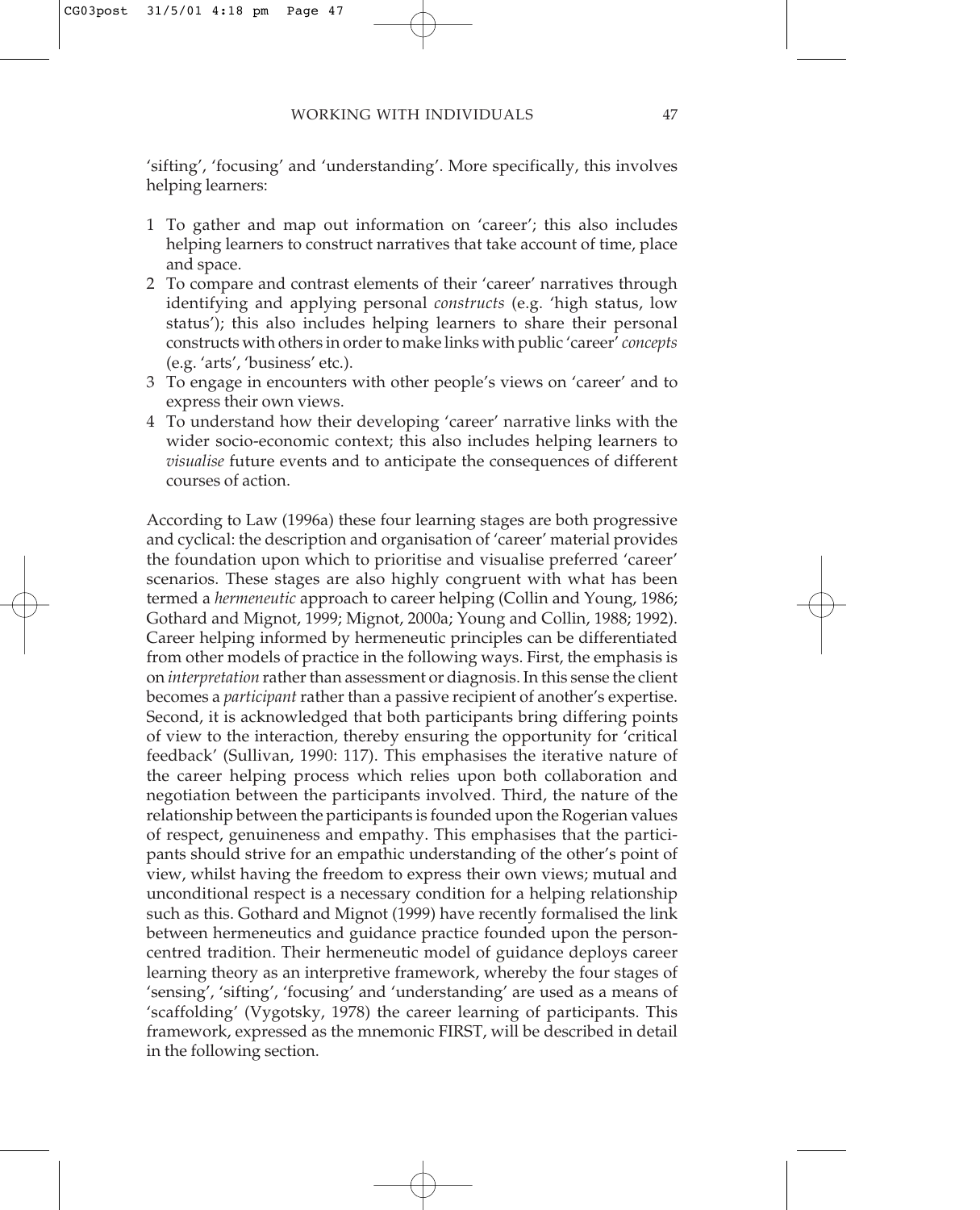# *The FIRST framework*

In 1982 Tol Bedford developed the FIRST framework as a means of evaluating career helping interactions. FIRST was used initially by Employment Department Careers Service inspectors, and subsequently by some Careers Service providers as a quality assurance framework for guidance interviewing. Most recently it has appeared as a tool for measuring the careers education learning outcomes of students (DfEE, 1999a). The mnemonic FIRST is as follows:

- *Focus* To what extent has the client narrowed down their options?
- *Information* How well informed is the client?
- *Realism* How realistic is the client given their own capabilities and the constraints of the labour market?
- *Scope*How aware is the client of the range of options available?
- *Tactics* Does the client know how to put their plans into action?

As the above indicates, FIRST represents a set of questions that can be used within the career helping process. However, these questions are not just about *outcomes* but also about starting points, i.e. the *current position* of the client as s/he engages with the career helping process. According to Bedford (1982) the effectiveness of the career helping process can be 'measured' by comparing current position with outcome. This is demonstrated diagrammatically in Figure 3.1. Bedford also suggested that the five dimensions of FIRST are interrelated: taken together they provide an indication of the *vocational awareness* of the client. On this basis FIRST has been defined as a developmental model (Kidd, 1996b) whereby developing scope (awareness of a range of options) goes hand in hand with achieving focus (narrowing down options). The provision of information and tactical awareness is seen as having a dual role in helping to develop scope *and* to achieve focus. As with all developmental models, the task for the career helper is to identify the level of the client's vocational development; in so doing both helper and client gain an improved understanding of how to proceed. Bedford (1982) used the term *diagnosis* in this context, a medical term which, as we have seen, has connotations for the notion of treatment and cure etc.

Gothard and Mignot (1999), in revisiting the FIRST framework, concluded that its developmental orientation was not sufficiently explicit for the purposes of career helping. They subsequently proposed an integrated framework drawing significantly on the developmental orientation of Law's (1996a) career learning theory. Table 3.1 outlines the initial integration of the FIRST framework with the career learning repertoires identified by Law (1996a).

The arrangement of career learning theory and FIRST described in linear terms in Table 3.1 provides the initial step towards an integration of Law's and Bedford's work. However, this arrangement does not make explicit the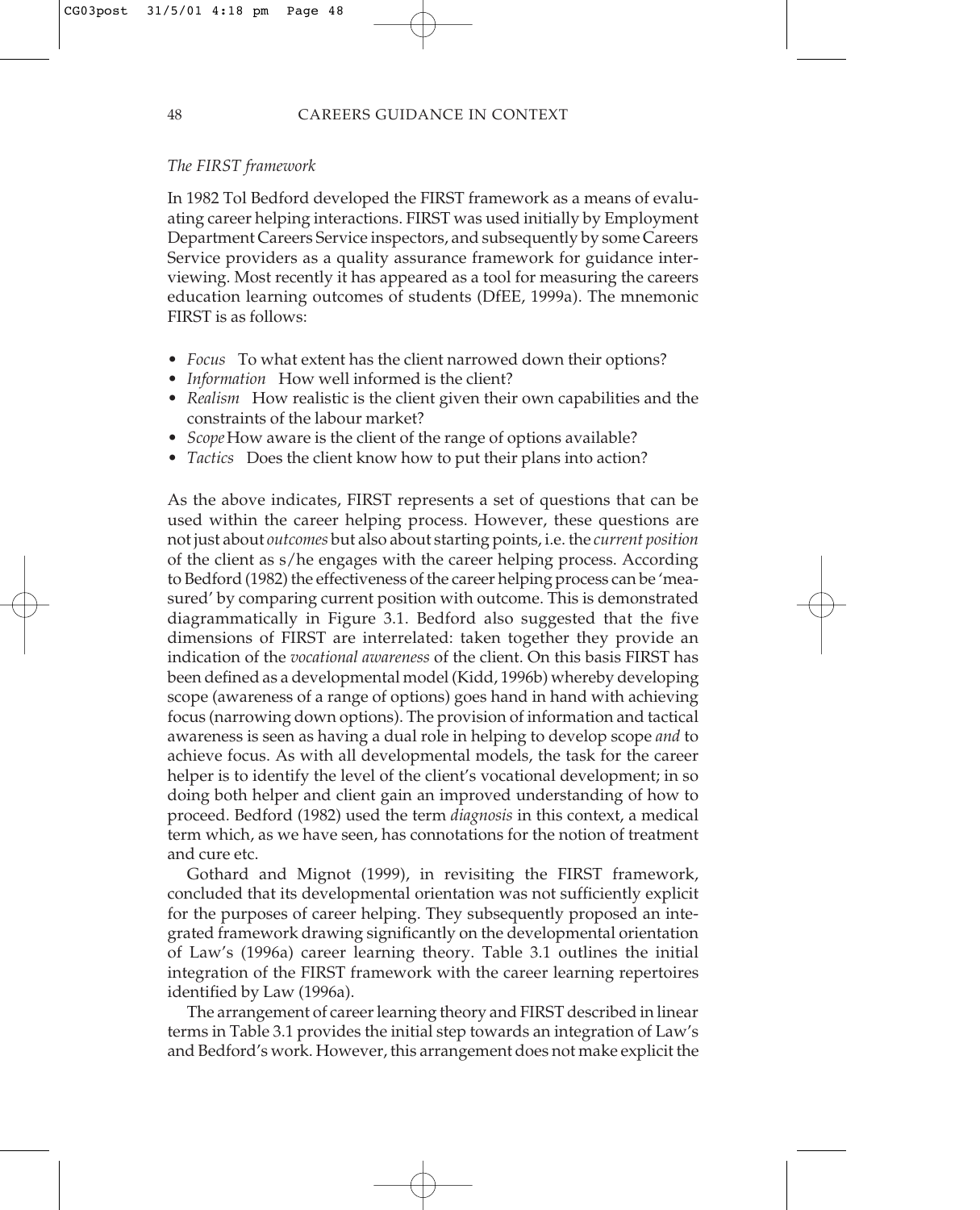

Figure 3.1 *Diagnosis and progress dimensions of FIRST (Bedford, 1982)*

| Career learning repertoires                              | <b>FIRST</b>                                                                                |
|----------------------------------------------------------|---------------------------------------------------------------------------------------------|
| Sensing                                                  | <i>Information</i>                                                                          |
| Gathering information and assembling<br>sequences        | How well informed is the client about the<br>careers options s/he has in mind?              |
| Sifting                                                  | Scope                                                                                       |
| Using concepts and making comparisons                    | How aware is the client of the range of<br>options available?                               |
| Focusing                                                 | Focus                                                                                       |
| Dealing with points of view and taking<br>one's own view | How far has the client narrowed down<br>options?                                            |
| Understanding                                            | Realism and tactics                                                                         |
| Developing explanations and anticipating                 | How realistic is the client?                                                                |
| consequences.                                            | To what extent has the client worked out the<br>practical steps necessary to achieve career |
|                                                          | objectives?                                                                                 |

Table 3.1 *Linking career learning theory and the FIRST framework*

cyclical and progressive features of career learning theory. Furthermore, and for the reasons already explained in this chapter, it is important to distance this work from the medical model of practice. As such, careful attention needs to be given to the 'realism' dimension of FIRST which has strong positivist connotations. For example, the issue of 'realism' raises an immediate question around who becomes the arbiter of what is 'realistic' – the career helper, the client, other parties?

It is appropriate and necessary at this point to provide a case example.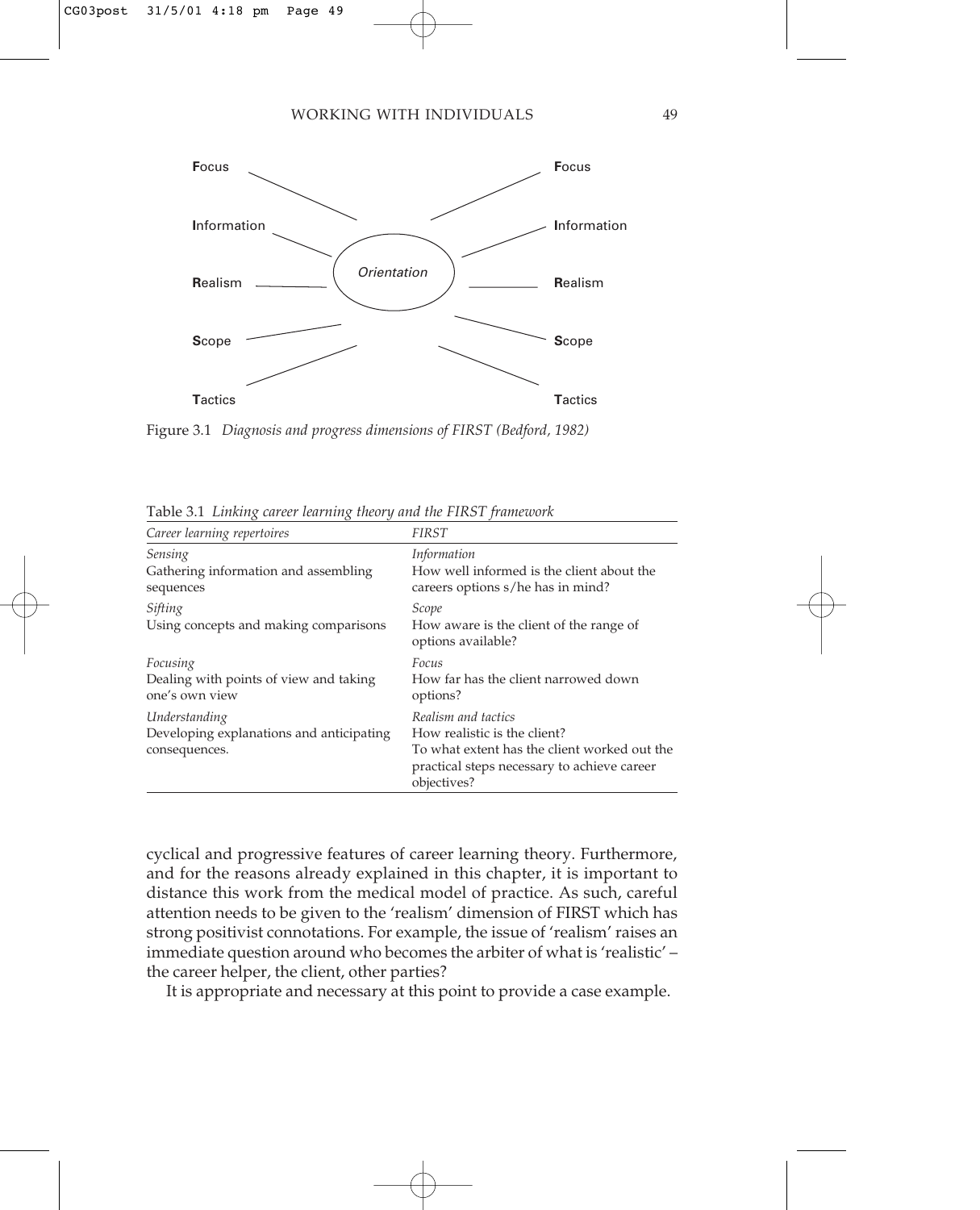*A case example: Jav*

| Jav:    | Computer programming is for me – information technology – it's where          |
|---------|-------------------------------------------------------------------------------|
|         | things are going in the future, we're all using them. I surf the net with     |
|         | my mates all the time - and my brother's doing a course - he says it's        |
|         | really good. Anyway, what I want in the future is plenty of money $-a$        |
|         | decent job, good clothes, a flash car.                                        |
| Helper: | What is it about computers that you like, Jav?                                |
| Jav:    | Computers is hi-tech, it's fast you know - the latest machines work really    |
|         | quick – you can get loads of extras, over and above the basic. You can        |
|         | be mobile too – any time, anywhere – work from home, on the train – be        |
|         | your own boss – no one looking over your shoulder.                            |
| Helper: | Is there anything that you've said that would be really important for         |
|         | you in the future?                                                            |
| Jav:    | No one looking over your shoulder - that would be it. I don't know, it's      |
|         | always been the same - someone's always got to have a dig at you. It was      |
|         | like that at school - I never got it right. When I'm left to get on with it I |
|         | feel good, more relaxed.                                                      |

In applying FIRST as a career helping framework for working with Jav, it is clear that the category 'realism' is particularly problematic. Consider the following question:

How *realistic* is Jav – in relation both to his own abilities and to the constraints of the market?

If, as Bedford (1982) has suggested, FIRST represents the professional constructs of guidance practitioners, then the uncertain, idiosyncratic and ambiguous statements that Jav has expressed may be obscured through applying this construct of 'realism' (Collin, 1997; Gelatt, 1989; Law, 1996a). This would suggest that FIRST needs significant amendment in order to provide the basis for a model of practice.

The first amendment acknowledges that 'realism' is a counter-productive term, lending itself to a premature judgement by the career helper on behalf of the client. A visual demonstration of this adjustment is thus:

 $FIRST \rightarrow FITST$ 

The second amendment relates to the *general* and *specific* statements that are contained in the client's narrative. In Jav's case, examples include:

- *General* 'No one looking over your shoulder'; 'when I'm left to get on with it I feel good, more relaxed.'
- *Specific* 'Computer programming'; 'information technology'.

If such general *and* specific statements are viewed as central to the career helping dialogue, then this would suggest that the 'focus' and 'scope' categories have primary significance within FIrST. Therefore, if 'focus' and 'scope' are expressed differently – i.e. in terms of *narrowing* and *widening*,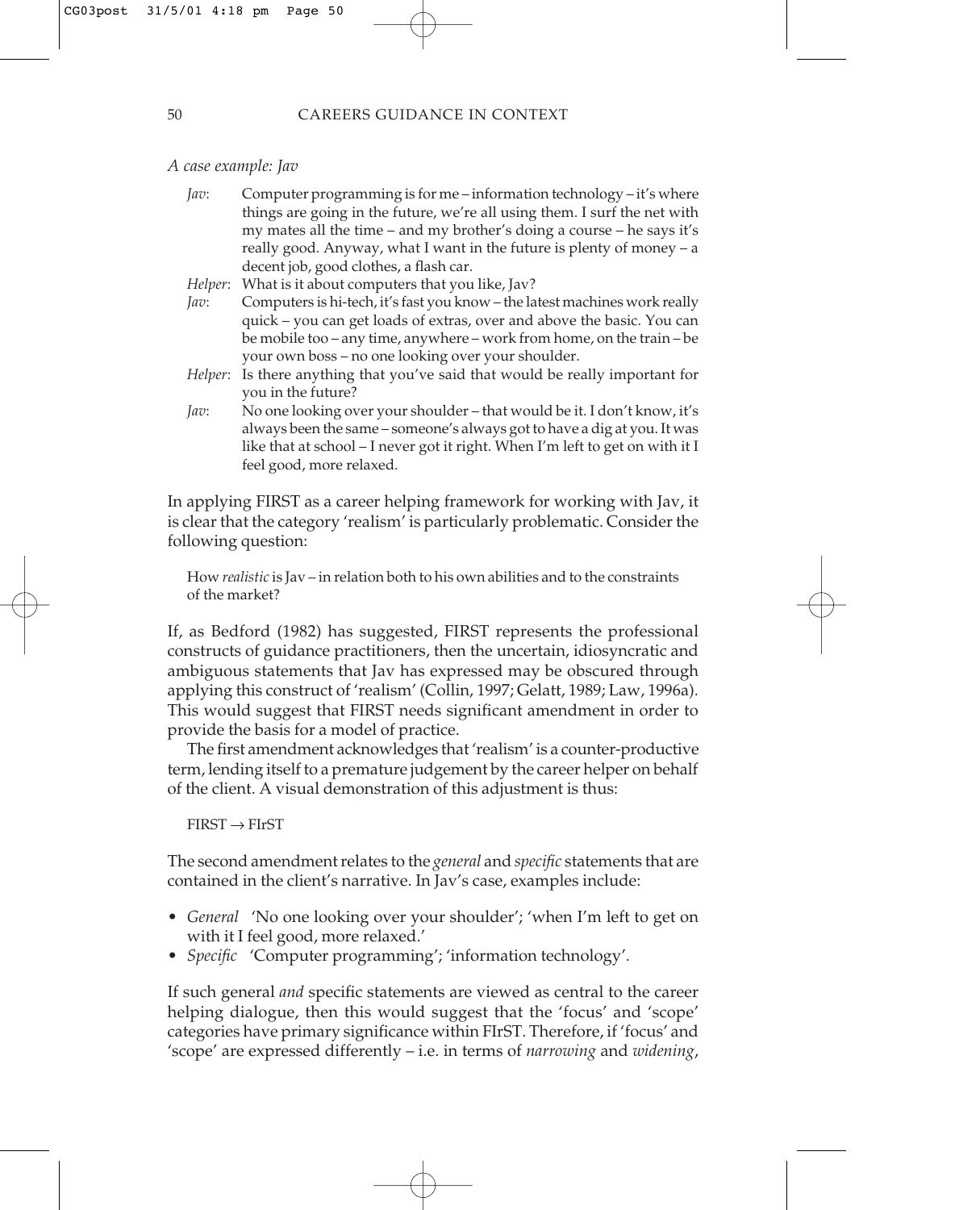*specific* and *general* – this would form a natural relationship, or dynamic, from which a framework for career helping practice can be drawn. However, there is a further consideration that FIrST does not address. If it is acknowledged that the career helping interaction takes place in a specific context, and in part addresses future contexts or possible scenarios (Neimeyer, 1992), then it is important to attend to the process and effects of *anticipation*, i.e. how the client anticipates future scenarios will affect what s/he feels, thinks, says and does in the present (Kelly, 1955). This consideration acknowledges that all helping discussions are grounded in context. It also acknowledges that the client may be anticipating a number of contexts in 'career' terms which may form the basis for goal-directed action. The relative significance given by the client to these anticipated contexts is an important key both to a greater understanding of the client's view and to negotiating the context/contract for the helping interaction.

These considerations – removing 'realism' as an explicit professional construct, emphasising the relationship between 'focus' and 'scope', and acknowledging the critical process of anticipation – provide the means to reconfigure FIrST as a model for practice that may be more adequate for the purposes of career helping in the post-bureaucratic era.

It is appropriate, at this point, to provide a conceptual overview of the FIrST framework in diagrammatic form. Figure 3.2 also incorporates the various career learning capacities expressed by Law (1996a). In Figure 3.2, 'focus' and 'scope' are arranged as the primary dynamic of the framework and invite the career helper to attend to the specific and to the general – to the narrowing and the widening of the client's career thinking. 'Scope' serves to accommodate the infinite variety of constructs a person might express as significant: in Jav's case these included 'no one looking over your shoulder'; 'when I'm left to get on with it I feel good, more relaxed', which are reflected in his 'focus' on 'computer programming' and 'information technology' as he anticipates the prospect of work.

'Information' and 'tactics' provide the point of demarcation between the *private* and the *public* domain: they represent the sources of information and tactical knowledge that are available to the client, both formally and informally (e.g. through library databases, the Internet, friends, relations etc.). This point of demarcation between the private and the public has a dual purpose – serving to promote both 'scope' and 'focus' in the client's career thinking.

Used in combination, the categories of FIrST can, at a heuristic level, help to interpret and understand the degree to which the client might be able to *implement* their ideas. In Jav's case, we might understand him to be in a 'position of scope': despite focusing on the 'computer programming' and 'information technology', Jav expresses little *publicly* held information and tactical knowledge about work in this field. However Jav is actively engaged with informal sources of information (specifically his brother) and he has perceptions of 'computer programming' that are personally significant, important and influential for him.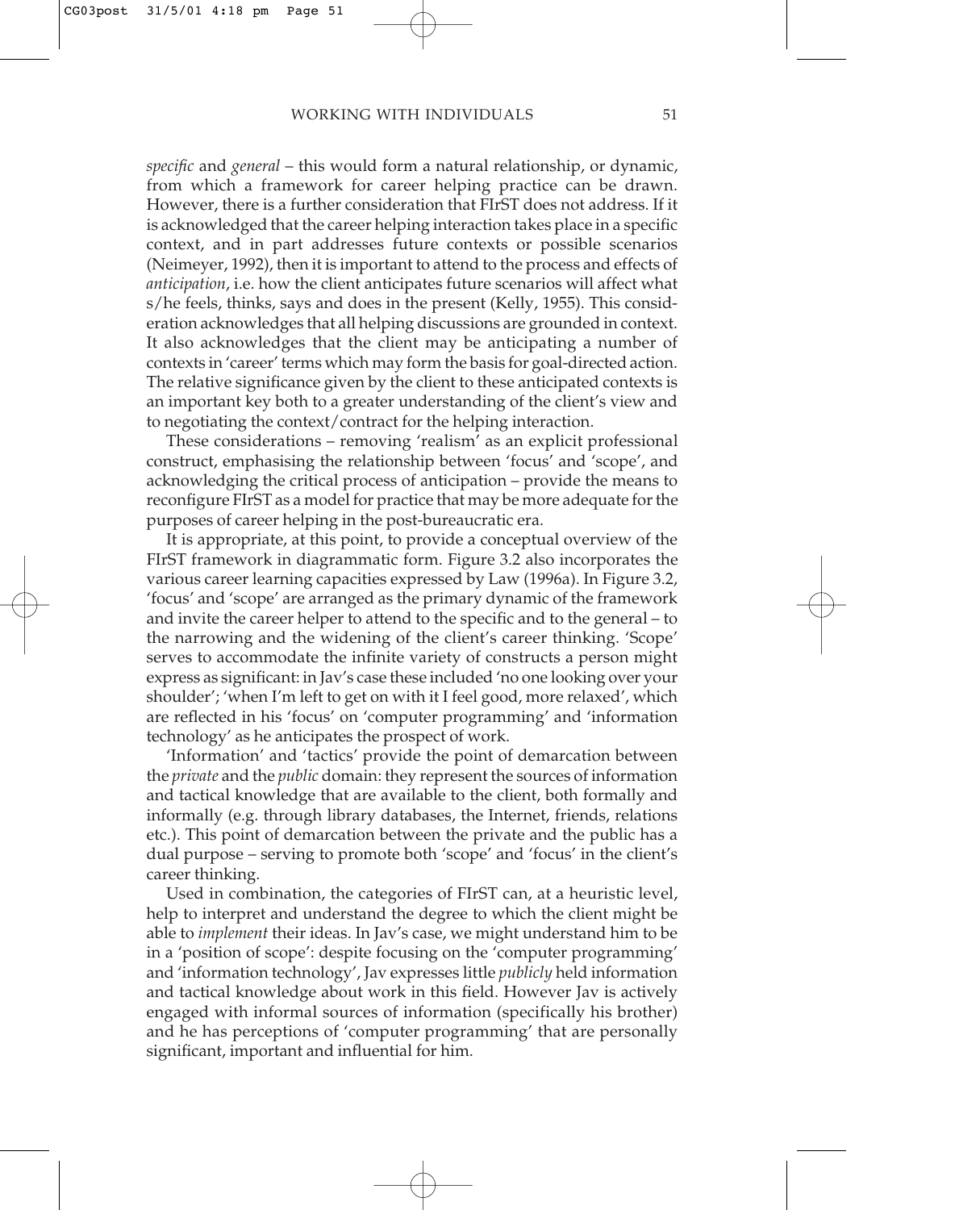

**Scope**

Figure 3.2 *The FIrST framework*

So, in summary, FIrST asks the participants of the career helping interaction three initial and fundamental questions:

- 1 What future scenarios is the client *anticipating*?
- 2 What are the *specific* ('focus') and general ('scope') statements the client makes in anticipating these scenarios?
- 3 What sources of *publicly* held 'information' and 'tactical' knowledge is the client engaging with?

Thus, the FIrST framework provides a provisional map for an *interpretation* of the client's story. However, by incorporating career learning theory, the framework also provides an opportunity to develop this interpretation whereby a greater *understanding* of the client's career narrative can be achieved.

According to career learning theory, career learning involves the *progressive* development of an individual's capacities to 'sense', 'sift' and 'focus', leading to 'understanding'. This progression also describes the movement from the private to the public world, from personally held constructs to publicly held *concepts*. Another feature of career learning is the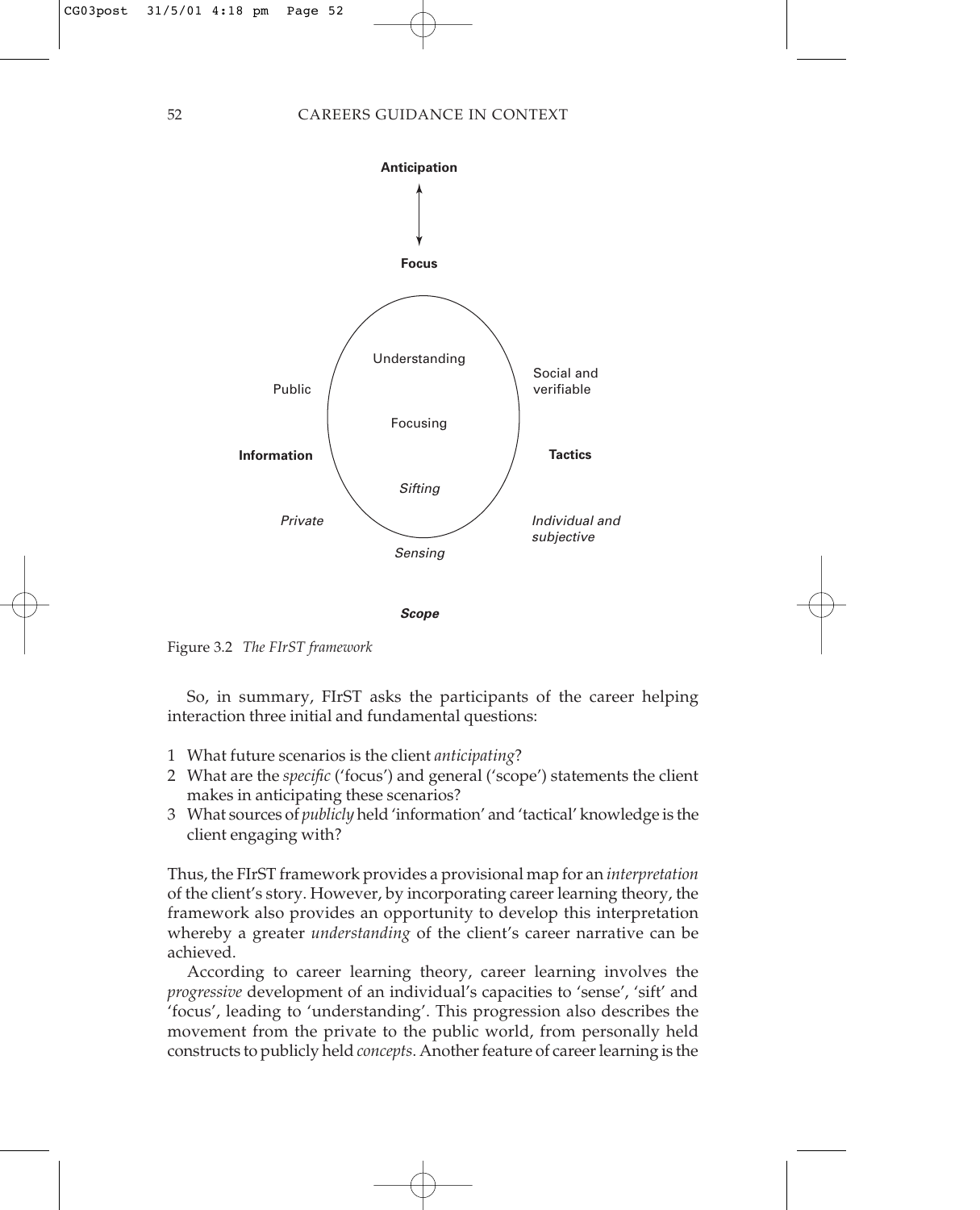nature of 'sensing' as an activity: career learning theory acknowledges the presence and validity of *impressionistic* information such as touch, taste and smell. These features would suggest a high degree of congruence between career learning theory and FIrST.

For example, some of what Jav expressed could be understood, in career learning terms, as 'focusing' ('dealing with other points of view'): Jav's brother is doing a course in 'computer programming' and says 'it's really good'. Jav expresses little else in specific terms about 'computer programming' and 'information technology': he offers few explanations of what might be involved, and there is little to suggest his view of the 'anticipated consequences' of doing or pursuing this as a specific choice in the social world. Jav's capacity for understanding, in career learning terms, has yet to be developed.

However, Jav has a considerable amount to say about what he generally associates with 'computer programming': here 'computer programming' functions as a public concept that reflects what Jav finds subjectively and privately significant and meaningful at the present time. By attending to, and acknowledging, Jav's 'sensing' and 'sifting' of constructs and concepts, the career helping interaction might help Jav to develop his career narrative in novel ways. How might this be achieved in practice?

In his exposition of career learning theory, Law (1996a) invites career helpers to consider an eclectic blend of techniques. For example, by using the 'laddering' and 'pyramiding' techniques associated with personal construct psychology (Pope and Keen, 1981) Jav could be helped to anticipate 'why' or 'in what way' his constructs might have significance and impact in career terms. For example, 'in what other ways' or 'in what other circumstances' might Jav experience 'no one looking over your shoulder' and 'feeling good, more relaxed'? In so doing, Jav could be helped to elaborate his narrative or storyline (McLeod, 1996) from one or more of his constructs. Through the development of his narrative it may be possible for Jav to apprehend alternative semblances of meaning, in career terms, from his thoughts, feelings and actions (Young and Collin, 1992), e.g. helping Jav to construct a story where 'no one is looking over his shoulder' and where he is 'feeling good and relaxed'; attending to scenes, people, places and new plot lines.

These general principles for narrative construction will now be developed by looking again at the FIrST framework. Figure 3.3 provides an analogue model of the FIrST framework: it is presented in the familiar form of the iceberg. Using the iceberg analogy, we can view the personal and private world of the individual as being 'below the surface': the extent of the submerged part of the iceberg can be sensed but not clearly defined. The iceberg also has a visible, terrestrial part, which can be viewed as being in the public and social world. However, the terrestrial part of the iceberg is exposed to the elements: it changes shape over time dependent on the prevailing conditions. In contrast, the submerged part is relatively stable over time, irrespective of the conditions above the surface.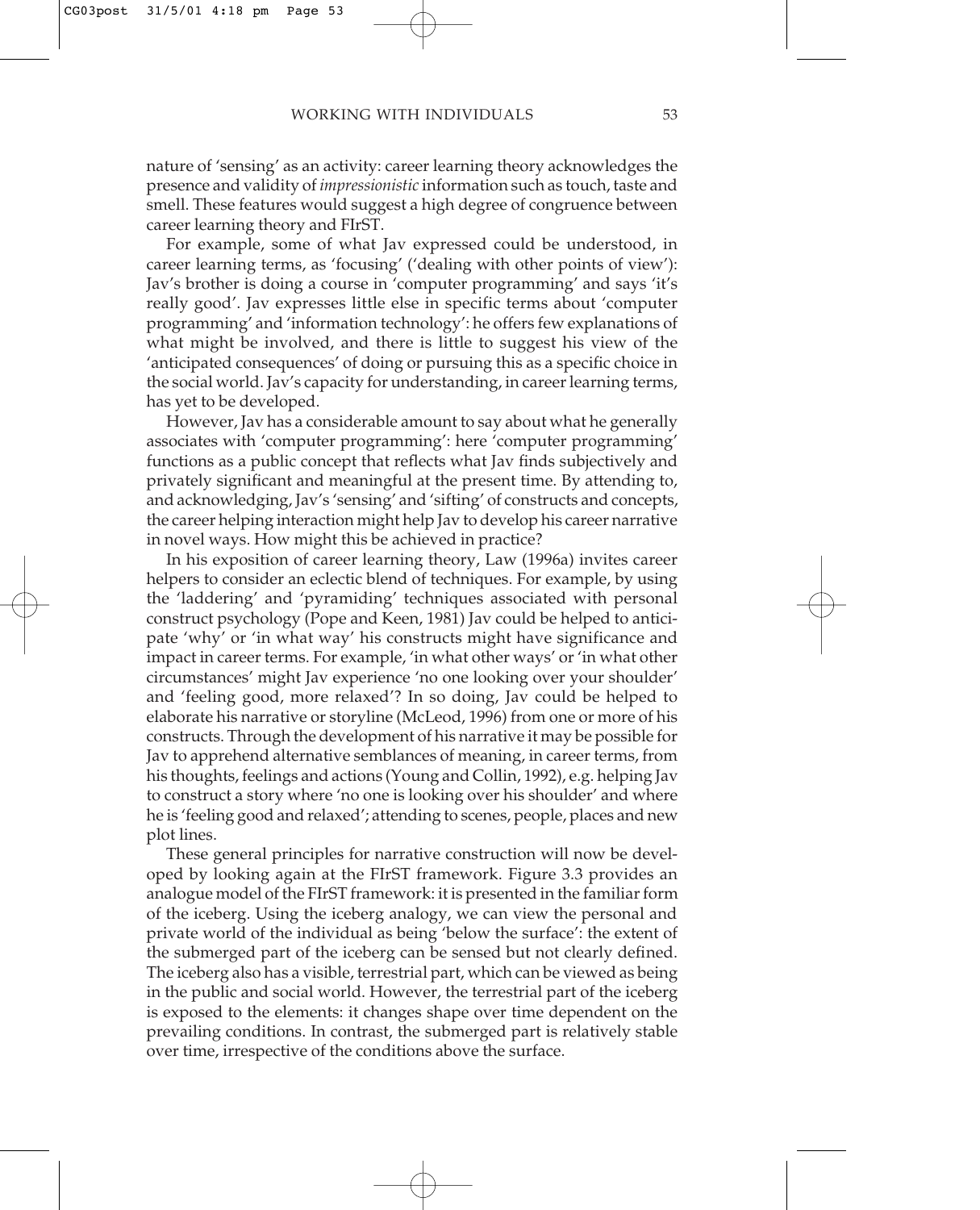

Figure 3.3 *The iceberg model*

The iceberg analogy can be translated into career learning terms in a variety of ways. For example, our values, beliefs and sources of motivation tend to be relatively constant in comparison to the specific activities that we undertake. Simply put, there are many ways to pursue what we sense to be important and significant in our lives: the jobs that we do are just the tip of the iceberg! Thus, some clients seeking help with 'career' may benefit from working with their career helper at a level below the surface, at the base of the iceberg, in order to explore alternative 'career' narratives.

For those clients wishing to work above the surface, at the tip of the iceberg, career learning theory would suggest that the primary goal is that of enabling 'understanding'. Law (1996a) defines this career learning capacity in terms of the client 'developing explanations' and 'anticipating consequences'. It is here that the *political* dimension of the client's narrative gains significance. As Mair suggests: 'All tellings are political in the sense that they reflect the hidden structure of power and privilege in which the speaker and the audience are located' (1989: 9).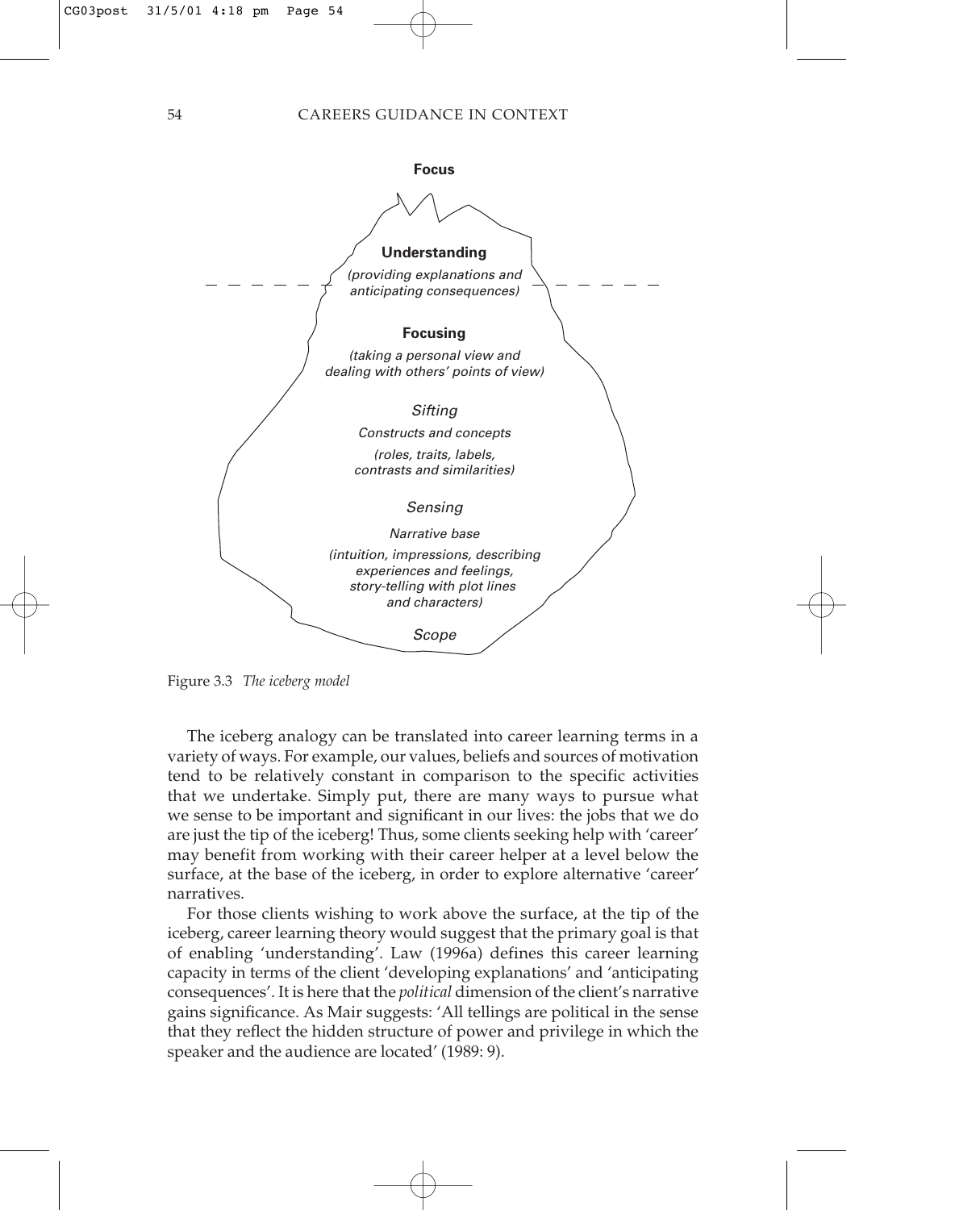Drawing from Freire's (1973) notion of 'conscientisation', career helpers could enable their clients to develop a *critical* view of 'career'. For example, in developing their explanatory career narratives, clients could gain an understanding of the racialised, classed and gendered nature of the labour market. This proposition is aligned to Payne and Edwards's (1996) view that *partial* career helping has greater legitimacy than impartial approaches which are implicitly political. This proposition also implies that career helpers need a *critical* understanding of social structures and systems (Lago and Thompson, 1996; Mignot, 2000b).

Returning to the iceberg analogy, the following section will describe two contrasting techniques that are designed to help individuals to work at the 'below the surface' level – to sense and sift new possibilities for 'career'.

#### **Helping to construct 'career' narratives**

In what follows two specific techniques for narrative construction will be briefly outlined. Throughout this section the term 'participant' will be used to denote the collaborative nature of the narrative construction process. The first technique, 'role models', has been developed most recently by Cochran (1997).

## *Role models*

The notion of 'role modelling' has been addressed by a number of 'career' theorists and indeed is a central feature of Law's (1996a) work on career learning. As a narrative construct, an individual 'role model' can be seen as a central character in an unfolding storyline. The participant of the career helping process is first asked to think about a particular character in their lives who is significant to them. The word 'character' is used here to denote that role models potentially include fictional characters, e.g. from soap operas and films, and even cartoon characters. The participant is then asked to tell the story of how, where and when their role model became significant to them. This includes asking the participant to describe their role model in detail (this procedure may need to be repeated if the participant identifies more than one role model). Questions such as how the participant is similar and different from the model can be explored: this is an important feature of the narrative process as the participant's role model may be one that portrays ways of being that the participant wishes to avoid. During this process it is important to establish the context of the participant's life when the character became the model. Given the client's context at a particular time, a role model can portray ways of being in order to manage difficulties or achieve a particular goal.

This 'below the surface' technique is designed to help the participant to review their lived experiences as a basis for constructing and reconstructing their personal narrative. The second technique, which involves the use of visual material, is based on the same principle.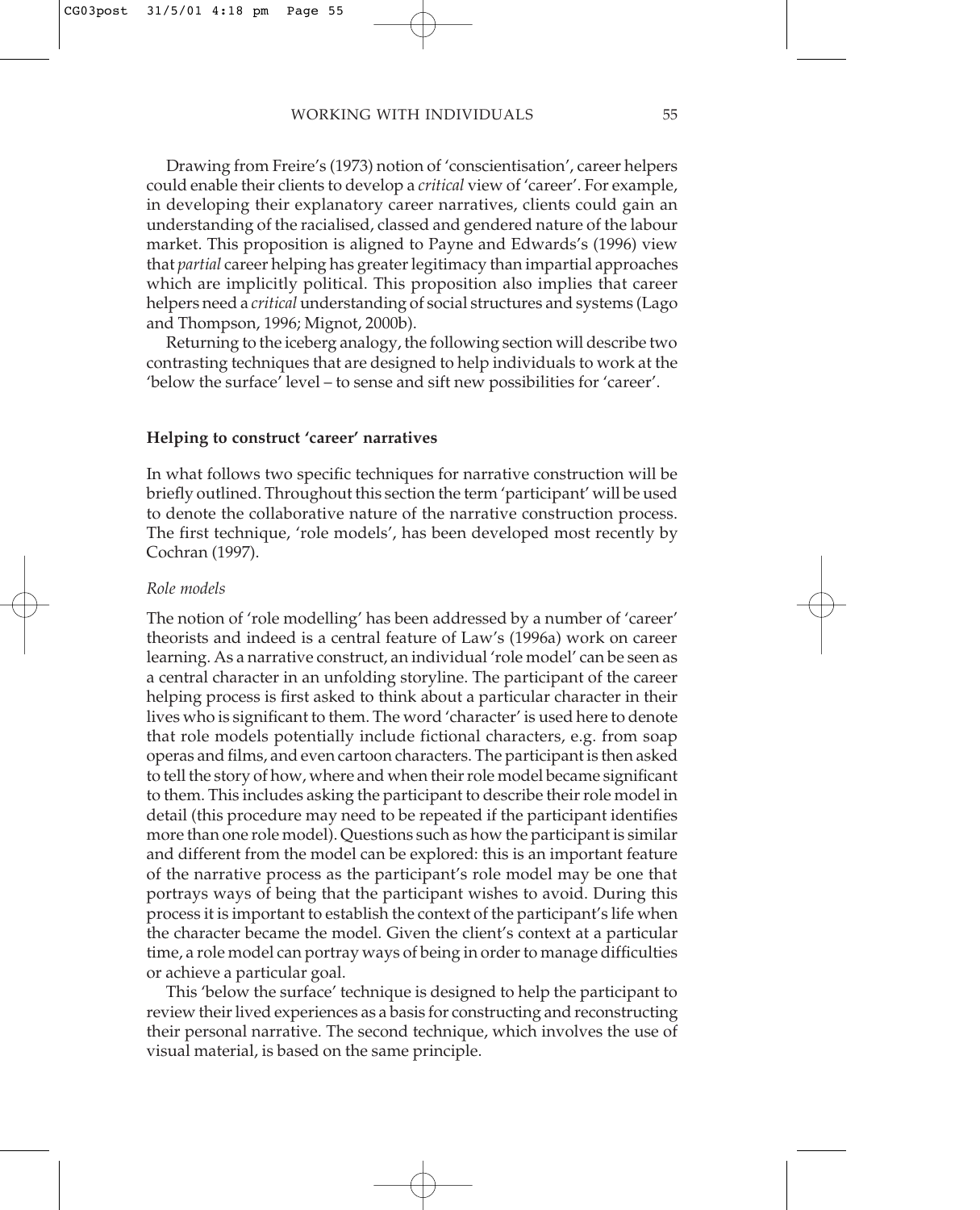## *Using visual methods to construct a narrative*

The author (Mignot, 2000a) has developed the following visual methods for use with individuals participating in the career helping process.

First, participants are invited to construct a 'photograph album' of aspects of their lives that are significant to them in 'career' terms. By taking photographs of people, places, events, objects etc., participants have the opportunity to construct a personal map of any number of images. In so doing participants are 'sifting' images: their choices in terms of what, where and when to photograph will be guided by, and will in turn demonstrate, the way in which they make comparisons and apply concepts. This will also be influenced by the briefing given to participants at the start of the activity. For example, participants can be invited to construct a photographic record of 'ideal' and 'less than ideal' career scenarios: here contrast is an in-built feature of the activity. The photographs provide the basis for interpreting 'career'. This interpretation is undertaken by identifying the themes that are embedded within the participants' visual narratives. This is achieved by inviting the participants to describe and manipulate their photographic images in ways that are meaningful to them. In so doing, participants are encouraged to engage in the following procedures:

- 1 As a general principle, the participant is asked to provide a descriptive account of each photograph. This descriptive act reveals the context of the photograph which in turn guides the emerging narrative: for example, a building in a photograph might be described as 'modern and colourful'. In so doing, description is displaced by interpretation which is then elaborated in the form of narrative.
- 2 More specifically, the participant is asked to relate each photograph to the context of 'career'. This can be achieved through 'laddering' type questions, e.g. 'Given that we're discussing how you see your future, why did you decide to take a photograph of this building?'

It is here that the photograph functions as a metaphor in that it fuses the context of 'career' with the emerging narrative. The photograph also contains innumerable parts each of which might be 'read' differently. This recognises the potential for photographs to both disguise and reveal meaning. In essence, the interpretive process aims to develop amongst the viewers an empathic understanding not of the photograph, but of the meanings that they construct and reconstruct as they interpret the photographic image.

Second, narrative construction is facilitated yet further through the use of 'montage'. The 'montage' technique involves encouraging participants to manipulate their photographs in ways that are significant to them: turning some face down, placing some in linear sequence to denote the passage of time or the pursuit of goals, placing some in a group to indicate a relationship, placing some apart to express difference or contrast, etc. The montage can subsequently be reconstructed in various ways, for example: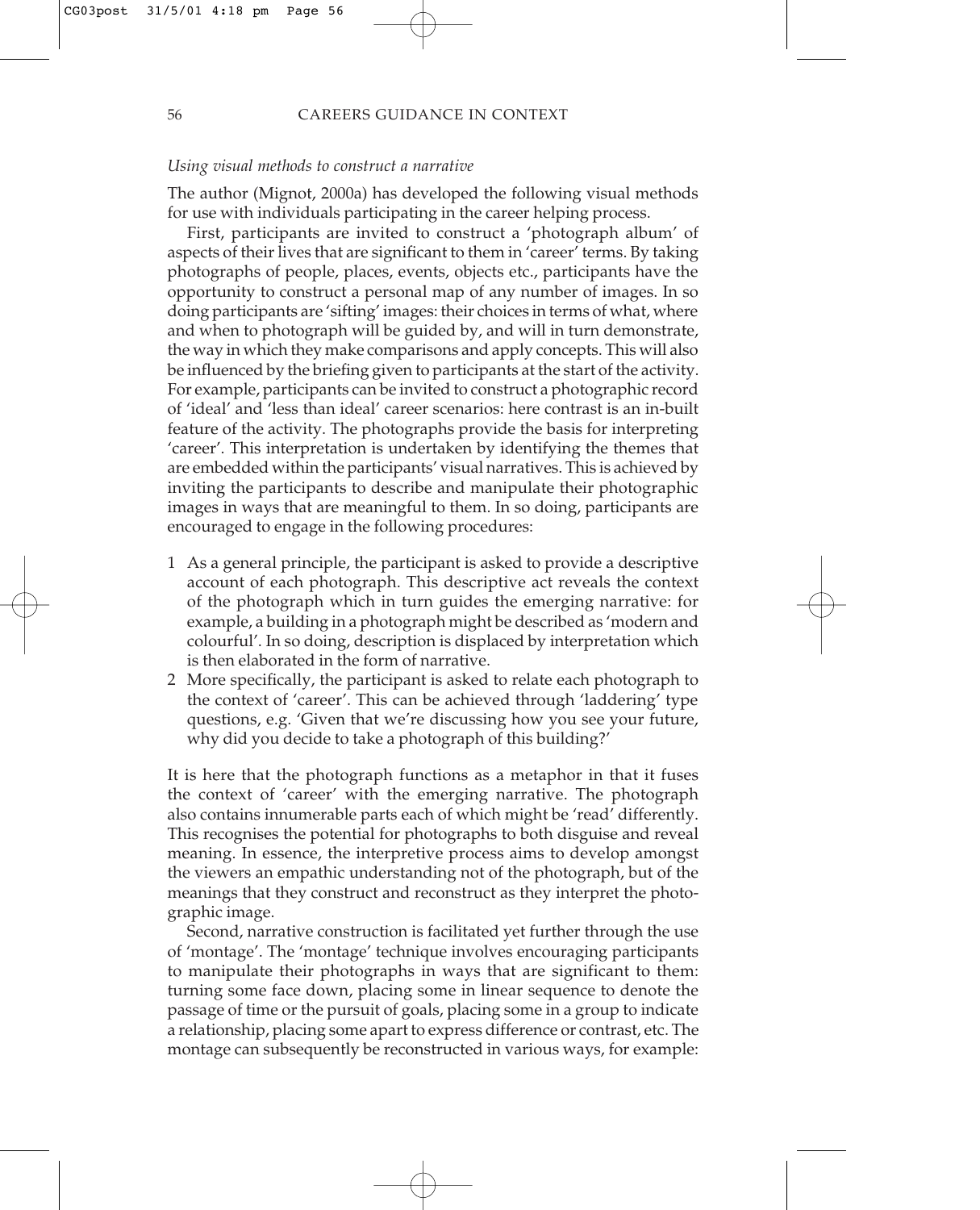- 1 Moving, removing or adding photographs in reference to an alternative context, e.g. 'If this represented your future rather than your past, would you change the montage in any way?'; 'If we took this picture out of the montage, would it tell a different story?'
- 2 asking the participant to consider missing photographs, e.g. 'If this montage became "your future", what other pictures would you need?'; 'There are no pictures of people here – why do you think that is?'

Third, narrative construction and reconstruction can be continued through the use of 'mural'. The 'mural' technique involves creating a wall mural from participants' photographs; this might include the use of collage, painting and drawing. The construction of the mural draws from the processes of 'montage': new relationships, sequences etc. emerge as participants make decisions about their composition. 'Mural' is a group activity, designed to make public the private constructions of individual participants.

As this chapter has already indicated, narrative methods require that special attention is given to the nature of the relationship between the participants of the career helping process, i.e. that the Rogerian core values of respect, genuineness and empathy need to be present as participants engage in narrative construction. In this regard, the use of narrative methods would seem to have a high degree of congruence with the practice of mentoring – a practice which is central to the Connexions strategy (DfEE, 2000a; Youth Justice Board, 2000). Furthermore, narrative methods deployed within a person-centred relationship also have potential within the context of the supervision, i.e. through the process of supervision both parties could be helped to elaborate their practitioner narratives. The role and function of supervision for career helpers will now be discussed.

#### **A final note: supervision and career helping**

As many writers have stated, the primary purpose of supervision is to promote and protect the best interests of the client (BAC, 1988; Hawkins and Shohet, 1989; Hess, 1980). According to Hawkins and Shohet (1989), supervision can be seen to have three functions. The first is an *educative* function whereby the supervisee is helped to develop a greater understanding not only of their clients, but also of their own reactions and responses as they engage in the helping process. The educative function of supervision also provides the supervisee with an opportunity to reflect on the nature of their interventions with clients and to explore other ways of working. The second is a *supportive* function whereby time is provided for supervisees to express their feelings about their work. The third is a *managerial* function which ensures that supervisees are meeting the required standards of the profession/organisation.

Clearly, there is potential here for a mismatch of expectations. This in turn indicates the critical importance of having a clear contract for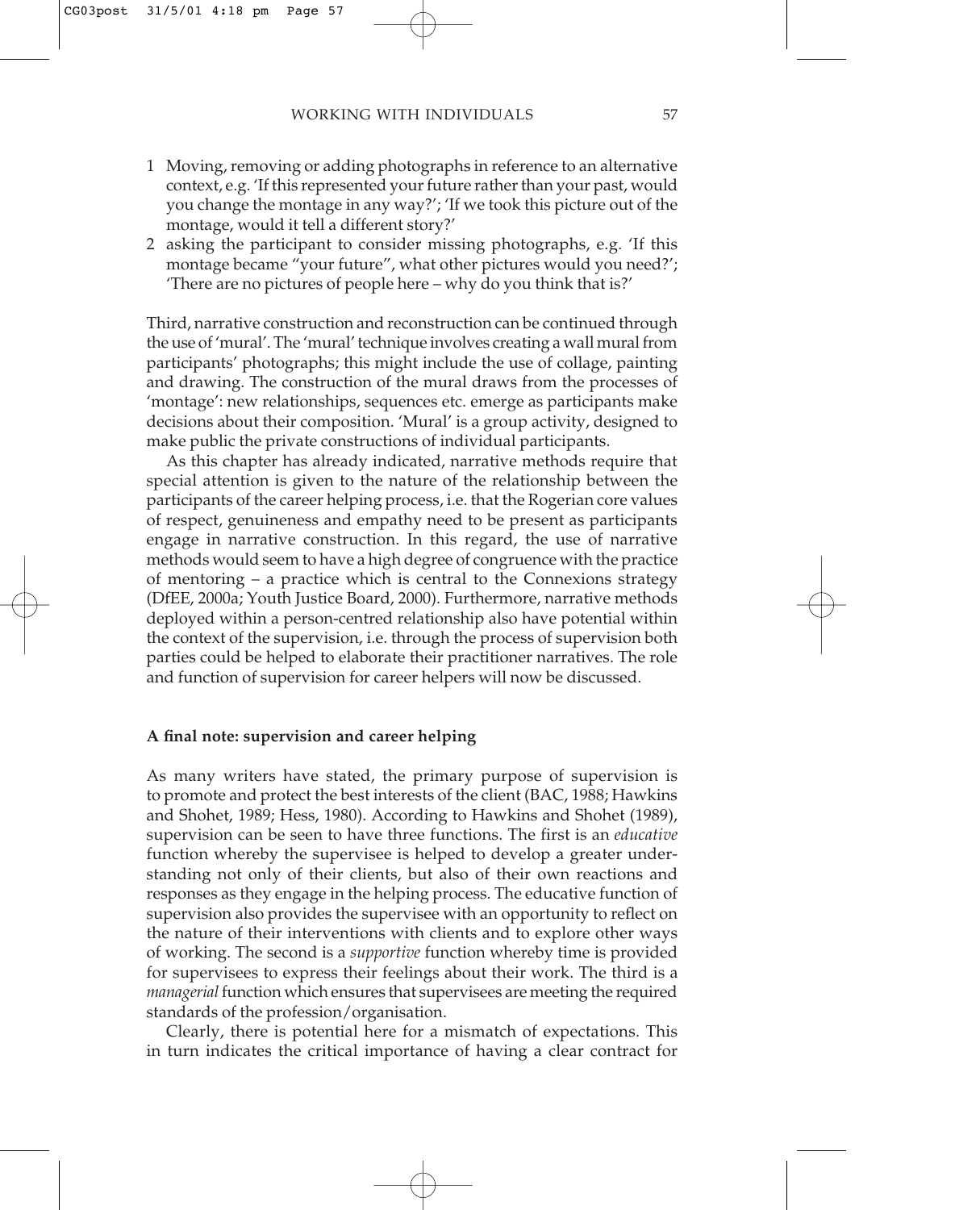## Table 3.2 *Potential activities for supervision*

- To provide regular space for the supervisees to reflect upon the content and process of their work (educational)
- To develop understanding and skills within the work (educational)
- To receive information and another perspective concerning one's work (educational/supportive)
- To receive both content and process feedback (educational/supportive)
- To be validated and supported both as a person and as a worker (supportive)
- To ensure that as a person and as a worker one is not left to carry, unnecessarily, difficulties, problems and projections alone (supportive)
- To have space to explore and express personal feelings that may be brought up by the work (managerial/supportive)
- To plan and utilise their personal and professional resources better (managerial/ supportive)
- To be proactive rather than reactive (managerial/supportive)
- To ensure quality of work (managerial)

*Source*: Hawkins and Shohet, 1989

supervision. Table 3.2 provides a range of activities that might provide the basis for such a contract. As the table clearly indicates, good supervision can be described as a carefully planned and negotiated activity. Furthermore, it requires particular qualities from the supervisor. These include empathy, understanding, unconditional positive regard, genuineness, warmth and self-disclosure, flexibility, concern, attentiveness and openness (Carifio and Hess, 1987). Clearly there is a high degree of congruence between these qualities and career helping grounded in the person-centred tradition. In this respect, good supervision has a natural affinity with good career helping. Finally, as will become clear in Chapter 8, good supervision is essential to effective anti-oppressive practice.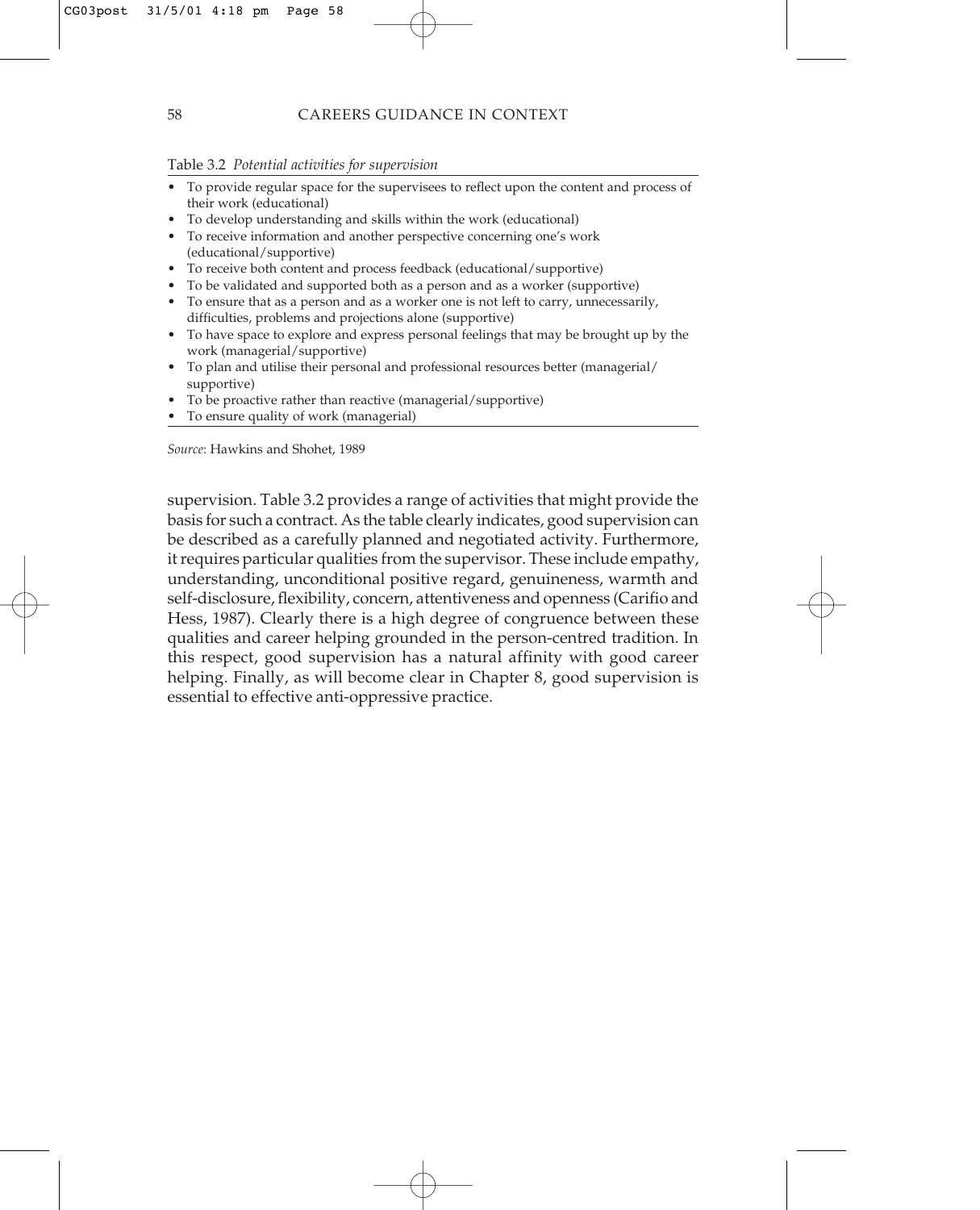# GROUP WORK: GUIDANCE IN A GROUP SETTING

Traditionally the one-to-one guidance conversation or interview has been the central plank of most careers professionals' repertoire, the skill and process by which they felt they were known. To tell a careers adviser that they were no good at guidance interviewing would be to challenge their professional identity.

Working with groups, also part of the traditional training programme, has been a long-established form of intervention in careers education and guidance (CEG), especially in secondary schools. However, according to Bysshe et al. (1997: 4), in 1995 a DfEE-commissioned survey found that only 24 per cent of Year 11 and 12 per cent of Year 10 pupils had been involved in such sessions. The value and importance of group work have been seen as distinctly secondary, to the point where some careers advisers would say that 'guidance' could only be delivered by a oneto-one interaction. It is not surprising, then, to find that very little has been written about group work as a tool in careers education and guidance. A search of the literature reveals only a handful of references, by comparison with the long list of items about the individual interview. It is also much more difficult to define: there is a range of interventions involving anything from four or five participants up to several hundred in a school hall or conference centre, all of which might at times be referred to as 'group work'.

Twenty or thirty years ago careers advisers might interact with groups only via the 'school talk', typically an address to a large group of pupils approaching their ultimate or penultimate year of compulsory schooling, held in the school hall, perhaps after assembly, to explain what the careers service had to offer them, and how they could access it individually. This had all the hallmarks of a public presentation, and generally allowed for relatively little interaction with the audience.

Even as little as 10 years ago, the decision as to whether careers advisers used group interventions and to what extent and for what purposes might be determined as much by individual practitioners' preferences as by any policy of the Careers Service. There was little or no guidance from central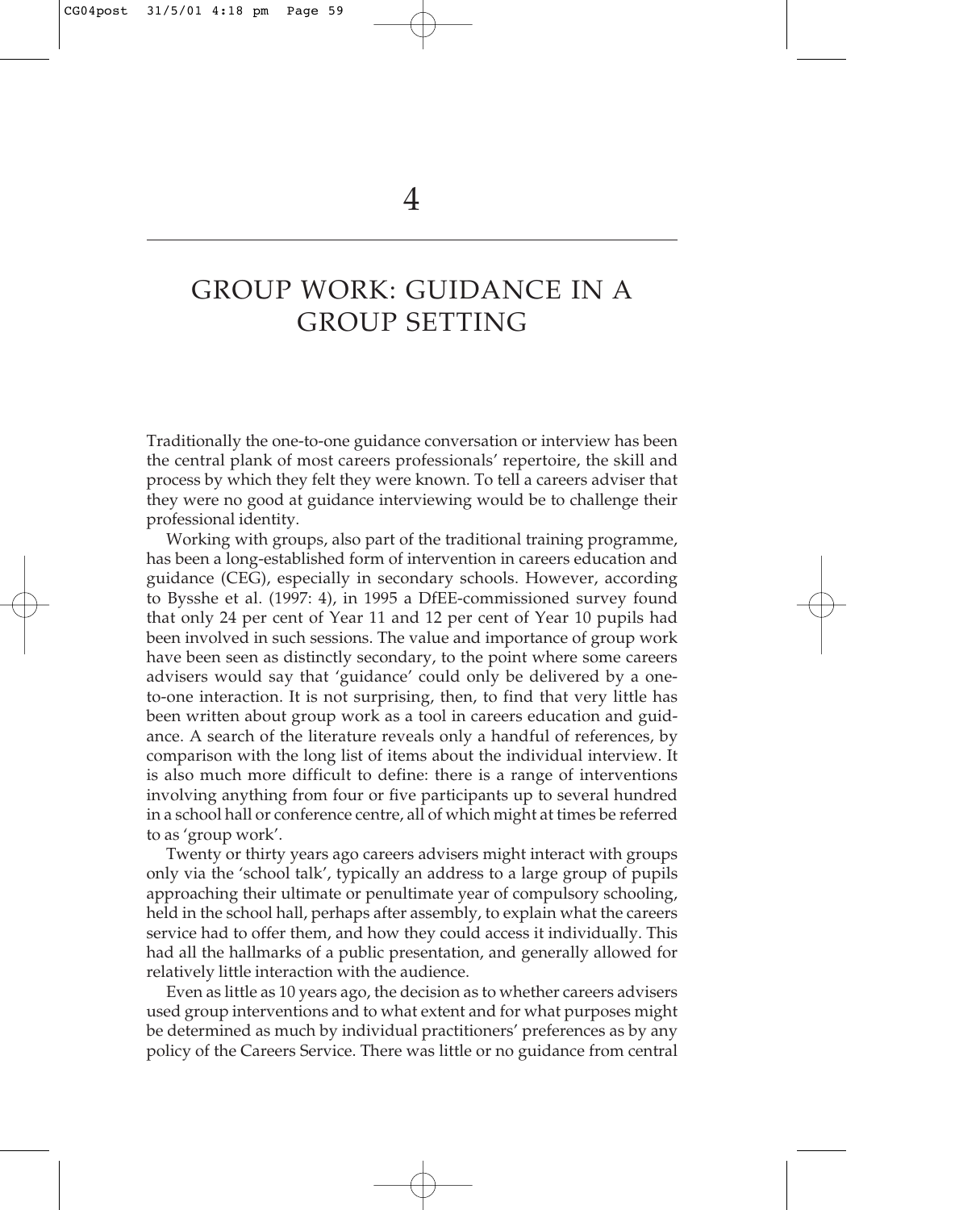government until the *Careers Service Planning Guidance*for 1996–7 specified that all students must receive three small group sessions in Years 9 and 10 and one session in Year 11. A small group work session 'was then defined as one where guidance and help to individuals can be given in a group, up to and including 10 individuals', drawing a distinction between this and the purpose of larger groups which aimed to 'provide the opportunity to give information to people' (Bysshe et al., 1997: 8)

In the survey just quoted, it was further evident that 'in the survey areas, Group Work delivery is mainly in class size groups, with the majority being in the context of Careers Education or PSE lessons' (1997: 14) because doing it in other contexts was logistically difficult, few schools being able to offer the curriculum time. Group work targets were being met by a motley variety of means from short inputs at registration or in tutorial time, to team interventions by careers advisers when working with a single school at a special event where the normal timetable had been suspended for the occasion. It might even be subcontracted to school staff through service level or partnership agreements between schools and the local Careers Service. All this time, however, there had also been other activities outside school altogether, which involved careers advisers in working with groups, including, for example, the long-term unemployed, disaffected young people, or women returning to paid work.

It is clear, then, that in discussing 'group work' we are dealing with a range of activities and settings, and although there are common threads in terms of skills and processes and outcomes, definition is bound to be a primary issue. In fact, the different types of 'group work' a careers adviser may do from time to time can be plotted on a continuum from public speaking to interventions very close to individual interviewing. At one end will be formal presentations: these have their own rules and the skills required are fairly clear, whether the purpose is to 'sell' an idea or product, to present an argument for a plan of action, to inform a large number of people economically, or to report on the progress and outcomes of research or other activity. Voice projection, the preparation and delivery of visual aids, coherent, clearly structured arguments, and an effective way of dealing with difficult questions and objections are all part of the experienced practitioner's repertoire. There is little here which is specific to careers education and guidance.

Smaller group sizes (ranging from 'class size' down to about eight to ten people or fewer, and hence with much more opportunity for audience participation) are more typical of most careers advisers' interactions with groups these days. With the 'refocusing' agenda of the current government, another variant – 'group interviewing' with only four to five participants – is also making its appearance. $<sup>1</sup>$ </sup>

The context is thus variable, and the careers advisers' own approach is fraught with uncertainty about role and purpose. While some advisers adopt the style of a 'subteacher', Higgins and Westergaard (1998) report that others go out of their way to avoid being identified with such authority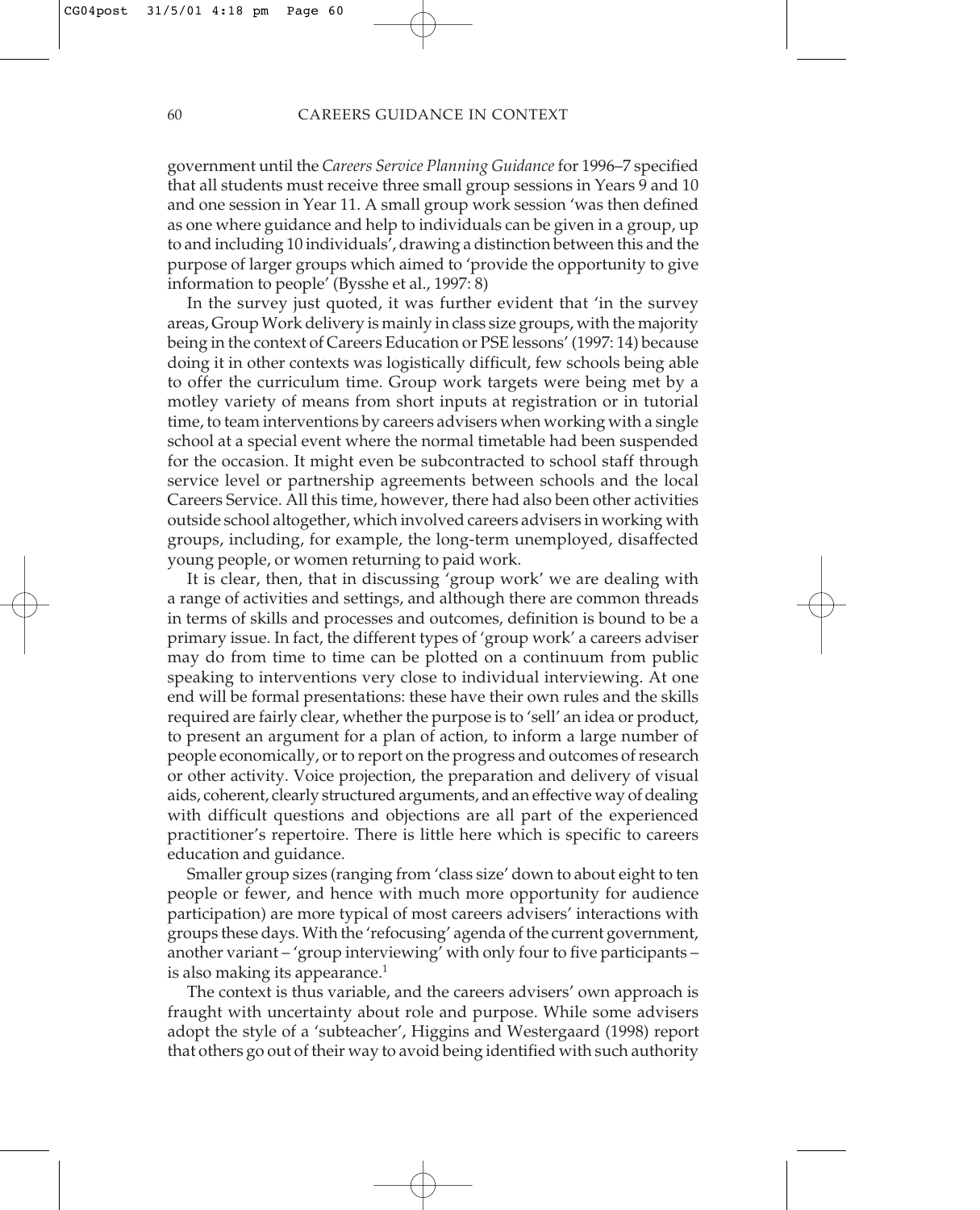figures and settle for making the occasion 'fun' at the expense of any measurable guidance outcomes. A third approach is a presentational style, delivering information about an occupation or a similar topic.

The best practice, as we shall try to argue in this chapter, involves none of these responses. The key reason for group work is the value of learning alongside, and partly from, other people: learning is a social activity and should take place in a social context. This has theoretical bases and practical implications. We propose to start with an exploration of what theory exists to provide a rationale for guidance in a group setting, and then develop ideas of how it might be realised in practice. We shall focus on interventions involving groups of 'class' size or less, whether in or out of an educational establishment, this being the usual context of delivery.

One purpose of theory is to make explicit the reasons why we do what we do. However, given the secondary role played by guidance group work in the past, by comparison with interviewing, it is no surprise to find that there is very little discussion of it in the extensive literature about 'group work'. Much of the writing on the subject focuses instead on therapeutic uses of groups, drawing on psychotherapy or developing sensitivity training or interactional skills. Other research addresses social case work or case management, for example in overcoming deviant behaviour, or deals with issues related to groups in community work and practice, or to deliver social training. Some of this can offer insights that could be translated with care into a careers education and guidance context, but generally does not offer much of practical value.

There are two key exceptions, one coming from a careers education perspective, the other from a careers guidance background. Bill Law (1996c) writes on 'Careers education in the curriculum' and prefaces this with an interesting distinction between careers education and careers guidance: though the boundaries between them are not always clear, the 'similarities . . . are as salient as the differences, so that skill and understanding in the one can often be used in the other [and] . . . a single programme of work can integrate them into a whole, each supplying mutually supporting contributions' (1996c: 210).

This endorses the practice of some traditional training courses for careers advisers in offering 'interaction studies' or some similar title to subsume both interviewing and group work and to emphasise the commonality between them. This also confirms that all careers work practice requires similar interpersonal skills, whether one is visiting an employer to find out about opportunities in the labour market, counselling a person at a crucial point in their career development, or interacting with a variety of groups of people seeking advice, guidance or support for work-related learning and development. Law goes on to develop useful distinctions between interventions that 'emphasise learning *generally* relevant to the group' using a '*ready made programme* articulated to what is known in advance to be useful' with 'movement *through the material* from "basic" to "advanced"' and 'acquisition of a general framework of learning (though capable of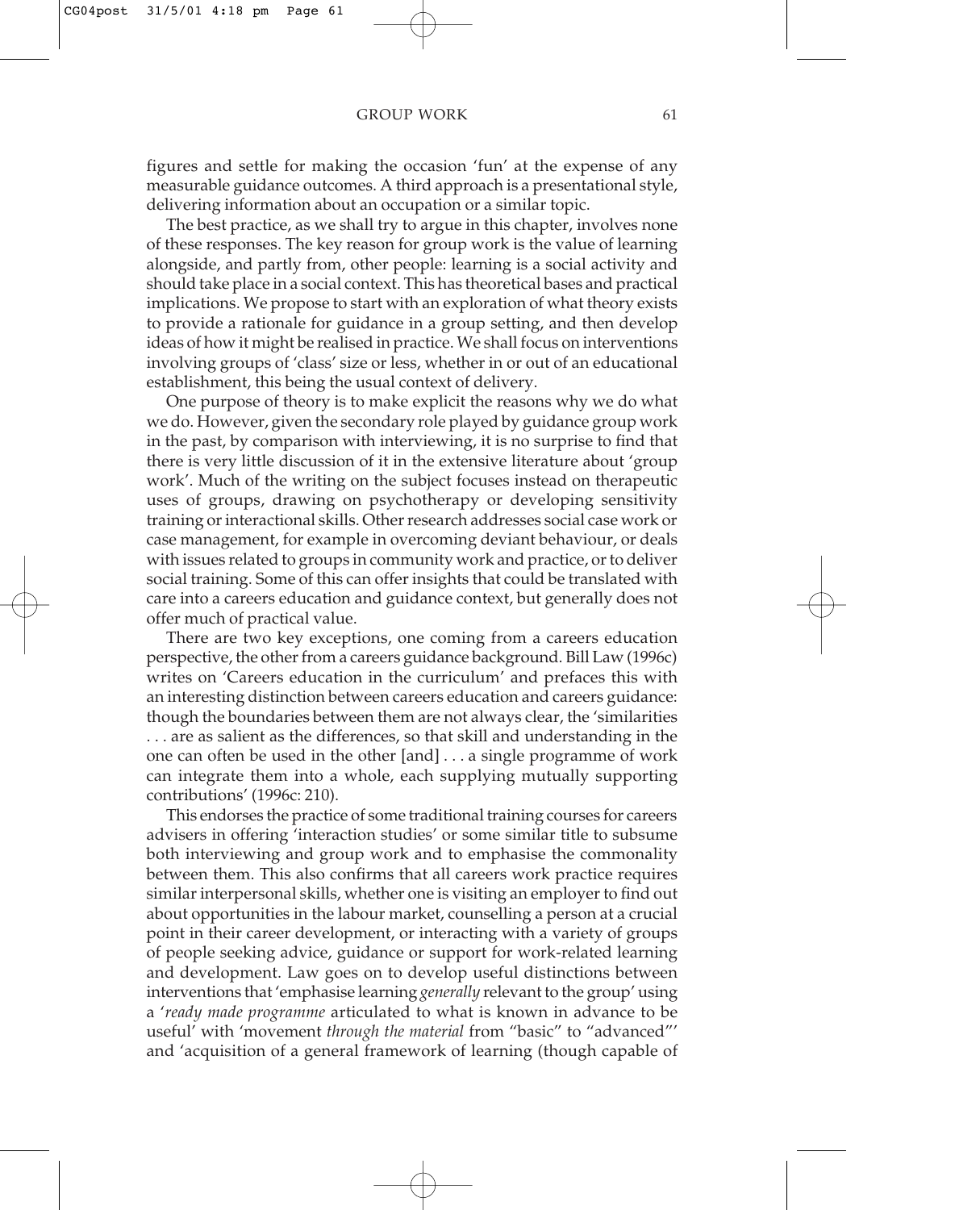incorporating and supporting individual responses)' (1996c: 211, italics in original).

He associates these with careers education, and contrasts them with those approaches that are based on individual or small-group work using interpersonal processes emphasising 'learning *differentially* relevant to the individual . . . *negotiable*, not necessarily known in advance' with 'movement *through experience*towards what the client needs to do now [and with] readiness to deal with a *specific* problem or decision faced by one person now' (1996c: 211, italics in original). These he lists under 'careers guidance'. The two positions helpfully articulate a significant part of the continuum of group work above, from classroom sized groups to group interviewing and interviewing itself. As he says, 'this capacity concurrently to draw upon *group* processes, but to focus on *personal* experience, appears to be a key feature of successful group work' (1996c: 211, italics in original).

He later focuses briefly on methods and processes involved in the learning activities he subsumes under 'careers education', and he describes four broad types (1996c: 225–6):

- *Didactic*, where tight control is maintained by the teacher or the structure of the programme, and the participants have to attend to material that is presented to them.
- *Participative*, where learning is by doing, reflecting on active experience, discovering the learning points, working out how to do things, identifying and improving skills, learning to reapply them.
- *Experiential*, where learners' own ('value-laden') experience is central. As he describes it, 'there is no known-in-advance "right answer" to any issue': it is a matter of point of view. Such an approach is important where, as so often in careers education and guidance, the learner has to 'take a view' of what is being learnt, the material offered, and relate it to their own situation, attitudes, ideas and feelings. Law points out that this process is probably where individual guidance, group work and classroom-based careers education come closest to one another. The skills of 'neutral management' by the group leader, teacher or facilitator are very close to guidance skills as used in the individual interview. Conversation between participants is the important thing, with the facilitator acting like a good 'chair' of the meeting, 'an accurate and attentive listener – like a guidance worker'.
- *Experience-based methods*, where learning is by direct contact with people and real work or tasks in the community – as in work experience.

Law also draws a distinction between groups where communication is 'radial, arbitrated by a central authority' or 'orbital' in which participants help each other but keep in touch with the 'expert'.

It is less important, Law argues, to ask whether we should espouse the more traditional or the more progressive of these approaches, than to work out what to use for what purposes. He identifies three things that must be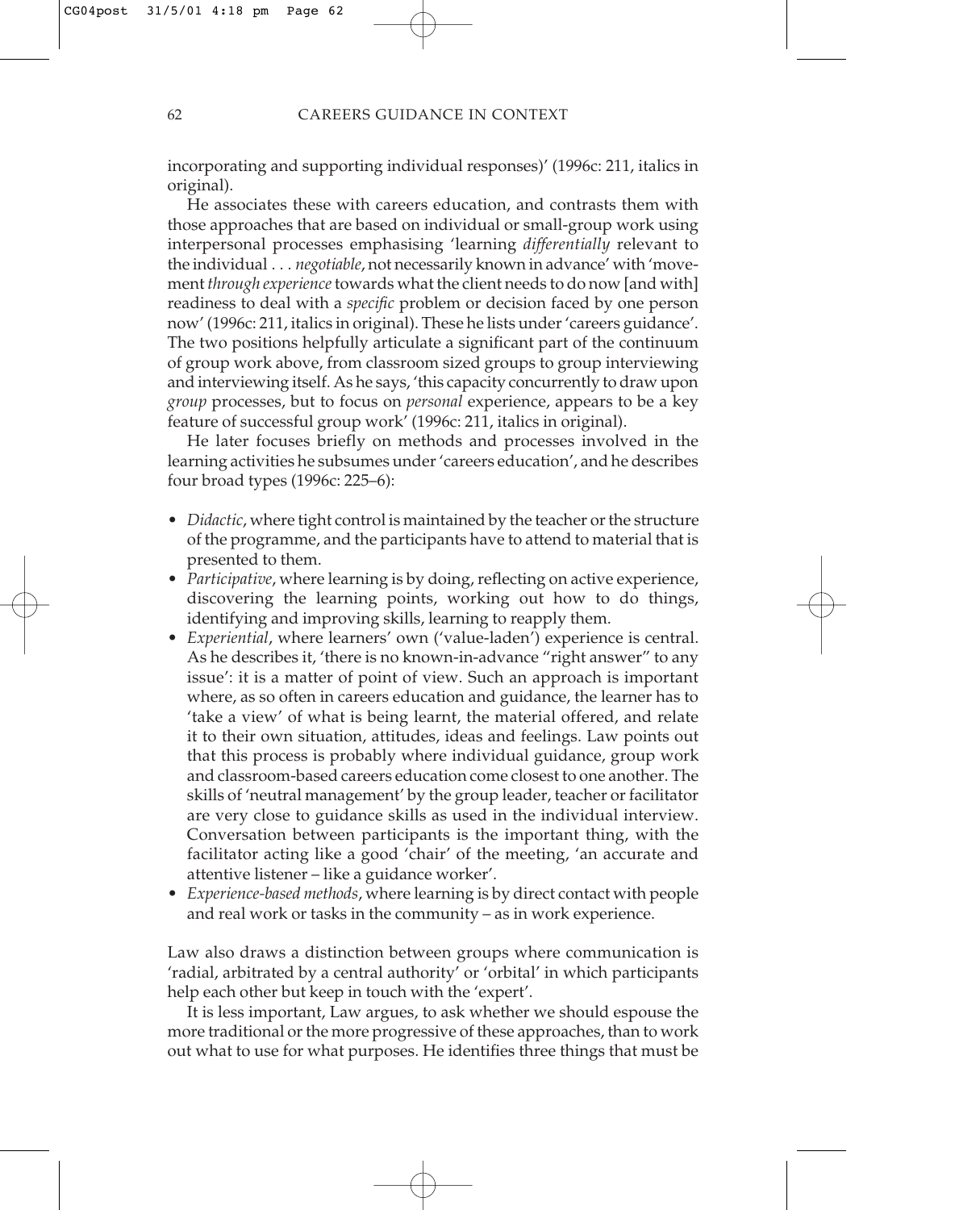taken into account when answering this: (1) people learn in different ways, (2) variety is interesting, and (3) depth, breadth and progression require varied methods (1996c: 226).

Disappointingly, the focus of his analysis is not group work alone, but the larger context of careers education and its place in the curricula of the future. However, much of what he says about methods is highly pertinent. This is not surprising since group work is generally considered in the context of 'careers education', which, as Law defines it, is a much wider and more challenging concept than can be contained by a school or college curriculum alone, potentially occurring in all kinds of community interactions as citizens throughout their lives learn to play social roles in relation to each other.

Some of Law's themes and challenges are picked up by Higgins and Westergaard (1998: 39–47) in a paper entitled 'In search of guidance models for the group context'. Claiming that there is 'a lack of credible and theoretically based models for the delivery of guidance in the group context', they undertake a review of guidance and learning theories, and identify those that in their view form the basis for a 'unique model for the group context' (1998: 39). This paper is one of the few in the UK that directly attempts to provide us with a rationale for what we are doing in group work in this field. Higgins and Westergaard are both tutors at the College of Guidance Studies and experienced as careers advisers. They confirm from this vantage point some of the negative points we raised earlier in this chapter:

despite the fact that group work is widespread, our experience . . . is that the potential of group work to achieve positive guidance outcomes . . . is not being realised in this country. Many guidance practitioners here seem to lack confidence in working with groups, uncomfortable in stepping beyond the presentation-style provision of specialist information. (1998: 40)2

They identify, as we noted earlier, the almost desperate attempts by some practitioners to avoid being labelled as 'teachers' and the corresponding insistence on making group work 'fun' and hence different from a 'lesson'. While this can trivialise the delivery of guidance outcomes in groups, Higgins and Westergaard believe that it 'derives primarily from the assumption that guidance skills can only be utilised in the one-to-one context, dealing with issues on an individual basis' (1998: 40). Consequently, guidance practitioners 'commonly label sessions "guidance" which are actually solely information-giving groups' where individual participants do not get the opportunity 'to reflect on their own position in relation to the topic' (1998: 40; cf. Law's description, above, of this as a key feature of both guidance and the experiential approach to careers education). This lack of clarity about the role of the guidance professional leads, they argue, to a reduction of confidence and credibility and hence effectiveness. They also point out that the traditional model of 'group talks' within a school-based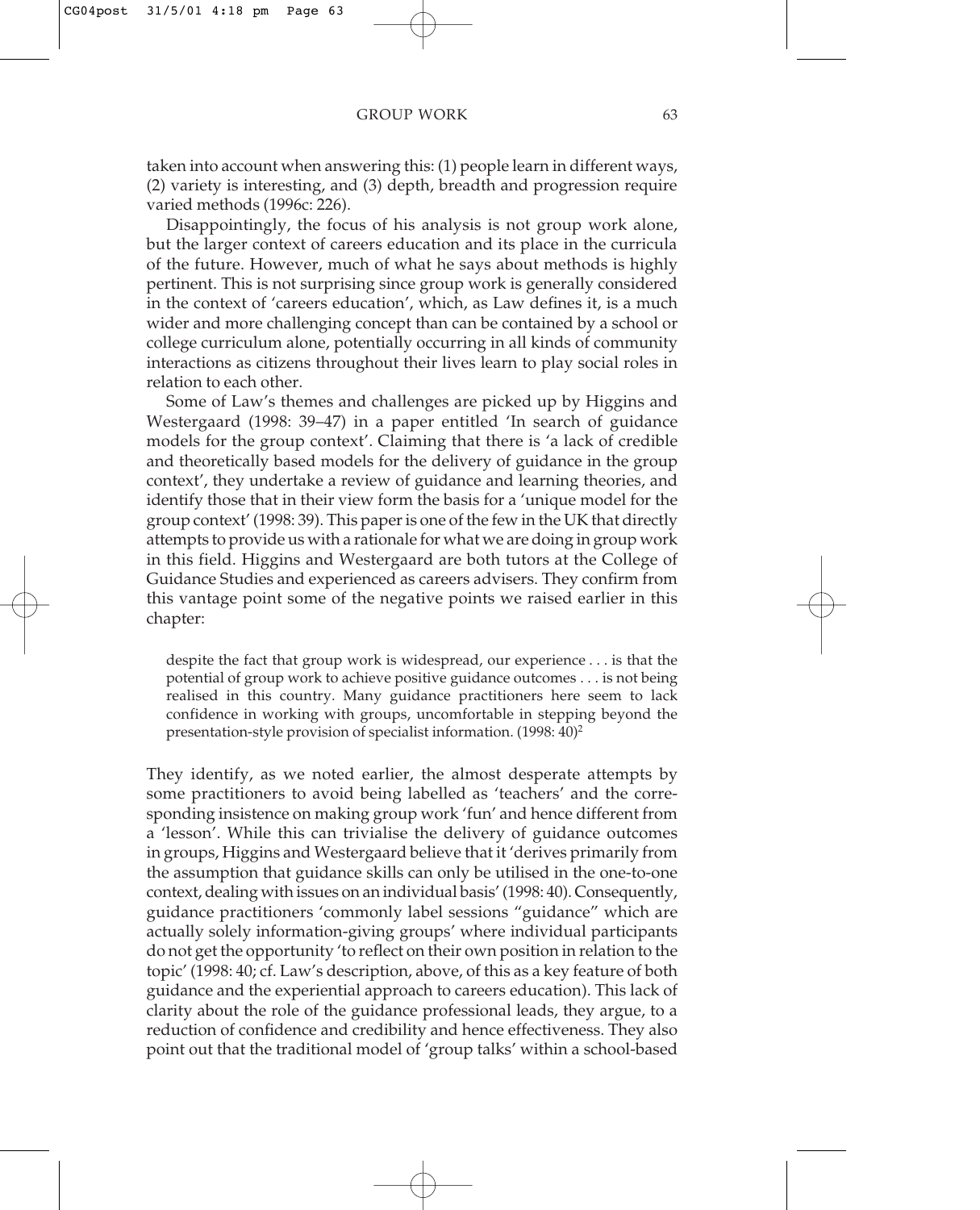careers education programme does not work in the great 'diversity of contexts within which practitioners operate'. Increasingly, group work occurs outside schools and colleges (and, now, with the disaffected and socially excluded, wherever they are or can be practically approached).

Their search takes them, first, through a review of models for individual interviewing, using Kidd's (1996b) classification. Various insights emerge from each. Thus the person–environment fit model would have little to offer since it would establish the role of the group leader as 'teacher and knowledge giver' and confirm the practices already criticised, whereas the person-centred orientation of Rogers would 'bridge the gap between "education" and "therapy"' (1996b: 44). They do not explain further. However, comparisons between the models of an individual interview and of a group work session can be fruitful.<sup>3</sup> It often helps trainees to understand the transferability of their skills from the one context to the other.

Most of the available interview models propose some common stages. There will almost certainly be an opening phase in which some sort of negotiation between participants and facilitator takes place. Even in a public presentation, it is good practice to share with the audience what you propose to talk about and why this has a bearing on their reasons for being there to listen to you. In less formal settings, as we move along the continuum towards the small group and one-to-one interactions, 'contracting' becomes more and more a matter of clarifying the purposes of the participants and identifying their needs – a crucial element of the effective interview, according to Bedford (1982). Any guidance intervention that did not manage to work out accurately what the needs of the participants were would be unlikely to achieve guidance outcomes except by accident. The creation of an appropriate rapport between audience and speaker, between interviewee and interviewer, between group leader and participants, is also a precondition most practitioners would recognise as part of good practice. Bedford (1982) emphasises this in his research finding that 'creating a friendly, encouraging atmosphere' is a necessary though not sufficient condition for an effective interview. Person-centred interviewers, too, accept such preconditions in stressing the importance of qualities such as genuineness, empathy and respect. At the other end of the interview or group session, most practitioners would acknowledge, in addition, the need for some summarising and a conclusion about next steps. Even the public speaker will usually attempt to round off their presentation with a reminder of key points and a review of key questions, if not actually proposing a list of actions to be taken as a result of his or her arguments.

There is therefore a considerable consensus on the broad model for guidance interventions, whether these are described as interviews or group work. There will be some effort at rapport building, setting an atmosphere conducive to whatever is to take place, and some effort at identifying the needs that are to be met by the intervention is also essential. At the other end of the process there will also be some attempt to summarise, pull together loose ends, and render coherent whatever issues or conclusions have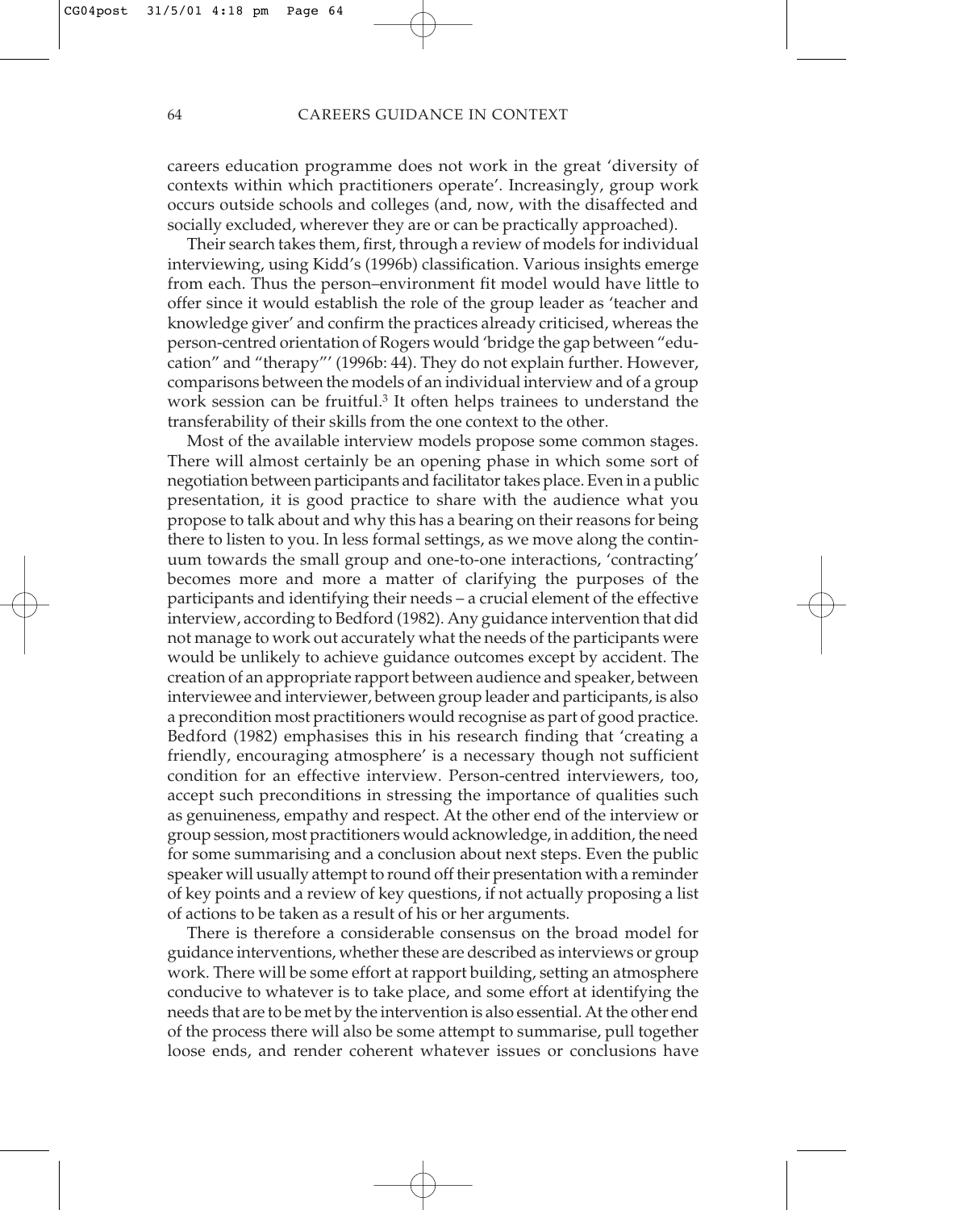emerged about the next steps to be taken or the implications for future behaviour. Such broad 'beginnings' and 'endings' are likely to be features of even the most informal interventions in outreach situations, though the 'ending' may be much postponed and the 'beginning' take place over a series of weeks or months while the practitioner establishes trust and confidence in the minds of those s/he hopes to work with.

It is in what happens between those two points that the greatest diversity will be apparent. How are the needs and issues elaborated? What activities, verbal inputs, questions or materials will be used to do this? How will participants be challenged, helped to learn, enabled to make decisions and so on? It is here that we need to draw down insights from other areas of theory to fill the picture in the frame.

Higgins and Westergaard (1998) rightly, in our view, turn to learning theory to answer this, since guidance is a form of learning and the outcomes of guidance as defined, for example, by the DOTS model (Law and Watts, 1977) are *learning* outcomes: self-awareness, opportunity awareness, decision learning and transition learning. One of the determinants of any practitioner's actions in a guidance intervention must be the outcomes identified as meeting the needs of the participants. As Law (1996c) said, in the passage quoted above, however, 'people learn in different ways' and this is one of the things it is necessary and particularly difficult to take into account when running a group as opposed to individual guidance. Kolb (1984) identifies four of these 'learning styles'. This is important not only because individuals differ, but because it represents the nature of learning, which, if fully accomplished, moves through a four-stage cycle, each stage of which may be more attractive to those with different types of learning style. The cycle begins with some actual experience (concrete experience) on which the learner then reflects (reflective observation), working out what happened, what it felt like, and so on. Some conclusions are then drawn and theories and generalisations are developed about the implications of those conclusions in other or similar contexts (abstract conceptualisation). Finally, it is necessary to test these theories out in the real world and see if they hold up in practice (active experimentation) to solve problems and make decisions. This, of course, then entails further concrete experience, and the cycle begins again.

As Higgins and Westergaard point out, experiential learning approaches derived from Kolb's theory (and, beyond him, from Lewin, Piaget and Crabbe) 'particularly complement the development of a guidance process for groups' (1998: 45). Since theirs is a theoretical article, they do not elaborate this further, but it is easy to see that the four-stage experiential learning model can both provide a space for the achievement of the DOTS learning outcomes (as they suggest) and accommodate our outlines for a group guidance intervention, provided we insert somewhere into the cycle an opportunity for a facilitator or interviewer to establish contact and agree a role for themselves in relation to the learner. There is a process going on here similar to that proposed for the interview. A phase of opening up the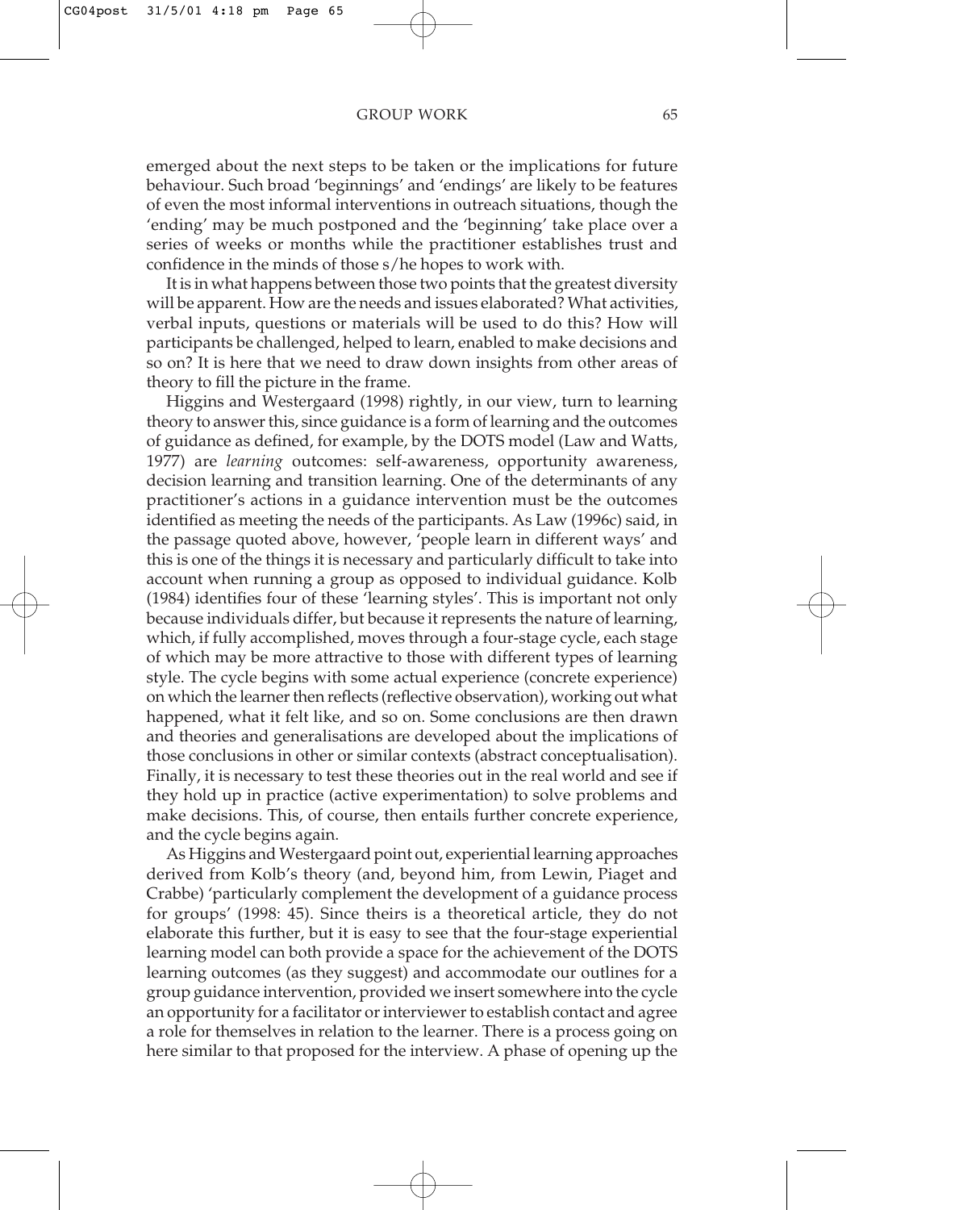thinking and feelings of the participants is followed by summarising the conclusions, and agreeing on next steps, a plan of action to test out the new learning (see also Juch, 1983 for a summary and synthesis of 17 similar 'learning process cycles' and theories).

Kolb's cycle is proposed as a naturally occurring process, not one that only happens with the help of a teacher or facilitator. However, the experience which triggers it off can obviously be had in the classroom and be set up or arranged or designed by the teacher or facilitator. Role play exercises are an obvious example, but other group exercises of a more or less active or involving character – case studies, games, small-group discussions on an important issue etc. – can fill the space to some extent. The more lively and thought-provoking the experiences are, the better, since a more vivid and meaningful experience will be more memorable, and, from a guidance point of view, the more an individual feels themselves drawn into the activity and personally engaged and addressed by it, the more likely they are to be challenged 'to reflect on their own position in relation' to it (Law, 1996c). Designing/selecting and presenting such an opportunity for concrete experience would then be a central skill for the practitioner who wants to deliver an experiential learning group session. However, the group participants might already have had such an experience (for example, work experience or a visit to a local workplace) and the group session would then be about sharing it and the feelings and thoughts aroused by it and drawing out the learning points. So the cycle would begin at the reflective (what happened, what did you see, how did you feel about it?) or theoretical stages (so what does this mean for you, what conclusions can we draw from this?) and progress to the pragmatic, actively experimental (now what, how can we apply this, and in what new situations in the future?). Much of the value of role play will always be in the debriefing, and the same is largely true of any other activity or concrete experience, whether or not arranged/ designed by the group facilitator. The raw data of experience must be transformed into personal meaning.

An important further claim is that individuals tend to feel more comfortable in different phases of the learning cycle. Thus some prefer to plunge into direct experience and sort out the learning implications afterwards. Such active learners will be happiest with project- and activitybased learning situations. Others, with a more theoretical learning style, might prefer to hear a full account of the rationale for the activity before taking part. Some will be impatient of any learning until it can be actively proven by experimentation, while others need to spend some time reflecting on what happened and how they feel about it, before committing themselves to any further experiments. The Learning Styles Inventory (Honey and Mumford, 1982; Kolb, 1985) elaborates this.

In any group session, then, there will be (1) a number of different learning style preferences among the participants, and (2) some attention paid to this by ensuring that the whole session addresses more than one of those styles. Ideally, all four should be catered for if the complete learning cycle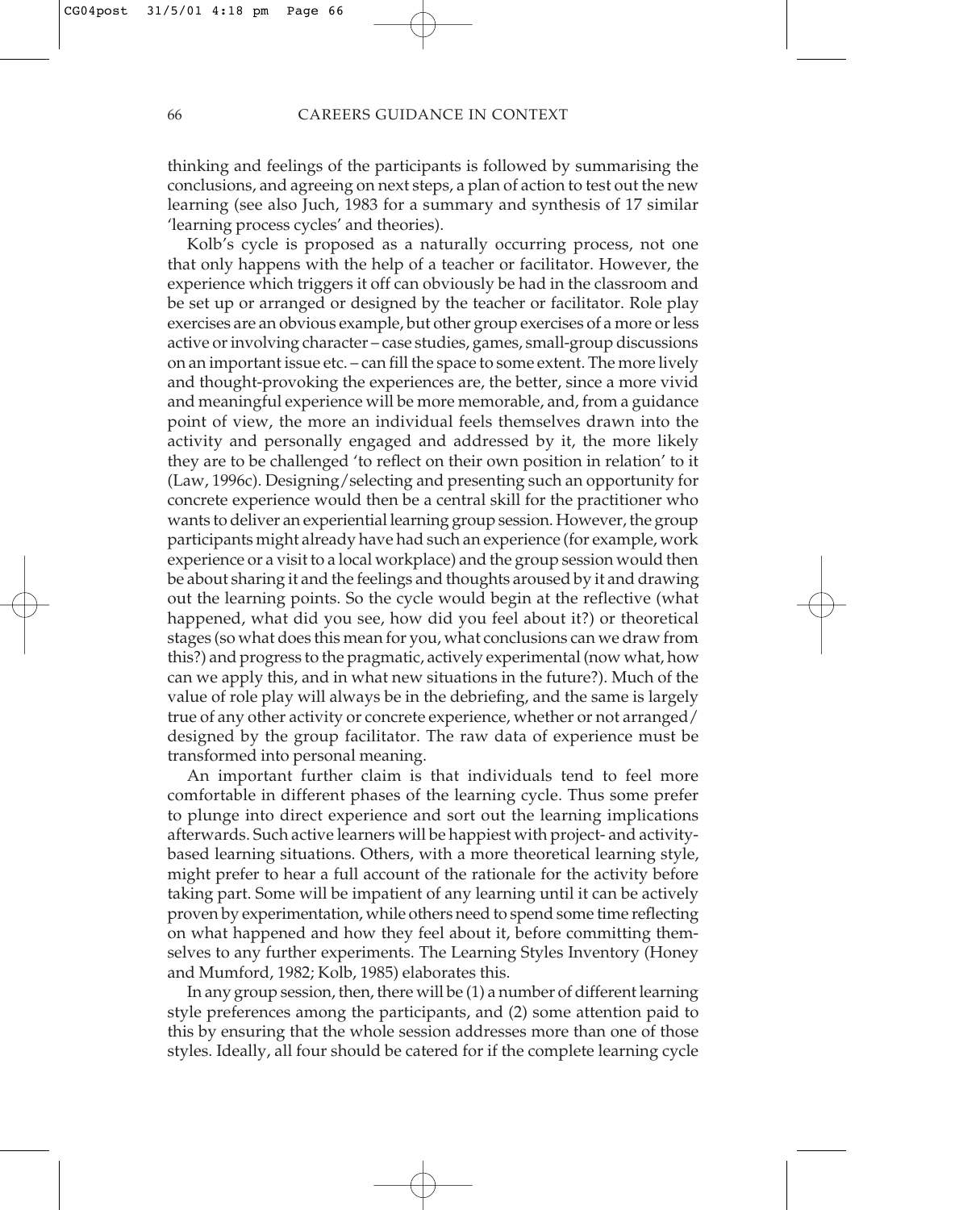is to be achieved. As Law (1996c) again observes, 'variety is interesting', but there is a more theoretical basis for it here: each person, to learn, needs an opportunity to do it their way. Activists in the group will learn best from some hands-on activity, theorists from drawing conclusions from that, reflectors from observing it and reflecting on what happened and how it felt, and pragmatists from the planning for active testing out of the learning points developed so that they can see its implications in practice. This underlines the value of small interactive groups with built-in feedback opportunities where the different needs of learners may be more easily catered for than in large assemblies and passive information giving.

The model for a small-group session, then, after the facilitator has introduced themselves to the group, established some rapport, and explained/ agreed what is to happen and how this relates to their experiences and needs, would be:

- 1 Some relevant activity or hands-on exercise with participants probably working in subgroups of three or four.
- 2 A period of reflection on what happened and how it felt (was it difficult, easy, interesting, boring, what did you feel about it, etc.). This may be quite short, in some cases only a question or two from the facilitator or a few minutes within the small group to reflect or exchange thoughts and feelings with a partner; or quite long, where something like a role play has occurred that stirs up deeper emotions and requires significant debriefing to let the participants down gently and defuse any emotional difficulties. The phase may be split into two: individual reflection and whole group sharing or publishing of reactions and observations.
- 3 A phase in which the group, with more or less help from the facilitator or leader, tease out the learning points and summarise their conclusions from what they experienced. They may or may not reach consensus on this, but as far as possible all points of view should be respected and represented.
- 4 A final phase in which the loose ends are tied up, the conclusions summarised and the next steps clarified. This may be supported by additional reference materials or summary sheets for each participant to take away.

This is not intended as a rigid prescription, only as an illustration of how theory in this case can inform and, hopefully, inspire guidance practice. It avoids the dangers of trivialisation – what Higgins and Westergaard (1998) call 'making the session fun' at the expense of achieving real guidance outcomes – since that would involve skimping the last three stages for the sake of the first. It prevents the group leader or facilitator being seen as a teacher substitute, since it is about a negotiated *agenda*, not *curriculum*, and it disrupts the pattern of traditional 'information giving' which particularly disadvantages active learners and pragmatists alike. There are many active ways of presenting information (not just via the traditional and overused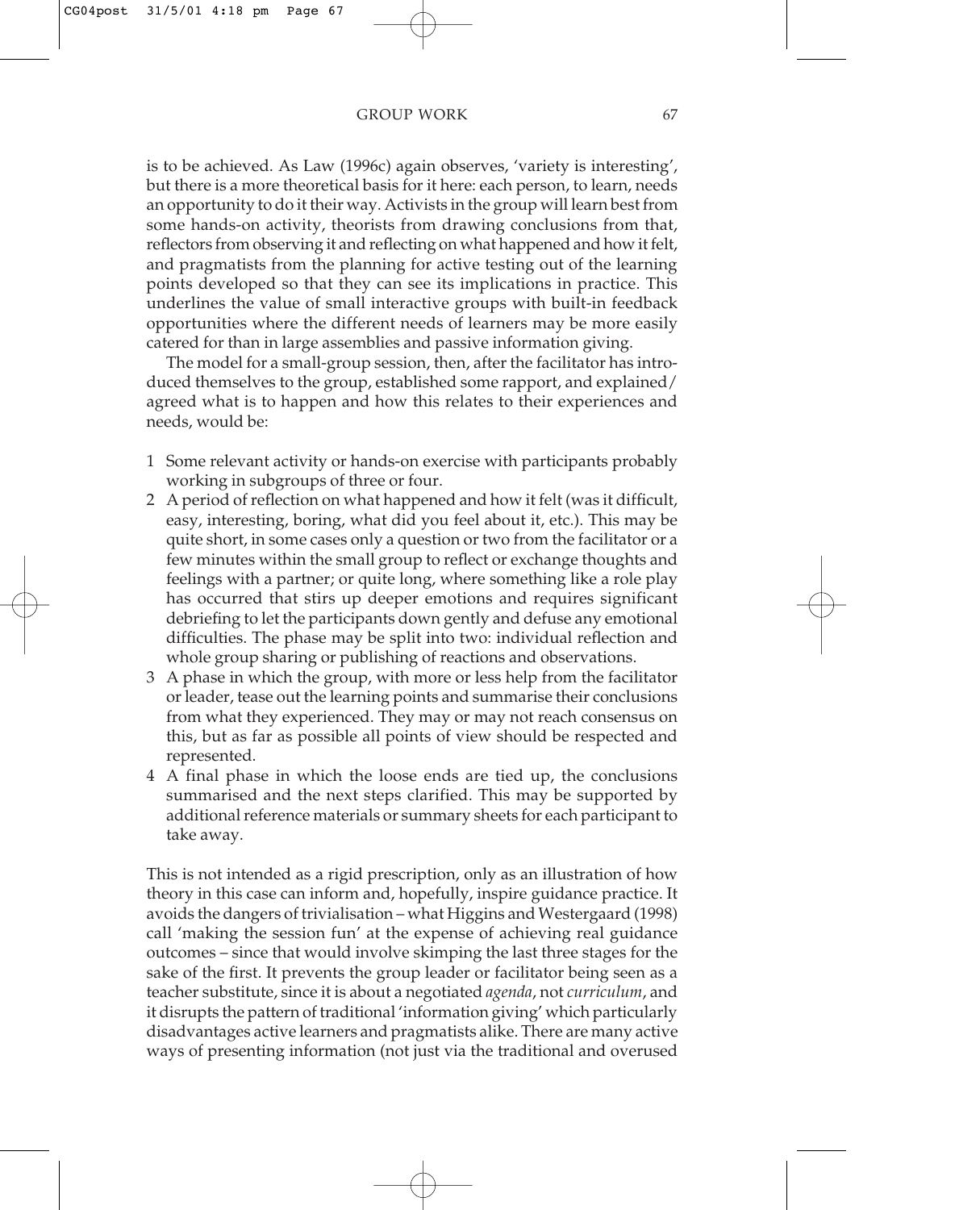'quiz') and, more importantly, of enabling it to be understood – to become personal knowledge actively incorporated by the learner.4

The experiential learning model obviously provides a rationale for what we do in guidance group work. It presents a practical design template for small-group sessions; it reminds us of the role of individual differences in learning style and that to learn properly is to do more than simply listen passively to what someone else says. It emphasises the role of the (participative) learner as opposed to that of the teacher, and that people are more likely to learn what they have discovered for themselves through experience than what has been simply presented to them. The idea of learning as development through a number of stages is also intuitively coherent with developmental approaches to careers education and guidance, and the notion that a complete learning cycle entails experience, reflection, generalisation and active experimentation, echoing career learning theory's phases of sensing, sifting, focusing and understanding (Law, 1996c).

Higgins and Westergaard (1998) also examine theories of studentcentred learning (which offer a parallel to the client-centred approaches to CEG adopted by many guidance practitioners, and emphasise, as does guidance, key skills such as active listening) and andragogy. The underlying construct in both cases has as opposite poles the didactic and participatory approaches to learning/teaching, or as Knowles (1983; Knowles and Associates, 1984) has it, pedagogy versus andragogy. The latter is an approach designed particularly with adult learning in mind and is based on seeing the learner as self-directed rather than dependent (on the teacher or group leader); problem centred rather than subject centred (motivated to learn in part because of a desire to solve personally relevant problems and hence apply immediately what is learnt, rather than by the subject itself); bringing experience to the learning situation which must be taken into account as a resource; and ready to learn because of the demands of developmental roles.<sup>5</sup>

Though the model has been criticised, as Higgins and Westergaard point out, the caveats are as interesting for our purposes as the theory itself. Knowles amended his own position somewhat over time to suggest that pedagogy and andragogy were just two points on a continuum, alternative approaches to adult education and not the radically opposite poles of a construct, and that there were appropriate and inappropriate situations for using either method, depending on the target group, the content of their learning and the degree of relevant prior learning and experience they possessed. The contrast between adults and young people is also obviously taken as a metaphor for differential readiness rather than an absolute reality by Knowles's own followers, since several of the accounts of *Andragogy in Action* (Knowles and Associates, 1984) describe applications in schools and colleges with young people. As Law again reminds us: 'Depth, breadth and progression require varied methods' (1996c: 226).

What is at stake here is in part the role of the group leader, facilitator or teacher *vis-à-vis* that of the learner, student or group member. Guidance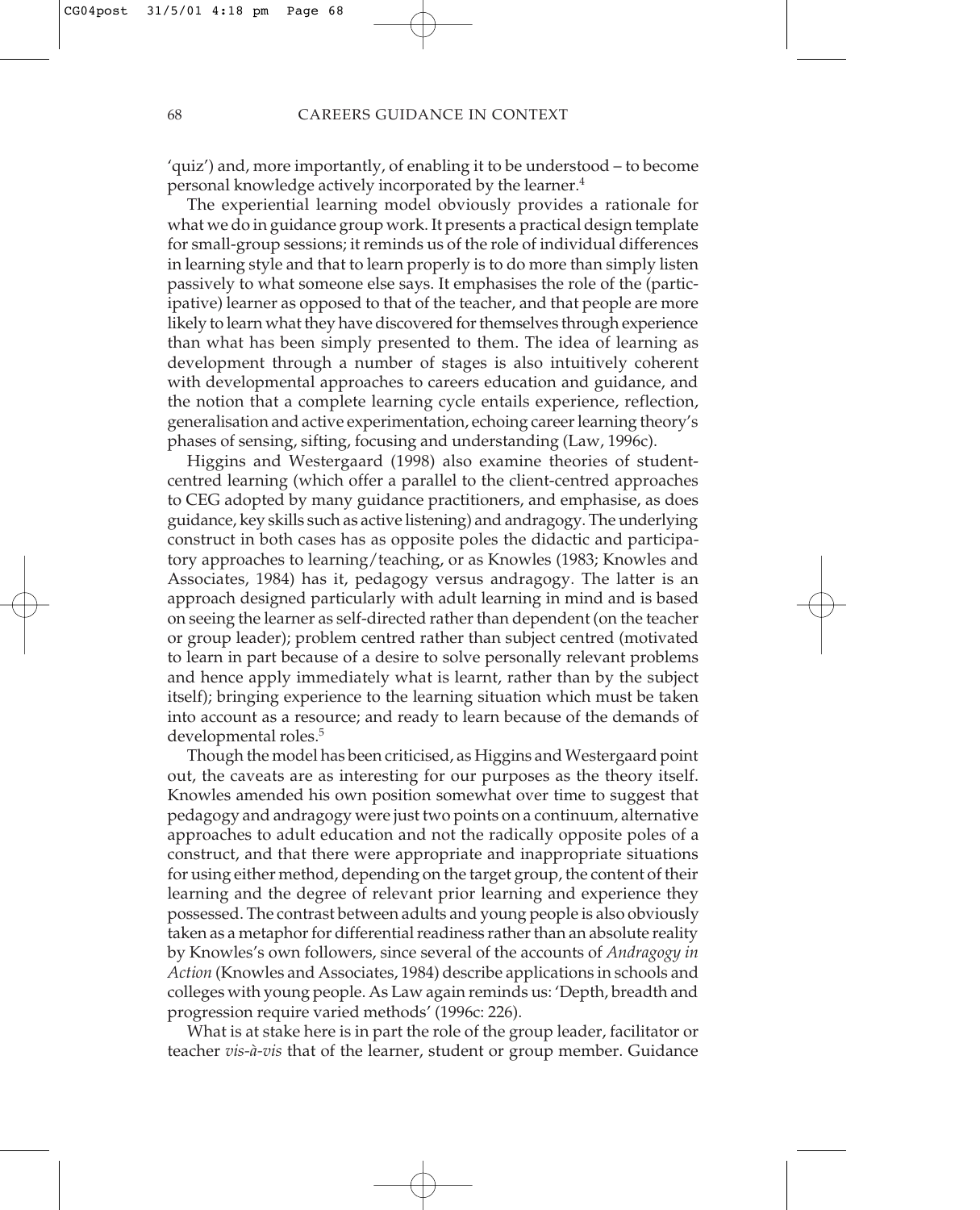group work has in principle tended to side with student- and learnercentred approaches for the same reasons that it adopted similar theories to support person-centred models of individual interviewing as opposed to more old-fashioned 'test-and-tell' methods based on psychometrics. However, the questions raised by Higgins and Westergaard are important: what if the learner or client is not, after all, ready for such methods and needs more directive support? Even more telling in many of the practical contexts in which careers advisers have typically tried to do participative group work, what if the ethos of the educational establishment or the learners clashes with the assumptions of self-directed or participative learning? Careers advisers have often had only one session in which to deliver whatever was expected of them by the group or the school. They had little chance in such settings of building autonomous group learning if that had not already been achieved. So it is perhaps less surprising that many of them took the easy way out and settled for more passive forms that consorted with what group members and some schools and colleges expected.

The point is that the learning situation is very much determined by the learner's construction of it, and we ignore that at our peril. Constructivist theory has much to offer in this context. Piaget's contribution to the idea that the construction of knowledge is a dynamic process that requires the active engagement of the learner is probably one of the best known (e.g. Piaget, 1954). It clearly supports the kind of learner-centred process we have been describing. The personal construct theories of George Kelly (1955; 1991) are less commonly applied to CEG but are equally relevant.

One of the foundation statements of Kelly's theory is that unless you can anticipate the way others make sense of their experience, you cannot play a social role in relation to them. Role is a function of the way we anticipate how others make sense of ('construe') us. 'Role is an ongoing pattern of behaviour that follows from the person's understanding of how others who are associated with him [*sic*] in his task think' (Kelly, 1991: 68). Thus it is important that the guidance practitioner anticipates as far as possible the expectations the group have of his or her role in leading or facilitating them. If the group session is to be held in an establishment with a didactic and relatively authoritarian ethos, an attempt to carry out participative and experiential learner-centred group work may not be impossible but must expect to come up against some barriers, and the group worker may need to make his or her assumptions clear and explain in more detail the purpose and structure of the session. This may also be the case when dealing with some disaffected or socially excluded groups or those who come from some minority cultures: their experiences of group situations and of 'authority' figures may lead them to expect something different from the guidance practitioner. Not only so, but the invalidation of their expectations may, as Kelly defines it, produce anxiety – a state of mind consequent on finding that one's ideas about what to expect are of no use and do not make sense of what is happening (as, for example, on the first day at school or in a new job).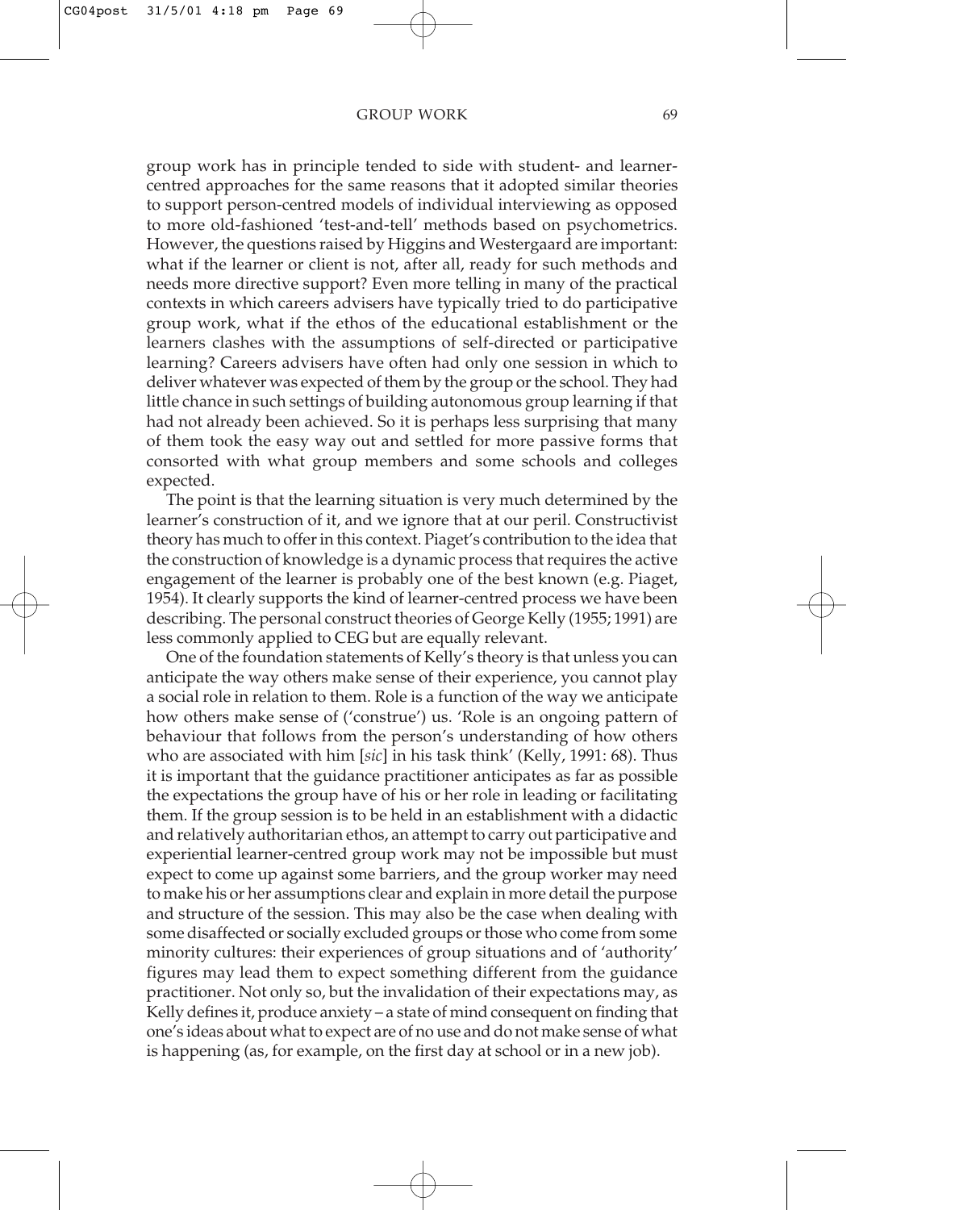Clearly, then, it is important before running any group session to gather as much information about the group as possible, and, on meeting them, to spend as much time as is feasible finding out about their expectations of you and of the event. You also need to take account of their prior experience and understanding of the content of whatever process you have planned. If the session is to be about decision making, for example, what is their experience of decision making? Has anyone in the group made an important decision? Is it one they would be willing to talk about to others?

This raises a further issue where personal construct theory has some helpful insights to offer. One of the main reasons for giving guidance in a group rather than one to one is that group members (as Knowles and Associates, 1984 pointed out) have experiences and ideas to offer to each other and can learn from each other, in some cases, more than from the group leader. But if they are to do so, the atmosphere and ground rules, explicit or implicit, must be such that everyone feels safe in talking about matters that concern them and receiving feedback from the rest. It is the group leader/facilitator's responsibility to help create such an atmosphere, and this reminds us of Bedford's (1982) insistence on 'creating a friendly encouraging atmosphere' as a necessary condition of effective interviewing. In the group situation a further layer of meaning is added to this. According to personal construct theory both validation and invalidation, confirmation and disconfirmation, of one's constructs are a means of growth and development.<sup>6</sup> Other people are the prime sources of such validation and invalidation. We test out our ability to anticipate, particularly in situations involving other people. However, having a construct invalidated, that is to say finding that our hypothesis about the way someone else will behave is proved wrong, can be confusing, unpleasant or exciting, depending on a number of factors including the implications of that discovery for the rest of our construct system. In general, where group members are unfamiliar with each other and may share fewer common constructs about the group, its tasks and the content of any learning, it will be advisable to create opportunities for everyone to begin to make sense of each other and to anticipate the likely reactions to anything they may say or divulge. Omitting this will almost certainly mean that the group is less forthcoming, more cautious and unwilling to share important issues with each other. Putting pressure on them to open up, without first allowing time to make sense of the others and of you, is likely also to lead to more resistance or even hostility.

Both preparation and prior research on the part of the group leader, then, are clearly indispensable. So too is careful handling of the opening phase of the group session, giving the participants and the leader time to make sense of each other and to become comfortable with each other. Much of the success of such an occasion, as indeed with many interviews, depends on the framework in which it is set, both inside and outside the session.

So far we have emphasised the risks rather than the benefits. However, the group session offers its participants at best a means of growing and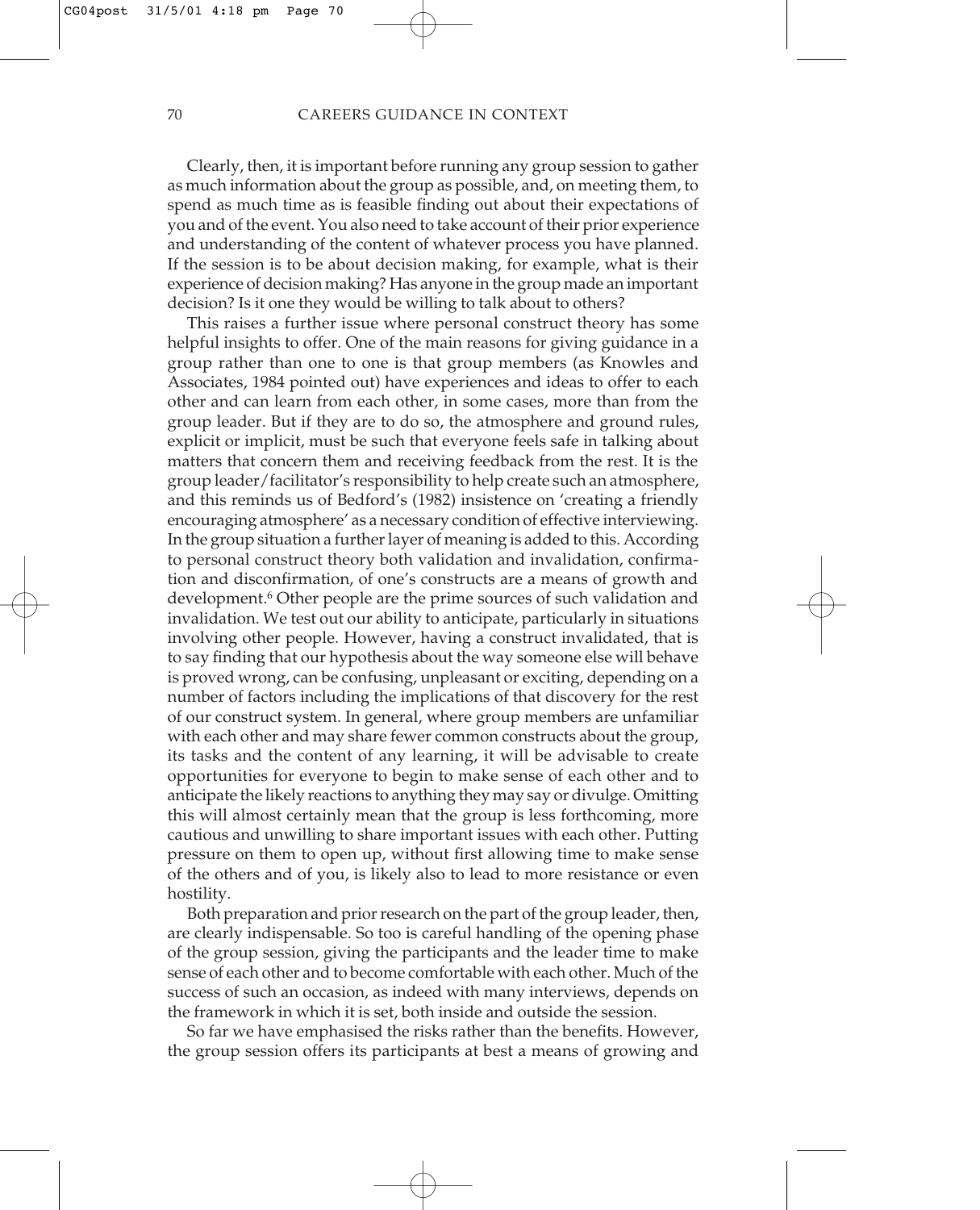developing personally, a safe space in which to experiment with behaviour, to rehearse and try out points of view, before 'going live' in 'real life'. Kelly uses the metaphor of the 'personal scientist' testing hypotheses. Behaviour, he claims, is an experiment, and personality a form of movement. For the scientist, then, while invalidation of a hypothesis may be a setback in some ways, it does not need to be the end of the world. In the ideal group work situation one can take the risk of being proved wrong, because it is understood that taking such risks is OK and carries no devastating consequences, nor will it attract scorn or contempt from others. The group facilitator acts as referee and guardian of these ground rules, and will model the appropriate behaviour and attitudes by never putting down any contribution from a group member and by designing learning activities and situations that are insulated against serious invalidatory consequences for the people involved. Role play is perhaps the ultimate paradigm for this. As Van Ments (1994) points out in an excellent account, it can be used to do many things from describing or demonstrating a situation or problem, to demonstrating a technique or skill, practising that skill, reflecting on a situation or behaviour, or sensitising and increasing awareness of a situation or of others. The facilitator can control the degree of emotional feeling engendered in various ways, for example, by circumscribing the situation to be role played, or by putting the learner in the less vulnerable role and taking the hot seat him/herself. In personal construct terms, this involves limiting the area of the learner's own construct system that can be publicly invalidated, reducing the size of the wager the learner has to make that his or her hypothesis will turn out to be correct. It should not be overlooked that 'role play' does not have to be a fully 'staged' experience: being asked to briefly discuss or feed back on a case study 'in role' as one of the named participants ('Let's assume for a moment that you are the employer here: how do you feel about this interviewee?') is a form of role play, especially if another person or group is asked to respond to what has just been said, also in role. Case studies can also be particularly useful in this respect, since participants can discuss problems or decisions that are very like their own, without personally risking invalidation.

The key issue is to make invalidation, and hence reconstruction and development, possible without causing a participant to lose too heavily and hence retreat into what Kelly refers to as 'constriction' (a refusal to contemplate or make sense of the painful subject or issue) or 'hostility' (an insistence, in the teeth of the evidence, that a construct that has already clearly been invalidated still works).

Kelly's experience cycle has some distinct similarities with the experiential learning cycle, but describes in more detail how a person moves into and out of the process of active experimentation. As the group session begins, the participants will be in a state of *anticipation* in relation to what is to come: at least, one hopes to achieve this.7 Then *commitment* or selfinvolvement takes over as the group facilitator explains and agrees with them what is to happen and how it is likely to relate to what they already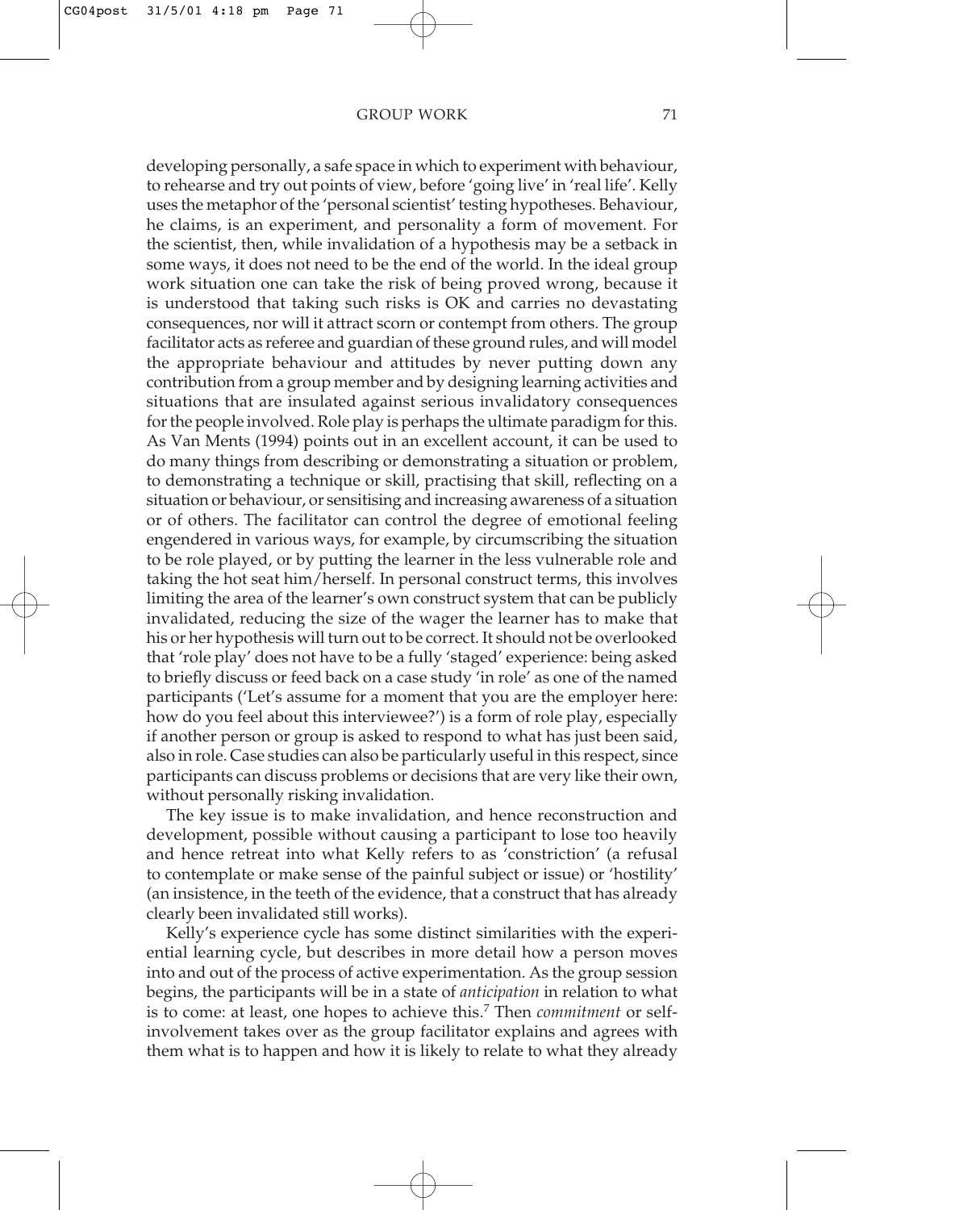know or have need of. They then become open to experimenting with new experiences. Next, there is an *encounter* with the learning event, where the experience is construed (perceived and made sense of) as fully as possible. As a result each person receives *confirmation or disconfirmation* of their constructs in the light of what happens and how they interpret it. In any case, there will be some kind of change, as the construct system undergoes *constructive revision*. (For a fuller account see Fransella and Dalton, 1990: 41–2.) Of course, all of this is achieved every time anyone experiences anything, but the group facilitator will try to ensure that the encounter is relevant, and properly prepared and planned. However, it should be noted that there may be several overlapping experience cycles taking place in the group, and not all of them will have to do with the explicit content of the session: for some participants the encounter with the facilitator or with other group members may be an experience cycle in itself and yield its own learning. One should cultivate appropriate modesty about one's importance on such occasions.

As well as the old adage, 'there is no such thing as teaching, there is only learning', it is perhaps useful at this point to recall Knowles and Associates' (1984) definition of an adult as 'one who has arrived at the self concept of being responsible for one's own life, of being self-directing'. They stress that in some learning situations even adults may 'be truly dependent on didactic instruction before they can take much initiative in their own learning; in such situations the pedagogical assumption of dependency is realistic' (1984: 12–13). Kelly also develops ideas about dependency. For him, however, the distinction between child and adult is not dependence versus independence, but the fact that a child is dependent on one person for most of their needs, whereas the adult has 'spread their dependencies' and in the event of need or difficulty can get help from a number of different people or places. This dependence is also reciprocal, not one-way: the adult recognises the need to give support as well as to take it (Maher, 1969: 189–206).

Translated into the group work context this helps us to make sense of the relationship between the facilitator/leader and the group members. As we have said, one key purpose of giving guidance in groups is to maximise the opportunities for learning from others as well as the leader, and this encourages spreading dependencies within the group. The reason for breaking a larger group into its smaller components, or getting people to discuss an issue with a partner, is not just to give the facilitator a break but to encourage the development of the group members and the group itself. On any topic there may be some in the group who can offer resources or help, and others who can get it from them, even if it is the sharing of a sense of how difficult or uncertain the task is; feeling 'I'm the only one here who doesn't understand this' can be a significant barrier to learning. Structuring the group session so that the learning points as far as possible come from within the group itself, by a process of discovery, might also be related back to the need to encourage people not just to rely on themselves, but to rely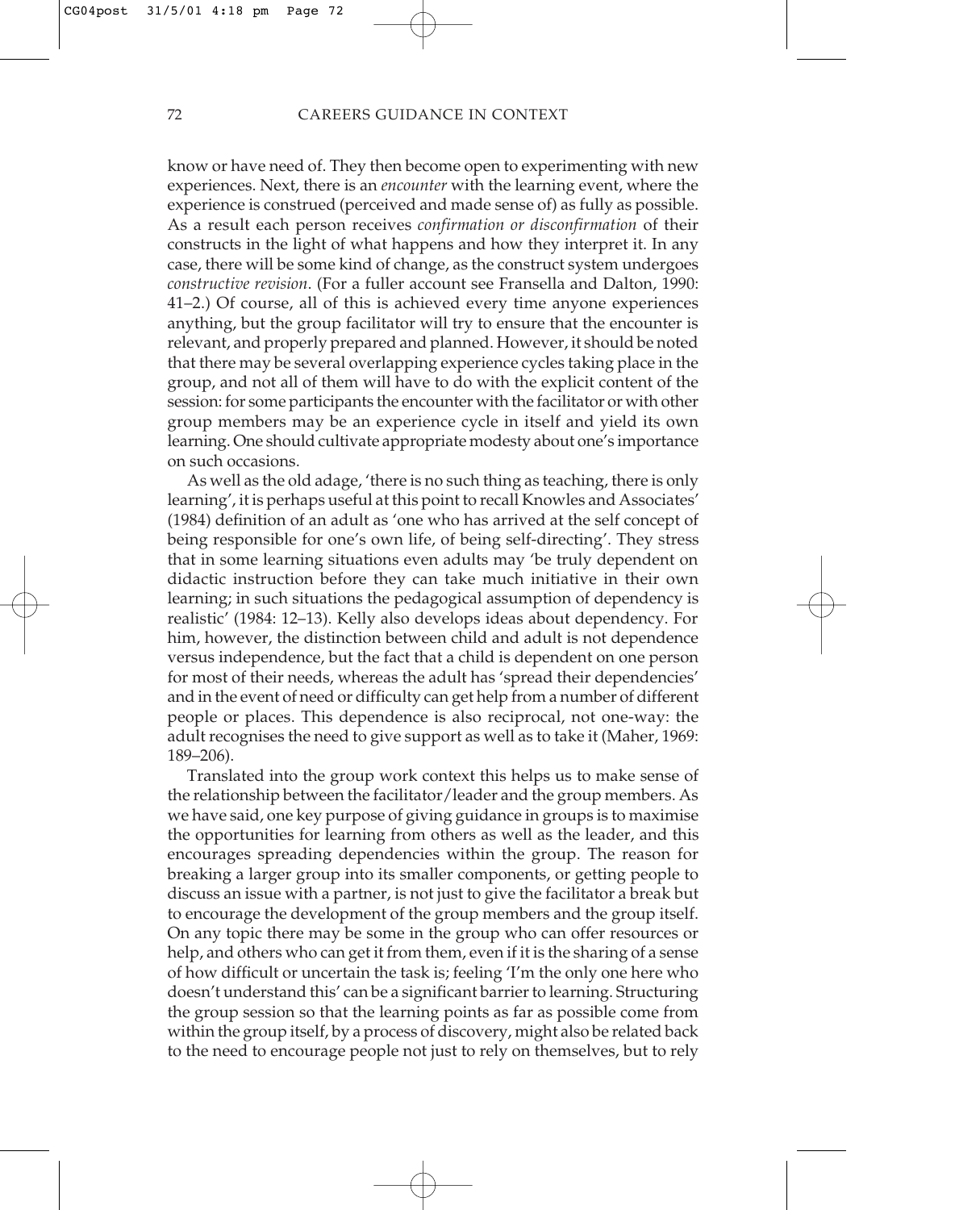on the support and help of others to solve problems and understand issues – to wean them from dependence on the one 'expert' for all the answers.

Of course, this is an ideal scenario – many things can go on in small-group exercises and discussions that are not at all conducive to either positive learning or adult self-direction – but one goal of group facilitation will be to move in the direction of what Law (1996c) calls 'orbital communication'. This is when all the electricity no longer flows through the facilitator as an (overheated) junction box, but live connections are established between group members, who interact positively and seek support and validation from each other, not solely from the leader. If more than one session is available, this process of development can be more extensive and tangible. An effective group can be defined by the extent to which it achieves such reciprocally spread dependencies. As Johnson and Johnson (1987) observe, 'A group is two or more individuals in face-to-face interaction, each aware of his or her membership of the group, each aware of the others who belong to the group and each aware of their positive interdependence as they strive to achieve mutual goals.'

#### **The future**

There is no reason to suppose that groups will cease to be important in human learning. We almost all grow up in, and are sustained by, groups and communities of different kinds. They are the basis for our development, if you follow Kelly's (1991) reasoning, the source of vital validation and invalidation. In guidance terms, there is an additional reason for their importance: most of the outcomes of guidance tend to take us towards a work or employment situation in which we are likely to be testing out our constructs of ourselves and others in a work group of some kind. Learning to work in a team is supposed to be one of the key skills.

The future, however, will be heavily influenced as always by technological developments, and 'groups' – social, supportive or work-related – are increasingly formed in cyberspace. Group work can operate in such a medium too, as many self-help, support and learning groups have shown. With or without a moderator, chat rooms, e-mail lists and newsgroups can offer new venues for our skills as guidance workers, though some of these may need some translation before they work in the new medium. Nonverbal cues may be absent, and often the guidance professional's credibility will have to rely on his or her writing skills. Asynchronicity also throws a new spanner into the works: what is the effect of having to wait 24 hours for a response to a question or to check out the meaning of an ambiguous statement, to hold such tensions in the mind over longer periods? Will different people come to the fore in using the new media in this way? There are as many advantages as well as disadvantages: the breakdown of barriers of social and geographical distance; nobody can see the traditional symbols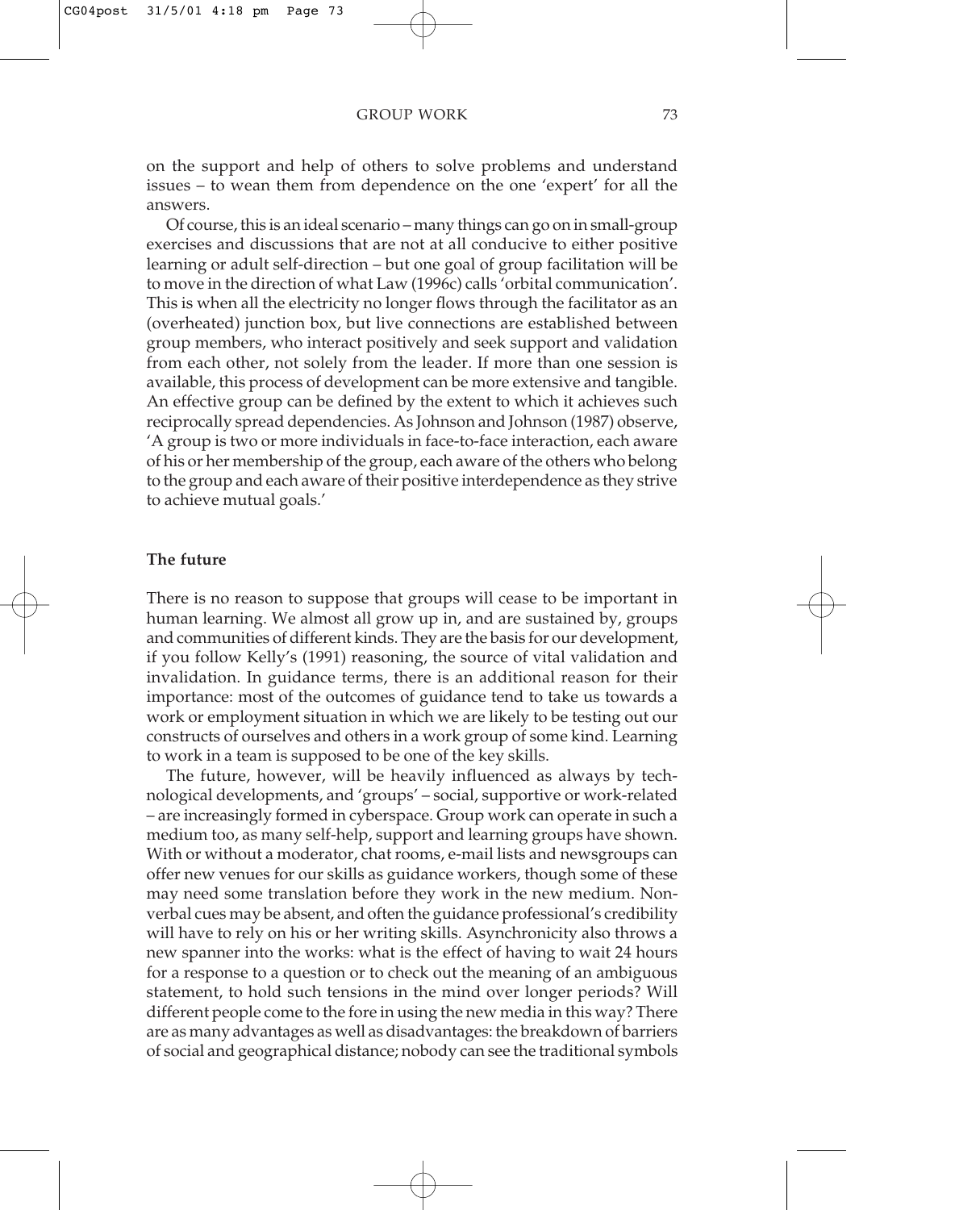of your superiority from your e-mails; and people who were previously isolated from guidance group sessions by disability or cultural factors may be able to take part on an equal footing at last. Role play in cyberspace, is, as we already know to our cost, even more realistically possible than in reality, but some people who would not have willingly tried it in physical space may find it a new form of active learning. So far, there have been only a few inconclusive experiments. They suggest, however, that the models and processes discussed here have a continuing relevance even in a technologically challenging future.

Far from being the poor relation of the one-to-one intervention, 'group work' is potentially a subtle, sophisticated and challenging process, with a clear rationale and distinctive skills, not just an inferior branch of teaching, a cheap substitute for interviewing or a quick way of delivering information. It is highly appropriate to the social and communal context of careers education and guidance.

#### **Notes**

1 It is quite controversial: some practitioners deny the possibility of 'guidance' being delivered in anything other than a one-to-one situation, and assert that the initiative is purely an economic contingency to sustain the fiction of a universal service in the face of cuts in resources. However, 'group interviewing' has been practised for at least 20 years in some services, and some regard it as a perfectly viable form of intervention, with an added diagnostic role: those who clearly need individual help can be identified in such a session, while others who would be overserved by such attention get what they need efficiently.

2 The distinction 'in this country' (that is, the UK) is perhaps a timely reminder that careers guidance practice in mainland Europe is often differently organised and that some of our concerns might prove to be a function of the historical division between a school-based 'careers teacher' and a 'careers adviser' external to the educational institution. The authors do not follow up this hint but it might be a useful starting point for further research.

3 By 'model' we mean essentially the anticipation any professional has of what is likely to happen in a given situation and what is likely to happen next, a series of phases or stages that an 'interview' or 'group session' may move through. Such anticipatory constructions are there to help the practitioner decide what are the appropriate activities, skills or resources to deploy and at what point, as well as forming a basis for the contract or negotiation with the client or clients. It does not predict or determine outcomes or content except at a very superordinate level. It is an extension of an everyday human need to anticipate what kind of event is about to happen in any given situation without, as far as possible, predetermining it or attempting to do so.

4 See also Jones and Pfeiffer (1980) for a more detailed treatment apart from careers work, and also at www.users.globalent.co.uk/~rogg/research/plerefs.htm where there is a helpful list of related references both practical and theoretical.

5 For an annotated bibliography of sources related to andragogy, including some critics, see Appendix A in Brockett and Hiemstra (1991).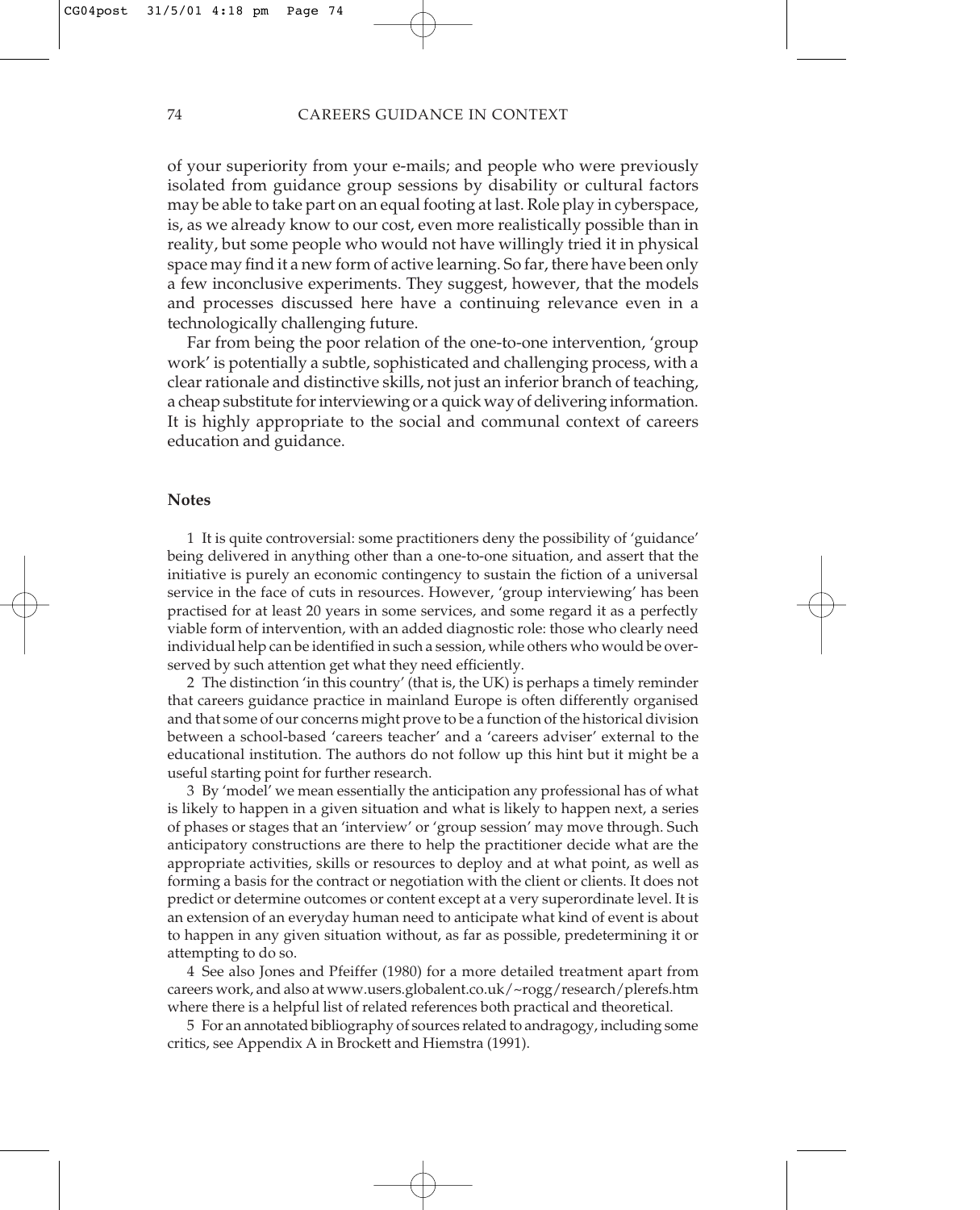GROUP WORK 75

6 A construct is technically a perception that two things are similar to each other in some way and different from a third. Thus one job might be seen as highly paid and another low paid, one person as friendly and another unfriendly. These would be two constructs: highly paid versus low paid, and friendly versus unfriendly. Typically a construct consists of a pair of such opposite terms or phrases or their unarticulated equivalents. Constructs represent the basic building blocks of our psychology: we use them to make sense of ourselves and others – rating ourselves as more highly paid but less friendly than another person, perhaps. Constructs are organised hierarchically in a personal map we use to anticipate future events, the likely behaviour of others etc. It may also be that one construct implies or subsumes another. Thus 'unfriendly' might for someone imply being highly paid, and they would then expect someone more highly paid than them to be less friendly to them.

7 Anticipation is the fundamental motivation in Kelly's psychology: we make sense of the world in order to anticipate future events and experiences, and how we do this channels and structures our personality.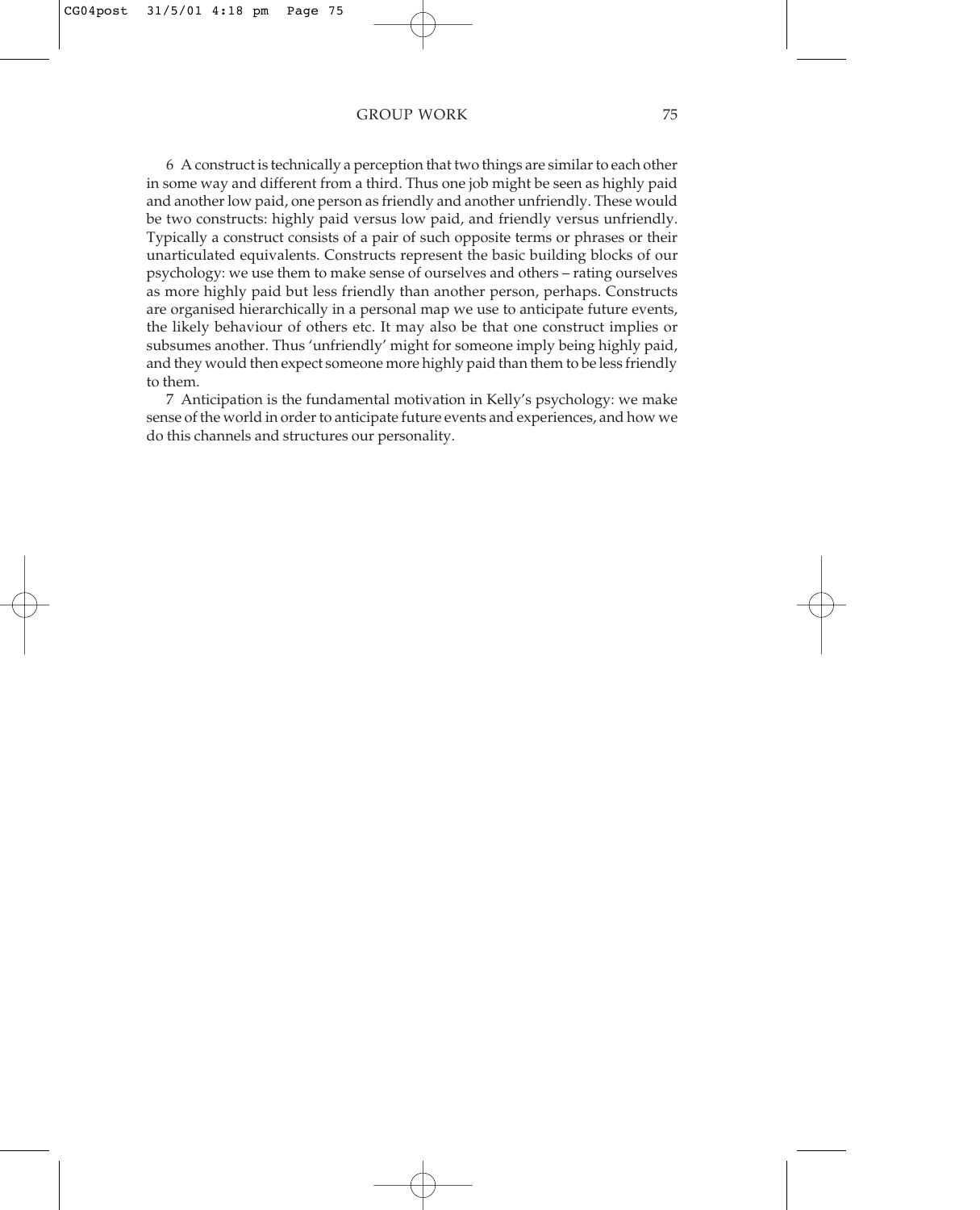# THE DISCOURSE OF THE LABOUR MARKET

#### **Why is labour market information important to careers education and guidance professionals?**

The recent policy changes, leading eventually to the effective disappearance of the Careers Service as we have known it, raises, among other issues, the question as to what it is that marks 'careers advisers' out from other professionals in the field. Careers advisers are not social workers, youth workers, teachers or pastoral counsellors in schools, but the new Connexions service will include people from such backgrounds in the new and generic profession of 'personal adviser'. This is therefore a good time to point out that interpersonal skills such as those described in other chapters in this book are necessary but not sufficient for effective careers guidance. What makes that guidance distinctive is the application of, and reference to, expert knowledge and understanding of the labour market and its functioning. Careers guidance, in relation to counselling, we might argue, is an applied discipline in a way analogous to engineering's relationship to physics or maths. Both have their ultimate test in their effectiveness in creating and maintaining 'structures' that have to stand up and survive in a public world. If no one who received careers guidance could hold down a job or earn a living thereafter, there would be little basis for supporting it out of public funds, and, indeed, there might be a case for damages against practitioners of it for negligence. The newer term 'social inclusion' is but a wider and more flexible variation of this theme. The argument that guidance makes an effective and measurable contribution to the labour and learning opportunity markets is still essential to the political survival of the species.

Credibility with the public and with other professionals such as human resource development managers is also an issue. Traditionally, careers advisers working with the 14–19 age group visited a variety of workplaces on a regular basis, and prided themselves on the notion that they knew personally a large number of the local providers of employment and training. Until the trend towards staying in full-time education and training reduced the numbers seeking employment at 16 to below 10 per cent in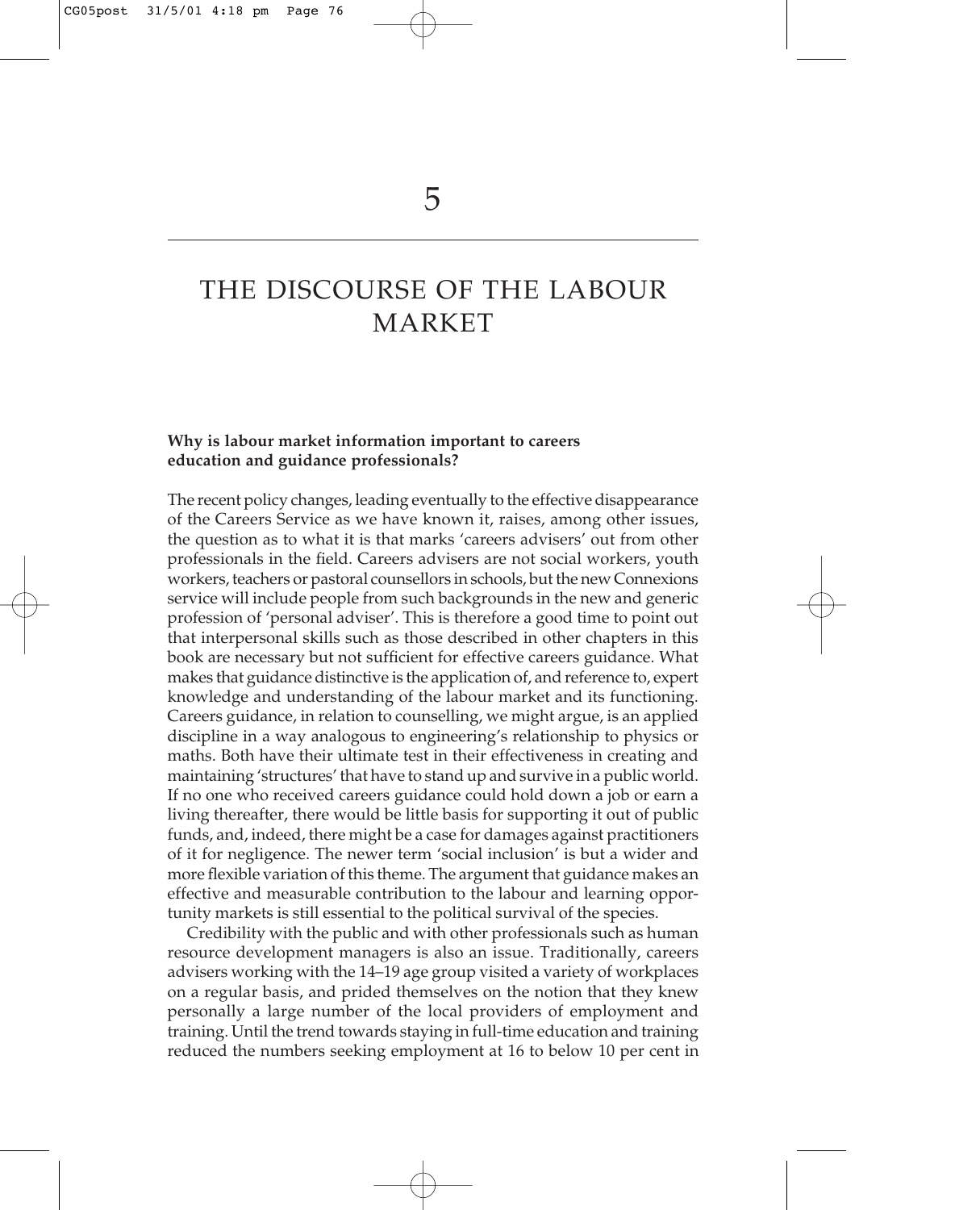most areas, the careers adviser not only helped his or her clients to decide what work they wanted to do but found most of them a vacancy with an appropriate employer and often arranged the interview personally. If the guidance given in the interview wasn't appropriate in the light of the 'real world' of work, if the needs hadn't been properly identified or sorted out and a viable action plan designed, the careers adviser could expect personal feedback further down the line. But those who seek guidance still do so because ultimately they want paid work and believe the careers adviser is knowledgeable about the labour market. Providers, meanwhile, continue to complain that guidance professionals do not understand enough about industry and commerce and do not spend enough time there to appreciate what is really going on.

The value of information to the guidance profession has always been clear. Despite attempts to separate them from guidance 'proper', informing and advising have always been important activities of guidance (UDACE, 1986). They do, however, draw on knowledge as much as skill. Information is the second outcome of guidance in FIRST, the five-outcome model of careers guidance proposed by Bedford (1982) and subsequently used as the basis for official inspections of careers advisers' interviews (though, as Bedford pointed out, the interview itself is not the most effective way of delivering it). More importantly, perhaps, 'realism' is the third outcome of guidance in FIRST: although controversial (no client-centred careers adviser would ever tell a client they were being 'unrealistic'), 'realism' is based on a close knowledge of opportunities and their structures and demands. Such knowledge prompts the careers adviser in the guidance conversation to ask certain questions so as to enable the client to discuss certain aspects of their experience, interests, abilities and values which could be relevant to the opportunities being considered. For example, if becoming a veterinary surgeon demands three high-grade A level passes in science subjects for entry, then a discussion of a client's own assessment of their potential at that level and in those subjects is a relevant topic, though it must be handled positively and sensitively. In the same way, if a client says they want to look after children, the adviser's knowledge of the types of work that could be involved informs the kind of issues they may suggest for discussion, and the areas of the client's experience they may feel it helpful to probe. Such approaches must, however, be informed by proper research and data sources, not by stereotypes or half-truths.

Feedback and advocacy are also included in the 'seven activities of guidance' (UDACE, 1986). To carry them out properly, guidance professionals need knowledge and in-depth understanding of how the labour market and education/training markets work, just as knowledge of how the law and the courts work is part of the expertise of the 'advocate'. To argue, for example, with an opportunity provider that a young person can cope with a particular type of work or course despite apparent unsuitability or disability, requires a more than cursory knowledge of what the work or the course, demands, what the employer or tutors expect of candidates and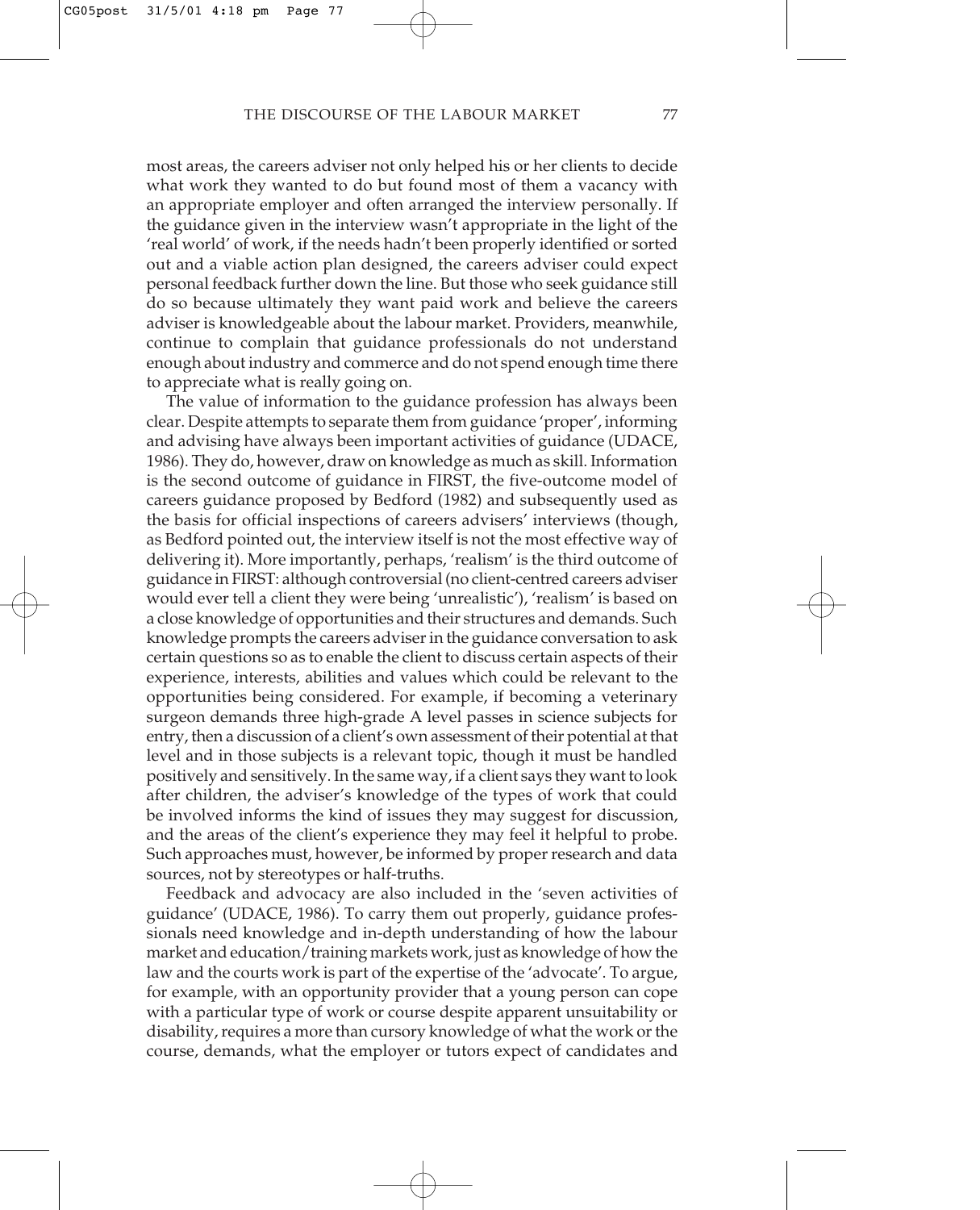what arguments will likely persuade them. In some circumstances, for example where discrimination is possible, it may require a knowledge of the law as well. It is also envisaged that the guidance professional will influence provision by providing feedback to providers to encourage them, for example, to lay on new opportunities for groups hitherto overlooked or to adjust their approach to meet the needs of previously excluded populations. This, too, clearly requires knowledge of the market.

In various ways, therefore, relatively 'hard' knowledge of the external context in which career decisions are made is important to the 'internal' and interpersonal functions of guidance.

#### **What is labour market information?**

Labour market information (LMI) has been summarised as 'any information about the structure and working of a labour market and any factors likely to influence the structure and working of that market, including jobs available, people available to do those jobs, the mechanisms that match the two, changes in the external and internal business environments' (ADSET, 1995). That, of course, is a very wide ranging definition, which, if followed in detail, would leave the guidance professional with no time to do anything else. As Hirsh et al. (1998) report, the practitioners involved in their research 'were forceful in their view that different client groups may need different types of information and find different frameworks useful in their career decision making'. The age, life stage, qualification level, type of decision or transition, the guidance purpose for which the construct of work is to be used, and so on, all have to be taken into account. What then are the questions that guidance clients tend to ask, for which labour market data could contain the answers?

The following six areas were tested on a small sample of experienced careers advisers responsible for labour market information in different careers companies, and were generally agreed to be pretty comprehensive:

- 1 *Demand for labour* This involves questions such as, 'How easy is it to get a job in this occupation, industry or role?' and 'How competitive is it?' Answers have to do with matters described as skill shortages, replacement demand, expansion demand and the supply of labour. We might offer answers based on our knowledge of the number of vacancies compared with applicants pre- and post-training, whether it was a common or fairly common occupation or role as opposed to one with only rare or few vacancies, whether the occupation, industry or function is expanding or contracting, and whether the time a person tends to stay in the occupation or role is shorter or longer.
- 2 *Progression routes, career structure and earnings* The questions here will be of the type, 'What are the prospects?' and 'Where can I go from there?' To answer them, we would need to know something about initial and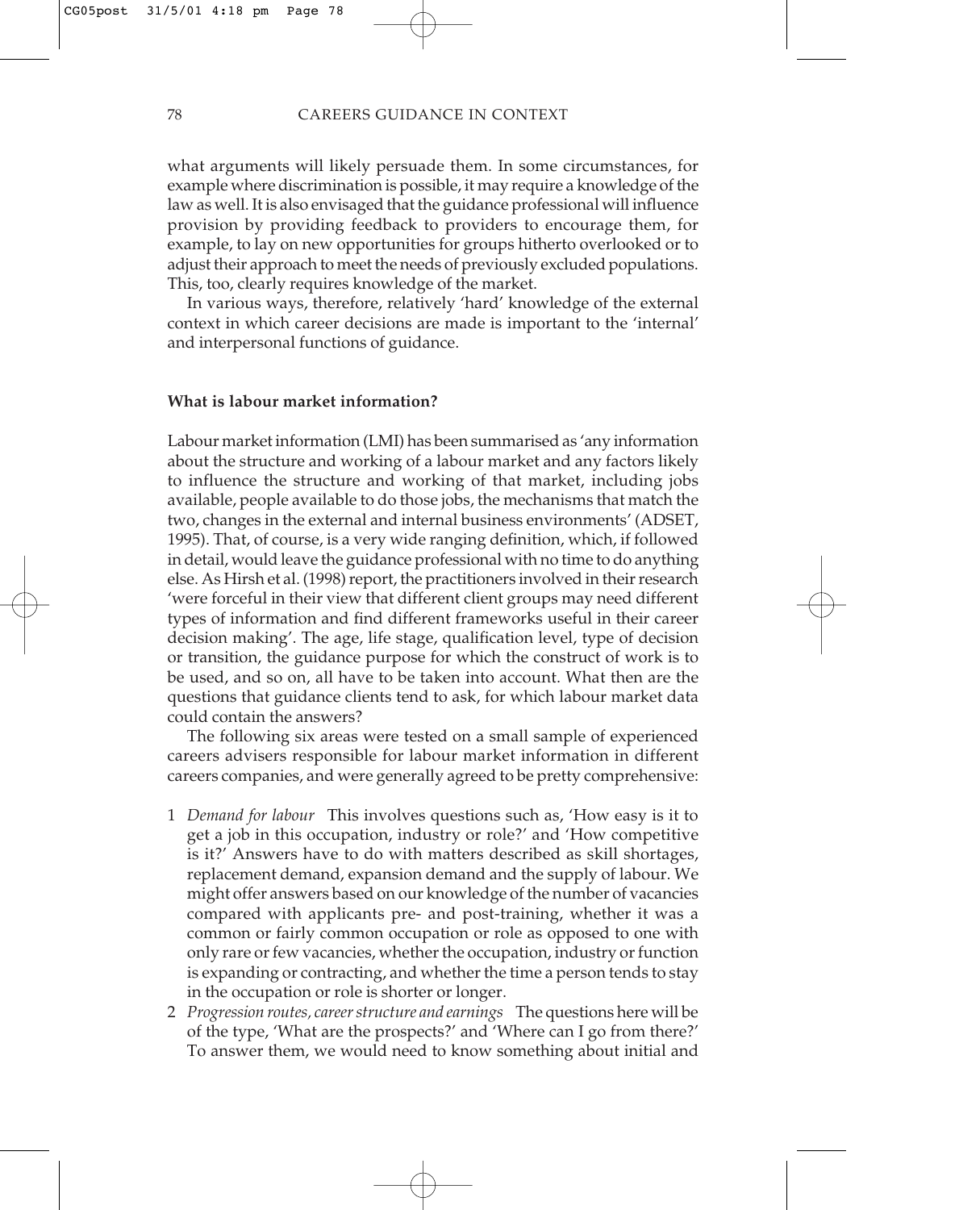later salaries, tenure or security level of the occupation or role, and its career structure – the opportunities for promotion and typical progression routes within it and to related opportunities. Some knowledge of further or advanced training programmes available, and of the extent of upward or sideways mobility, would be relevant.

- 3 *Geographical availability* The question here will mainly be of the type, 'How available is it in my (personal) travel-to-work area?' (Becoming a miner or lighthouse keeper, or even an air traffic controller, are jobs often limited by place.) But other questions may be implied, for example, 'How available is the training?', 'Where does it take place?' Answering these will mean knowing the geography of the area, and the routes and availability of transport (particularly important in rural areas). Knowledge of the wage rates offered – particularly if these are low – may be relevant (because of the need to pay for transport etc.), and sometimes also knowledge of the availability of accommodation, if the opportunities to work are outside the normal travel-to-work area.
- 4 *Trends* Is employment on the increase in this occupation or industry, is it stable, or are vacancies actually decreasing in the longer term? These are natural concerns for anyone investing in further learning, in particular, in preparation for a new career, or giving up a secure position in one industry to work in another. 'If I invest my time and money in getting trained, what are my chances of getting a job? How employable will I be at the end of the course?' The adviser will rely on previous research into destination statistics: where did graduates of this course go to in the past, how vulnerable to the economic cycle is this occupation or industry, have vacancies been notified to us increasingly or advertised regularly elsewhere, what signs have there been of the occupation/ industry expanding or contracting, what do we know about long-term versus short-term perspectives?
- 5 *Transferability* This follows on from the last set of questions, particularly if, as is often the case, the questions about future security cannot be answered satisfactorily. 'If employment in this occupation or industry or role should decrease markedly or die out, what else could I do with the training, the qualification, the competences and skills?' To answer this, the adviser needs to know how to elicit the competences, the breadth of the required base of skills in the present occupation, as well as where to find out about those in the area being considered or which might be considered. Some assessment of the general level of demand for the component skills will be relevant, too.
- 6 *Recruitment and selection methods* 'Where and how do people get jobs in this occupation?' Answers come from familiarity with the common routes into an occupation or industry or role, and with the processes employers adopt in recruiting and selecting for it – where vacancies are advertised, whether tests are used, and some idea of what employers are likely to be looking for from an applicant and how one traditionally applies.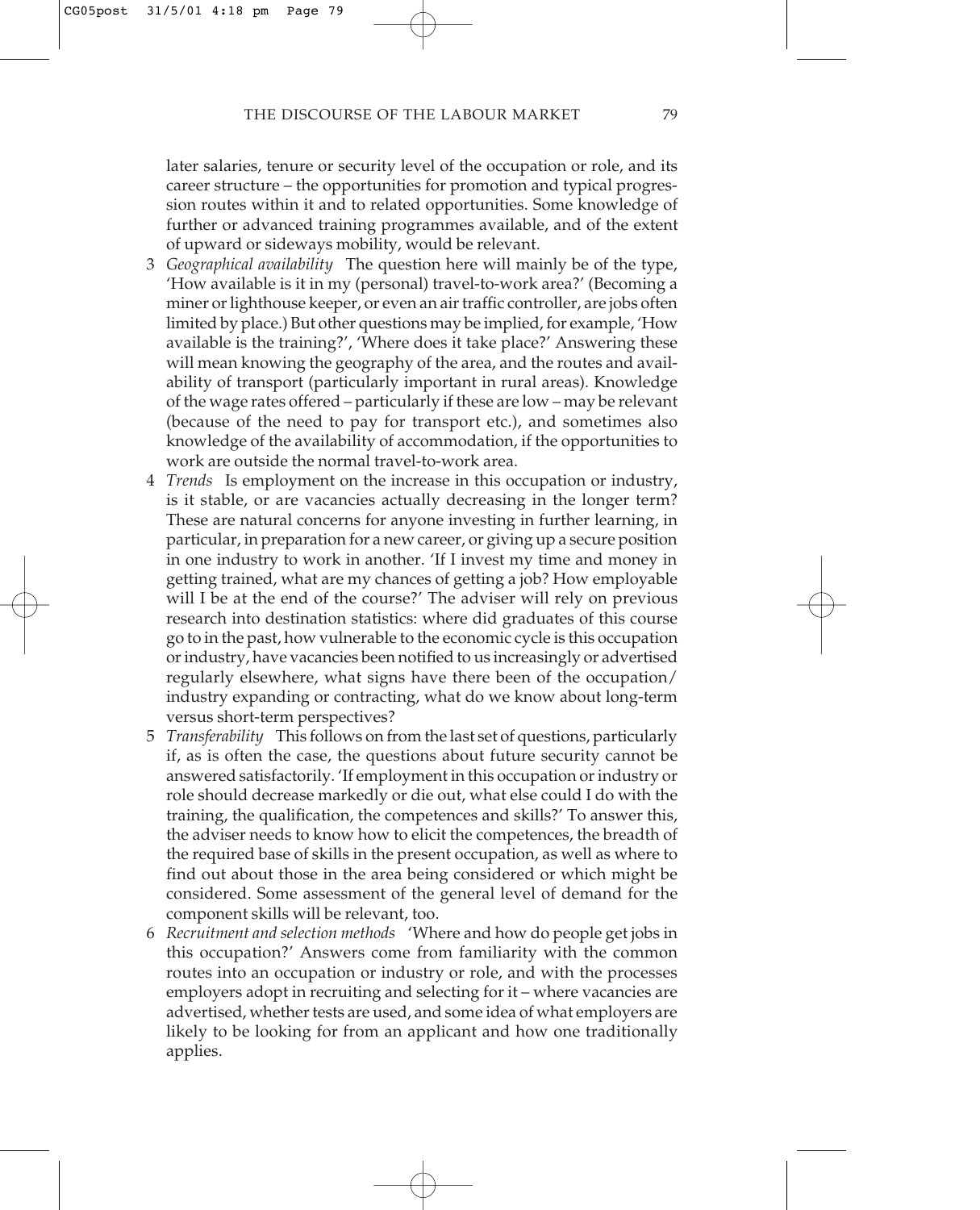#### **Mapping the world of work**

An adviser who mastered answers to all these questions would be an expert indeed, but in practice, of course, no careers adviser, even when experienced, is ever going to know more than 50 per cent of what s/he needs to answer questions about in day-to-day practice, and even less of what s/he might be asked on occasions. What is important is to know where to find the answers or, in the case of more knotty problems, where to begin the research, as well as a willingness to do that research if required or to make it feasible for the client to do the research for themselves, by defining what the questions really involve and where answers, if any, are likely to be found. This requires two things: a useful framework or set of templates to define the nature of the questions that are being asked, and knowledge of the whereabouts and layout of the data needed to answer them.

One task in the guidance interview is to elicit and explore the nature of the client's constructs of work and to help them set up experiments to test out their reliability and validity. These are their *personal constructs*. There are also sets of *public constructs* about occupations that make sense to a large number of us in a large number of contexts. They are *public maps of the world of work*. As guidance practitioners we need to know about them for three reasons.

First, they are used widely in official documents and reports on the labour and opportunity markets, and if we are going to use official data sources we need to be familiar with such constructs and their applicability to our clients' questions. Examples include the Standard Occupational Classification (SOC) scheme and the Standard Industrial Classification (SIC) system. These are official systems supported by the Office for National Statistics (ONS) and provide respectively a classification of occupations and of industries. For a fuller listing of both these systems see also *LMI Matters* (CTAD, 1996).

Second, they are used in classification schemes designed to help guidance clients and students in school, to structure careers libraries and so on. An example is the Careers Library Classification Index (CLCI) – a set of alphabetical codes that designate some occupations and functions as belonging to a group or family of jobs that may have some common interest for the guidance seeker. Its use is widespread in school and careers centre libraries and in occupational databases. It clearly aims to encourage a user to both focus on what is likely to interest them and increase the scope of their ideas within that and adjacent categories.

Third, they are used in psychometric assessments such as interest and personality tests. There are many psychometric classifications of characteristics relevant to performance and satisfaction in different types of work. They impinge on our mapping of the world of work, particularly through the increasing use of computer-based matching systems that try to describe the world of work in terms that can be used simultaneously to describe individuals and the roles and occupations available in the labour market.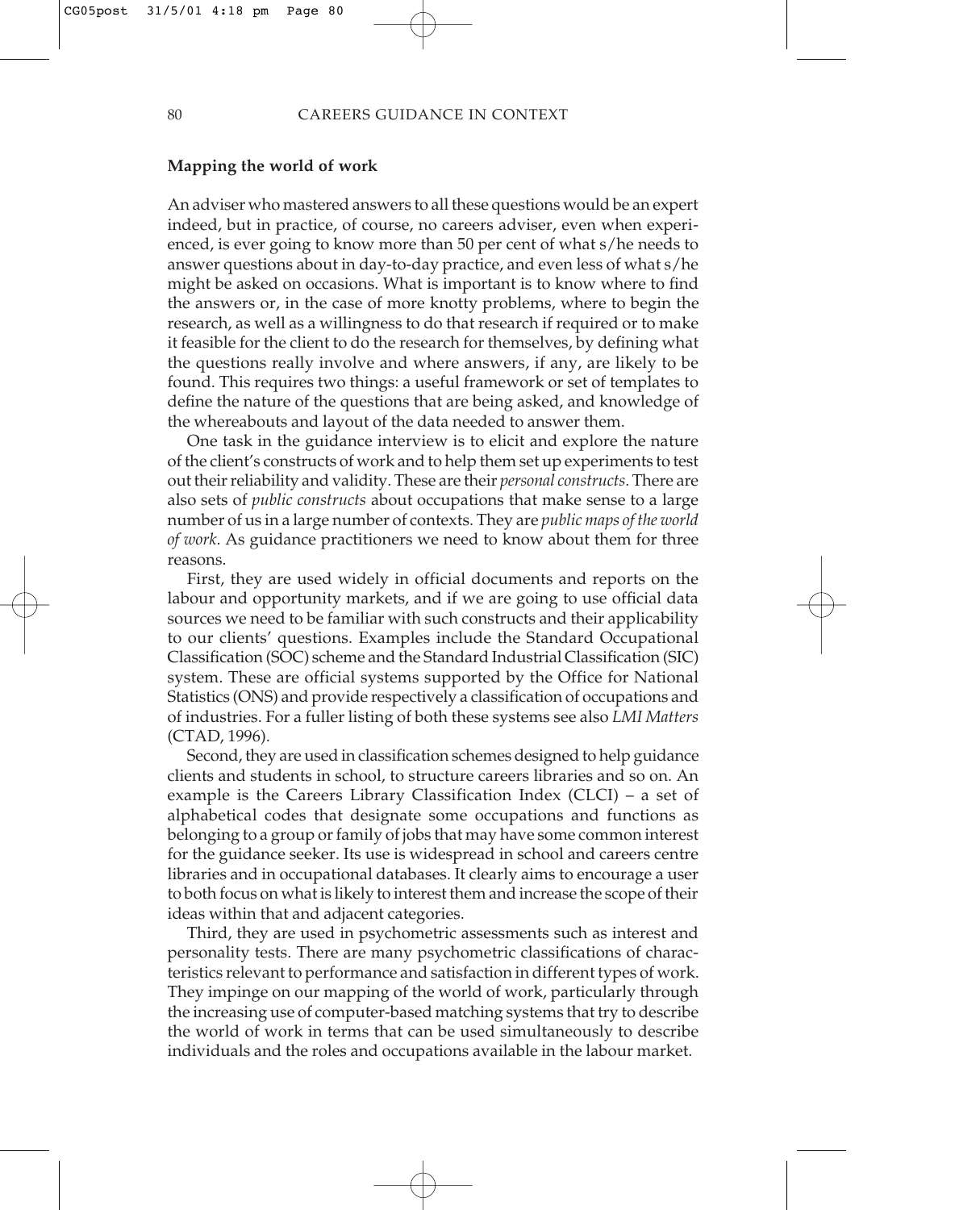Another approach starts from the essential set of skills exercised in a particular job or group of jobs or functions. This was one of the ideas behind the development of the National Vocational Qualification framework, now enshrined in the database of National Vocational Qualifications at the Qualifications and Curriculum Agency. In principle it is a categorisation of competence, but in defining the areas within which such competences are relevant, it implicitly maps the latter against the former, and may make it possible to see how individual skills can be transferred across occupational and industrial boundaries.

#### **Constructs of work**

There is currently some argument about the mapping of the world of work in terms of occupations. Occupation is traditionally defined (Watson, 1987) as 'engagement on a regular basis in a part or the whole of a range of work tasks which are identified under a particular heading or title both by those carrying out these tasks and by a wider public'. In this sense 'occupation' subsumes 'job'. An occupation is a collection of jobs. Job titles tend often to be specific to a company or a sector. Thus 'careers advisers' may be called careers officers, careers counsellors, guidance workers, careers consultants and so on, while carrying out what are recognisably the same or very similar sets of tasks: they form an occupation. However, employers in private industry often use job titles that have little to do with occupations as such and more to do with functions, roles or job level in the company – e.g. 'manager' (Hirsh et al., 1998). In addition, occupations may make the labour market look more static than it is and discourage change once a person has entered an occupation, whereas in practice people may move from one occupation to another more than once in the course of a working life. In the light of this, it is argued, more hybrid and multidimensional maps of the world of employment may be needed. Many careers services already use such a map based simply on the kinds of things clients ask about most often when presenting an information enquiry, rather than on academic research.

Even before we begin to tackle the market itself, then, there is difference, not to say dissent, over how we describe the basic building blocks. Whatever approach one adopts, however, the fact remains that in practice, by the time any client reaches a careers adviser, they are not a *tabula rasa*. There will be a number of personal constructs of work developed on the basis of a patchwork of influences, from family and social context, the media, and their own direct and often limited contact with work; and many of the influencers (e.g. parents, subject teachers, journalists and even some employers) will themselves have a limited understanding of the labour market, coloured by their own interests, values and experience. Much of the time, careers advisers' use of LMI will involve unpicking a client's ideas, correcting mistaken or narrow opinions, and offering alternatives to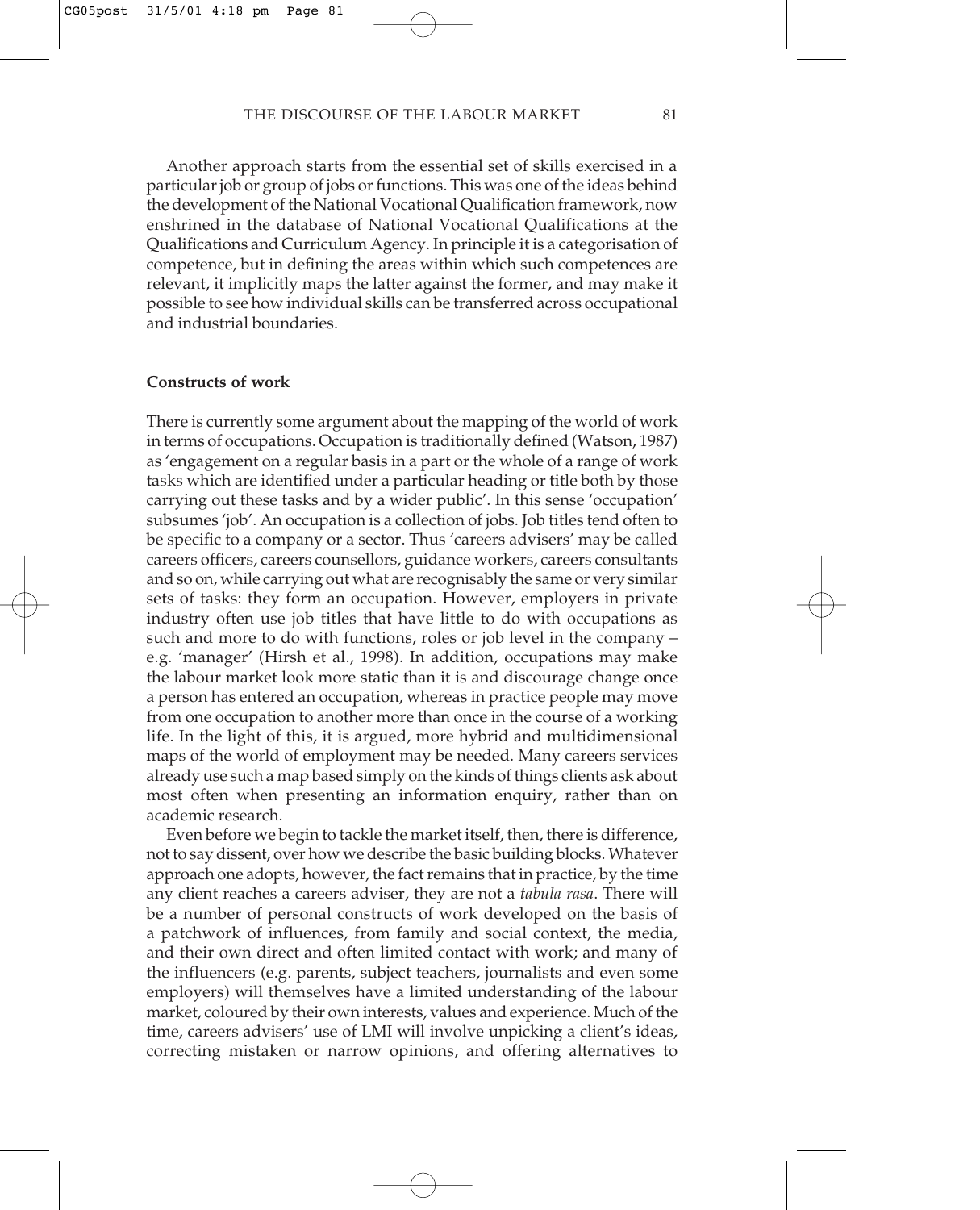popular or conventional wisdom. This fits alongside the increasing need for labour market information lower down the school, as careers education moves into Years 7 and 8 and even into the primary school, and careers advisers are increasingly involved in the support for, and delivery of, curriculum materials.

To fulfil their role as those who know about the labour market, advisers must therefore understand some of the basic constructs of it and the often heated debates that take place over theories of its functioning. One must also understand the implications for guidance of taking sides in such debates. Otherwise controversial material will be presented as unproblematic, and the necessary interpretations of LMI offered to clients will simply reflect the most influential voice around.

A starting point is the classical economic view of the market. The market for labour is regarded as working exactly the same as the market for bananas. If we do not like what is happening in such a market, the reasons given will refer to an ideal model, the perfectly competitive market. Problems in such a market are, on this view, almost always the result of restrictions on the freedom of competition within it. There might be buyers or sellers who are acting as monopolists, big and strong enough, personally or through their organisations, to raise the price of the product by restricting the amount made or offered for sale. The products sold might be different, so that the preferences of buyers would be based on something other than price. There might be interventions by governments or other outsiders that distort the mechanism – by supporting the uncompetitive, perhaps, beyond the point at which they would have had to drop out of the market altogether. Buyers and sellers might not have comprehensive, accurate and up-to-date information about the opportunities to buy and sell, or there might be artificial and irrational restrictions on entry to or departure from the market, for example, in the labour market, by racial or gender discrimination. Mobility in looking for work may be inhibited by family or other considerations, which, though rational, are not purely economic.

The labour market obviously isn't perfectly competitive in several of these respects at all times and in all places. But many policy and legislative initiatives can be seen as attempting to make it more like the model: for example, by providing information to buyers and sellers through guidance agencies or job centres, taking action against discrimination that inhibits some sellers or buyers from joining the market on equal terms, and offering basic training programmes (literacy, numeracy, core skills and so on) so that individual sellers' labour is not inferior to that offered by more privileged groups.

Clearly guidance has a role, if a limited one, in such a model. For one thing, it can provide comprehensive, accurate and up-to-date information; it could try to challenge the rationality of discrimination on the grounds of race, gender or disability, thus increasing the freedom to enter the market on equal terms with others; and it might be able to help some people to be more mobile – leave the market, enter it, or move from one place to another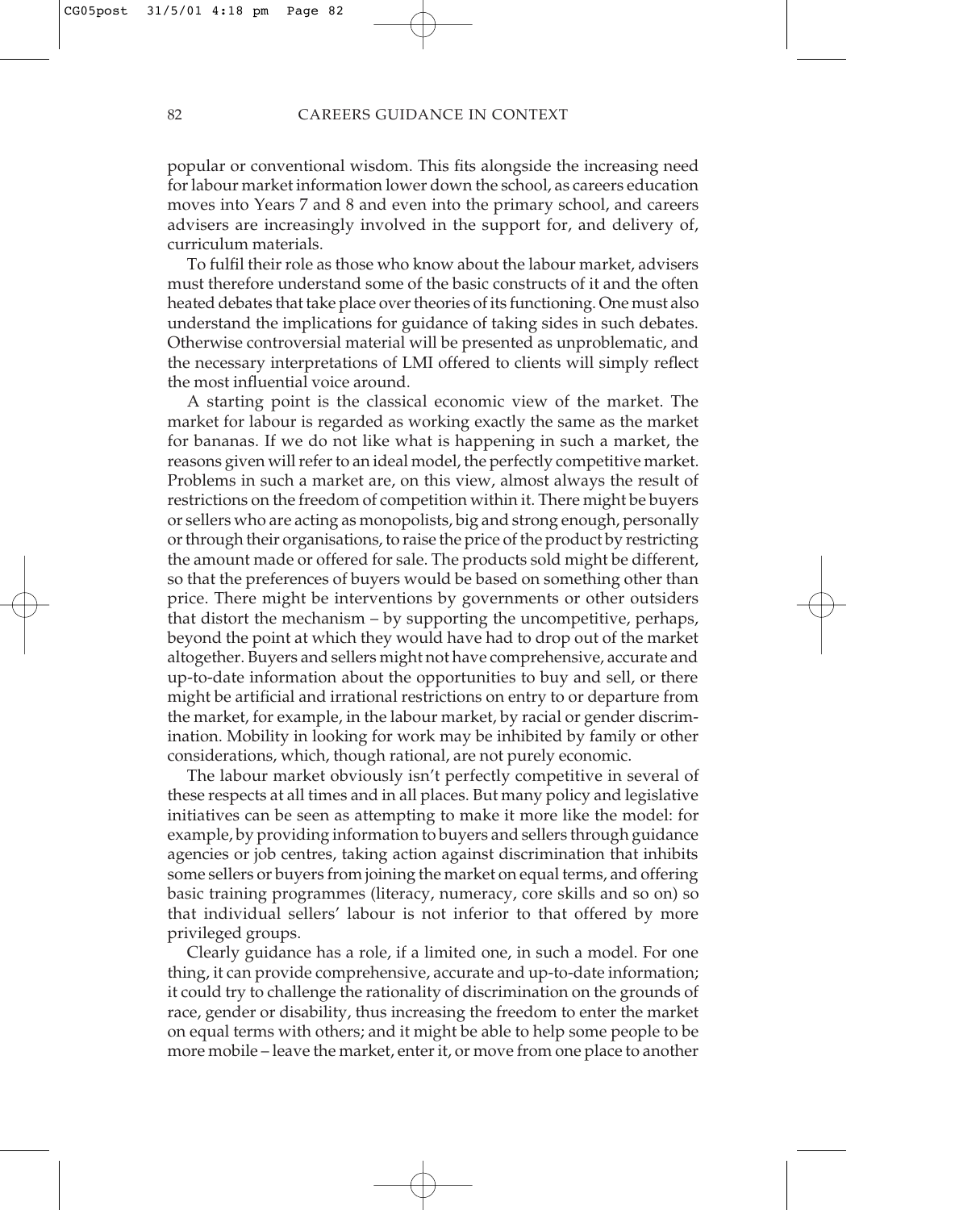to look for work – by information about sources of support for transitions, and problem-solving.

However, in the perfectly competitive market, supply and demand for labour would, on this model, be largely self-regulating. If more people want jobs than can get them, the price paid for their labour by the employer – the wage – will go down because supply of labour exceeds demand. If more jobs are available than people to do them – if demand for labour exceeds supply – the wages offered will tend to rise. The model is essentially about price plotted against available supplies. This is often represented as a curve on the two axes of a graph (Lipsey, 1989). If employers baulk at the current price of labour they may, for example, substitute machines for human labour, so the demand for labour will fall all along the curve, and at any given wage the demand will be less. Workers are in competition not just with other workers but with substitutes for labour generally as a 'factor of production' – something employers can use to produce the goods they want to produce. There have been vivid accounts, over the last 20 years, often exaggerated, of the way technology threatens to substitute for labour (for example Rifkin, 1996).

In the perfectly competitive model there is an equilibrium point where supply and demand match each other, and the market stabilises. This homeostatic mechanism is the desired end of labour market policy based purely on such a theory. The goal is the equilibrium market price of labour: the wage at which supply of labour, and demand for it, are equal, and thus the market 'clears' with no long-term skill shortages or involuntary unemployment (Adnett, 1989). Not only does this explain the labour market, it explains unemployment – which, on this showing, would be due to restrictions on the price or supply of labour, by union bargaining or restrictive practices, by government intervention or regulation, and by unrealistic wage demands by the workforce.

The argument about whether the actual labour market should be seen as simply an aberration from the pure competitive free markets of classical and neo-classical economics underlay the government policies of the UK during the 1980s and early 1990s. Government's role, according to this view, is to ensure that the institutions of society – unions, professional bodies, the family etc. – are unlikely to interfere with the 'natural' workings of the market. It may do this, for example, by providing childcare facilities to enable women with young children to return to paid work, by legislating to reduce the power of trade unions, by deregulating entry to professions, and by abolishing institutions such as the Wages Councils, which interfere with the process by setting a minimum wage for certain occupations.

If you accept this explanation of the labour market you will probably see guidance principally as a lubricant, intended to ensure the smooth functioning of the mechanisms of the market – for example, by providing accurate and up-to-date information to the buyers and sellers in the market, and by ensuring everyone has the necessary job search skills and a 'realistic' attitude to wages. Guidance is there to remove obstacles presented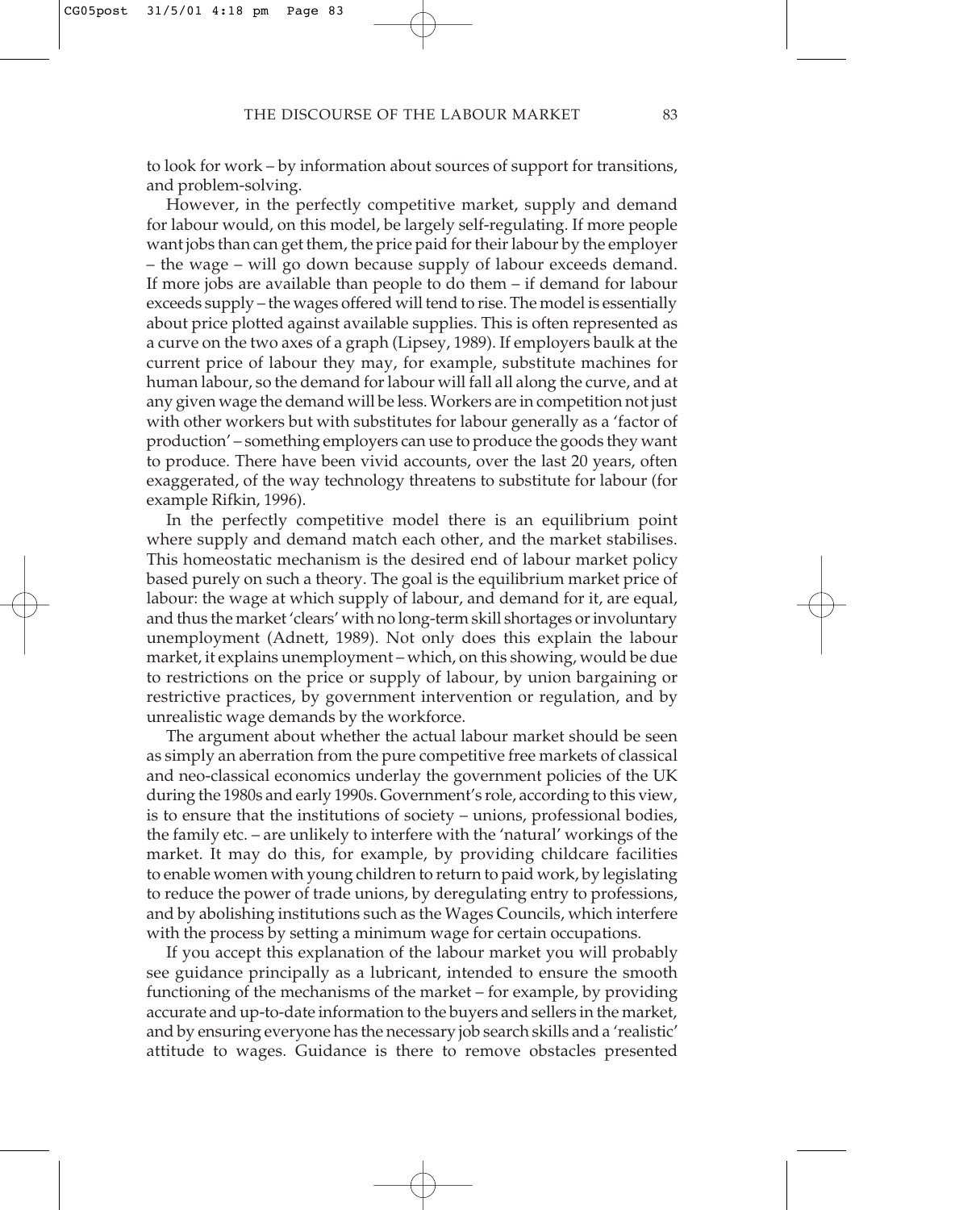by individual behaviour which interfere with the smooth matching of individuals and vacancies.

But markets are rarely 'perfect', least of all labour markets. Nor is this simply a matter of the odd imperfection: even within economics itself, segmentation theory has challenged the classical model. There may be not one labour market but many: for example, competition for jobs at one level of entry qualification or in one geographical area may be relatively independent of competition for jobs at a different level or in a different area. This makes good sense in practical experience. The market for doctors is clearly not the same labour market as the market for cleaning staff or nannies or salespeople, and what happens in one of these markets may not affect what happens in the others at all. Despite the assumed impact of 'globalisation', the market for labour in north-east England may function very differently from that in southern England.

In the simpler versions of segmentation theory, dual labour markets can exist even within the same company, with a primary labour market comprising all those jobs with good working conditions, high wages, job security, promotion prospects, good on-the-job training and a well-ordered internal labour market in a particular firm or occupation. In such a labour market, entry to jobs is on the basis of skills and educational or professional attainment, and access to higher-level jobs is via an internal career structure. External mobility – people moving out of or into the market is going to be low except at the highest occupational levels. If you cannot gain entry you are restricted to secondary sector jobs.

This secondary sector offers jobs with low pay, poor conditions, insecurity, few prospects and little training. Jobs here will be filled largely by recruitment from the external labour market. There's a lot of mobility between jobs and occupations but not much progress up or down: the workers remain at the same relatively unskilled level. If you're disadvantaged by not having exam passes or the right social background you'll be most likely to end up in the secondary sector. The high turnover rate in the secondary sector can be a disqualifier for those who want to move into the primary labour market, as employers there tend to see such an employment record as a sign of an employee's unreliability. So working in this sector can be a self-perpetuating disadvantage. At its fringes the secondary labour market has seasonal workers and those on low-security short contracts, illegal immigrants, sweatshops, informal 'black economy' work and so on. It may also be more common in some inner city areas. Racism and sexism may be involved in its creation in some circumstances, too.

There are clear implications for guidance. To get into the primary labour market you need training and encouragement to forgo jam today (the prospect of an immediate job) for the possibility of jam tomorrow (the prospect of a better and more secure job later). This means getting in early and telling students in school what the reality is like out there, making plain to them the consequences of certain choices. It may be that some young people will be condemning themselves to a life of insecurity and low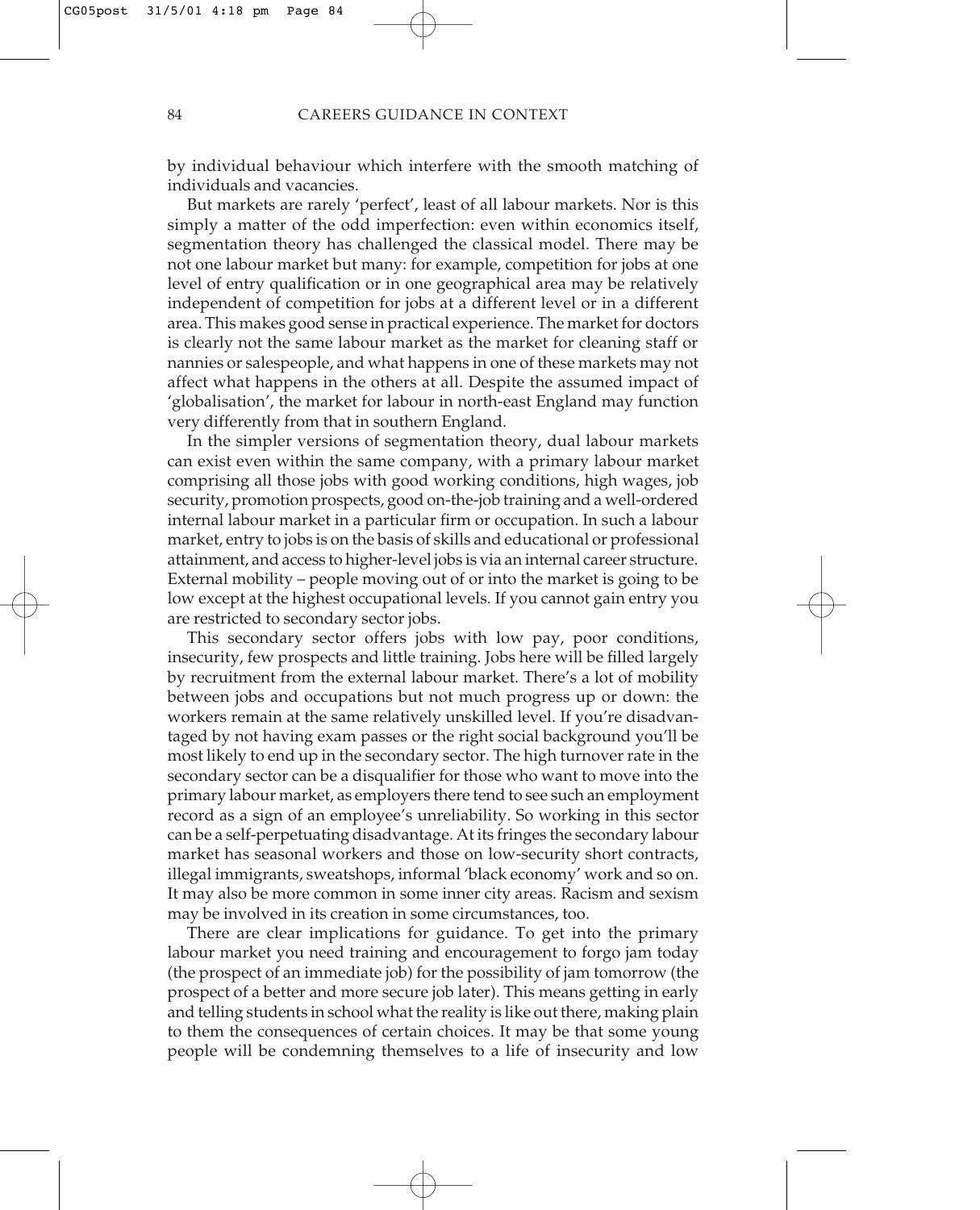earnings which is self-perpetuating. This is also an approach that fits with the current Labour government's attitude to the role of the Careers Service, which requires them to work hard to increase the numbers of young people in learning as opposed to work in the 16–19 age group. The implication is that more learning will mean less time later on benefits or welfare – a feature of the primary rather than secondary labour markets.

On this view, also, careers advisers have a responsibility to advocate the cause of those they advise and help who are disadvantaged by the labour market through no fault of their own. Racism and sexism need to be challenged intelligently, with recognition of the often unconscious discrimination that occurs through restriction of access to primary labour markets. People with disabilities may also suffer in this way. Careers services need to feed information back to the appropriate organisations in training, employment, education and government, and to support and encourage the development of training programmes that help to overcome the barriers suffered by disadvantaged groups. This is as much because this situation (unlike the ideal purely competitive market) is not rationally constructed: it leads to employers and the country generally being deprived of competent workers and a pool of potential skills remaining unused.

A further consideration is that much of the careers literature in careers libraries and a majority of the careers discussed with young people appear to describe work in the primary labour market. Yet, on this theory, large numbers of people – increasing in the future – may in fact work in secondary labour markets. Some people (including people in developing countries) will have to work in secondary labour markets whether they like it or not, short of a revolution in the world economy. It might be argued that careers advice adapted to the needs of such workers has not yet been properly developed: we could do much more to improve the advice we give to such people with a view to helping them to survive in such markets. This might be more detailed advice about employment rights, relevant trade unions, welfare benefits, in-work benefits, funding for training, average wage levels, voluntary work, coping with unemployment and so on.

As Rubery and Wilkinson (1994) point out, however, it is nearly as hard to find evidence of purely segmented markets as it is of perfectly competitive ones. Segmentation is more complex, and the supply side of the equation is as likely to be segmented as the demand. Firms' own policy and strategy have a considerable impact on local labour markets, both internal and external. They argue that in fact it is necessary to go right down to organisational level to understand 'the dynamics of change in the employment system ... This is in contrast to the market approach of the neo-classical economist' but at the same time requires an understanding of 'the influences of external conditions on internal employment practice' (1994: 66).

Although simplistic in itself, the segmentation model and its accompanying critique are nevertheless closer to the messy reality we confront as careers advisers than the classical economic model. The economic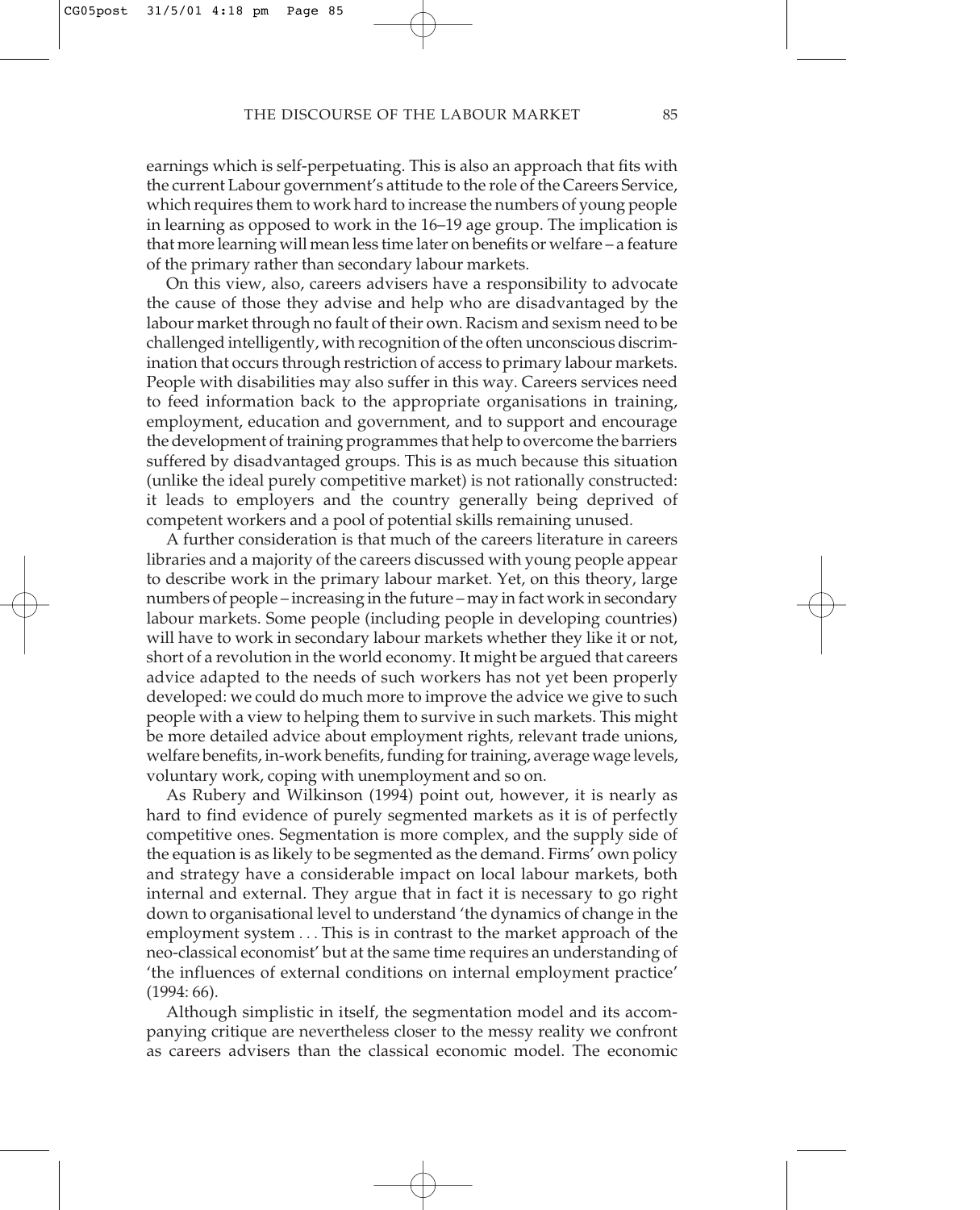relationship between buyer and seller of labour is affected by other than economic factors – group norms, social interactions, the influence of 'institutions' (professional bodies and trade unions, for example, or the worker's family). Neither the individual nor the firm has time to gather the complete information necessary for perfectly rational decisions about job seeking or employing people. It is always a compromise. Firms may be able to operate successfully in one way in one context, but the same strategies will not work in another. These strategies, however, 'create for each individual employer the labour market environments, internal and external to the firm, which act as important constraints on the range of employment strategies that an individual employer can devise and deploy'.

Relations of production are social as well as technical and the functions of the former, as Rubery and Wilkinson (1994) point out, are coordination (getting people to work together) and control (exercising power and imposing sanctions). A major difference between the market for carrots or TV sets and that for labour is that, in the latter, buyers (employers) do not own what they buy: they buy the worker's willingness and ability to work, but there is scope for conflict and competition in extracting the optimum out of the situation for either side. This is one rationale for paying higher wages, not just the scarcity of labour. There are local and specific asymmetries of power in this process, and not all on one side: 'for example, capital's economic superiority and control of the means of production [ownership of the factory, the machinery, the funds] is countered to varying degrees by trade union organisation, skill scarcity, and the privileged access labour has to information about production processes acquired by work experience and... learning-by-doing' (1994: 29). If either side withdraws cooperation, it may inflict losses on the other that cancel out the gains. Sacking experienced workers because they cost too much will also cost you money to recruit equally skilled ones or to train them to the level of the others. Compromise is not just about job seeking, but also about the level, type and rate of work once you are employed.

As Peck observes:

The local labour market is more than a deviation from some national average (itself, obviously, only the sum of local conditions within a national space); instead it should be understood as a territorially constituted social structure. (1996: 266)

People are not as mobile as goods. They will not necessarily move to wherever their skills are needed (they have homes, relationships, family and friendships, roles in the community). When the coal mines are shut down, where do the miners go? Do they go there at once? What difficulties do they face in doing so? Nor are skills necessarily fully transferable: they may have different values in relation to different job opportunities

Why does it matter to a careers adviser? There is a clear alternative here to the view of guidance as a lubricant of the free labour market. Social and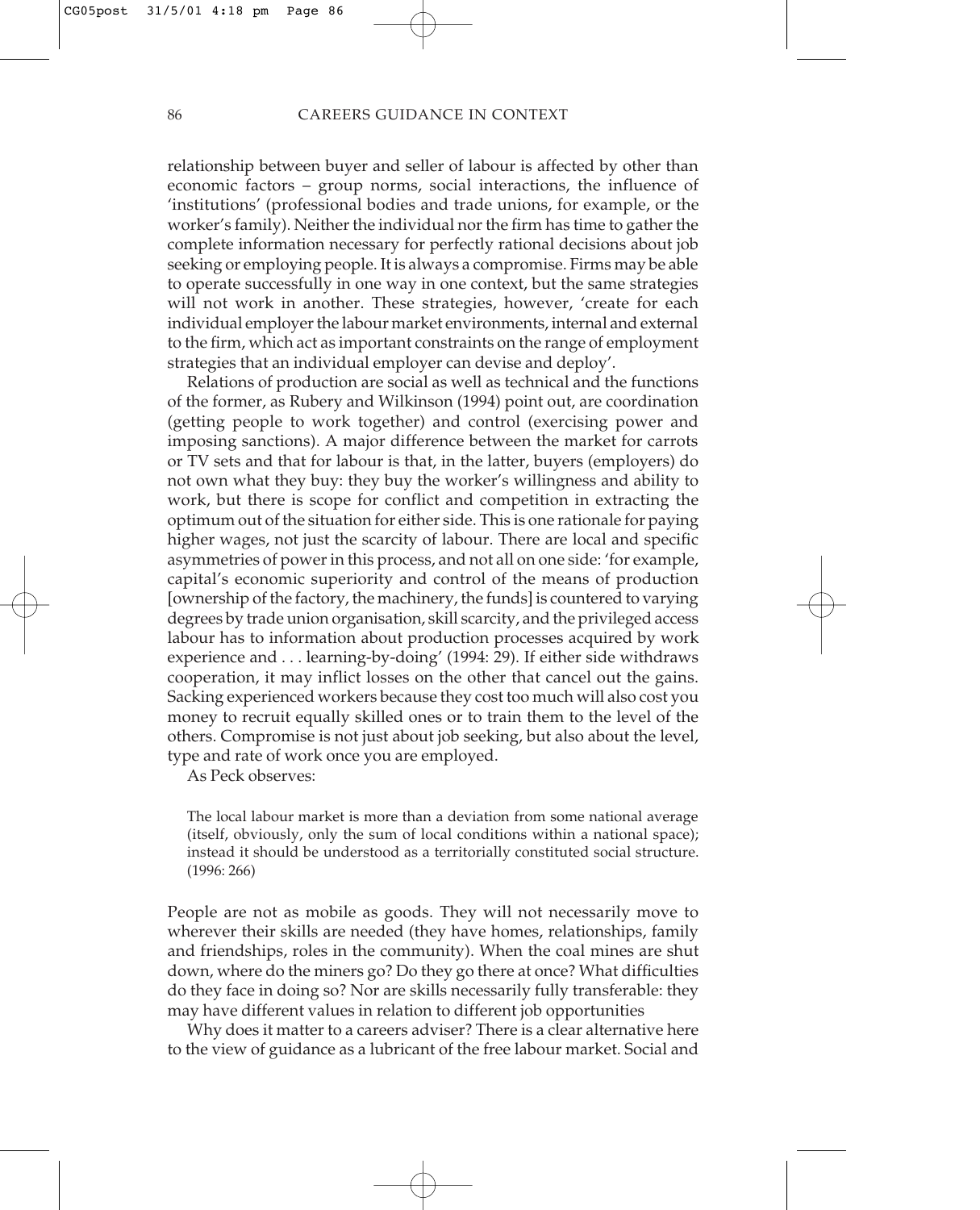political factors have to be taken into account as well, and guidance can arguably be seen to have a role in relation to them, and not just at an individual level either. Guidance workers are involved with individuals in the front line and that is their starting point, but they may, on this analysis, have a role to play in representing their clients' interests and influencing social and political structures on their behalf, or, more progressively, in empowering and enabling their clients to influence these structures for themselves (cf. UDACE, 1986).

Sociological views of the labour market, then, try to explain labour markets in terms of social groups, relations and institutions. The need that human beings have to exchange goods and services leads to the formation of new social groups: employers, workers, firms, occupational groups, trade unions and so on. There are also new social relations – e.g. between capital (those who invest in industrial and other activity), management and labour, and new social systems such as employment, systematic training or industrial relations (Fevre, 1992). Careers guidance services can be seen, in this theory, as one of the institutions that have grown up around the labour markets in some countries.

Institutions such as these influence the structure and functioning of the labour market. All of these may lead to restrictions on or regulation of (depending on your viewpoint) the 'pure' freedom of the market. Systems of training and industrial relations are set up. People and groups gain vested interests in furthering the gains of their group as a whole, as a means to ensure security and other benefits for themselves as individuals. The motivations here are more than simply economic, if by that we mean a concern with the price of, and reward for, labour.

The family, too, in a different way, acts as an 'institution' within the labour market. Households make economic decisions, not just individuals, and implicit or explicit 'deals' are made within them about who is to do the paid or unpaid work involved in maintaining a family. These have longerterm sociological implications, such as an improvement or a deterioration in the social position of either gender within the labour market. Families also play a role in producing or reproducing orientations to paid employment, especially in terms of what is regarded as 'suitable' for one gender or the other. Such attitudes are seldom held on purely economic grounds. The demands of partners, childcare and eldercare often affect women very differently from men. There are many hours of unpaid work involved in 'reproducing' the labour force – feeding, resting, reassuring, training and socialising it to operate effectively as the employers or other organisations of the labour market require (Watson, 1987: 212–13). The 'labour supply' that is paid for at the point of exchange in the market is the product of investment of a lot of time and effort for little or no direct financial reward by many other people apart from teachers and trainers. When it is no longer needed, it also has to be looked after at least minimally, lest the current workforce become demoralised by the prospect of what is to come.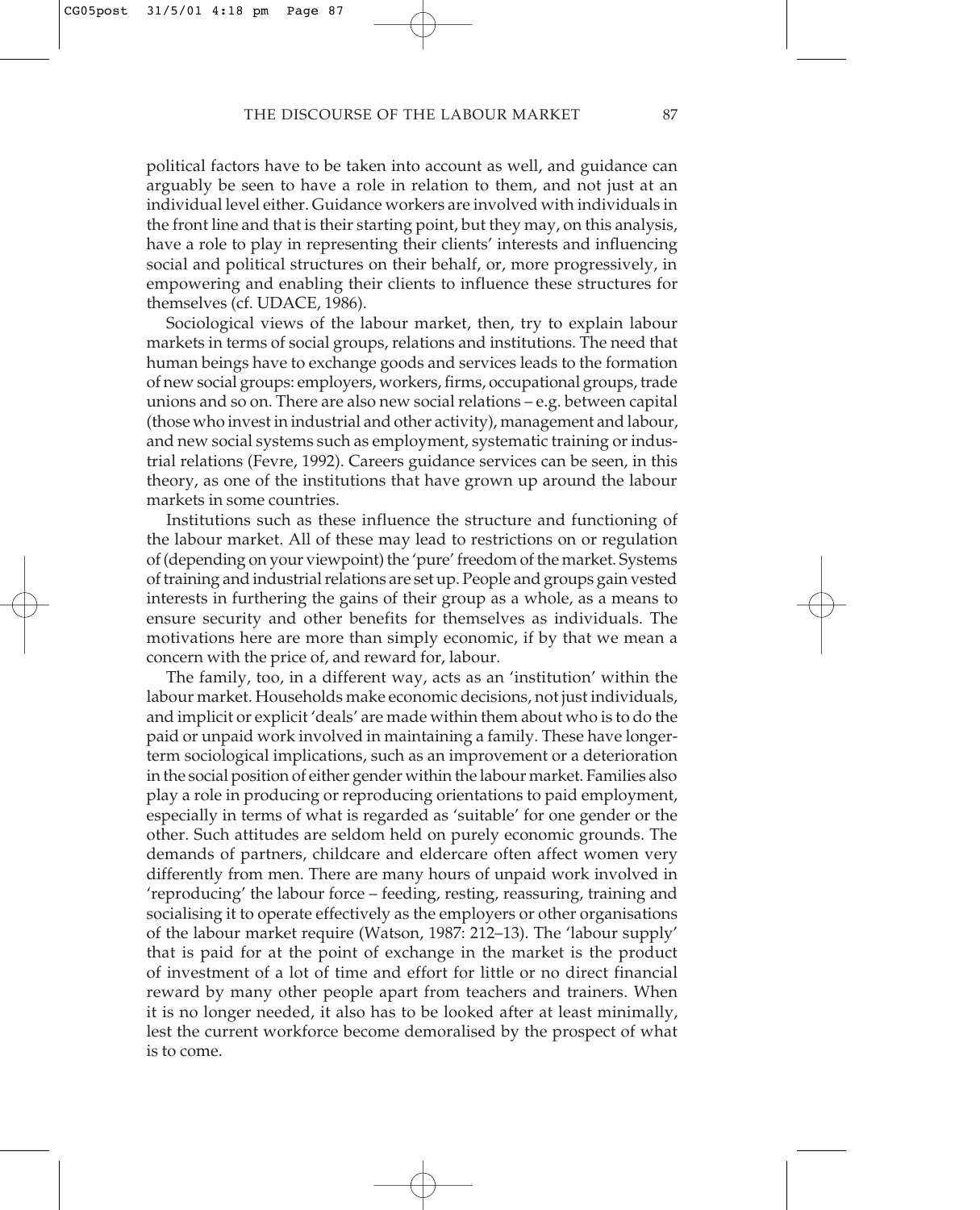One advantage of sociological approaches is that they offer a much more serious attempt to deal with discrimination and disadvantage in the labour market than purely economic ones. Economics can tell us that race discrimination is irrational: even classical economics does not support it. All should have equal access to the market, and the free movement of migrants is another necessary condition for perfect competition. Explaining irrationality, however, requires us to go outside economics itself; the reasons people are disadvantaged in the labour market are inextricably linked with social and political explanations. Careers guidance, because its achievements are ultimately validated or invalidated on any theory in the context of the labour market, is also inevitably involved in issues of advantage and disadvantage, rationality and irrationality, and hence social and even political activity

#### **Future work: a changing labour market?**

One of the important variations of segmentation theory is Atkinson's (1985) model of internal labour markets in the 'flexible firm'. This transposes the primary/secondary divisions into core versus periphery, with secondary labour market employees split into full-time but relatively insecure employees and those on even less secure part-time or temporary contracts, while certain specialist work is outsourced entirely. Flexibility may be either functional – the same worker is multiskilled – or numerical – the numbers employed may be increased or decreased without much difficulty. Handy (1989) also popularises the idea using the image of the shamrock to stand for a three-leaved labour market with a core of professionals, technicians and managers, a fringe of self-employed or subcontracting specialists, and the flexible labour force of temporary and part-time workers, claimed to be the faster growing group. In part this notion falls to the criticisms already detailed in Rubery and Wilkinson (1994), but its ideas about employers' approaches to flexibility signal the establishment of a view of the labour market which has come to be not only dominant in the literature about careers education and guidance but accepted as uncontroversial. Not just the organisation but the labour market is moving in the direction of increasingly insecure and flexible employment. Thus Bayliss (1998) declares: 'People are becoming used to change; the idea that there are no more jobs for life goes largely unchallenged . . . the concept of a public sector career, or a business career or a career in a single occupation, has gone.' This is so certain that the Royal Society of Arts report in question offers no references to any evidence, as if it were indeed a consensus beyond dispute by all right minded people. The supporting argument may be briefly summarised as follows.

In 20 years the world of work will look very different. There will be few fixed boundaries between sectors and businesses, or private and public sectors. All boundaries are fluid and change often. The notion of a career in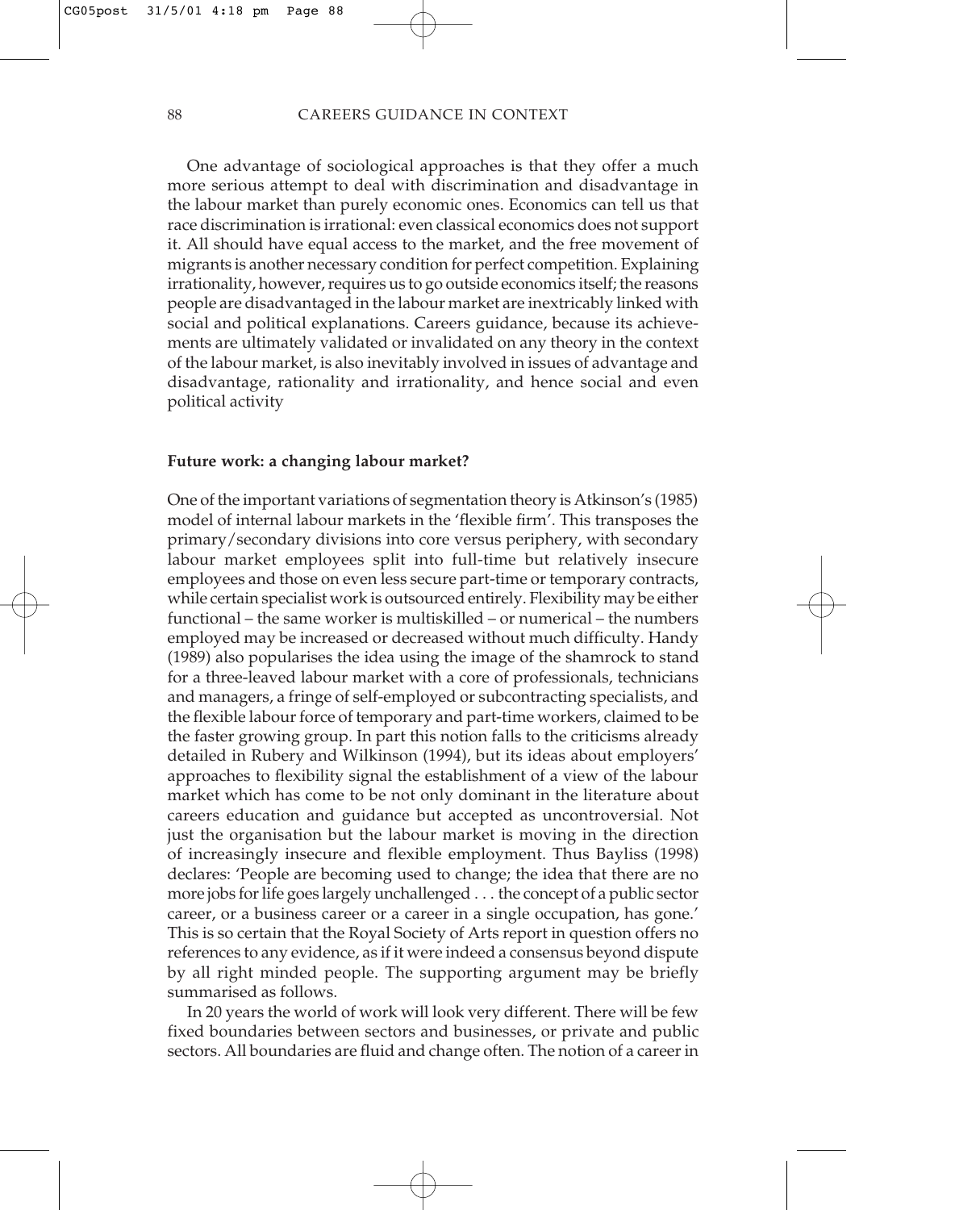a single occupation will have largely disappeared. Growth of part-time and short contract work will be significant. Individuals will move frequently between different kinds of employing organisation. Most people will be working but in roles not jobs, achieving outputs not tasks. People will work where their skills can be used. The needs of employers, wherever and whatever they are, are much the same. Employability (the result of high-quality training) replaces job security. 'Knowledge work' is the most important thing. Lifelong learning to cope with frequent changes will be required, too. Core skills or key skills are what is required, not job specific skills. More and more organisations will be 'virtual' without a specific geographic location. Work will be a matter of outputs contracted to individuals, not something demanding attendance at a fixed place for fixed times. Employers will act as customers. The employed will adopt self-employed attitudes. Pay will be performance related. Environmental pressures and the impact of information technology are key factors and firms will seek to achieve cost reduction. There will therefore be more teleworking.

There are clearly significant implications for guidance practice. Guidance will be required throughout life, rather than just at the entry to the labour market, but in return has to rethink what its purpose is when apparently stable 'careers' are no longer available, so that any choice is just a brief turning point in a story that contains many of them. It is not surprising that narrative versions of career theory have developed in parallel with this view of the labour market. When the future is so insecure and uncertain, the function of guidance may be to enable individuals to make personal meaning out of the relatively chaotic events that make up their lives. *Positioning for the Unknown* was the title of one report on career development for professionals in the 1990s (Watkins and Drury, 1994). The 'importance of the subjective career: that is, the sense that individuals make of their careers, their personal histories, and the skills, attitudes and beliefs that they have acquired' is that 'it is more up to individuals to clarify their own values and to define what career success means to them personally' (Arnold and Jackson, 1997: 429).

There are clearly arguments for the trend to a flexible labour market which offer more in the way of data to support it – for example Rajan et al. (1997). However, they are much more cautiously worded, as you would expect from an empirical study. For example: 'this new form of flexibility is much more evident in fast growing service industries; elsewhere not much research has been done . . . the shift towards greater flexibility has, however, been challenged on the basis of certain official studies; the figures used, however, are somewhat outdated' (1997: 43). There are also a number of attacks on the simplistic versions of the argument, from different quarters. The TUC report *The Future of Work* (2000) summarises a number of official studies up to 1999 and concludes that the death of the permanent job is very much over-hyped: 'What official statistics show is that the permanent employee remains the bedrock of the UK labour market.' They quote the Labour Force Survey to show that while permanent employees were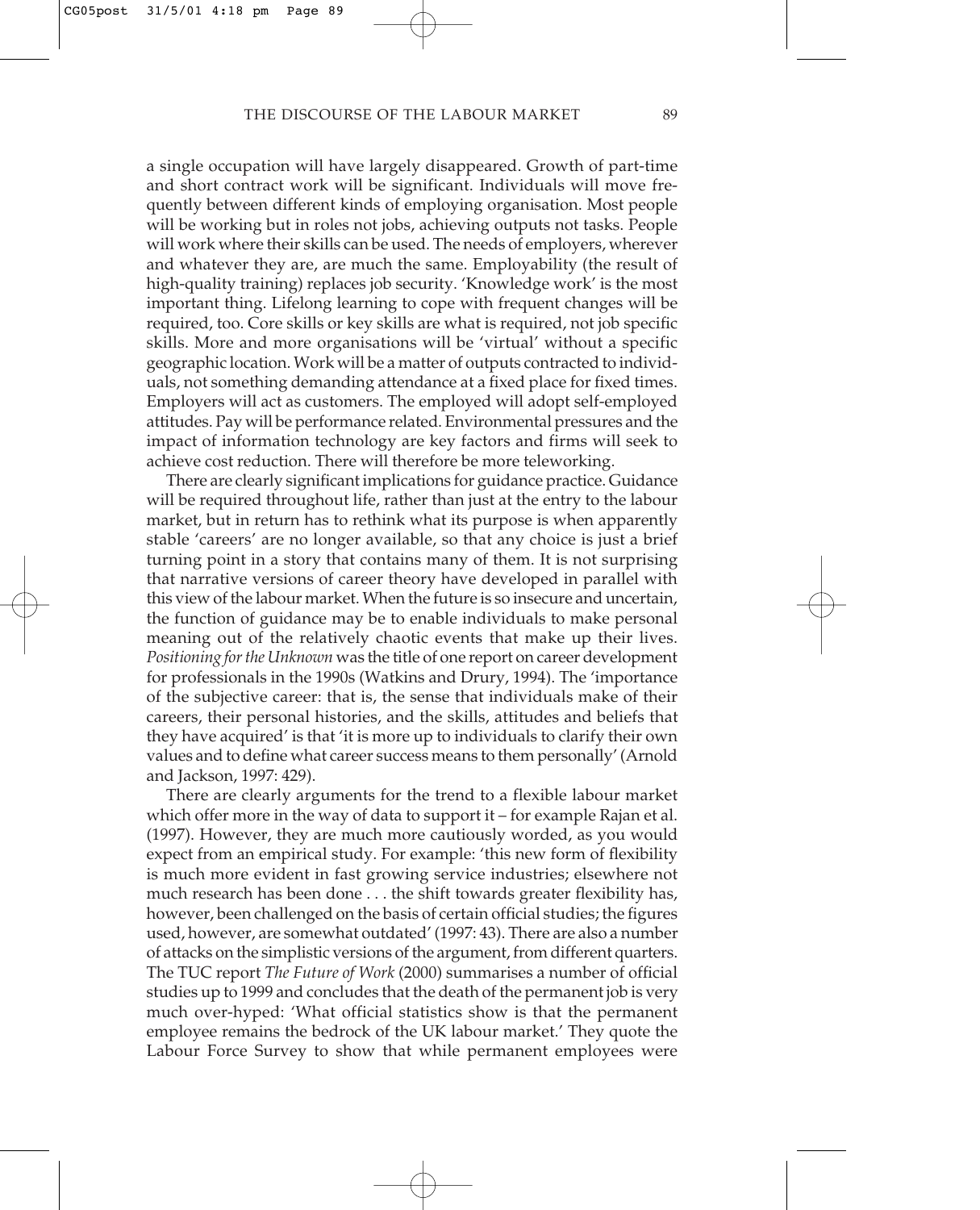82.8 per cent of all in work in 1984, the percentage had dropped to 81.7 per cent in 1999. This is hardly a 'careerquake' (Watts, 1996d). They also note that 'people stay in jobs almost as long as they did fifteen years ago. The share of long tenure jobs in the economy appears to have changed remarkably little.' Coming from the TUC one might expect little enthusiasm for the idea of a flexible future, but they simply confirm what academic researchers with less clearly political positions have argued. Rubery and Wilkinson (1994) concluded that: 'There is little general evidence that employers have systematically pursued such objectives as greater labour force flexibility, de-skilling, human resource management, or have adopted the "new industrial relations".'

This debate is likely to continue. What is important is less who 'wins' the 'Fordist/post-Fordist, flexible/permanent, local/global' debate than the reasons why it is argued in the first place and the fact that it is still hotly contested. In the most recent account of the arguments, Bradley et al. (2000) speak of 'the increasing tendency for the study of work relationships to be framed by concepts employed by managers (such as flexibility, empowerment, performance management)'. They claim that 'Our argument is not so much that "myths" are deliberately used to mask reality, as that particular versions of reality have more power to "stick" than others and so become popularly accepted.' They then proceed to carefully deconstruct these – globalisation, lean production, non-standard employment, the skills revolution.

The question that guidance professionals should be asking themselves is why such 'myths' are apparently so sticky and have been so sensationalised in the careers education and guidance community. Brown points out that when working with people displaced or dislocated by real changes at work, the scenario will be attractive because it seems 'to offer the possibility of an individual rebuilding her or his career on different lines' and clearly one wants to avoid the danger, as a guidance professional, that in such circumstances they will 'lock themselves into defensive or regressive choices (for example, searching only for jobs directly comparable to the ones they have just lost) rather than career choices that are developmental and progressive' (1997: 2). He argues, however, that 'polemics about changes to some middle class careers, serve to misdirect attention away from aspects of the changing patterns of careers which should be of more pressing concern to guidance practitioners: most notably the effect of an increasing bifurcation in the labour market between jobs requiring relatively high and relatively low levels of skills' (1997: 3).

What is a matter of concern is the way the 'polemic' Brown describes regularly surfaces now even in careers education materials. In a new *Work Skills Resource Pack*, for example, Helen Vandevelde (2000) (described in the foreword as 'combining the talents of Charles Handy and Ruby Was, with a gift for anticipating trends in the workplace'), after acknowledging that the rhetoric about the end of work 'bit the dust' at the 'dawn of the millennium', goes on to repeat the same mantra: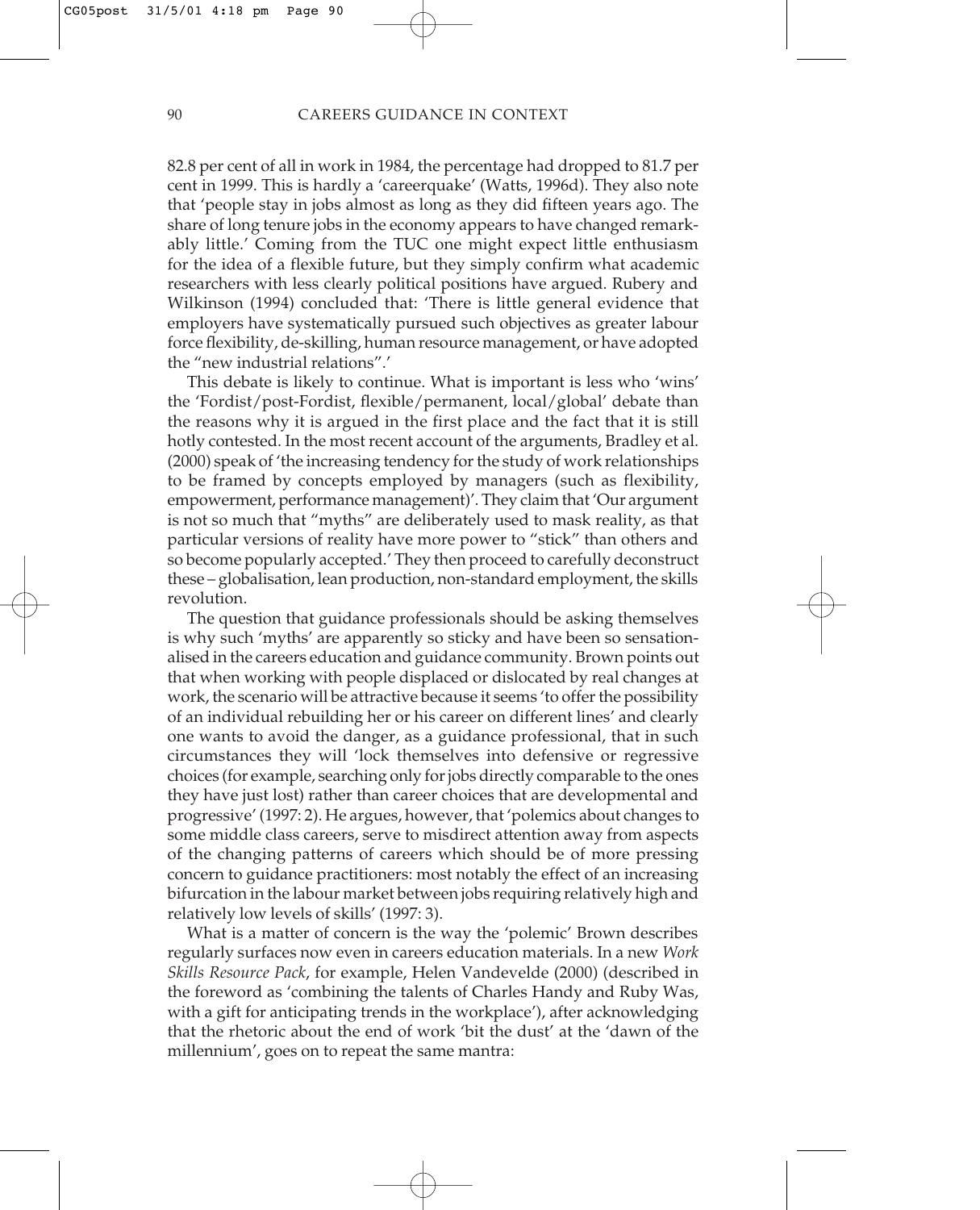We change jobs more frequently than we used to. We combine work with study, often from a very early age. Some take a year off work to go backpacking or defend the countryside against motorway contractors. The numbers of self-employed have been rising fast and those with short term contracts and in part-time work have soared, with many juggling several contracts simultaneously.

The materials offered in the pack address related themes including 'new age working'.

The arguments are no longer presented in such a context as arguments: they are facts of nature, which young people and other clients of careers education and guidance are positively discouraged from questioning. Flexibility, moreover, is not just inevitable, it is good for you. But this too, is contested. Sennet (1998) offers an alternative picture of its impact on personal character. There is no part of this discourse, in other words, which is not under challenge. Such a debate is healthy and educational – a worthwhile part of a careers education programme, even.

The present situation is at least as much due to the intervention of governments, for example, as to faceless global forces: the 1980s in Britain saw a major shift of power from workers and their unions to employers, and a serious deregulation of the labour market, as well as major privatisations of public organisations including careers services. This broadly continued in the 1990s. If manufacturing declines, governments can either try to halt that decline or ignore it. At a global level, international organisation and agreement can bring about financial stability, as it did in fact until the 1970s. We are at the mercy not of inanimate forces, but of other human beings and social institutions.

The practice of careers guidance is inevitably political, in the sense that the labour market is a place where power is exercised and governments and other social institutions have interests they actively pursue there. Changing governments often bring changing guidance practices, as we know from recent experience in the UK. This view is also reflexive: careers guidance is a social institution, a player alongside others, with its professional interests and concerns for status and influence in society.

The guidance community has to accept that it too is part of the situation, not a neutral observer somehow above the fray and offering advice from afar. If it decides to take a certain view of the labour market and its functioning as read, that will influence the way careers advisers and careers teachers operate, the ends they pursue and the policies and strategies they develop to do so. The prophet is part of the prophecy. In economics above all, we know that a few words by people in high places can bring about national, even global consequences. This is perhaps one more of the things that render the labour market unlike the market for bananas or TVs: if enough people say there is going to be a recession and convince enough other people they have a point, there may well be a recession even if it was unlikely otherwise. In the same way, if enough people say the future is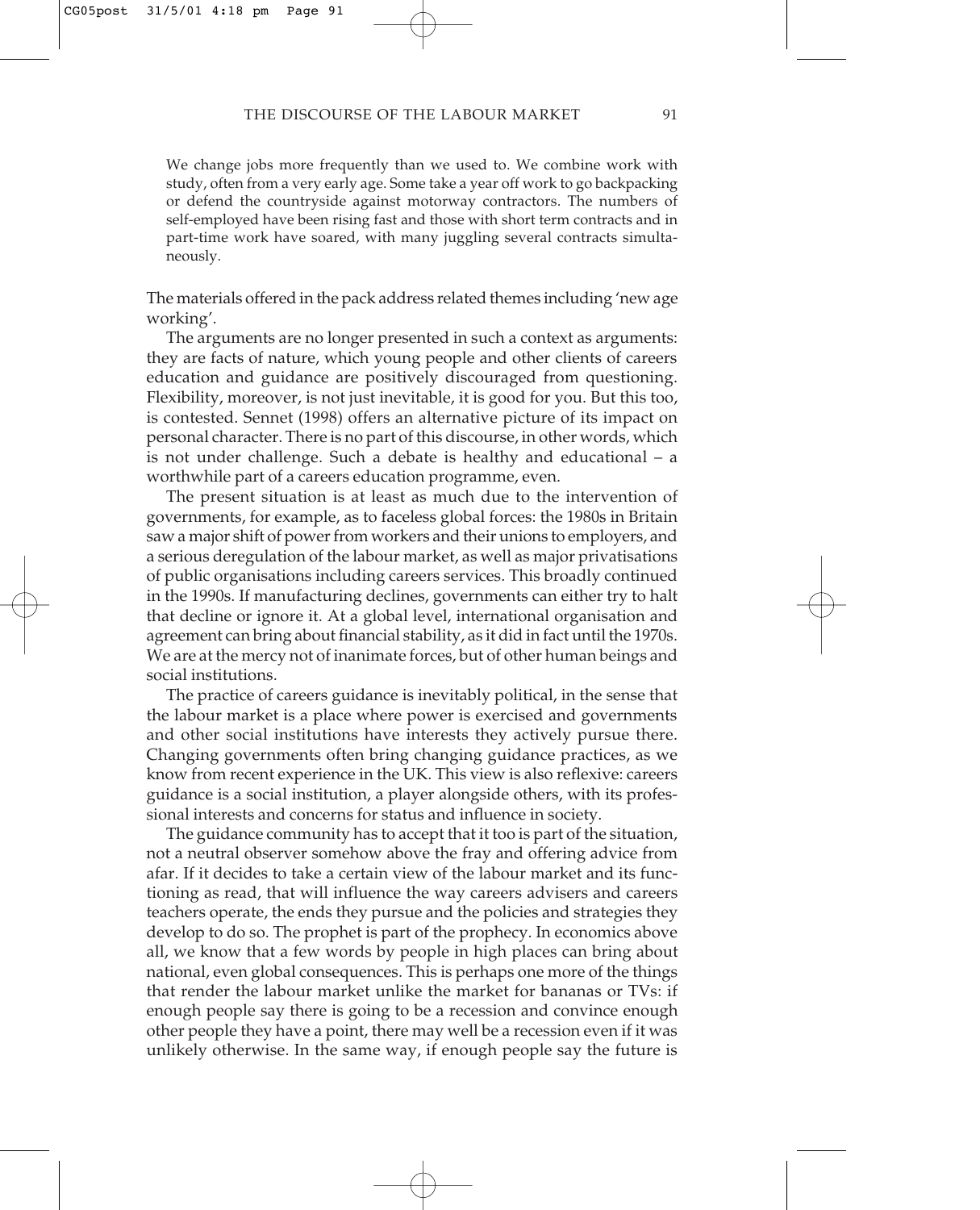flexible, that we shall change occupations eight times in our lives, and become self-employed portfolio workers on short contracts, with small cores of highly paid and overworked employees ring-fenced against the dire insecurity (and poverty) of the rest of us, such a scenario may come a step closer. If people look to careers advisers and guidance professionals as experts on the subject, it is up to us to be careful what we say: careless talk costs lives in more senses than the original one.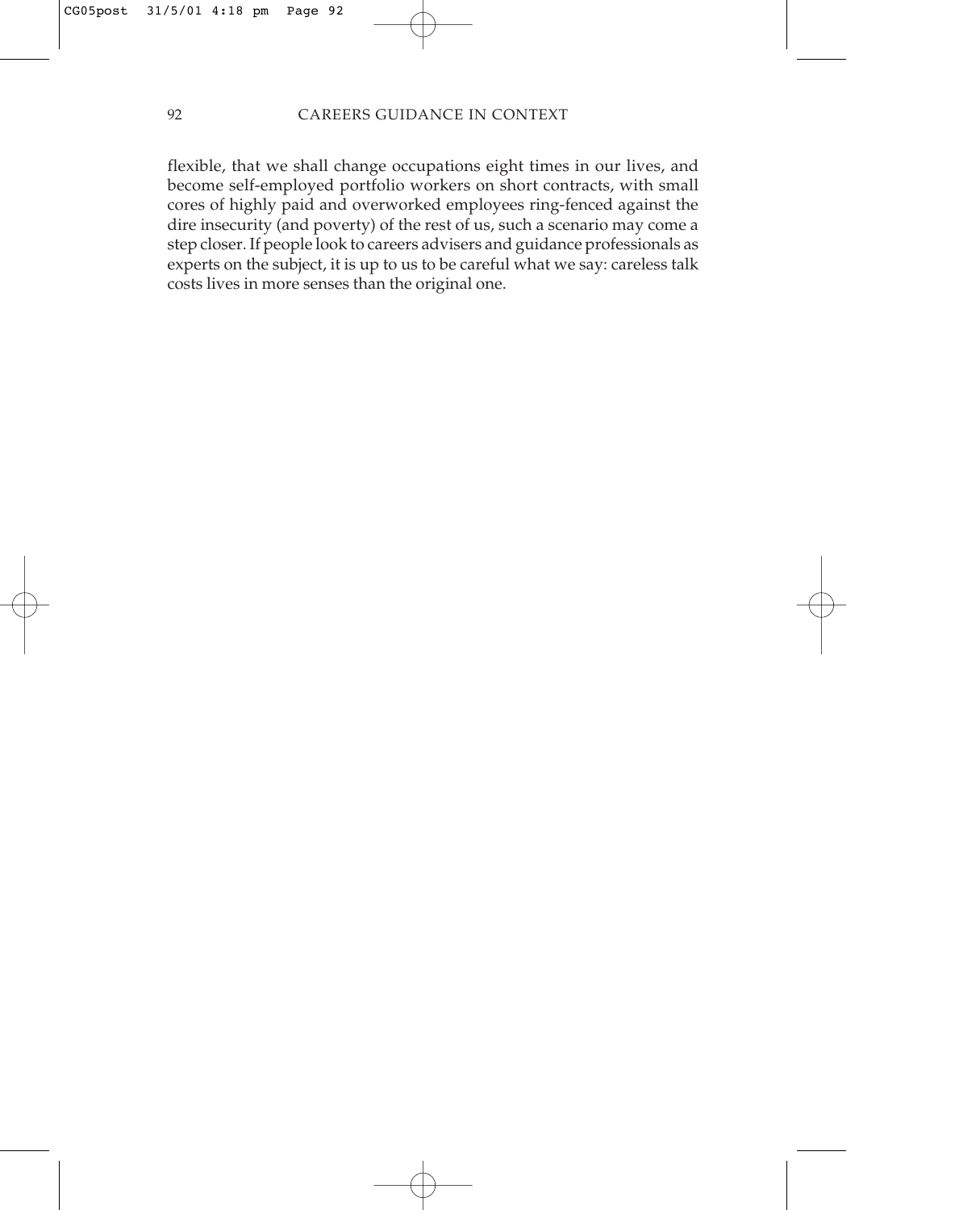## CAREERS EDUCATION

A planned programme of careers education and guidance is an essential part of the curriculum, since it encourages young people to prepare for their future lives. But work and careers are not what they were. The changes brought about by technology and new working practices mean that people need to be more flexible, willing to continue to learn and able to plan and manage their careers.

Sir Ron Dearing, Foreword to *Looking Forward* (SCAA, 1995)

#### **The context**

Careers education and guidance have occupied an important place in the changing policy agenda for education in the UK during the last 20 years. In that time, great strides have been made in the provision and resourcing of careers education and guidance supported by committed staff in schools, colleges, universities and careers services. Careers education and guidance have attained a high profile in contemporary curriculum debates, championed by governments, by business organisations, and by schools, colleges and community organisations. At the level of policy, careers education has moved from a marginal position at the periphery of the curriculum to occupy a position centre stage in many schools and colleges. This is particularly evident with guidance processes in the curriculum, which currently form an essential component in raising achievement strategies associated with the teacher-led activities of student academic review, target setting and performance measurement. Information, advice and guidance are now becoming a central part of the role of many teachers, lecturers and community mentors.

The mantra of careers education and guidance has formed a core element in many contemporary educational initiatives targeted at the Key Stage 4 and post-16 curriculum. Careers education and guidance are incorporated to help address many of the challenges to the lives and experiences faced by young people when progressing through the transition points and pathways encountered through the education system, and upon entering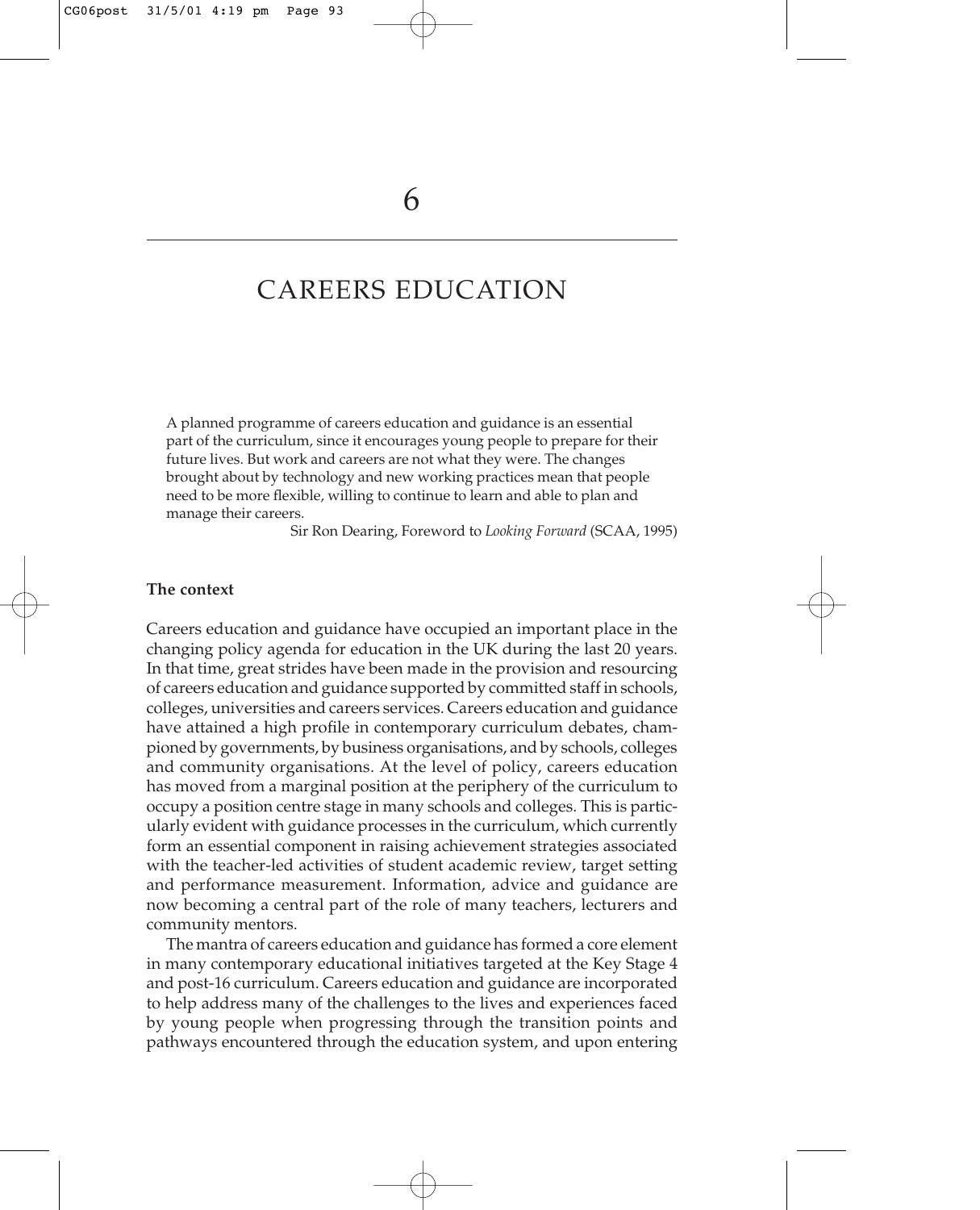the labour market. The place of careers education and guidance in the curriculum has therefore moved from being primarily concerned with helping students to obtain information and to choose a job on leaving school, to become an integral part of the political and economic policy landscape for raising achievement, social inclusion, economic competitiveness and lifelong learning.

On the ground, however, the experience of careers education and guidance for many students continues to be variable between educational institutions, and between geographical locations. Careers education and guidance retain a tenuous foothold in the curriculum of many schools and colleges, and are excessively reliant upon the continuing support of senior managers, and the goodwill, enthusiasm, energy and dedication of careers coordinators and careers advisers. As a consequence, repeated surveys of the practice of careers education and guidance in schools and colleges indicate huge variations in the quality of provision, and highlight the vulnerability of careers work to the whim of changes in policy direction by governments or by schools or college managers (see surveys by NACGT, 1989; 1999; NACGT/ICG, 1993; 1996; OFSTED, 1995, 1998a).

This chapter contextualises the development of careers education and guidance practice in the curriculum of schools and colleges in England. The chapter starts by revisiting definitions of the terms 'career' and 'careers education'. This is followed by a contextual historical analysis of the evolving place of careers education in UK educational policy, and as an aspect of the school and college curriculum. This critical analysis considers the current structural strengths and weaknesses of the place of careers education and guidance in the curriculum, and draws upon sources of evidence contained in the literature as well as the personal reflections of careers coordinators, careers advisers and students. The final part of the chapter will attempt to map a way forward for careers education and guidance within the context of the emerging 14–19 curriculum framework and the Connexions strategy (DfEE, 2000a). An attempt will be made to identify current areas of opportunity and issues facing the development of careers work, and to tentatively provide examples for the practical development of careers education and guidance in schools and colleges in the new context.

The key points contained within this chapter are:

- Careers education and guidance are essential for all students, and should be an integral, recognisable and progressive aspect of the curriculum starting from early years education and continuing into post-compulsory education, training and employment.
- The current place of careers education and guidance in schools, colleges and the universities can only be properly understood in relation to an analysis of the evolving social, cultural, political, educational and economic context.
- The concepts underpinning our understanding of the rationales for careers education and careers guidance are ambiguous, 'contested' and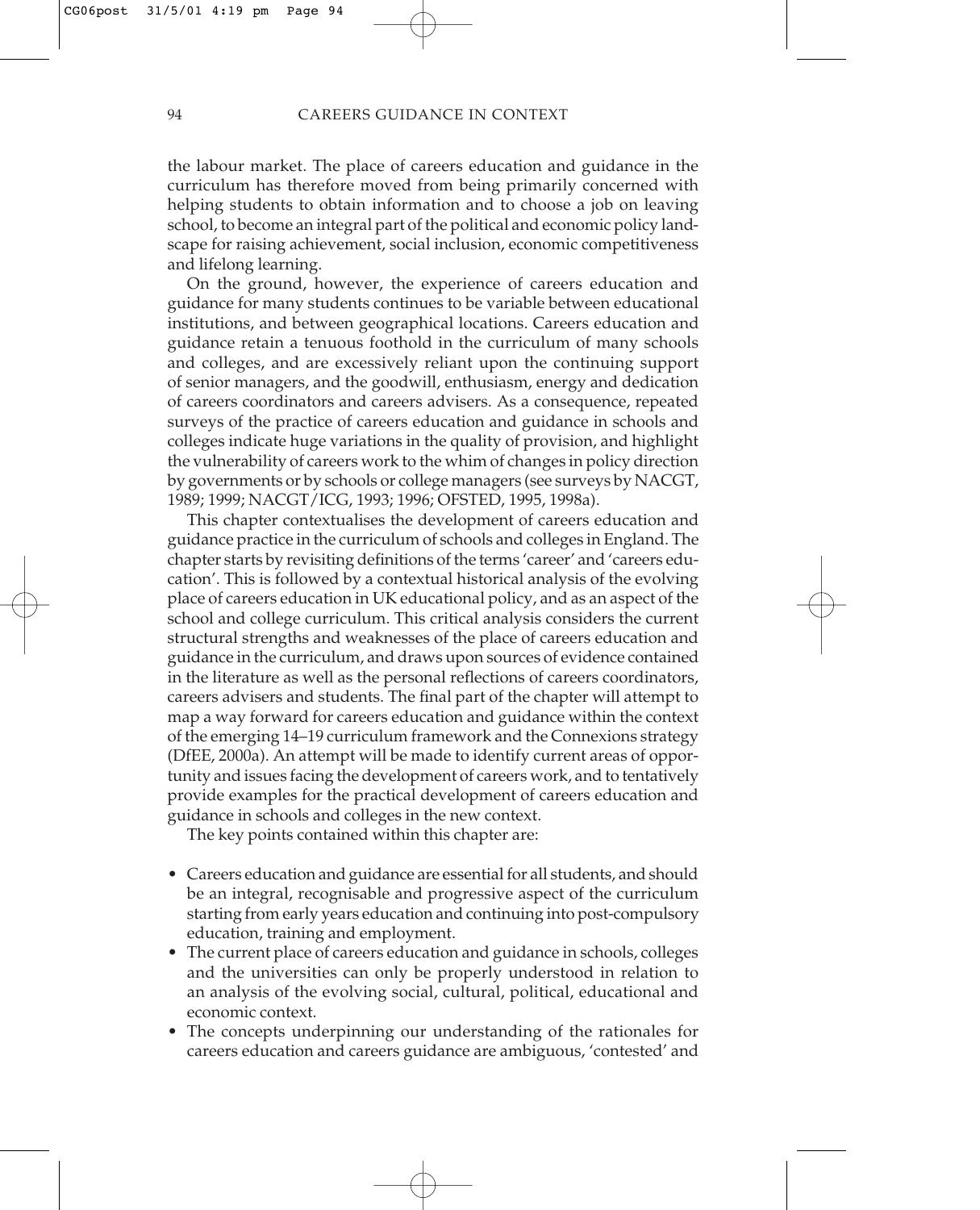subject to repeated redefinition in order to make careers work fit the prevailing policy concerns. As a consequence, the practical reality of careers education and guidance programmes in many schools reflects the lack of coherent philosophy and ambiguity of purpose.

- The dominant driving policy strategy behind the growth of careers education and guidance as a policy imperative over the last 20 years has been to meet the skill needs of economic competitiveness and global competition. It will be argued that this policy rationale is too narrow to sustain careers education and guidance in future curricula, and that an urgent redefinition of the operational rationales for careers provision needs to take place in order to help address fundamental issues of social justice.
- Whilst there have been significant developments and improvements in careers work during the past 20 years, it remains a neglected and peripheral curriculum activity in many schools and colleges.
- Careers research and theory are often perceived to be 'out of touch' with the everyday concerns of practitioners in the classroom, and there is little evidence of understanding of how career theory can inform practice in most schools and colleges. There is therefore an urgent need for research and theory to be rearticulated and presented in ways that provide curriculum managers and coordinators with a coherent and practical basis for action.
- Careers education and guidance in schools and colleges needs to be re-energised and reconnected with the real need of individual students and their communities. It is essential that curriculum planners establish mechanisms to actively engage students, their parents/carers, and local communities in designing and delivering provision that is relevant to their needs.
- The current context for the 14–19 curriculum provides opportunities for a review of careers curriculum provision in schools and colleges. In Key Stages 1–4, there is a need for practitioners to redesign careers provision as a component of an integrated personal, social, career health, citizenship and work-related curriculum, underpinned by tutor-based planning and review guidance processes.
- The emergence of the Connexions strategy and the revised National Curriculum present new and exciting opportunities for the development of an integrated and student-led approach to careers education and guidance.

## **What is 'career'?**

The chapter begins with a discussion of the changing concept of 'career'. Watts (1983; 1999) argues that to understand what is meant by careers education and guidance, it is necessary to understand that the term 'career' has changed, for which the evolving context was described in some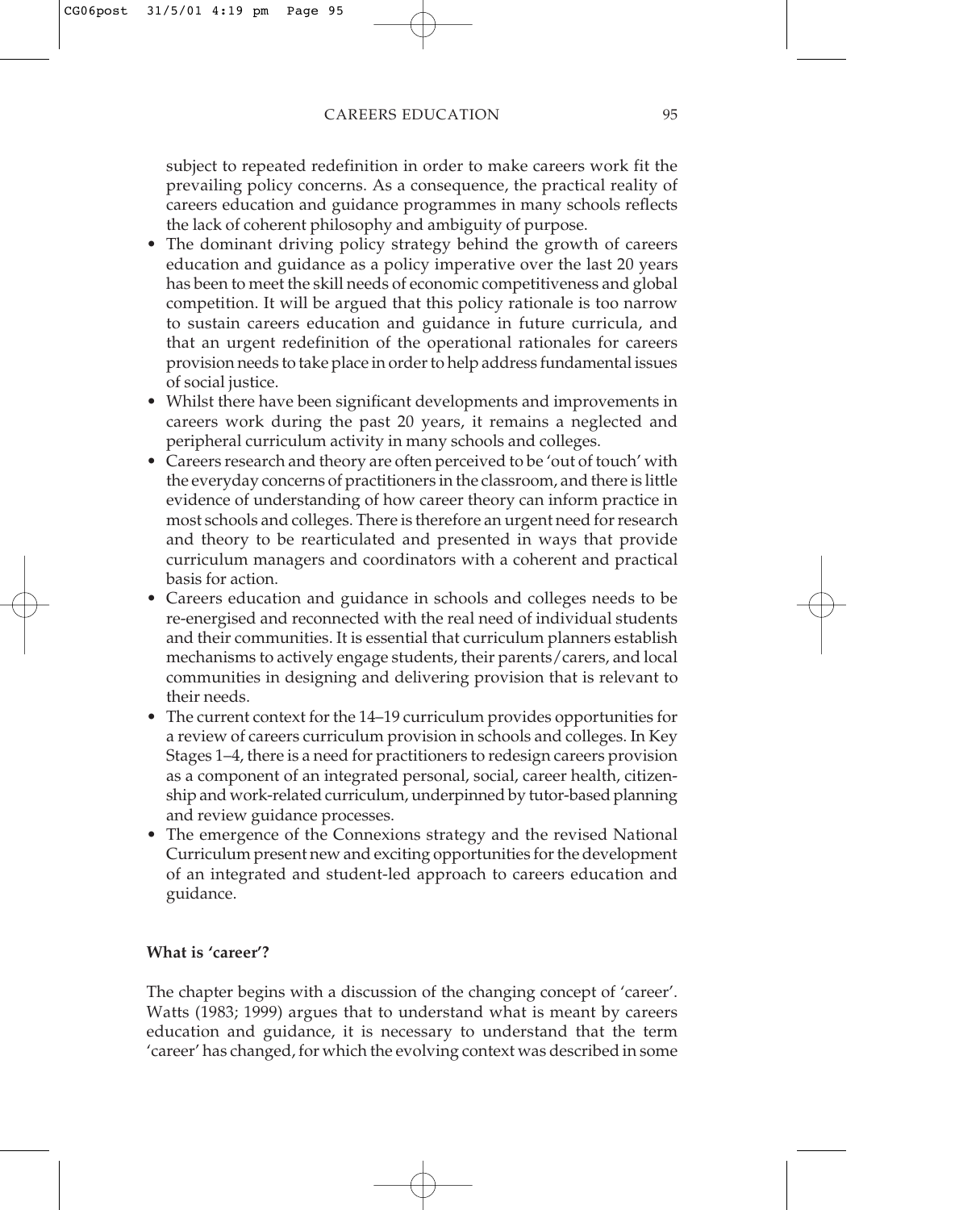detail in Chapter 1. Watts argues that the concept of 'career' is a derivation of the 'late industrial era' associated with the breakdown of 'traditional mechanisms of role allocation within social classes [that] ceased to be sufficient to cope with the pace of economic and industrial change' (1999: 1). The 'traditional' conception of career is exclusively middle class, 'concerned with progression up an ordered hierarchy within an organisation or profession' (1999: 1). This 'bureaucratic' conceptualisation of career (Collin, 1996) has become associated with a view of organisations as hierarchical, dominated by specialisation and internal labour markets providing corporate ladders for individuals to climb. However, this traditional view of organisational and occupational structures does not bear close examination for the majority of citizens. As Collin (1996) points out, the 'careerless' majority have always had jobs that fall outside this organisational model, often in short-term, insecure, poorly trained and ill rewarded 'jobs', or as part of the huge number of unpaid homeworkers, unemployed, or workers in the informal economy. Hence the comment, 'the middle classes have careers, the rest of us just have jobs!'

As Chapter 1 demonstrated, this bureaucratic model of organisations is now becoming outdated, rendering the traditional conceptualisation of career as outmoded. The new 'career realities' (Kidd, 1996a) are that responsibility for career management is increasingly with the individual, with major implications for the development of learning career skills and attitudes. The rhetoric of personal responsibility formed a central theme in the political ideology of successive Conservative governments of the 1980s and 1990s, and has been appropriated by the New Labour government through the lifelong learning and skills agendas (Edwards et al., 1998). 'Objective' career paths are being replaced by 'subjective' careers which emphasise self-direction and personal autonomy' (Kidd, 1996a: 142). Watts (1999) agrees that the bureaucratic model of 'careers' in organisations is fragmenting as entry and progression points become less secure, and as traditional linear career pathways disappear, 'disturbing the dialectical relationship between the individual and the organisation' (Collin, 1996). There is no doubt that the process of post-industrialisation has created problems for career theorists and policy makers concerned with careers education and guidance, necessitating a critical rethinking and reconstruction of the concept of career. Savickas suggests that 'career theory is at a crossroads' (1994: 19), and is being problematised in a postmodern world that has 'de-mythologised, de-legitimated and de-constructed it' (1994: 20).

Much current theory emphasises the inclusive nature of career rather than the previous external and hierarchical construction outlined above. Social constructionists emphasise the personal, subjective, interpersonal and community construction of career, rather than 'career' as an objective reality. As Collin suggests, career is concerned with the 'unfolding interaction between a person and society over time. It has several faces: individual and society, objective and subjective, present and future, structure and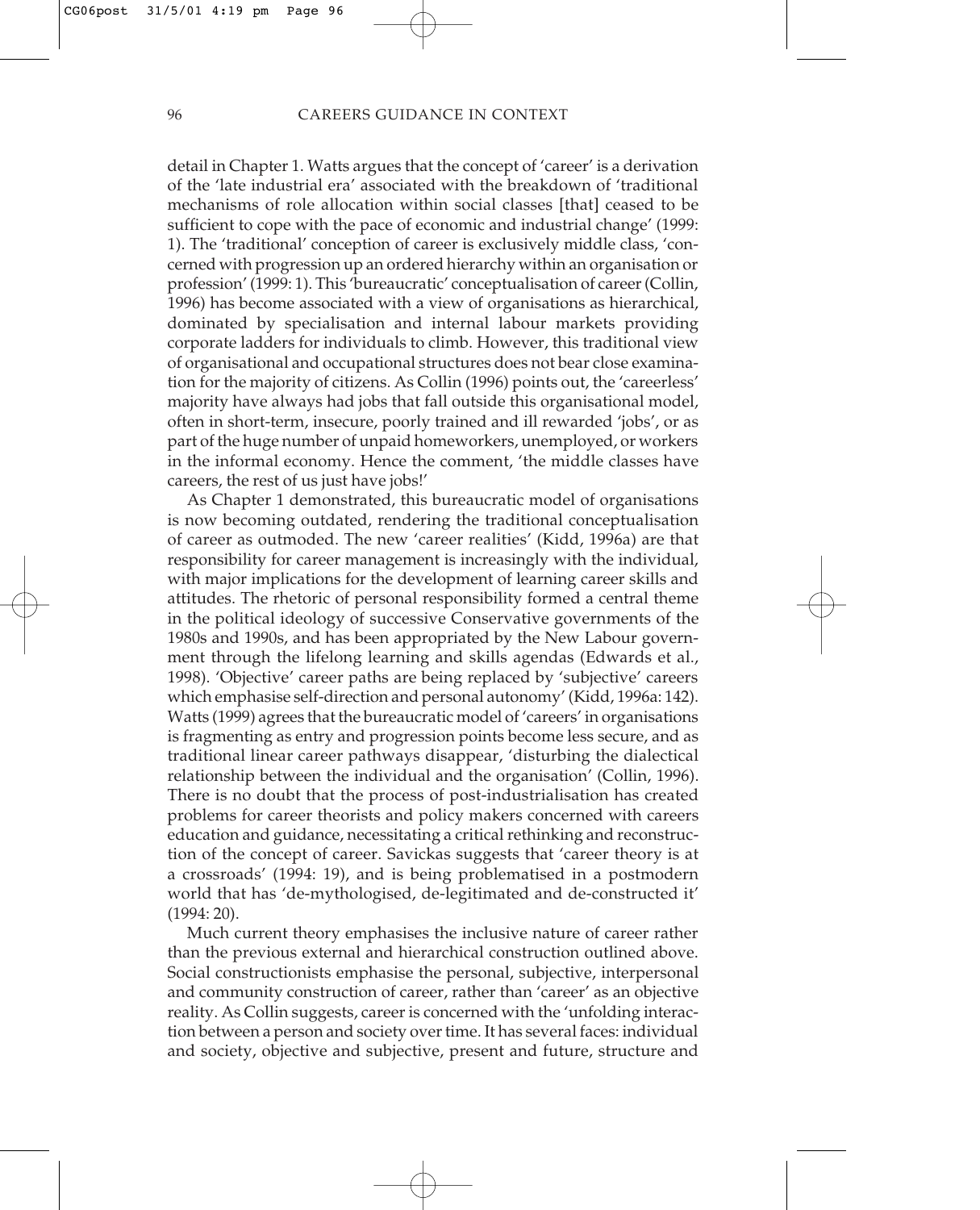process' (1996: 15). Law (1996a) agrees, suggesting that 'career' as a socially constructed concept is concerned with the processes of continuous learning, the development of new skills, the integration of personal, family and social dimensions, an attitude of open-mindedness, and a clear but flexible sense of direction.

In terms of current practice in careers work, there is a growing recognition that our understanding of 'career' needs to be both inclusive, embracing the multiple dimensions of the lives of all individuals, and exclusive, promoting learning about the world of work, community and adult life. For Collin (1996), the power of careers education and guidance lies in the capacity to link the private world of the individual to the economic and social structure. For policy makers 'career' is 'sufficiently wedded to the work ethic to hold considerable potential for social control, and yet also sufficiently flexible to allow room for alternative sources of meaning, social and cultural differences, and self respect' (1996: 15). For Watts the 'new' concept returns career to the dictionary definition as 'the individual's lifelong progression in learning and in work' (1999: 2), thus placing learning at the centre of career development theory, and career at the heart of the wider agenda of education and lifelong learning. For practitioners, such a reconstruction of careers presents many challenges to careers education and guidance practice.

For many schools and colleges, careers education, careers information and guidance provision have historically been based upon a model of career that emphasises providing information and learning about employing organisations and career hierarchies. In such instances, the understanding of 'career' is inextricably linked to learning about jobs, and primacy is given to the act of 'choosing a career' in what is conceived of as a relatively stable labour market. The breakdown of traditional certainties about and patterns of employment questions the notion of career, and challenges careers practitioners to develop more fluid approaches, stressing the lifetime development of 'career management skills' (SCAA, 1996). Careers coordinators and curriculum managers need to find ways of addressing the notion of 'career' as a personal, subjective, socially constructed reality, an approach that necessitates greater interaction with the community, and the incorporation of individual and community aspirations and concerns into the design and delivery of careers provision.

#### **What is careers education?**

Having explored the changing concept and reality of 'career' we now need to explore how careers education and guidance are defined and delivered in the curriculum of schools and colleges in England.

Careers education in England is not a subject as defined by the National Curriculum; it is an 'aspect' of the curriculum that is usually taught in secondary schools as a subject. Careers education has no clearly defined or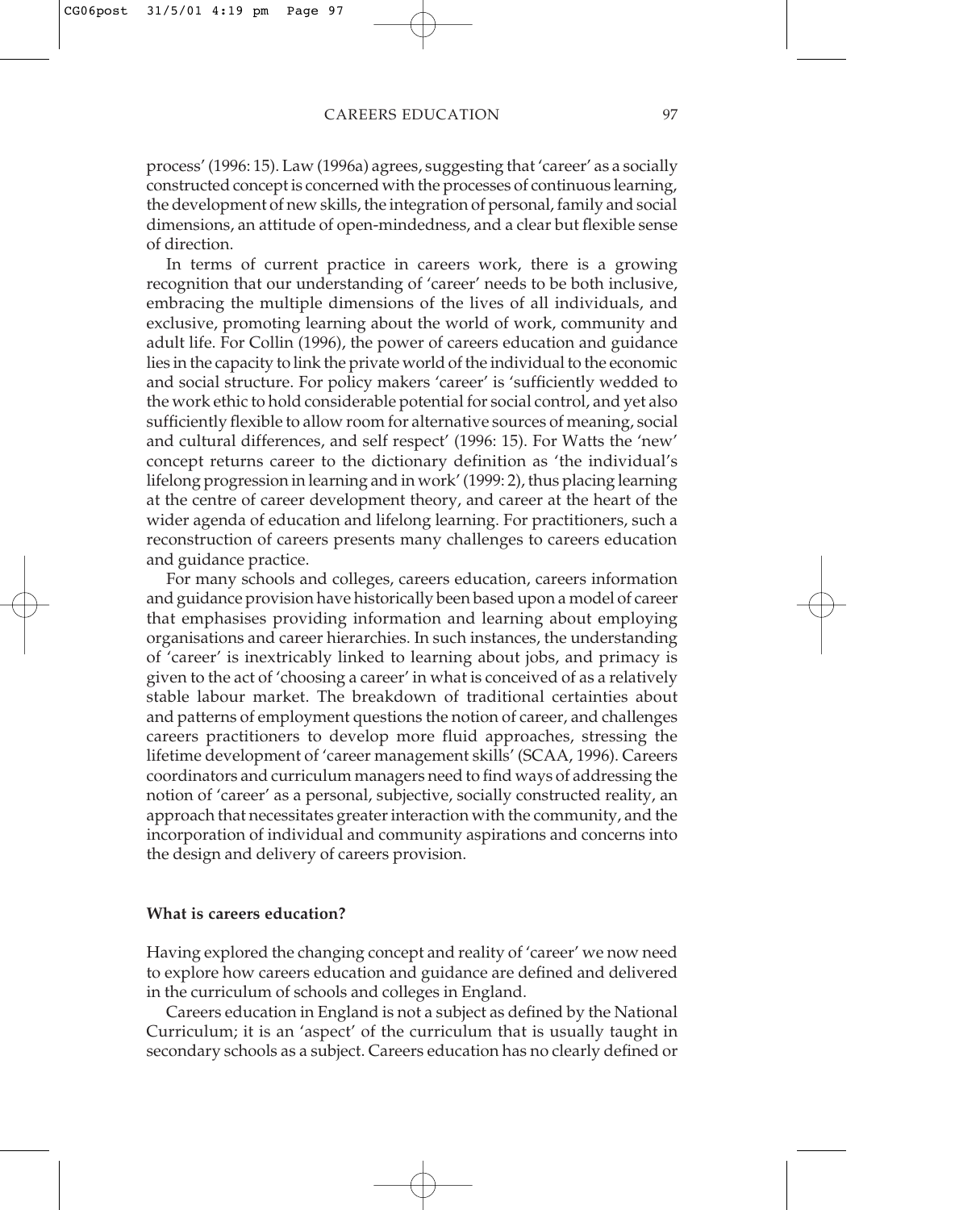agreed body of knowledge and no national programme of study. Everyone has an opinion of what careers education and guidance purport to be about, and yet there is no consensus of understanding in the educational community. All schools and colleges deliver careers education and guidance, but few careers coordinators or other teachers are aware of the theoretical rationales that underpin the different aspects of their teaching programmes. All students 'do' careers education and guidance in schools and colleges, but few can clearly articulate what the programme was trying to achieve. It is often argued that all teachers teach 'careers', but in reality few teachers are conscious of this!

As with the term 'career', our understanding of the terms 'careers education' and 'careers guidance' is problematic. As Harris (1999) points out, both of these terms are contested and ambiguous, and can be understood in a number of ways according to the ideology of the particular person, school, college or other 'stakeholder' organisation concerned. This lack of a clear meaning and consensus of understanding is as true amongst school careers coordinators as it is amongst non-careers specialists. When asked to define the term 'careers education and guidance', newly appointed careers coordinators demonstrate a wide range of understanding about the term. The following word associations are frequently attributed to the term: 'making choices', 'progression for the future', 'giving information about jobs', 'next steps', 'world of work', 'opportunities', 'learning about work', 'planning', 'achieving own potential', 'individual responsibility', 'making decisions'. The multiple meanings and conflicting rationales for an aspect of the curriculum that has been in place in most schools for over a quarter of a century betray the depth of the ambiguity. Bates (1984) suggests that this ambiguity has been both a strength and a weakness for careers work in schools. Strength has been derived from the fact that careers education and guidance have been flexible enough to change, survive, adapt and prosper in a sometimes hostile political and educational climate during the past 25 years. Thus careers education and guidance have been appropriated by various political, social, economic, educational and cultural interests at different times, and utilising different rationales to further their causes. Careers practitioners and service managers have attempted to hitch the careers education and guidance wagon to many curriculum initiatives in order to ensure survival, and further the status and place of careers work and guidance services in education and the community. However, the malleability of careers education and guidance as a concept has also proved a source of weakness and vulnerability. Harris (1999) points to the sense of philosophical incoherence and lack of understanding in the educational community about careers work. In practice, this lack of coherence has resulted in feelings of frustration amongst many careers practitioners about changing government policy for careers work, and the impact on the careers curriculum and guidance practice, including amongst those employed by organisations who have benefited from the increase in status and resources for careers work in education.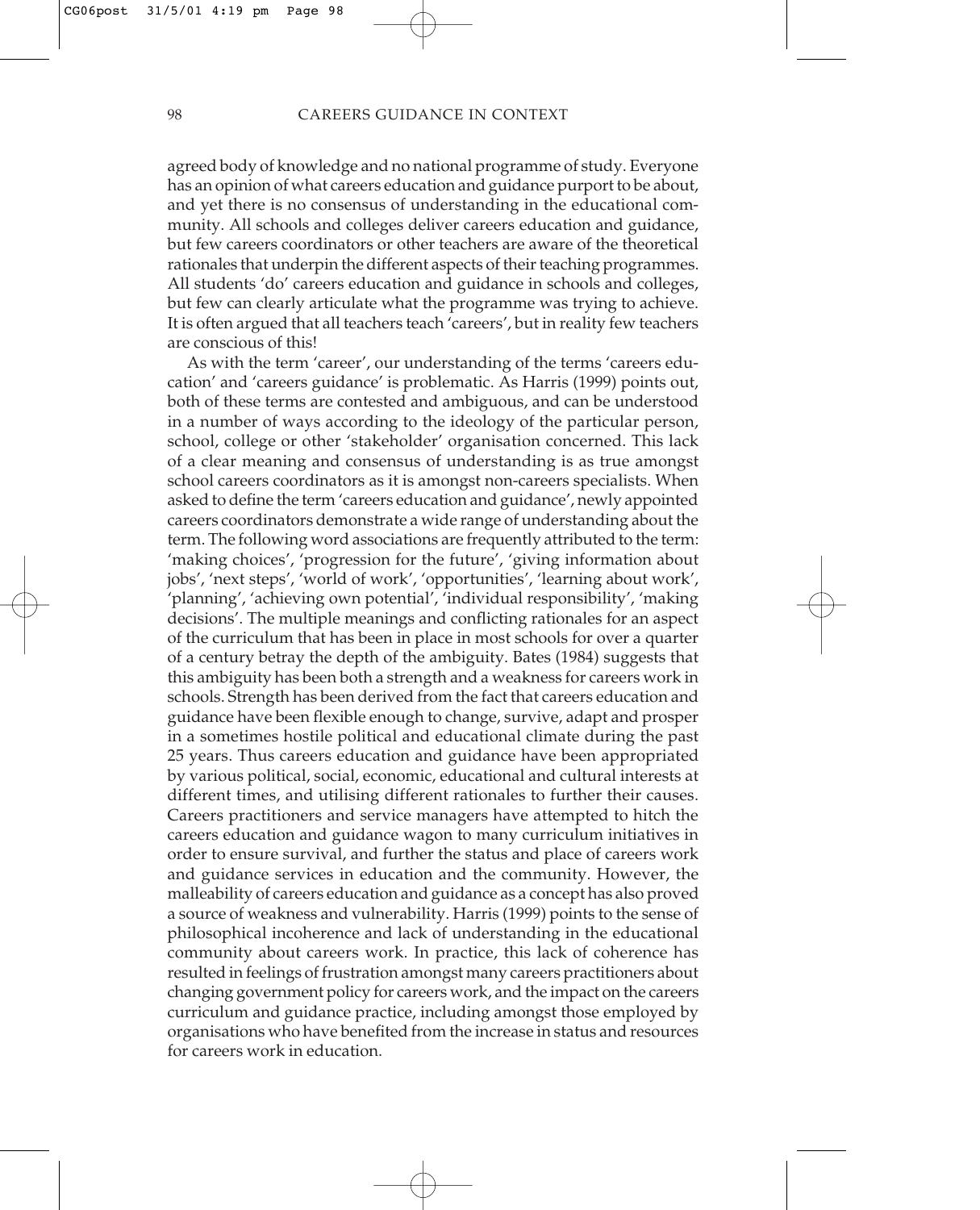Creating an environment to enable individuals to learn about themselves, and to connect their developing ideas, needs and aspirations to the adult world, is at the heart of careers education and careers guidance within education. Students who are engaged with careers education and careers guidance processes frequently cite this personal 'it's about me' focus as the key reason why careers work is so important to them. The capacity to give space, time, attention, respect and recognition to the developing ideas, concerns, needs and beliefs of young people marks careers work out as different to the traditional transmission processes operating through much of the mainstream curriculum. As Watts (1996b) suggests, careers education and guidance operate 'at the interface between the individual and society, between self and opportunity, between aspiration and realism'.

Within much curriculum policy literature, the term 'careers education and guidance' is used to denote those aspects of the curriculum that help young people to develop the skills, knowledge, understanding and attitudes required to prepare for and to progress through adult life including continuing education and employment. The aims for careers education and guidance policies and provision in schools and colleges are articulated in this discourse, usually in terms of developing students' decision making skills, opportunity awareness, transition learning and self-awareness. This so-called DOTS analysis formulated by Bill Law and Tony Watts (1977) has remained a foundation stone for careers education and guidance practice for over 20 years. Many schools have later incorporated the Schools Curriculum and Assessment Authority (SCAA) refinement of DOTS as the basis of their careers policies and provision. The SCAA document *Looking Forward: Careers Education and Guidance in the Curriculum* (1995) formulated the aims into a three-stage linear process of learning about self, opportunities and taking action. The three aims were stated as helping pupils to:

- 1 understand themselves and develop their capabilities
- 2 investigate careers and opportunities
- 3 implement their career plans.

More recently, the Qualifications and Curriculum Authority has further cemented these three aims by attaching the headings 'self-development', 'career exploration' and 'career management' to aims 1, 2 and 3 respectively (QCA, 1999).

For most teachers who are aware of this curriculum guidance, their understanding of the purposes of careers education and guidance correlates to their broader understanding of the purposes of education, and of teaching and learning. This understanding of careers education places it at the heart of the education process. The new National Curriculum document reinforces this message, clearly locating career learning and the preparation for work and adult life within the broader statement of aims, values and purposes of education: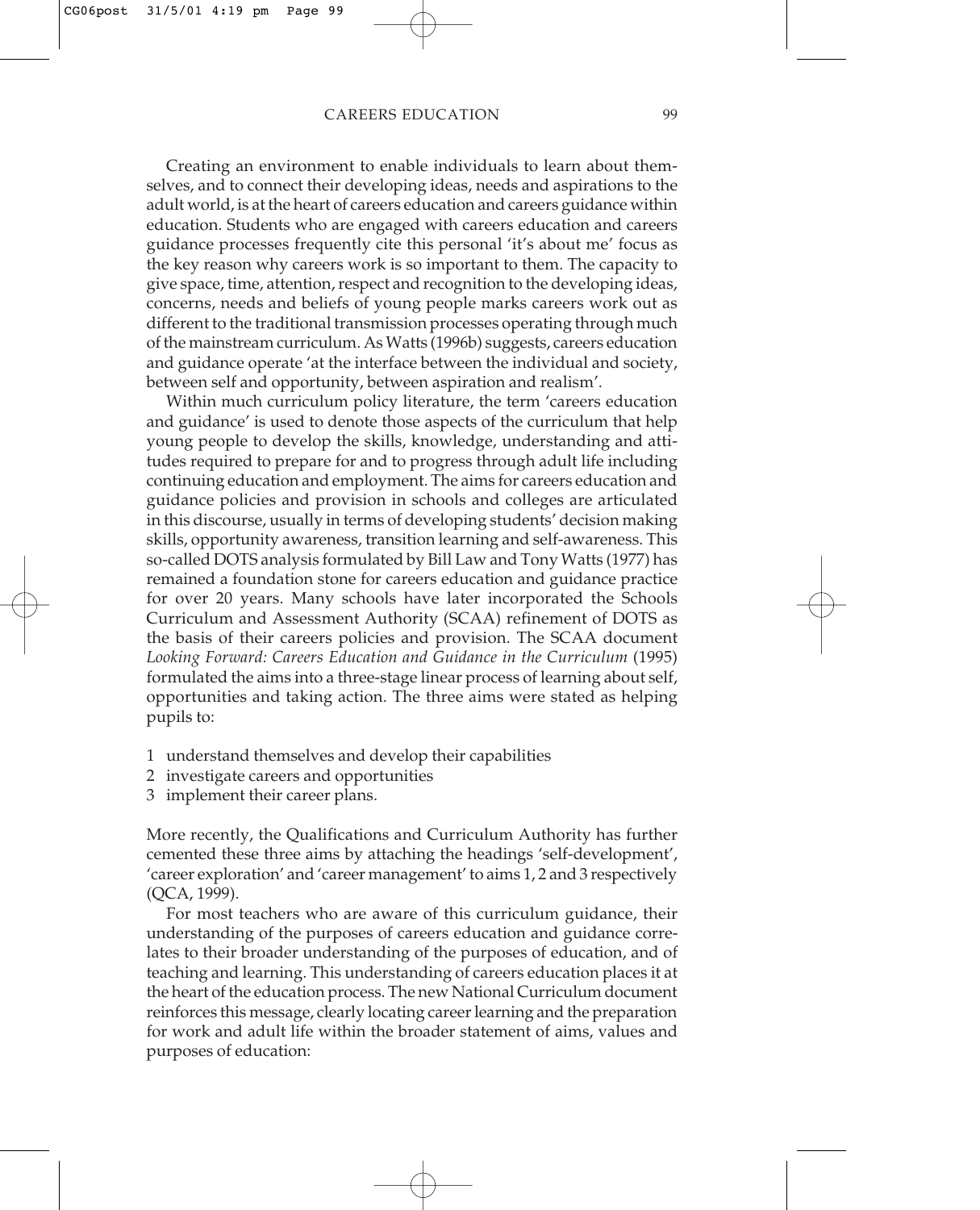[The curriculum] should give them [pupils] the opportunity to become creative, innovative, enterprising and capable of leadership to equip them for their future lives as workers and citizens . . . It should prepare pupils for the next steps in their education, training and employment and equip them to make informed choices at school and throughout their lives, enabling them to appreciate the relevance of their achievements to life and society outside school, including leisure, community engagement and employment. (DfEE/QCA, 2000b: 10)

In most schools, the provision of careers education and guidance consists of two linked components defined by the SCAA as follows:

*Careers education* provides a means of developing individuals' knowledge, understanding and experience of opportunities in education, training, and employment and the skills necessary to make informed decisions. *Careers guidance* provides a means of helping individuals to apply relevant knowledge, understanding and skills to their own particular circumstances when choices have to be made. (1995: 7)

Law (1996b) rightly suggests that the distinction drawn here between careers education and careers guidance is arbitrary and false, and has simply served as an administrative convenience to mark the professional territorial boundaries and responsibilities of education institutions and the Careers Service. By their nature, careers education and careers guidance should be integrated processes that contribute to the careers learning of students, rather than distinctive or exclusive 'parallel' processes (see Morris et al., 2000).

Thus far we have used official government policy documents to arrive at a broad definition of the curriculum aims for careers education and guidance. Below this surface level, the policy rationales and context of careers education and guidance are highly politicised and contested.

### **Policy agenda for careers education in schools and colleges**

The discourse of careers education and careers guidance has been the subject for extensive analysis and debate within the careers and education research community (see Barnes and Andrews, 1995; Harris, 1999; Stacey and Mignot, 2000; Watts, 1996b). At the level of policy, the past 25 years have seen careers education and careers guidance appropriated by a range of governmental, business and community interests, to be used as a way of promoting myriad political, social and economic goals. At the governmental and business level, careers work has been a component in the strategy to ensure that the education, training and labour markets are efficiently geared to support the aims of economic competitiveness in a global market. Influenced by interest groups such as the Confederation for British Industry (CBI, 1989; 1993a; 1993b), the political and economic rationale for careers work in education has been located in the policy discourse of inclusion and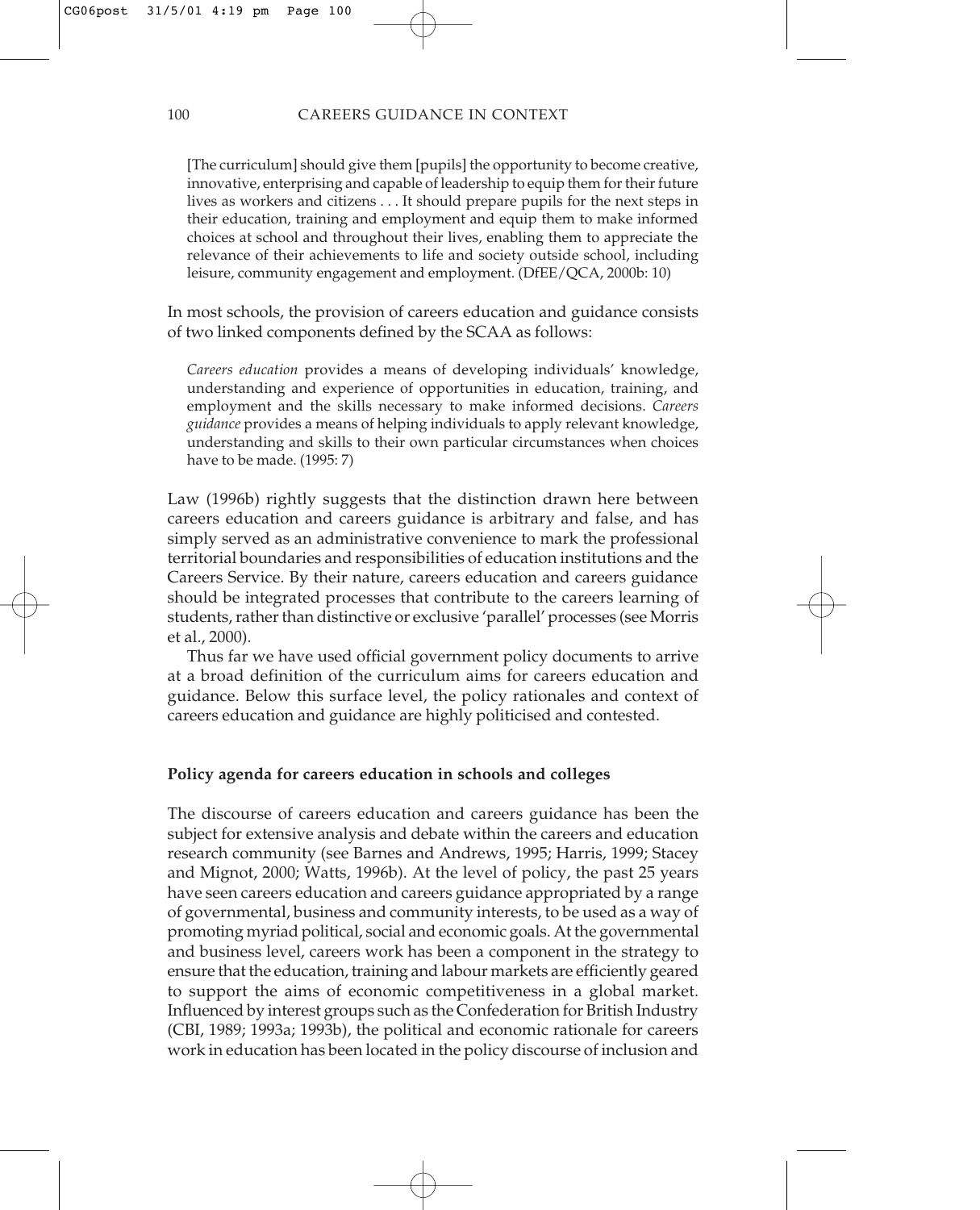employability, articulated in terms of individual qualifications attainment, skills development and preparedness and capability for employment. As a consequence of this interest, careers education and guidance have been a core component within a series of vocational education and training curriculum initiatives designed to address youth unemployment, skills shortages, economic competitiveness and the employability of youth. Whilst it will be argued that the economic discourse appears to have been the dominant one, it has not been homogeneous, or uncontested.

For our purposes, four interrelated policy imperatives will be identified to help in the analysis of the place and purpose of careers education and guidance in education.

#### *Economic imperatives*

As we have shown, the policy goals for careers education and guidance have historically been directed to address social, cultural and economic issues arising from changes in technology, the economy or the labour market. Much early post-war careers work focused on helping young people to develop broad vocational skills and then to find jobs that would be suitable for them in an era of near universal employment. Economic imperatives provided the main driving force for the raising of the school leaving age (ROSLA) with the introduction of work experience in 1974, the introduction of a national Careers Service from 1974, and for pre-vocational and career-related work arising from the rise in youth unemployment from the mid 1970s. 'Special measures' in education continued through the 1980s and 1990s including the TVEI programme (1983–97), Compacts (1988) and education–business 'partnerships' (1989) with the goal of bringing the outputs of the education system into closer correspondence to the needs of business (see Killeen et al., 1992). Careers education and guidance played a central role within these educational initiatives, supporting student decision making and smoothing transitions in order to address the perceived skills need of business. This policy rationale culminated in the interdepartmental *Competitiveness* White Papers (DfEE, 1995; DTI, 1994) and the OFSTED/Audit Commission *Unfinished Business* (1992) report.

The policy strategy of the 1997 New Labour government for social inclusion through economic participation maintained a significant strand of the previous administration's approach to education. From 1998 the DfEE commenced the process of 'refocusing' the Careers Service to work more with the so-called 'disaffected', and thereby to support the achievement of the national learning targets of progression into approved forms of learning and work. The policy goals of inclusion through employability (Hillage and Pollard, 1998), the rational deployment of human resources, and the efficient operation of the market mechanism form the bedrock of this Labour government's policy frame for careers work, and this continues to provide a key justification for continued funding of the Careers Service, and for school policies for inclusion and raising achievement.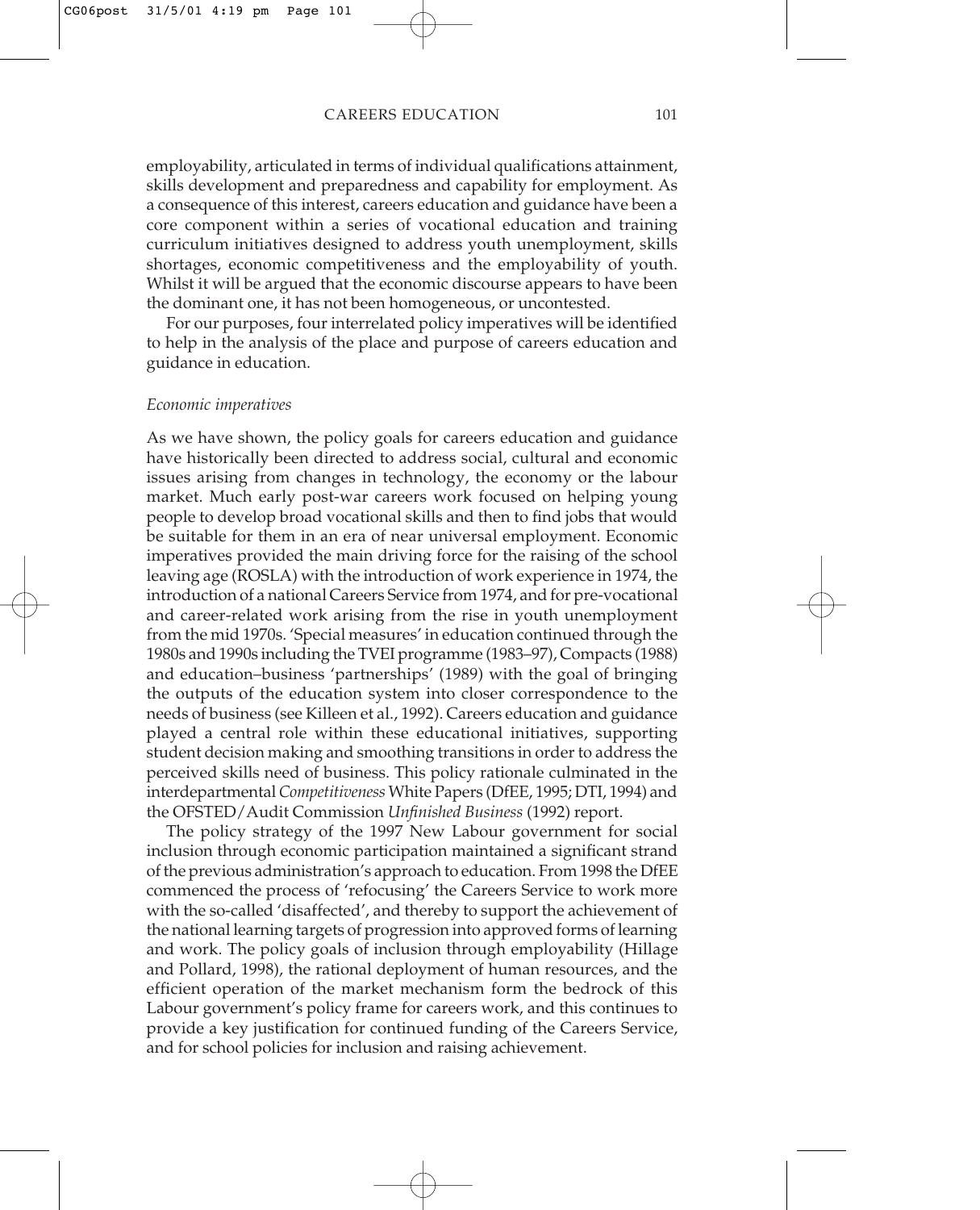## *Educational imperatives*

The educational imperatives for careers education and guidance demonstrate a close link to the economic rationale. The focusing of schools and colleges on targets for attainment, progress, retention and inclusion has cast guidance and careers education processes as part of a helping mechanism that will provide stimulus for engaging students in learning, to stay in the mainstream education system, and to be motivated to achieve, attain and progress into approved learning options. This philosophy imbues early programmes to address unemployment and skills shortages such as TVEI, CPVE and pre-vocational courses including GNVQ. More recently *Excellence in Schools* (DfEE, 1997a), *Careers Education and Guidance in Schools* (DfEE, 1997c), and the *Learning Age* (DfEE, 1999e) have all restated this rationale and vision for careers education and guidance:

Careers education and guidance can help all young people achieve their potential . . . Careers education and guidance can raise the aspirations of those with limited horizons. It can increase motivation and achievement of those at risk of losing their way. (DfEE, 1997c)

National learning targets, school/college attainment league tables, raising achievement, school improvement and inclusion targets all highlight the need for guidance to ensure that students engage and progress within the system. In this context, guidance is viewed as a motivating force linked to target setting, pupil review and achievement in key skills, and with the wider policy goals of participation in learning and employability. Many 'disaffection' projects and targeted programmes of 'alternative curriculum' and work-related learning in Key Stage 4 are rooted in this employability policy goal. The strategy document *Connexions: the Best Start in Life for Every Young Person* (DfEE, 2000a) and the new citizenship framework (DfEE/ QCA, 2000c) demonstrate this adherence to economic and social integration, social cohesion and inclusion through citizenship and employment.

## *Personal development imperative*

The goal of supporting the personal autonomy of the individual has been at the heart of humanist approaches to careers work in the UK, and remains a central tenet within the training programmes for careers advisers. Many careers guidance practitioners and teachers strongly believe in humanist, developmental and self-concept approaches to inform careers education and guidance work, with the goal of empowering the individual to make choices for themselves, as independent from their social, economic, political or cultural context as possible. The 'developmental' approach of the American psychologists Donald Super (1957) and Eli Ginzberg (1972) have been extremely influential in this respect, building on the foundations for humanistic counselling laid by Carl Rogers (1961). There continues to be much power in these ideas, and significant good in promoting the idea of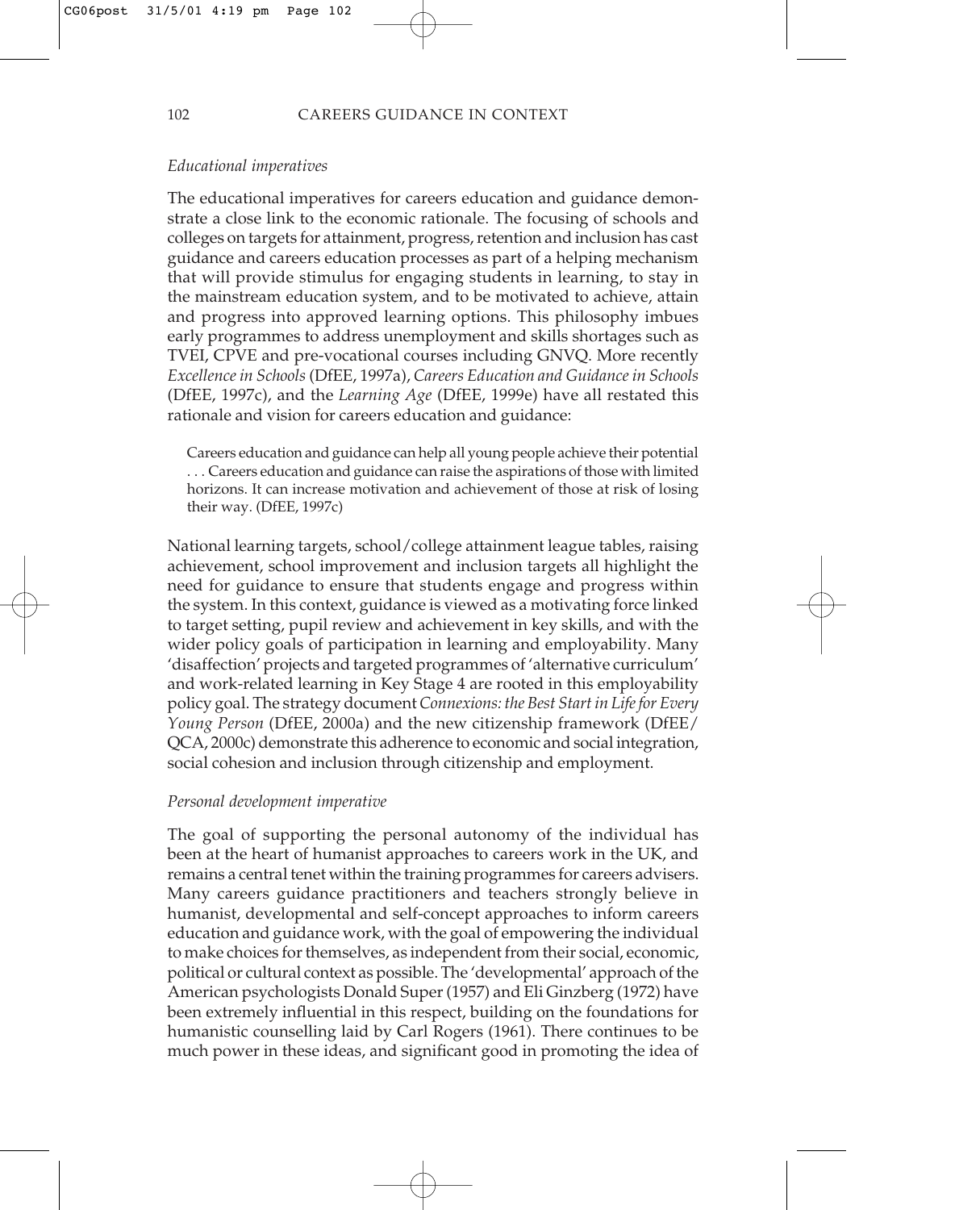the individual as a developing person, and as a sovereign and free agent. This approach remains vitally important within the evolving rationales for careers education and guidance work in schools and colleges

On the more negative side, the rhetoric of personal responsibility, individual empowerment and free choice were appropriated as part of the Thatcherite policy discourse of the 1980s. Individual choice provided an ideological mantra for the Conservative right, but also provided legitimation for careers education and guidance as an aspect of the curriculum that aimed at promoting skills of decision making and choice without having to attend to the social, economic or cultural contexts of individual students. Aspects of this policy theme have been appropriated by the New Labour government, persisting through the rhetoric of lifelong learning and lifelong career development. However, Ken Roberts (1977; 1981; 1994) and Bill Law (1984; 1996a) have criticised the pure humanistic approach as conceptually naïve, and affirmed the important role of community and socio-economic context in helping to shape and construct personal identity and aspirations. For Roberts, Law and others the idea of individual sovereignty and choice free of social and cultural context is problematic, and potentially open to forms of practice that problematise and disregard young people and their communities and cultures. As Edwards et al. (1998) suggests, within the rhetoric of 'lifelong learning', individual responsibility and choice are used as political mechanisms to divorce the individual's behaviour and achievements from their wider social, cultural or economic context. As a consequence, any blame for non-achievement and non-participation is deflected away from the state to the individual or their parents.

#### *Social/cultural imperatives*

The social/cultural imperative for careers education and guidance is to promote the goals of social inclusion, social justice, equal opportunities and community citizenship. In this context, careers work aims to secure community ownership and support of provision and services, and to base careers work on a value set of recognition and respect for the individual and cultural differences. The priority for careers education and guidance is to establish the structures and provision that individuals need, and that are relevant to the real lives and situations of individuals. The potential for this rationale is that it affords the opportunity to design provision that deproblematises the idea of youth, that sees young people, their lives, backgrounds and cultures as positive resources, and which works to engage individuals in their own solutions and future development.

The priorities for careers education and guidance provision are to be relevant to young people and their communities, to establish strategies that challenge the status quo in the distribution of opportunities in education and the labour market, and to help young people to optimise their life chances and choices, and to achieve their own potential in realistic but equitable ways. Provision needs to help individuals develop the skills and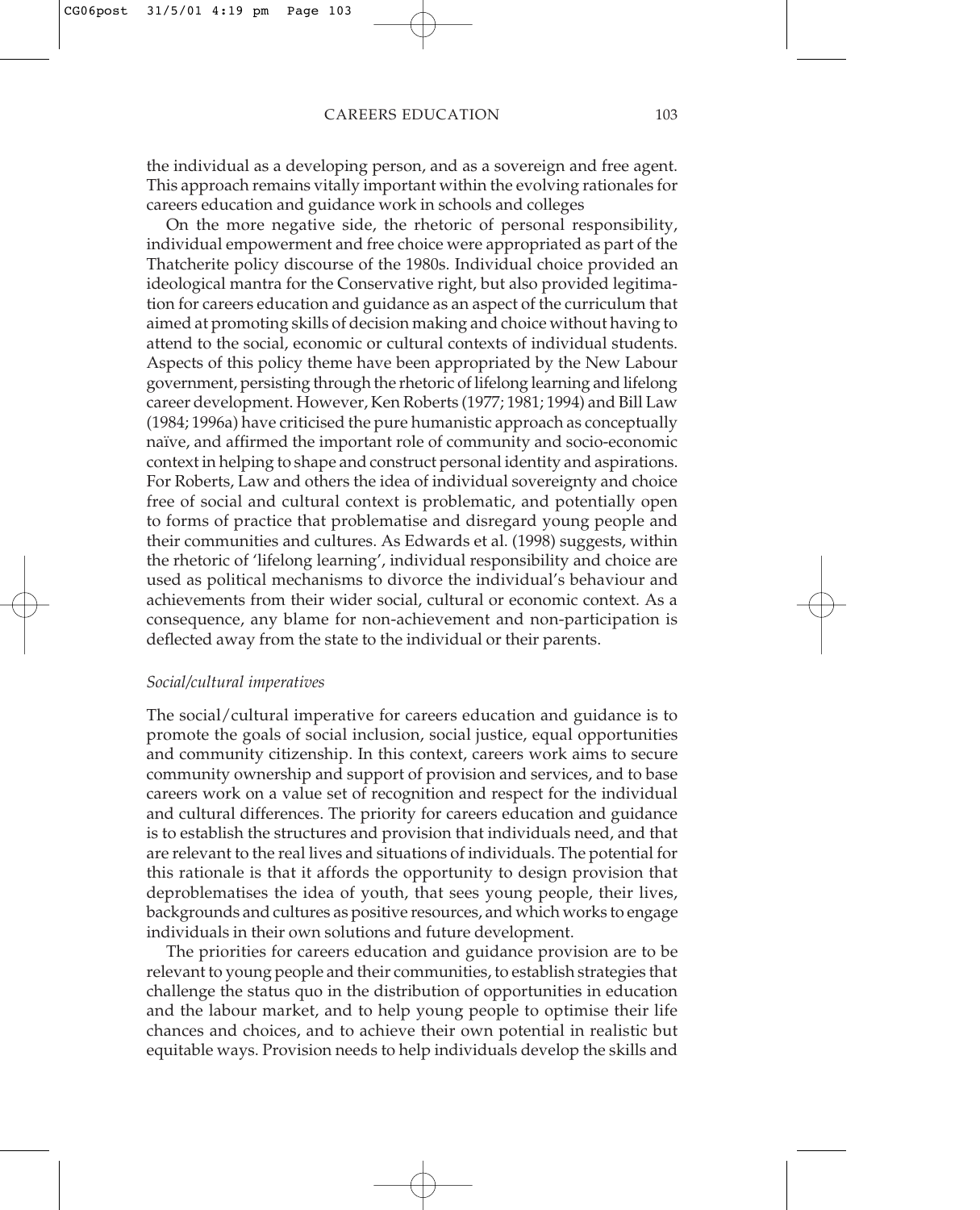knowledge to access and make best use of the opportunities open to them, according to their own needs and desires, but within a positive context of recognition and regard for the aspirations and concerns of the students' family, culture and community.

Careers practice should contribute to a redistributivist approach to social justice, attempting to target additional and community resources on disadvantaged individuals and groups to help address inequalities of background gender, race and disability. Whilst it has been argued that the government's social inclusion strategy is primarily concerned with social and economic integration, there is potential for the development of a proactive community and needs-based service through Connexions. The approach for an integrated guidance service outlined in *Bridging the Gap* (SEU, 1999) and the Connexions strategy document *Connexions: the Best Start in Life for Every Young Person* (DfEE, 2000a), and supported by the implementation of the new foundation subject of citizenship to be taught in schools from 2002 (see *Citizenship in Key Stages 3 and 4*, DfEE/QCA, 2000c) could provide a framework for a community-based service. The need for Connexions service policy, design and governance to secure the active involvement of a partnership of young people, the community, and the schools and colleges is paramount. To quote recent guidance produced by the National Youth Agency on behalf of the DfEE:

Young people will soon become disillusioned with limited and/or ineffectual approaches to involving them with the Connexions Service. A thorough approach to engaging young people is required which pays attention to management and delivery issues including strategy, values, culture, structures, processes, systems and the skills and attitudes of staff. Young people need to be involved at all levels of the Service, from national down to the very local. They need to be able to contribute effectively to the many different aspects of the work and their representation needs to reflect the diversity of communities – in terms of place, culture, values, interests, ability, gender, class, race – to which young people belong. (NYA/DfEE, 2000)

There is an agenda here for careers education and guidance in supporting social and cultural justice, participation and development, as well as developing provision that supports individual growth and development. The underpinning rationale for careers education and guidance in education needs to be rearticulated to better balance the needs of individuals and communities with those of the funding agencies, governments and businesses. A rationale that respects and celebrates difference and community is needed. We will return to these issues in the final section of this chapter.

## **What is the place of careers education in the curriculum?**

Thus far our discussion has focused on how 'career' is being reconceptualised to emphasise the individual and the personal, rather than objective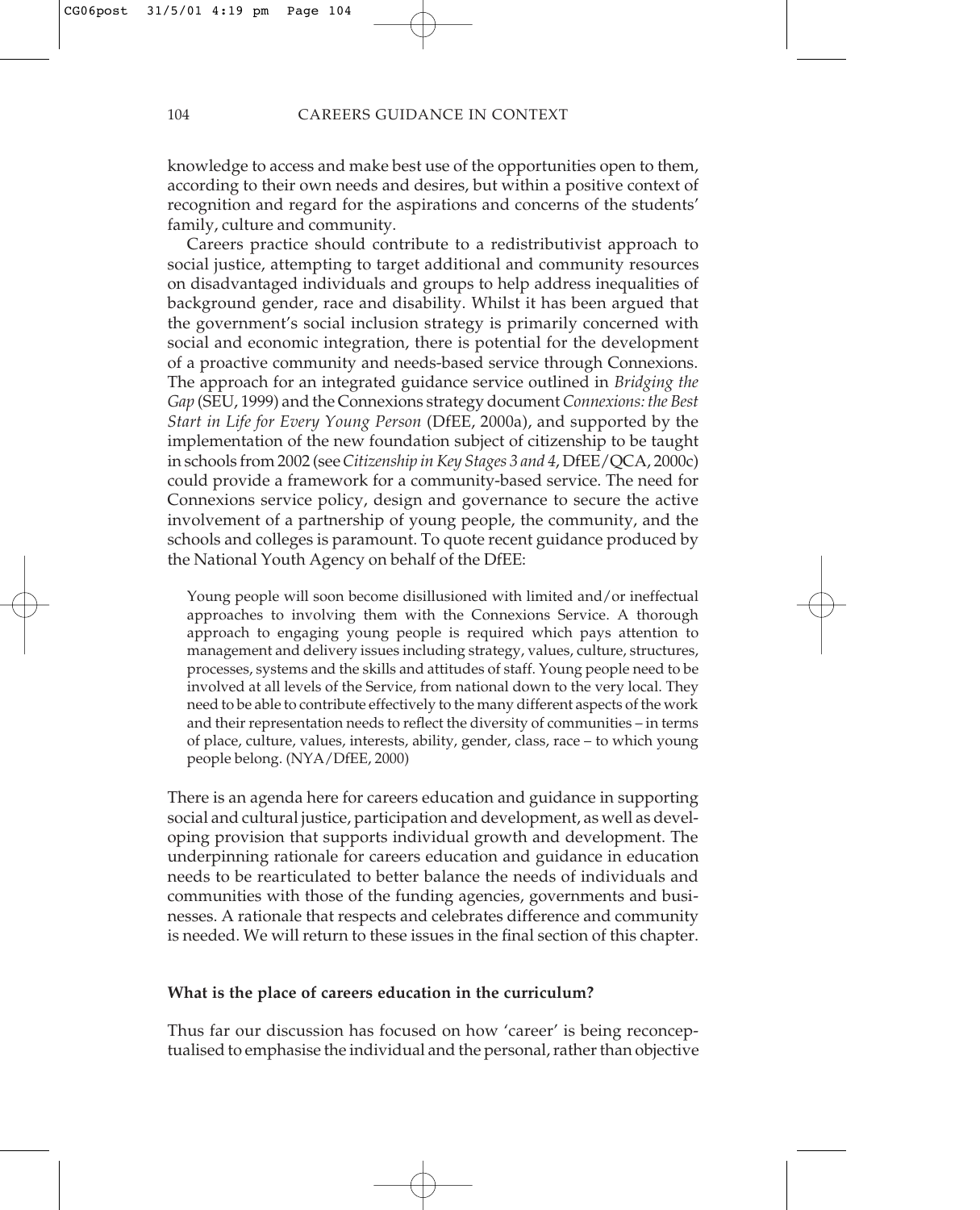organisational and labour market realities. Our discussion has also attended to the range of underpinning rationales for careers education and guidance provision in schools and colleges in England. The extent to which current provision of careers education and guidance is developing to respond to the reconceptualisation of 'career' at the level of practice is questionable. As Harris (1999) has shown, it is also questionable whether most schools and college careers programmes are consciously founded on coherent theoretical rationales. We will return to these themes later to explore some of the options for change in careers education and guidance in the twentyfirst century.

Research has shown that the experience of career learning and development for many students is of relatively traditional and mechanistic approaches, with programmes aimed at providing opportunity information and forcing students through a process of decision making about their next steps at 16 or 18, rather than a broader approach to the development of critical research faculties, key skills and career management skills (Morris et al., 2000; NACGT, 1999; OFSTED, 1998a; 1998b). Careers education and guidance for many students are still front-loaded in their final years of compulsory schooling, rather than a service to support career development throughout life. Many schools and colleges have constructed careers programmes from a range of activities and materials, and assumptions about 'what works'. As Harris (1999) shows, programmes tend to be constructed more on the basis of pragmatism than on theory, and as a result may use teaching and learning methods or activities that are predicated upon different and sometimes contradictory theoretical rationales.

Since 1945, careers education has occupied a peripheral and contested place in the curriculum of schools and colleges in the UK. Careers education and guidance have existed as an aspect of the students' curriculum in most secondary schools for over 25 years, as a subject taught by careers coordinators and other careers 'specialists' within the personal and social education (PSE) programme, or as a separately timetabled subject. The teaching of careers education has conformed to the traditional 'frontloading' model for education which deems that students need to have made a well-informed and final decision about their future, and to have implemented their plans by the time they are 16 years of age. As a consequence, most formally taught careers education and careers guidance takes place with school students in the statutory phase of Years 9 to 11. Careers education rarely has the same status as academic subjects within schools. In nearly three-quarters of secondary schools careers education makes up a series of distinct modules within the PSE programme (NACGT, 1999; OFSTED, 1998a). During the past 25 years careers education and guidance practitioners and theorists have failed to attract sufficient support to establish careers education as a subject worthy of inclusion in the core or foundation National Curriculum, and thereby establish a strong subjectbased profession for careers teachers. As a consequence, in many schools and colleges, lip service has been paid to the real needs of students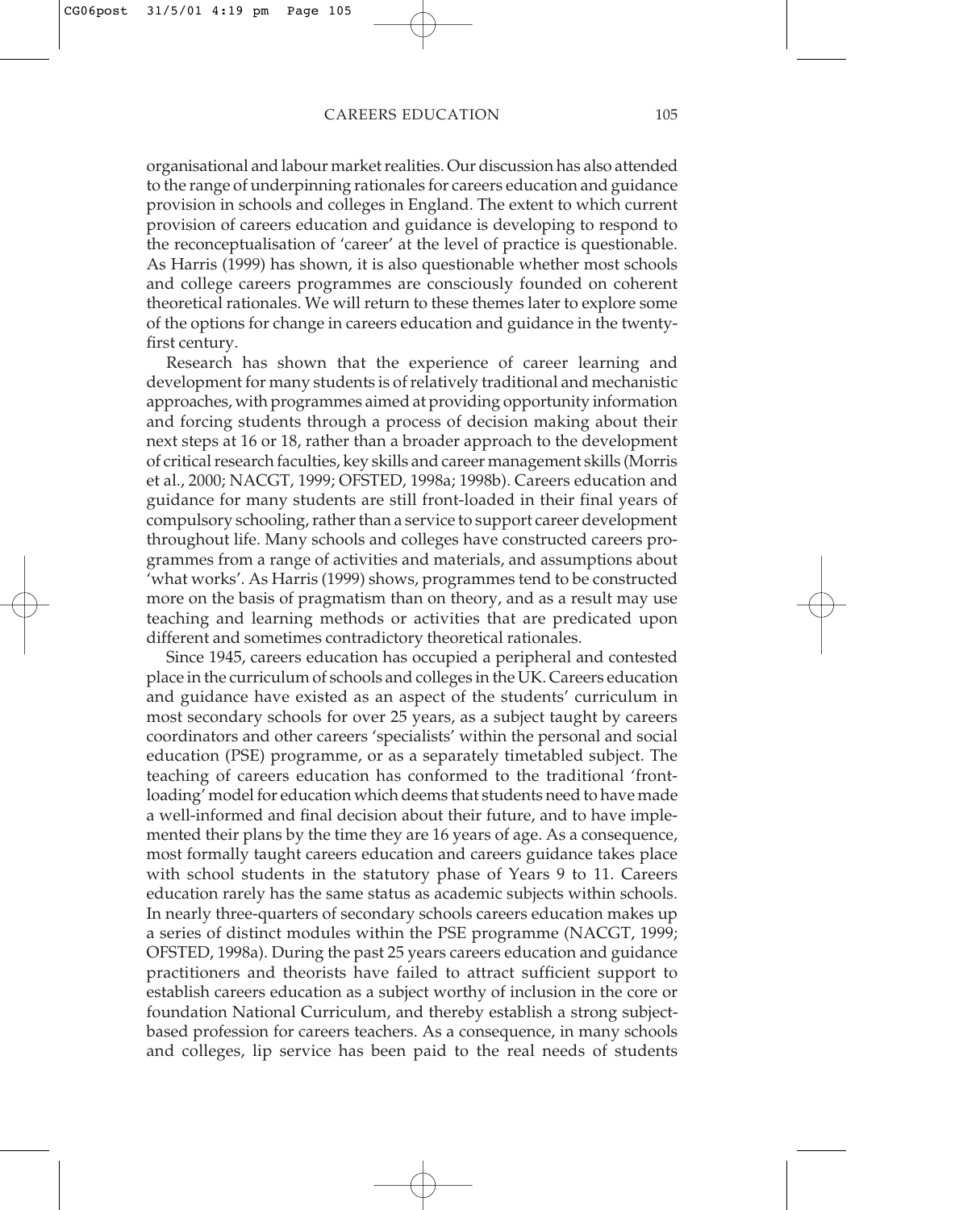regarding careers education and guidance, with careers education being 'lumped' with a rag-bag of other low-status and non-assessed aspects of the curriculum to form part of personal and social education, 'life skills' or college 'tutorial enrichment' programmes.

Most primary schools do not formally recognise that careers education and guidance form part of their school curriculum, although as Law and McGowan (1999) suggest, much career-related learning takes place in primary phase education as a natural part of teaching and learning about self, community and the world of work, recognised or not. More recently, the important place and role of career-related learning in primary schools as an essential element of personal, social and health education (PSHE) have been recognised in the non-statutory guidelines for PSHE (DfEE/QCA, 2000b) and in the supporting guidance to schools (DfEE, 2000f). In colleges of further education the position is also variable, with careers usually being taught as a part of mainstream vocational courses, or through the tutorial or enrichment curriculum, or through optional workshop and seminar programmes complemented by the provision of individual guidance coordinated through tutors or central student services departments.

Goodson (1988) argues that the marginalisation of aspects of the curriculum such as careers education has been derived from its noninclusion in the 'liberal' subject patterns inherited from the universities and public and grammar schools of the nineteenth century. He argues that the high-status subjects of the current National Curriculum are essentially the same as those included in the list of 'acceptable' subjects formally embodied in the regulations of 1904 and the 1917 School Certificate. These subjects have been retained, reproduced and defended by the vested career interests of the teacher subject associations, the universities and the educational establishment. Through such processes, vocational, careers and workrelated learning have been effectively excluded from the mainstream curriculum, with a consequent low status ascribed by the system to careers teachers and teachers of 'vocational' aspects of the curriculum. In most schools, it has only been relatively recently that careers education programmes have been subject to the same rigours of planning, review, assessment, evaluation and reporting as mainstream curriculum subjects. Their very informality further mitigated against the recognition by teachers and students of careers education as a serious endeavour.

In spite of this, the place of careers education and guidance has evolved, and the status and profile have improved significantly over time. Law (1996b) argues that the evolution of careers education and guidance provision in schools can be seen as a response to changing economic, technological and labour market circumstances. He identifies three historical periods for careers education and guidance: first, an optional and *ad hoc* information and job placing service for early leavers, provided by schools and the Youth Employment Service (1910–70); second, careers as an optional part of the curriculum with careers guidance provided by the new Careers Service (1970–82); and third, careers education and guidance as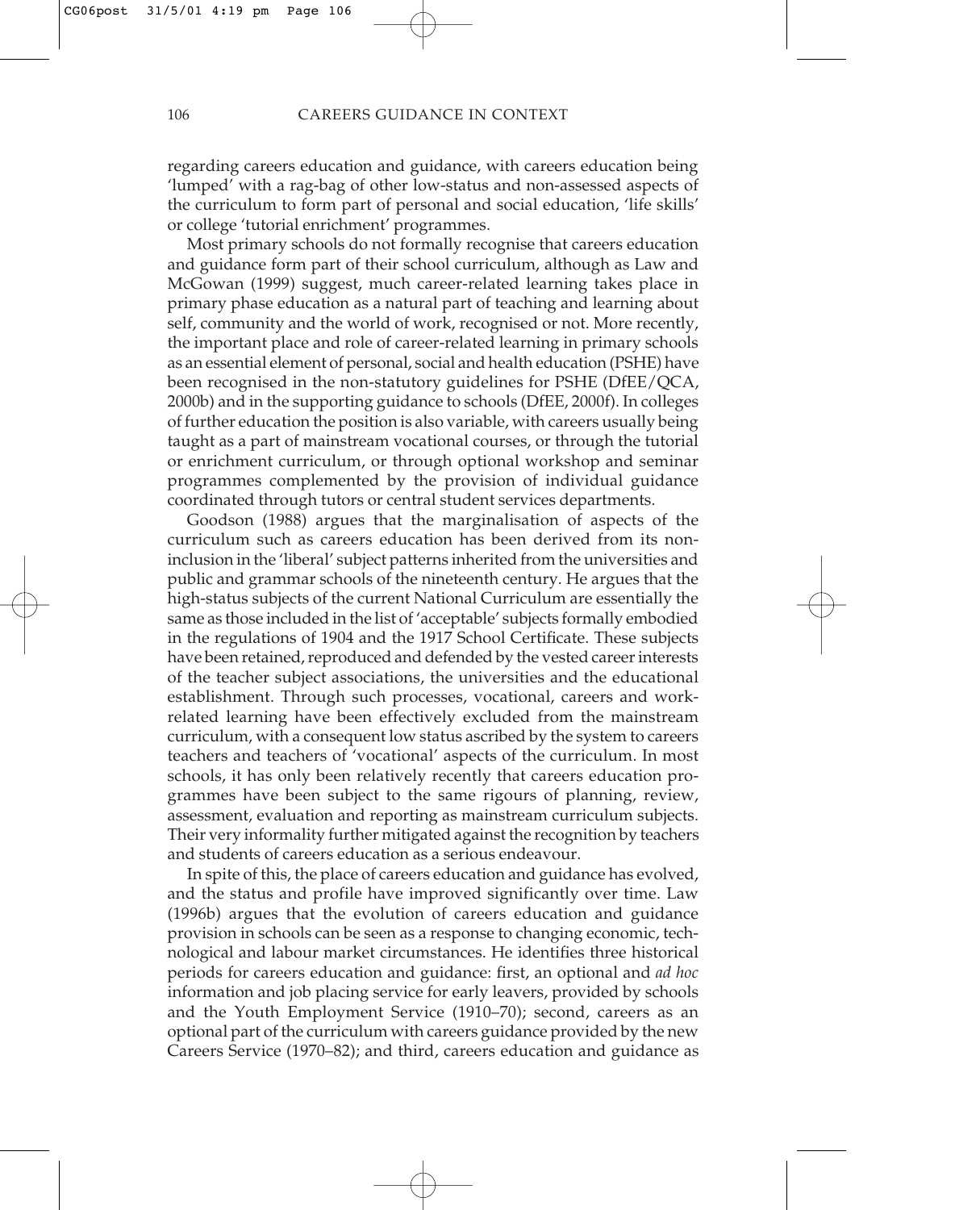compulsory, backed up by a professional information and placing service for all young people (1983–present). Harris (1999) categorises this process of evolution in terms of four careers education 'paradigms': until the 1950s careers guidance services aimed at 'matching talents' and 'finding jobs', and from the 1960s careers education and guidance aimed to 'produce workers' and then to 'develop citizens'. Harris argues that these changing paradigms for careers education can be viewed as a response to the economic, technological, political and labour market changes described in Chapter 1.

## **Curriculum guidance**

The welter of policy guidance (NACGT, 2000) to schools and colleges on how they can promote and develop careers education and guidance within, around and sometimes in spite of the National Curriculum has continued unabated since *Working Together for a Better Future* (DES/DE, 1987). At no time, however, has careers education been viewed as a significant aspect of the mainstream curriculum in many schools. The curriculum location of careers education has varied over time, between schools, and between different parts of the country. In many schools and colleges it continues to be a contested part of the curriculum. Structurally, careers education and guidance have moved from being a stand-alone subject or part of PSE (1980s), to a National Curriculum cross-curricular theme (early 1990s), to a non-statutory curriculum 'entitlement' (DTI, 1994; SCAA, 1995), to a statutory aspect of the curriculum with links to PSHE and citizenship (DfEE, 1997b; DfEE/QCA, 2000b).

The response from many schools and colleges has been pragmatic. Evidence has shown that the place of careers education usually varies according to the prevailing priorities of the senior managers and governors, the resources and time available, and the understanding and 'ethos' of the school regarding careers and personal development (Morris et al., 2000). In some schools careers education is clearly located within the context of personal and social development and pastoral care. In others it is a function of work-related or vocational education curriculum. In others still, it remains a discrete part of the curriculum with its own departmental values and teaching delivery framework, and may also incorporate other aspects of the PSE and work-related curriculum. The interrelationships and overlaps between careers education provision and that of work experience and work-related education, personal and social education (PSE), guidance, recording achievement, and the various vocational education initiatives often betray a deep sense of confusion amongst policy makers, teachers, parents/carers and students (this sense of confusion experienced by students can be identified in the views of students: see DfEE, 1998a; Morris et al., 2000). This sense of confusion exacerbates the low regard for careers work held by many students and teachers.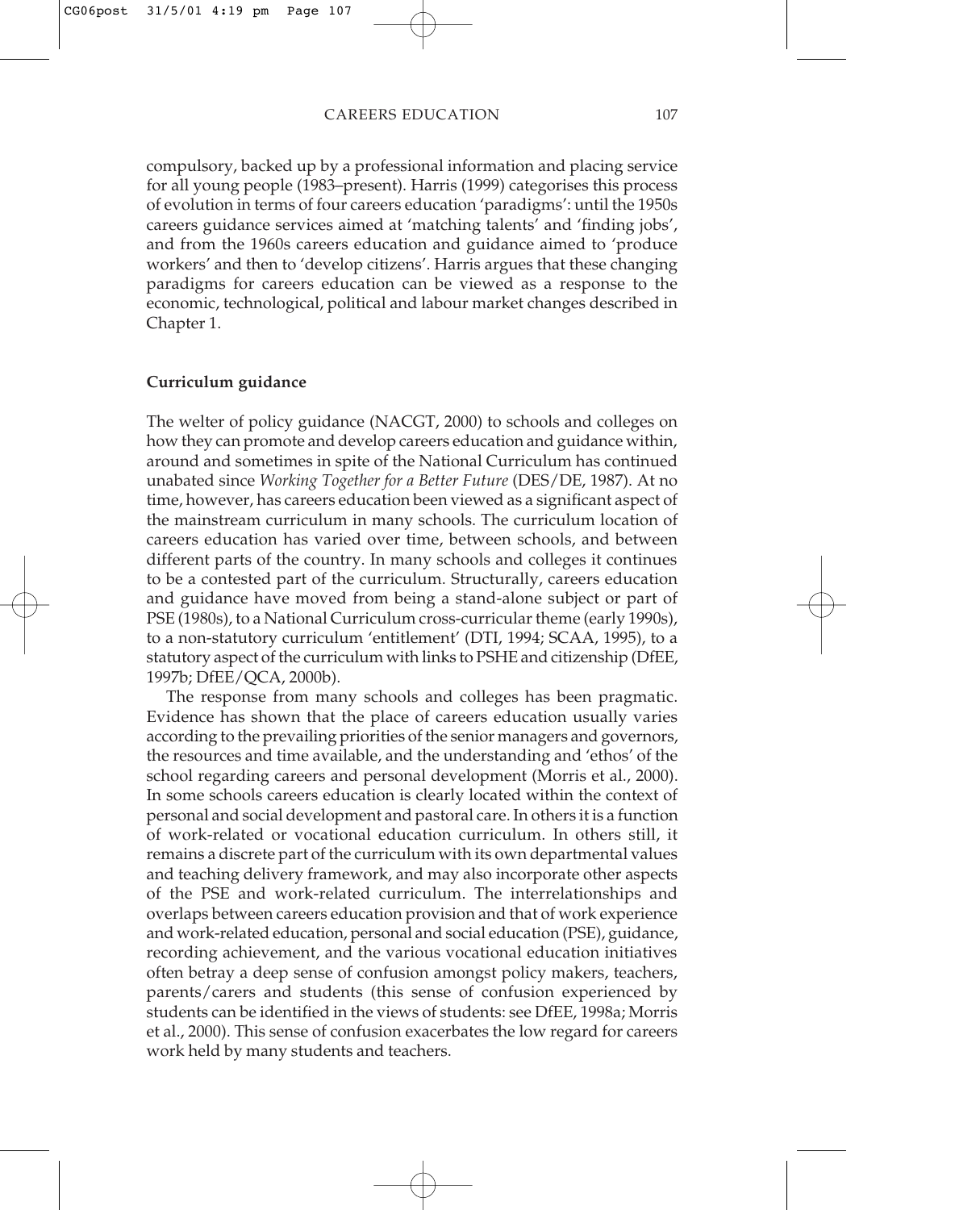Until 1997, careers education and guidance largely existed as a voluntary aspect of the curriculum in schools, or was included in response to the financial or contractual inducements of educational initiatives and programmes such as TVEI (1983–97), the Year 9/10 Careers Initiative (1994–7) and the Work Experience Initiative (1994 onwards). From 1997, the requirement for schools to deliver careers education and guidance became a statutory obligation through the Education Act (DfEE, 1997b). The three clauses contained within the Act require schools to provide careers education, careers information and access to the Careers Service for students in Years 9–11, and this Act secured the place of careers education, information and guidance in the curriculum. However, the legislation has not required schools to do very much. There is no requirement in terms of minimum curriculum time, programme aims and objectives, content, resourcing or staffing allocation. The lack of 'teeth' within the legislation has been exacerbated by the cursory handling of careers education and guidance within the revised OFSTED framework for the inspection of schools (OFSTED, 1999). In the revised framework, inspectors are merely required to 'evaluate and report on the quality and range (and effectiveness) of opportunities for learning provided by the school for all pupils, highlighting features which are particular strengths and weaknesses ... including specific comment on... Work-related education, including careers education and guidance for all secondary age pupils' (in line with OFSTED guidance: OFSTED, 1998c). Recent research in this area (Harris, 1999; Morris et al., 2000; NACGT, 1999) clearly demonstrates that whilst there have been significant improvements, there remains wide variation in the status, content, organisation and curriculum time allocated to careers work between schools, and in different parts of the country.

The revised National Curriculum (DfEE/QCA, 2000b) re-emphasises the statutory obligations for schools, although it structurally reinforces the marginal place of careers education and guidance within curriculum arrangements. The revision of the non-statutory framework for personal, social and health education (PSHE) (DfEE/QCA, 2000a) together with the increased flexibilities for disapplication in Key Stage 4, and the requirements for schools to introduce the new foundation subject of citizenship from 2002, pose additional challenges to the future role and coherence of careers education as a viable aspect in a crowded curriculum. Without a coherent programme of study within the National Curriculum, or clear requirements for inspection and quality assurance, for many schools and colleges careers education remains at the periphery of the 'serious' curriculum.

A further area of concern in terms of both policy and practice is the lack of agreement about the content of a careers education programme, with no national programme of study for schools and colleges setting out a coherent body of knowledge or agreed sets of skills to be developed. The lack of a programme of study remains a serious weakness for those practitioners wishing to promote the cause of careers education, careers guidance and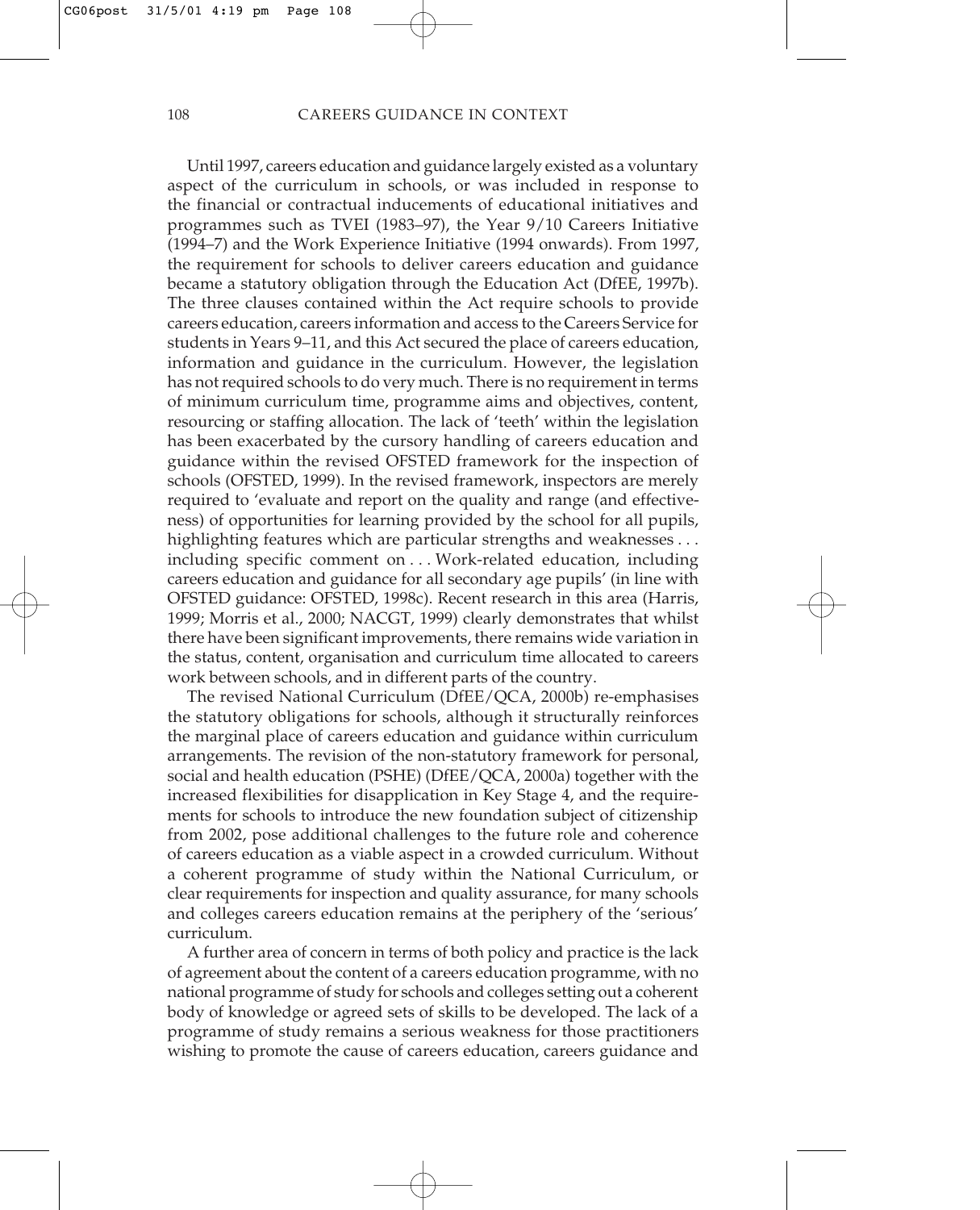work-related learning in schools and colleges. At present there are several sources of non-statutory guidance from the DfEE and QCA that provide clues about the content and methodology for the design and teaching delivery of careers education and guidance (NACGT, 2000).

Following conventional practice taking place in most schools in the mid 1990s, the components of a 'good' careers education programme were initially identified by the National Curriculum Council (NCC, 1991) and later by the Schools Curriculum Assessment Authority in the paper *Looking Forward: Careers Education and Guidance in the Curriculum* (SCAA, 1995). The five curriculum 'components' of a 'good' careers education and guidance programme in schools were identified thus:

- 1 a taught programme of careers-related courses and activities
- 2 continuing guidance including careers guidance
- 3 accurate information including careers information
- 4 experience of work including work experience
- 5 action planning and recording achievement.

Three of the five components outlined were legislated as entitlements for students in Years 9–11 in the three clauses of the 1997 Education Act that apply to careers education and guidance, although suggested learning aims and objectives for these programmes were not specified. Work experience and recording achievement have no legislative requirement, although in most schools forms of provision will be made in these areas.

In 1999, the QCA published suggested *Learning Outcomes from Careers Education and Guidance*. The document was intended to provide greater clarity for the aims and objectives of careers education in Key Stages 3 and 4 and post-16, and to promote the notion that school and college careers education and guidance programmes should be written in a prescriptive learning outcomes format.

Careers education remains part of the 'Cinderella' curriculum in many schools and colleges, and although careers education has increased in profile, it has not uniformly done so. By turn its place in the curriculum has been secured by the perception of school and college senior managers and careers coordinators that students need support with career learning, and by its current popularity as an aspect of government public policy which ensures that schools and colleges are pressured to respond to a mixture of legislative requirements, curriculum guidance, the demands of funding bodies and OFSTED inspection requirements. As Morris et al. (2000) suggest, the status and profile of careers education in schools are invariably a function of the emphasis given to it by senior managers, and the status of the careers coordinators working in the schools. Many school careers coordinators design and deliver career work pragmatically according to a number of factors: the time and resources available to them, the requirements on them laid down by their senior managers, the interest and enthusiasm for the subject of the careers coordinator, and the level of project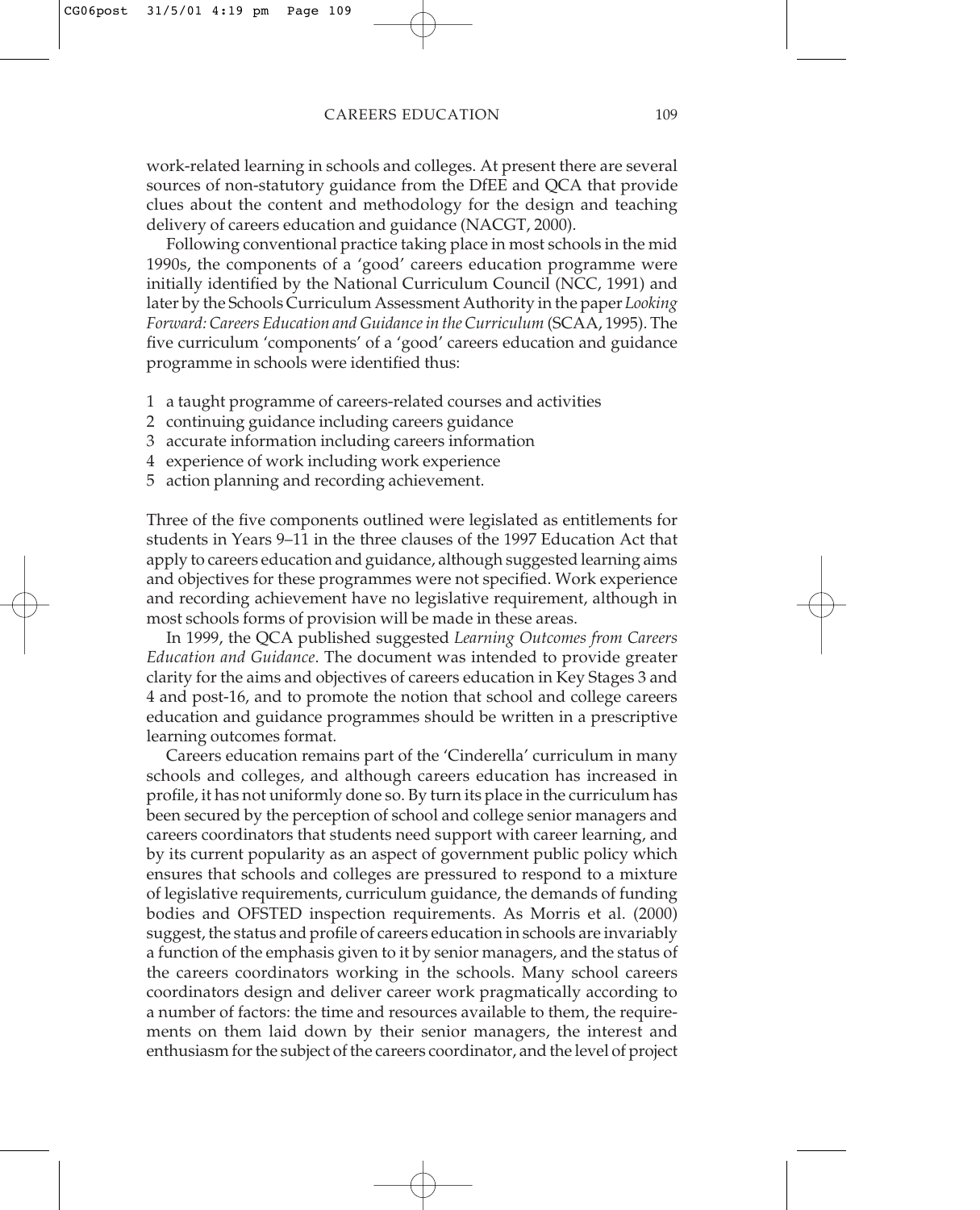support and funding available from external organisations such as the LEA or the Careers Service. As a result, progress in schools is slow and success has been patchy. Repeated surveys have shown (NACGT; 1989; 1999; NACGT/ICG, 1993; 1996; OFSTED 1995; 1998a; 1999) that there have been specific improvements in careers work in secondary schools, but that wide variations persist between schools and colleges in the quality of provision, with careers work still operating as a 'bolt-on' to the rest of the curriculum.

#### **Higher education**

Higher education has undergone radical change in the last two decades. Full-time graduate enrolments doubled between 1979–93, while part time numbers increased by 160 per cent in the same period (Purcell and Pitcher, 1996). More women, mature students and students from ethnic minorities are now in higher education; at the same time, the nature of the graduate job has altered (Purcell et al., 1999). Higher Education Careers Service has had to adapt to these changing circumstances, largely without the benefit of extra staff. This adaptation has also been shaped by government policy, first from 1987, when the Enterprise in Higher Education (EHE) initiative began and ten years later, when the Dearing Report was published (National Commission of Enquiry into Higher Education, 1997).

The EHE initiative provided additional funding for innovations in teaching and learning, with a focus on the improvement of specific capabilities in students. Over a period of five years (1987–1992), over 60 H.E. institutions received about one million pounds each, with twenty thousand employers and one million students involved in projects. The purpose of the Initiative was to foster change in H.E. and this was manifested in various ways such as career and skill based workshops, mentored work experience, learning contracts, and self, peer and team assessment. However, as Hawkins and Winter (1997) observe change needed to be more than superficial to make a real difference to careers education in H.E.

Evaluation of the programmes (Hustler et al., 1998; Watts and Hawthorn, 1992) indicate substantial changes in the way careers education has been developed in H.E. The notion of career management skills has become widely accepted as a focus for such programmes; career management means a number of things such as taking control of one's personal development, as well as making career choices, and it overlaps with personal transferable skills. Hustler et al. (1998) found a wide range of delivery practices being offered, from modules integrated into a degree, to one off 'special' events. They distinguished between the module approach, which could be generic or customised, the integrated approach and the extra curricular approach. With the module approach, the careers service has a key role in delivery but there can be a danger of this approach being marginalised and skill development not applying to the rest of the curriculum. In the case of the integrated approach, career management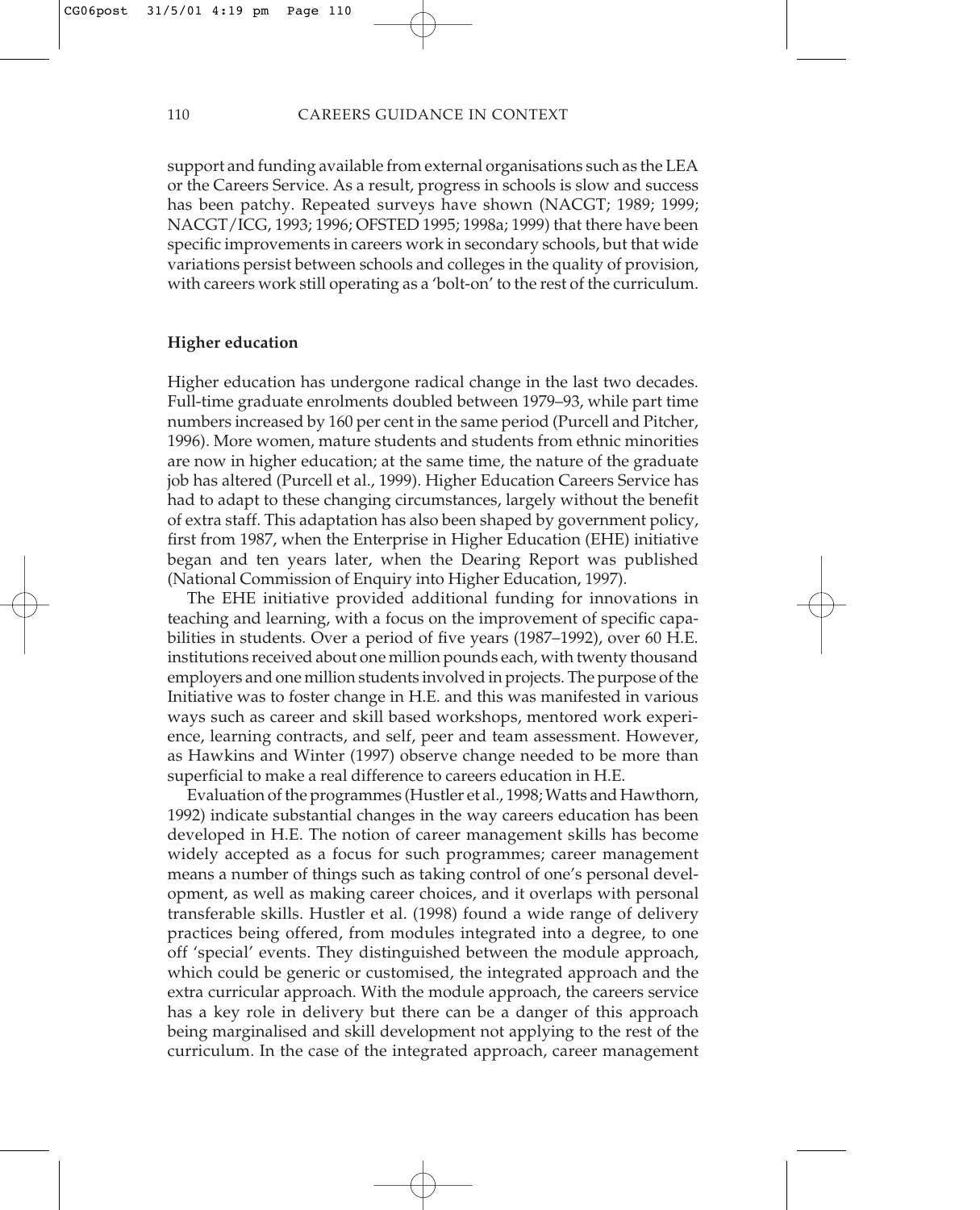skills should be more central to the whole curriculum requiring a close partnership between career and academic staff, as well as employers and students making new and heavy demands on careers services. The extra curricular approach involves special events such as careers fairs but these run the risk of 'tokenism'.

Evidence from Watts and Hawthorn (1992) and Hustler et al. (1998) suggest that career management skills programmes stemming from the EHE initiative have been successful for a number of reasons. These include positive student feedback, employer links, more graduates in work, the growing emphasis on a broader skills and learning development agenda and external imperatives such as Teaching Quality Assessment. Factors that have inhibited the success of such programmes are: pressure on academics in other directions such as research, the inflexibility of some modular systems, limited employer contact, a squeeze on funding and lukewarm support from senior managers. What clearly emerges is the need to reposition the role of the Careers Service in the light of its new role, and there are several alternatives which include the service acting more as consultants or where careers staff provide teaching to departments at a cost. Hustler et al. (1998) identity a major staff development issue facing universities, resulting from the need to deliver effective career management skills modules.

Hawkins and Winter (1997) and Watts and Hawthorn (1992) agree that the EHE initiative has challenged the traditional model of Higher Education. It has offered a radical alternative, putting student services at the centre of teaching and learning. This has been reinforced by the Dearing Report (1997), which produced a number of far reaching recommendations with regard to the provision of careers education, work experience, employer contact and student profiling. At the same time, Watts (1997) suggested a number of possible models for the development of careers work in H.E. The curriculum model defined careers services as becoming part of a delivery vehicle designed to support academic departments in incorporating employability skills and career management skills into course provision. This is the model most H.E. careers services are adopting, whether or not they were a part of the EHE initiative. McChesney (1995) explored the development and evaluation of careers education programmes in H.E. She found that students value them as part of their course, although, for some, they were seen as marginal. In considering careers staff, McChesney observed that new skills in teaching and an understanding of developmental theory were necessary.

The changes set in motion over a decade ago are now established throughout H.E. The need for a comprehensive careers education programme is accepted as an integral part of a student's experience. Linking career to personal and academic development is also perceived as essential by a growing number of universities, as evidenced by the Personal and Academic development of students in Higher Education programme (PADSHE). This project began in 1996 and was funded by the Higher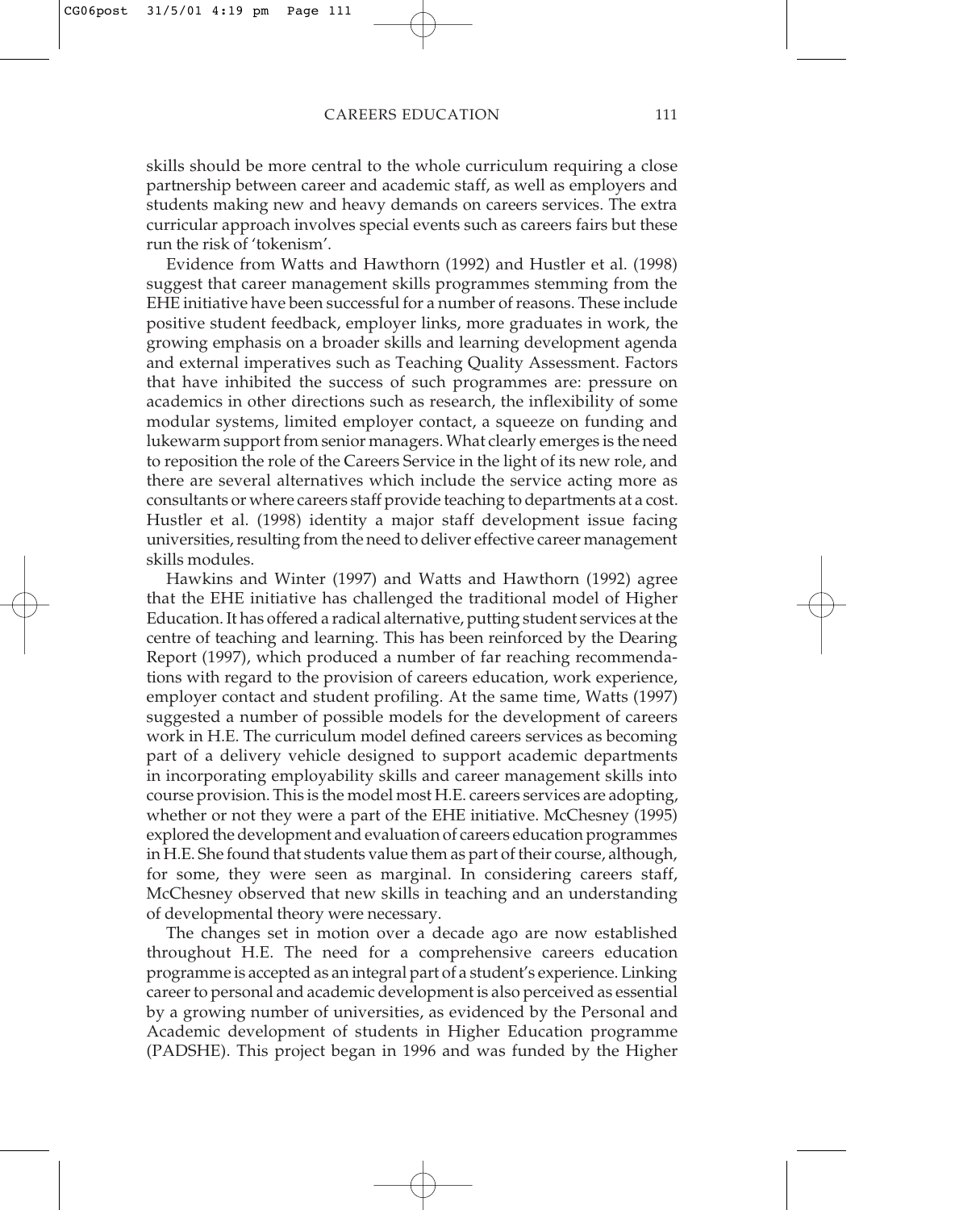Education Funding Council. It provides tutors and students with a developmental framework for focusing on the various needs of students, and should enable a holistic approach. Both this initiative and career management skills modules are becoming available electronically.

## **Where next for careers education and guidance?**

The previous sections have demonstrated that the status and place of careers education and guidance in the curriculum have historically been insecure and contested. Careers education is critically vulnerable to changes of policy at the government level or school level, and suffers from lack of clarity in terms of conceptual coherence, and in terms of any agreement over what careers curriculum provision would be adequate to meet the needs of young people. The driving force for careers education and guidance policy has been for too long articulated within the discourse of economic competitiveness, relegating careers education and guidance practice to act as a political lubricant for national social and economic policy (Watts, 1996b). In practice, careers education and guidance have relied on the largely unrecognised commitment and enthusiasm of school careers coordinators operating at the margins of the curriculum, supported by external careers advisers from the Careers Service. The net result has been a pragmatic processing model of careers work designed to provide the bare essentials of information and guidance needed for young people to address decision points, and to force students through a system of officially approved 'learning' gateways and transition points. The minimalism of this approach has paid too little attention to the personal, social and cultural growth and development of individuals and has failed to make a significant contribution to help redress the myriad social, economic and cultural inequalities. This has been the tragedy for an aspect of the curriculum that by its nature should aim to engage with young people on their terms, about their real life concerns, and in their real communities. However, the current political and educational environment presents a number of opportunities that could help to address some of these historic problems and issues, and take forward careers education and guidance as an integrated service at the heart of the curriculum.

## *Curriculum change*

Changes taking place in the 14–19 curriculum in schools and colleges present a number of opportunities to develop a framework for a coherent, progressive and 'personal' careers and guidance provision. The requirements of the new National Curriculum necessitate the review of arrangements in primary and secondary schools for personal, social and health education, the introduction of the new foundation subject of citizenship in secondary schools from September 2002, and school strategies for inclusion (DfEE/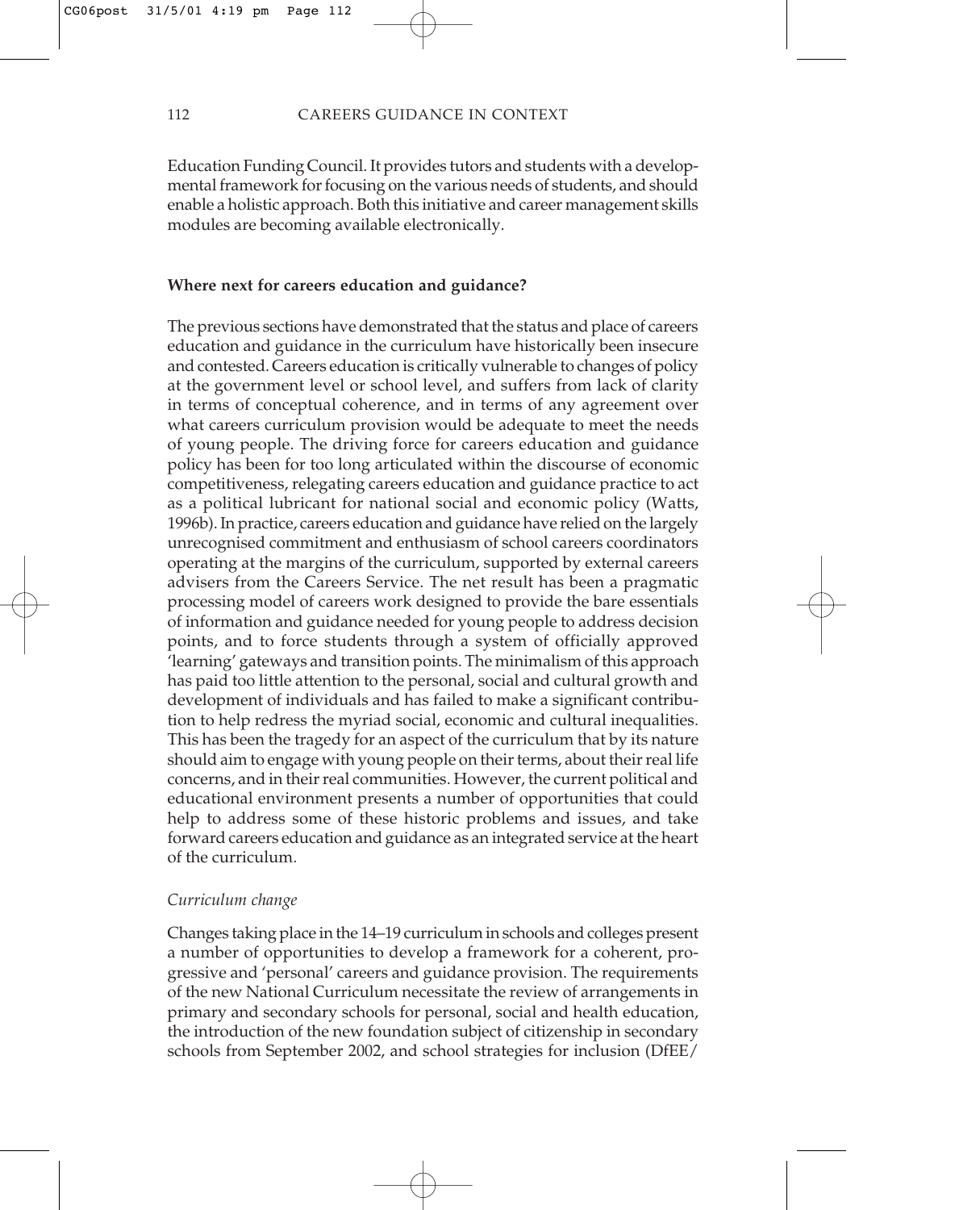QCA, 2000c). Careers education 'is concerned specifically with helping pupils to prepare for their roles as learners and workers. Decisions about learning and work, however, have implications for other life roles, particularly as family members and as consumers. Careers education, PSHE and citizenship, therefore are closely related' (DfEE/QCA, 2000b). The future arrangements for careers education and work-related learning need to be considered in relation to PSHE and citizenship in order to develop a philosophically consistent 'Life-relevant curriculum' (Law, 2000). The opportunity now exists to design a curriculum that links personal, social, health, career, family and community learning and development together. The new PSHE and citizenship reviews also present opportunities to develop a careers curriculum that recognises and draws upon students' career learning achievements gained during the primary phase of education, and thereby to ensure greater continuity and progression throughout schooling. The potential of this linkage between careers, PSHE and citizenship teaching and learning is immense. An integrated approach could provide for a more holistic, person-centred and community-centred curriculum in schools. This could form a curriculum basis for both practical and radical action at local level to address issues of social justice/injustice within communities and local education and labour markets, and at the same time to address contemporary political and economic concerns about social inclusion and raising achievement.

The extension of 'disapplication' for the purposes of work-related learning and other forms of experimental 'alternative curriculum' in Key Stage 4 (QCA, 2000) provide the basis for a future breakpoint in the National Curriculum at 14, with a broader, more flexible Key Stage 4 based around a mixture of academic, pre-vocational and occupational learning. The post-16 qualifications framework introduced from September 2000 offers further pointers towards the possibilities of a broader, unitised and needs-based curriculum, with greater recognition for vocational programmes, and closer correspondence of the academic and the vocational in terms of esteem and exchange value. The scenario of a 14–19 unitised curriculum, mixing the traditional 'academic' disciplines with vocational, community and workrelated subjects, designed in a unitised framework, and negotiated as individualised learning packages with students from age 14, could provide a model for future curriculum development, and one that is currently under consideration. Such a curriculum would have huge implications for the 'flexibility' of teaching and learning, and also need to have guidance and career development at its heart, enabling students to develop career management skills and negotiate their progression. Student guidance, mentoring and support in order to negotiate learning goals and processes, to recognise achievements, to ensure the integration of learning in and out of school, and to explore the implications for personal and career learning and development would all be paramount.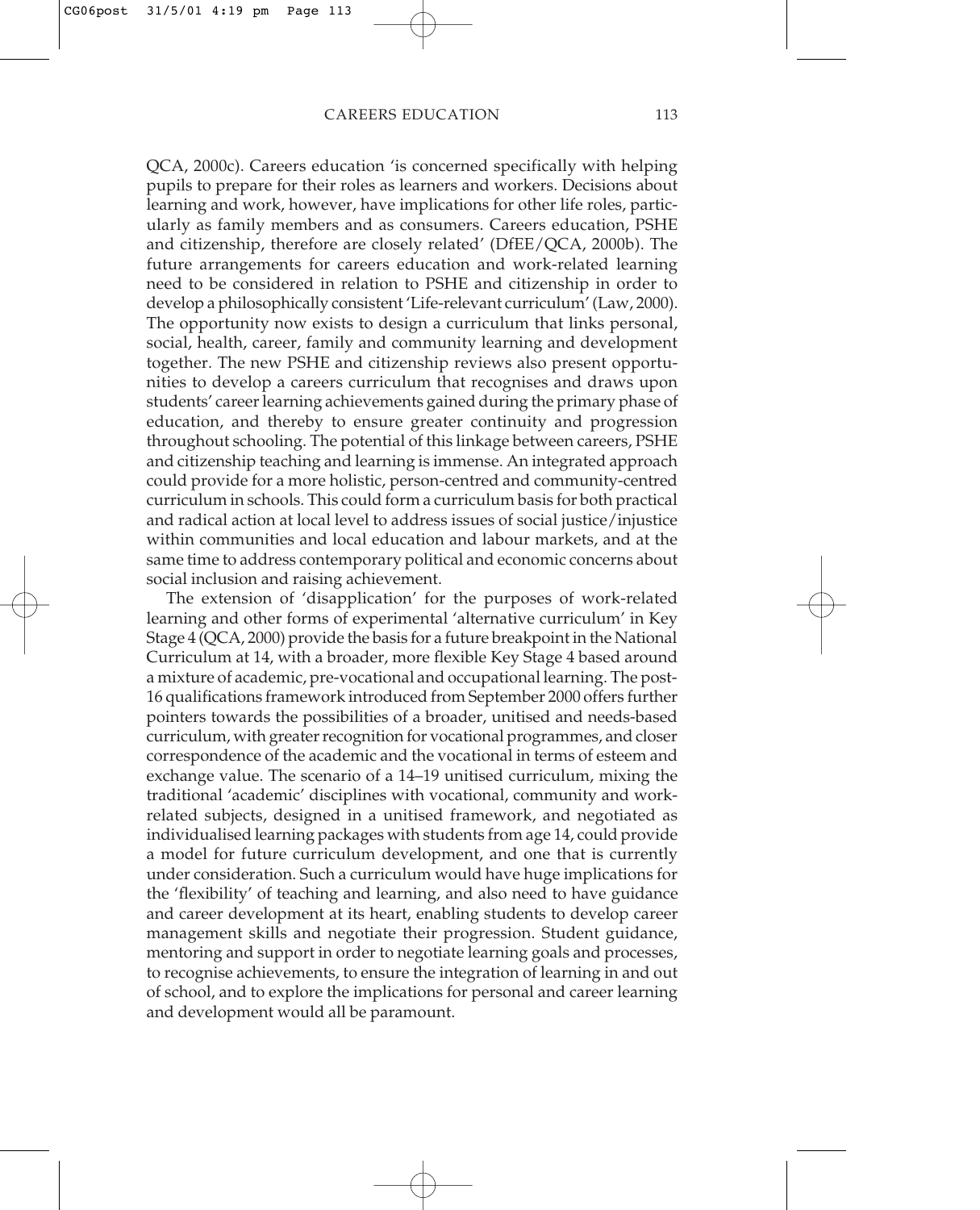## *Teaching and learning*

Future careers education and guidance needs to be designed in order to meet the identified needs of students. This would require a flexible and differentiated provision that allows students to do different things, in different ways, and leading to different outcomes according to their individual needs. Whilst the quality standards movement has been important in stressing that careers work needs to be outcomes based, of rigorous design, and subject to the processes of monitoring, assessment, review and evaluation, it is also important for careers education to be needs based, flexible and creative. The greater individualisation and customisation of careers education and guidance and work-related learning programmes, the use of IT and 'flexible' teaching and learning methods geared towards individuals and small groups, and tutorial-based recognition and recording of achievement processes provide an agenda for development in both schools and colleges. The use of the progress files 'portfolio approach' to life development planning could provide a practical basis for integrating the processes of career planning, academic target setting and review, and personal development planning, and could underpin the development of a differentiated careers education and guidance provision at the level of the student.

The teaching of careers work also needs to be more radical, risk-taking and creative in approaches to teaching and learning, and to be about helping students to think new things and gain exciting new experiences. Some of the creative approaches currently being taken by schools, colleges, youth services and careers services in schools and colleges and as part of the Learning Gateway to work with the so-called 'at-risk' or 'disaffected' provide examples of approaches that can be used in order to engage students in career-related learning (see Hughes, 2000). Many of these approaches are concerned with personal, social or career-related learning made relevant through a culture of individual and community recognition, utilising the medium of group, community or work-related settings for learning and supported by opportunities for individual mentoring. Interagency working and the use of individual careers guidance methods as an integral part of the careers teaching and learning process appear to be central to these new project-based approaches. This integrative model for guidance as a part of teaching and learning should signal a way forward for careers work in schools and colleges through the emerging Connexions service.

## *Connexions: towards an integrated guidance provision?*

Future careers education and guidance need to be more firmly rooted in both humanist and social constructionist theory, which support the principles of respect and regard for individual students but also ensure that provision is based on a recognition of the differential backgrounds, culture and values of individual students and their communities. The emergence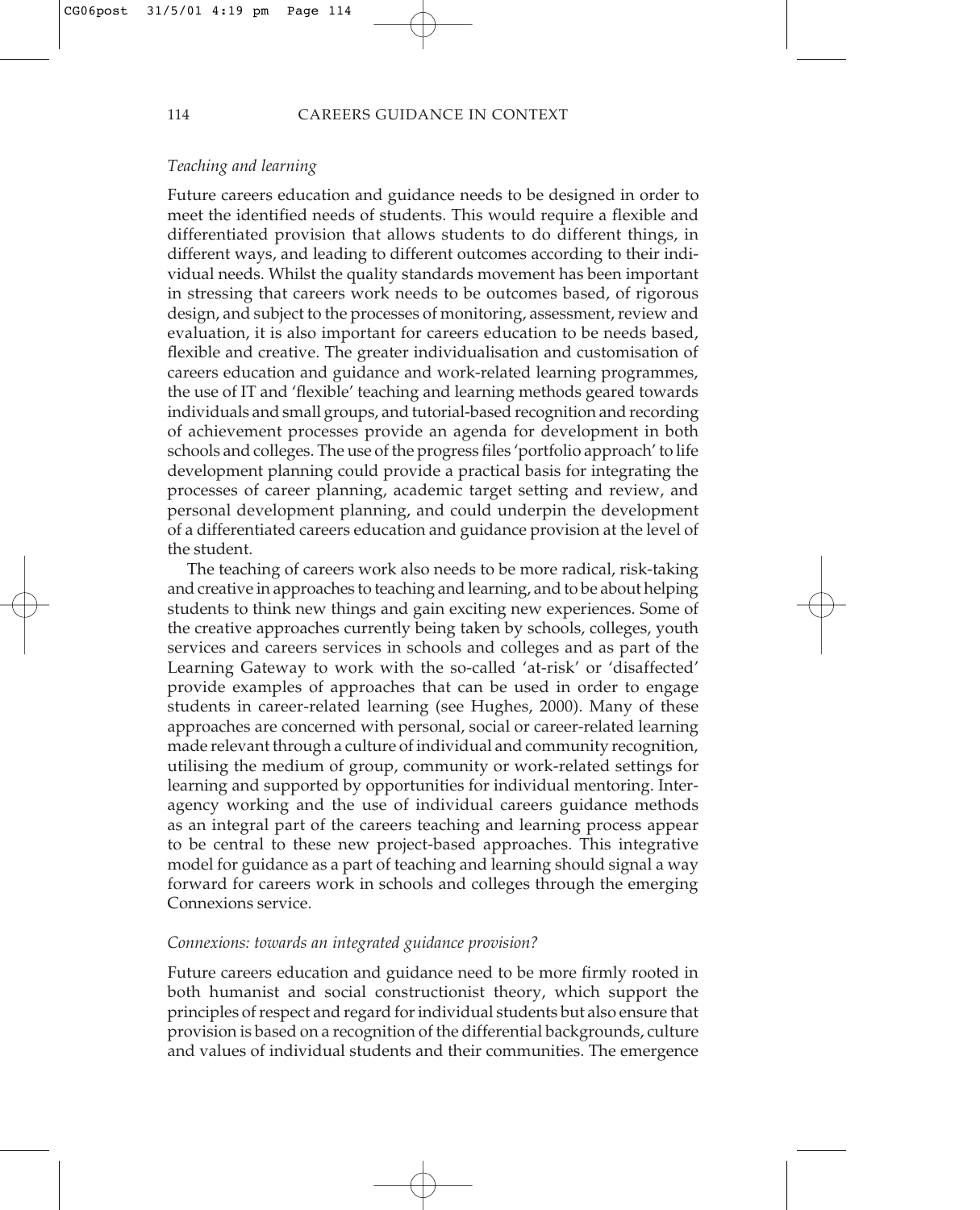of all-age guidance and community guidance as significant issues for lifelong learning development supported through the information, advice and guidance (IAG) networks, combined with the nascent developments regarding the Connexions service, should provide opportunities to design provision that supports the personal, social and careers growth and development of the individual, but within the context of a strategy that advocates and supports social, economic and cultural justice at the level of individual and community. In this context, schools, colleges, careers services, community organisations and Connexions development workers need to find ways of actively involving young people (see NYA/ DfEE, 2000) and the communities to design careers education and guidance service and provision in education and the community that genuinely meet their needs, and that is an servant to and advocate for the interests of communities rather than the economy or the state. Connexions provides an opportunity for schools and colleges working with careers services, youth services and other organisations to take a more strategic approach towards the place and provision of guidance within education institutions, and to link this with the development of an all-age provision within communities. Through such a process, careers education and guidance provision can be designed to meet the differing needs of individuals, communities and funding organisations. The school and college curriculum context for this task will vary significantly between institutions, although as has been outlined above, there are many features of the current curriculum agenda that are supportive of such an approach.

## **Conclusion**

In this chapter we have focused on the changing context for careers education and guidance as an aspect of the curriculum in schools and colleges. We have explored from a historical perspective both the strengths and weaknesses in the current place of careers education and guidance in the curriculum, and have considered some of the policy rationales used to underpin the purpose of careers work in education. The final section moved on to outline some of the opportunities for careers education and guidance to be revitalised as part of a broader guidance curriculum entitlement for all students. Much of this chapter has been critical of current practice. This critique is based on a passionate and personal belief that things could be so much better for young people in our schools and colleges, and that careers education and guidance could have a critical role to play in developing and supporting a needs-based, inclusive and progressive curriculum that recognises and values the achievements of all students. This task will need to involve young people, their families and communities to a much greater extent in processes of decision making about curriculum and service design. Connexions and the new qualifications framework may provide opportunities for practitioners to push forward this work, and to find ways of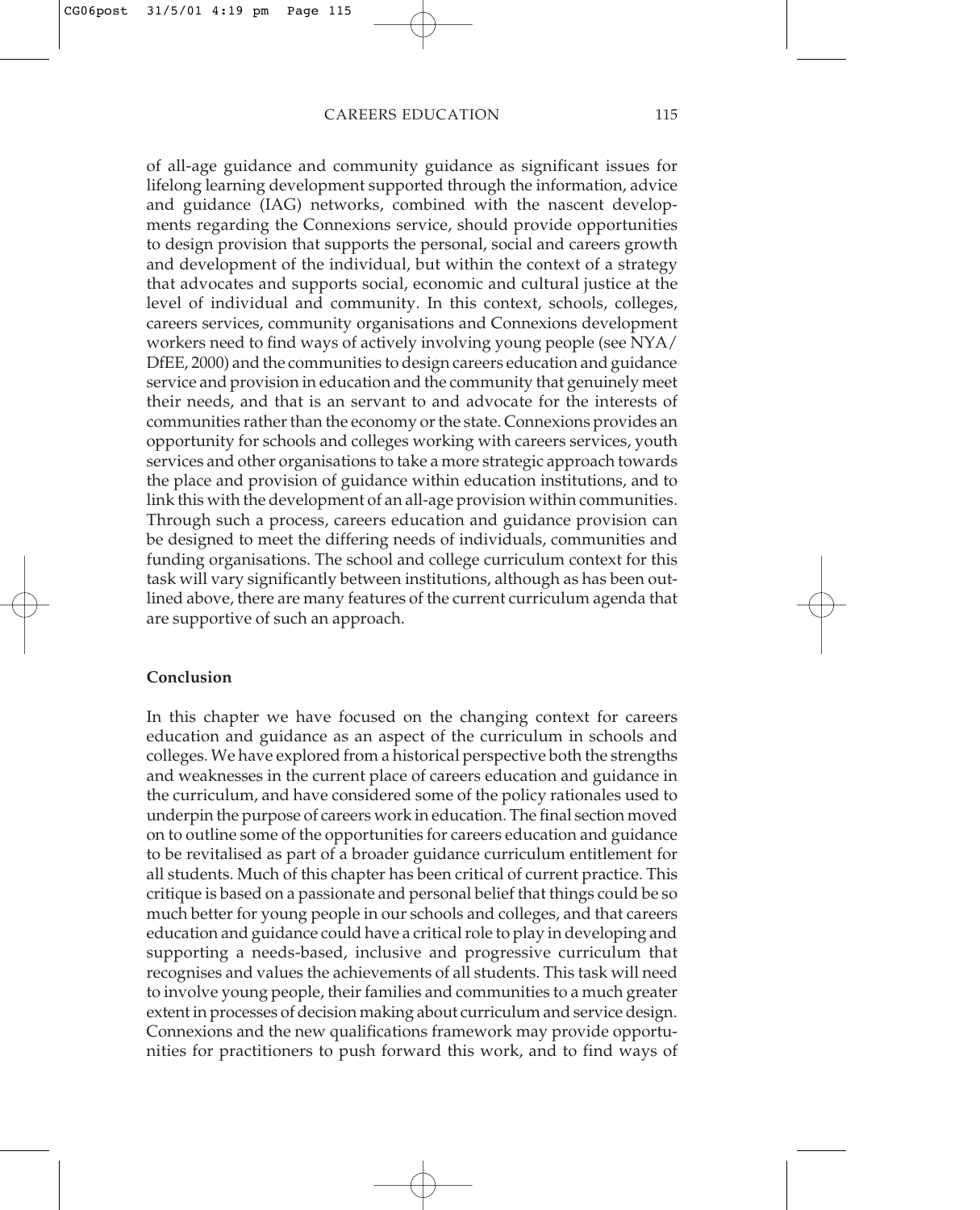engaging students in their own futures and that of their communities. To paraphrase Tim Edwards (1997), if we expect young people to act like adults, to be engaged in educational processes, and to have a stakeholding in their own futures and in civil society, then we need to provide the conditions for them to participate. This will need to involve giving them the same rights, responsibilities and respect that we expect ourselves. Careers education and guidance can and should have a role to play in this important task.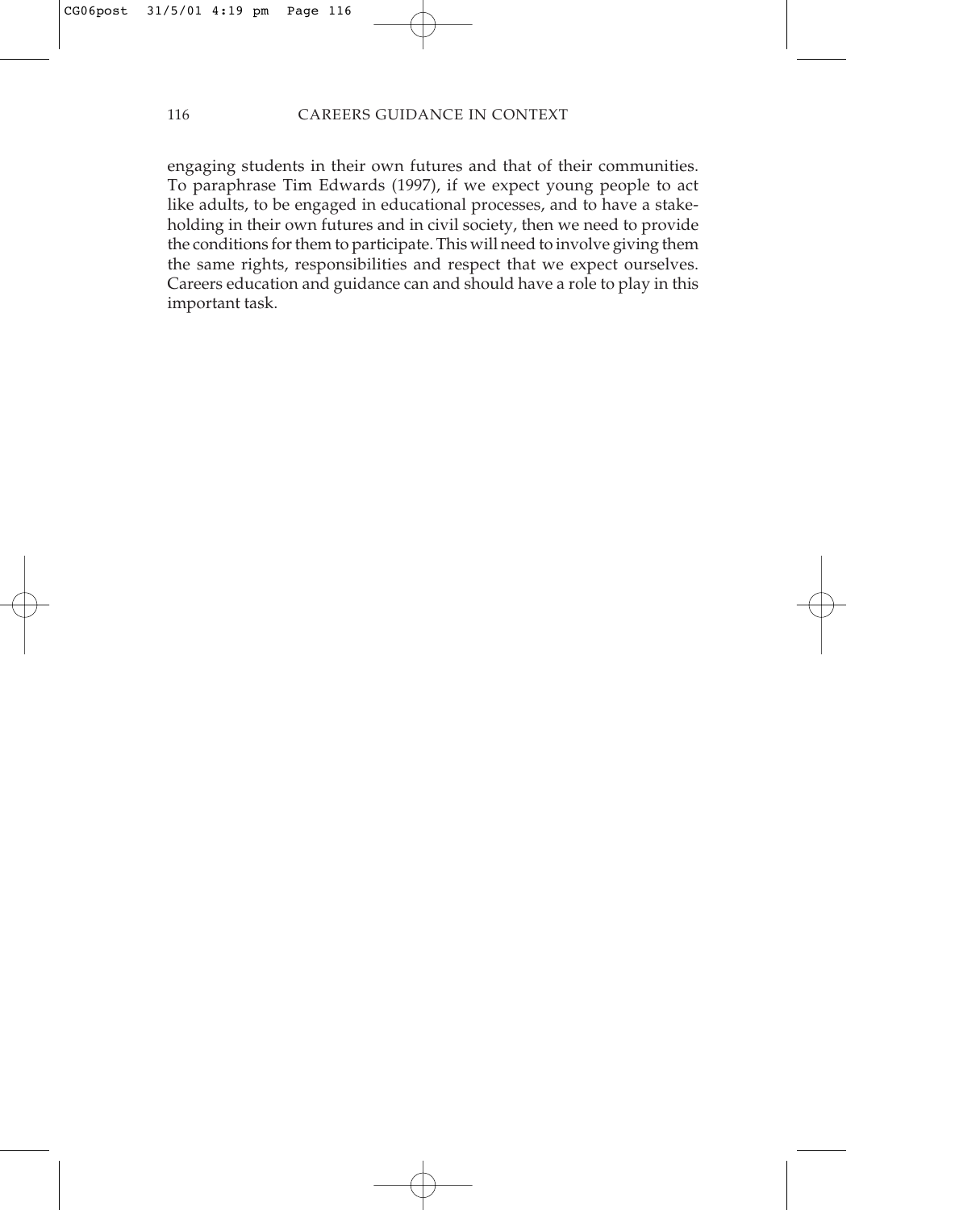# ANTI-OPPRESSIVE PRACTICE

There is no middle ground; intervention either adds to oppression (or at least condones it) or goes some small way towards easing or breaking such oppression. In this respect, the political slogan, 'If you're not part of the solution, you must be part of the problem', is particularly accurate. An awareness of the sociopolitical context is necessary in order to prevent becoming (or remaining) part of the problem.

(Thompson, 1992: 169–0)

## **The nature of anti-oppressive practice**

The first question that this chapter must address is: 'What is anti-oppressive practice?' Following Thompson (1997) the author provides the following definition:

Anti-oppressive practice is based on a conscious awareness of the various forms of oppression and discrimination present within society. It involves practitioners in actively seeking opportunities to challenge and undermine sexism, racism, ageism, disabilism and other forms of oppression and discrimination that may be encountered in their day-to-day practice. This also requires the practitioner to adopt a critical view of their own and others' practice, and of the institutions within which they work.

In addressing the question of anti-oppressive practice this chapter will not examine in any detail terms such as 'race', gender, age, disability etc. This in part recognises that in adopting such an approach there is always a danger of presenting a hierarchy of oppressions. Rather, this chapter will focus on the themes common to all forms of oppression: this is consistent with the view that effective anti-oppressive requires an *integrated* approach (Thompson, 1997).

As the quote at the start of this chapter clearly indicates, effective anti-oppressive practice is founded upon the practitioner's awareness of the socio-political context of their work. The socio-economic and political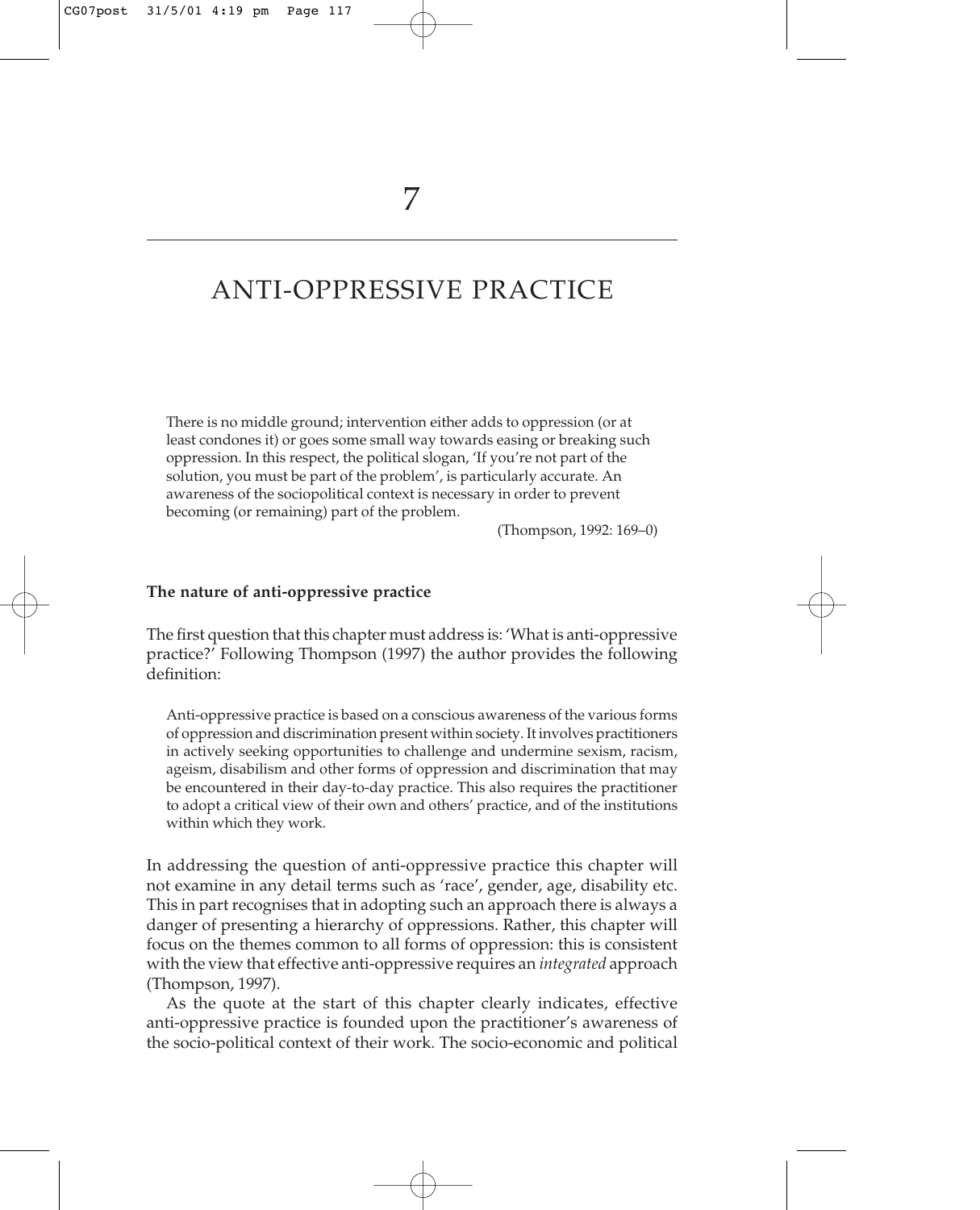nature of career helping has been a recurrent theme of the previous chapters. As we have seen, the positioning of 'career' at the interface between the citizen and the state, and between the individual and society, means that career helping is not only a personal but a profoundly *political* activity (Watts, 1996b). This means that career helpers are presented with the recurrent dilemma of reconciling client-centred values with socioeconomic interests. This chapter will argue that, whilst there is no ultimate resolution to this dilemma, it needs to be engaged with through ever evolving forms of anti-oppressive practice. In what follows, the political dimension of career helping will be explored in further detail. This will be followed by a critique of the various definitions of 'equal opportunities' that have underpinned career helping over the past three decades. The chapter moves on to consider some of the contemporary theoretical and practical developments that have taken place under the rubric of *social justice*. A conceptual framework for anti-oppressive practice in the context of career helping is then presented and discussed. The chapter concludes by considering ways in which anti-oppressive practice might be developed and implemented by both practitioners and institutions.

#### **The politics of career helping revisited**

The political dimension of career helping is highly complex. As Harris (1999) has suggested, not only is career helping the site of contestation amongst a myriad of 'stakeholders', but also the very nature of career helping is fundamentally ambiguous. As we have seen in previous chapters, this ambiguity relates to the uncertainty about what constitutes 'career' *and* the expectations that practitioners and clients hold as they engage in career helping activities.

R. Edwards (1997) has identified three models of public service provision which can be used to delineate the political roles that a career helper might undertake. These are: the 'social welfare' model; the 'market' model; and the 'social redistribution' model. First, the 'social welfare' model defines the career helper as a 'professional' by virtue of having a technical expertise. This relates historically to the notion that career helping is a welfare right, delivered by personnel with a strong professional identity – professional autonomy being an important cultural value here (Watts, 1996b). In contrast the 'market' model requires the career helper to act as an 'entrepreneur'. This model relates particularly to the quasi-privatisation of the UK careers service in the mid 1990s which, in turn, has been seen as part of the wider policy agenda for deprofessionalising the public services (Pfeffer and Coote, 1991; Watts, 1996b). The market model is also designed to deconstruct still further the foundations of the social welfare model of career helping by embracing and legitimising a *profit-making ethos*. Finally, the 'social redistribution' model acknowledges the 'activist' role of the career helper. Although this model is less well defined in terms of career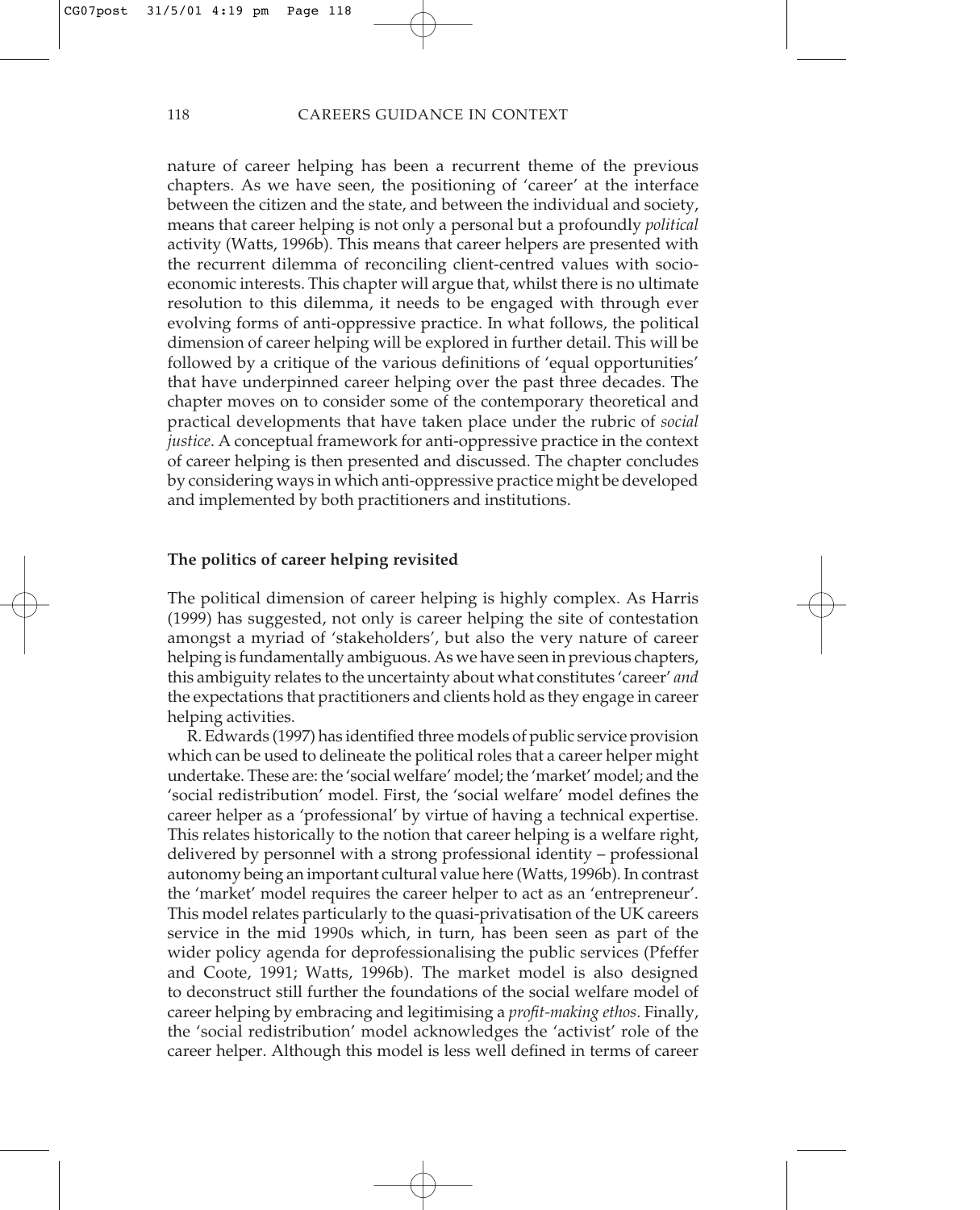helping provision, it does relate to the radical ideology for career helping identified by Watts (1996b). The redistributionist model also resonates strongly with the contemporary discourse of social inclusion and the Connexions strategy. As such, the politics of redistribution will be revisited later in this chapter.

As the foregoing has indicated, Watts (1996b) has identified various ideological positions that have informed public policy in relation to career helping. According to Watts these ideologies, which mirror those to be found in the wider context of education (Sadovnik et al., 1994), are as follows:

- *Conservative* Here career helping is concerned with adapting and socialising individuals into employment roles and opportunities that are 'realistically' available to them. This is to ensure social cohesion and economic prosperity. Some emphasis is placed on the dignity of all work. The conservative ideological position on career helping emphasises *social control.*
- *Liberal* Here career helping is concerned with raising the aspirations of individuals from deprived and disadvantaged groups, thus improving the life chances of the individual. The liberal position requires the individual to adopt the dominant value system of society as opposed to their own 'subculture'. The liberal ideological position emphasises *individual change*.
- *Humanistic* Here career helping aims to make individuals aware of the full range of opportunities available, helping them to choose occupations suited to their needs and preferences. The humanist position recognises that all individuals have different values together with the validity of these differences. However, the emphasis is on raising awareness; the issue of the potential lack of opportunities is not explicitly addressed. The humanist ideological position emphasises *impartiality and choice*.
- *Radical* Here career helping is based on the recognition that inequality is perpetuated by the existing economic structure and its power relations. The radical position holds that solutions must address this structure rather than the notion of deficits in individuals or groups. The radical ideological postion emphasises *social change*.

The models of delivery identified by R. Edwards (1997) and the ideologies outlined by Watts (1996b) suggest that career helping, as with other public services, not only functions as a means of promoting social control, but also has potential to achieve structural change.

It is clear that these are not circumstances peculiar to career helping. For example, the 'market' model has been tested and promoted by successive governments across the public services – the marketisation of schooling being a particular example (Griffiths, 1998). However, the author suggests that such common circumstances amongst the public services are a potential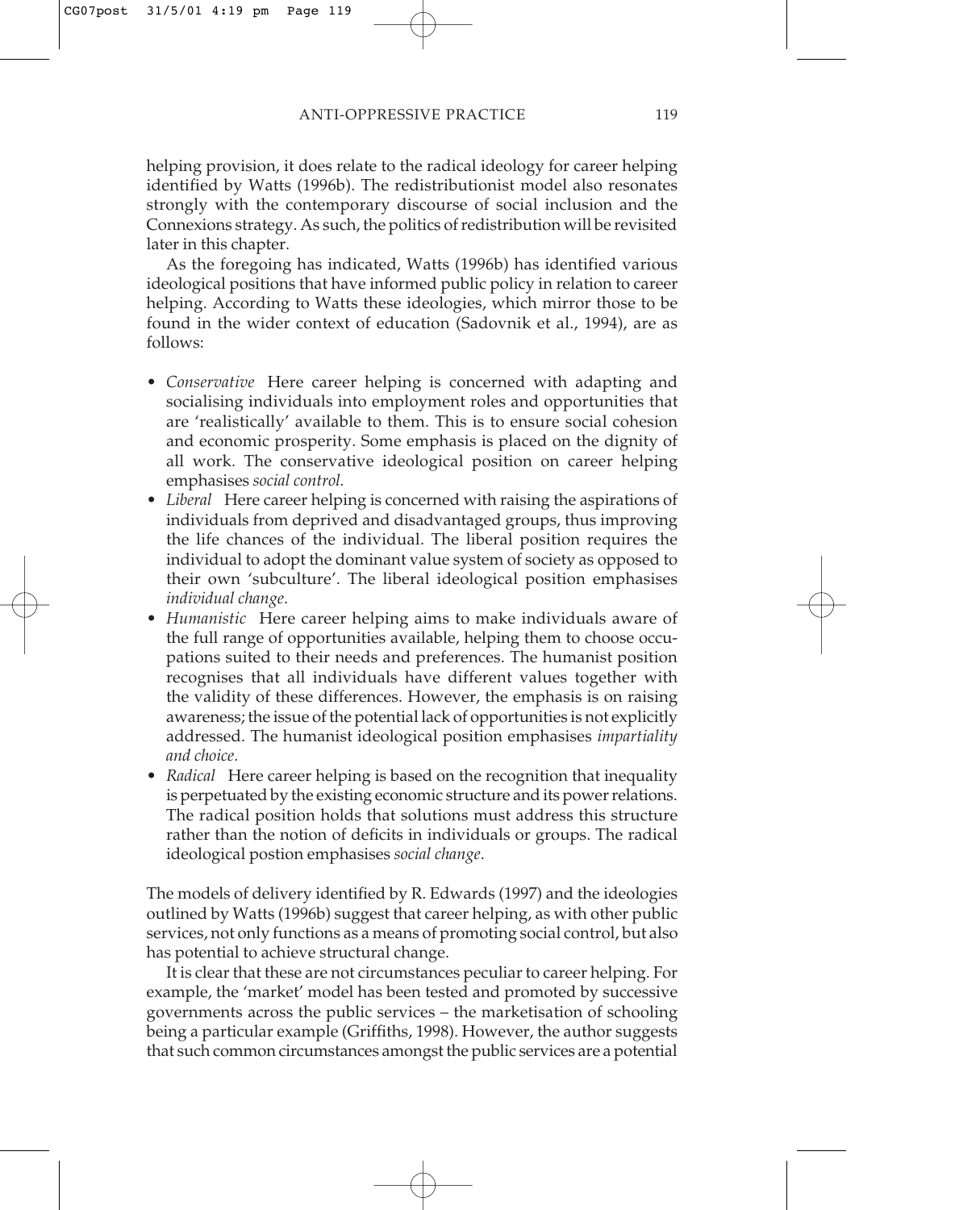source of strength for helpers and helping organisations of all persuasions. Indeed, the acknowledgement of a shared sense of ideological confusion and a common experience of competing policy initiatives has the potential to bring career helpers, teachers, youth and community workers, and social workers closer together – to work collaboratively on the basis of a collective interest in social justice. In this sense the Connexions strategy, rather than being a threat to 'professional' identity, provides an opportunity for helpers to radicalise their practice. This potential common bond can be found in the following position on social work practice taken by Thompson:

Social workers can be seen as the mediators between clients and the wider state apparatus. This position of 'mediator' is a crucial one as it means that social workers are in a pivotal position in terms of the relationship between the state and its citizens. The relationship is a double-edged one consisting of elements of care and control – both potential empowerment and potential oppression. Which aspect is to the fore, which element or tendency is reinforced depends largely on the actions of the social workers concerned. (1997: 10–11)

Thus, given that career helpers mediate between citizen and state, and between individuals and the labour market, they not only have the potential to challenge oppression, but also potentially contribute to and reinforce oppression. As Thompson (1997) acknowledges, this latter tendency can be achieved in two ways: by *commission*, which entails an overt act of discrimination by the 'helper'; and *omission*, whereby oppression is unwittingly perpetuated by the helper's lack of awareness and/or action.

In the context of career helping, Wrench (1992) has identified two particular examples of the act of omission in relation to racial oppression. The first example given by Wrench is the practice of 'protective channelling', whereby young black men were 'protected' from the discriminatory practices of certain local employers by their career helpers. This entailed submitting the young men to 'sympathetic' employers, thus ensuring acceptance rather than rejection. Although Wrench acknowledged the good intentions of the career helpers concerned, nonetheless he cited this as a clear example of how racist practices within the labour market can be perpetuated. The same study found evidence of white career helpers practising on the basis of 'colour-blindness' when working with black young people. This relates to the humanist ideological position identified previously (Watts, 1996b), whereby the helper works on the basis of 'treating everyone as individuals'. As others have suggested (Bimrose, 1993; Payne and Edwards, 1996), there are particular problems associated with this humanist position, which in turn is related to professional values such as 'client-centredness' and 'impartiality'. The central problem can be expressed in the following counter-intuitive statement: 'By treating everyone as an individual I treat everyone as an equal.' This is problematic because it serves to deny the possibility that 'career' aspirations are socially constructed – that individual experience is grounded in a social system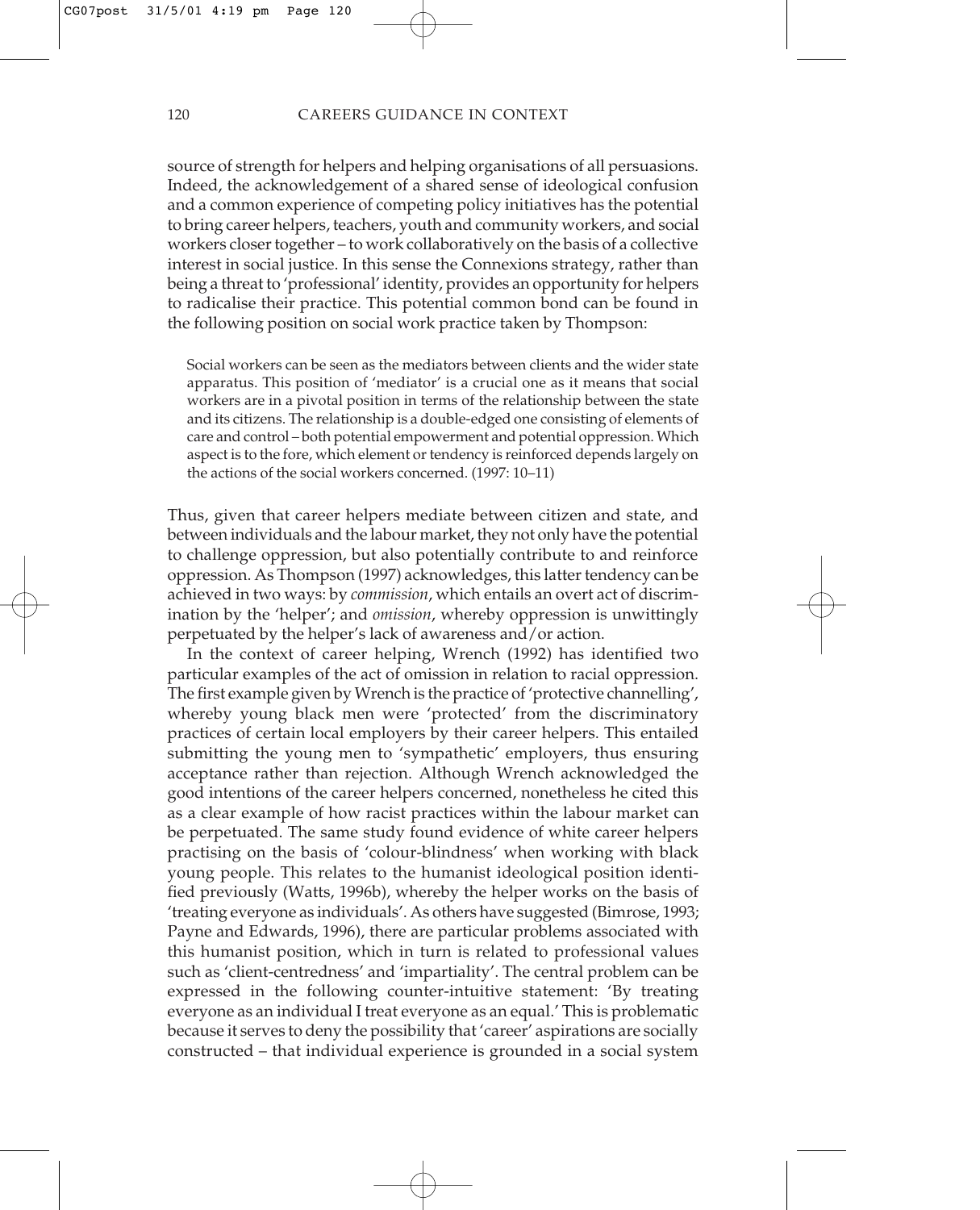that is profoundly gendered, classed and racialised. In other words, as individuals we engage with career help from different starting points and with different levels of personal, economic and cultural resources.

A further example of the politicised, mediating role of the career helper is provided by Basit (1996). In her study of the career aspirations of British Muslim girls, Basit comments on the career helping interactions that she observed in the field:

It was manifest in all such interviews that [the career helper's] primary role was to depress the aspirations of the adolescent Muslim girls they interviewed by channelling them towards more realistic careers. They appeared to do so without giving any concrete advice as to how these girls could realise their existent aspirations and without explaining to them why they could not do so. Careers guidance was thus apparently operating as an agency of *social control* (Watts and Herr, 1976), adapting individuals to the manpower [*sic*] requirements of the economy. (1996: 237, emphasis added)

The examples given thus far have focused on career helping at the level of the practitioner. It is important also to consider the institutional dimension of career helping in relation to anti-oppressive practice. Both, as has been suggested already, are inevitably located and influenced by the wider socio-economic and political context. Two recent studies have focused on the Careers Service in relation to its work on issues of 'race' and gender. In 1999 the Equal Opportunities Commission (EOC, 1999) commissioned research into the performance of the Careers Service in promoting gender equality. In the same year the DfEE (1999c) commissioned research into the Careers Service's work with young Muslim women. A key finding arising from the EOC-commissioned research was as follows:

The energy with which Services pursue work on gender equality is dependent on the perceived importance of equal opportunities issues by senior staff in Careers Service companies, relative to other issues of policy and practice. In recent years, Careers Services have been encouraged to focus their help on those with disadvantage, including young people with low aspirations or at risk of dropping out. This policy has directed Careers Services' energies away from other concerns, including the relative disadvantage experienced by women in the labour market. The research findings suggest that the continuing emphasis on disaffection and underachievement threatens to impede progress which might be made in pursuing gender equality at this time. (1999: vi)

In similar vein, the DfEE-commissioned research found that:

When examining the relationship between equal opportunity policy and the implementation and outcomes of specific practices, the current priorities of the careers services in this study are set on youth disaffection and not necessarily on promoting equal opportunities. (1999c: 6)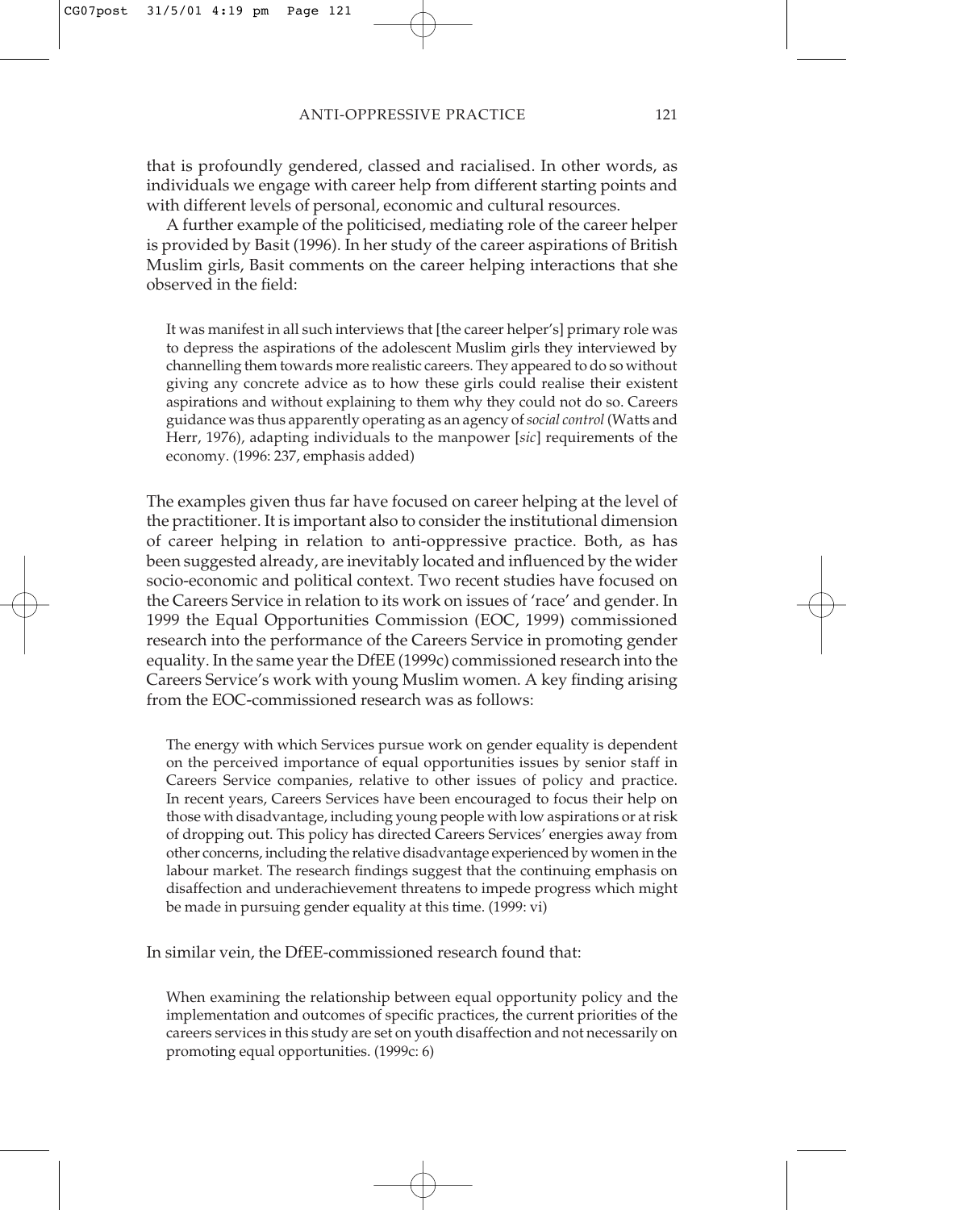It is the author's view that two key issues are reflected in these findings. The first issue relates to the critical importance of having an *integrated* approach to anti-oppressive practice. As Thompson (1997) suggests, given that there are multiple oppressions, effective anti-oppressive practice has to be sensitive to the ways in which gender, 'race', class etc. interrelate. In this sense, institutions without an integrated approach to anti-oppressive practice are particularly vunerable to the vagaries of public policy development and change. It should be noted at this point that the Careers Service has been viewed as the *lubricant* of socio-economic policy (Watts, 1996a). Given that there is considerable evidence to suggest that the entire Connexions strategy (DfEE, 2000a; 2000c; 2000d) is axiomatic with this view of the function of public institutions, then there would seem to be an urgent need for those involved in the new service to be clear about their position on anti-oppressive practice. This in turn relates to the second issue that, in the author's view, is reflected in the research findings given above. It is the issue of how institutions define *equal opportunities* and how these definitions underpin policy and practice.

As Thompson (1997) has suggested, anti-oppressive practice subsumes the notions of both 'equal opportunities' and 'equality'. However, as the emphasis of both the EOC (1999) and DfEE (1999c) research indicates, Careers Service and career helping practice is premised on a set of assumptions around what constitutes 'equal opportunities', i.e. the term 'anti-oppressive practice' rarely features in the discourse of mainstream career helping provision. It is therefore necessary at this point to give consideration to the various definitions of 'equal opportunities' that have been utilised in relation to career helping over the past two decades.

## **Equal opportunities: policy and practice**

There follows a fourfold typology of equal opportunities policy and practice within schools and colleges. The typology, which was developed by an interdisciplinary group of practitioners working within the Technical and Vocational Education Initiative (TVEI), has also been applied within career helping contexts (Employment Department, 1987). There is considerable evidence to suggest that equal opportunities policy and practice within the Careers Service is founded upon types 2 and 3, i.e. the 'open door' and 'special escalator' approaches (DfEE, 1996). The former approach is based on the assumption that equal opportunities equates with 'equal access'. The 'special escalator' approach is clearly more active; it acknowledges that in order to promote equal access, special attention needs to be given to disadvantaged individuals and groups so that they can *compete* more effectively within society. This approach is underpinned by the liberal ideological position (Watts, 1996b), identified in the previous section, which emphasises individual change rather than change in social systems and structures. From this perspective it is clear that discrimination within the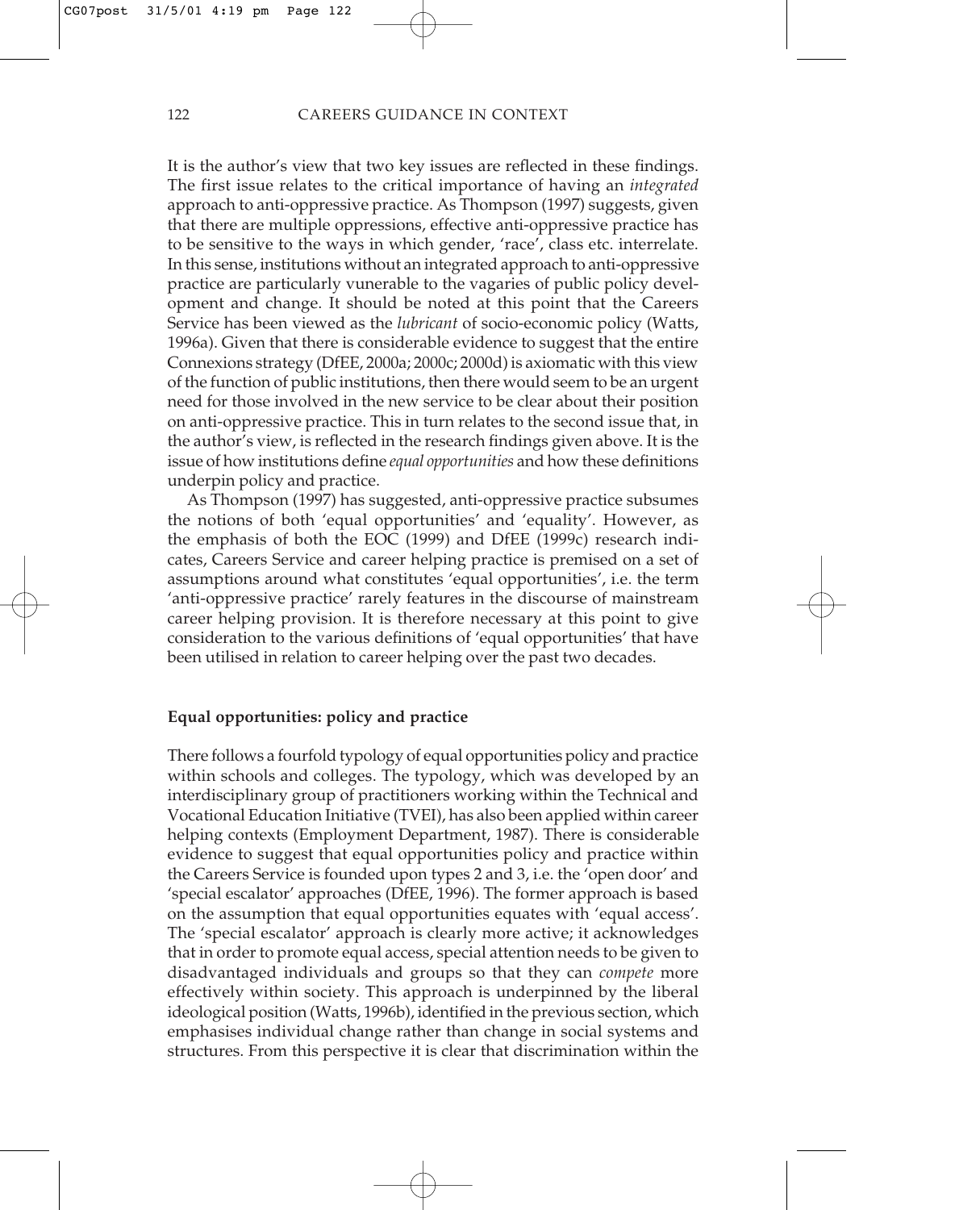labour market could continue and indeed be perpetuated by 'special escalator' approaches. In contrast, the 'equal outcomes' approach emphasises social change: here the opportunity structure (including education, training and employment) is the focus of attention. The notion of 'equal outcomes' can of course be also contrasted with 'equal access'. In their study of the performance of ethnic minority trainees on government training programmes, Noon and Ogbonna (1998) identified that whilst there was reasonable evidence of equality of *access* there were striking differences between ethnic groups in terms of training *outcomes*. These differences were not only in terms of employment entry but also in terms of qualifications gained by the trainees.

The fourfold typology is as follows (Education Department, 1987):

- 1 *The unlocked door* A stated or implicit policy seeking to ensure the removal of any formal restrictions based on gender or race. Essentially passive in nature, such an orientation would not recognise any possibility of racism or sexism residing within either the formal or the informal (hidden) curriculum. (For those unfamiliar with this term, the 'hidden curriculum' refers to all those aspects of education or training not formally taught but implied through, for example, the way male/female roles are portrayed in the establishment, e.g. whether the food for parents' evenings is always distributed by girls, etc.). The interests and abilities of students or trainees are assumed to be beyond the (proper) influence of the institution.
- 2 *The open door* Besides removing formal restrictions, course organisation and classroom content, methods and assessment are all reviewed to remove any overt gender or racial bias. While interests and abilities are assumed to be beyond the influence of the school, college or training provider, these can seek to provide an unbiased experience for students or trainees.
- 3 *The special escalator* In addition to reforming access to, and the content of, courses, attention is paid to nurturing the knowledge, skills and attitudes of students or trainees to enable them to participate together in adult life. Besides a substantial common core to avoid forced choices, special 'compensatory' provision – in such forms as single sex or ethnic group (starter and bridging) courses – may be introduced. Education or training is seen as an opportunity to counter race or gender inequalities and stereotypes by developing the interests and abilities of students or trainees so they may compete and work together in adult life.
- 4 *Equal outcomes* Education and training are radically restructured with the aim of securing equitable take-up, qualification and subsequent achievement amongst gender and ethnic groups. There is an emphasis on identifying and setting targets for educational and training outcomes. Education and training are seen as a means of countering gender and racial inequalities and stereotypes by seeking to secure similar outcomes in education, training and employment.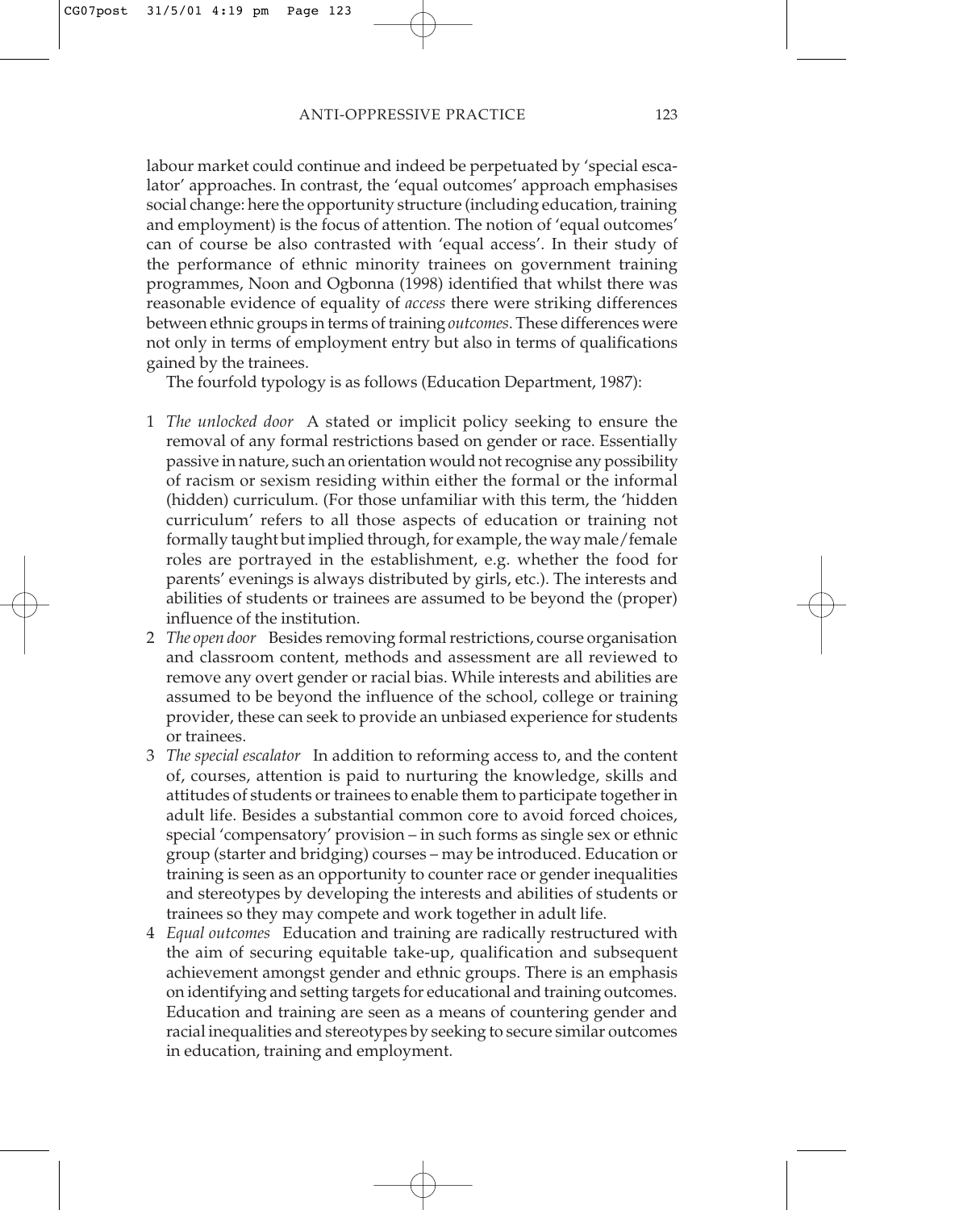An example of an 'equal outcomes' approach, which comes again from TVEI, can be found in the development of performance indicators for equal opportunities work. These performance indicators or statements of entitlement, which were intended to focus on *student outcomes*, are given in Table 7.1

The statements of entitlement outlined in Table 7.1 were supported by a range of quantitative and qualitative evidence requirements. As an example, the evidence requirements for Entitlement 4 are given in Table 7.2.

The examples given in Tables 7.1 and 7.2 demonstrate that the translation of 'equal outcomes' principles into policy and practice is problematic. Not only is it difficult to measure 'outcomes' such as these, it is also difficult to ensure their *relevance*. As such, the 'equal outcomes' approach potentially oppresses its intended beneficiaries.

Returning to the fourfold typology, it should be emphasised that this is an artefact of 1980s equal opportunities discourse. As an artefact of its time the typology demonstrates that the concept of 'equal opportunities' has profound limitations, i.e. not only is there a problem of definition, but also the definitions that are in popular usage focus primarily on the *distribution* of resources. However, the once dominant discourse of equal opportunities has evolved into a present-day concern for social justice and social exclusion – a concern that goes beyond the politics of resource distribution. In the

Table 7.1 *Equal opportunities statements of entitlement*

- 1 That no category of student should be evidently underachieving
- 2 That categories of students under-represented in technology, science and modern language courses should be encouraged to take up those areas
- 3 That categories of students which are currently under-represented in higher education should be encouraged to progress to higher skill levels
- 4 That no single category of school leaver should feature disproportionately among the unemployed
- 5 That jobs should not be perceived as 'appropriate' for any single category of students
- 6 That all school leavers should be participating in further training

*Source*: TVEI Race and Gender Network, Employment Department, 1992

*Entitlement 4*

That no single category of school leaver should feature disproportionately among the unemployed

*Quantitative data to be collected*

Student destinations from institutions over a period of time

*Qualitative evidence may be drawn from the following management strategies*

Access courses, basic skills workshops, accreditation of prior learning

Education business partnerships

Liaison with parents and within the community

**Compacts** 

*Source*: TVEI Race and Gender Network, Employment Department, 1992

Table 7.2 *Evidence requirements for equal opportunities entitlement 4*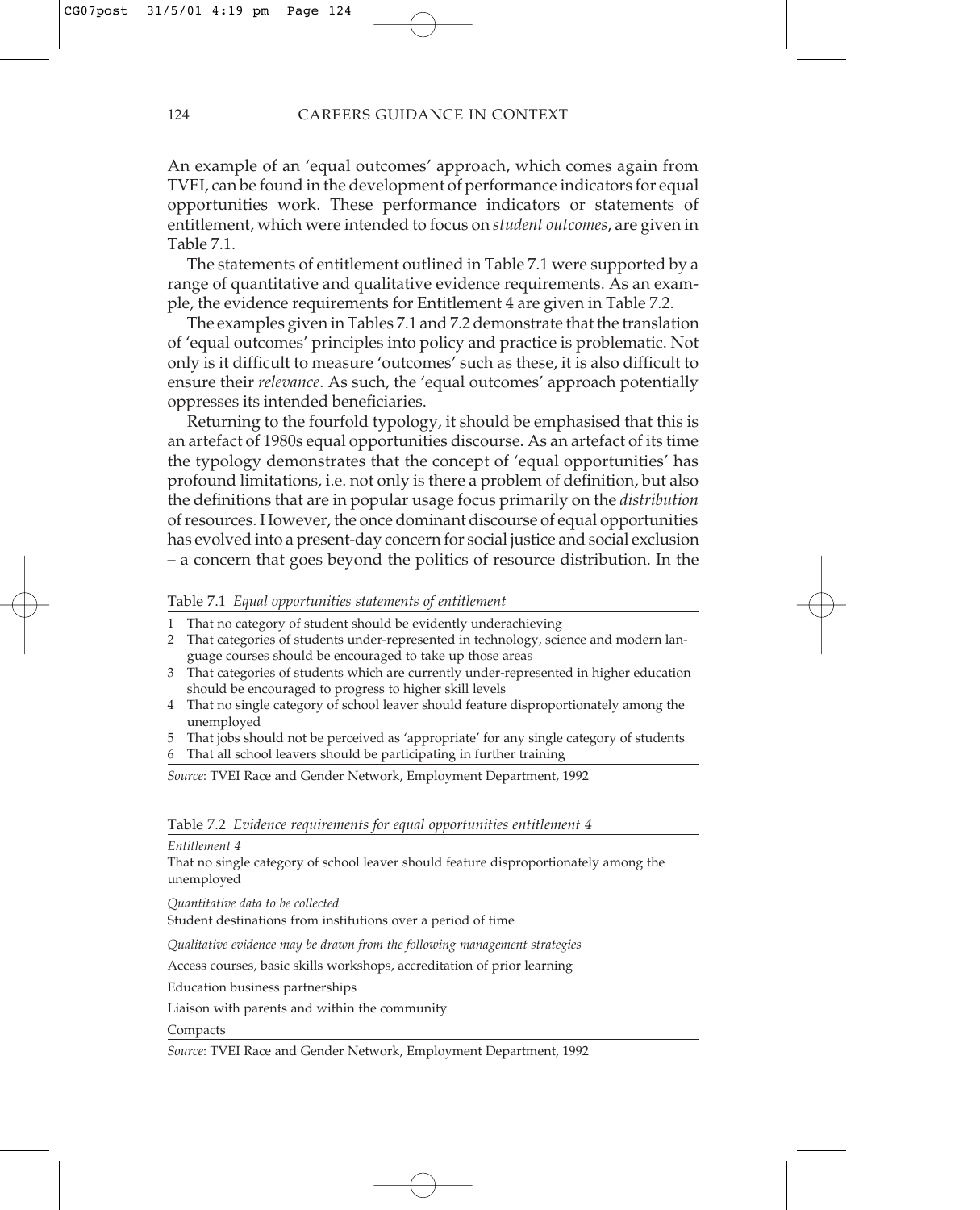following section various discourses of social justice and social exclusion will be explored as a preamble to considering a conceptual framework for anti-oppressive practice in career helping contexts.

## **Discourses of social justice and social exclusion**

Griffiths has defined social justice as:

a dynamic state of affairs which is good for the common interest, where that is taken to include the good of each other and also the good of all, in an acknowledgement that one depends on the other. The good depends on there being the right distribution of benefits and responsibilities. (1998: 302)

Underpinning this definition is an acknowledgement of the tension between the Enlightenment project which holds that human progress is possible, and the postmodernist view that any progress against oppression always carries with it the danger of constructing new forms of oppression. However, Griffiths suggests that by embracing this tension it is possible to construct a practical politics (Spivak, 1990) of 'pessimistic activism'. Griffiths defines this form of activism as a 'practical belief that even though there is no hope of final success the struggle is worthwhile anyway' (1998: 306).

More specifically, Fraser (1997) has identified two forms of social *injustice*: economic injustice and cultural injustice. The former involves exploitation, economic marginalisation and deprivation. The latter includes cultural domination, non-recognition and disrespect. According to Fraser, a dilemma of 'redistribution–recognition' is created when groups experience both economic *and* cultural injustices:

redistributive remedies for political-economic injustice always dedifferentiate social groups; recognition remedies for cultural-valuational injustice always enhance social group differentiation. (1997: 23)

This dilemma can be related to the more familiar 'equality–difference' dichotomy which is concerned with the tension between promoting equality (which requires the use of essentialisms) and acknowledging individual difference (which seeks to challenge essentialisms). This serves to emphasise that the redistribution of resources is often achieved on the basis of assumed commonalities within and between groups. This in itself can be oppressive for those who do not identify with the commonalities that they are assumed to have with others. Furthermore, the very construction and application of commonalities as a basis for resource redistribution may be fundamentally oppressive, particularly if this is undertaken without the participation of the intended recipients. In this regard, Power and Gewirtz (1999) add to and augment Fraser's economic–cultural distinction by identifying a third category: *associational* injustice. Associational injustice is defined as: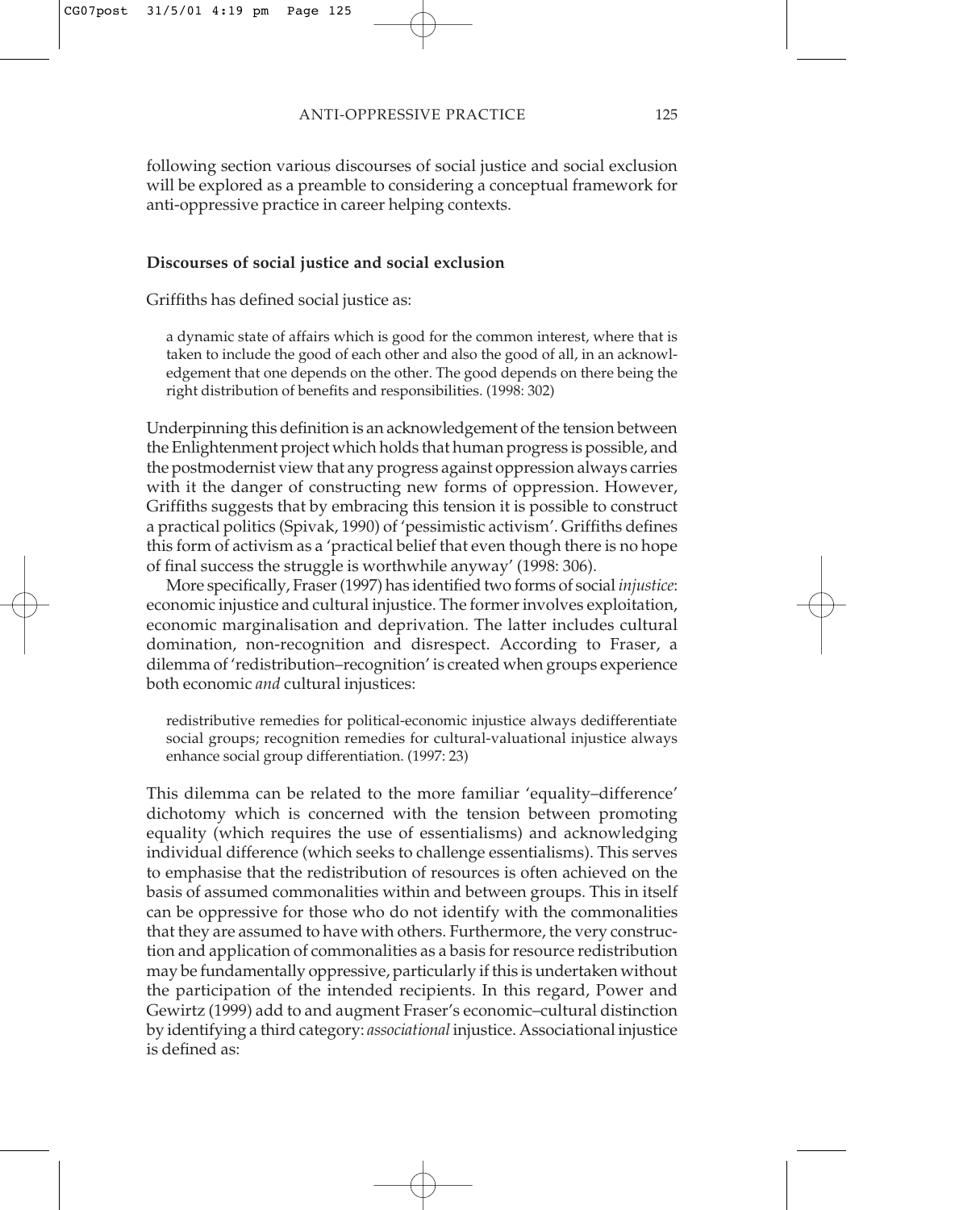patterns of association amongst individuals and amongst social groups which prevent some people from participating fully in decisions which affect the conditions within which they live and act. (1999: 4)

The distinction between economic, cultural and associational injustices can be usefully compared with Lister's (1999) analysis of the various contemporary discourses of social exclusion. Here Lister identifies three forms of discourse. The first is a *redistributive* discourse that relates to notions of citizenship and social rights. The second is an *individualistic* discourse which pathologises individuals and groups as a means of constructing the notion of 'the socially excluded'. The third is an *integrationist* discourse which gives primacy to 'paid work, supported by education and training, as the key route to social inclusion' (1999: 4).

As Power and Gewirtz (1999) suggest, when taken together the discourses of injustice and social exclusion outlined above provide a powerful conceptual framework for analysing social justice issues. For example, the Connexions strategy can be seen to be founded upon both an integrationist and an individualistic discourse. The discourse of individualism can be found in the construction of the 'disaffected' young person. Piper and Piper take issue with the term 'disaffected':

'Dissaffected youth' is a label with the potential to be superimposed across a range of widely variable situations, with inevitable implications for status and self concept, creating the necessary conditions for a negative career. It defines its recipient as pathological and further diminishes the power of the already disempowered. (1998: 35)

Thus, the construction of the category 'disaffected' can be seen as a form of *cultural* injustice, whereby subordinated groups of young people are stigmatised. It is important at this point to note some of the recent research which has acknowledged the positive cultural attributes of 'socially excluded' groups (Burghes and Brown, 1995; Webster, 2000). The term 'disaffected' also provides an example of the 'redistribution–recognition' dilemma. The Connexions strategy, at the time of writing, is premised on redirecting resources to those young people who are 'most at risk of encountering obstacles to a successful transition to adulthood' (DfEE, 2000c). However, as Piper and Piper (1998) suggest, by superimposing the category 'disaffected' on young people, social groups are dedifferentiated, thus leading to problems of recognition and valuation. Thus, the problem of recognition is not confined to those deemed to be 'disaffected'. Indeed, there is already a counter-lobby gathering momentum on behalf of 'nondisaffected' young people who feel excluded from career helping provision as a result of the redistribution of resources. It is here that the notion of associational injustice becomes significant.

The Connexions strategy is based upon eight declared principles, one of which relates to service user consultation. This is defined as: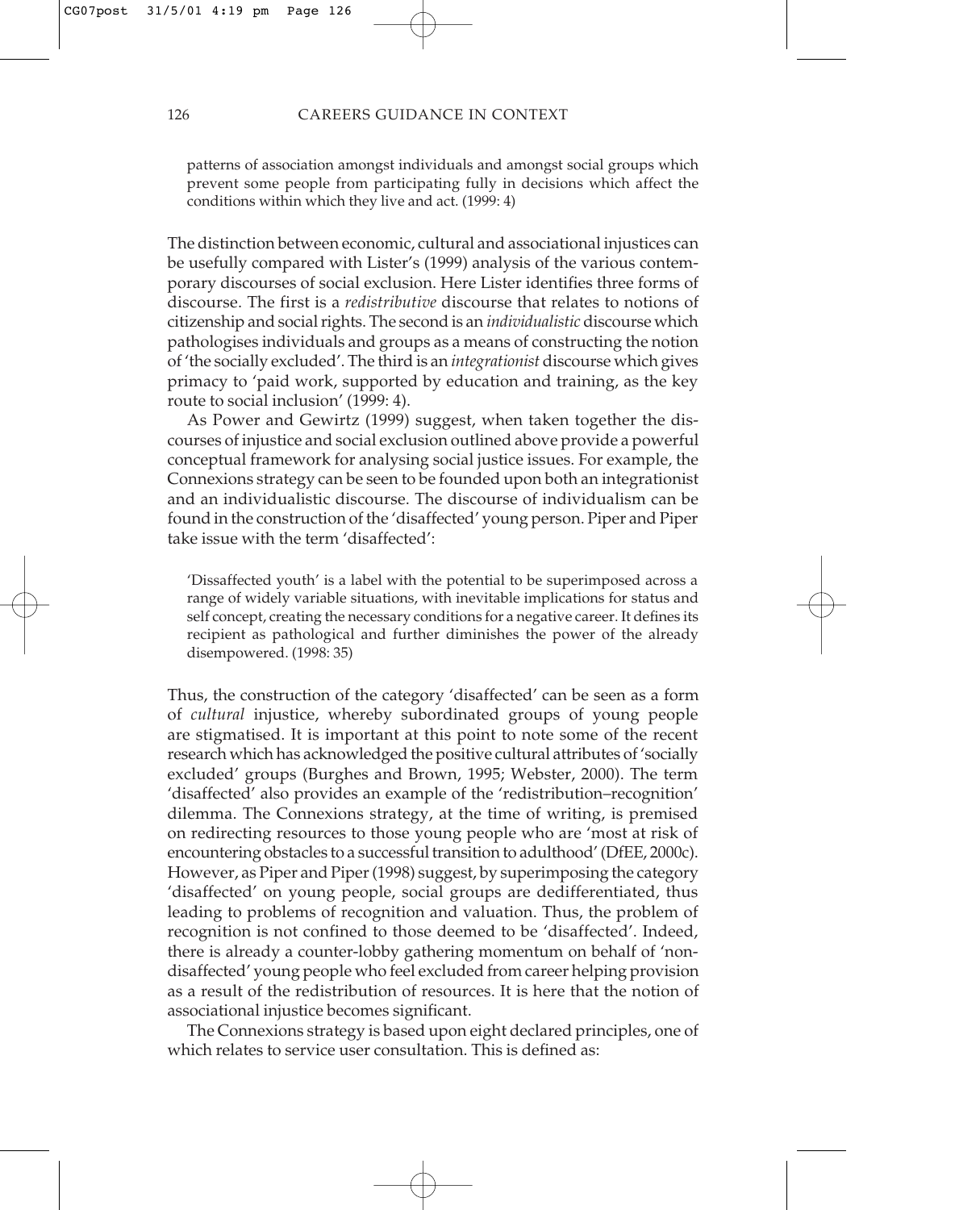Taking account of the views of young people – individually and collectively, as the new service is developed and as it is operated locally. (DfEE, 2000c: 11)

Whilst there is some indication of the DfEE pursuing this principle in practice (DfEE, 2000e), a careful reading of the Connexions partnership bids will provide the first opportunity to assess the degree to which associational injustices are implicit in the design of service provision.

The foregoing has addressed the cultural and associational injustices that are implied by the individualistic discourse of the emerging Connexions strategy. In what follows, the integrationist discourse of Connexions will also be considered. The discourse of integrationism is clearly signposted by the following statement by Prime Minister Tony Blair:

The best defence against social exclusion is having a job and the best way to get a job is to have a good education, with the right training and experience. (1999: 6)

This clearly identifies *paid* work, supported by education and training, as the principal pathway to social inclusion. However, this policy position does not address the *economic injustices* experienced by individuals and groups. Rather, an explicit integrationist stance combines here with an implicit individualism to locate the problem of exclusion in the pathology of the individual rather than in the structure of the labour market. Attention will now be given to ways in which the structure of the labour market maintains and reproduces economic injustices.

It is clear that people with multiple disadvantages continue to experience difficulties in accessing both the competitive labour market and government employment programmes (DFEE, 1999d). A key characteristic of the UK's labour market is its increased flexibility in comparison with its continental counterparts (Rajan et al., 1997). For example, it is estimated that 50 per cent of employers in the UK are using flexible forms of work. Under these conditions the relationship between employer and employee is redefined: employees are encouraged to perceive their employers as customers of their skills and services. As such, 'job security' is translated into 'employability', whereby employees forgo security for high-quality training which, in turn, provides them with the necessary transferable skills for survival and success in the competitive labour market. Employability has been defined as the ability to obtain and retain a job, and cope with the changes within the job (Rajan et al., 1999). It therefore places the responsibility firmly on the individual who, in order to be employable and competitive in the labour market, must develop and deploy career management skills.

Employability is also seen as a means of tackling long-term unemployment and social exclusion (Evans et al., 1999). It is the cornerstone of the current Labour government's Welfare to Work policy, of which the major initiative is the New Deal. As a government employment programme, the New Deal is unique in that it has been introduced at a time when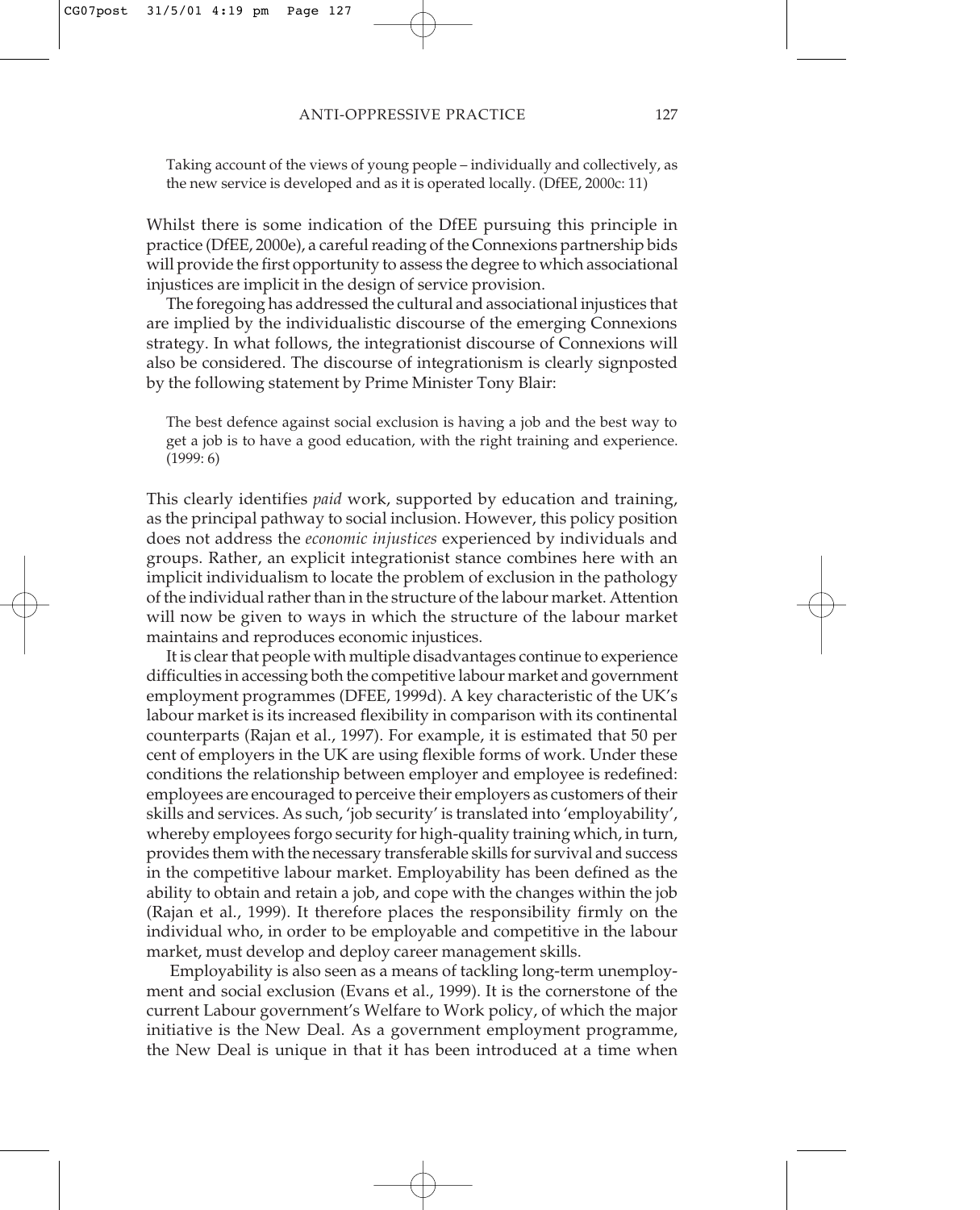employment is rising. As such, the New Deal is built upon the notion that the simple equilibrium model of the labour market does not work (Corrigan, 1997). Rather, there is an acknowledgement that the competitive labour market contributes to social exclusion through its recruitment practices. As Gordon (1997) has suggested, this is a cumulative process: those who are in a weak position in the labour market first become marginalised and subsequently excluded. However, by importing the notion of *employability* into the New Deal, the emphasis on open competition remains and, under these conditions, employers' expectations remain unchallenged. Further evidence of this claim will now be presented.

In general terms, the labour market can be categorised as follows:

- 1 Large national and multinational companies and substantial public sector organisations. Most will have considerable capacity within their human resource departments and many will have a corporate community involvement strategy.
- 2 Medium companies with 25–250 employees. Most will have a personnel and training section of limited capacity. Few will have a formal community involvement strategy.
- 3 Micro-enterprises with 1–5 employees, and small firms with up to 25 staff. There will be no formal personnel and training function. Investment in informal staff development may be evident. A formal community involvement strategy is unlikely.

Government employment programmes have traditionally drawn from categories 2 and 3. It is currently estimated that only 25 per cent of New Deal employers fall within category 1 (DfEE, 1999d). Within the competitive labour market the expectations of employers are clear and consistent. In a recent survey of 100 employers who regularly recruit non-graduates (Andersen Consulting, 1998), many indicated that they expected new entrants to be 'job-ready'. More than one-third specified 'communication and interpersonal skills' as the most important attribute; less than 10 per cent identified qualifications as being important. This trend has been replicated in a number of other recent studies (Employment Service, 1997; 1999; Public Attitude Surveys, 1997). This stress on social skills emphasises the need for employees to conform to social norms of behaviour and self-presentation which are strongly gender, ethnic and class specific. Furthermore, a DSS (1998) report found that employers were particularly concerned with the reasons given for long-term unemployment. Some explanations were not regarded sympathetically: these included disputes with former employers, criminal records and any indication of a lack of motivation not to live on state benefits.

The foregoing clearly indicates that government programmes such as New Deal are not designed to engage in *transformative* action, i.e. action designed to alleviate economic injustices through a restructuring of the labour market. By the same token, the individualistic and integrationist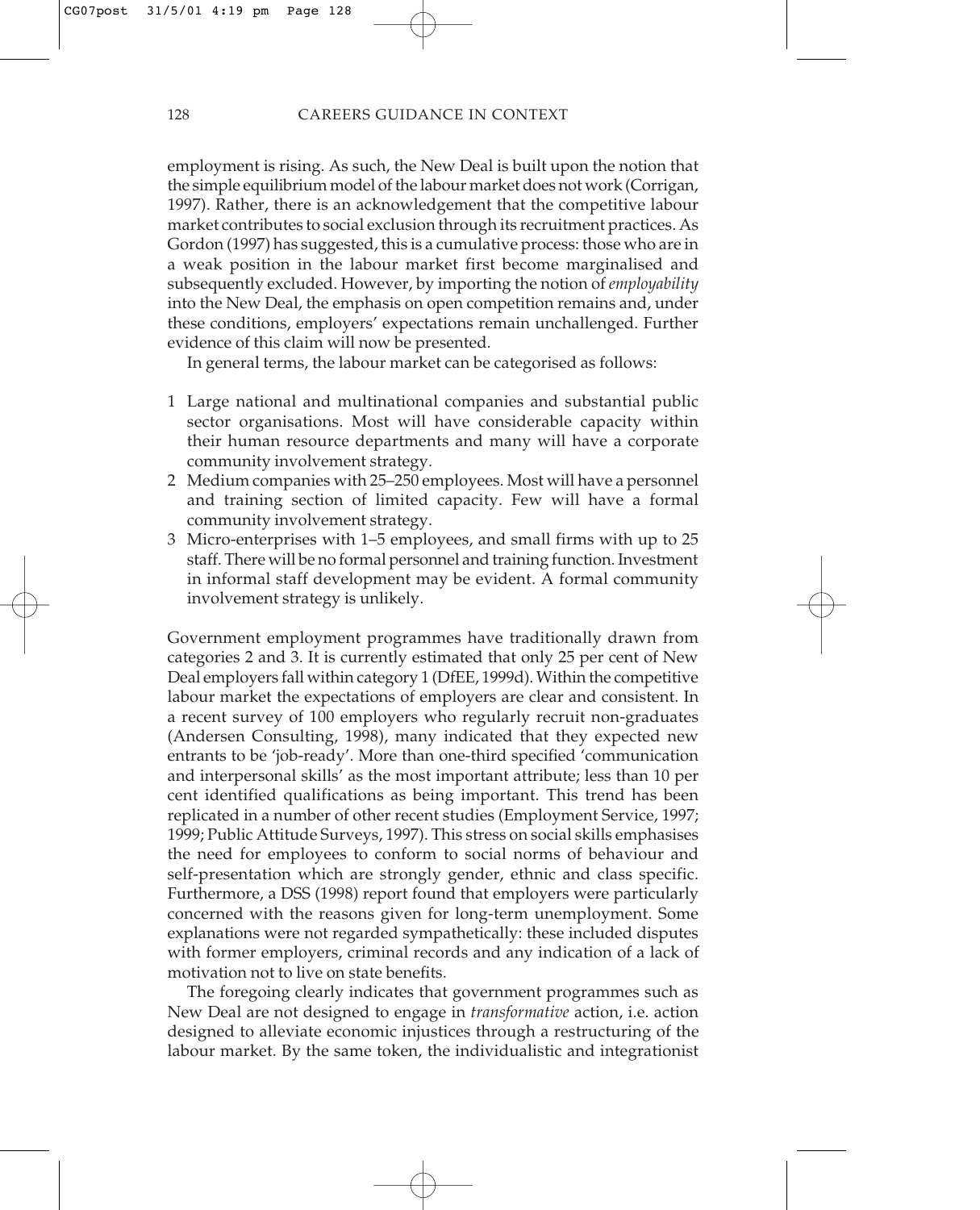discourses that underpin the Connexions strategy would suggest that the new service would ultimately be poorly placed to address the economic injustices experienced by its primary client group. Once again, a careful reading of the Connexions partnership bids will provide the means to explore this question.

This section has been concerned with demonstrating the dilemmas and tensions that exist in any set of questions and actions that relate to social justice and social inclusion. It is the author's contention that, whilst there is no ultimate resolution to these dilemmas and tensions, nonetheless they need to be engaged with through ever evolving forms of anti-oppressive practice. The following section will present a conceptual framework for anti-oppressive practice drawing on the various perspectives discussed thus far.

## **A conceptual framework for anti-oppressive practice**

The framework given in Figure 7.1 illustrates the various discourses of social justice and social inclusion outlined in the previous section. Each element of the framework will now be described.

The horizontal axis maps out two key concepts related to anti-oppressive practice: the concepts of *development need* and *advocacy*: Development need models of practice emphasise individual change: here career helpers work to help the individual *adapt* to social norms (e.g. employers' requirements, environmental conditions, cultural expectations etc.). It is informed by an *integrationist* discourse which focuses on individual development. In contrast, advocacy models of practice emphasise social change: here career



Figure 7.1 *Key concepts in anti-oppressive practice*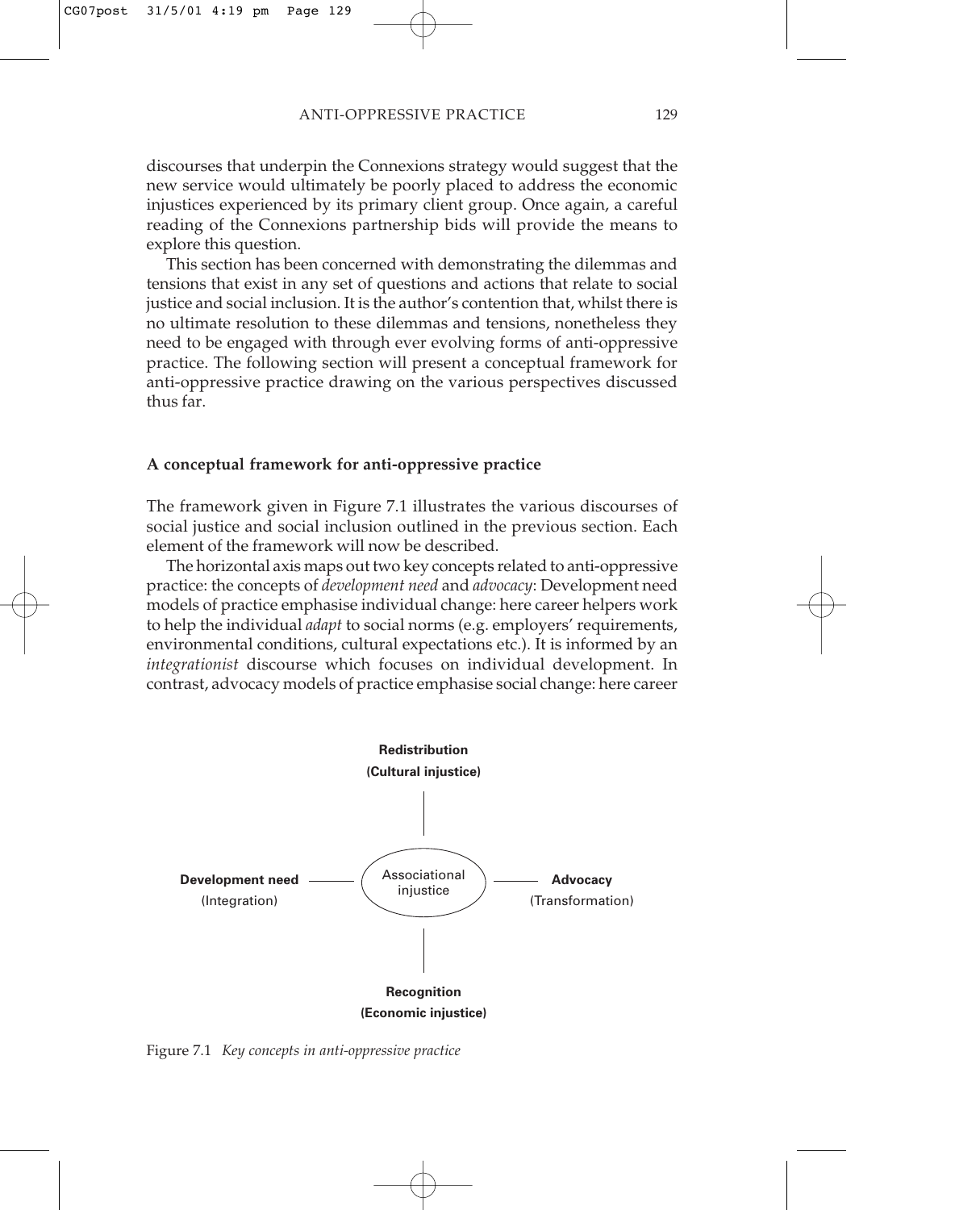helpers work to modify and change the practice of institutions (employers, schools, training providers etc.). It is informed by a *transformative* discourse which focuses on restructuring socio-economic relations. Advocacy work could include challenging the selection criteria of opportunity providers, promoting the interests of a particular group of clients through networking and lobbying, and so on.

The vertical axis in Figure 7.1 maps out the tension between the *redistribution* of resources, which requires the construction and application of typifications,1 and *recognition* which requires the deconstruction of typifications in favour of *difference*. The vertical axis also maps out the analytical distinction between *economic* and *cultural* injustices. This assumes that redistribution remedies are the primary means for countering economic injustice; as such there is potential for cultural injustice through *misrecognition*. This set of relationships can be explained as follows:

- 1 *Redistribution remedies* assume a degree of commonality of experience and identity amongst individuals and groups: this might be on the basis of gender, race, disability, sexuality etc. Contemporary examples include the perceived need to broaden the aspirations of young Muslim women. The disadvantages of this position are that typifications such as these may be oppressive to groups and individuals.
- 2 *Recognition remedies* seek to valorise individual experience and identity: this sits particularly well within a client-centred model of career helping which recognises and respects individual differences in terms of aspiration. Here aspirations are accepted on the basis of individual motives, needs, satisfactions etc. The disadvantage of this position is that such acceptance can deny the social influences that serve to constrain the individual's perception of what is possible. Furthermore, the differentiation of individuals and groups potentially disperses the power base upon which collective action might take place, and through which the redistribution of resources might be justified.

Finally, at the centre of the framework is the concept of *associational* injustice. Its location here serves to demonstrate that anti-oppressive practice should ensure that clients are *participants* rather than *recipients* of any action.

Thus, the framework given in Figure 7.1. presents four contrasting concepts: *redistribution*, *recognition*, *development need* and *advocacy*. Taken together, these concepts present any number of dilemmas and tensions. These might include the following examples: 'By recognising individual difference, am I mitigating against the potential redistribution of resources to groups and communities?'; 'In focusing on the development needs of individuals, am I in danger of reproducing oppressive labour market practices?'; 'If I advocate on behalf of a group, am I making assumptions based on typifications about individuals and groups?' These examples would suggest that anti-oppressive practice can be seen as a form of 'practical politics', the first rule being that there is no final solution, rather there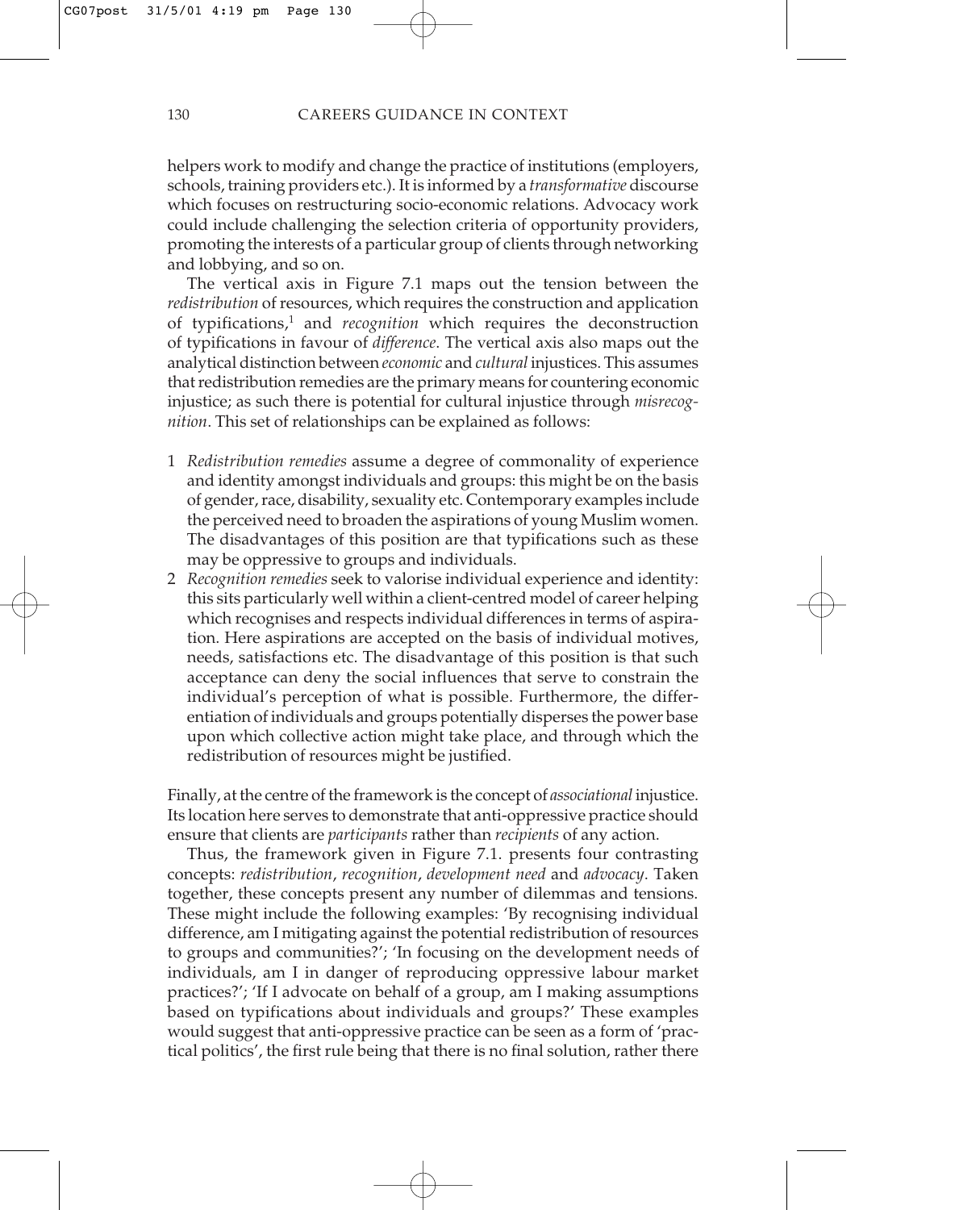are a set of questions that we can apply to the complex dynamics of day-today career helping practice.

In the final section of this chapter, consideration will be given to the sort of 'practical politics' that career helpers might undertake as a basis for antidiscriminatory practice.

## **A practical politics for anti-oppressive practice**

This final section will begin by introducing a set of principles for day-to-day practice. The WISE principles given in Table 7.3 have clear implications for practitioners, the organisations within which they work, and the wider network within which both practitioners and organisations are located and interact. Taken together, the WISE principles and the conceptual framework given in the previous section provide a basis for a practical politics which engages with both the fundamental *and* the strategic questions that relate to anti-oppressive practice.

Following Thompson (1997) and Griffiths (1998), the author suggests that the development of a practical politics for anti-discriminatory practice is a *collective* task. This is clearly demonstrated in the WISE principles. As Griffiths (1998) has suggested, collective action can be most effective when participants are drawn from different backgrounds and perspectives. This does not mean that participants *represent* a particular constituency. Rather, it means that their backgrounds include constituencies who have *influenced* the perspectives that they hold.

## Table 7.3 *The WISE principles for anti-oppressive practice*

*Welcome* Welcome diversity in society, and make welcome groups and individual people at risk of oppression, by appreciating their history and valuing their culture, identity, experience and contribution; respect individuality and avoid stereotyping.

*Image* Be aware of the damage that can be done, however unconsciously, by negative imagery (e.g. of danger, sickness, childlikeness, worthlessness, ridicule) in language, buildings, service structures, pictures, notices etc., and strive to replace them with positive, helpful imagery that reflects value, equality, respect, dignity and citizenship.

*Support* Offer support to enable people to function well in society; this may include interpreting for users of other languages, aids and equipment for disabled people, attention to access and presentation of materials, good information services, ensuring comfort and good health care, supporting networks of friendship or common interest etc.

*Empowerment* Support self-help and self-advocacy; listen to what people say and learn from them; involve people in decisions; give and support advocacy for people; ensure rights through entitlements and legislation; provide equal opportunities and practice anti-discrimination.

The four principles interact. You *welcome* people by surrounding them with positive imagery, offering them practical support and ensuring they are empowered; you provide a positive *image* of people by welcoming them, supporting them and empowering them; you *support* people by welcoming them, presenting positive images of them and empowering them; you *empower* people through welcome, positive imagery and practical support.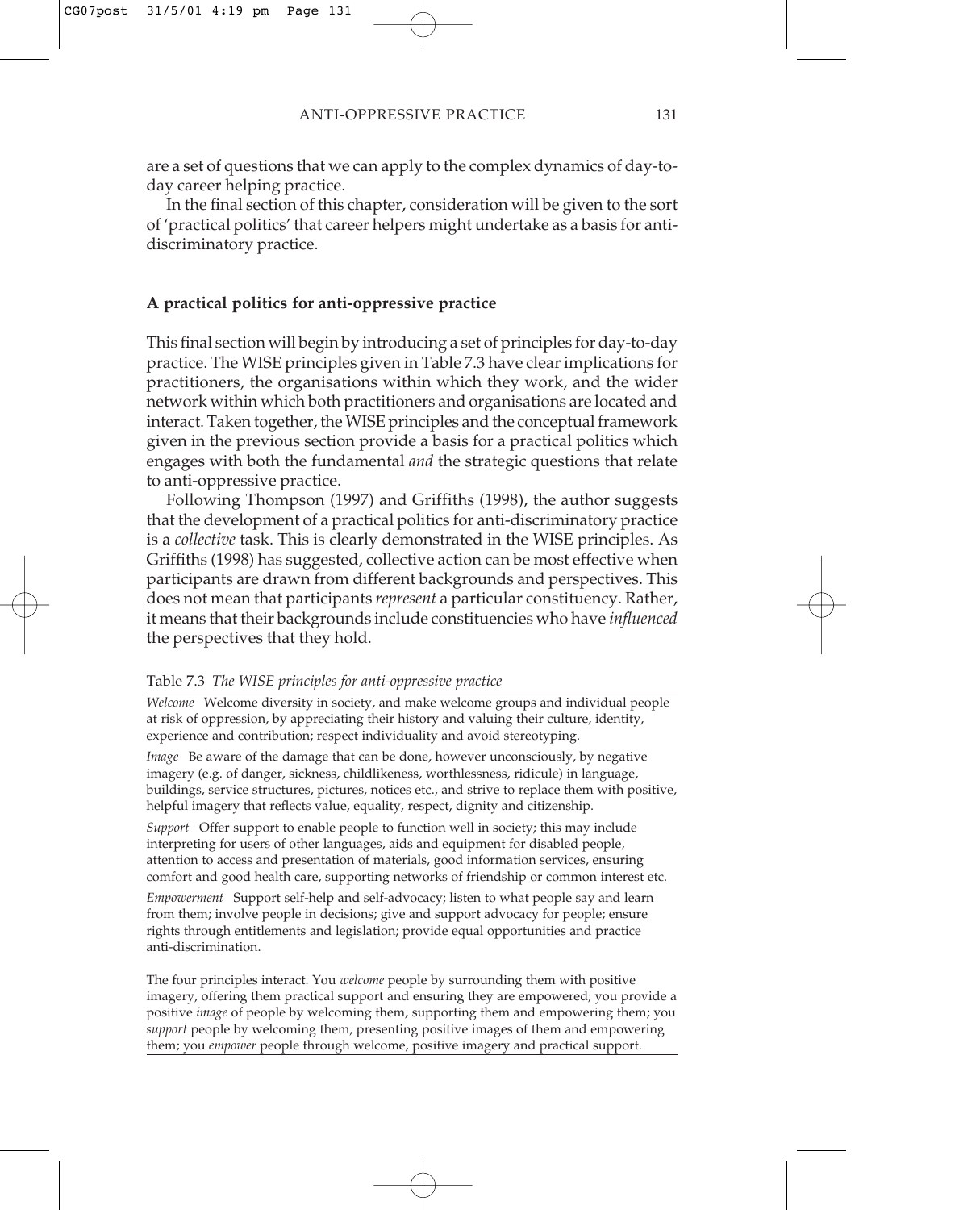Career helpers have considerable potential for fostering collective action. This potential relates to their unique position as mediators between both individuals and groups, and the labour market. In undertaking their mediating role, career helpers work within a complex and comprehensive network. Network members include educational institutions, employers, training providers, voluntary organisations, government agencies etc. Clearly there is potential for an exponential increase in the value of this network at the point of collective action.

Finally, as Chapter 3 has indicated, the role of supervision is of critical importance in this context. The supervisory diad is by definition more than one person, and where more than one gather together a practical politics for anti-oppressive practice can emerge and be sustained.

## **Notes**

The author would like to thank Morwenna Griffiths (Nottingham Trent University) and Paul Williams (The University of Reading) whose work has informed the writing of this chapter.

1 Thompson has defined a 'typification' as 'a set of characteristics and expectations we associate with a particular person, or group' (1997: 27). Thompson contrasts 'typifications', which he sees as having positive outcomes, with 'stereotypes' which are oppressive. This distinction is similar to the view held by Braidotti (1989) who suggests that 'essentialisms' are of critical importance to any project concerned with emancipation.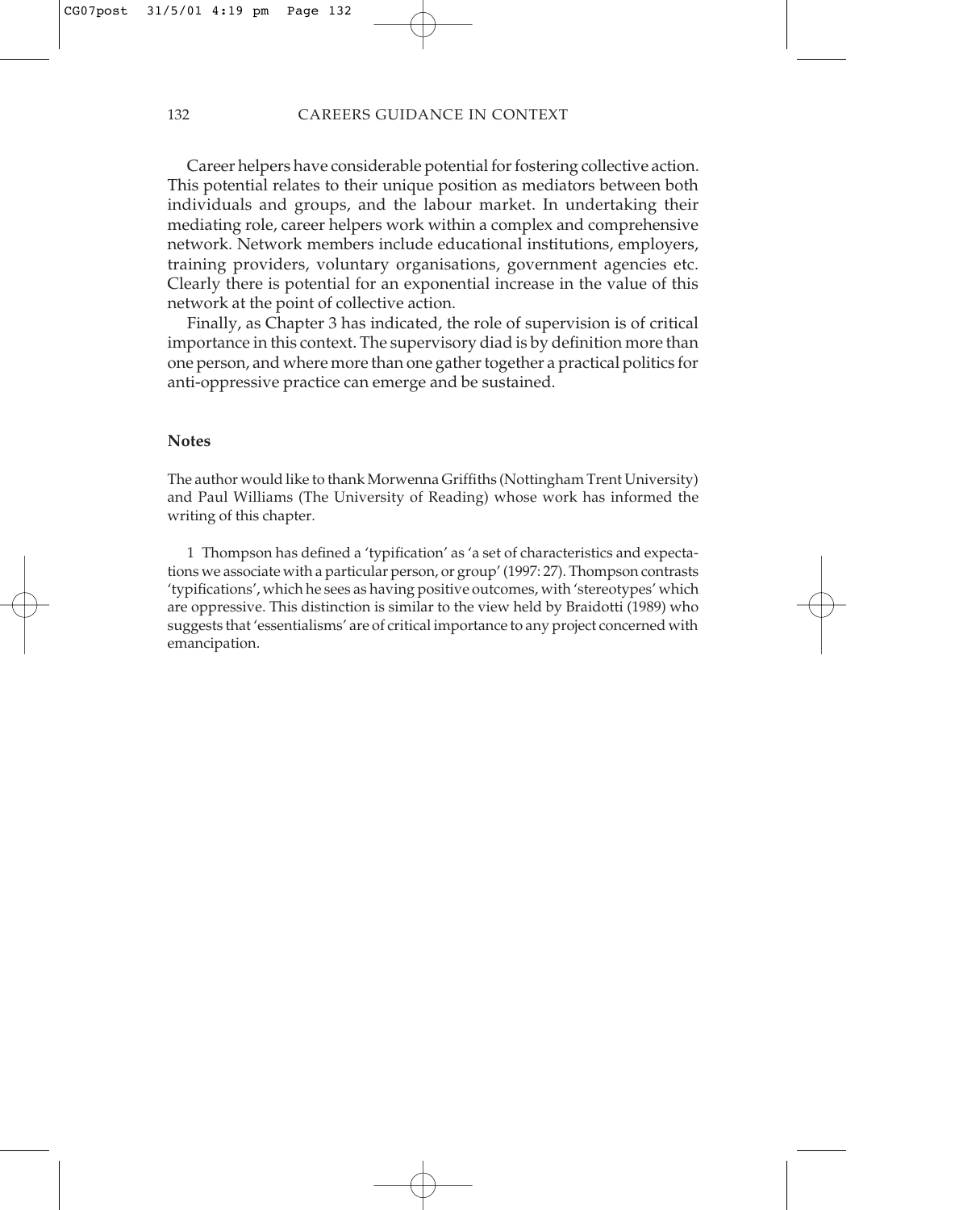## THE FUTURE OF CAREERS GUIDANCE

The many and far-reaching social, economic, political, cultural and technological changes that have occurred in the recent past have inevitably influenced the direction in which careers guidance is moving. It is only possible to speculate as to what the future holds, but there are a number of well defined trends which indicate how careers guidance is likely to develop in the next few years.

#### **Information and communication technology**

From originally being an interesting adjunct to guidance, the computer and, more recently, the Internet have radically changed the 'map' of careers guidance. Those working in the field now need to understand and utilise the many applications of this new technology in their work. In doing so they also need to construct a new and coherent model of guidance. Watts (1996c) states that the computer offers both a major opportunity of better quality careers guidance while also threatening to mechanise the human dimension of the guidance process. The number of computer assisted guidance systems (cags) has expanded greatly, partly due to the Government seeing them as cutting the cost of guidance. The systems offer a range of activities: self assessment, information retrieval, matching jobs to individuals, decision aids and job seeking programmes. In future, the task for practitioners will be to effectively integrate these systems into guidance programmes. Computers are much better than careers staff at providing clients with the information they need, so the guidance practitioner will need to concentrate on two roles; providing counselling support to clients and managing a range of guidance resources.

Offer and Sampson (1999) consider the important issue of the quality of guidance provision via ICT. With the growth and increased access to ICT, the questions of quality standards and how to protect consumers looms large. Offer and Sampson raise the question of whether, for example, cags are used on their own or supported by face to face guidance and come to the conclusion that it is a matter of what level of intervention is appropriate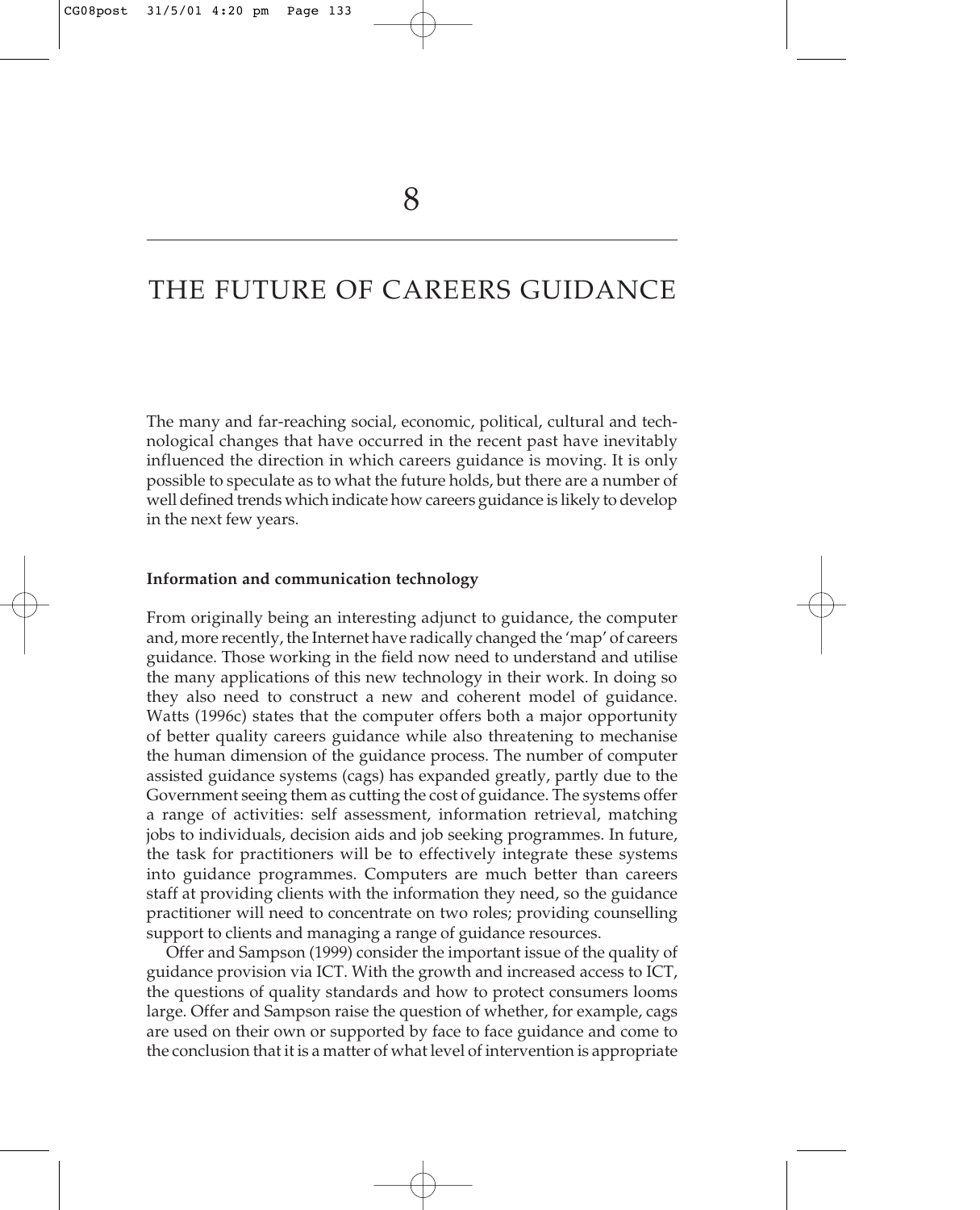and for whom. Guidelines are being developed in the USA and with them, evaluation. However, Offer and Sampson stress the urgent need for selfdiagnostic packages that will facilitate the effective use of guidance available on the Internet.

Offer and Watts (1997) have produced an interesting review of the Internet and careers work. The Web is now an important source of careers guidance. They set out its many uses, which include not just access to information via websites, but also direct access to cags. In addition, email counselling and video conferencing provides guidance at a distance to the individual or a group. There are exciting possibilities of reaching those who are isolated geographically or by disaffection. Electronic recruitment, placement and job search will continue to grow. The potential to deliver careers education via the Web is being exploited by universities, who are also using it to market their services. The increasing development of multimedia seems to be the next big step forward in the use of new technology in careers work. Widespread access to the new technology is crucial and those missing out are those who are disadvantaged already. Careers staff also need to be fully trained in using new systems.

Using ICT in careers guidance is part of the wider trend to utilise this technology in education. Tait (1999) points out that the assumptions about the boundary between cags and face to face guidance is constantly changing and needs to be continually re-assessed by practitioners. Watts (1996c) draws attention to the possibility of ICT moving careers guidance out of the control of the professionals and directly into the hands of the public; practitioners have to be aware of this and adapt accordingly.

## **The market and guidance**

Since 1979, with the election of a 'New Right' government, the dominant political ideology has emphasised the central importance of market forces in British society. Allied to the notion of the market is a recognition of the desirability of competition, choice and the 'sovereignty' of the consumer. In the mid 1990s, local careers services were taken out of local authority control and transformed into hybrid companies who were expected to be more efficient and responsive to their clientele. Underlying this trend was an expectation that the 'taxpayer's money' would be better spent, reducing the demand on public spending. Commercial pressures were also apparent in careers services in higher education, with an increasing reliance on raising income from sources such as employers, in order to maintain their core activities. Indeed, staff in these services have had to develop new skills in bidding for external funding so that they can expand into new but necessary areas such as work experience for students and career management teaching. This trend is certain to continue, with careers services seeking partnerships with various agencies in order to meet the increasing demands on their limited resources. As a result, careers service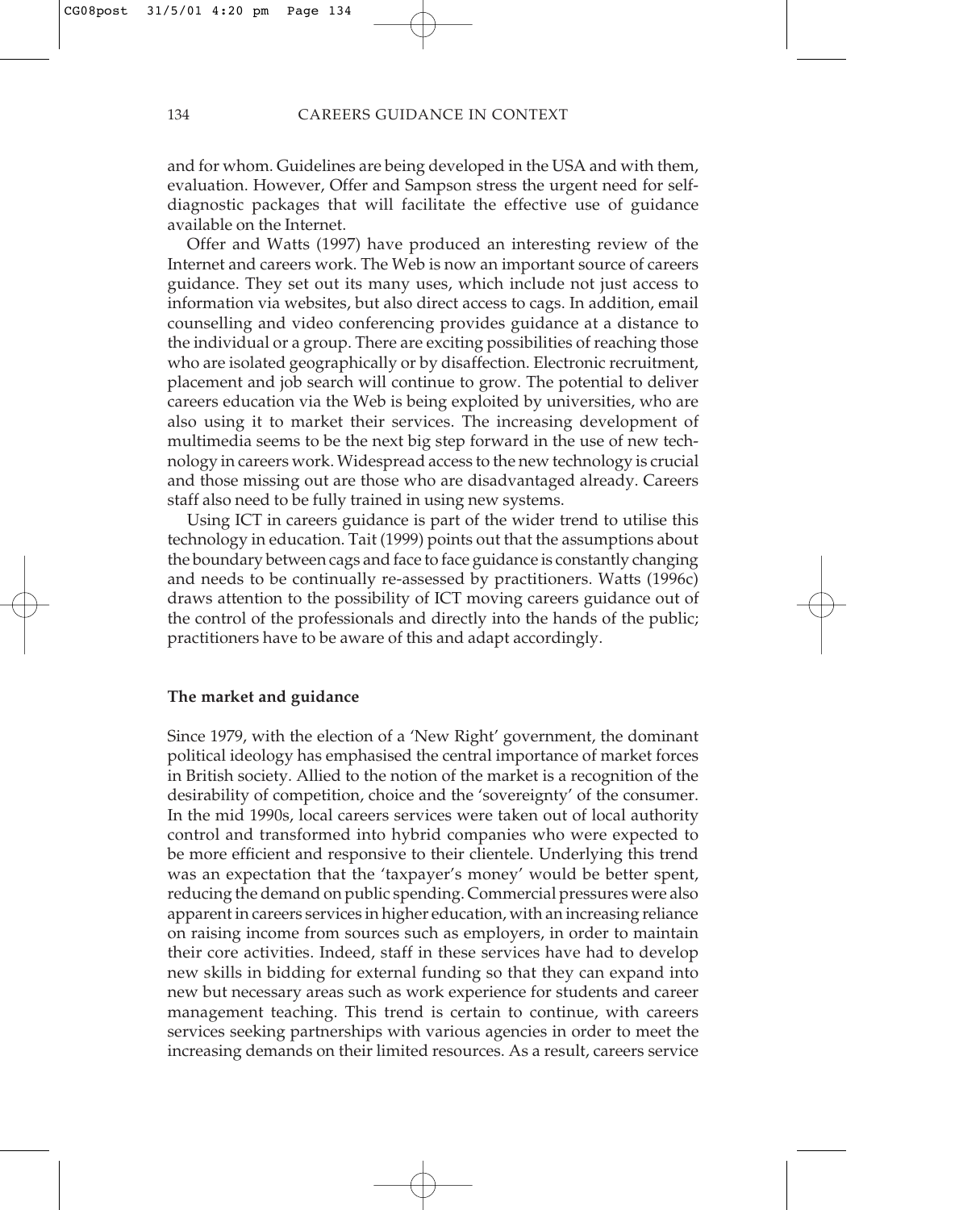managers and staff are acquiring new skills in marketing, networking and entrepreneurship.

Linked to these changes has been a growing requirement for careers services to be accountable for their performance to government and their clients. Quality assurance procedures are now common practice and clear standards apply to a range of activities including equal opportunities. Targets are set and funding will be linked to meeting these performance indicators, for example, the Final Destination Return of Graduates submitted each year by universities. The result of these trends means all careers services will be more accountable, having to meet demanding targets, needing to raise a greater proportion of their own funding and being required to work more closely with other partners.

## **Theory, research and practice**

A number of authors have focused attention on the need for new theoretical frameworks to explain career development and appropriate guidance in the new era (Collin and Watts l996; Law 1996, 1999; Savickas 1993). Collin (1997) goes further than this when she suggests there is need for a much closer relationship between those engaged in research, theory building, and practice because they are all engaged, with clients, in constructing meaning.

There has been much theorising about the nature of the new era, and much of this is relevant to understanding the context in which careers guidance is located. For example, Beck describes life in a 'runaway world'. in this world, the emphasis is upon self fulfilment and achievement with people required to take their lives into their own hands, with individuals becoming 'actors, builders, jugglers and stage managers of their own biographies and identities' (2000: 166). In a climate of insecurity, individual blame and responsibility is stressed. Life events are now attributed to external events such as structural unemployment, not to the individual. Beck also refers to the globalisation of biography, with individuals increasingly living transnational lives, with hybrid identities and cultures. Lives therefore become experimental because there are no historical models or recipes for living. Social reflection and active management become necessary. Life is constructed out of a process of testing several overlapping identities.

Arthur et al. (1999) maintain that existing career theories 'don't highlight how people can enact their own careers, in their own frameworks, and in the process contribute to, rather than simply respond to, the unfolding New Economy' (1999: 63). Their research showed that typically the people they talked to had had three different employers over a ten year period, with most moves voluntary. They refer to the work of Weick (1996) who describes how people enact their careers and the environment in which careers take place. In so doing, they create their own career narratives as a means of personal sense making. They don't plan their careers, so much as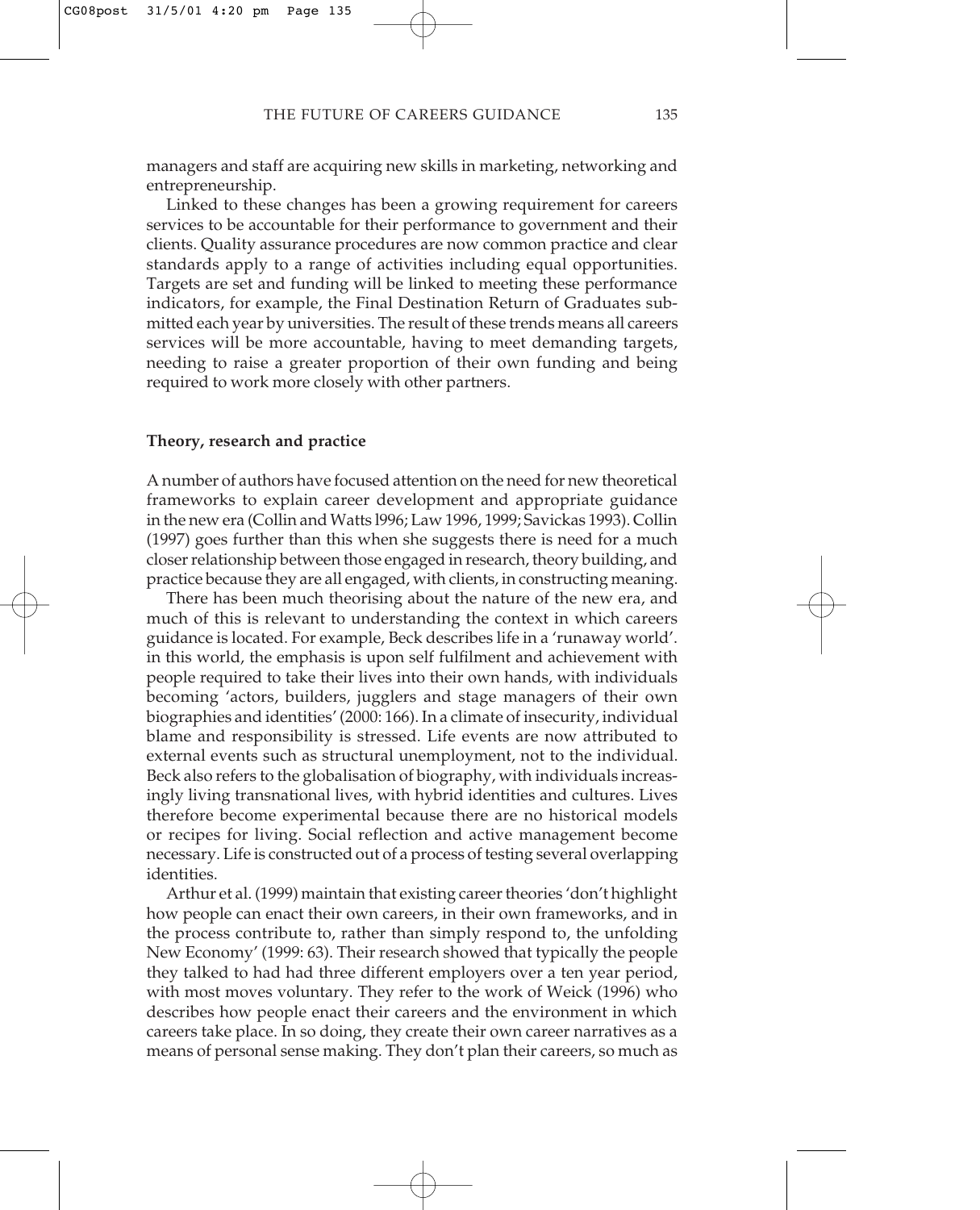improvise. The apparent discontinuity in modern careers can be seen as a virtue, giving the opportunity for learning. The old objective view of career as continuous is being replaced by a more subjective and personal experience which has meaning to the individual. What becomes important is three areas of career competency: the knowing why meaning derived from the individual career; the knowing how skills and job knowledge accumulated and the knowing-whom relationships that have developed. The three can be seen as career capital.

Arthur et al. (1999) predict that flexibility, versatility, improvisation and persistent learning will increasingly determine personal survival and growth, and that work will be seen as a series of experiments. They observe that women are more likely to have a more flexible pattern of response than men. This largely optimistic account of the 'new careers' needs to be considered in the light of different assessments of contemporary work patterns.

For example, Burchell et al. (1999) indicate high levels of insecurity at work, as well as an increased pace of work. Fear of redundancy was less than a loss of valued job features such as promotion, and there was a clear divide between workforce and management. Job insecurity led to deteriorating physical and mental well being and increased tension at home. Sonnenberg (1997) examined how 'new career' leads to increasing anxiety in the workplace and how those involved in workplace counselling and careers guidance need a special awareness of this and the ability to 'contain' their clients, who are also likely to be experiencing personal developmental issues as well. He stresses the importance of supervision for those engaged in these demanding professions.

Research and theory in career development has tended to ignore large numbers of people according to Fitzgerald and Betz (1994). They describe how the role of gender, race, class and sexual orientation has been overlooked by career theorists. The need to consider the changing experiences of women who increasingly have to balance career and relationships is acknowledged by Kaltreider et al. (1997), in exploring the dilemmas of a 'double life'. A clearer understanding of life span development and the experience of transitions is necessary in order to understand the life experiences of the wider variety of clients now seeking careers guidance (Gothard 1996; Seligman, 1994; Sugarman, l996).

The implications for careers guidance and counselling in the postmodern era is explored by Collin (1997), Collin and Watts (1996) and Savickas (1993), with very similar conclusions. There is agreement that careers guidance should be part of a wider process, potentially linked to financial guidance, relationship counselling and stress counselling, thus addressing the needs of the whole person, and recognising 'the distinction between personal and career counselling as a wall created by words' (Savickas 1993: 211). As regards appropriate theory, constructivist approaches are favoured as they emphasise the need to help clients narrate a coherent, continuous and credible story (Collin and Watts 1996). This is in contrast to the traditional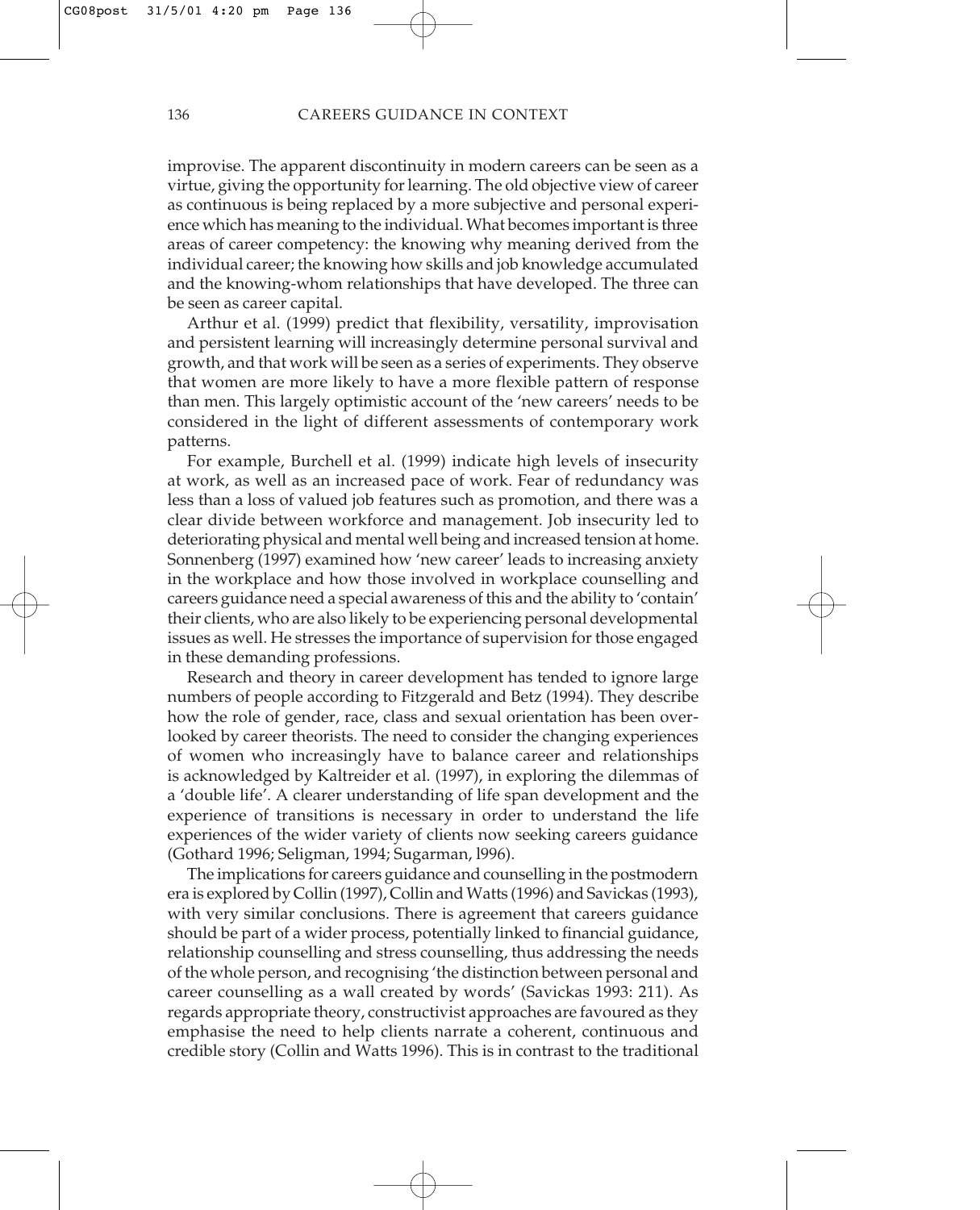approach of trying to fit the client to a job; in future, the emphasis should be on enabling the client to manage his or her career by developing a range of appropriate skills around life long learning. Careers workers should be less experts and more 'cultural workers who seek to remove barriers that keep people from speaking for themselves' (Savickas 1993: 210–11). Savickas also emphasises the multicultural diversity of clients and the need for career counsellors to recognise the individuality of their clients which can best be understood through their life stories rather than by traditional means of assessing clients using psychometric tools. The supposed certainty of such objective measures is likely to be replaced by an approach that acknowledges uncertainty and explores with the client, as co-author, the meaning and purpose lying behind their autobiography.

In future, there is certainly a need for career researchers and theorists to make their work more relevant and accessible to practitioners and this is evident in texts using case studies as a means of relating theory to practice (Brown and Brooks, 1996, Swanson and Fouad, 1999). Another approach is to show the relationship between career development theory and models of guidance (Gothard and Mignot, 1999), so that practitioners can see more easily the relevance of theory to their work.

#### **A new professional identity?**

Careers guidance has become explicitly drawn onto the agenda of recent governments because of the increasing importance attached to the employability of young people. New Labour have made this a priority and put emphasis on the role of careers guidance in tackling the issue of social exclusion. This has led to an important new development, the creation of a youth support service, Connexions, which for the first time, will break down the professional barriers between helping agencies. The service will change the focus of careers guidance away from its original mission of providing careers advice to all young people, and the priority will be given to those aged 13 to 19 who are most at risk.

The introduction of the Connexions Service seems likely to herald the most radical change in the careers guidance profession. At the same time, a new framework for training, the Qualification in Careers Guidance (QCG) is being piloted and will replace the existing framework in 2002. Both of these developments need to be considered in order to understand the future professional identity of careers staff. The new personal adviser role, which will be central in Connexions, involves giving information, advice and guidance to young people aged 13 to 19 on education, career, health, social welfare and youth justice issues. The emphasis will be on brokering, a skill not referred to previously in the role of careers staff, although possibly implicit in the networking and referral skills set out in the QCG. A recent survey of careers company staff (DfEE, 2000b) indicated considerable concern about the acquisition of new skills required by Connexions.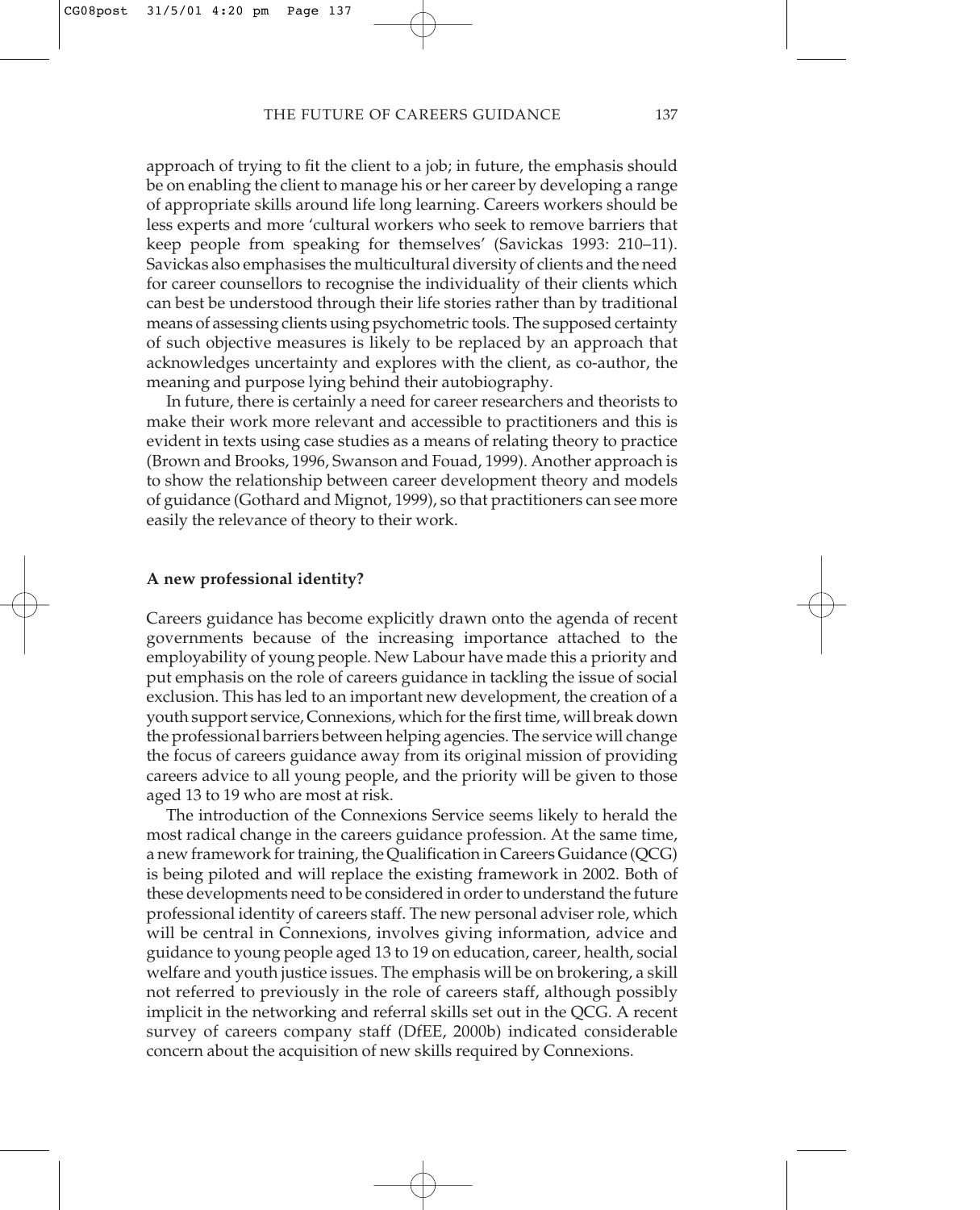It is clear from both developments, that equal opportunities will be at the forefront of careers guidance work in the future. The personal adviser will be expected to challenge stereotypes; while the ethnic mix of the Careers Service (DfEE, 2000b) will need to be more representative of the communities they serve, particularly at management level. The QCG's emphasis on core values, self evaluation and equal opportunities puts an onus on newly trained careers staff to become the reflective practitioner Schon (1991) recommends.

At the time of writing there is still a lot of uncertainty about how Connexions will operate and in particular, how personal advisers will be trained. However, it is clear that the existing roles of careers workers will be subsumed into new roles which differ significantly. Personal advisers will have a much wider role working more intensively with young people who have real difficulties. New skills, knowledge and understanding will be required, making the role an especially demanding one. It is a role with plenty of potential conflicts in terms of having to meet tough targets and yet having to be client centred. There is a real danger that careers guidance will lose its particular professional identity in Connexions, and there are well founded fears that careers work will suffer accordingly.

Careers guidance is changing with the times and this inevitably raises a number of important questions. Will the profession continue to exist within the new Connexions service or will it become just an important part of a more holistic service? Will ICT increasingly deliver careers guidance at the expense of traditional personal guidance? Will the emphasis on helping young people at risk draw attention away from the need for life long guidance? Can careers services continue to be increasingly commercial and still serve all clients equitably? The need for high quality careers guidance has never been greater; the challenge remains of how best to provide it to all those clients who require it.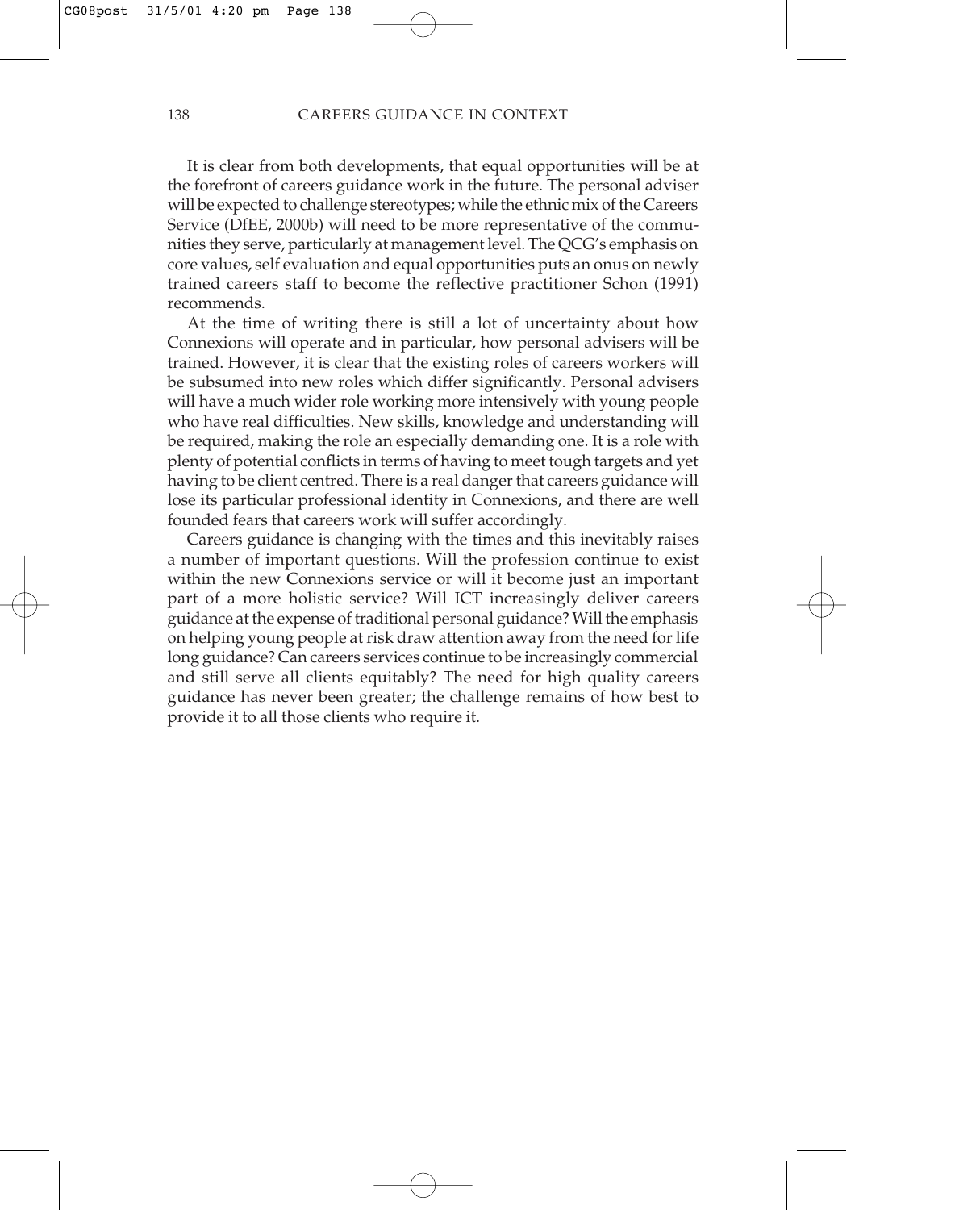## **REFERENCES**

Adnett, N. (1989) *Labour Market Policy*. Harlow: Longman.

- ADSET (1995) *Local Labour Market Information: a National Quality Assurance Framework*. Kettering: Association for Database Services in Education and Training.
- Ali, L. and Graham, B. (1996) *The Counselling Approach to Careers Guidance*. London: Routledge.
- Andersen Consulting (1998) *The Attributes of Youth Young People, Education and Employability*. London: Andersen Consulting.
- Arnold, J. and Jackson, C. (1997) 'The new career: issues and challenges', *British Journal of Guidance and Counselling*, 25 (4): 427–33.
- Arthur, M.B., Inkson, K. and Pringle, J.K. (1999) *The New Careers*. London: Individual Action.
- Astin, H. (1984) 'The meaning of work in women's lives', *Counselling Psychologist*, 12 (4): 117–33.
- Atkinson, J. (1985) *The Changing Corporation*. Sussex: Institute of Manpower Studies.
- BAC (1988) *Code of Ethics and Practice for the Supervision of Counsellors*. Rugby: British Association of Counsellors.
- Barglow, R. (1994) *The Crisis of the Self in the Age of Information*. London: Routledge.
- Barnes, A. and Andrews, D. (1995) *Developing Careers Education and Guidance in the Curriculum*. London: David Fulton.
- Basit, T. (1996) 'I'd hate to be just a housewife: career aspirations of British Muslim girls', *British Journal of Guidance and Counselling*, 24 (2): 227–42.
- Bates, I. (1984) 'From vocational guidance to life skills: historical perspectives on careers education', in I. Bates, J. Clarke, P. Cohen, D. Finn, R. Moore and P. Willis (eds) *Schooling for the Dole? The New Vocationalism*. London: Macmillan.
- Bates, I. (1998) 'The politics of careers education and guidance: a case for scrutiny', in R. Edwards, R. Harrison and A. Tait (eds), *Telling Tales: Perspectives on Guidance and Counselling in Learning*. London, Routledge.
- Bayliss, V. (1998) *Redefining Work*. London: Royal Society of Arts.
- Beck, U. (1999) *World Risk Society*. Cambridge: Polity.
- Bedford, T. (1982) *Vocational Guidance Interviews*. London: Department of Employment.
- Bentley, T. and Gurumurthy, R. (1999) *Destinations Unknown*. London: Demos.
- Bimrose, J. (1993) 'Counselling and social context', in R. Bayne and P. Nicolson (eds), *Counselling and Psychology for Health Professionals*. London: Chapman & Hall. pp. 149–65.
- Blair, T. (1999) 'Foreword' to *Bridging the Gap: New Opportunities for 16–18 Year Olds Not in Education, Training or Employment*. Social Exclusion Unit. London: Stationery Office.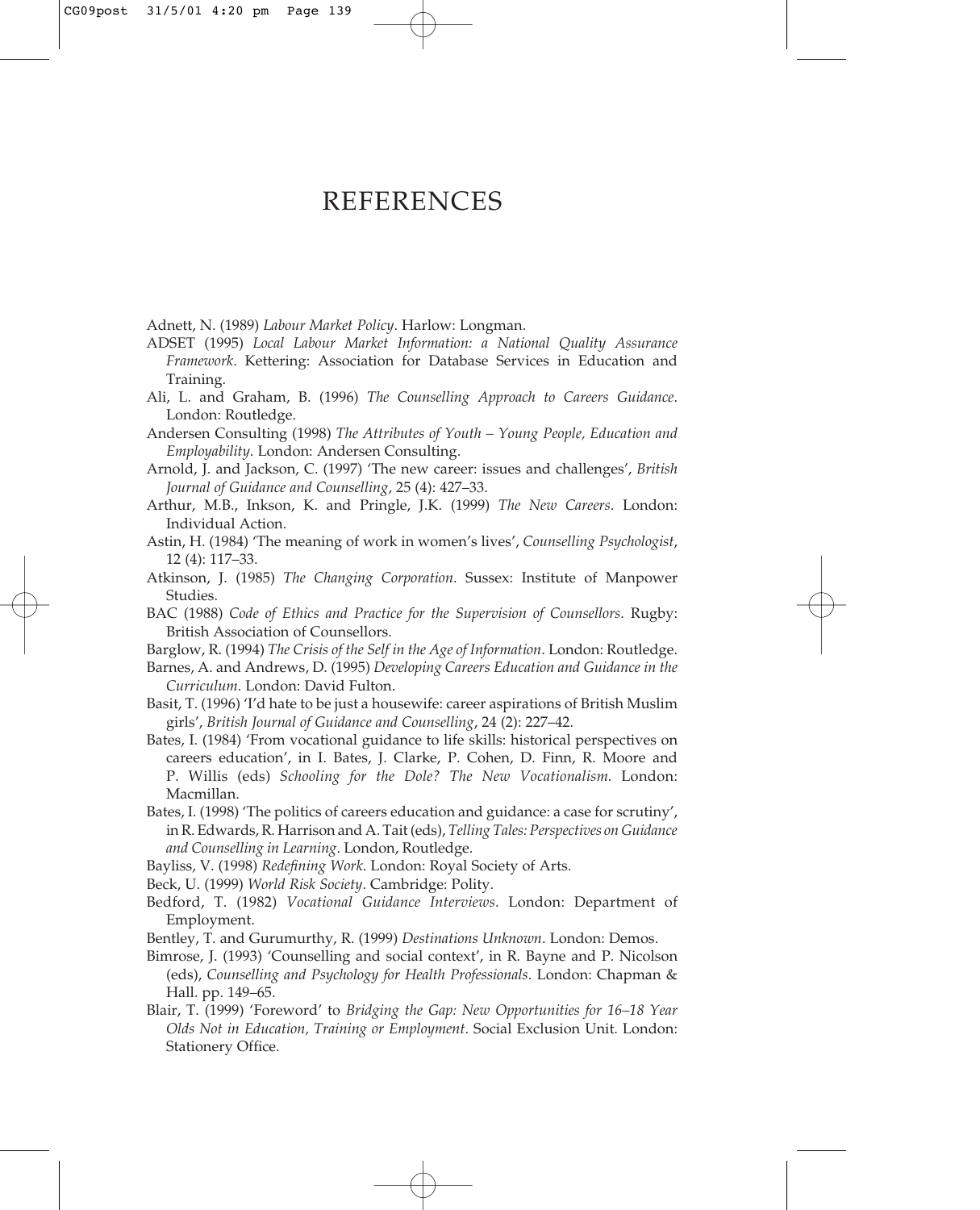- Bradley, H., Erickson, M., Stephenson, C. and Williams, S. (2000) *Myths at Work*. Cambridge: Polity.
- Braidotti, R. (1989) 'The politics of ontological difference', in T. Brennan (ed.), *Between Feminism and Psychoanalysis*. London: Routledge.

Brammer, L. (1985) *The Helping Relationship*. Englewood Cliffs, NJ: Prentice-Hall.

- Brockett, R.G. and Hiemstra, R. (1991) *Self-Direction in Adult Learning: Perspectives on Theory, Research and Practice*. London: Routledge.
- Brown, A. (1997) 'Time for a change (of rhetoric): the implications of changing patterns of careers for guidance practice', paper presented at a conference on The Effective Use of LMI in Careers Guidance and Careers Education, University of Warwick, Institute of Employment Research.
- Brown, D. (1996) 'The status of career development theories', in D. Brown and L. Brooks (eds), *Career Choice and Development*, 3rd edn. San Francisco, CA: Jossey-Bass. pp. 513–25.
- Brown, D. and Brooks, L. (1996) *Career Choice and Development*, 3rd edn. San Francisco, CA: Jossey-Bass.
- Burchell, B.J., Day, D., Hudson, M., Ladipe, D., Mankelow, R., Nolan, J.P., Reed, H., Wichert, I.C. and Wilkinson, F. (1999) *Job Insecurity and Work Intensification: Flexibility and the Changing Boundaries of Work*. York: YPS.
- Burghes, L. and Brown, M. (1995) *Single Lone Mothers: Problems, Prospects and Policies*. York: Joseph Rowntree Foundation.
- Bynner, J., Ferri, E. and Stapleford, P. (1997) *Twenty Something in the 1990s*. Aldershot: Ashgate.
- Bysshe, S., Berry-Lound, D., Ball, B., Bufton, B. and Mulvey, R. (1997) *Group Work: A Review and Evaluative Study of Careers Service Provision in Years 9, 10 and 11*. Suffolk: DfEE Publications.
- Campbell, J. (1998) *The Inner Reaches of Outer Space: Metaphor as Myth and as Religion*. New York: Van Der Marck.
- Carifio, M.S. and Hess, A.K. (1987) 'Who is the ideal supervisor?', *Professional Psychology: Research and Practice*, 18: 244–50.
- Castells, M. (1999a) *The Rise of the Network Society*. Oxford: Blackwell.
- Castells, M. (1999b) *The Power of Identity*. Oxford: Blackwell.
- CBI (1989) *Towards a Skills Revolution*. London: Confederation of British Industry.
- CBI (1993a) *Routes for Success: Careership. A Strategy for All 16–19-Year-Old Learning*. London: Confederation of British Industry.
- CBI (1993b) *A Credit to Your Career*. London: Confederation of British Industry.
- Chen, P. (1997) 'Career projection: narrative in context', *Journal of Vocational Education and Training*, 49 (2): 311–26.
- Clarke, H. (1994) 'What are careers officers thinking of? How information cues are selected and used in interviews', *British Journal of Guidance and Counselling*, 22 (2): 247–59.
- Cochran, L. (1997) *Career Counselling: a Narrative Approach*. London: Sage.
- Collin, A. (1996) 'Changes in the concept of "Career"', *NICEC Bulletin*, 46: 13–18.
- Collin. A. (1997) 'Career in context', *British Journal of Guidance and Counselling*, 25 (4): 435–46.
- Collin, A. and Watts, A. (1996) 'The death and transfiguration of career and career guidance', *British Journal of Guidance and Counselling*, 24 (3): 385–98.
- Collin, A. and Young, R.A. (1986) 'New directions for theories of career', *Human Relations*, 39 (9): 837–53.
- Collin, A. and Young, R.A. (1988) 'Career development and hermeneutical research', *Canadian Journal of Counselling*, 22 (4): 191–201.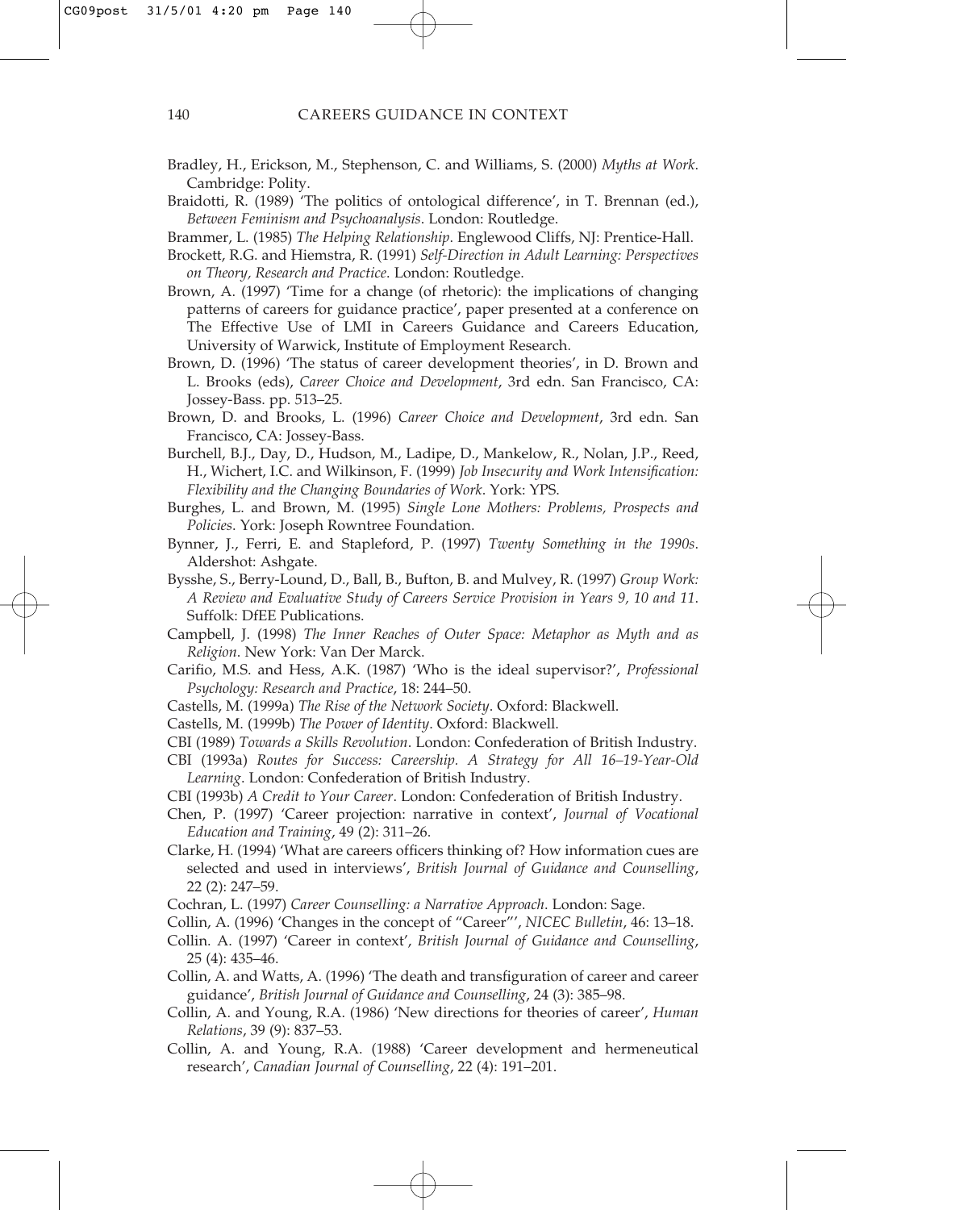- Cormier, W.H. and Cormier, L.S. (1991) *Interviewing Strategies for Helpers*, 3rd edn. Pacific Grove, CA: Brooks/Cole.
- Corrigan, P. (1997) 'The welfare to work programme', in *Exclusion, the New Deal and Welfare to Work*. London: Vision for London.
- CRE (1992) *Psychometric Tests and Racial Equality*. London: Commission for Racial Equality.
- CTAD (1996) *LMI Matters*. Cambridge: Cambridge Training and Development.
- Davis, J. (1998) 'The threat of globalism', *Race and Class*, 40 (2/3): 37–48. London: Institute of Race Relations.
- Dawis, R. (1996) 'Theory of work adjustment and person–environment correspondence counselling', in D. Brown and L. Brooks (eds), *Career Choice and Development*, 3rd edn. San Francisco, CA: Jossey-Bass.
- Daws, P. (1977) 'Are career education programmes in secondary schools a waste of time?', *British Journal of Guidance and Counselling*, 5 (1): 10–18.
- DES/DE (1987) *Working Together for a Better Future*. Department for Education and Science and Department of Employment. London: HMSO.
- DfEE (1995) *Competitiveness: Forging Ahead*. Department for Education and Employment. London: HMSO.
- DfEE (1996) *Guidelines to Good Practice in Promoting Equal Opportunities in the Careers Service*. Sheffield: Department for Education and Employment.
- DfEE (1997a) *Excellence in Schools*. Department for Education and Employment. London: HMSO.
- DfEE (1997b) *Education Act*. Department for Education and Employment. London: HMSO.
- DfEE (1997c) *Careers Education and Guidance in Schools*. Department for Education and Employment. London: HMSO.
- DfEE (1998a) *Talking about 'Careers': Young People's Views of Careers Education and Guidance in School*. Sudbury: Department for Education and Employment.
- DfEE (1998b) *Careers Service Planning Guidance*. Nottingham: Department for Education and Employment.
- DfEE (1999a) *Better Choices: Developing the Careers Education Curriculum in Schools*. Nottingham: Department for Education and Employment.
- DfEE (1999b) *Careers Service Planning Guidance*. Nottingham: Department for Education and Employment.
- DfEE (1999c) *The Careers Service and Young Muslim Women*. Nottingham: Department for Education and Employment.
- DfEE (1999d) *Lasting Value: Recommendations for Increasing Retention within the New Deal*. Sheffield: New Deal Task Force Working Group on Retention.
- DfEE (1999e) *The Learning Age. Local Information, Advice and Guidance for Adults in England: towards a National Framework*. London: Department for Education and Employment.
- DfEE (2000a) *Connexions: the Best Start in Life for Every Young Person*. Nottingham: Department for Education and Employment.
- DfEE (2000b) *1999 Survey of Careers Service*. Sudbury: Department for Education and Employment.
- DfEE (2000c) *The Connexions Service: Prospectus and Specification*. Nottingham: Department for Education and Employment.
- DfEE (2000d) *Research to Inform the Development of the Connexions Service. Conference report*. London: Department of Education and Employment.
- DfEE (2000e) *A Review of Approaches to Involving Young People in a Public Service: Draft Report*. Sheffield: Department for Education and Employment.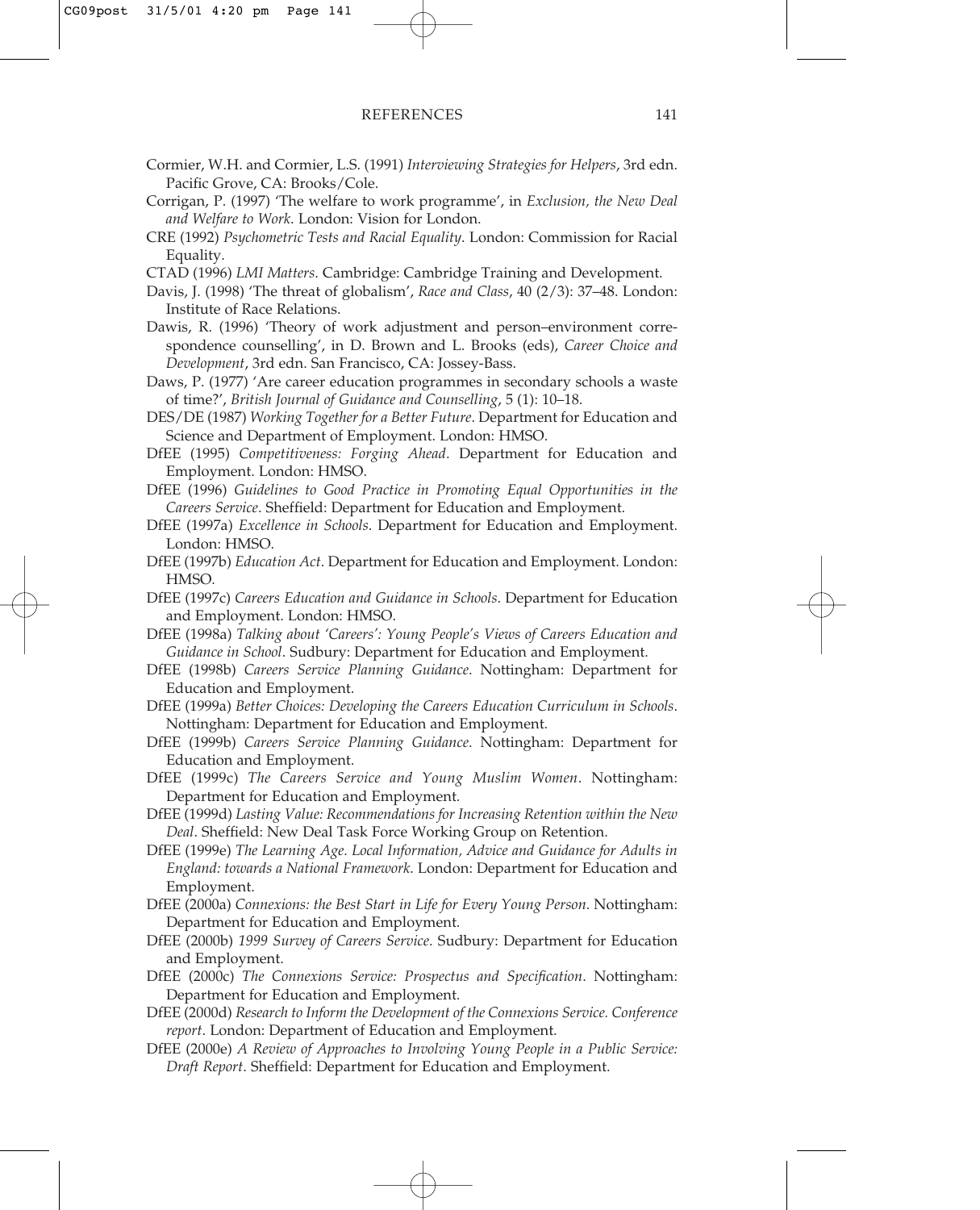- DfEE (2000f) *Career-Related Learning in Primary Schools*. London: Department for Education and Employment.
- DfEE/QCA (2000a) *Framework for Personal, Social and Health Education*. London: Department for Education and Employment/Qualifications and Curriculum Authority.
- DfEE/QCA (2000b) *The National Curriculum: Handbook for Secondary Teachers in England*. London: Department for Education and Employment/Qualifications and Curriculum Authority.
- DfEE/QCA (2000c) *Citizenship in Key Stages 3 and 4*. London: Department for Education and Employment/Qualifications and Curriculum Authority.
- DSS (1998) *Recruiting Long-Term Unemployed People*. London: Department of Social Security.
- DTI (1994) *Competitiveness: Helping Business to Win*. Department of Trade and Industry. London: HMSO.
- Edwards, R. (1997) *Changing Places: Flexibility, Lifelong Learning and a Learning Society*. London: Routledge.
- Edwards, R. and Payne, J. (1997) 'The self in guidance: assumptions and challenges', *British Journal of Guidance and Counselling*, 25 (4): 527–38.
- Edwards, R., Raggatt, P., Harrison, R., McCollum, A. and Calder, J. (1998) *Recent Thinking in Lifelong Learning: a Review of the Literature*. Sudbury: Department for Education and Employment.
- Edwards, T. (1997) 'Sexuality', in J. Roche and S. Tucker (eds), *Youth in Society*. London: Sage.
- Egan, G. (1994) *The Skilled Helper: a Problem Management Approach to Helping*, 5th edn. Pacific Grove, CA: Brooks/Cole.
- Employment Department (1987) *TVEI Developments 2: Equal Opportunities*. Sheffield: Employment Department.
- Employment Department (1992) *Equal Opportunities Performance Indicators/ Statements of Entitlement*. Sheffield: Employment Department.
- Employment Service (1997) *Increasing Employability: an Operational Perspective*. London: Employment Service.
- Employment Service (1999) *New Deal for Young Unemployed People: a Good Deal for Employers?* London: Employment Service.
- EOC (1999) *Research Discussion Series: Gender Equality and the Careers Service*. Manchester: Equal Opportunities Commission.
- Erikson, E. (1968) *Identity, Youth and Crisis*. London: Faber.
- Evans, C., Nathan, M. and Simmonds, D. (1999) *Employability Through Work*. Manchester: Centre for Local Economic Strategies.
- Fevre, R. (1992) *The Sociology of Labour Markets*. Hemel Hempstead: Harvester Wheatsheaf.
- Fitzgerald, L.F. and Betz, N.E. (1994) 'Career development in a cultural context: the role of gender, race, class, and sexual orientation', in M.L. Savickas and R.W. Lent (eds), *Convergence in Career Development Theories: Implications for Science and Practice*. Palo Alto, CA: Consulting Psychologists Press. pp. 103–17.
- Fransella, F. and Dalton, P. (1990) *Personal Construct Counselling in Action*. London: Sage.
- Fraser, N. (1997) *Justice Interruptus: Critical Reflections on the 'Postsocialist' Condition* London: Routledge.
- Freire, P. (1973) *Pedagogy of the Oppressed*. New York: Seabury.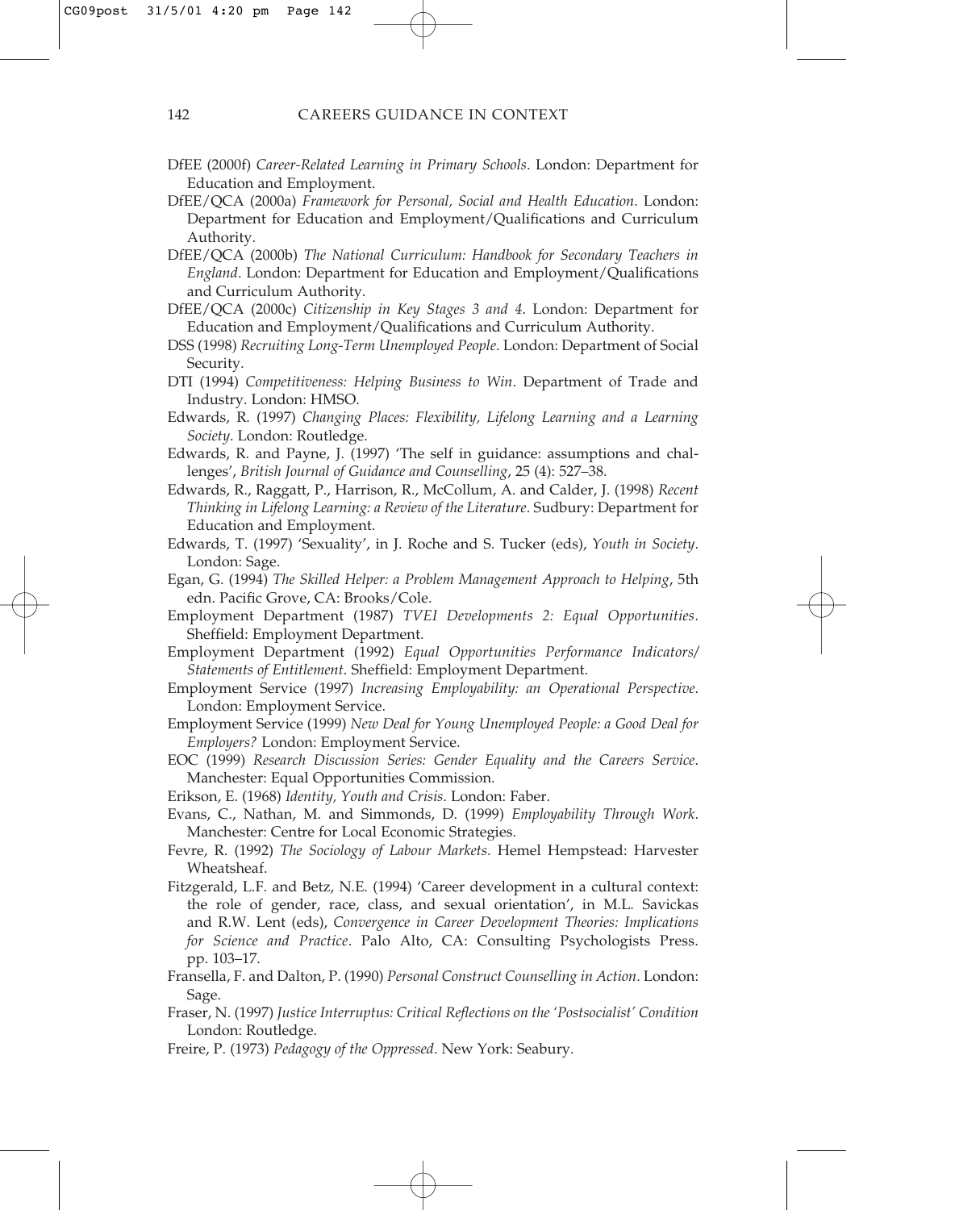## REFERENCES 143

- Gelatt, H.B. (1989) 'Positive uncertainty: a new decision-making framework for counseling', *Journal of Counseling Psychology*, 36(2): 252–6.
- Giddens, A. (1994) *Modernity and Self Identity*. London: Polity.
- Giddens, A. (2000) 'In Conversation' in W. Hutton and A. Giddens (eds), *On the Edge: Living with Global Capitalism*. London: Jonathan Cape.
- Ginzberg, E. (1972) 'Towards a theory of occupational choice: a restatement', *Vocational Guidance Quarterly*, 20 (3): 169–76.
- Goncalves, O.F. (1995) 'Hermeneutics, constructivism, and cognitive-behavioural therapies: from the object to the project', in R.A. Neimeyer and M.J. Mahony (eds), *Constructivism in Psychotherapy*. Washington: American Psychological Association.
- Goodson, I. (1988) *The Making of the Curriculum*. Brighton: Falmer.
- Gordon, I. (1997) 'Unemployment and labour exclusion in London', in *Exclusion, the New Deal and Welfare to Work*. London: Vision for London.
- Gothard, B. (1996) 'The mid-life transition and career counselling in Britain', *Journal of Career Development*, 23 (2): 167–74.
- Gothard, B. (1999) 'Career as myth', *Psychodynamic Counselling*, 5 (1): 87–97.
- Gothard, B. and Mignot, P. (1999) 'Career counselling for the 21st century: integrating theory and practice', *The International Journal for the Advancement of Counselling*, 21: 153–67.
- Gottfredson, L. (1981) 'Circumscription and compromise', *Journal of Counselling Psychology*, 28 (6): 545–79.
- Gottfredson, L. (1996) 'Gottfredson's theory of circumscription', in D. Brown and L. Brooks (eds), *Career Choice and Development*, 3rd edn. San Francisco, CA: Jossey-Bass.
- Griffiths, M. (1998) 'The discourses of social justice in schools', *British Educational Research Journal*, 24 (3): 301–5.
- Hage, J. and Powers, C. (1992) *Post Industrial Lives: Roles and Relationships in the 21st Century*. London: Sage.
- Halmos, P. (1974) 'The personal and the political', *British Journal of Guidance and Counselling*, 2 (2): 130–48.
- Handy, C. (1989) *Age of Unreason*. London: Hutchinson.
- Harris, S. (1999) *Careers Education: Contesting Policy and Practice*. London: Paul Chapman.
- Hawkins, P. (1997) *Skills for Graduates in the 21st Century in Decision Making for Life Long Learning*. Brussels: VUB Press.
- Hawkins, P. and Shohet, R. (1989) *Supervision in the Helping Professions*. Milton Keynes: Open University Press.
- Hawkins, P. and Winter, J. (1997) *Mastering Change: Learning the Lessons of the Enterprise in Higher Education Initiative*. Sheffield: DfEE.
- Hess, A.K. (ed.) (1980) *Psychotherapy Supervision: Theory, Research and Practice*. New York: Wiley.
- Higgins, R. and Westergaard, J. (1998) 'In search of guidance models for the group context', in *Occasional Papers in Careers Guidance No. 2: a Collection of Professional Papers by Staff of the College of Guidance Studies*. Stourbridge: Institute of Careers Guidance.
- Hillage, J. and Pollard, E. (1998) *Employability: Developing a Framework for Policy Analysis*. DfEE Research Series RR85. London: DfEE.
- Hirsh, W., Kidd, J.M. and Watts, A.G. (1998) *Constructs of Work Used in Guidance*. Cambridge: CRAC.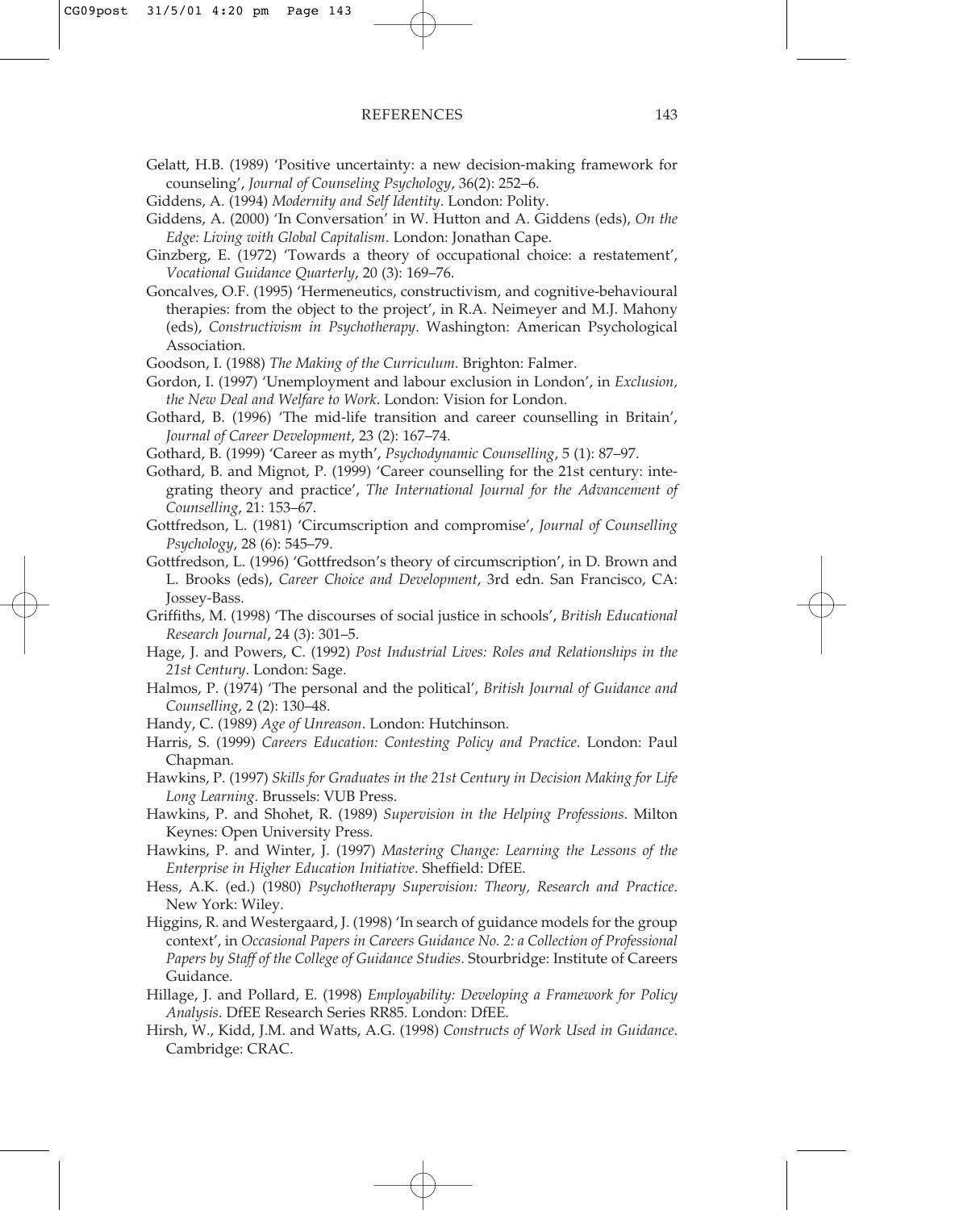Hobsbawm, E. (2000) *The New Century*. London: Little Brown.

- Hodkinson, P., Sparkes, A.C. and Hodkinson, H. (1996) *Triumphs and Tears: Young People, Markets and the Transition from School to Work*. London: David Fulton.
- Holland, J. (1973) *Making Vocational Choices*. Englewood Cliffs, NJ: Prentice-Hall.
- Honey, P. and Mumford, A. (1982) *The Manual of Learning Styles*. Berks: Peter Honey.
- Hughes, D. (2000) *Careers Service Work with Young People with Priority Needs: Examples of Practice*. Derby: Centre for Guidance Studies.
- Hughes, D. and Morgan, S. (2000) *Research to Inform the Development of the New Connexions Service*. London: DfEE.
- Hustler, D., Ball, B., Carter, K., Halsall, R., Ward, R. and Watts, A. (1998) *Developing Career Management Skills in Higher Education*. Cambridge: CRAC.
- Ivey, A., Ivey, M. and Simek-Downing, L. (1987) *Counselling and Psychotherapy*, 2nd edn. Englewood Cliffs, NJ: Prentice-Hall.
- Johnson, D.W. and Johnson, F.P. (1987) *Joining Together*. Englewood Cliffs, NJ: Prentice-Hall.
- Jones, J.E. and Pfeiffer, J.W. (1980) *User's Guide to the Structured Experience Kit*. San Diego, CA: University Associates.
- Juch, A. (1983) *Personal Development: Theory and Practice in Management Training*. Chichester: Shell International, Wiley.
- Kaltreider, N.B. (1997) in N.B. Kaltreider (ed.), *Dilemmas of a Double Life: Women Balancing Careers and Relationships*. New Jersey: Northvale.
- Karasu, T. (1984) *The Psychological Therapies*. Washington, DC: American Psychiatric Press.
- Kelly, G.A. (1955) *The Psychology of Personal Constructs*, Vols 1 and 2. New York: Norton.
- Kelly, G.A. (1991) *The Psychology of Personal Constructs*, Vols I and II. New York: Norton. Reprinted London: Routledge.
- Kidd, J.M. (1996a) 'Career planning within work organisations', in A.G. Watts, B. Law, J. Killeen, J. Kidd and R. Hawthorn (eds), *Rethinking Careers Education and Guidance: Theory, Policy, and Practice*. London: Routledge.
- Kidd, J.M. (1996b) 'The career counselling interview', in A.G. Watts, B. Law, J. Killeen, J. Kidd and R. Hawthorn (eds), *Rethinking Careers Education and Guidance: Theory, Policy, and Practice*. London: Routledge.
- Kidd, J.M., Killeen, J., Jarvis, J. and Offer, M. (1994) 'Is guidance an applied science?', *British Journal of Guidance and Counselling*, 22 (3): 385–403.
- Kidd, J.M., Killeen, J., Jarvis, J. and Offer, M. (1996) 'Competing schools or stylistic variations in careers guidance interviewing', *British Journal of Guidance and Counselling*, 25 (1): 47–66.
- Killeen, J. (1996) 'The social context of guidance', in A.G. Watts, B. Law, J. Killeen, J. Kidd and R. Hawthorn (eds), *Rethinking Careers Education and Guidance: Theory, Policy, and Practice*. London: Routledge.
- Killeen, J., White, M. and Watts, A.G. (1992) *The Economic Value of Careers Guidance*. London: Policy Studies Institute.
- Knowles, M.S. (1983) 'Andragogy: an emerging technology for adult learning', in R. Edwards, A. Hanson and P. Raggatt (eds), *Boundaries of Adult Learning* (1996). London: Routledge and the Open University.

Knowles, M.S. (1984) *Andragogy in Action*. San Francisco/London: Jossey-Bass.

Kolb, D.A. (1984) *Experiential Learning: Experience as the Source of Learning and Development*. Englewood Cliffs, NJ: Prentice-Hall.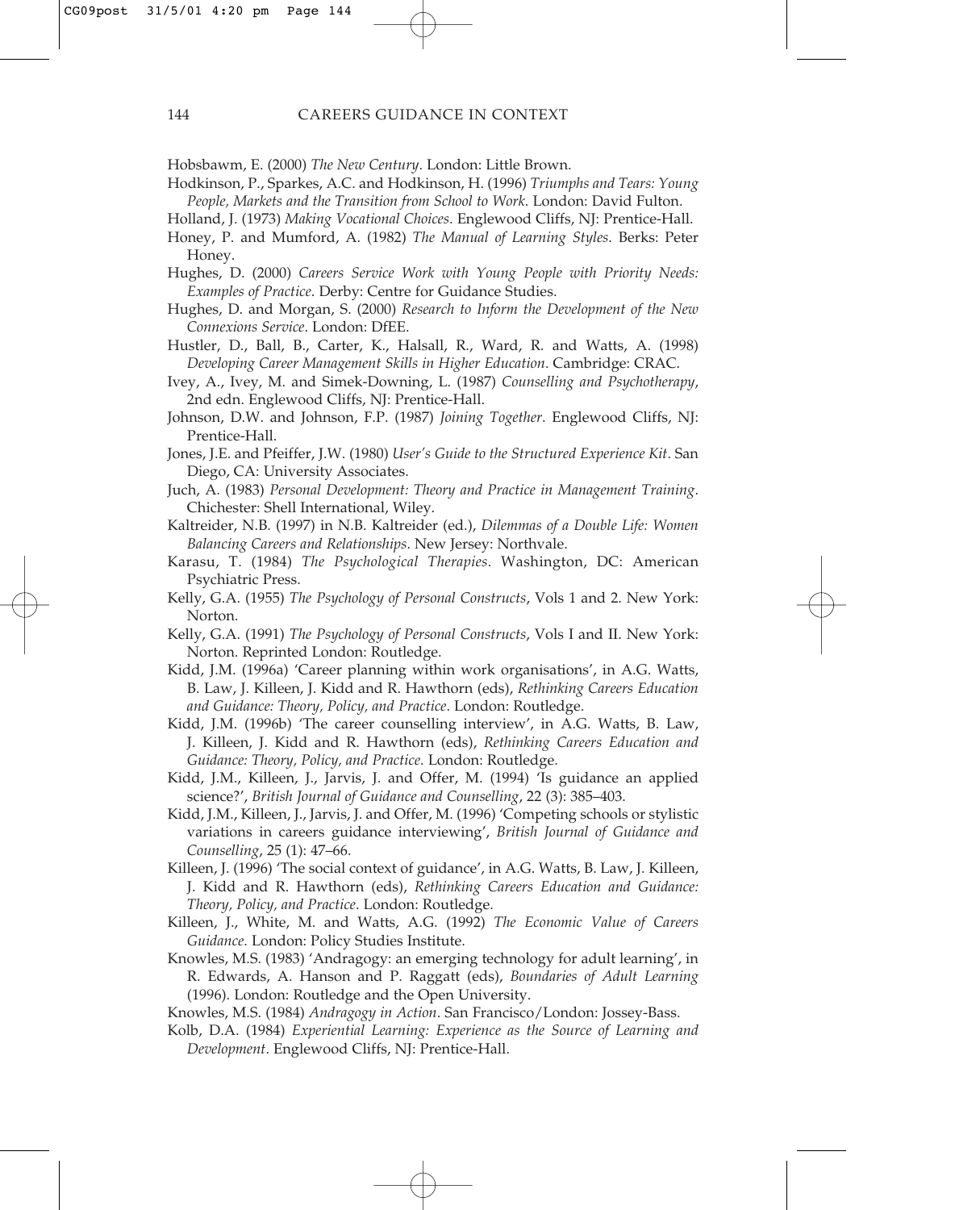Kolb, D.A. (1985) *Learning Style Inventory*. Boston, MA: McBer.

- Kolb, D.A. and Fry, R. (1975) 'Towards an applied theory of experiential learning', in D.A. Kolb and R. Fry (eds), *Theories of Group Process*. New York: Massachusetts Institute of Technology.
- Kundnani, A. (1998) 'The rise of information capitalism', *Race and Class*, 40 (2/3): 49–72. London: Institute of Race Relations.
- Lago, C. and Thompson, J. (1996) *Race, Culture and Counselling*. Buckingham: Open University Press.
- Law, B. (1981) 'Community interaction: a "mid range" focus for theories of career development in young adults', *British Journal of Guidance and Counselling*, 9 (2): 142–58.
- Law, B. (1984) 'Preface' to S. Kushner and T. Logan, *Made in England*. London: CARE.
- Law, B. (1996a) 'A career learning theory', in A.G. Watts, B. Law, J. Killeen, J. Kidd and R. Hawthorn (eds), *Rethinking Careers Education and Guidance: Theory, Policy, and Practice*. London: Routledge.
- Law, B. (1996b) 'Careers work in schools', in A.G. Watts, B. Law, J. Killeen, J. Kidd and R. Hawthorn (eds), *Rethinking Careers Education and Guidance: Theory, Policy, and Practice*. London: Routledge.
- Law, B. (1996c) 'Careers education in the curriculum', in A.G. Watts, B. Law, J. Killeen, J. Kidd and R. Hawthorn (eds), *Rethinking Careers Education and Guidance: Theory, Policy, and Practice*. London: Routledge. pp. 216–32.
- Law, B. (1999) 'Career learning space: a new DOTS thinking for careers education', *British Journal of Guidance and Counselling*, 27 (1): 23–34.
- Law, B. (2000), 'Careers work policy: from alpha to omega', *Careers Adviser*, 4 (2): 4–8. London: Independent Educational Publishing.
- Law, B. and McGowan, B. (1999) *Opening Doors*. Cambridge: CRAC.
- Law, B. and Watts, A.G. (1977) *Schools, Careers and Community*. London: Church Information Office.
- Levinson, D. (1996) *The Seasons of a Woman's Life*. New York: Knopf.
- Levinson, D., Darrow, D., Klein, E., Levinson, M. and McKee, B. (1978) *The Seasons of a Man's Life*. New York: Knopf.
- Levitas, R. (1998) *The Inclusive Society? Social Exclusion and New Labour*. London: Macmillan.
- Lipsey, R.G. (1989) *An Introduction to Positive Economics*. London: Weidenfeld & Nicholson.
- Lister, R. (1999) '"Work for those who can, security for those who cannot": a third way in social security reform?', paper presented to Social Policy Association Annual Conference, Roehampton Institute, London, July.
- Maher, B.A. (ed.) (1969) *Clinical Psychology and Personality: the Selected Papers of George Kelly*. New York: Wiley.
- Mair, M. (1989) 'Kelly, Bannister, and a story-telling psychology', *International Journal of Personal Construct Psychology*, 2: 1–14.
- May, R. (1993) *The Cry for Myth*. London: Souvenir.
- McChesney, P. (1995) 'Yes but how? Development and evaluation of careers education', *British Journal of Guidance and Counselling*, 23 (3): 327–45.
- McLeod, J. (1996) 'The emerging narrative approach to counselling and psychotherapy', *British Journal of Guidance and Counselling*, 24 (2): 173–84.
- Meijers, F. (1997) *Career Identity as a Form of Empowerment in Decision Making for Life Long Learning*. Brussels: VUB Press.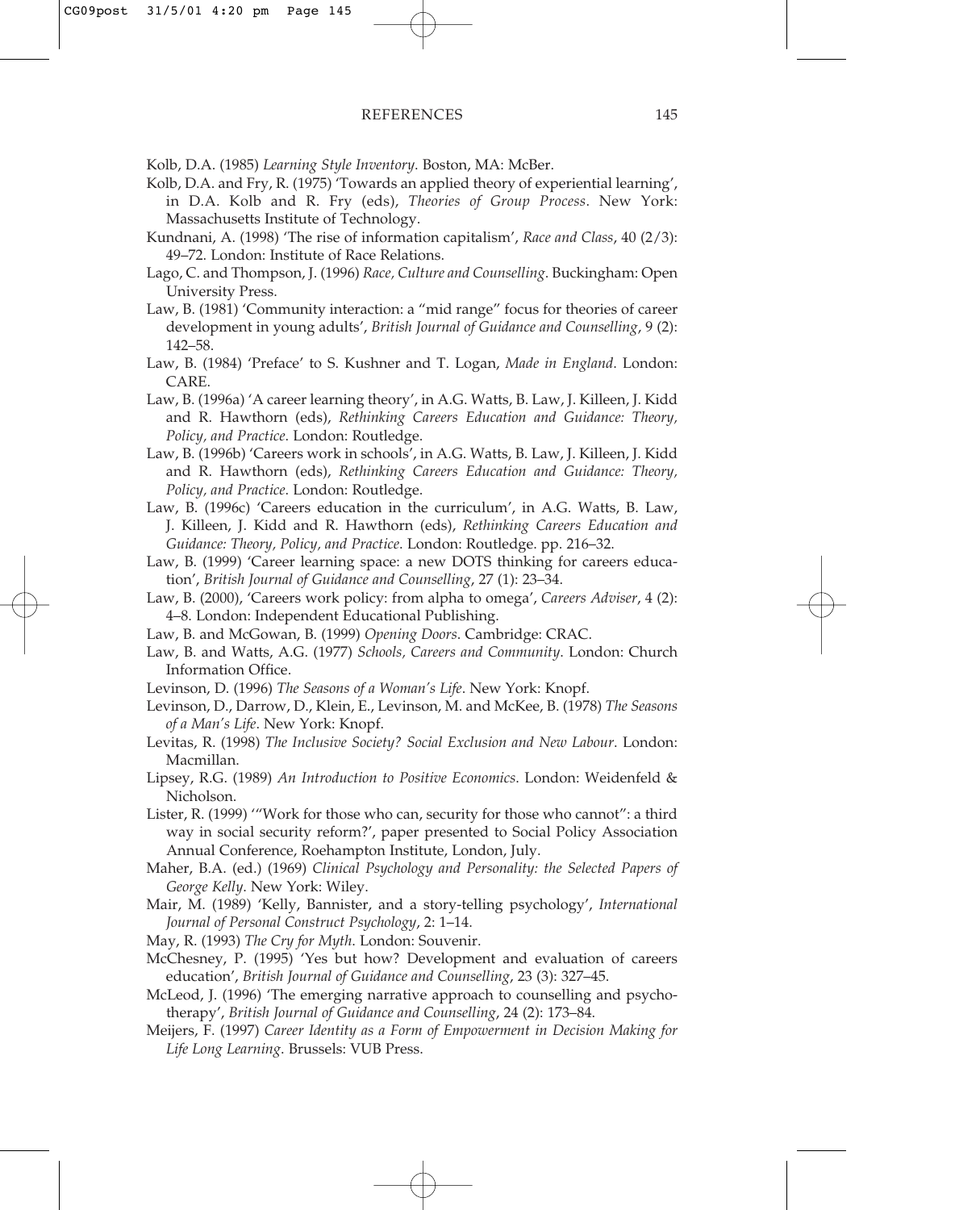- Mignot, P. (2000a) 'Using Visual Methods in Careers Education and Guidance', *Pastoral Care in Education*, June: 8–16.
- Mignot, P. (2000b) 'Metaphor: a paradigm for practice-based research into "career"', *British Journal of Guidance and Counselling*, 28 (4): 515–31.
- Mitchell, A., Jones, G. and Krumboltz, J. (1979) *Social Learning and Career Decision Making*. Rhode Island: Carroll.
- Mitchell, L.K. and Krumboltz, J. (1996) 'Krumboltz's learning theory of career choice and counselling', in D. Brown and L. Brooks (eds), *Career Choice and Development*, 3rd edn. San Francisco: Jossey-Bass.
- Morris, M., Rudd, P., Nelson, J. and Davies, D. (2000) *The Contribution of Careers Education and Guidance to School Effectiveness in 'Partnership' Schools*. Nottingham: NFER/DfEE.
- Mulgan, G. (1997) *Connexity*. London: Chatto & Windus.
- NACGT (1989) *Survey of Careers Education and Guidance in British Schools*. Stourbridge: NACGT.
- NACGT (1999) *Survey of Careers Education and Guidance in British Schools*. Stourbridge: NACGT.
- NACGT (2000) 'Reading guide of key publications to support policy and practice in CEG', revised May 2000. Stourbridge: NACGT.
- NACGT/ICG (1993) *Careers Education and Guidance in British Schools*. Stourbridge: NACGT/ICG.
- NACGT/ICG (1996) *Careers Education and Guidance in British Schools*. Stourbridge: NACGT/ICG.
- National Commission of Inquiry into Higher Education (1997) *Higher Education in the Learning Society* (The Dearing Report). London: NCIHE.
- NCC (1991) *Curriculum Guidance 6: Careers Education and Guidance*. York: National Curriculum Council.
- Neimeyer, G.J. (1992) 'Personal constructs in career counselling and development', *Journal of Career Development*, 18 (3): 163–73.
- Noon, M. and Ogbonna, E. (1998) 'Unequal provision? Ethnic minorities and employment training policy', *Journal of Education and Work*, 11 (1): 23–39.
- NYA/DfEE (2000) *Engaging Young People in Planning, Management, Delivery and Evaluation of the Connexions Service*. London: National Youth Agency/DfEE.
- Offer, M. and Sampson, J.P. (1999) 'Quality in the content and use of information and communications technology in guidance', *British Journal of Guidance and Counselling*, 27 (4): 501–16.
- Offer, M. and Watts, A. (1997) *The Internet and Careers Work*. Cambridge: NICEC.
- OFSTED (1995) *A Survey of Careers Education and Guidance in Schools*. London: HMSO.
- OFSTED (1998a) *National Survey of Careers Education and Guidance: Secondary Schools*. London: OFSTED/DfEE.
- OFSTED (1998b) *National Survey of Careers Education and Guidance: Special Schools and Pupil Referral Units*. London: OFSTED/DfEE.
- OFSTED (1998c) *Work-Related Aspects of the Curriculum in Secondary Schools*. London: OFSTED.
- OFSTED (1999) *Inspecting Schools: the Framework*. London: OFSTED.
- OFSTED/Audit Commission (1992) *Unfinished Business*. Coventry: OFSTED/ FEFC.
- Osipow, S. (1983) *Theories of Career Development*. Englewood Cliffs, NJ: Prentice-Hall.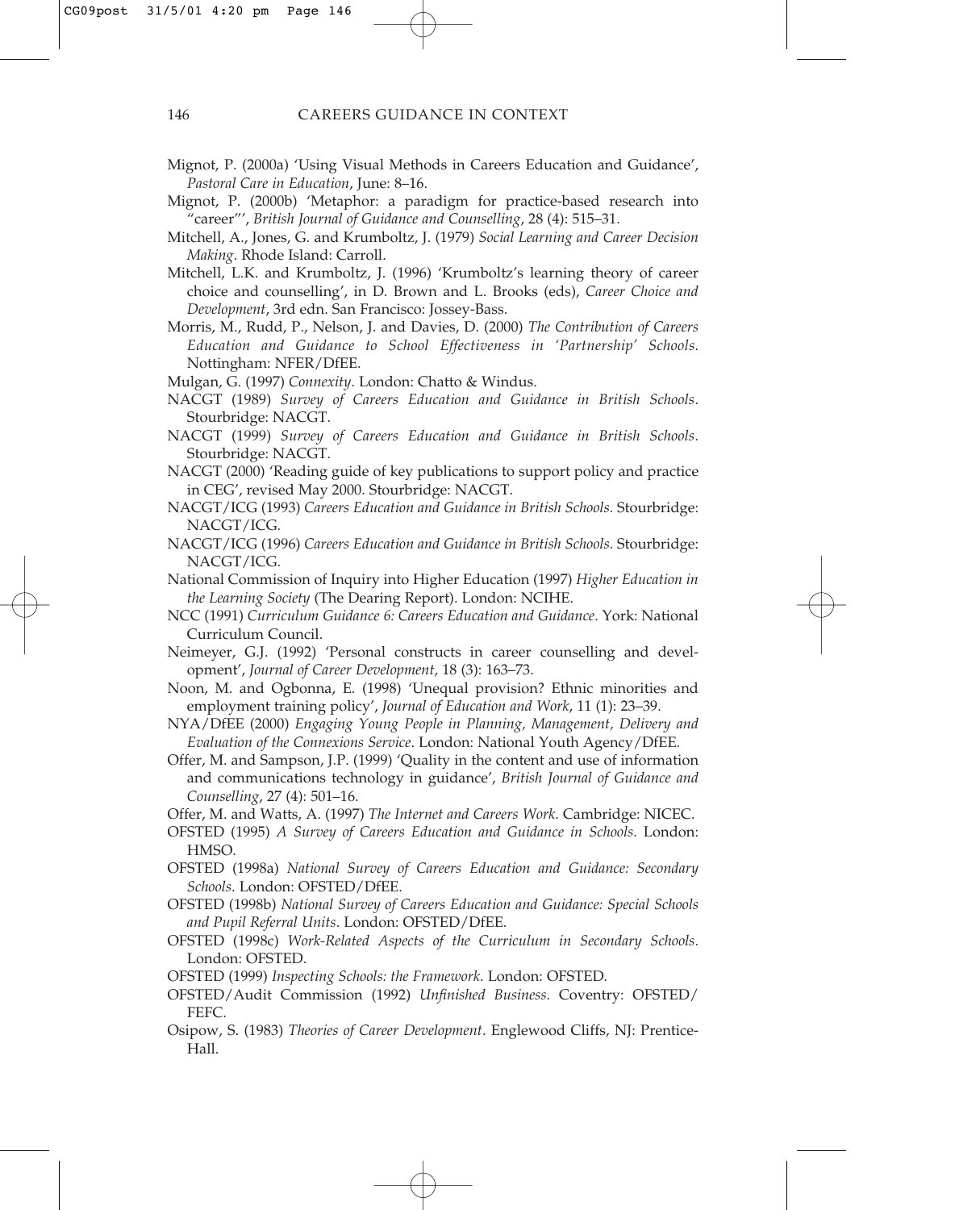Parsons, F. (1909) *Choosing a Vocation*. Boston: Houghton Mifflin.

- Payne, J. and Edwards, R. (1996) *Impartiality and the Self in Guidance: a Report on Three London Colleges*. Callander: Centre for Educational Policy and Management/National Association for Education Guidance for Adults.
- Peavy, R.V. (1993) 'Envisioning the future: worklife and counselling', *Canadian Journal of Counselling*, 27 (2): 123–39.
- Peck, J. (1996) *Work Place, the Social Regulation of Labor Markets*. New York: Guildford Press.
- Pepper, S.C. (1942) *World Hypothesis: a Study in Evidence*. Berkeley, CA: University of California Press.
- Pfeffer, N. and Coote, A. (1991) *Is Quality Good for You?* Social Policy Paper No. 5. London: Institute for Public Policy Research.
- Piaget, J. (1954) *The Construction of Reality in the Child*. New York: Basic Books.
- Piper, H. and Piper, J. (1998) '"Disaffected youth": a wicked issue, a worse label', *Youth & Policy*, 62: 32–43.
- Pope, M.L. and Keen, T.R. (1981) *Personal Construct Psychology and Education*. London: Academic Press.
- Popkewitz, T.S. (1991) *A Political Sociology of Educational Reform: Power/Knowledge in Teaching, Teacher Education, and Research*. New York: Teachers College Press.
- Power, S. and Gewirtz, S. (1999) 'Reading Education Action Zones', paper presented to the British Educational Research Association Annual Conference, University of Sussex, September.
- Public Attitude Surveys (1997) *Excluded Youths*. London.
- Purcell, K. and Pitcher, J. (1996) *Great Expectations: the New Diversity of Graduate Skills and Aspirations*. Manchester: CSU.
- Purcell, K., Pitcher, J. and Simm, C. (1999) *Working Out? Graduates' Early Experiences of the Labour Market*. Manchester: CSU.
- QCA (1999) *Learning Outcomes from Careers Education and Guidance*. London: Qualifications & Curriculum Authority.
- QCA (2000) *Disapplication of the National Curriculum* London: Qualifications and Curriculum Authority/DfEE.
- Rajan, A., van Eupen, P. and Jaspers, A. (1997) *Britain's Flexible Labour Market: What Next?* Southborough: Centre for Research in Employment and Technology in Europe.
- Rajan, A., van Eupen, P., Chapple, K. and Lane, D. (1999) *Employability: Bridging the Gap between Rhetoric and Reality. First Report: Employers Perspective*. Tonbridge: Centre for Research in Employment and Technology in Europe.
- Rifkin, J. (1996) *The End of Work: the Decline of the Global Labor Force and the Dawn of the Post-Market Era*. New York: Putnam.
- Roberts, K. (1968) 'The entry into employment: an approach to a general theory', *Sociological Review*, 16: 165–84.
- Roberts, K. (1977) 'The social conditions, consequences and limitations of careers guidance', *British Journal of Guidance and Counselling*, 5 (1): 1–9.
- Roberts, K. (1997) 'Prolonged transitions to uncertain destinations', *British Journal of Guidance and Counselling*, 25 (3): 345–60.
- Roberts, K. (1981) 'The sociology of work entry and occupational choice', in A.G. Watts, D.E. Super and J. Kidd (eds), *Career Development in Britain*. Cambridge: Hobsons.
- Roberts, K. (1994) *The Limitations of Guidance: Opportunity Structure Approach*. Vocational Choice and Development, Supplement 7.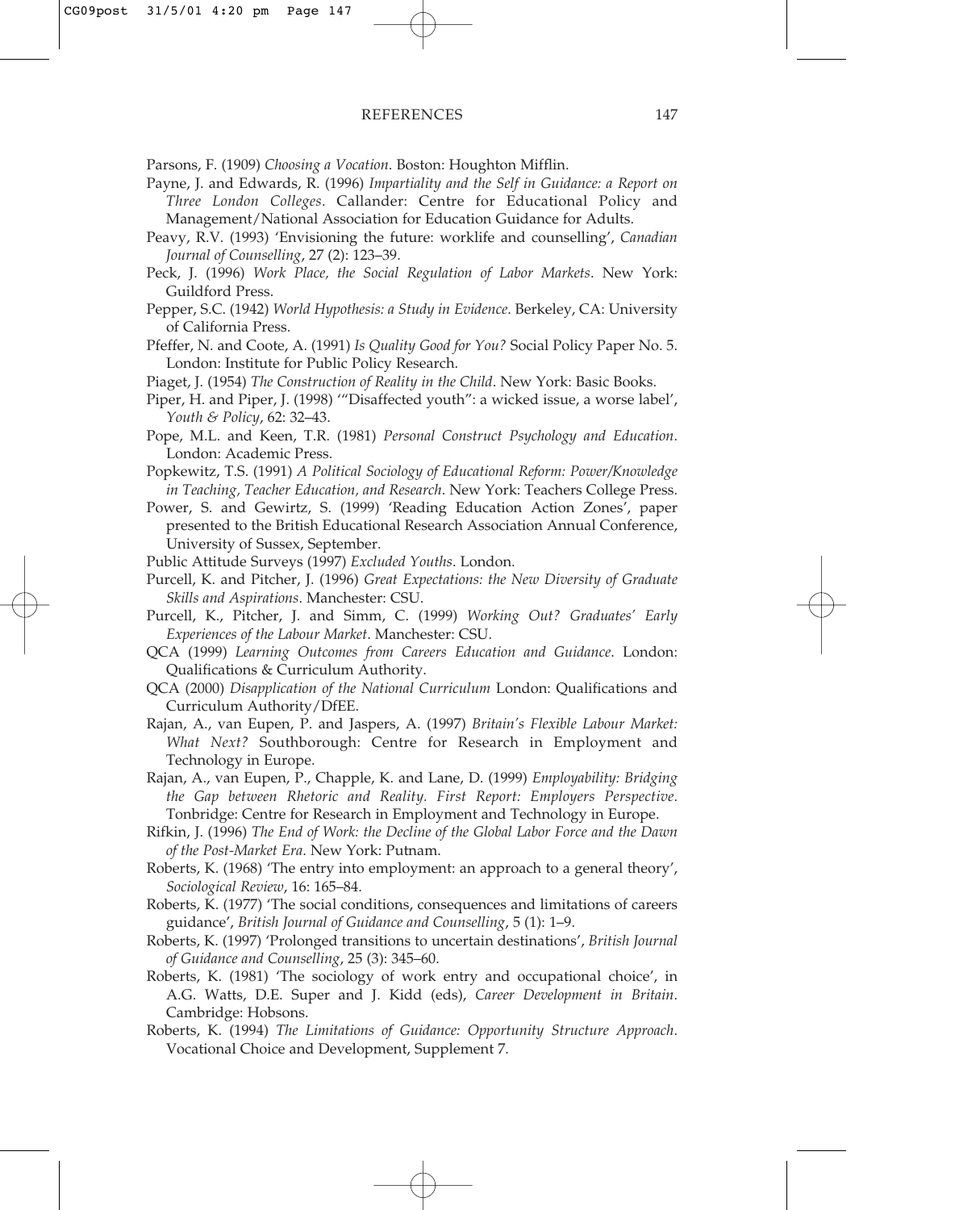- Rodger, A. (1952) *The Seven Point Plan*. London: National Institute of Industrial Psychology.
- Rogers, C. (1951) *Client Centred Therapy*. Boston: Houghton Mifflin.
- Rogers, C. (1961) *On Becoming a Person*. London: Constable.
- Rubery, J. and Wilkinson, F. (eds) (1994) *Employer Strategy and the Labour Market*. Oxford: Oxford University Press.
- Sadovnik, A.R., Cookson, P.W. and Semel, S.F. (1994) *Exploring Education: an Introduction to the Foundation of Education*. Boston, London: Allyn & Brown.
- Salomone, P.R. (1996) 'Tracing Super's theory of vocational development', *Journal of Career Development*, 2 (3): 167–84.
- Savickas, M.L. (1993) 'Career counseling in the postmodern era', *Journal of Cognitive Psychotherapy*, 7 (3): 205–15.
- Savickas, M. L. (1994) 'Fracture lines in career counselling', *NICEC Bulletin*, no. 42: 18–21. Cambridge: NICEC.
- SCAA (1995) *Looking Forward: Careers Education and Guidance in the Curriculum* London: Schools Curriculum Assessment Authority.
- SCAA (1996) *Skills for Choice*. London: Schools Curriculum Assessment Authority.
- SCAGES (1993) 'Statement of principles and definitions', in C. Ball (ed.), *Guidance Matters*. Standing Conference of Associations for Guidance in Educational Settings. London: RSA.
- Schon, D. (1991) *The Reflective Practitioner*. Aldershot: Arena.
- Seligman, L. (1994) *Developmental Career Counseling and Assessment*, 2nd edn. Thousand Oaks, CA: Sage.
- Sennet, R. (1998) *The Corrosion of Character: the Personal Consequences of Work in the New Capitalism*. New York: Norton.
- SEU (1999) *Bridging the Gap: New Opportunities for 16–18 Year Olds Not in Education, Employment or Training*. Social Exclusion Unit. London: HMSO.
- Smail, D. (1991) 'Toward a radical environmentalist psychology of help', *The Psychologist*, 2: 61–5.
- Sonnenberg, D. (1997) 'The "new career" changes: understanding and managing anxiety', *British Journal of Guidance and Counselling*, 25 (4): 463–72.
- Spivak, G. (1990) *The Post-Colonial Critic: Interviews, Strategies, Dialogues*, ed. S. Harasym. New York, London: Routledge.
- Spokane, A. (1996) 'Holland's theory', in D. Brown and L. Brooks (eds), *Career Choice and Development*, 3rd edn. San Francisco: Jossey-Bass.
- Stacey, L. and Mignot, P. (2000) 'The discourse of the careers guidance interview: from public policy to private practice', University of Reading, unpublished paper. National Youth Agency.
- Sugarman, L. (1996) 'Narratives of theory and practice', in R. Woolfe and W. Dryden (eds), *Handbook of Counselling Psychology*. London: Sage.
- Sullivan, E.V. (1990) *Critical Psychology and Pedagogy*. New York: Bergin & Garvey.
- Super, D.E. (1957) *The Psychology of Careers*. New York: Harper Row.
- Super, D.E. (1981) 'A developmental theory', in D. Montrose and C. Shinkman (eds), *Career Development in the 1980s*. Springfield, MA: Montrose.
- Super, D.E. (1990) 'A life-span, life-space approach to career development', in D. Brown and L. Brooks (eds), *Career Choice and Development*, 2nd edn. San Francisco: Jossey-Bass.
- Super, D. and Bachrach, P. (1957) *Scientific Careers and Vocational Development*. New York: Teachers College Press.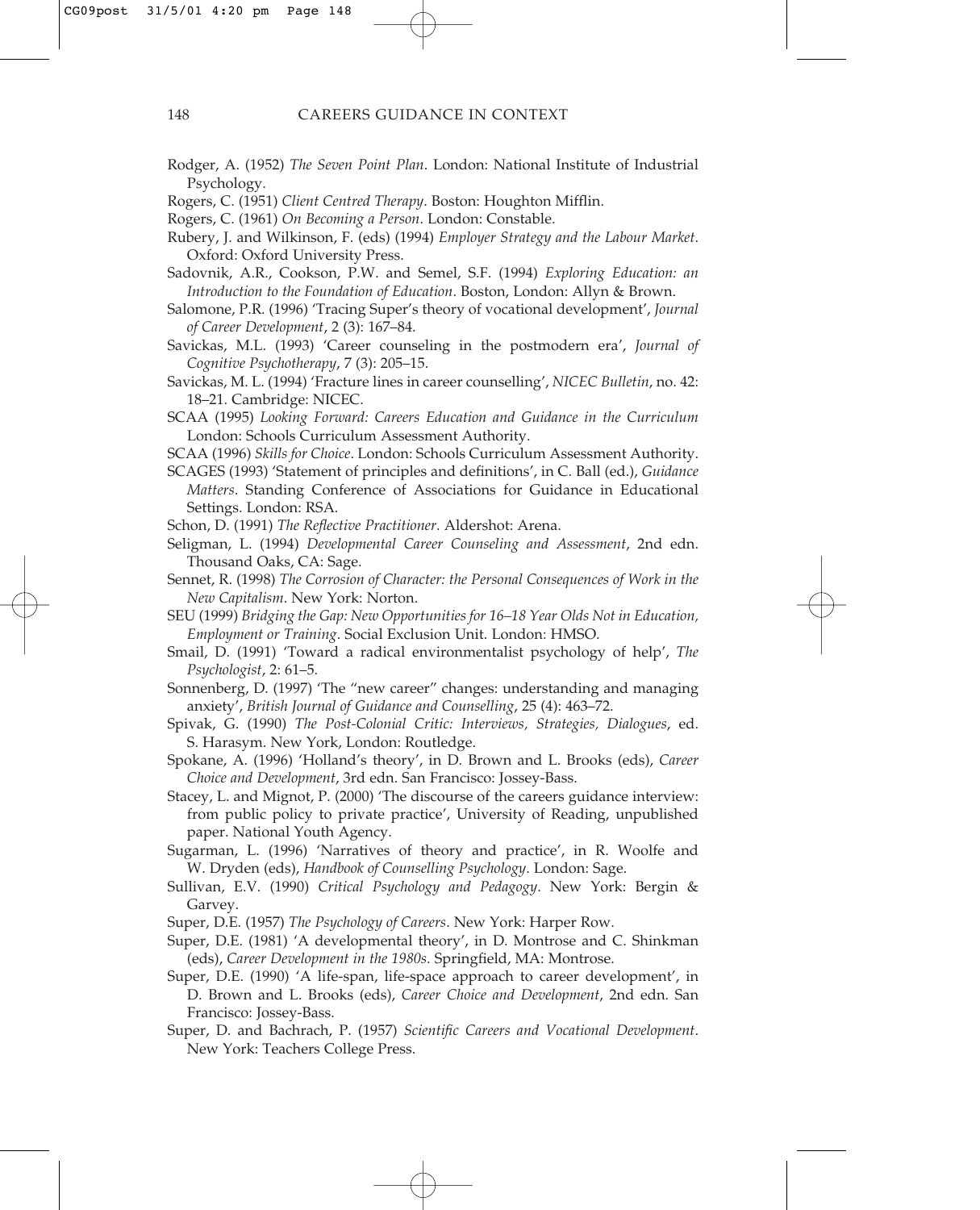- Super, D.E., Savickas, M.L. and Super, C.M. (1996) 'The life span, life space approach to careers', in D. Brown and L. Brooks (eds), *Career Choice and Development*, 3rd edn. San Francisco: Jossey-Bass.
- Swanson, J.L. and Fouad, N.A (1999) *Career Theory and Practice*. London: Sage.
- Tait, A. (1999) 'Face to face and at a distance: the mediation of guidance and counselling through new technologies', *British Journal of Guidance and Counselling*, 27 (1): 113–22.
- Thompson, N. (1992) *Existentialism and Social Work*. Aldershot: Avebury.
- Thompson, N. (1997) *Anti-Discriminatory Practice*. Basingstoke: Macmillan.
- TUC (2000) *The Future of Work*. London: Trades Union Congress.
- Turkle, S. (1996) *Life on the Screen*. London: Weidenfeld and Nicolson.
- UDACE (1986) *The Challenge of Change*. Leicester: Unit for the Development of Adult Continuing Education.
- Vandevelde, H. (2000) *Work Skills Resource Pack*. Richmond: Trotman.
- Van Ments, M. (1994) *The Effective Use of Role Play: a Handbook for Teachers and Trainers*. New York: Nichols.
- Vygotsky, L.S. (1978) *Mind in Society*, ed. M. Cole, V. John-Steiner, S. Scribner and E. Souberman. Cambridge, MA: Harvard University Press.
- Watkins, C. and Savickas, M. (1990) 'Psychodynamic career counselling', in W. Walsh and S. Osipow (eds), *Career Counselling: Contemporary Topics in Vocational Psychology*. Hillsdale, NJ: Erlbaum.
- Watkins, J. and Drury, L. (1994) *Positioning for the Unknown*. Bristol: University of Bristol/Clerical Medical.
- Watson, T. (1987) *Sociology, Work and Industry*. London: Routledge.
- Watts, A.G. (1983) *Education, Unemployment and the Future of Work*. Milton Keynes: Open University Press.
- Watts, A.G. (1991) 'The impact of the "New Right": policy challenges confronting careers guidance in England and Wales', *British Journal of Guidance and Counselling*, 19 (3): 230–45.
- Watts, A.G. (1996a) 'Careers guidance and public policy', in A.G. Watts, B. Law, J. Killeen, J. Kidd and R. Hawthorn (eds), *Rethinking Careers Education and Guidance: Theory, Policy, and Practice*. London: Routledge.
- Watts, A.G. (1996b). 'Socio-political ideologies in guidance', in A.G. Watts, B. Law, J. Killeen, J. Kidd and R. Hawthorn (eds), *Rethinking Careers Education and Guidance: Theory, Policy, and Practice*. London: Routledge.
- Watts, A.G. (1996c) 'Computers in guidance', in A.G. Watts, B. Law, J. Killeen, J. Kidd and R. Hawthorn (eds), *Rethinking Careers Education and Guidance: Theory, Policy, and Practice*. London: Routledge.
- Watts, A.G. (1996d) *Careerquake: Policy Support for Self-Managed Careers*. Arguments 11. London: Demos.
- Watts, A.G. (1999) *Reshaping Career Development for the 21st Century*. Derby: Centre for Guidance Studies.
- Watts, A.G. and Hawthorn, R. (1992) *Careers Education and the Curriculum in Higher Education*. Cambridge: CRAC.
- Watts, A.G. and Herr, E.L. (1976) 'Career(s) education in Britain and the USA: contrasts and common problems', *British Journal of Guidance and Counselling*, 4 (2): 129–42.
- Watts, A.G., Law, B. and Fawcett, B. (1981) 'Some implications for guidance practice', in A.G. Watts, D. Super and J. Kidd (eds) *Career Development in Britain*. Cambridge: Hobsons.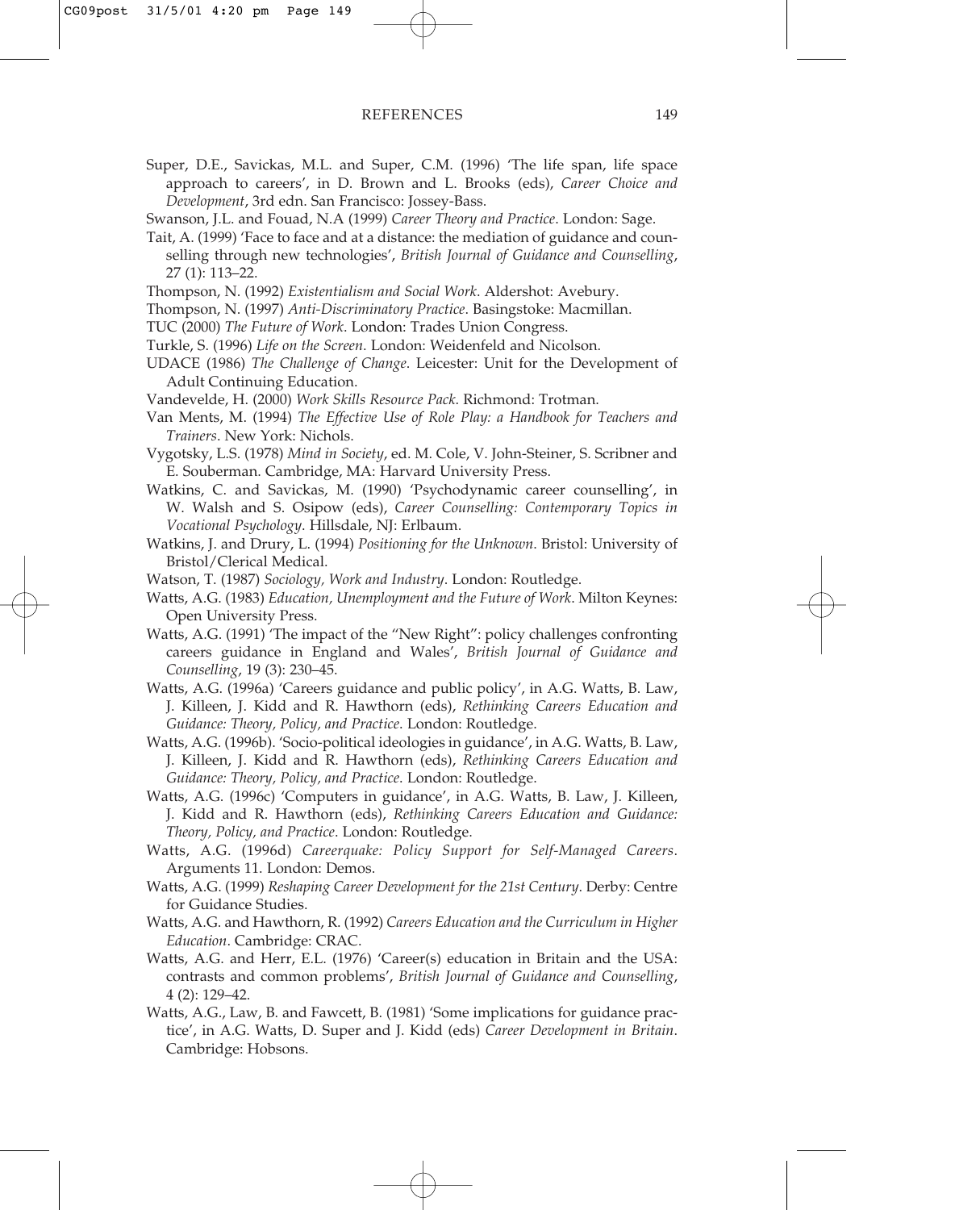- Webster, C. (2000) 'Getting by: young people, transitions and social exclusion', paper presented to the conference on Research to Inform the Development of the Connexions Service, Department of Education and Employment, London, July.
- Weick, K. (1996) 'Enactment and the boundaryless career', in M. Arthur and D. Rousseau (eds), *The Boundaryless Career*. New York: Oxford University Press.
- Wijers, G. and Meijers, F. (1996) 'Careers guidance in the knowledge society', *British Journal of Guidance and Counselling*, 24 (2): 185–98.
- Williamson, E. (1939) *How to Counsel Students*. New York: McGraw Hill.
- Wrench, J. (1992) 'New vocationalism, old racism and the careers service', in P. Braham (ed.), *Racism and Anti Racism: Inequalities, Opportunities and Policies*. London: Sage.
- Young, R.A. and Collin, A. (1988) 'Career development and hermeneutical inquiry. Part 1: The framework of a hermeneutical approach', *Canadian Journal of Counselling*, 22 (3): 153–61.
- Young, R.A. and Collin, A. (eds) (1992) *Interpreting Career: Hermeneutical Studies of Lives in Context*. Westport, CT: Praeger.
- Young, R.A., Valach, L. and Collin, A. (1996) 'A contextual explanation of careers', in D. Brown and L. Brooks (eds), *Career Choice and Development*, 3rd edn. San Francisco: Jossey-Bass.
- Youth Justice Board (2000) *Mentoring for Young People at Risk and Young Offenders*. London: Crime Concern.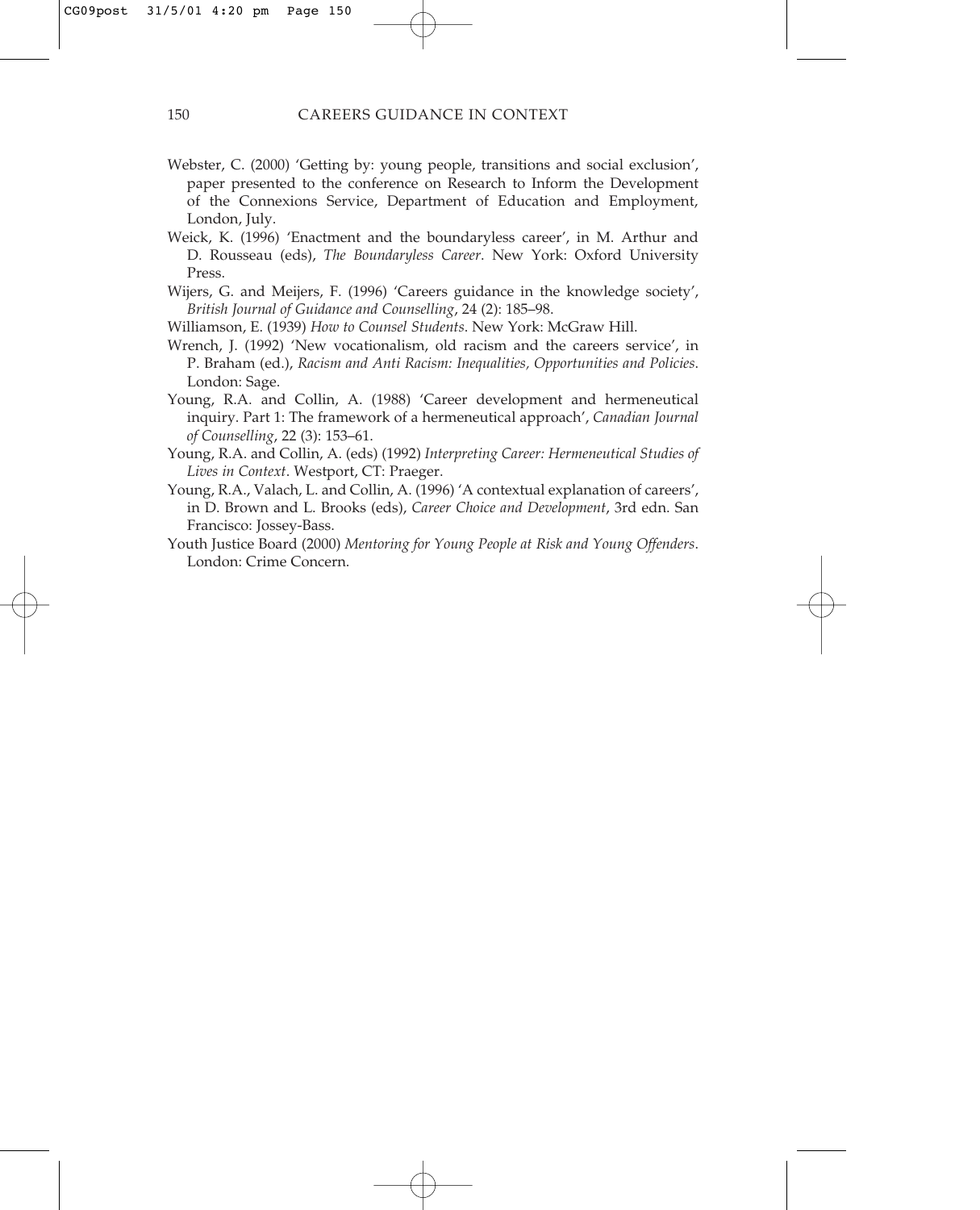## INDEX

abstract thinking, 20–1 accountability of careers services, 8, 135 anti-oppressive practice, 117–32 definition of, 117 archway model, 18–19 Arnold, J., 89 Arthur, M.B. et al, 3, 6, 135–6 *artistic* personality type, 14–15 associational injustice, 125–7, 130 Astin, Helen, 31–3 Atkinson, J., 88 Barglow, R., 6 Basit, T., 121 Bates, I., 98 Bayliss, V., 88 Beck, U., 135 Bedford, Tol, 37, 48–50, 64, 70, 77 behavioural psychology, 23, 44–6 Bentley, T., 4–5 Betz, N.E., 43, 136 Bimrose, J., 43 Blair, Tony, 127 Bradley, H. et al, 90 Brammer, L., 8 Brown, A., 90 Brown, D., 13, 15, 19 Burchell, B.J. et al, 136 Burt, Cyril, 11 Bynner, J. et al, 5 Campbell, J., 35 career, concept of, 95–7 career development theory, 25–6, 97, 137 career helping, 39–46 career learning theory, 25–7, 36–7, 46–9, 52–4, 68 career management skills, 97, 110–12 careers education as distinct from careers guidance, 61, 98–100 Careers Service, 7, 28, 39, 48, 59–60, 76, 85, 101, 106, 110, 112, 118, 121–2, 138 Castells, M., 1–2, 4, 6 citizenship, education in, 102, 104, 107–8, 112–13

Clarke, H., 41 client-centred approaches, 36, 44, 57–8, 130 Cochran, L., 35, 55 cognitive mapping, 20, 41 colleges of further education, 106 Collin, A., 2, 34, 86–7, 135 community interaction theory, 27, 29–31 computer-assisted guidance systems (cags), 133 Connexions strategy, 7, 42, 57, 76, 95, 102, 104, 114–15, 119–22, 126–9, 138, 147 *conservative* ideology of career helping, 119 Conservative Party, 96, 103 constructivism, 45–6, 69, 136 constructs, personal and public, 80 consultation with service users, 126–7 contextualism, 34–5, 46 *conventional* personality type, 14–15 curriculum provision for careers education and guidance, 93–5, 101–15 *passim* Davis, J., 2 Dawis, Renée, 13 Daws, P., 28 Dearing, Sir Ron, 93 Dearing Report on higher education (1997), 7–8, 110–11 Department for Education and Employment (DfEE), 40–1, 127 dependence, 72–3 developmental theories and approaches, 15–22, 44, 102–3 disadvantaged individuals and groups, 85, 88, 122, 126–8 discrimination in employment, 85, 88, 123 DOTS analysis, 27, 65, 99 dual labour markets, 84 Edwards, R., 39, 46, 55, 103, 118–19 Edwards, Tim, 116 Egan, G., 44 employability, 8, 89, 100–2, 111, 127, 147 empowerment, 102–3, 131 *Enterprise in Higher Education* initiative, 110–11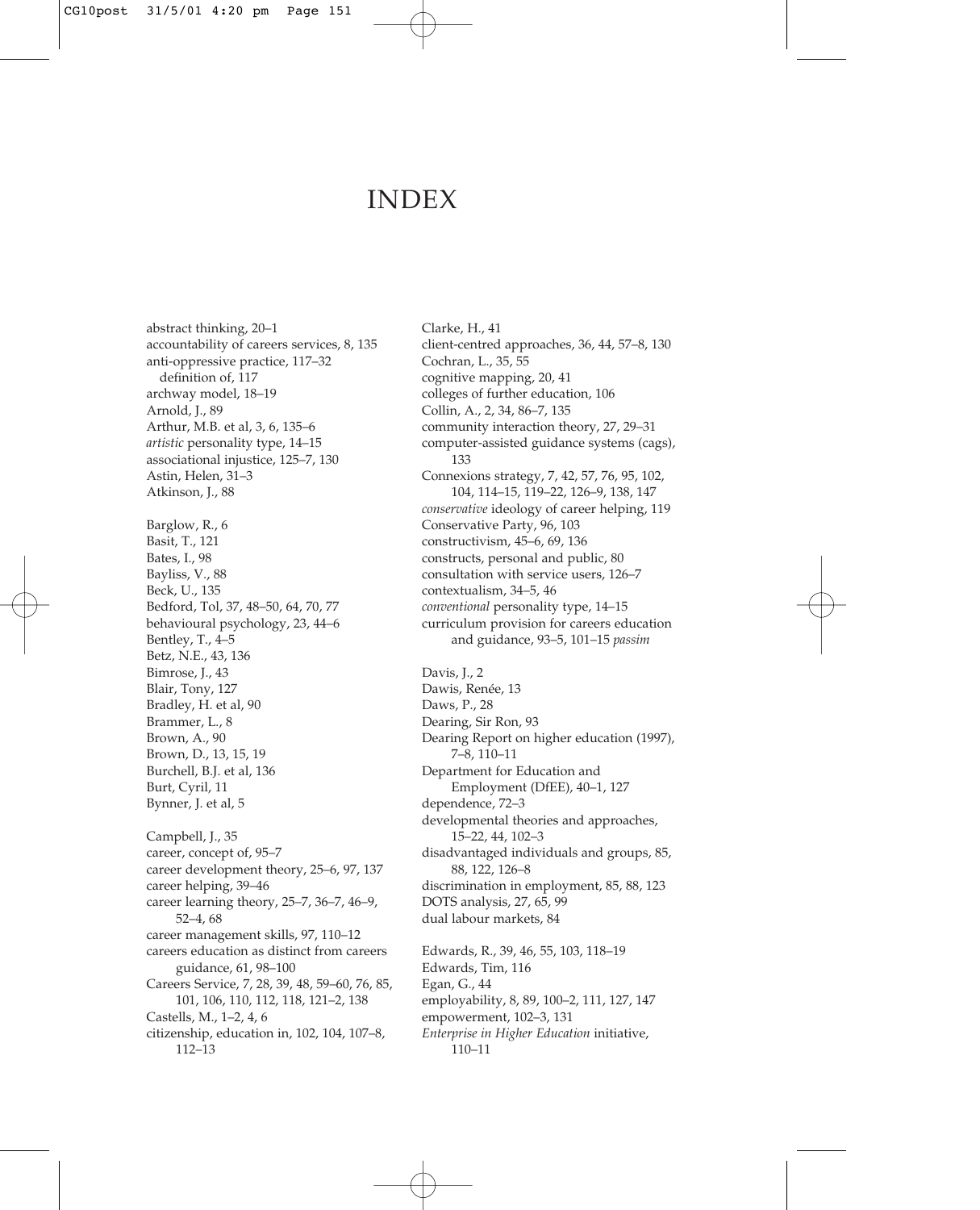equal opportunities, 9, 121–5, 138 equality of outcomes and of access, 123–4 experience cycles, 71–2 *experiential* and *experience-based* careers education, 62 experiential learning, 36, 66–71 family life, 3–4, 29, 87 FIRST framework, 37, 48–53, 77 Fitzgerald, L.F., 43, 136 flexible labour markets, 3, 88–91, 127 *focusing* as a career development capacity, 25–6 Fraser, N., 125 Freire, P., 55 Freud, Sigmund, 31 Gewirtz, S., 125–6 Giddens, A., 2, 6 Ginzberg, Eli, 203 Goncalves, O.F., 46 Goodson, I., 106 Gordon, I., 128 Gothard, B., 35, 37, 47–8 Gottfredson, Lynda, 19–22 Griffiths, M., 45, 125, 131 Gurumurthy, R., 4–5 Hage, J., 5 Handy, Charles, 88, 90 Harris, S., 98, 105, 107, 118 Hawkins, P., 4, 57, 110–11 Hawthorn, R., 111 Higgins, R., 60–9 *passim* Hirsh, W. et al, 78 Hobsbawm, E., 2 Hodgkinson, P. et al, 45 Holland, John, 13–15, 20 humanistic ideologies and approaches, 36, 102–3, 114, 119–20 Hustler, D. et al, 110–11 'iceberg' model, 53–5 ideologies of career helping, 119 imagery, positive and negative, 131 indecision about career choice, reasons for, 22, 24 information and guidance (IAG) networks, 115 information technology, 1–2, 6, 34, 133–4, 138 interests of clients, 12, 22 Internet, the, 34, 73–4, 133 *investigative* personality type, 14–15

iterative nature of career helping, 47 Jackson, C., 89 Johnson, D.W. and F.P., 73 Juch, A., 66 Jung, Carl Gustav, 35 Kaltreider, N.B., 136 Karasu, T., 40 Kelly, G.A., 69, 71–3 Kidd, J.M., 43–4, 64 Killeen, J., 3 knowing *why*, *how* and *whom*, 136 Knowles, M.S., 68, 70, 72 Kolb, D.A., 65–6 Krumboltz, J., 24, 44 Kundnani, A., 2 labour market deregulation of, 91 information about, 7, 76–8, 81–2 sociological view of, 87 Labour Party, 85, 96, 101, 103 Lago, C., 43 Law, Bill, 10, 25–9, 31, 36–7, 43–55, 61–7, 73, 97–103, 106 learning experiences, *instrumental* and *associative*, 23 learning outcomes, 9 learning theories, 22–7, 65–7 Levinson, D., 4, 35 life-career rainbow, 17–18 life stages (D. Super), 17–19 Lister, R., 126 local labour markets, 86 Lofquist, Lloyd, 12 McChesney, P., 111 Mair, M., 54 'managerial' dimension of career helping, 40–2 marginalisation of careers work, 106, 108 of young people, 5 market imperfections, 82–4 'market' model of career helping, 118–19 matching techniques, 10, 29, 36, 44, 107 May, R., 35 medical model of intervention, 40–2, 49 Mignot, P., 37, 47–8, 56 Mitchell, A. et al, 23 Mitchell, L.K., 24 'montage' technique, 56–7 Morris, M. et al, 109 Mulgan, G., 1, 3

*enterprising* personality type, 14–15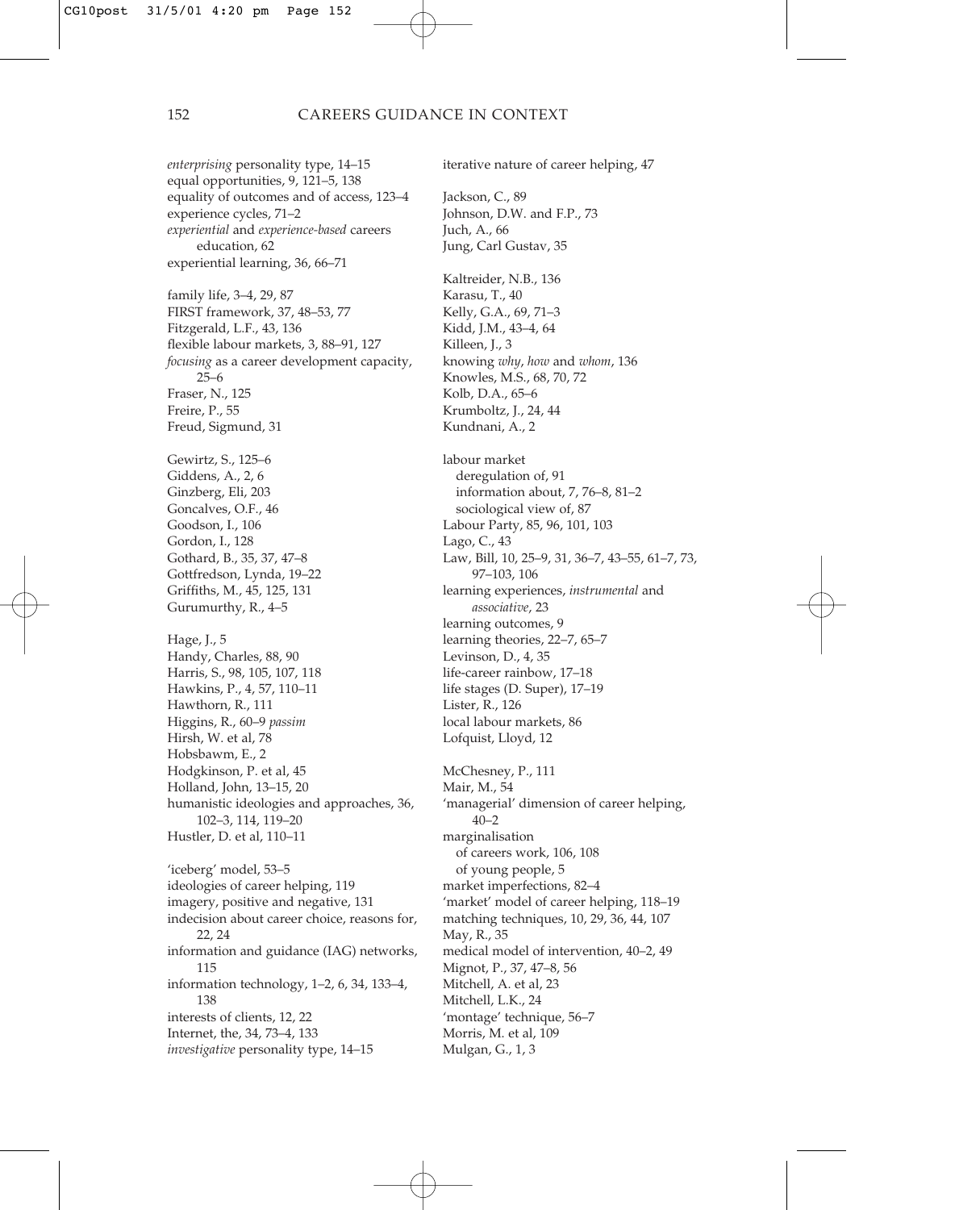'mural' technique, 57 Muslim women and girls, 121, 130 myths, 35, 90 narrative approaches to careers work, 35, 46–7, 55–7 National Curriculum, 95–100 *passim*, 105–8, 112–13 National Curriculum Council, 109 National Institute of Industrial Psychology, 11 National Vocational Qualifications, 81, 102 National Youth Agency, 104 New Deal, 127–8 'new right' ideology, 7 Noon, M., 123 'occupation', definition of, 81 occupational choice theory, 15–16 Offer, M., 133 Office for Standards in Education (OFSTED), 108–9 Ogbonna, E., 123 'open door' approach, 122–3 opportunity structures, 27–9, 32–3, 41 oppression, career helpers as contributors to, 120 'orbital communication', 73 Osipow, S., 13, 19 Parsons, Frank, 10 *partial* guidance, 46, 55 *participative* careers education, 47, 62, 116 Patterson, D.G., 11 Payne, J., 39, 46, 55 Pepper, S.C., 34 Personal and Academic Development of Students in Higher Education (PADSHE), 112 personal advisers, 7, 42, 76, 137–8 personal constructs of learners, 47, 69–70 personal development imperative, 102–3 personal and social education (PSE), 105–7 personal, social and health education (PSHE), 106–8, 112–13 personality types, 13–15 person-environment correspondence, 13–14 'photograph album' metaphor, 56 Piaget, J., 65, 69 Piper, H. and J., 126 play of boys and of girls, 33 policy agenda for careers education, 100–4 political aspects of careers work, 6–8, 39, 43, 54, 91, 118 positivism, 45–6

Power, S., 125–6 Powers, C., 5 preferences, occupational, 20–1 price mechanism, 83 primary labour market, 84–5 primary schools, 106, 112 prior learning, 25, 68 problem-centred learning, 68 professionalism, 8–9, 41–2 projectivity, 46 'protective channelling', 120 psychodynamic career counselling, 35 psychometric assessment, 11, 40, 44, 80, 137 Qualifications in Careers Guidance (QCG) framework, 137–8 Qualifications and Curriculum Agency (QCA), 81, 109 quality assurance, 48, 135 *radical* ideology of career helping, 119 *rainbow* model of life and career, 17–18 Rajan, A. et al, 89 *realistic* personality type, 14–15 recruitment methods, knowledge of, 79 reflective practitioners, 8–9, 138 responsibilities of career counsellors, 24 Roberts, Ken, 3, 5, 27–9, 39, 103 Rodger, Alec, 11–12, 44 Rogers, Carl, 36, 44, 47, 57, 64, 102 role play, 66, 69, 71, 74 roles and role models, 17–18, 55, 96 Royal Society of Arts, 88 Rubery, J., 85–6, 88, 90 Salomone, P.R., 19 Sampson, J.P., 133 Savickas, M.L., 4, 35, 96, 136–7 Schon, D, 8, 138 Schools Curriculum Assessment Authority (SCAA), 99–100, 109 secondary labour market, 84–5 segmentation theory, 84–5, 88 self-concepts, 16, 19–22, 38–40, 45–6 self-directed learners, 68 self-evaluation, 9 self-observation, 23 Sennet, R., 91 *sensing* capacity, 25–6, 52–3 sex roles, 21, 27, 32 Shohet, R., 57 *sifting* capacity, 25–6, 52–3 'skilled helper' model, 44 social class, 21–2, 29 social constructionism, 96–7, 114, 120–1